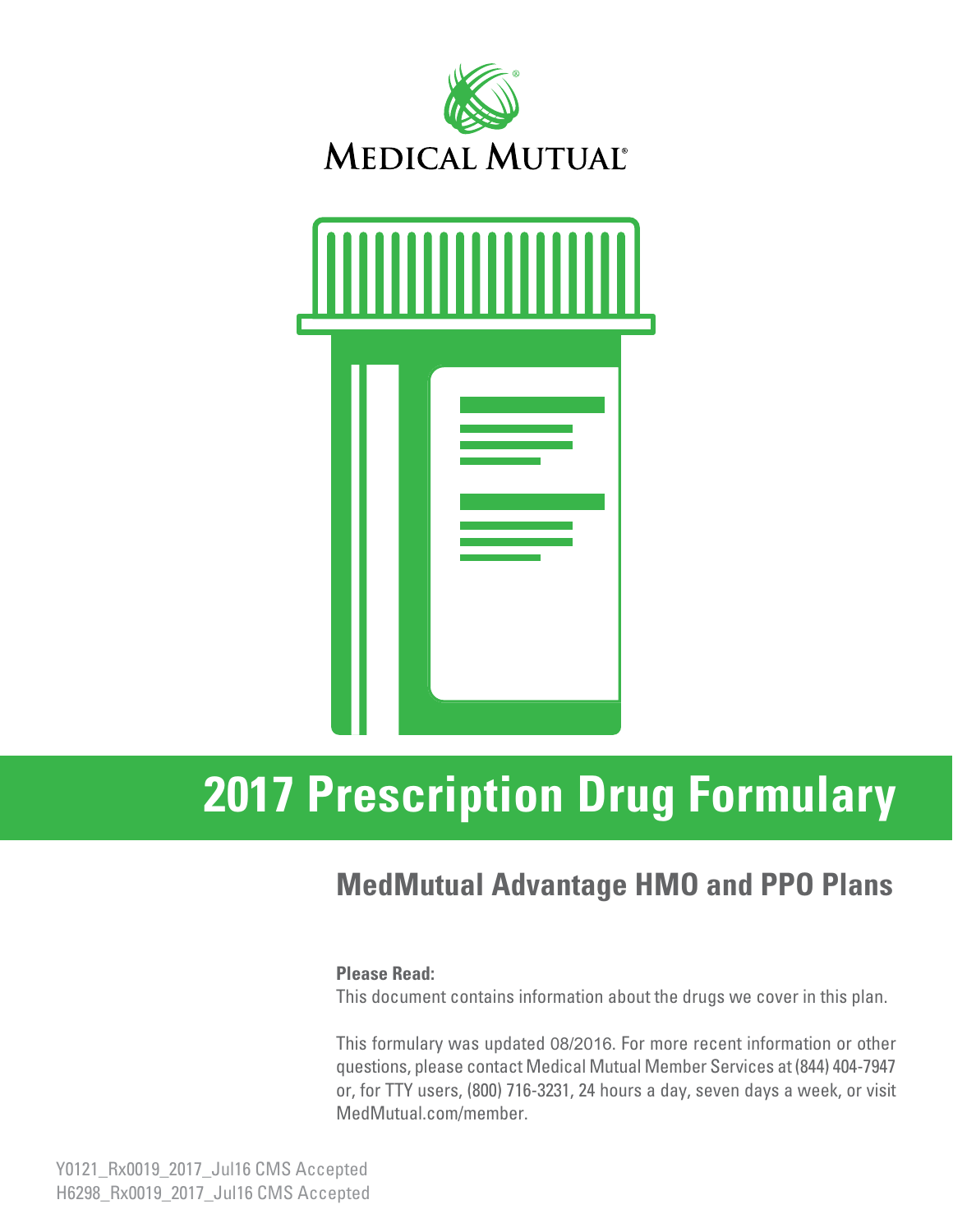#### **Note to Existing Members**

This formulary has changed since last year. Please review this document to make sure it still contains the drugs you take.

When this drug list (formulary) refers to "we," "us" or "our," it means Medical Mutual. When it refers to "plan" or "our plan," it means MedMutual Advantage.

This document includes a list of the drugs (formulary) for our plan, which is current as of 08/2016. For an updated formulary, please contact us. Our contact information, along with the date we last updated the formulary, appears on the front and back cover pages.

You must generally use network pharmacies to use your prescription drug benefit. Benefits, formulary, pharmacy network and/or copayments/coinsurance may change on January 1, 2018, and from time to time during the year.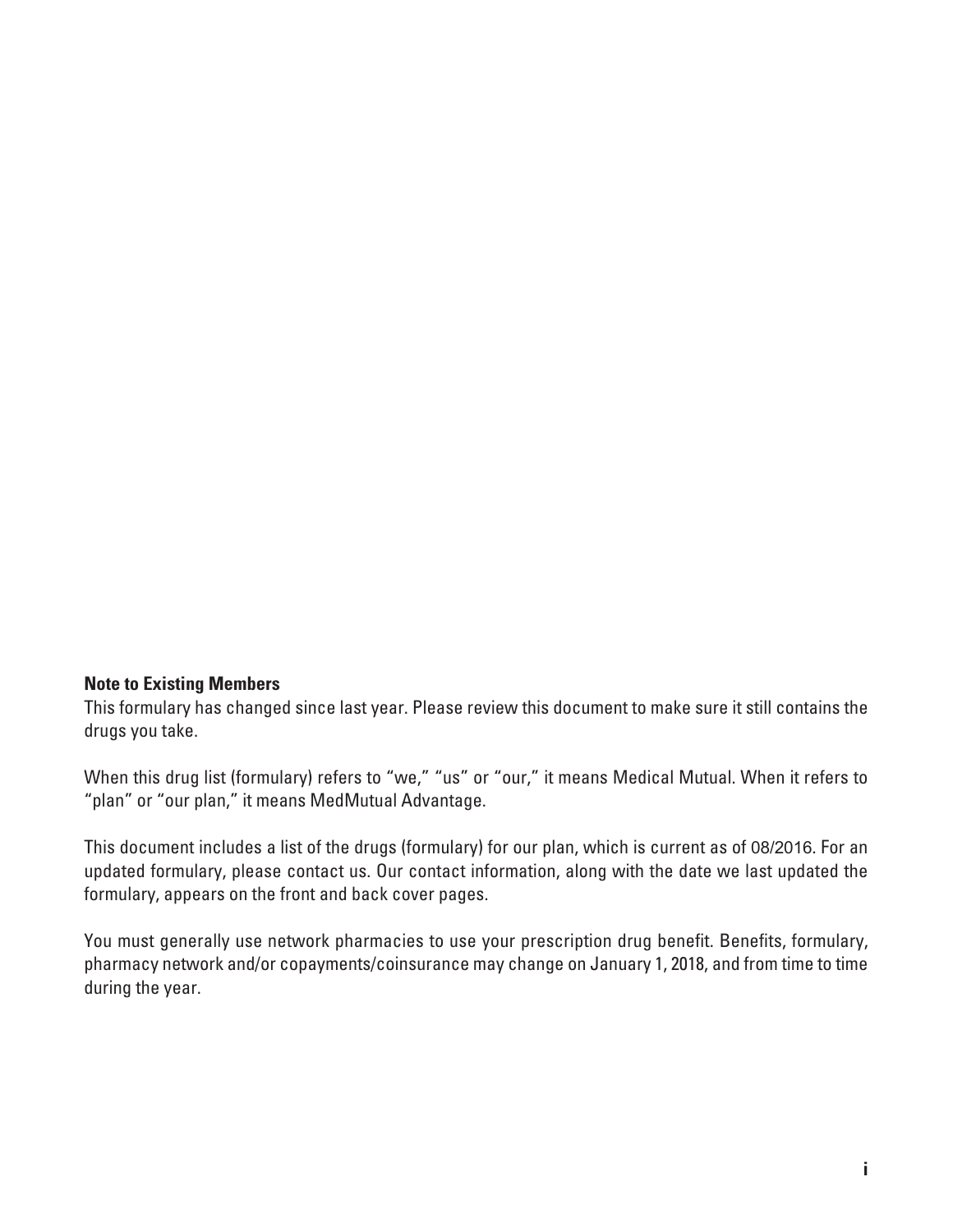# Introduction

## What Is the MedMutual Advantage Formulary?

A formulary is a list of covered drugs selected by MedMutual Advantage in consultation with a team of healthcare providers, which represents the prescription therapies believed to be a necessary part of a quality treatment program. MedMutual Advantage will generally cover the drugs listed in our formulary as long as the drug is medically necessary, the prescription is filled at a MedMutual Advantage network pharmacy and other plan rules are followed. For more information on how to fill your prescriptions, please review your Evidence of Coverage.

## Can the Formulary (Drug List) Change?

Generally, if you are taking a drug on our 2017 formulary that was covered at the beginning of the year, we will not discontinue or reduce coverage of the drug during the 2017 coverage year except when a new, less expensive generic drug becomes available or when new adverse information about the safety or effectiveness of a drug is released. Other types of formulary changes, such as removing a drug from our formulary, will not affect members who are currently taking the drug. It will remain available at the same cost sharing for those members taking it for the remainder of the coverage year. We feel it is important you have continued access for the remainder of the coverage year to the formulary drugs that were available when you chose our plan, except for cases in which you can save additional money or we can ensure your safety.

If we remove drugs from our formulary, add prior authorization, quantity limits and/or step therapy restrictions on a drug, or move a drug to a higher cost-sharing tier, we must notify affected members of the change at least 60 days before the change becomes effective, or at the time the member requests a refill of the drug, at which time the member will receive a 60-day supply of the drug. If the Food and Drug Administration (FDA) deems a drug on our formulary to be unsafe or the drug's manufacturer removes the drug from the market, we will immediately remove the drug from our formulary and provide notice to members who take the drug. The enclosed formulary is current as of 08/2016. To get updated information about the drugs covered by MedMutual Advantage, please contact us. Our contact information appears on the front and back cover pages. If there are additional changes made to the formulary that affect you and are not mentioned above, you will be notified in writing of these changes within a reasonable period of time from when the changes are made.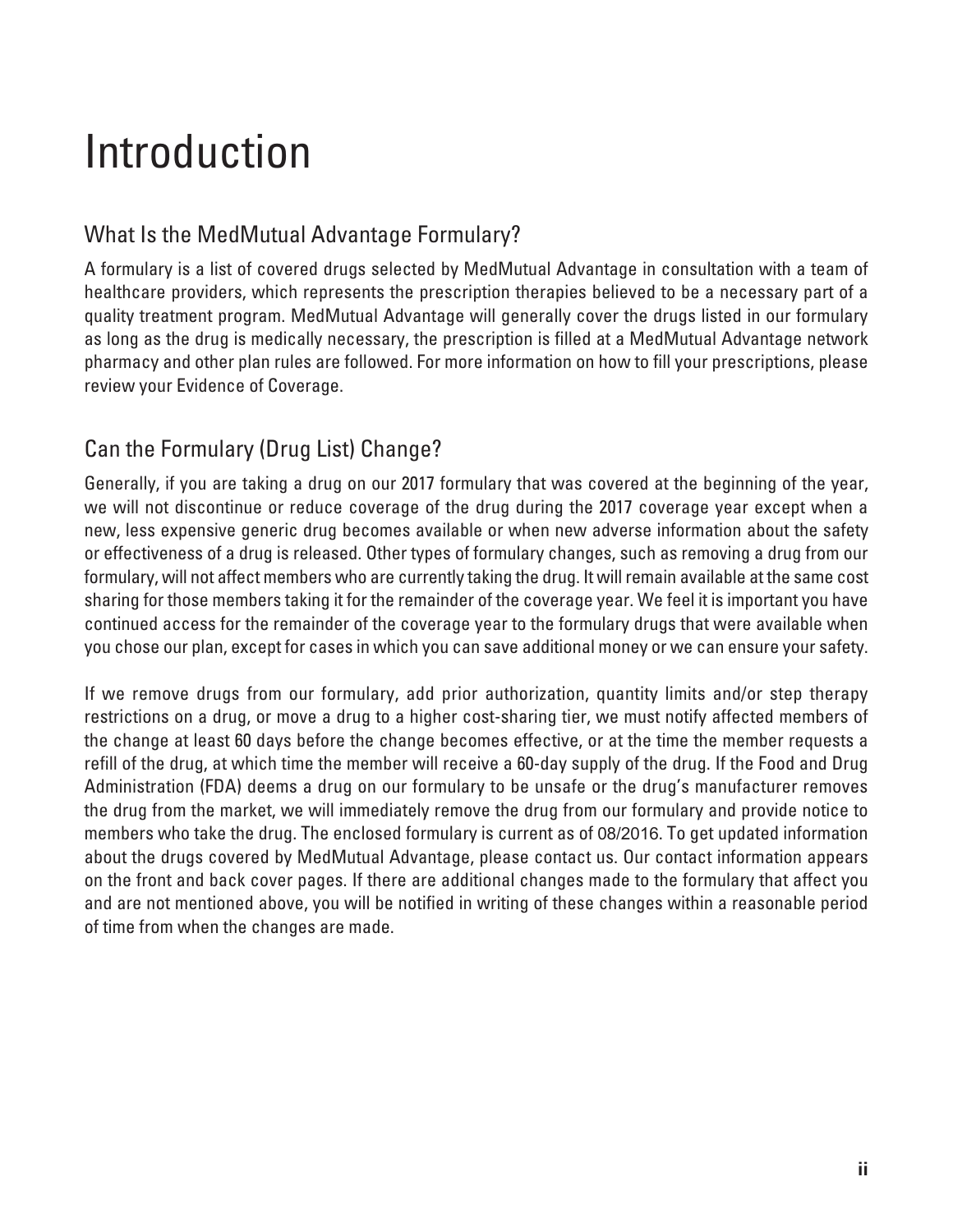## How Do I Use the Formulary?

There are two ways to find your drug within the formulary:

#### **E** Medical Condition

 The formulary begins on page 2. The drugs in this formulary are grouped into categories depending on the type of medical conditions they are used to treat. For example, drugs used to treat a heart condition are listed under the category, Cardiovascular, Hypertension/Lipids. If you know what your drug is used for, look for the category name in the list that begins on page 2. Then look under the category name for your drug.

#### **E** Alphabetical Listing

 If you are not sure what category to look under, you should look for your drug in the index that begins on page 85. The index provides an alphabetical list of all of the drugs included in this document. Both brand-name drugs and generic drugs are listed in the index. Look in the index and find your drug. Next to your drug, you will see the page number where you can find coverage information. Turn to the page listed in the Index and find the name of your drug in the first column of the list.

## What Are Generic Drugs?

MedMutual Advantage covers both brand-name drugs and generic drugs. A generic drug is approved by the FDA as having the same active ingredient as the brand-name drug. Generally, generic drugs cost less than brand-name drugs.

## Are There Any Restrictions on My Coverage?

Some covered drugs may have additional requirements or limits on coverage. These requirements and limits may include:

#### **E** Prior Authorization

 MedMutual Advantage requires you or your physician to get prior authorization for certain drugs. This means you will need to get approval from MedMutual Advantage before you fill your prescriptions. If you don't get approval, MedMutual Advantage may not cover the drug.

#### **E** Quantity Limits

 For certain drugs, MedMutual Advantage limits the amount of the drug MedMutual Advantage will cover. For example, MedMutual Advantage provides two inhalers (17 grams) for a one-month supply per prescription for PROAIR® HFA. This may be in addition to a standard one-month or three-month supply.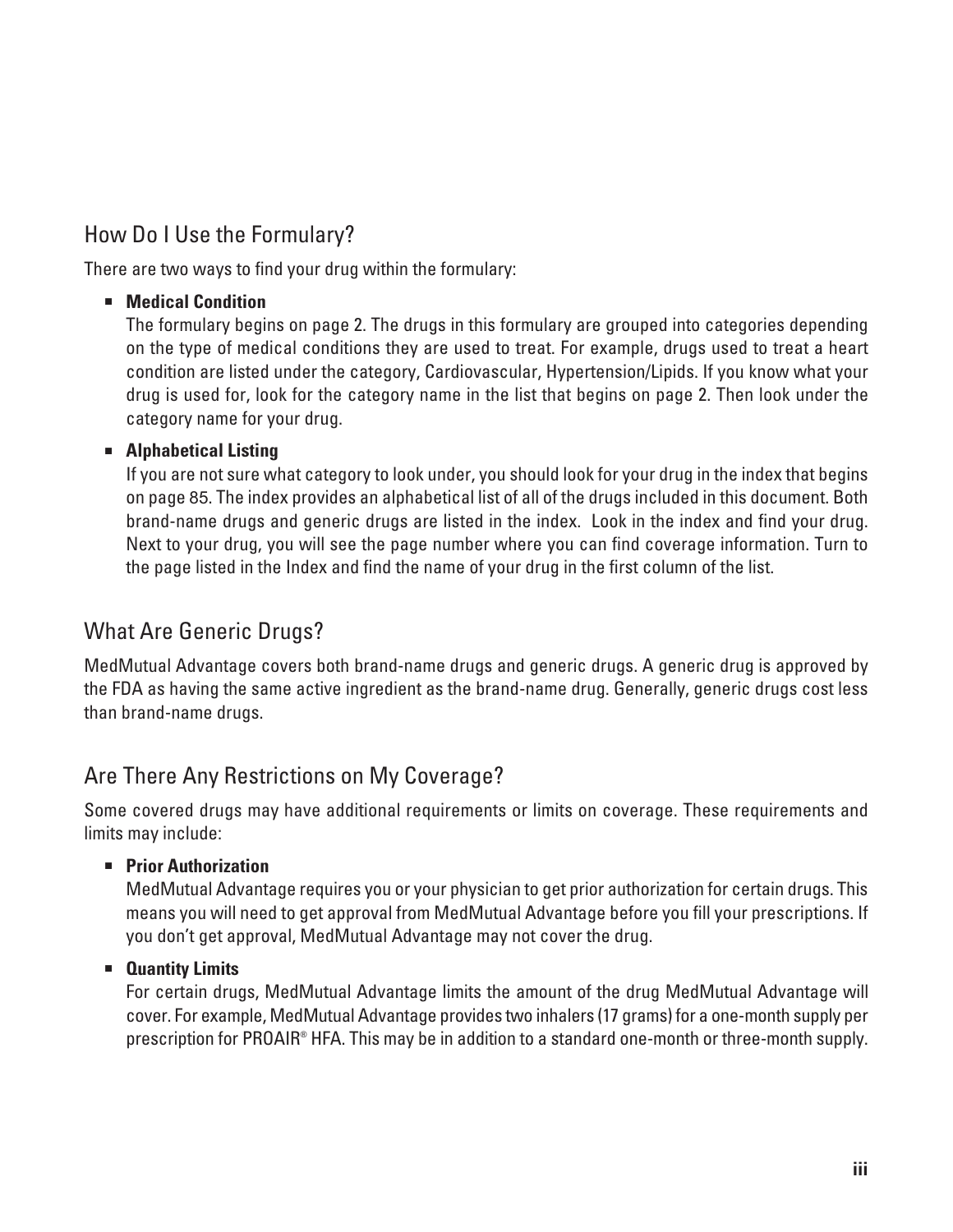#### **B** Step Therapy

 In some cases, MedMutual Advantage requires you to first try certain drugs to treat your medical condition before we will cover another drug for that condition. For example, if Drug A and Drug B both treat your medical condition, MedMutual Advantage may not cover Drug B unless you try Drug A first. If Drug A does not work for you, MedMutual Advantage will then cover Drug B.

You can find out if your drug has any additional requirements or limits by looking in the formulary that begins on page 2. You can also get more information about the restrictions applied to specific covered drugs by visiting our website. We have posted online documents that explain our prior authorization and step therapy restrictions. You may also ask us to send you a copy. Our contact information, along with the date we last updated the formulary, appears on the front and back cover pages.

You can ask MedMutual Advantage to make an exception to these restrictions or limits or for a list of other, similar drugs that may treat your health condition. See the section, How Do I Request an Exception to the MedMutual Advantage's Formulary? on page v for information about how to request an exception.

## What if My Drug Is Not on the Formulary?

If your drug is not included in this formulary (list of covered drugs), you should first contact Member Services and ask if your drug is covered.

If you learn that MedMutual Advantage does not cover your drug, you have two options:

- **DED You can ask Member Services for a list of similar drugs that are covered by MedMutual Advantage.** When you receive the list, show it to your doctor and ask him or her to prescribe a similar drug that is covered by MedMutual Advantage.
- You can ask MedMutual Advantage to make an exception and cover your drug. See below for information about how to request an exception.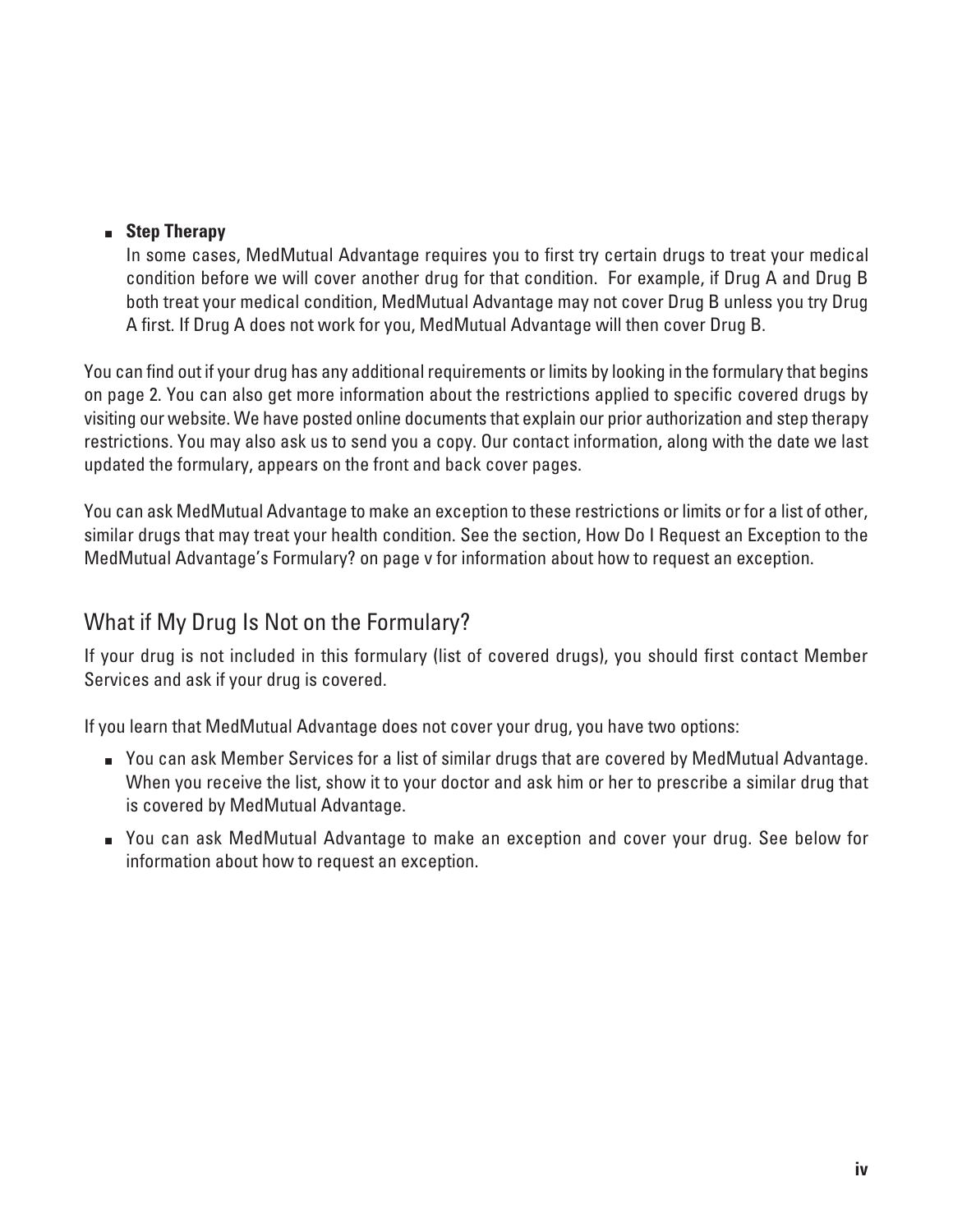## How Do I Request an Exception to the MedMutual Advantage Formulary?

You can ask MedMutual Advantage to make an exception to our coverage rules. There are several types of exceptions you can ask us to make.

- You can ask us to cover a drug even if it is not on our formulary. If approved, this drug will be covered at a pre-determined cost-sharing level, and you would not be able to ask us to provide the drug at a lower cost-sharing level.
- $\blacksquare$  You can ask us to cover a formulary drug at a lower cost-sharing level if this drug is not on the specialty tier. If approved, this would lower the amount you must pay for your drug.
- You can ask us to waive coverage restrictions or limits on your drug. For example, for certain drugs, MedMutual Advantage limits the amount of the drug we will cover. If your drug has a quantity limit, you can ask us to waive the limit and cover a greater amount.

Generally, MedMutual Advantage will only approve your request for an exception if the alternative drugs included on the plan's formulary, the lower cost-sharing drug or additional utilization restrictions would not be as effective in treating your condition and/or would cause you to have adverse medical effects.

You should contact us to ask us for an initial coverage decision for a formulary or utilization restriction exception. When you request a formulary or utilization restriction exception, you should submit a statement from your prescriber or physician supporting your request. Generally, we must make our decision within 72 hours of getting your prescriber's supporting statement. You can request an expedited (fast) exception if you or your doctor believe that your health could be seriously harmed by waiting up to 72 hours for a decision. If your request to expedite is granted, we must give you a decision no later than 24 hours after we get a supporting statement from your doctor or other prescriber.

### What Do I Do before I Can Talk to My Doctor about Changing My Drugs or Requesting an Exception?

As a new or continuing member in our plan, you may be taking drugs that are not on our formulary. Or, you may be taking a drug that is on our formulary but your ability to get it is limited. For example, you may need a prior authorization from us before you can fill your prescription. You should talk to your doctor to decide if you should switch to an appropriate drug we cover or request a formulary exception so we will cover the drug you take. While you talk to your doctor to determine the right course of action for you, we may cover your drug in certain cases during the first 90 days you are a member of our plan.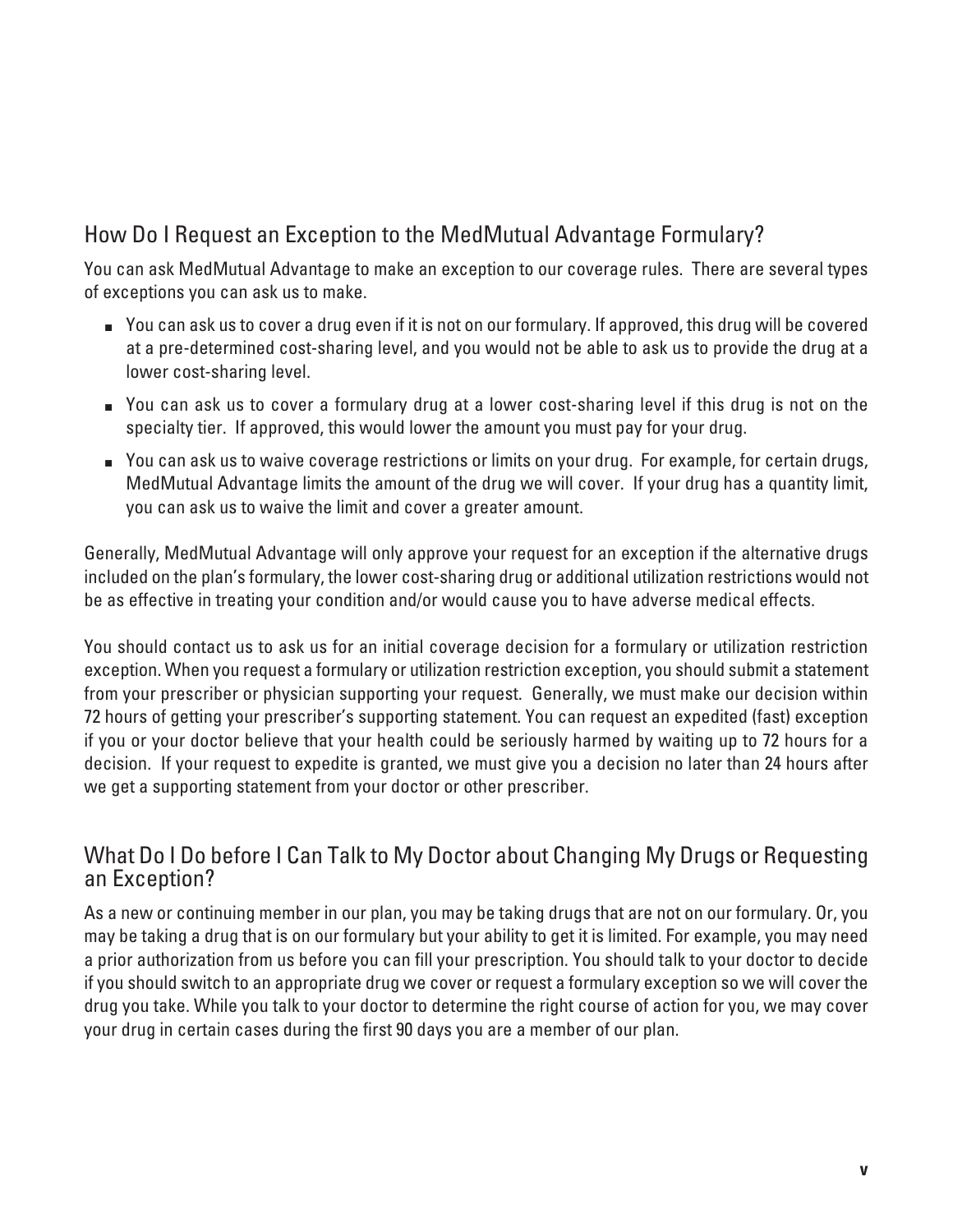For each of your drugs that is not on our formulary, or if your ability to get your drugs is limited, we will cover a temporary 30-day supply (unless you have a prescription written for fewer days) when you go to a network pharmacy. After your first 30-day supply, we will not pay for these drugs, even if you have been a member of the plan less than 90 days.

If you are a resident of a long-term care facility, we will allow you to refill your prescription until we have provided you with 93-day transition supply, consistent with dispensing increment (unless you have a prescription written for fewer days). We will cover more than one refill of these drugs for the first 90 days you are a member of our plan. If you need a drug that is not on our formulary, or if your ability to get your drugs is limited, but you are past the first 90 days of membership in our plan, we will cover a 31-day emergency supply of that drug (unless you have a prescription for fewer days) while you pursue a formulary exception.

Other times when we will cover a temporary 31-day transition supply (or less, if you have a prescription written for fewer days) include:

- When you enter a long-term care facility
- When you leave a long-term care facility
- When you are discharged from a hospital
- When you leave a skilled nursing facility
- When you cancel hospice care
- When you are discharged from a psychiatric hospital with a medication regimen that is highly individualized

The plan will send you a letter within three business days of your filling a temporary transition supply, notifying you this was a temporary supply and explaining your options.

## For More Information

For more detailed information about your MedMutual Advantage prescription drug coverage, please review your Evidence of Coverage and other plan materials.

If you have questions about MedMutual Advantage, please contact us. Our contact information, along with the date we last updated the formulary, appears on the front and back cover pages.

If you have general questions about Medicare prescription drug coverage, please call Medicare at (800) MEDICARE ((800)-633-4227) 24 hours a day/seven days a week. TTY users should call (877) 486-2048. Or, visit Medicare.gov.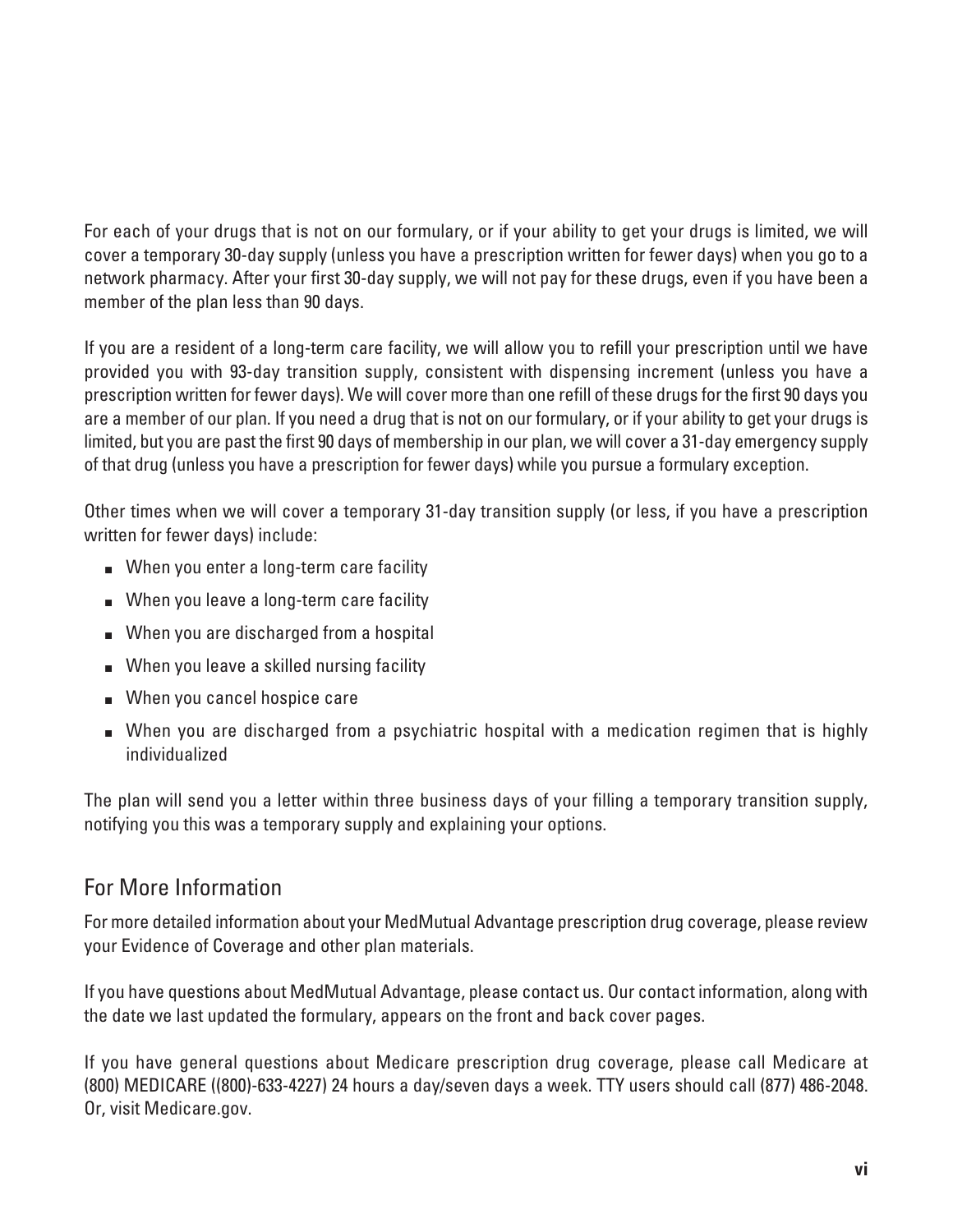## MedMutual Advantage's Formulary

The formulary that begins on page 2 provides coverage information about the drugs covered by MedMutual Advantage. If you have trouble finding your drug in the list, turn to the index that begins on page 85.

The first column of the chart lists the drug name. Brand-name drugs are capitalized (e.g., NEXIUM®) and generic drugs are listed in lower-case italics (e.g., omeprazole). The information in the Requirements/Limits column tells you if MedMutual Advantage has any special requirements for coverage of your drug.

## Your Cost

The amount you pay for a covered drug will depend on:

- **DED** Your coverage stage. MedMutual Advantage has different stages of coverage. In each stage, the amount you pay for a drug may change.
- $\blacksquare$  The drug tier for your drug. Each covered drug is in one of five drug tiers. Each tier may have a different copayment or coinsurance amount. The Drug Tiers chart on page viii explains what types of drugs are included in each tier and shows how costs may change with each tier.

The Evidence of Coverage (EOC) has more information about the plan's coverage stages and lists the copayment and coinsurance amounts for each tier.

## If You Qualify for Extra Help

If you qualify for Extra Help for your prescription drugs, your copayments and coinsurance may be lower. Members who qualify for Extra Help will receive the "Evidence of Coverage Rider for People Who Get Extra Help Paying for Prescription Drugs (LIS Rider)." Please read it to find out what your costs are. You can also contact Member Services for more information.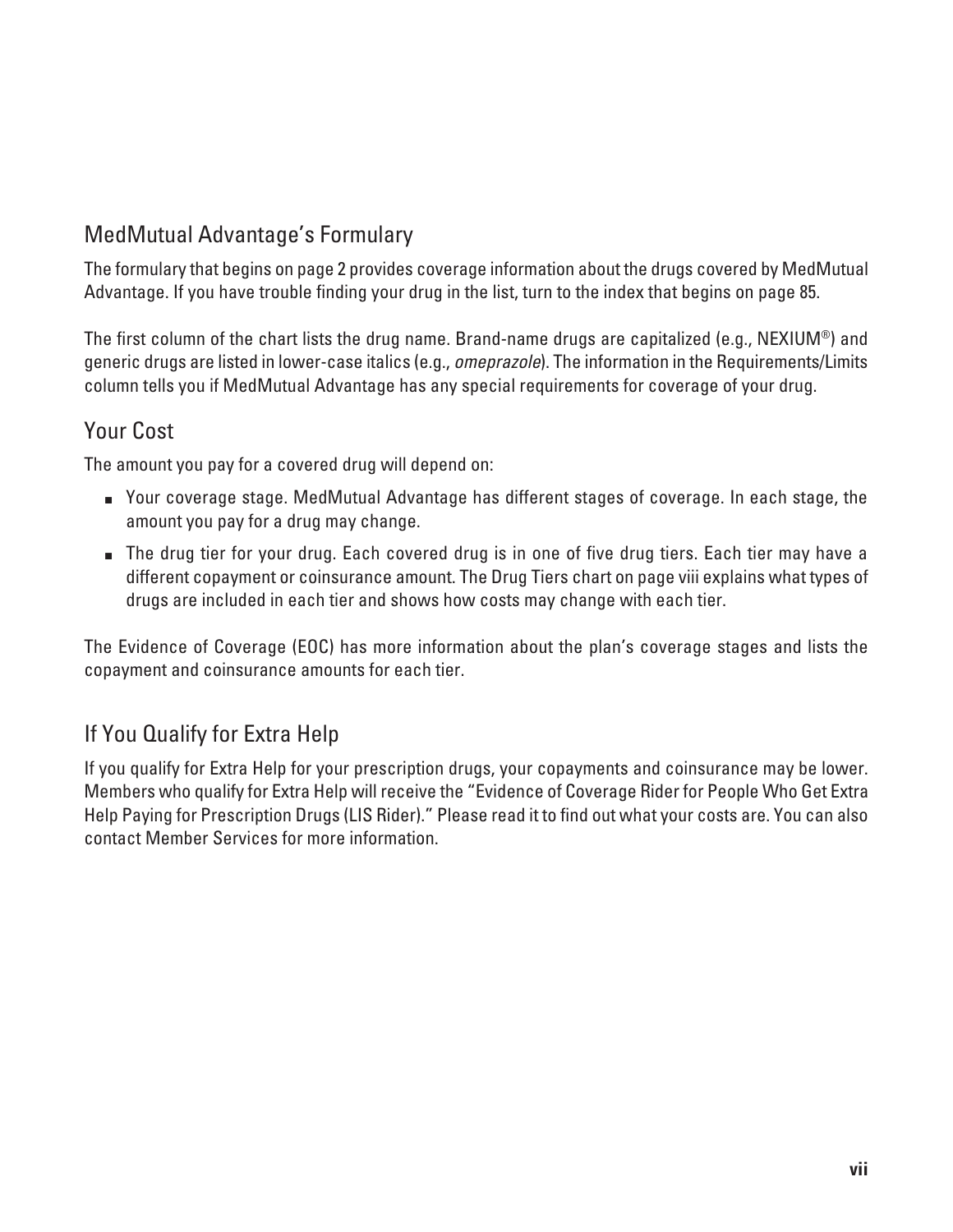## Drug Tiers

| <b>Tier</b>                       | <b>Includes</b>                                                      | <b>Helpful Tips</b>                                                                                                                                                                     |
|-----------------------------------|----------------------------------------------------------------------|-----------------------------------------------------------------------------------------------------------------------------------------------------------------------------------------|
| <b>Tier 1: Preferred Generic</b>  | This tier includes many commonly<br>prescribed low-cost drugs.       | This tier includes commonly<br>prescribed generic drugs. Use<br>Tier 1 drugs for the lowest<br>copayments.                                                                              |
| Tier 2: Generic                   | This tier includes additional<br>low-cost drugs.                     | This tier includes generic<br>drugs. Use Tier 2 drugs to keep<br>your copayments low.                                                                                                   |
| <b>Tier 3: Preferred Brand</b>    | This tier includes preferred<br>brand-name drugs.                    | Drugs in this tier will generally<br>have lower copayments than<br>non-preferred drugs.                                                                                                 |
| <b>Tier 4: Non-Preferred Drug</b> | This tier includes non-preferred<br>brand-name and generic drugs.    | Many non-preferred drugs have<br>lower-cost alternatives in Tiers<br>1, 2 and 3. Ask your doctor if<br>switching to a lower-cost<br>generic or preferred brand may<br>be right for you. |
| <b>Tier 5: Specialty</b>          | This tier includes very high-cost  <br>brand-name and generic drugs. | To learn more about medications<br>in this tier, you may contact a<br>pharmacist at the numbers listed<br>on the front and back covers of<br>this document.                             |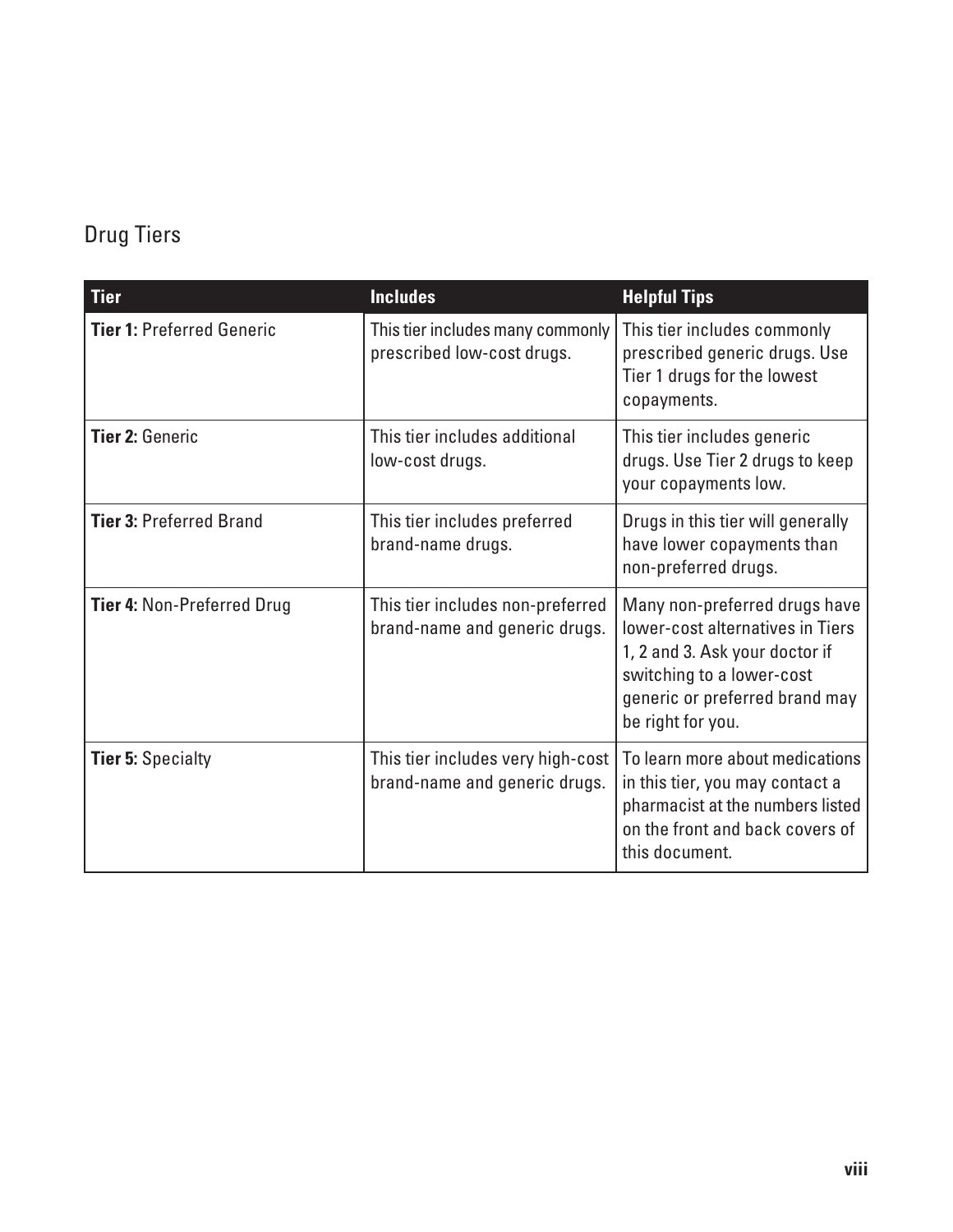## List of Abbreviations

The abbreviations listed below may appear on the following pages in the Requirements/Limits column that tells you if there are any special requirements for coverage of your drug.

- **B/D PA** (Part B vs. Part D Prior Authorization) For certain drugs, the plan will need to determine if Part B or Part D will cover the drug.
- **E** LA (Limited Availability)

 This prescription drug may be available only at certain pharmacies. For more information, call Medical Mutual Member Services at (844) 404-7947, 24 hours a day, seven days a week. TTY users should call (800) 716-3231.

**MO** (Mail-Order Drug)

 This prescription drug is available through our home delivery pharmacy service, as well as through our retail network pharmacies. Consider using mail order for your long-term (maintenance) medications (such as high blood pressure medications). Retail network pharmacies may be more appropriate for short-term prescriptions (such as antibiotics).

**PA** (Prior Authorization)

 The plan requires you or your doctor to get prior authorization for certain drugs. This means you will need to get approval before you fill your prescription. If you don't get approval, we may not cover the drug.

- **QL** (Quantity Limit) For certain drugs, the plan limits the amount of the drug we will cover.
- **ST** (Step Therapy)

 In some cases, the plan requires you to first try a certain drug to treat your medical condition before we will cover another drug for that condition. For example, if Drug A and Drug B both treat your medical condition, we may not cover Drug B unless you try Drug A first. If Drug A does not work for you, we will then cover Drug B.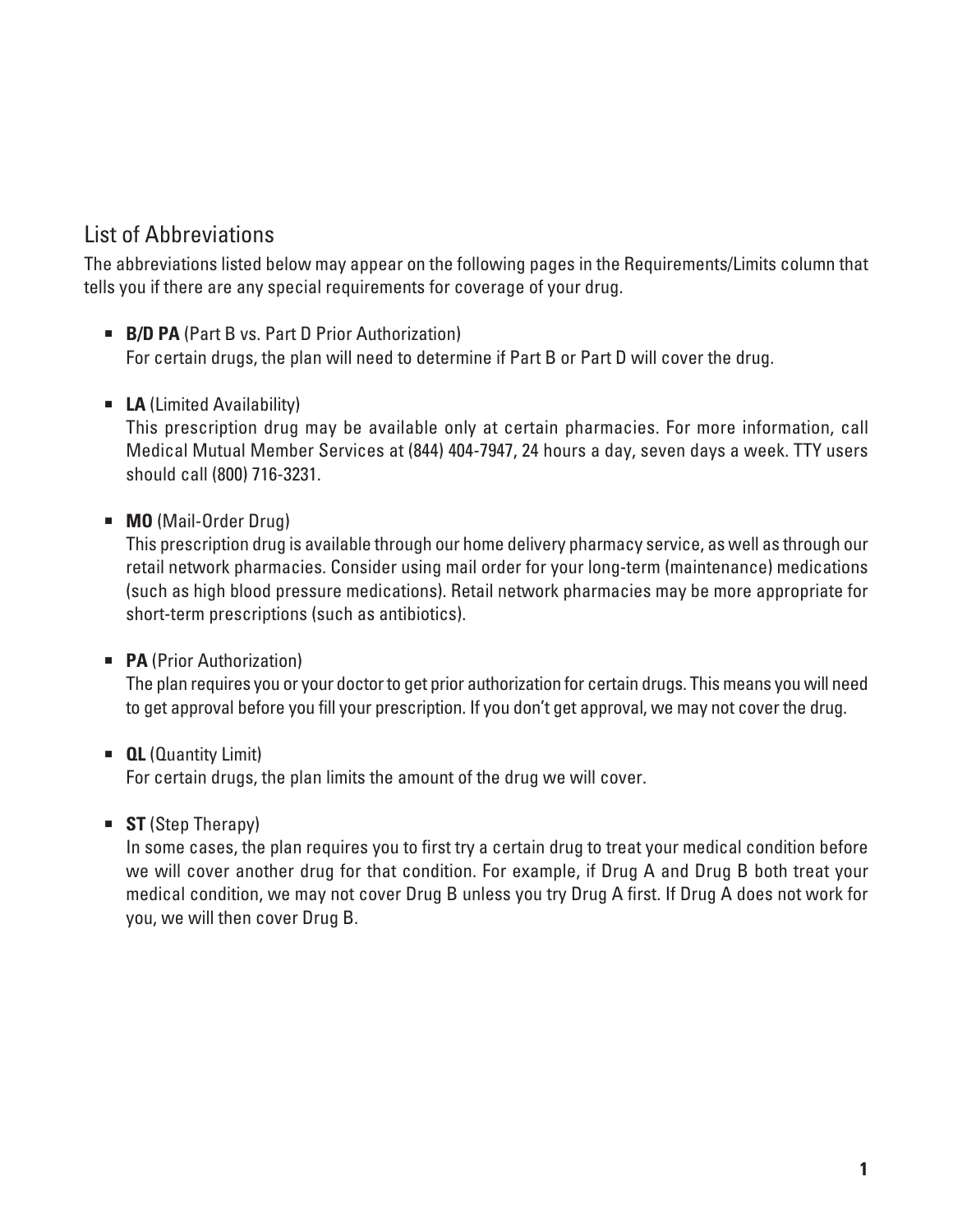| <b>Drug Name</b>                                  | Drug<br><b>Tier</b>      | <b>Requirements</b><br>/Limits | <b>Drug Name</b>                            | <b>Drug</b><br><b>Tier</b> | <b>Requirements</b><br>/Limits |
|---------------------------------------------------|--------------------------|--------------------------------|---------------------------------------------|----------------------------|--------------------------------|
| <b>ANTI - INFECTIVES</b>                          |                          |                                | nystatin oral<br>suspension                 | $\overline{2}$             | M <sub>O</sub>                 |
|                                                   | <b>ANTIFUNGAL AGENTS</b> |                                |                                             | $\overline{2}$             | M <sub>O</sub>                 |
| <b>ABELCET</b>                                    | 5                        | B/D PA; MO                     | nystatin oral tablet<br><b>ORAVIG</b>       | 3                          | M <sub>O</sub>                 |
| <b>AMBISOME</b>                                   | 5                        | B/D PA; MO                     |                                             |                            |                                |
| amphotericin b                                    | $\overline{4}$           | B/D PA; MO                     | SPORANOX ORAL<br><b>SOLUTION</b>            | 3                          | <b>MO</b>                      |
| <b>CANCIDAS</b>                                   | 5                        | B/D PA; MO                     | terbinafine hcl oral                        | $\overline{2}$             | M <sub>O</sub>                 |
| clotrimazole mucous<br>membrane                   | $\overline{2}$           | <b>MO</b>                      | voriconazole<br>intravenous                 | $\overline{2}$             | <b>MO</b>                      |
| <b>CRESEMBA</b><br><b>INTRAVENOUS</b>             | 5                        |                                | voriconazole oral                           | 5                          | MO                             |
| <b>CRESEMBA ORAL</b>                              | 5                        | M <sub>O</sub>                 | <b>ANTIVIRALS</b>                           |                            |                                |
| fluconazole                                       | $\overline{2}$           | <b>MO</b>                      | abacavir                                    | $\overline{2}$             | MO                             |
| fluconazole in<br>$dextrose(iso-o)$               | $\overline{2}$           |                                | abacavir-<br>lamivudine-<br>zidovudine      | 5                          | M <sub>O</sub>                 |
| fluconazole in nacl<br>$(iso-osm)$<br>intravenous | $\overline{2}$           | <b>MO</b>                      | acyclovir oral<br>capsule                   | $\overline{2}$             | <b>MO</b>                      |
| piggyback 200<br>mg/100 ml                        |                          |                                | acyclovir oral<br>suspension 200 mg/5<br>ml | $\overline{2}$             | <b>MO</b>                      |
| fluconazole in nacl<br>$(iso-osm)$                | $\overline{2}$           |                                | acyclovir oral tablet                       | $\overline{2}$             | MO                             |
| intravenous<br>piggyback 400                      |                          |                                | acyclovir sodium<br>intravenous solution    | $\overline{2}$             | B/D PA; MO                     |
| mg/200 ml                                         |                          |                                | adefovir                                    | 5                          | <b>MO</b>                      |
| flucytosine                                       | 5                        | M <sub>O</sub>                 | amantadine hcl                              | $\overline{2}$             | <b>MO</b>                      |
| griseofulvin<br>microsize                         | $\overline{2}$           | M <sub>O</sub>                 | <b>APTIVUS ORAL</b><br><b>CAPSULE</b>       | 5                          | M <sub>O</sub>                 |
| griseofulvin<br>ultramicrosize                    | $\overline{4}$           | <b>MO</b>                      | <b>APTIVUS ORAL</b><br><b>SOLUTION</b>      | 5                          |                                |
| itraconazole                                      | $\overline{2}$           | M <sub>O</sub>                 | <b>ATRIPLA</b>                              | 5                          | M <sub>O</sub>                 |
| ketoconazole oral                                 | $\overline{2}$           | MO                             | <b>BARACLUDE</b>                            | 3                          | MO                             |
| <b>LAMISIL ORAL</b><br><b>GRANULES IN</b>         | 3                        | <b>MO</b>                      | ORAL SOLUTION                               |                            |                                |
| <b>PACKET</b>                                     |                          |                                | cidofovir                                   | 5                          | B/D PA; MO                     |
| <b>MYCAMINE</b>                                   | 5                        | <b>MO</b>                      | <b>COMPLERA</b>                             | 5                          | M <sub>O</sub>                 |
| NOXAFIL ORAL                                      | 5                        | <b>MO</b>                      |                                             |                            |                                |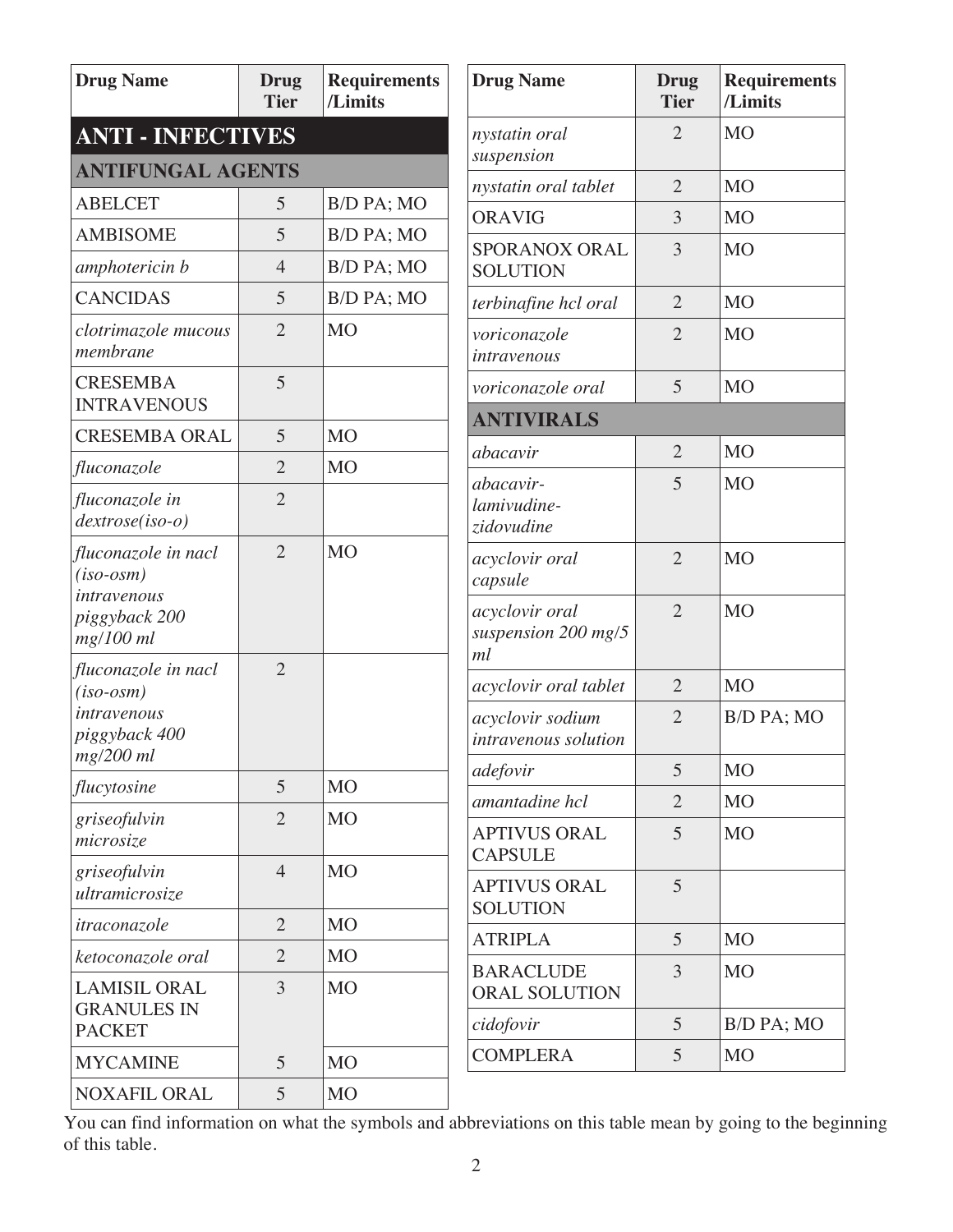| <b>Drug Name</b>                                                | <b>Drug</b><br><b>Tier</b> | <b>Requirements</b><br>/Limits                  | <b>Drug Name</b>                                                                     | <b>Drug</b><br><b>Tier</b> | <b>Requirements</b><br>/Limits |
|-----------------------------------------------------------------|----------------------------|-------------------------------------------------|--------------------------------------------------------------------------------------|----------------------------|--------------------------------|
| <b>CRIXIVAN ORAL</b><br>CAPSULE 200 MG,                         | $\overline{3}$             | <b>MO</b>                                       | <b>ISENTRESS ORAL</b><br><b>TABLET</b>                                               | 5                          | <b>MO</b>                      |
| 400 MG<br><b>DAKLINZA ORAL</b><br>TABLET 30 MG, 60<br><b>MG</b> | 5                          | PA; MO; QL<br>(84 per 84<br>days)               | <b>ISENTRESS ORAL</b><br>TABLET, CHEWAB<br><b>LE 100 MG</b>                          | $\overline{5}$             | <b>MO</b>                      |
| <b>DAKLINZA ORAL</b><br>TABLET 90 MG                            | 5                          | PA; QL (84<br>per 84 days)                      | <b>ISENTRESS ORAL</b><br><b>TABLET, CHEWAB</b><br><b>LE 25 MG</b>                    | $\overline{3}$             | <b>MO</b>                      |
| <b>DESCOVY</b>                                                  | 5                          |                                                 | <b>KALETRA ORAL</b>                                                                  | 5                          | M <sub>O</sub>                 |
| didanosine                                                      | $\overline{2}$             | <b>MO</b>                                       | <b>SOLUTION</b>                                                                      |                            |                                |
| <b>EDURANT</b>                                                  | 5                          | <b>MO</b>                                       | <b>KALETRA ORAL</b><br><b>TABLET 100-25</b>                                          | $\overline{3}$             | <b>MO</b>                      |
| <b>EMTRIVA</b>                                                  | 3                          | <b>MO</b>                                       | <b>MG</b>                                                                            |                            |                                |
| entecavir                                                       | 5                          | M <sub>O</sub>                                  | <b>KALETRA ORAL</b>                                                                  | 5                          | <b>MO</b>                      |
| <b>EPIVIR HBV</b><br>ORAL SOLUTION                              | 3                          | <b>MO</b>                                       | <b>TABLET 200-50</b><br><b>MG</b>                                                    |                            |                                |
| <b>EPZICOM</b>                                                  | 5                          | <b>MO</b>                                       | lamivudine                                                                           | $\overline{2}$             | <b>MO</b>                      |
| <b>EVOTAZ</b>                                                   | 5                          | M <sub>O</sub>                                  | lamivudine-<br>zidovudine<br><b>LEXIVA ORAL</b>                                      | $\overline{2}$             | <b>MO</b>                      |
| famciclovir                                                     | $\overline{2}$             | <b>MO</b>                                       |                                                                                      | 3                          | <b>MO</b>                      |
| foscarnet                                                       | $\overline{2}$             | <b>B/D PA</b>                                   | <b>SUSPENSION</b>                                                                    |                            |                                |
| <b>FUZEON</b><br><b>SUBCUTANEOUS</b><br><b>RECON SOLN</b>       | 5                          | <b>MO</b>                                       | <b>LEXIVA ORAL</b><br><b>TABLET</b>                                                  | 5                          | <b>MO</b>                      |
| ganciclovir sodium                                              | $\overline{2}$             | B/D PA; MO                                      | moderiba                                                                             | $\overline{4}$             | M <sub>O</sub>                 |
| <b>GENVOYA</b>                                                  | 5                          | M <sub>O</sub>                                  | moderiba dose pack                                                                   | $\overline{2}$             | <b>MO</b>                      |
| <b>HARVONI</b>                                                  | 5                          | PA; MO; QL<br>$(168 \text{ per } 168)$<br>days) | oral tablets, dose<br>pack 200 mg (7)-<br>400 mg (7), 400 mg<br>$(7)$ - 400 mg $(7)$ |                            |                                |
| <b>INTELENCE ORAL</b><br>TABLET 100 MG,<br><b>200 MG</b>        | 5 <sup>5</sup>             | <b>MO</b>                                       | moderiba dose pack<br>oral tablets, dose<br>pack 600 mg (7)-<br>400 mg (7), 600 mg   | 5                          | <b>MO</b>                      |
| <b>INTELENCE ORAL</b><br><b>TABLET 25 MG</b>                    | $\overline{3}$             | <b>MO</b>                                       | $(7)$ - 600 mg $(7)$                                                                 |                            |                                |
| <b>INVIRASE</b>                                                 | 5                          | <b>MO</b>                                       | nevirapine oral<br>suspension                                                        | $\overline{2}$             | M <sub>O</sub>                 |
| <b>ISENTRESS ORAL</b><br><b>POWDER IN</b><br><b>PACKET</b>      | 5                          | M <sub>O</sub>                                  | nevirapine oral<br>tablet                                                            | $\overline{2}$             | <b>MO</b>                      |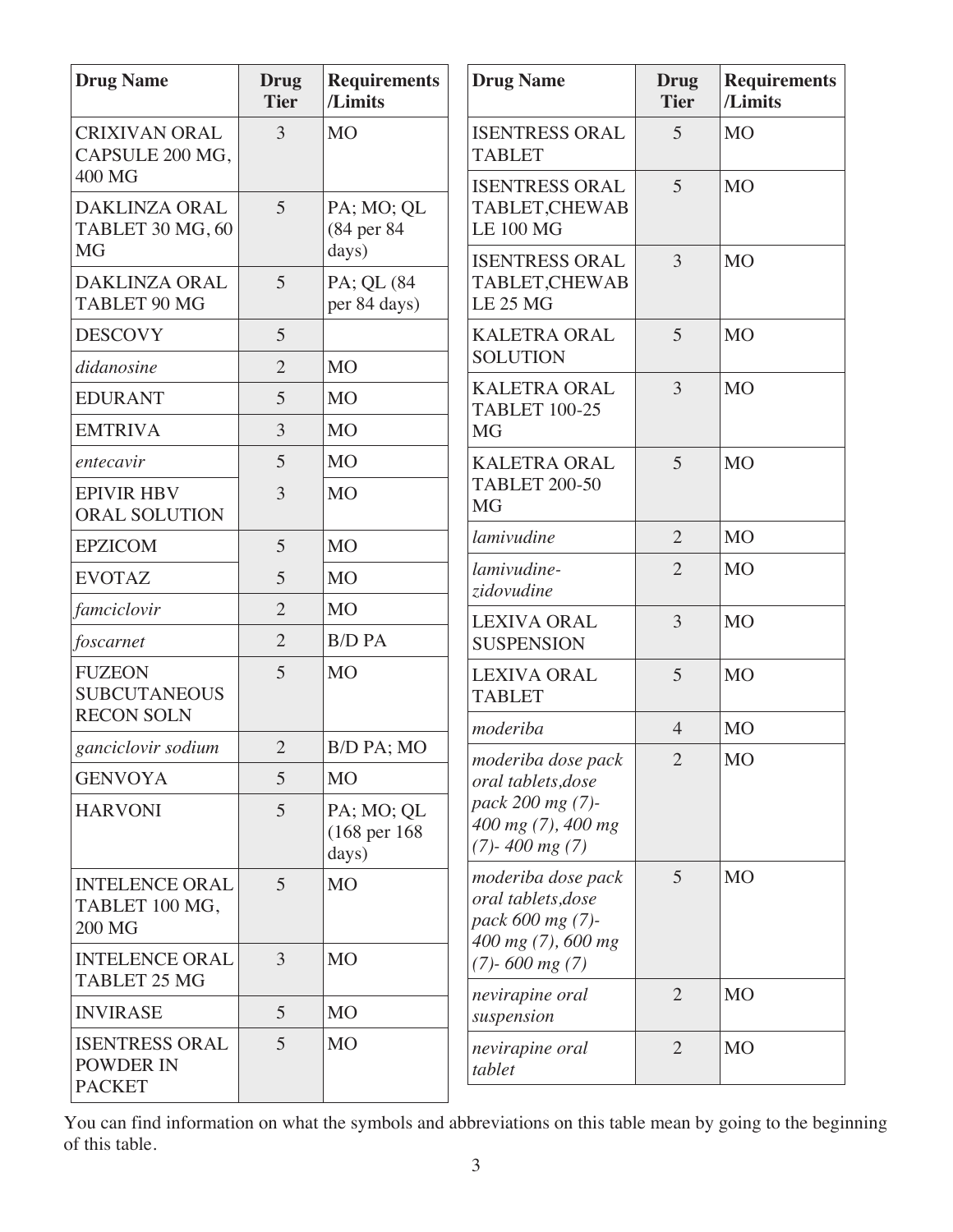| <b>Drug Name</b>                                  | <b>Drug</b><br><b>Tier</b> | <b>Requirements</b><br>/Limits                  | <b>Drug Name</b>                                                                                                                 | <b>Drug</b><br><b>Tier</b> | <b>Requirements</b><br>/Limits                  |
|---------------------------------------------------|----------------------------|-------------------------------------------------|----------------------------------------------------------------------------------------------------------------------------------|----------------------------|-------------------------------------------------|
| nevirapine oral<br>tablet extended                | $\overline{2}$             | M <sub>O</sub>                                  | ribasphere oral<br>tablet 400 mg                                                                                                 | 2                          | M <sub>O</sub>                                  |
| release 24 hr 100 mg<br>nevirapine oral           | $\overline{4}$             | <b>MO</b>                                       | ribasphere oral<br>tablet 600 mg                                                                                                 | 5                          | M <sub>O</sub>                                  |
| tablet extended<br>release 24 hr 400 mg           |                            |                                                 | ribasphere ribapak<br>oral tablets, dose                                                                                         | $\overline{2}$             | M <sub>O</sub>                                  |
| <b>NORVIR</b>                                     | 3                          | <b>MO</b>                                       | pack 200 mg (28)-                                                                                                                |                            |                                                 |
| <b>ODEFSEY</b>                                    | 5                          |                                                 | 400 mg (28)                                                                                                                      |                            |                                                 |
| <b>OLYSIO</b>                                     | 5                          | PA; MO; QL<br>$(168 \text{ per } 168)$<br>days) | ribasphere ribapak<br>oral tablets, dose<br>pack 200 mg (7)-<br>$400$ mg $(7)$                                                   | $\overline{2}$             |                                                 |
| <b>PREZCOBIX</b>                                  | 5                          | M <sub>O</sub>                                  | ribasphere ribapak                                                                                                               | 5                          |                                                 |
| PREZISTA ORAL<br><b>SUSPENSION</b>                | 5                          | M <sub>O</sub>                                  | oral tablets, dose<br>pack 400 mg (7)-<br>400 mg (7), 600 mg<br>$(7)$ - 400 mg $(7)$ , 600<br>$mg(7)$ -600 mg $(7)$              |                            |                                                 |
| PREZISTA ORAL<br>TABLET 150 MG,<br><b>75 MG</b>   | 3                          | <b>MO</b>                                       |                                                                                                                                  |                            |                                                 |
| PREZISTA ORAL<br>TABLET 600 MG,<br>800 MG         | 5                          | M <sub>O</sub>                                  | ribasphere ribapak<br>oral tablets, dose<br>pack 400-400 mg<br>$(28)$ -mg $(28)$ , 600-<br>400 mg (28)-mg<br>$(28)$ , 600-600 mg | 5                          | M <sub>O</sub>                                  |
| <b>REBETOL ORAL</b><br><b>SOLUTION</b>            | 3                          | <b>MO</b>                                       |                                                                                                                                  |                            |                                                 |
| <b>RELENZA</b><br><b>DISKHALER</b>                | 3                          | <b>MO</b>                                       | $(28)$ -mg $(28)$<br>ribavirin oral                                                                                              | $\overline{2}$             | <b>MO</b>                                       |
| <b>RESCRIPTOR</b>                                 | 3                          | M <sub>O</sub>                                  | capsule                                                                                                                          |                            |                                                 |
| <b>RETROVIR</b><br><b>INTRAVENOUS</b>             | 3                          | M <sub>O</sub>                                  | ribavirin oral tablet<br>$200$ mg                                                                                                | $\overline{2}$             | M <sub>O</sub>                                  |
| <b>REYATAZ ORAL</b>                               | 5                          | M <sub>O</sub>                                  | rimantadine                                                                                                                      | $\overline{2}$             | M <sub>O</sub>                                  |
| CAPSULE 150 MG,<br>200 MG, 300 MG                 |                            |                                                 | <b>SELZENTRY</b>                                                                                                                 | $\overline{3}$             | <b>MO</b>                                       |
| REYATAZ ORAL<br><b>POWDER IN</b><br><b>PACKET</b> | 5                          | <b>MO</b>                                       | <b>SOVALDI</b>                                                                                                                   | 5                          | PA; MO; QL<br>$(168 \text{ per } 168)$<br>days) |
| ribasphere oral                                   | $\overline{2}$             | <b>MO</b>                                       | stavudine                                                                                                                        | $\overline{2}$             | <b>MO</b>                                       |
| capsule                                           |                            |                                                 | <b>STRIBILD</b>                                                                                                                  | 5                          | <b>MO</b>                                       |
| ribasphere oral<br>tablet 200 mg                  | $\overline{4}$             | <b>MO</b>                                       | <b>SUSTIVA ORAL</b><br>CAPSULE 200 MG                                                                                            | 5                          | M <sub>O</sub>                                  |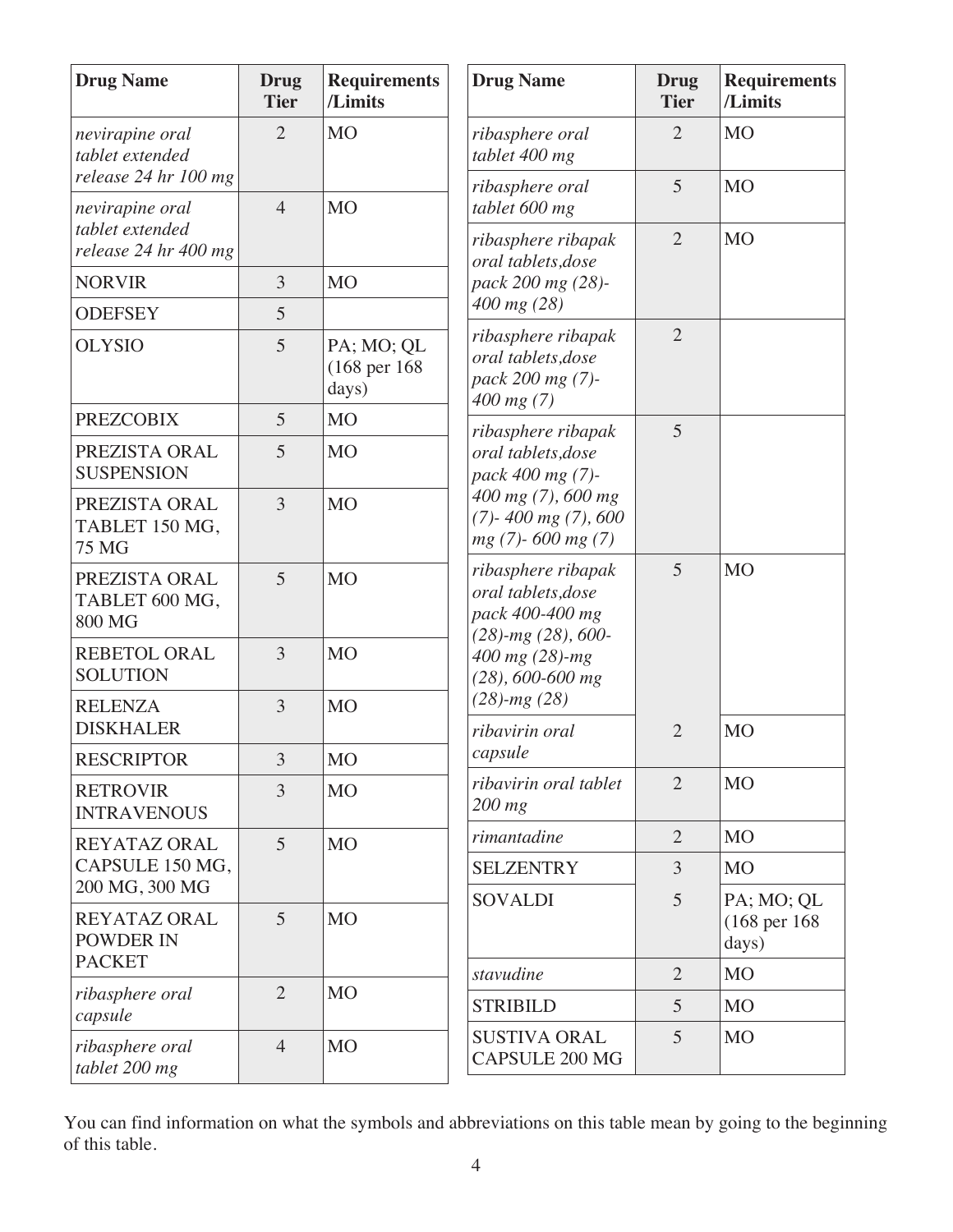| <b>Drug Name</b>                                          | <b>Drug</b><br><b>Tier</b> | <b>Requirements</b><br>/Limits                  | <b>Drug Name</b>                                                                              | <b>Drug</b><br><b>Tier</b> | <b>Requirements</b><br>/Limits    |
|-----------------------------------------------------------|----------------------------|-------------------------------------------------|-----------------------------------------------------------------------------------------------|----------------------------|-----------------------------------|
| <b>SUSTIVA ORAL</b><br><b>CAPSULE 50 MG</b>               | $\overline{3}$             | M <sub>O</sub>                                  | <b>VIRACEPT ORAL</b><br><b>TABLET</b>                                                         | 5                          | M <sub>O</sub>                    |
| <b>SUSTIVA ORAL</b>                                       | 5                          | <b>MO</b>                                       | <b>VIRAZOLE</b>                                                                               | 5                          | M <sub>O</sub>                    |
| <b>TABLET</b>                                             |                            |                                                 | <b>VIREAD</b>                                                                                 | 5                          | M <sub>O</sub>                    |
| <b>SYNAGIS</b>                                            | 5                          | MO; LA                                          | <b>VITEKTA</b>                                                                                | 5                          | <b>MO</b>                         |
| <b>TAMIFLU</b>                                            | 3                          | M <sub>O</sub>                                  | <b>ZEPATIER</b>                                                                               | 5                          | PA; MO; QL                        |
| <b>TECHNIVIE</b>                                          | 5                          | PA; MO; QL<br>$(168 \text{ per } 84)$<br>days)  |                                                                                               |                            | $(112 \text{ per } 112)$<br>days) |
| <b>TIVICAY ORAL</b><br>TABLET 10 MG                       | $\overline{3}$             |                                                 | <b>ZIAGEN ORAL</b><br><b>SOLUTION</b>                                                         | 3                          | <b>MO</b>                         |
|                                                           |                            |                                                 | zidovudine                                                                                    | $\overline{2}$             | <b>MO</b>                         |
| <b>TIVICAY ORAL</b><br>TABLET 25 MG                       | 5                          |                                                 | <b>CEPHALOSPORINS</b>                                                                         |                            |                                   |
| <b>TIVICAY ORAL</b>                                       | 5                          | <b>MO</b>                                       | cefaclor oral capsule                                                                         | 2                          | <b>MO</b>                         |
| TABLET 50 MG                                              |                            |                                                 | cefaclor oral                                                                                 | $\overline{2}$             |                                   |
| <b>TRIUMEQ</b>                                            | 5                          | <b>MO</b>                                       | suspension for<br>reconstitution 125                                                          |                            |                                   |
| <b>TRUVADA ORAL</b><br><b>TABLET 100-150</b>              | 5                          |                                                 | $mg/5$ ml<br>cefaclor oral                                                                    | $\overline{2}$             | <b>MO</b>                         |
| MG, 133-200 MG,<br>167-250 MG                             |                            |                                                 | suspension for<br>reconstitution 250                                                          |                            |                                   |
| <b>TRUVADA ORAL</b><br><b>TABLET 200-300</b><br><b>MG</b> | 5                          | <b>MO</b>                                       | mg/5 ml, 375 mg/5<br>ml                                                                       |                            |                                   |
| <b>TYZEKA</b>                                             | 5                          | M <sub>O</sub>                                  | cefaclor oral tablet<br>extended release 12                                                   | $\overline{2}$             | <b>MO</b>                         |
| valacyclovir                                              | $\overline{2}$             | MO; QL (30)                                     | hr                                                                                            |                            |                                   |
|                                                           |                            | per 30 days)                                    | cefadroxil oral                                                                               | $\overline{2}$             | M <sub>O</sub>                    |
| <b>VALCYTE ORAL</b><br><b>RECON SOLN</b>                  | 5                          | <b>MO</b>                                       | capsule                                                                                       | $\overline{2}$             | <b>MO</b>                         |
| valganciclovir                                            | 5                          | M <sub>O</sub>                                  | cefadroxil oral<br>suspension for                                                             |                            |                                   |
| <b>VIDEX 2 GRAM</b>                                       | 3                          | <b>MO</b>                                       | reconstitution 250                                                                            |                            |                                   |
| <b>PEDIATRIC</b>                                          |                            |                                                 | mg/5 ml, 500 mg/5<br>ml                                                                       |                            |                                   |
| <b>VIDEX 4 GRAM</b><br><b>PEDIATRIC</b>                   | $\overline{3}$             | M <sub>O</sub>                                  | cefadroxil oral tablet                                                                        | $\overline{2}$             | M <sub>O</sub>                    |
| <b>VIEKIRA PAK</b>                                        | 5                          | PA; MO; QL<br>$(672 \text{ per } 168)$<br>days) | cefazolin in dextrose<br>$(iso-os)$ intravenous<br>piggyback 1 gram/50<br>$ml$ , 2 gram/50 ml | 2                          | <b>MO</b>                         |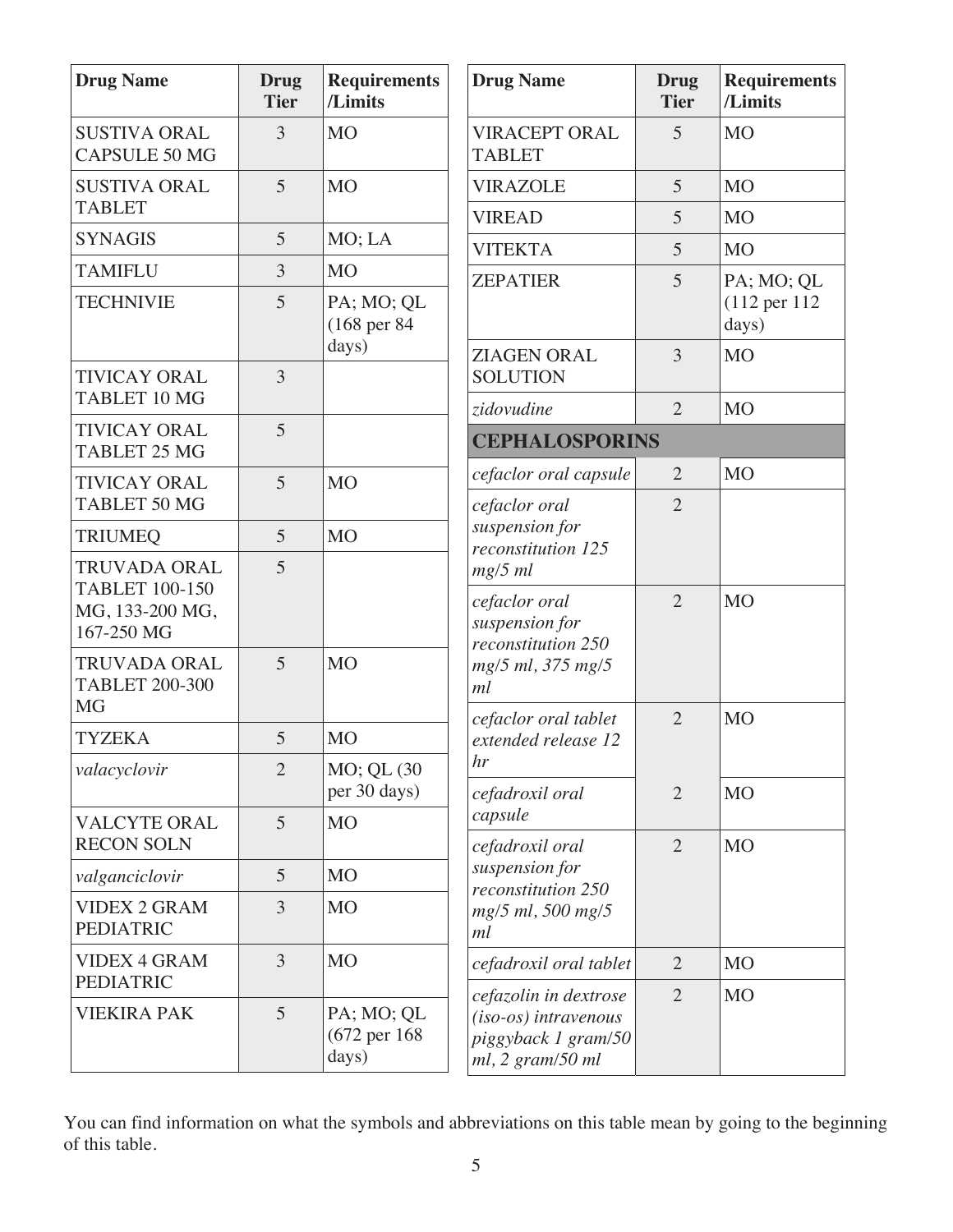| <b>Drug Name</b>                                             | <b>Drug</b><br><b>Tier</b> | <b>Requirements</b><br>/Limits | <b>Drug Name</b>                                                    | <b>Drug</b><br><b>Tier</b> | <b>Requirements</b><br>/Limits |
|--------------------------------------------------------------|----------------------------|--------------------------------|---------------------------------------------------------------------|----------------------------|--------------------------------|
| cefazolin injection<br>recon soln 1 gram,                    | $\overline{2}$             | <b>MO</b>                      | ceftazidime injection<br>recon soln 1 gram                          | $\overline{2}$             | <b>MO</b>                      |
| 500 mg<br>cefazolin injection                                | $\overline{2}$             |                                | ceftazidime injection<br>recon soln 2 gram                          | $\overline{4}$             | M <sub>O</sub>                 |
| recon soln 10 gram,<br>100 gram, 20 gram,<br>300 g           |                            |                                | ceftazidime injection<br>recon soln 6 gram                          | $\overline{2}$             |                                |
| cefazolin                                                    | $\overline{2}$             |                                | ceftibuten                                                          | $\overline{2}$             | M <sub>O</sub>                 |
| intravenous                                                  |                            |                                | ceftriaxone in                                                      | $\overline{2}$             | M <sub>O</sub>                 |
| cefdinir                                                     | $\overline{2}$             | <b>MO</b>                      | dextrose,iso-os                                                     |                            |                                |
| cefepime                                                     | $\overline{2}$             | <b>MO</b>                      | ceftriaxone injection<br>recon soln 1 gram, 2                       | $\overline{2}$             | M <sub>O</sub>                 |
| cefepime in<br>dextrose,iso-osm                              | $\overline{2}$             |                                | gram, 250 mg, 500<br>mg                                             |                            |                                |
| intravenous<br>piggyback 1 gram/50<br>ml                     |                            |                                | ceftriaxone injection<br>recon soln 10 gram                         | $\overline{2}$             |                                |
| cefepime in<br>dextrose,iso-osm                              | $\overline{2}$             | M <sub>O</sub>                 | ceftriaxone<br>intravenous                                          | $\overline{2}$             | <b>MO</b>                      |
| intravenous<br>piggyback 2                                   |                            |                                | cefuroxime axetil<br>oral tablet                                    | $\overline{2}$             | <b>MO</b>                      |
| gram/100 ml                                                  |                            |                                | cefuroxime sodium                                                   | $\overline{2}$             | M <sub>O</sub>                 |
| cefixime                                                     | $\overline{2}$             | <b>MO</b>                      | injection recon soln<br>1.5 gram, 750 mg                            |                            |                                |
| cefotaxime injection<br>recon soln 1 gram, 2<br>gram, 500 mg | $\overline{2}$             |                                | cefuroxime sodium<br>intravenous                                    | $\overline{2}$             |                                |
| cefotaxime injection                                         | $\overline{2}$             | M <sub>O</sub>                 | cephalexin                                                          | $\overline{2}$             | MO                             |
| recon soln 10 gram                                           |                            |                                | <b>MAXIPIME</b>                                                     | $\overline{4}$             |                                |
| cefotetan                                                    | $\overline{2}$             |                                | <b>INTRAVENOUS</b>                                                  |                            |                                |
| cefoxitin in dextrose,<br>iso-osm                            | $\overline{2}$             |                                | <b>RECON SOLN 2</b><br><b>GRAM</b>                                  |                            |                                |
| cefoxitin intravenous<br>recon soln 1 gram                   | $\overline{2}$             | <b>MO</b>                      | <b>SUPRAX ORAL</b><br><b>CAPSULE</b>                                | $\overline{4}$             | M <sub>O</sub>                 |
| cefoxitin intravenous<br>recon soln 10 gram                  | $\overline{2}$             |                                | <b>SUPRAX ORAL</b><br><b>SUSPENSION FOR</b><br><b>RECONSTITUTIO</b> | $\overline{4}$             |                                |
| cefoxitin intravenous<br>recon soln 2 gram                   | $\overline{4}$             |                                | N 500 MG/5 ML<br><b>SUPRAX ORAL</b>                                 | $\overline{4}$             | M <sub>O</sub>                 |
| cefpodoxime                                                  | $\overline{2}$             | <b>MO</b>                      | TABLET, CHEWAB                                                      |                            |                                |
| cefprozil                                                    | $\mathbf{2}$               | M <sub>O</sub>                 | LE                                                                  |                            |                                |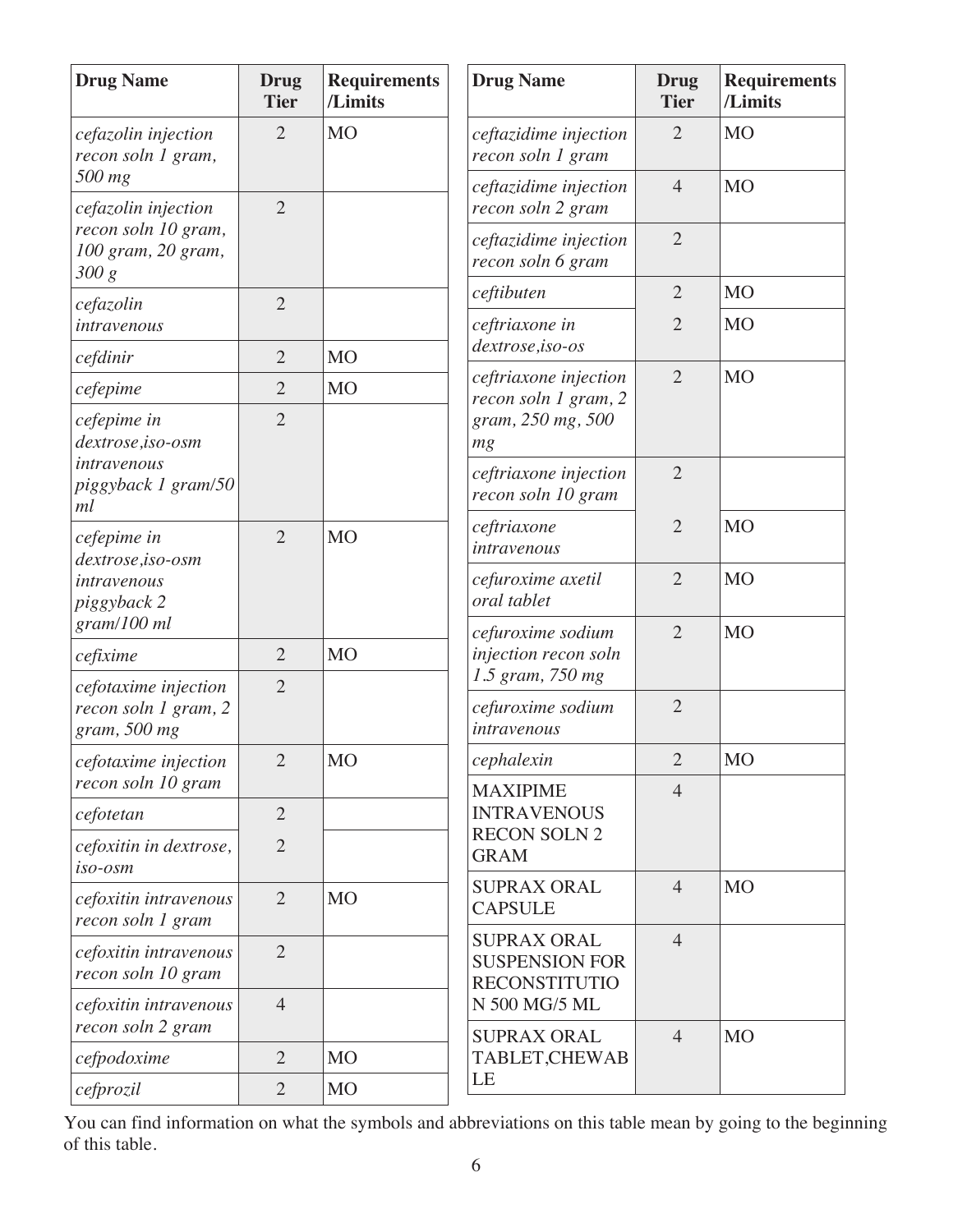| <b>Drug Name</b>                                                 | <b>Drug</b><br><b>Tier</b> | <b>Requirements</b><br>/Limits | <b>Drug Name</b>                                             | <b>Drug</b><br><b>Tier</b> | <b>Requirements</b><br>/Limits          |
|------------------------------------------------------------------|----------------------------|--------------------------------|--------------------------------------------------------------|----------------------------|-----------------------------------------|
| <b>TEFLARO</b>                                                   | 5                          | <b>MO</b>                      | <b>ALINIA</b>                                                | 3                          | <b>MO</b>                               |
| <b>ERYTHROMYCINS / OTHER</b><br><b>MACROLIDES</b>                |                            |                                | amikacin injection<br>solution 1,000 mg/4<br>ml, 500 mg/2 ml | $\overline{2}$             | <b>MO</b>                               |
| azithromycin                                                     | $\overline{2}$             | M <sub>O</sub>                 | atovaquone                                                   | 5                          | M <sub>O</sub>                          |
| clarithromycin                                                   | $\overline{2}$             | <b>MO</b>                      |                                                              | $\overline{2}$             | M <sub>O</sub>                          |
| e.e.s. 400 oral tablet                                           | $\overline{2}$             | <b>MO</b>                      | atovaquone-<br>proguanil                                     |                            |                                         |
| <b>E.E.S. GRANULES</b>                                           | 3                          | M <sub>O</sub>                 | <b>AZACTAM IN</b>                                            | 3                          |                                         |
| ery-tab oral<br>tablet, delayed                                  | $\overline{4}$             | <b>MO</b>                      | <b>DEXTROSE (ISO-</b><br>OSM)                                |                            |                                         |
| release (dr/ec) 250<br>mg                                        |                            |                                | aztreonam                                                    | $\overline{2}$             | <b>MO</b>                               |
| ery-tab oral                                                     | $\overline{2}$             | <b>MO</b>                      | baciim                                                       | $\overline{2}$             |                                         |
| tablet, delayed<br>release (dr/ec) 333                           |                            |                                | bacitracin<br>intramuscular                                  | $\overline{2}$             | <b>MO</b>                               |
| mg<br><b>ERY-TAB ORAL</b><br><b>TABLET, DELAYE</b>               | 3                          | <b>MO</b>                      | <b>BETHKIS</b>                                               | 5                          | B/D PA; MO;<br>QL (224 per 28)<br>days) |
| <b>D RELEASE</b>                                                 |                            |                                | <b>BILTRICIDE</b>                                            | 3                          | <b>MO</b>                               |
| (DR/EC) 500 MG                                                   | $\overline{2}$             | <b>MO</b>                      | <b>CAPASTAT</b>                                              | $\overline{4}$             |                                         |
| erythrocin (as<br>stearate) oral tablet<br>$250$ mg              |                            |                                | <b>CAYSTON</b>                                               | 5                          | MO; LA; QL<br>(84 per 28)<br>days)      |
| <b>ERYTHROCIN</b><br><b>INTRAVENOUS</b><br><b>RECON SOLN 500</b> | 3                          |                                | chloramphenicol sod<br>succinate                             | $\overline{2}$             |                                         |
| <b>MG</b><br>erythromycin                                        | $\overline{2}$             | <b>MO</b>                      | chloroquine<br>phosphate oral                                | $\overline{2}$             | M <sub>O</sub>                          |
| ethylsuccinate oral                                              |                            |                                | clindamycin hcl                                              | $\overline{2}$             | <b>MO</b>                               |
| tablet<br>erythromycin oral                                      | $\overline{2}$             | <b>MO</b>                      | clindamycin in $5\%$<br>dextrose                             | $\overline{2}$             | <b>MO</b>                               |
| capsule, delayed<br>release(dr/ec)                               |                            |                                | clindamycin<br>palmitate hcl                                 | $\overline{2}$             | <b>MO</b>                               |
| erythromycin oral<br>tablet 250 mg                               | $\overline{4}$             | <b>MO</b>                      | clindamycin<br>pediatric                                     | $\overline{2}$             |                                         |
| erythromycin oral<br>tablet 500 mg                               | $\overline{2}$             | <b>MO</b>                      | clindamycin                                                  | $\overline{2}$             |                                         |
| <b>MISCELLANEOUS ANTIINFECTIVES</b>                              |                            |                                | phosphate injection<br>solution 150 (mg/ml)                  |                            |                                         |
| <b>ALBENZA</b>                                                   | 3                          | <b>MO</b>                      | (6 ml)                                                       |                            |                                         |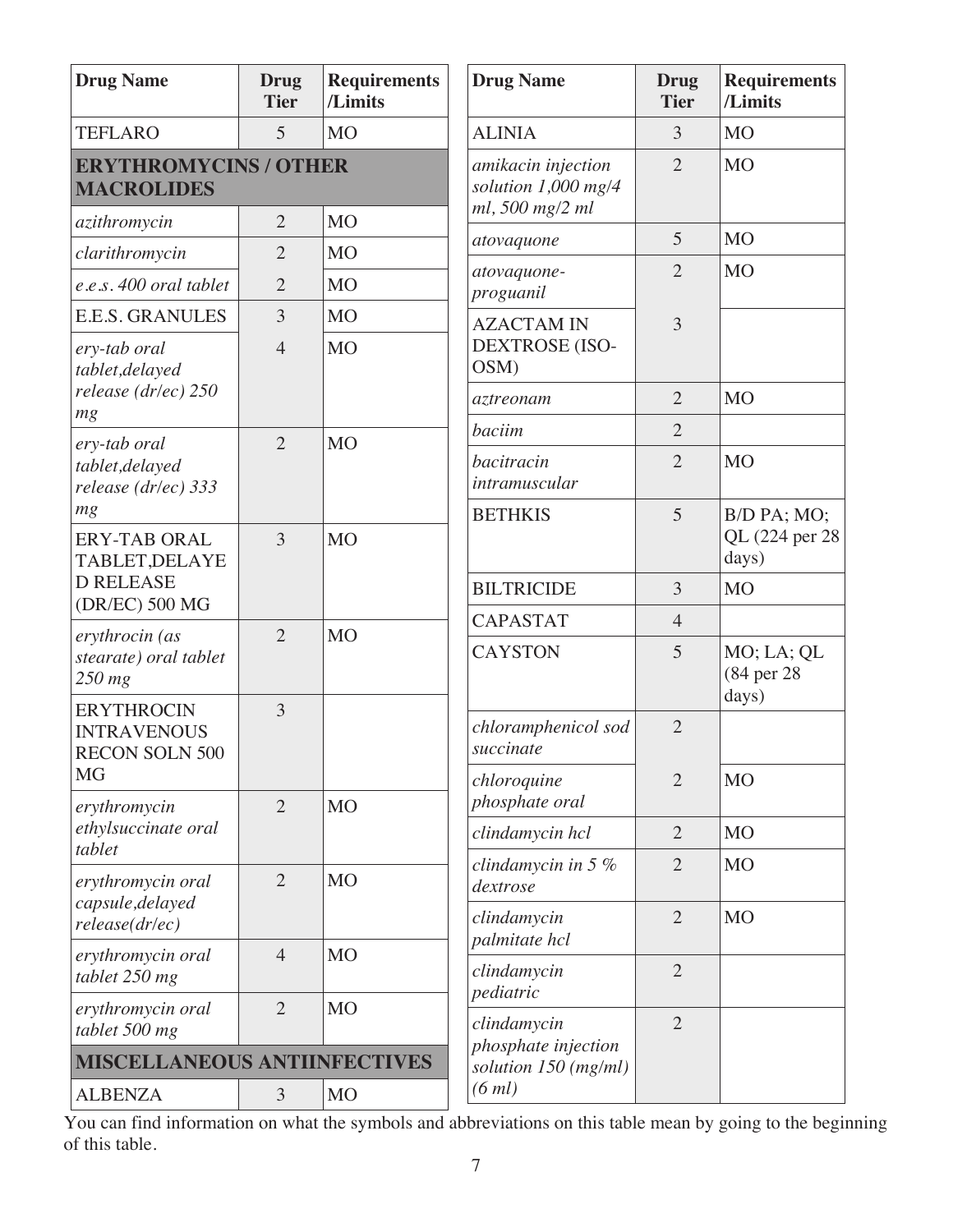| <b>Drug Name</b>                                                                  | Drug<br><b>Tier</b> | <b>Requirements</b><br>/Limits | <b>Drug Name</b>                                                             | <b>Drug</b><br><b>Tier</b> | <b>Requirements</b><br>/Limits         |
|-----------------------------------------------------------------------------------|---------------------|--------------------------------|------------------------------------------------------------------------------|----------------------------|----------------------------------------|
| clindamycin<br>phosphate injection<br>solution 150 mg/ml                          | $\overline{2}$      | <b>MO</b>                      | gentamicin sulfate<br>(pf) intravenous<br>solution 100 mg/10<br>ml           | $\overline{2}$             | <b>MO</b>                              |
| clindamycin<br>phosphate<br>intravenous solution<br>300 mg/2 ml, 900<br>$mg/6$ ml | $\overline{2}$      |                                | gentamicin sulfate<br>(pf) intravenous<br>solution 60 mg/6 ml,<br>80 mg/8 ml | $\overline{2}$             |                                        |
| clindamycin<br>phosphate                                                          | $\overline{2}$      | <b>MO</b>                      | hydroxychloroquine<br>oral                                                   | $\overline{2}$             | <b>MO</b>                              |
| intravenous solution<br>$600$ mg/4 ml                                             |                     |                                | imipenem-cilastatin                                                          | $\overline{2}$             | <b>MO</b>                              |
| <b>COARTEM</b>                                                                    | 3                   | M <sub>O</sub>                 | <b>INVANZ</b><br><b>INJECTION</b>                                            | $\overline{4}$             | M <sub>O</sub>                         |
| colistin<br>(colistimethate na)                                                   | $\overline{2}$      | M <sub>O</sub>                 | <i>isoniazid</i> injection                                                   | $\overline{2}$             |                                        |
| <b>CUBICIN</b>                                                                    | 5                   | <b>MO</b>                      | isoniazid oral                                                               | $\overline{2}$             | <b>MO</b>                              |
| <b>DAPSONE</b>                                                                    | 3                   | M <sub>O</sub>                 | ivermectin oral                                                              | $\overline{2}$             | <b>MO</b>                              |
| <b>DARAPRIM</b>                                                                   | 3                   | PA; MO                         | lincomycin injection                                                         | $\overline{2}$             |                                        |
| <b>EMVERM</b>                                                                     | 5                   |                                | linezolid intravenous                                                        | 5                          |                                        |
| ethambutol                                                                        | $\overline{2}$      | M <sub>O</sub>                 | linezolid oral                                                               | 5                          | <b>MO</b>                              |
| gentamicin in nacl<br>$(iso-osm)$                                                 | $\overline{2}$      | M <sub>O</sub>                 | linezolid-0.9%<br>sodium chloride                                            | 5                          |                                        |
| intravenous                                                                       |                     |                                | mefloquine                                                                   | $\overline{2}$             | <b>MO</b>                              |
| piggyback 100<br>mg/100 ml, 60 mg/50<br>ml                                        |                     |                                | meropenem<br><i>intravenous recon</i><br>soln 1 gram                         | $\overline{2}$             | <b>MO</b>                              |
| gentamicin in nacl<br>$(iso-osm)$<br>intravenous<br>piggyback 70 mg/50            | $\overline{2}$      |                                | meropenem<br>intravenous recon<br>soln 500 mg                                | $\overline{4}$             | <b>MO</b>                              |
| ml, 80 mg/100 ml, 80                                                              |                     |                                | metro i.v.                                                                   | $\overline{2}$             | <b>MO</b>                              |
| mg/50 ml, 90 mg/100<br>ml                                                         |                     |                                | metronidazole in<br>$nac1$ (iso-os)                                          | $\overline{2}$             | <b>MO</b>                              |
| gentamicin injection                                                              | $\overline{2}$      | M <sub>O</sub>                 | metronidazole oral                                                           | $\overline{2}$             | <b>MO</b>                              |
| gentamicin sulfate<br>$(\text{ped})\,(\text{pf})$                                 | $\overline{2}$      | M <sub>O</sub>                 | <b>NEBUPENT</b>                                                              | 3                          | B/D PA; MO;<br>$QL$ (1 per 28<br>days) |
|                                                                                   |                     |                                | neomycin                                                                     | $\overline{2}$             | <b>MO</b>                              |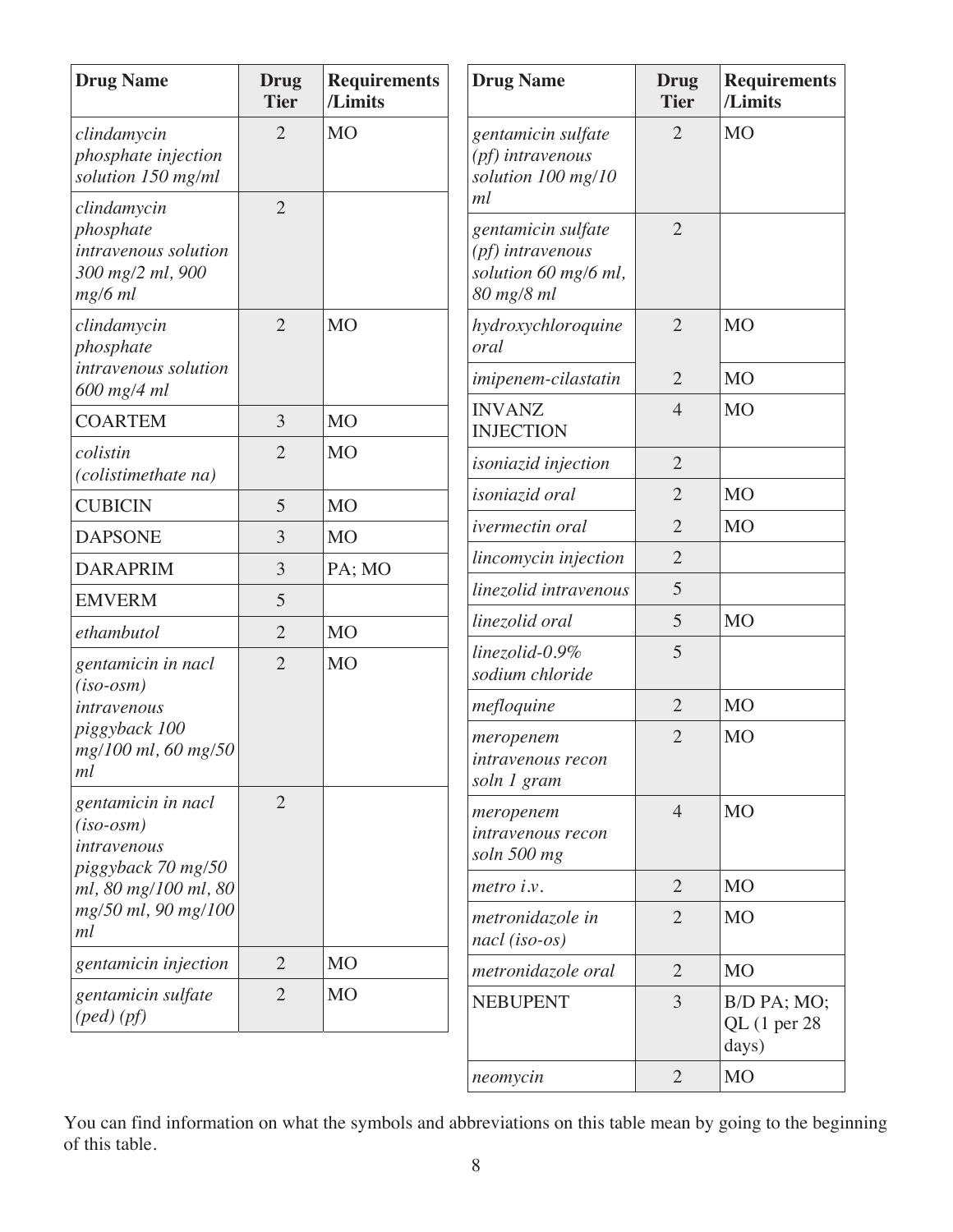| <b>Drug Name</b>                                     | <b>Drug</b><br><b>Tier</b> | <b>Requirements</b><br>/Limits | <b>Drug Name</b>                               | <b>Drug</b><br><b>Tier</b>       | <b>Requirements</b><br>/Limits |
|------------------------------------------------------|----------------------------|--------------------------------|------------------------------------------------|----------------------------------|--------------------------------|
| paromomycin                                          | $\overline{4}$             | M <sub>O</sub>                 | XIFAXAN ORAL                                   | 5                                | $MO$ ; QL $(9$ per             |
| <b>PASER</b>                                         | 3                          | M <sub>O</sub>                 | TABLET 200 MG                                  |                                  | 30 days)                       |
| <b>PENTAM</b>                                        | $\overline{4}$             | <b>MO</b>                      | <b>XIFAXAN ORAL</b><br>TABLET 550 MG           | 5                                | MO; QL (60<br>per 30 days)     |
| polymyxin b sulfate                                  | $\overline{2}$             | <b>MO</b>                      | <b>ZYVOX</b>                                   | 5                                |                                |
| <b>PRIFTIN</b>                                       | 3                          | <b>MO</b>                      | <b>INTRAVENOUS</b>                             |                                  |                                |
| <b>PRIMAQUINE</b>                                    | 3                          | M <sub>O</sub>                 | <b>PARENTERAL</b><br><b>SOLUTION 200</b>       |                                  |                                |
| pyrazinamide                                         | $\overline{2}$             | <b>MO</b>                      | <b>MG/100 ML</b>                               |                                  |                                |
| quinine sulfate                                      | $\overline{2}$             | <b>MO</b>                      | <b>PENICILLINS</b>                             |                                  |                                |
| rifabutin                                            | $\overline{4}$             | <b>MO</b>                      | amoxicillin oral                               | $\overline{2}$                   | <b>MO</b>                      |
| rifampin                                             | $\overline{2}$             | <b>MO</b>                      | capsule                                        |                                  |                                |
| <b>SIRTURO</b>                                       | 5                          | MO; LA                         | amoxicillin oral                               | $\overline{2}$                   | <b>MO</b>                      |
| <b>SIVEXTRO</b><br><b>INTRAVENOUS</b>                | 5                          |                                | suspension for<br>reconstitution               |                                  |                                |
| <b>STREPTOMYCIN</b><br><b>INTRAMUSCULA</b><br>R      | $\overline{3}$             | <b>MO</b>                      | amoxicillin oral<br>tablet<br>amoxicillin oral | $\overline{2}$<br>$\overline{2}$ | <b>MO</b><br><b>MO</b>         |
| <b>SYNERCID</b>                                      | 5                          |                                | tablet, chewable 125<br>mg, 250 mg             |                                  |                                |
| tinidazole                                           | $\overline{2}$             | <b>MO</b>                      | amoxicillin-pot                                | $\overline{2}$                   | <b>MO</b>                      |
| <b>TOBI PODHALER</b>                                 | 5                          | QL (224 per 28)                | clavulanate                                    |                                  |                                |
| <b>INHALATION</b><br><b>CAPSULE</b>                  |                            | days)                          | ampicillin                                     | $\overline{2}$                   | <b>MO</b>                      |
| <b>TOBI PODHALER</b>                                 | 5                          | MO; QL (224                    | ampicillin sodium<br>injection                 | $\overline{2}$                   | <b>MO</b>                      |
| <b>INHALATION</b><br>CAPSULE,<br><b>W/INHALATION</b> |                            | per 28 days)                   | ampicillin sodium<br>intravenous               | $\overline{2}$                   |                                |
| <b>DEVICE</b>                                        |                            |                                | ampicillin-sulbactam                           | $\overline{2}$                   | M <sub>O</sub>                 |
| tobramycin in $0.225$<br>$%$ nacl                    | 5                          | B/D PA; MO;<br>QL (280 per 28) | injection recon soln<br>$1.5$ gram, $3$ gram   |                                  |                                |
|                                                      |                            | days)                          | ampicillin-sulbactam                           | $\overline{2}$                   |                                |
| tobramycin sulfate<br>injection recon soln           | $\overline{2}$             |                                | injection recon soln<br>15 gram                |                                  |                                |
| tobramycin sulfate<br>injection solution             | $\overline{2}$             | M <sub>O</sub>                 | ampicillin-sulbactam<br>intravenous recon      | $\overline{2}$                   |                                |
| <b>TRECATOR</b>                                      | 3                          | M <sub>O</sub>                 | soln 1.5 gram                                  |                                  |                                |
| <b>TYGACIL</b>                                       | 5                          | M <sub>O</sub>                 |                                                |                                  |                                |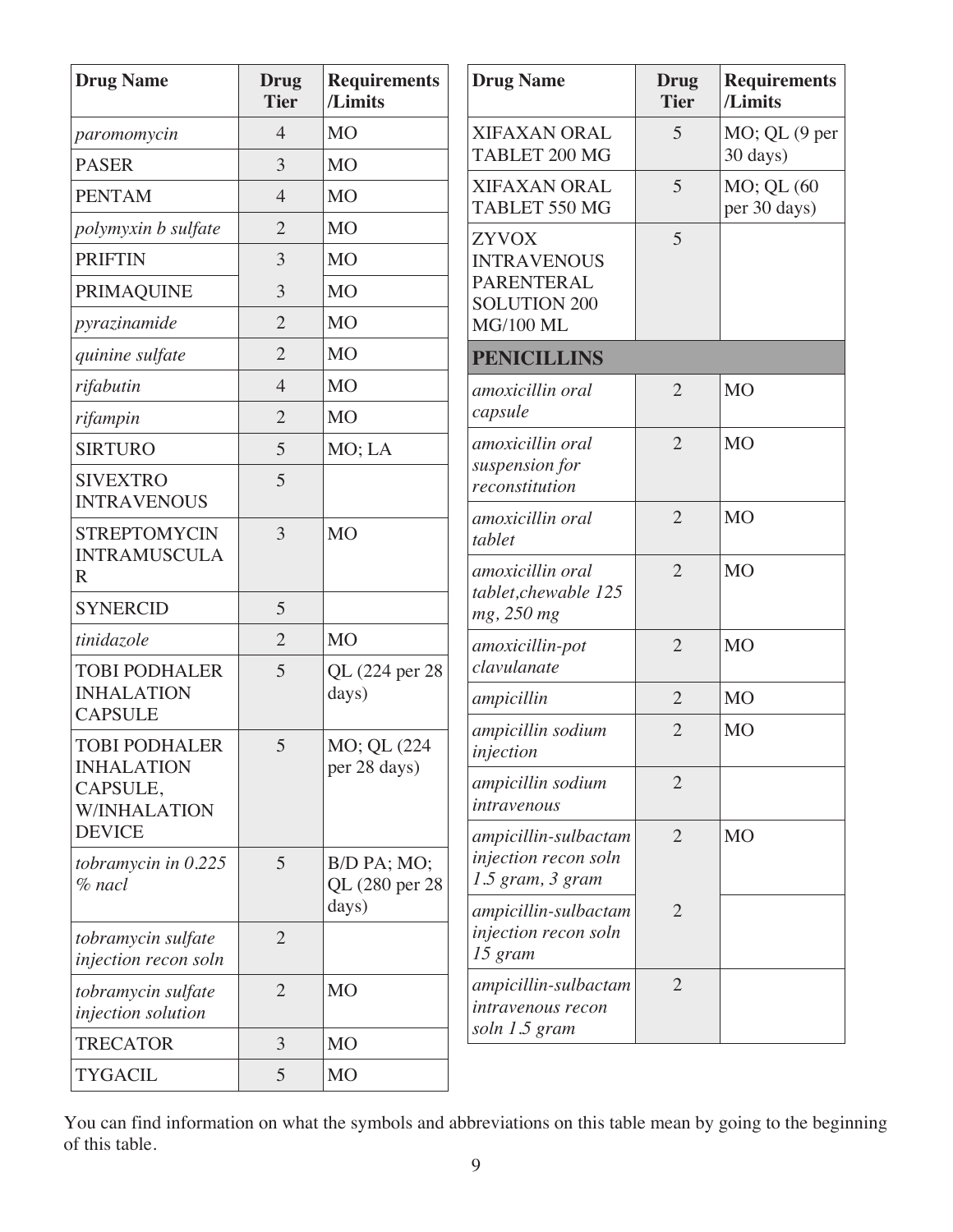| <b>Drug Name</b>                                                          | <b>Drug</b><br><b>Tier</b> | <b>Requirements</b><br>/Limits | <b>Drug Name</b>                                                     | <b>Drug</b><br><b>Tier</b> | <b>Requirements</b><br>/Limits |
|---------------------------------------------------------------------------|----------------------------|--------------------------------|----------------------------------------------------------------------|----------------------------|--------------------------------|
| <b>AUGMENTIN</b><br><b>ORAL</b><br><b>SUSPENSION FOR</b>                  | 3                          | <b>MO</b>                      | PENICILLIN G<br>POT IN<br><b>DEXTROSE</b>                            | 3                          |                                |
| <b>RECONSTITUTIO</b><br>N 125-31.25 MG/5<br>ML                            |                            |                                | penicillin g<br>potassium                                            | $\overline{2}$             | M <sub>O</sub>                 |
| <b>BICILLIN C-R</b>                                                       | 3                          | <b>MO</b>                      | penicillin g procaine<br>intramuscular                               | $\overline{2}$             | M <sub>O</sub>                 |
| <b>BICILLIN L-A</b>                                                       | 3                          | <b>MO</b>                      | syringe 1.2 million                                                  |                            |                                |
| dicloxacillin                                                             | $\overline{2}$             | <b>MO</b>                      | unit/2 ml                                                            |                            |                                |
| nafcillin in dextrose<br>iso-osm intravenous<br>piggyback 1 gram/50<br>ml | $\overline{2}$             |                                | penicillin g procaine<br>intramuscular<br>syringe 600,000<br>unit/ml | $\overline{2}$             |                                |
| nafcillin in dextrose                                                     | $\overline{2}$             | M <sub>O</sub>                 | penicillin g sodium                                                  | $\overline{2}$             | M <sub>O</sub>                 |
| iso-osm intravenous<br>piggyback 2                                        |                            |                                | penicillin v<br>potassium                                            | $\overline{2}$             | M <sub>O</sub>                 |
| gram/100 ml                                                               |                            |                                | pfizerpen-g                                                          | $\overline{2}$             |                                |
| nafcillin injection<br>recon soln 1 gram, 2<br>gram                       | $\overline{2}$             | <b>MO</b>                      | piperacillin-<br>tazobactam                                          | $\overline{2}$             | <b>MO</b>                      |
| nafcillin injection                                                       | 5                          | M <sub>O</sub>                 | <b>QUINOLONES</b>                                                    |                            |                                |
| recon soln 10 gram                                                        |                            |                                | ciprofloxacin                                                        | $\overline{2}$             |                                |
| nafcillin intravenous                                                     | $\overline{2}$             | <b>MO</b>                      | ciprofloxacin                                                        | $\overline{2}$             | <b>MO</b>                      |
| oxacillin in<br>dextrose(iso-osm)<br>intravenous                          | $\overline{2}$             |                                | (mixture)<br>ciprofloxacin hcl<br>oral                               | $\overline{2}$             | <b>MO</b>                      |
| piggyback 1 gram/50<br>ml                                                 |                            |                                | ciprofloxacin in $5\%$<br>dextrose                                   | $\overline{2}$             | M <sub>O</sub>                 |
| oxacillin in<br>dextrose(iso-osm)<br>intravenous<br>piggyback 2 gram/50   | 5                          | <b>MO</b>                      | ciprofloxacin lactate<br>intravenous solution<br>200 mg/20 ml        | $\overline{2}$             | M <sub>O</sub>                 |
| ml                                                                        |                            |                                | ciprofloxacin lactate                                                | $\overline{2}$             |                                |
| oxacillin injection<br>recon soln 1 gram, 2                               | $\overline{2}$             | <b>MO</b>                      | intravenous solution<br>400 mg/40 ml                                 |                            |                                |
| gram                                                                      |                            |                                | levofloxacin in d5w<br>intravenous                                   | $\overline{2}$             |                                |
| <i>oxacillin injection</i><br>recon soln 10 gram                          | 5                          | <b>MO</b>                      | piggyback 250<br>$mg/50$ ml                                          |                            |                                |
| oxacillin intravenous                                                     | $\overline{2}$             |                                |                                                                      |                            |                                |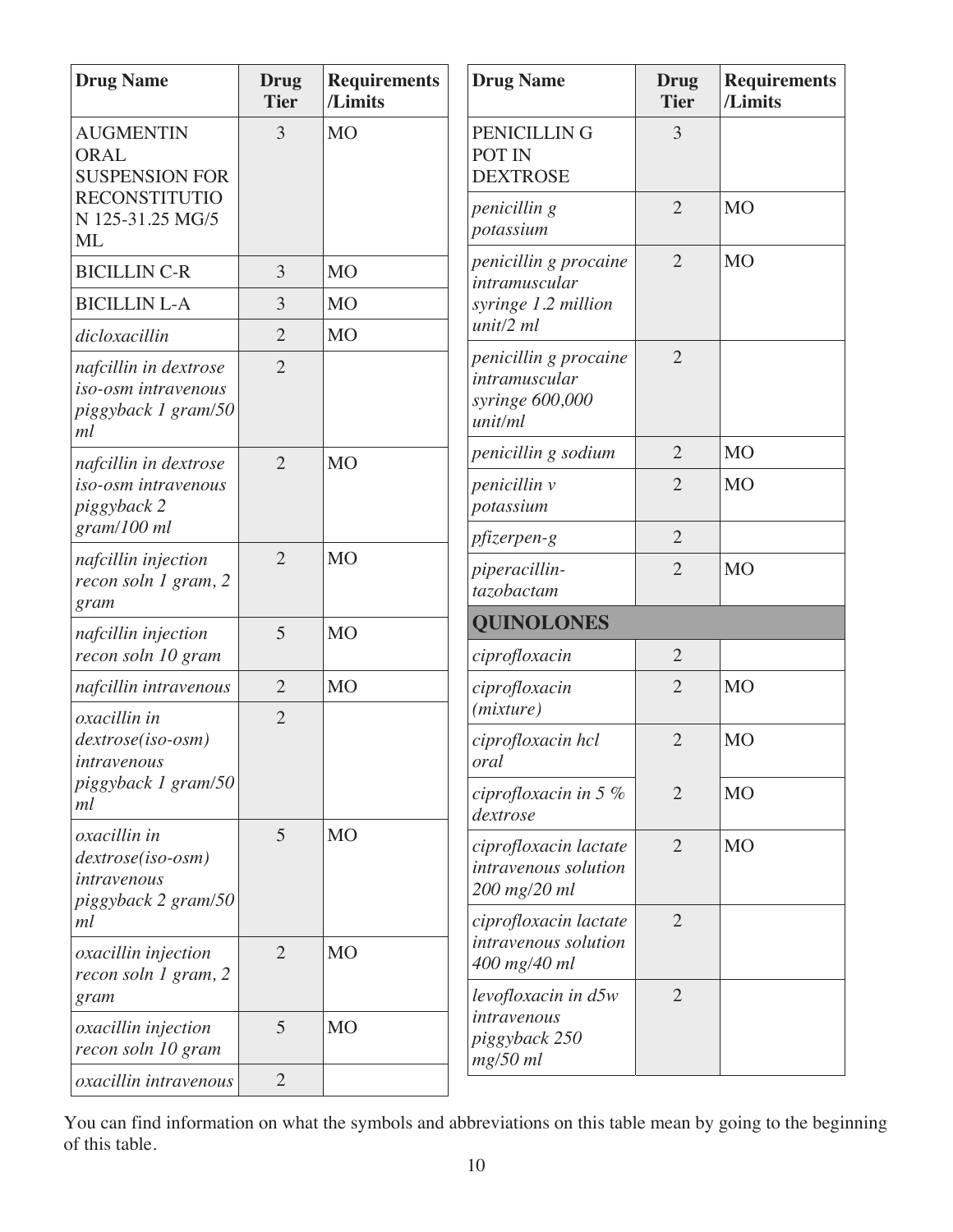| <b>Drug Name</b>                                                      | <b>Drug</b><br><b>Tier</b> | <b>Requirements</b><br>/Limits | <b>Drug Name</b>                                                            | <b>Drug</b><br><b>Tier</b> | <b>Requirements</b><br>/Limits |
|-----------------------------------------------------------------------|----------------------------|--------------------------------|-----------------------------------------------------------------------------|----------------------------|--------------------------------|
| levofloxacin in d5w<br>intravenous<br>piggyback 500<br>mg/100 ml, 750 | $\overline{2}$             | <b>MO</b>                      | doxycycline hyclate<br>oral tablet, delayed<br>release ( $dr/ec$ ) 50<br>mg | $\overline{2}$             |                                |
| mg/150 ml<br>levofloxacin<br>intravenous                              | $\overline{2}$             | M <sub>O</sub>                 | doxycycline<br>monohydrate oral<br>capsule 100 mg, 150                      | $\overline{2}$             | <b>MO</b>                      |
| levofloxacin oral                                                     | $\overline{2}$             | M <sub>O</sub>                 | mg, 50 mg                                                                   |                            |                                |
| moxifloxacin                                                          | $\overline{2}$             | M <sub>O</sub>                 | doxycycline<br>monohydrate oral                                             | $\overline{4}$             | <b>MO</b>                      |
| ofloxacin oral tablet<br>400 mg                                       | $\overline{2}$             | <b>MO</b>                      | capsule 75 mg                                                               |                            |                                |
| <b>SULFA'S / RELATED AGENTS</b>                                       |                            |                                | doxycycline<br>monohydrate oral                                             | $\overline{2}$             | <b>MO</b>                      |
| sulfadiazine oral                                                     | $\overline{4}$             | M <sub>O</sub>                 | suspension for                                                              |                            |                                |
| sulfamethoxazole-<br>trimethoprim                                     | $\overline{2}$             | M <sub>O</sub>                 | reconstitution<br>doxycycline<br>monohydrate oral<br>tablet                 | $\overline{2}$             | <b>MO</b>                      |
| sulfatrim                                                             | $\overline{2}$             |                                |                                                                             |                            |                                |
| <b>TETRACYCLINES</b>                                                  |                            |                                | minocycline oral                                                            | $\overline{2}$             | <b>MO</b>                      |
| demeclocycline oral<br>tablet 150 mg                                  | $\overline{4}$             | M <sub>O</sub>                 | capsule<br>minocycline oral                                                 | $\overline{2}$             | <b>MO</b>                      |
| demeclocycline oral<br>tablet 300 mg                                  | $\overline{2}$             | <b>MO</b>                      | tablet<br>minocycline oral                                                  | $\overline{4}$             | <b>MO</b>                      |
| $doxy-100$                                                            | $\overline{2}$             | M <sub>O</sub>                 | tablet extended                                                             |                            |                                |
| doxycycline hyclate<br>intravenous                                    | $\overline{2}$             |                                | release 24 hr 135<br>mg, 45 mg                                              |                            |                                |
| doxycycline hyclate<br>oral capsule                                   | $\overline{2}$             | M <sub>O</sub>                 | minocycline oral<br>tablet extended<br>release 24 hr 90 mg                  | $\overline{2}$             | <b>MO</b>                      |
| doxycycline hyclate                                                   | $\overline{2}$             | M <sub>O</sub>                 | mondoxyne nl                                                                | $\overline{2}$             | M <sub>O</sub>                 |
| oral tablet 100 mg,<br>$20$ mg                                        |                            |                                | morgidox oral<br>capsule 100 mg                                             | $\overline{2}$             | <b>MO</b>                      |
| doxycycline hyclate<br>oral tablet, delayed<br>release (dr/ec) 100    | $\overline{4}$             | M <sub>O</sub>                 | tetracycline oral<br>capsule 250 mg                                         | $\overline{2}$             | M <sub>O</sub>                 |
| mg, 150 mg, 75 mg                                                     |                            |                                | tetracycline oral<br>capsule 500 mg                                         | $\overline{4}$             | <b>MO</b>                      |
| doxycycline hyclate<br>oral tablet, delayed<br>release (dr/ec) 200    | 5                          |                                | <b>VIBRAMYCIN</b><br><b>ORAL SYRUP</b>                                      | 3                          | M <sub>O</sub>                 |
| mg                                                                    |                            |                                | <b>URINARY TRACT AGENTS</b>                                                 |                            |                                |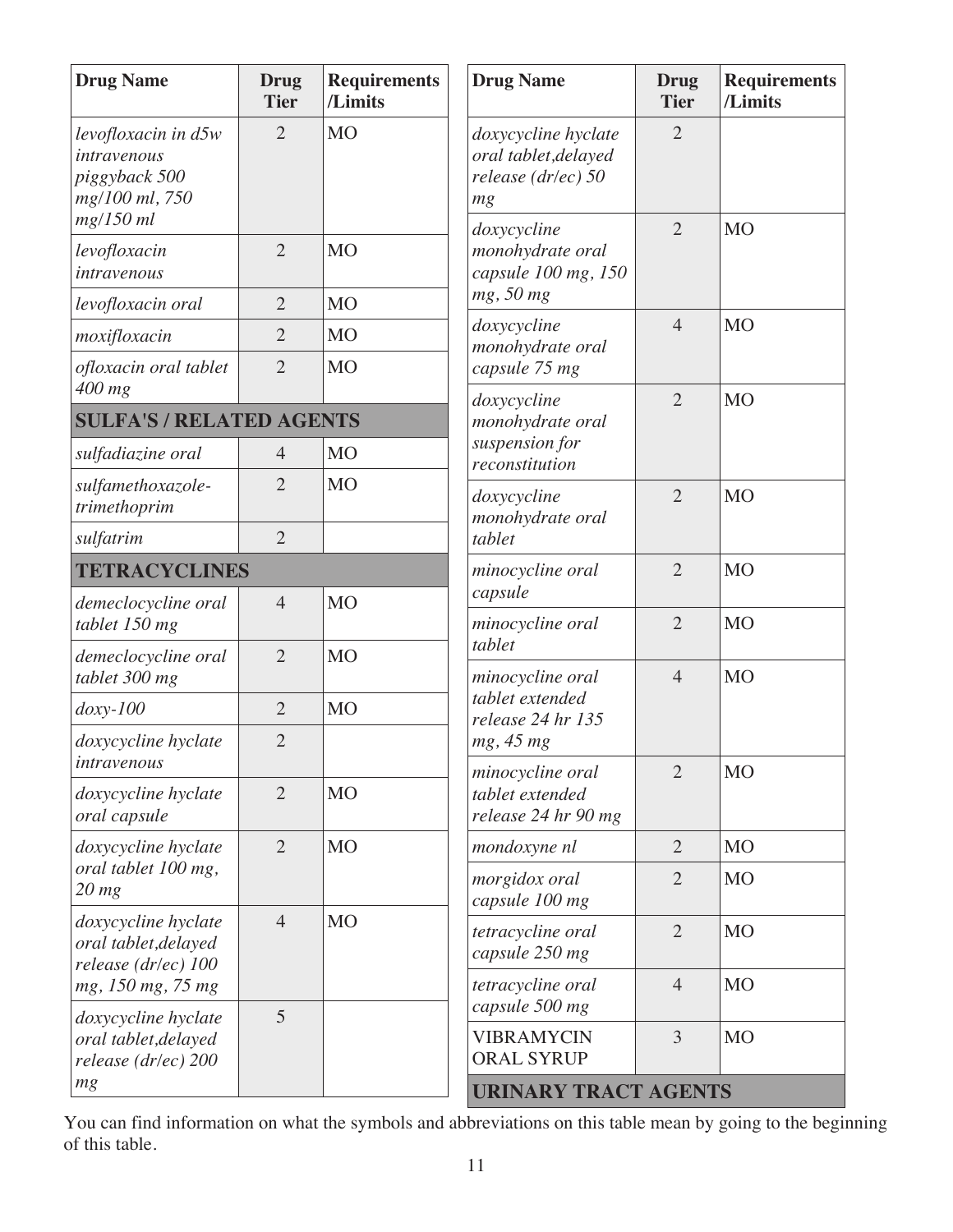| <b>Drug Name</b>                                          | <b>Drug</b><br><b>Tier</b> | <b>Requirements</b><br>/Limits | <b>Drug Name</b>                                               | <b>Drug</b><br><b>Tier</b> | <b>Requirements</b><br>/Limits                 |
|-----------------------------------------------------------|----------------------------|--------------------------------|----------------------------------------------------------------|----------------------------|------------------------------------------------|
| methenamine<br>hippurate                                  | $\overline{2}$             | <b>MO</b>                      | leucovorin calcium<br>injection recon soln<br>500 mg           | $\overline{2}$             |                                                |
| methenamine<br>mandelate                                  | $\overline{2}$             | <b>MO</b>                      | leucovorin calcium                                             | $\overline{2}$             | <b>MO</b>                                      |
| nitrofurantoin                                            | $\overline{2}$             | <b>MO</b>                      | oral                                                           |                            |                                                |
| macrocrystal                                              |                            |                                | levoleucovorin<br>calcium                                      | 5                          |                                                |
| nitrofurantoin<br>monohyd/m-cryst                         | $\overline{2}$             | <b>MO</b>                      | mesna                                                          | $\overline{2}$             | <b>MO</b>                                      |
| nitrofurantoin oral                                       | $\overline{2}$             | <b>MO</b>                      | <b>MESNEX ORAL</b>                                             | 5                          | <b>MO</b>                                      |
| trimethoprim                                              | $\overline{2}$             | <b>MO</b>                      | <b>XGEVA</b>                                                   | 5                          | M <sub>O</sub>                                 |
| <b>VANCOMYCIN</b>                                         |                            |                                | <b>ANTINEOPLASTIC /</b>                                        |                            |                                                |
| <b>VANCOMYCIN IN</b>                                      | 3                          |                                | <b>IMMUNOSUPPRESSANT DRUGS</b>                                 |                            |                                                |
| 0.9% SODIUM CL<br><b>INTRAVENOUS</b>                      |                            |                                | <b>ABRAXANE</b>                                                | 5                          | <b>MO</b>                                      |
| <b>PIGGYBACK</b>                                          |                            |                                | adrucil intravenous<br>solution 2.5 gram/50                    | $\overline{2}$             | <b>B/D PA</b>                                  |
| vancomycin<br>intravenous                                 | $\overline{2}$             | M <sub>O</sub>                 | ml                                                             |                            |                                                |
| vancomycin oral                                           | 5                          | <b>MO</b>                      | adrucil intravenous<br>solution 5 gram/100<br>ml, 500 mg/10 ml | $\overline{2}$             | B/D PA; MO                                     |
| <b>ANTINEOPLASTIC /</b><br><b>IMMUNOSUPPRESSANT DRUGS</b> |                            |                                | <b>AFINITOR</b><br><b>DISPERZ</b>                              | 5                          | PA; MO                                         |
| <b>ADJUNCTIVE AGENTS</b>                                  |                            |                                | <b>AFINITOR ORAL</b>                                           | 5                          | PA; MO; QL                                     |
| amifostine<br>crystalline                                 | 5                          | <b>MO</b>                      | TABLET 10 MG                                                   |                            | $(60 \text{ per } 30)$<br>days)                |
| dexrazoxane hcl<br>intravenous recon<br>soln 250 mg       | 5                          |                                | <b>AFINITOR ORAL</b><br>TABLET 2.5 MG, 5<br>MG, 7.5 MG         | 5                          | PA; MO                                         |
| dexrazoxane hcl<br>intravenous recon<br>soln 500 mg       | 5                          | M <sub>O</sub>                 | <b>ALECENSA</b>                                                | 5                          | PA; MO; QL<br>$(240 \text{ per } 30)$<br>days) |
| <b>ELITEK</b>                                             | 5                          | M <sub>O</sub>                 | <b>ALIMTA</b>                                                  | 5                          | <b>MO</b>                                      |
| <b>FUSILEV</b>                                            | 5                          | M <sub>O</sub>                 | <b>ALKERAN ORAL</b>                                            | $\overline{3}$             | B/D PA; MO                                     |
| <b>KEPIVANCE</b>                                          | 5                          |                                | anastrozole                                                    | $\overline{2}$             | M <sub>O</sub>                                 |
| leucovorin calcium                                        | $\overline{2}$             | M <sub>O</sub>                 | <b>ARRANON</b>                                                 | 5                          |                                                |
| injection recon soln<br>100 mg, 200 mg, 350               |                            |                                | <b>ARZERRA</b>                                                 | 5                          | B/D PA; MO                                     |
| mg, 50 mg                                                 |                            |                                | <b>AVASTIN</b>                                                 | 5                          | <b>MO</b>                                      |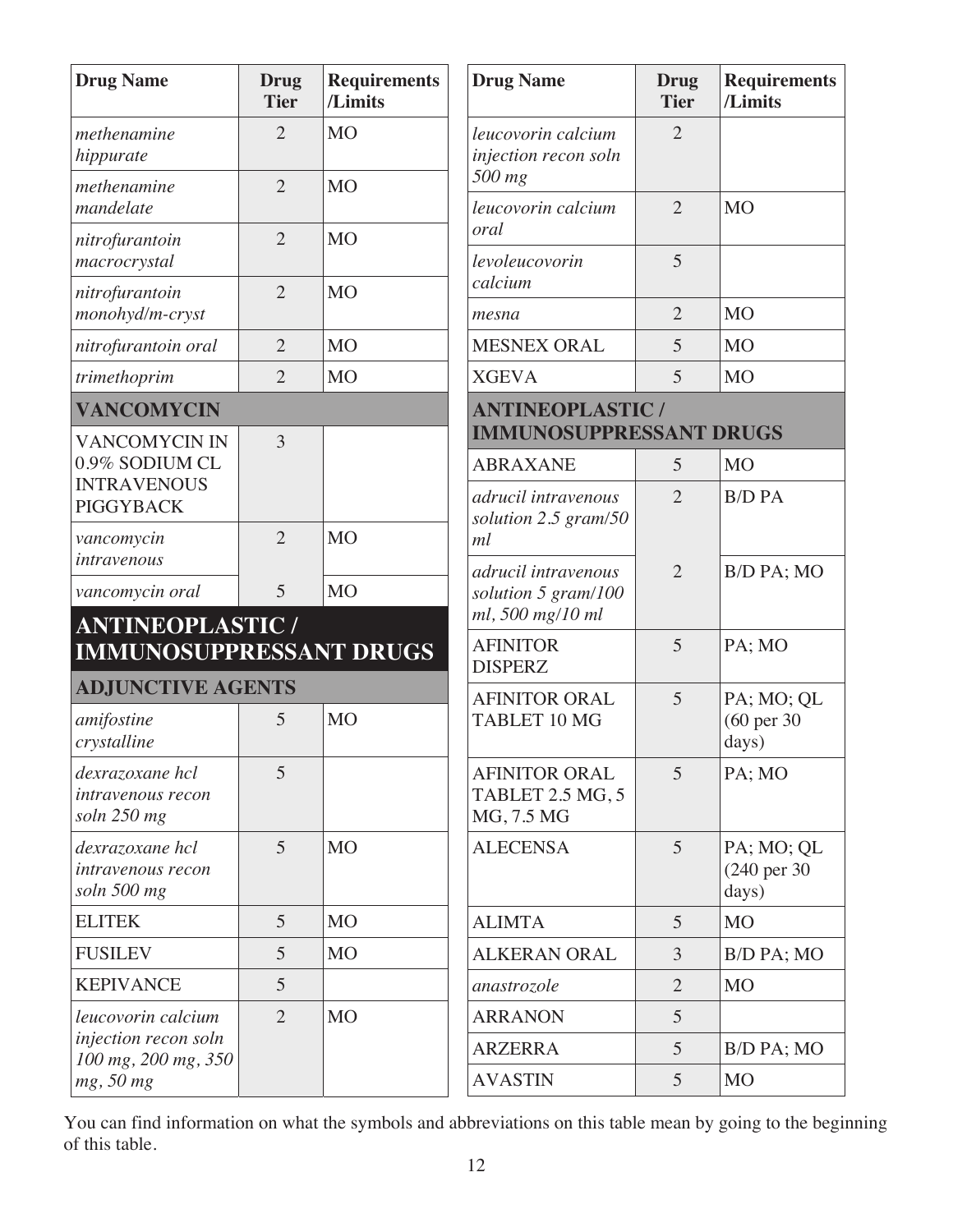| <b>Drug Name</b>                      | <b>Drug</b><br><b>Tier</b> | <b>Requirements</b><br>/Limits | <b>Drug Name</b>                           | <b>Drug</b><br><b>Tier</b> | <b>Requirements</b><br>/Limits |
|---------------------------------------|----------------------------|--------------------------------|--------------------------------------------|----------------------------|--------------------------------|
| azacitidine                           | 5                          | <b>MO</b>                      | <b>COTELLIC</b>                            | 5                          | PA; MO; LA;                    |
| azathioprine                          | $\overline{2}$             | B/D PA; MO                     |                                            |                            | QL (63 per 28<br>days)         |
| azathioprine sodium                   | $\overline{2}$             | <b>B/D PA</b>                  | cyclophosphamide                           | $\overline{2}$             | M <sub>O</sub>                 |
| <b>BELEODAQ</b>                       | 5                          | <b>MO</b>                      | intravenous                                |                            |                                |
| <b>BENDEKA</b>                        | 5                          | <b>MO</b>                      | <b>CYCLOPHOSPHA</b>                        | $\overline{3}$             | B/D PA; MO                     |
| bexarotene                            | 5                          | <b>MO</b>                      | <b>MIDE ORAL</b><br><b>CAPSULE</b>         |                            |                                |
| bicalutamide                          | $\overline{2}$             | <b>MO</b>                      | cyclosporine                               | $\overline{2}$             | <b>B/D PA</b>                  |
| <b>BICNU</b>                          | 5                          | <b>MO</b>                      | intravenous                                |                            |                                |
| bleo 15k                              | $\overline{2}$             | <b>B/D PA</b>                  | cyclosporine                               | $\overline{2}$             | B/D PA; MO                     |
| bleomycin                             | $\overline{2}$             | B/D PA; MO                     | modified                                   |                            |                                |
| <b>BLINCYTO</b>                       | 5                          | B/D PA; MO                     | cyclosporine oral<br>capsule               | $\overline{2}$             | B/D PA; MO                     |
| <b>BOSULIF ORAL</b><br>TABLET 100 MG  | 5                          | PA; MO                         | <b>CYRAMZA</b>                             | 5                          | B/D PA; MO                     |
| <b>BOSULIF ORAL</b>                   | 5                          | PA; MO; QL                     | cytarabine                                 | $\overline{2}$             | B/D PA; MO                     |
| TABLET 500 MG                         |                            | (30 per 30)<br>days)           | cytarabine (pf)<br>injection solution      | $\overline{2}$             | B/D PA; MO                     |
| <b>BUSULFEX</b>                       | 5                          |                                | 100 mg/5 ml (20<br>$mg/ml$ , 2 $gram/20$   |                            |                                |
| <b>CABOMETYX</b>                      | 5                          | PA; LA                         | ml(100 mg/ml)                              |                            |                                |
| <b>CAMPATH</b>                        | 5                          |                                | cytarabine (pf)                            | $\overline{2}$             | <b>B/D PA</b>                  |
| <b>CAPRELSA ORAL</b><br>TABLET 100 MG | 5                          | PA; MO; LA;<br>QL (90 per 30   | injection solution 20<br>mg/ml             |                            |                                |
|                                       |                            | days)                          | dacarbazine                                | $\overline{2}$             | <b>MO</b>                      |
| <b>CAPRELSA ORAL</b><br>TABLET 300 MG | 5                          | PA; MO; LA;                    | <b>DARZALEX</b>                            | 5                          | MO; LA                         |
|                                       |                            | QL (30 per 30<br>days)         | daunorubicin<br>intravenous solution       | $\overline{2}$             |                                |
| carboplatin<br>intravenous solution   | $\overline{2}$             | <b>MO</b>                      | decitabine                                 | 5                          | M <sub>O</sub>                 |
| <b>CELLCEPT</b>                       | $\overline{3}$             | B/D PA; MO                     | DEPOCYT (PF)                               | 5                          | M <sub>O</sub>                 |
| <b>INTRAVENOUS</b>                    |                            |                                | <b>DOCEFREZ</b>                            | $\overline{5}$             |                                |
| cisplatin                             | $\overline{2}$             | <b>MO</b>                      | <b>INTRAVENOUS</b><br><b>RECON SOLN 20</b> |                            |                                |
| cladribine                            | 5                          | B/D PA; MO                     | <b>MG</b>                                  |                            |                                |
| <b>CLOLAR</b>                         | 5                          | <b>MO</b>                      |                                            |                            |                                |
| <b>COMETRIQ</b>                       | 5                          | PA; MO                         |                                            |                            |                                |
| <b>COSMEGEN</b>                       | 5                          | <b>MO</b>                      |                                            |                            |                                |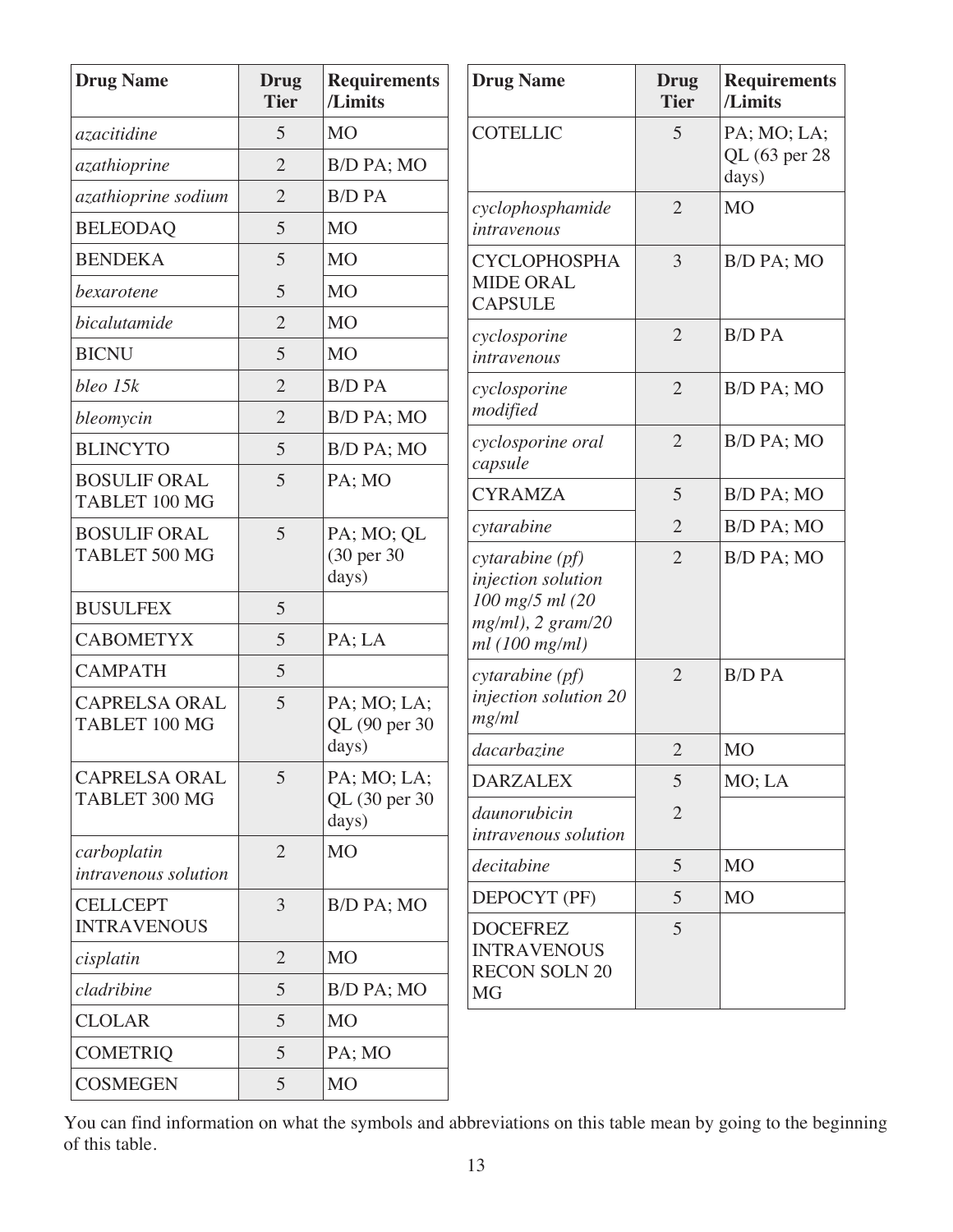| <b>Drug Name</b>                                                                           | <b>Drug</b><br><b>Tier</b> | <b>Requirements</b><br>/Limits | <b>Drug Name</b>                                                                 | <b>Drug</b><br><b>Tier</b> | <b>Requirements</b><br>/Limits                       |
|--------------------------------------------------------------------------------------------|----------------------------|--------------------------------|----------------------------------------------------------------------------------|----------------------------|------------------------------------------------------|
| docetaxel                                                                                  | 5                          |                                | <b>FARESTON</b>                                                                  | 5                          | <b>MO</b>                                            |
| intravenous solution<br>10 mg/ml, 160 mg/16<br>ml (10 mg/ml), 160<br>$mg/8$ ml (20 mg/ml), |                            |                                | <b>FARYDAK ORAL</b><br><b>CAPSULE 10 MG</b>                                      | 5                          | PA; MO; QL<br>$(12 \text{ per } 21)$<br>days)        |
| 20 mg/2 ml (10<br>mg/ml)                                                                   |                            |                                | <b>FARYDAK ORAL</b><br>CAPSULE 15 MG,<br><b>20 MG</b>                            | 5                          | PA; MO; QL<br>(6 <sub>per</sub> 21 <sub>days</sub> ) |
| docetaxel<br><i>intravenous solution</i>                                                   | 5                          | M <sub>O</sub>                 | <b>FASLODEX</b>                                                                  | 5                          | M <sub>O</sub>                                       |
| 20 mg/ml (1 ml), 80<br>$mg/4$ ml (20 mg/ml),<br>80 mg/8 ml (10<br>mg/ml)                   |                            |                                | <b>FIRMAGON KIT W</b><br><b>DILUENT</b><br><b>SYRINGE</b><br><b>SUBCUTANEOUS</b> | 5                          | <b>MO</b>                                            |
| doxorubicin<br>intravenous recon<br>soln                                                   | $\overline{2}$             |                                | <b>RECON SOLN 120</b><br><b>MG</b>                                               |                            |                                                      |
| doxorubicin<br>intravenous solution                                                        | $\overline{2}$             | <b>MO</b>                      | <b>FIRMAGON KIT W</b><br><b>DILUENT</b><br><b>SYRINGE</b>                        | 3                          | <b>MO</b>                                            |
| doxorubicin, peg-<br>liposomal                                                             | 5                          | <b>MO</b>                      | <b>SUBCUTANEOUS</b><br><b>RECON SOLN 80</b><br><b>MG</b>                         |                            |                                                      |
| <b>DROXIA</b>                                                                              | 3                          | M <sub>O</sub>                 | floxuridine                                                                      | $\overline{2}$             |                                                      |
| <b>EMCYT</b>                                                                               | 3                          | <b>MO</b>                      | fludarabine                                                                      | $\overline{2}$             | <b>MO</b>                                            |
| <b>EMPLICITI</b>                                                                           | 5                          | B/D PA; MO                     | intravenous recon<br>soln                                                        |                            |                                                      |
| epirubicin<br>intravenous solution<br>200 mg/100 ml                                        | $\overline{2}$             |                                | fludarabine<br>intravenous solution                                              | $\overline{2}$             |                                                      |
| epirubicin<br>intravenous solution                                                         | $\overline{2}$             | M <sub>O</sub>                 | fluorouracil<br>intravenous                                                      | $\overline{2}$             | <b>B/D PA; MO</b>                                    |
| 50 mg/25 ml                                                                                |                            |                                | flutamide                                                                        | $\overline{2}$             | M <sub>O</sub>                                       |
| <b>ERBITUX</b>                                                                             | 5                          | M <sub>O</sub>                 | <b>FOLOTYN</b>                                                                   | 5                          | M <sub>O</sub>                                       |
| <b>ERIVEDGE</b>                                                                            | 5                          | PA; MO; QL<br>(30 per 30)      | <b>GAZYVA</b>                                                                    | 5                          | M <sub>O</sub>                                       |
|                                                                                            |                            | days)                          | gemcitabine                                                                      | 5                          | <b>MO</b>                                            |
| <b>ERWINAZE</b>                                                                            | 5                          | M <sub>O</sub>                 | intravenous recon<br>soln 1 gram, 200 mg                                         |                            |                                                      |
| <b>ETOPOPHOS</b>                                                                           | $\overline{4}$             | <b>MO</b>                      | gemcitabine                                                                      | 5                          |                                                      |
| etoposide<br>intravenous                                                                   | $\overline{2}$             | <b>MO</b>                      | intravenous recon<br>soln 2 gram                                                 |                            |                                                      |
| exemestane                                                                                 | $\overline{2}$             | M <sub>O</sub>                 |                                                                                  |                            |                                                      |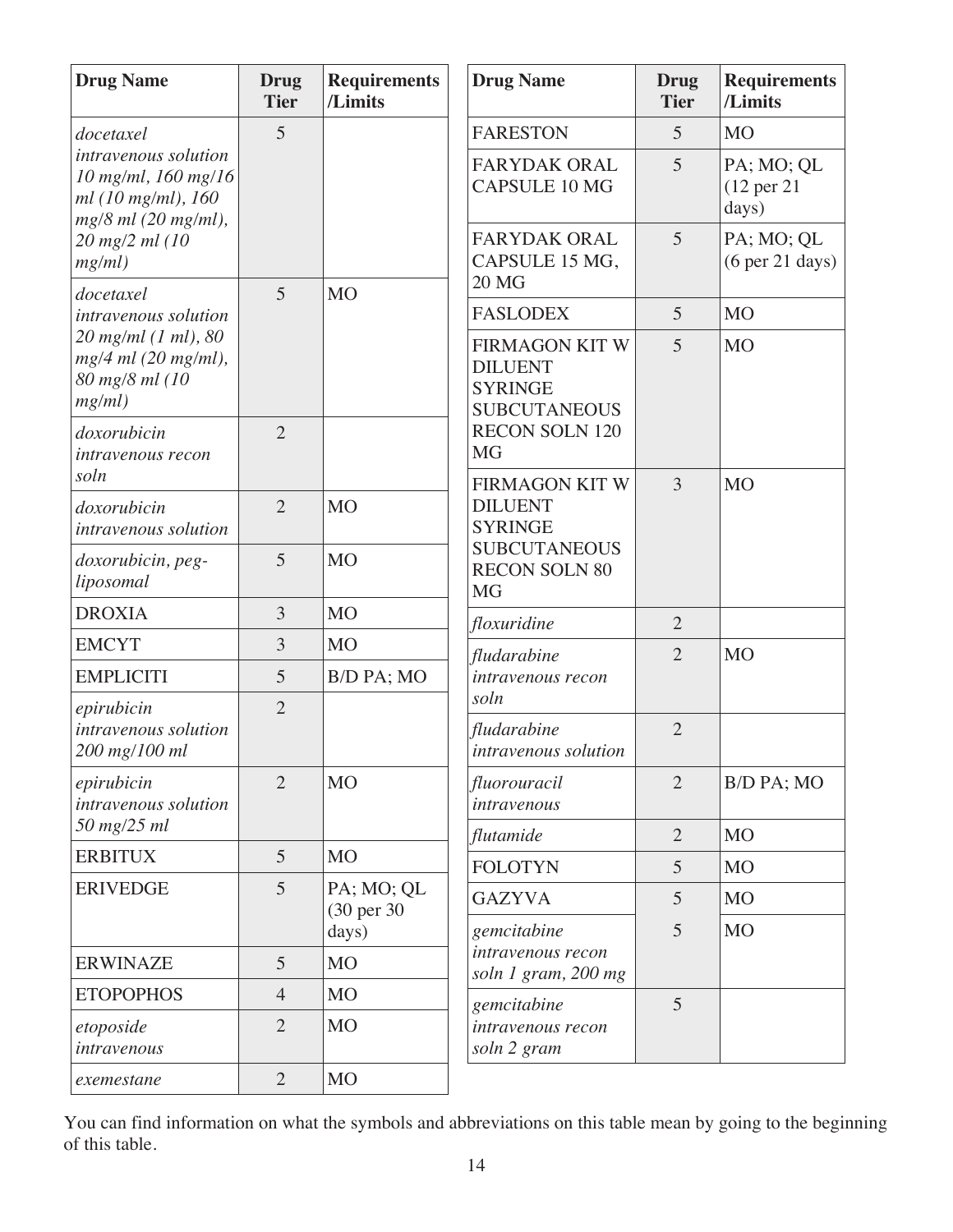| <b>Drug Name</b>                                          | <b>Drug</b><br><b>Tier</b> | <b>Requirements</b><br>/Limits                | <b>Drug Name</b>                           | <b>Drug</b><br><b>Tier</b> | <b>Requirements</b><br>/Limits                 |
|-----------------------------------------------------------|----------------------------|-----------------------------------------------|--------------------------------------------|----------------------------|------------------------------------------------|
| gemcitabine<br>intravenous solution<br>1 gram/26.3 ml (38 | 5                          | <b>MO</b>                                     | <b>IBRANCE</b>                             | 5                          | PA; MO; QL<br>$(21$ per $28$<br>days)          |
| mg/ml), 200 mg/5.26<br>$ml$ (38 mg/ml)<br>gemcitabine     | 5                          |                                               | <b>ICLUSIG ORAL</b><br><b>TABLET 15 MG</b> | 5                          | PA; MO; QL<br>(90 per 30)<br>days)             |
| intravenous solution<br>2 gram/52.6 ml (38<br>mg/ml)      |                            |                                               | <b>ICLUSIG ORAL</b><br>TABLET 45 MG        | 5                          | PA; MO; QL<br>(30 per 30)<br>days)             |
| gengraf oral capsule<br>$100$ mg                          | $\overline{4}$             | B/D PA; MO                                    | idarubicin                                 | $\overline{2}$             |                                                |
| gengraf oral capsule<br>$25 \, mg$                        | $\overline{2}$             | B/D PA; MO                                    | ifosfamide<br>intravenous recon<br>soln    | $\overline{2}$             | M <sub>O</sub>                                 |
| gengraf oral capsule<br>$50$ mg                           | $\overline{2}$             | <b>B/D PA</b>                                 | ifosfamide<br>intravenous solution         | $\overline{2}$             |                                                |
| gengraf oral<br>solution                                  | $\overline{4}$             | B/D PA; MO                                    | imatinib oral tablet<br>100 mg             | 5                          | PA; MO                                         |
| <b>GILOTRIF ORAL</b><br><b>TABLET 20 MG</b>               | 5                          | PA; MO; QL<br>$(60 \text{ per } 30)$<br>days) | imatinib oral tablet<br>$400$ mg           | 5                          | PA; MO; QL<br>$(60 \text{ per } 30)$<br>days)  |
| <b>GILOTRIF ORAL</b><br>TABLET 30 MG                      | 5                          | PA; MO; QL<br>(40 per 30)<br>days)            | <b>IMBRUVICA</b>                           | 5                          | PA; MO; QL<br>(120 per 30)<br>days)            |
| <b>GILOTRIF ORAL</b><br>TABLET 40 MG                      | 5                          | PA; MO; QL<br>(30 per 30)<br>days)            | <b>INLYTA ORAL</b><br><b>TABLET 1 MG</b>   | 5                          | PA; MO                                         |
| <b>GLEEVEC ORAL</b><br>TABLET 100 MG                      | $\overline{5}$             | PA; MO                                        | <b>INLYTA ORAL</b><br><b>TABLET 5 MG</b>   | 5                          | PA; MO; QL<br>$(120 \text{ per } 30)$<br>days) |
| <b>GLEEVEC ORAL</b><br>TABLET 400 MG                      | $\overline{5}$             | PA; MO; QL<br>$(60 \text{ per } 30)$<br>days) | <b>IRESSA</b>                              | 5                          | PA; MO; QL<br>(30 per 30)<br>days)             |
| <b>GLEOSTINE</b>                                          | 3                          | <b>MO</b>                                     | <i>irinotecan</i>                          | $\overline{2}$             | <b>MO</b>                                      |
| <b>HALAVEN</b>                                            | 5                          | <b>MO</b>                                     | intravenous solution                       |                            |                                                |
| <b>HERCEPTIN</b>                                          | 5                          | <b>MO</b>                                     | $100$ mg/5 ml                              |                            |                                                |
| <b>HEXALEN</b>                                            | 5                          | <b>MO</b>                                     | irinotecan<br>intravenous solution         | 5                          | M <sub>O</sub>                                 |
| hydroxyurea                                               | $\overline{2}$             | M <sub>O</sub>                                | 40 mg/2 ml                                 |                            |                                                |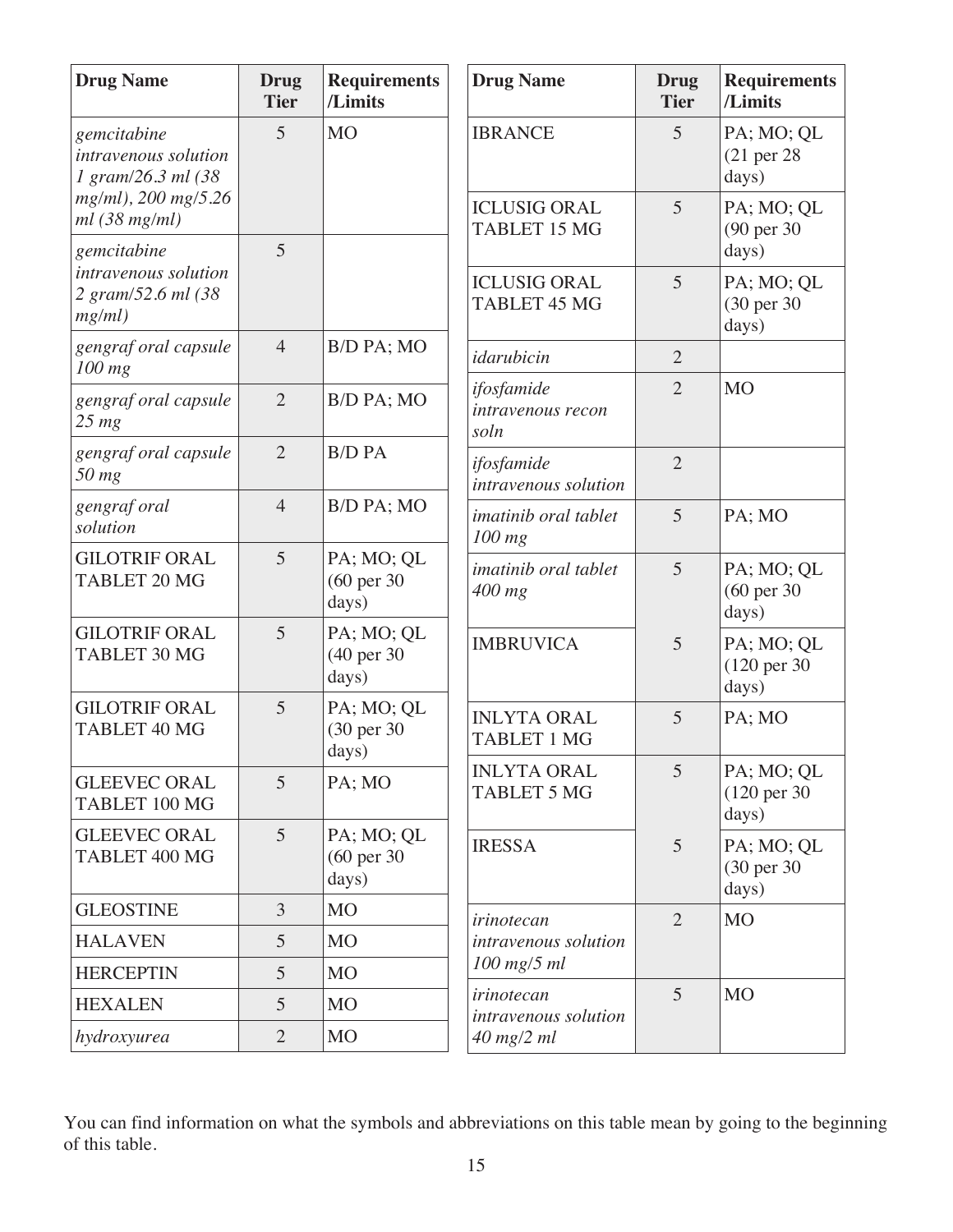| <b>Drug Name</b>                                                               | <b>Drug</b><br><b>Tier</b> | <b>Requirements</b><br>/Limits | <b>Drug Name</b>                                                        | <b>Drug</b><br><b>Tier</b> | <b>Requirements</b><br>/Limits |
|--------------------------------------------------------------------------------|----------------------------|--------------------------------|-------------------------------------------------------------------------|----------------------------|--------------------------------|
| irinotecan<br><i>intravenous solution</i>                                      | 5                          |                                | <b>LUPRON DEPOT</b><br>(4 MONTH)                                        | 5                          | PA; MO                         |
| 500 mg/25 ml<br><b>ISTODAX</b>                                                 | 5                          | <b>MO</b>                      | <b>LUPRON DEPOT</b>                                                     | 5                          | PA; MO                         |
|                                                                                |                            |                                | (6 MONTH)                                                               |                            |                                |
| <b>IXEMPRA</b>                                                                 | 5                          | M <sub>O</sub>                 | <b>LUPRON DEPOT-</b><br><b>PED</b>                                      | 5                          | PA; MO                         |
| <b>JAKAFI ORAL</b><br><b>TABLET 10 MG, 15</b><br>MG, 20 MG, 5 MG               | 5                          | PA; MO                         | <b>LUPRON DEPOT-</b><br>PED (3 MONTH)                                   | 5                          | PA; MO                         |
| <b>JAKAFI ORAL</b>                                                             | 5                          | PA; MO; QL                     | <b>LYNPARZA</b>                                                         | 5                          | PA; MO                         |
| <b>TABLET 25 MG</b>                                                            |                            | (60 per 30<br>days)            | <b>LYSODREN</b>                                                         | 3                          | <b>MO</b>                      |
| <b>JEVTANA</b>                                                                 | 5                          | M <sub>O</sub>                 | <b>MATULANE</b>                                                         | 5                          | M <sub>O</sub>                 |
| <b>KADCYLA</b>                                                                 | 5                          | PA; MO                         | megestrol oral                                                          | $\overline{2}$             | PA                             |
| <b>KEYTRUDA</b>                                                                | 5                          | M <sub>O</sub>                 | suspension 400<br>$mg/10$ ml (10 ml)                                    |                            |                                |
| <b>LENVIMA ORAL</b><br><b>CAPSULE 10</b><br>MG/DAY (10 MG X<br>$1/DAY$ ), $14$ | 5                          | PA; MO                         | megestrol oral<br>suspension 400<br>mg/10 ml (40<br>mg/ml), 625 mg/5 ml | $\overline{2}$             | PA; MO                         |
| MG/DAY(10 MG X<br>$1-4 MG X 1), 20$                                            |                            |                                | megestrol oral tablet                                                   | $\overline{2}$             | PA; MO                         |
| MG/DAY (10 MG X<br>2), 24 MG/DAY(10                                            |                            |                                | <b>MEKINIST ORAL</b><br>TABLET 0.5 MG                                   | 5                          | PA; QL (120<br>per 30 days)    |
| MG X 2-4 MG X 1)<br><b>LENVIMA ORAL</b>                                        | 5                          | PA                             | <b>MEKINIST ORAL</b><br><b>TABLET 2 MG</b>                              | 5                          | PA; QL (30<br>per 30 days)     |
| <b>CAPSULE 18</b><br>MG/DAY (10 MG X)                                          |                            |                                | melphalan hcl                                                           | 5                          |                                |
| 1-4 MG X2), 8                                                                  |                            |                                | mercaptopurine                                                          | $\overline{2}$             | M <sub>O</sub>                 |
| MG/DAY (4 MG X<br>2)                                                           |                            |                                | methotrexate sodium                                                     | $\overline{2}$             | B/D PA; MO                     |
| letrozole                                                                      | $\overline{2}$             | M <sub>O</sub>                 | methotrexate sodium                                                     | $\overline{2}$             | <b>B/D PA</b>                  |
| <b>LEUKERAN</b>                                                                | 3                          | M <sub>O</sub>                 | ( <i>pf</i> ) injection recon<br>soln                                   |                            |                                |
| leuprolide<br>subcutaneous kit                                                 | $\overline{2}$             | <b>MO</b>                      | methotrexate sodium<br>( <i>pf</i> ) injection                          | 2                          | B/D PA; MO                     |
| <b>LONSURF</b>                                                                 | 5                          | PA; MO                         | solution                                                                |                            |                                |
| <b>LUPRON DEPOT</b>                                                            | 5                          | PA; MO                         | mitomycin<br>intravenous recon                                          | $\overline{2}$             | <b>MO</b>                      |
| <b>LUPRON DEPOT</b><br>(3 MONTH)                                               | 5                          | PA; MO                         | soln $20$ mg, $5$ mg                                                    |                            |                                |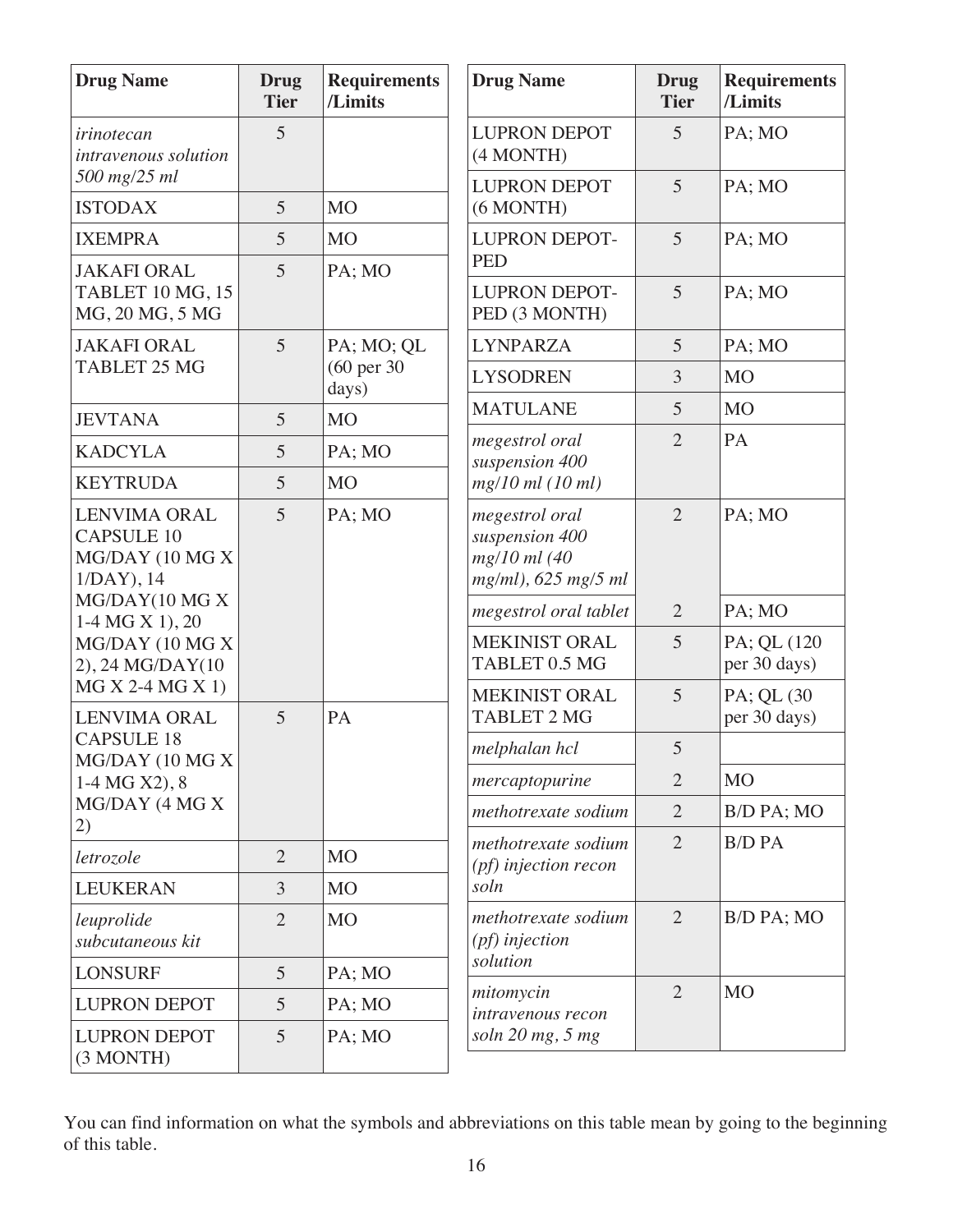| <b>Drug Name</b>                             | <b>Drug</b><br><b>Tier</b> | <b>Requirements</b><br>/Limits                       | <b>Drug Name</b>                                                                      | <b>Drug</b><br><b>Tier</b> | <b>Requirements</b><br>/Limits |
|----------------------------------------------|----------------------------|------------------------------------------------------|---------------------------------------------------------------------------------------|----------------------------|--------------------------------|
| mitomycin<br>intravenous recon<br>soln 40 mg | 5                          | <b>MO</b>                                            | octreotide acetate<br>injection syringe 100<br>$mcg/ml$ (1 ml), 50<br>$mcg/ml$ (1 ml) | $\overline{2}$             | <b>MO</b>                      |
| mitoxantrone                                 | $\overline{2}$             | M <sub>O</sub>                                       | octreotide acetate                                                                    | 5                          | <b>MO</b>                      |
| <b>MUSTARGEN</b>                             | $\overline{4}$             | M <sub>O</sub>                                       | injection syringe 500                                                                 |                            |                                |
| mycophenolate<br>mofetil oral capsule        | $\overline{2}$             | B/D PA; MO                                           | $mcg/ml$ (1 ml)<br><b>ODOMZO</b>                                                      | 5                          | PA; MO; LA;                    |
| mycophenolate<br>mofetil oral                | 5                          | B/D PA; MO                                           |                                                                                       |                            | QL (30 per 30<br>days)         |
| suspension for<br>reconstitution             |                            |                                                      | <b>OPDIVO</b>                                                                         | 5                          | M <sub>O</sub>                 |
| mycophenolate<br>mofetil oral tablet         | $\overline{2}$             | B/D PA; MO                                           | oxaliplatin<br>intravenous recon<br>soln 100 mg                                       | $\overline{2}$             | M <sub>O</sub>                 |
| mycophenolate<br>sodium                      | $\overline{2}$             | B/D PA; MO                                           | oxaliplatin<br>intravenous recon                                                      | $\overline{2}$             |                                |
| <b>NEXAVAR</b>                               | 5                          | PA; MO; LA;<br>QL (120 per 30<br>days)               | soln 50 mg                                                                            |                            |                                |
|                                              |                            |                                                      | oxaliplatin<br>intravenous solution                                                   | $\overline{2}$             | <b>MO</b>                      |
| <b>NILANDRON</b>                             | 5                          | <b>MO</b>                                            | paclitaxel                                                                            | $\overline{2}$             | <b>MO</b>                      |
| nilutamide                                   | 5                          |                                                      | <b>PERJETA</b>                                                                        | 5                          | M <sub>O</sub>                 |
| NINLARO ORAL<br><b>CAPSULE 2.3 MG</b>        | 5                          | PA; MO; QL<br>(6 <sub>per</sub> 28 <sub>days</sub> ) | <b>POMALYST</b>                                                                       | 5                          | <b>MO</b>                      |
| NINLARO ORAL                                 | 5                          | PA; MO; QL                                           | <b>PORTRAZZA</b>                                                                      | 5                          | B/D PA; MO                     |
| <b>CAPSULE 3 MG</b>                          |                            | (4 <sub>per</sub> 28 <sub>days</sub> )               | <b>PROGRAF</b><br><b>INTRAVENOUS</b>                                                  | 3                          | B/D PA; MO                     |
| NINLARO ORAL<br><b>CAPSULE 4 MG</b>          | 5                          | PA; MO; QL<br>(3 <sub>per</sub> 28 <sub>days</sub> ) | <b>PURIXAN</b>                                                                        | 5                          | M <sub>O</sub>                 |
| <b>NULOJIX</b>                               | 5                          | B/D PA; MO                                           | <b>RAPAMUNE</b>                                                                       | 5                          | B/D PA; MO                     |
| octreotide acetate                           | 5                          | M <sub>O</sub>                                       | ORAL SOLUTION                                                                         |                            |                                |
| injection solution<br>$1,000$ mcg/ml, 500    |                            |                                                      | <b>REVLIMID</b>                                                                       | 5                          | PA; MO; LA                     |
| mcg/ml                                       |                            |                                                      | <b>RHEUMATREX</b>                                                                     | $\overline{4}$             | B/D PA; MO                     |
| octreotide acetate                           | $\overline{2}$             | M <sub>O</sub>                                       | <b>RITUXAN</b>                                                                        | 5                          | PA; MO                         |
| injection solution<br>100 mcg/ml, 200        |                            |                                                      | <b>SANDIMMUNE</b><br>ORAL SOLUTION                                                    | 3                          | B/D PA; MO                     |
| $mcg/ml$ , 50 $mcg/ml$                       |                            |                                                      | <b>SANDOSTATIN</b><br><b>LAR DEPOT</b>                                                | 5                          | M <sub>O</sub>                 |
|                                              |                            |                                                      | <b>SIGNIFOR</b>                                                                       | 5                          | M <sub>O</sub>                 |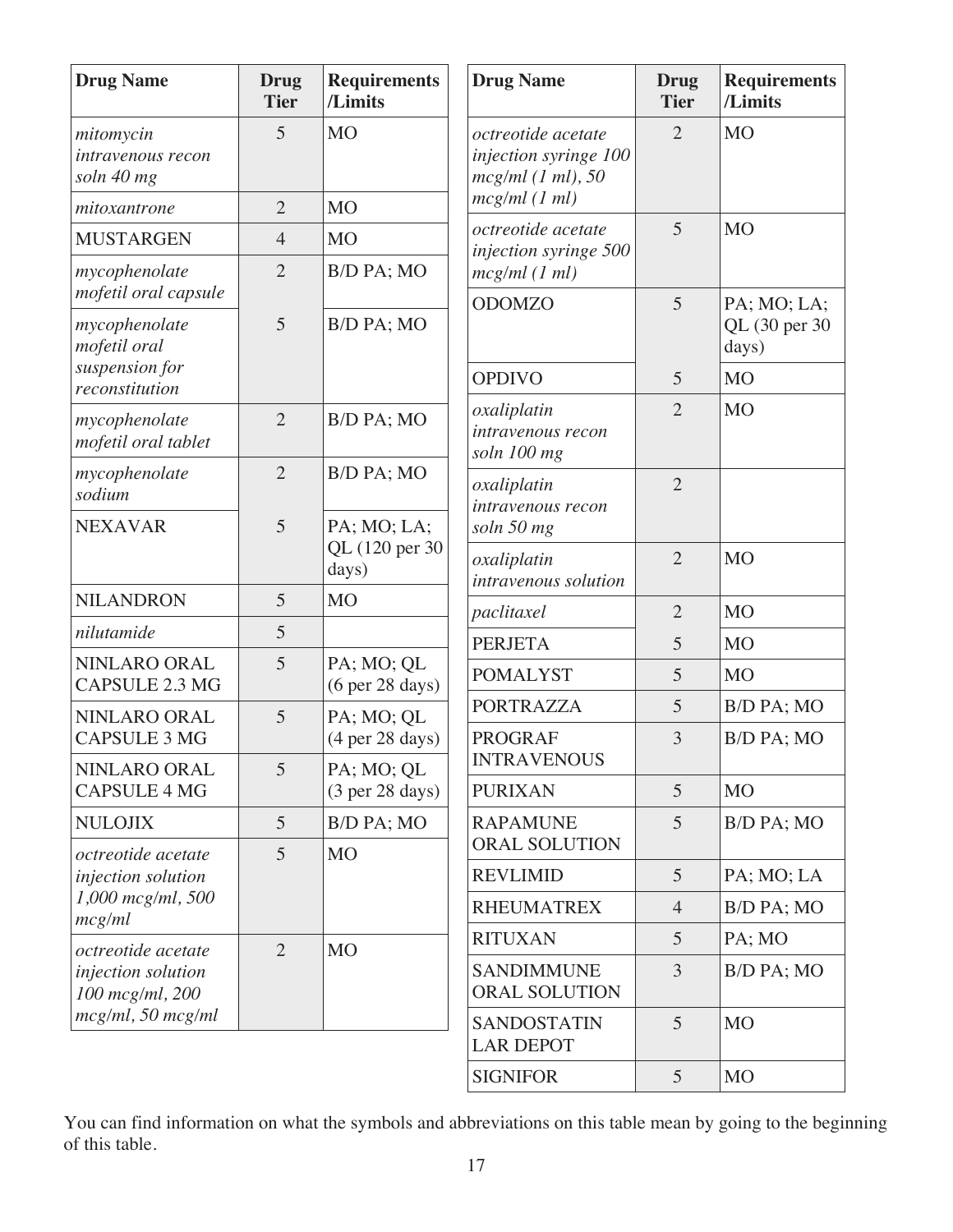| <b>Drug Name</b>                                        | <b>Drug</b><br><b>Tier</b> | <b>Requirements</b><br>/Limits     | <b>Drug Name</b>                             | <b>Drug</b><br><b>Tier</b> | <b>Requirements</b><br>/Limits                 |
|---------------------------------------------------------|----------------------------|------------------------------------|----------------------------------------------|----------------------------|------------------------------------------------|
| <b>SIMULECT</b>                                         | 3                          | <b>B/D PA</b>                      | <b>TABLOID</b>                               | 3                          | <b>MO</b>                                      |
| <b>INTRAVENOUS</b><br><b>RECON SOLN 10</b>              |                            |                                    | tacrolimus oral                              | $\overline{2}$             | B/D PA; MO                                     |
| <b>MG</b><br><b>SIMULECT</b>                            | 3                          |                                    | <b>TAFINLAR ORAL</b><br><b>CAPSULE 50 MG</b> | 5                          | PA; QL (180)<br>per 30 days)                   |
| <b>INTRAVENOUS</b><br><b>RECON SOLN 20</b><br><b>MG</b> |                            | B/D PA; MO                         | <b>TAFINLAR ORAL</b><br><b>CAPSULE 75 MG</b> | 5                          | PA; QL (120<br>per 30 days)                    |
| sirolimus oral tablet<br>$0.5$ mg, $1$ mg               | $\overline{2}$             | B/D PA; MO                         | <b>TAGRISSO ORAL</b><br>TABLET 40 MG         | 5                          | PA; MO; LA;<br>QL (60 per 30)<br>days)         |
| sirolimus oral tablet<br>2 <sub>mg</sub>                | 5                          | B/D PA; MO                         | <b>TAGRISSO ORAL</b><br>TABLET 80 MG         | 5                          | PA; MO; LA;<br>QL (30 per 30                   |
| <b>SOLTAMOX</b>                                         | 3                          | <b>MO</b>                          |                                              |                            | days)                                          |
| <b>SOMATULINE</b>                                       | 5                          | <b>MO</b>                          | tamoxifen                                    | $\overline{2}$             | <b>MO</b>                                      |
| <b>DEPOT</b>                                            |                            |                                    | <b>TARCEVA ORAL</b><br>TABLET 100 MG,        | 5                          | PA; MO                                         |
| <b>SPRYCEL ORAL</b><br>TABLET 100 MG,                   | 5                          | PA; MO                             | 25 MG                                        |                            |                                                |
| 20 MG, 50 MG, 80<br><b>MG</b>                           |                            |                                    | <b>TARCEVA ORAL</b><br>TABLET 150 MG         | 5                          | PA; MO; QL<br>(30 per 30)<br>days)             |
| <b>SPRYCEL ORAL</b><br>TABLET 140 MG                    | 5                          | PA; MO; QL<br>(30 per 30)<br>days) | <b>TARGRETIN</b><br><b>TOPICAL</b>           | 5                          | <b>MO</b>                                      |
| SPRYCEL ORAL<br>TABLET 70 MG                            | 5                          | PA; MO; QL<br>(60 per 30           | <b>TASIGNA ORAL</b><br><b>CAPSULE 150 MG</b> | 5                          | PA; MO                                         |
| <b>STIVARGA</b>                                         | 5 <sup>1</sup>             | days)<br>PA; MO; QL<br>(84 per 28) | <b>TASIGNA ORAL</b><br><b>CAPSULE 200 MG</b> | 5                          | PA; MO; QL<br>$(112 \text{ per } 28)$<br>days) |
|                                                         |                            | days)                              | <b>TECENTRIQ</b>                             | 5                          | LA                                             |
| <b>SUTENT ORAL</b><br><b>CAPSULE 12.5 MG</b>            | 5                          | PA; MO                             | <b>TEMODAR</b><br><b>INTRAVENOUS</b>         | 5                          | MO                                             |
| <b>SUTENT ORAL</b>                                      | 5                          | PA; MO; QL                         | <b>THALOMID</b>                              | 5                          | PA; MO                                         |
| CAPSULE 25 MG,<br>37.5 MG                               |                            | $(60 \text{ per } 30)$<br>days)    | thiotepa                                     | 5                          | M <sub>O</sub>                                 |
| <b>SUTENT ORAL</b>                                      | 5                          | PA; MO; QL                         | toposar                                      | $\overline{2}$             | M <sub>O</sub>                                 |
| <b>CAPSULE 50 MG</b>                                    |                            | (30 per 30)<br>days)               | topotecan<br>intravenous recon               | 5                          |                                                |
| <b>SYLVANT</b>                                          | 5                          | M <sub>O</sub>                     | soln                                         |                            |                                                |
| <b>SYNRIBO</b>                                          | 5                          | MO                                 | topotecan<br>intravenous solution            | 5                          | <b>MO</b>                                      |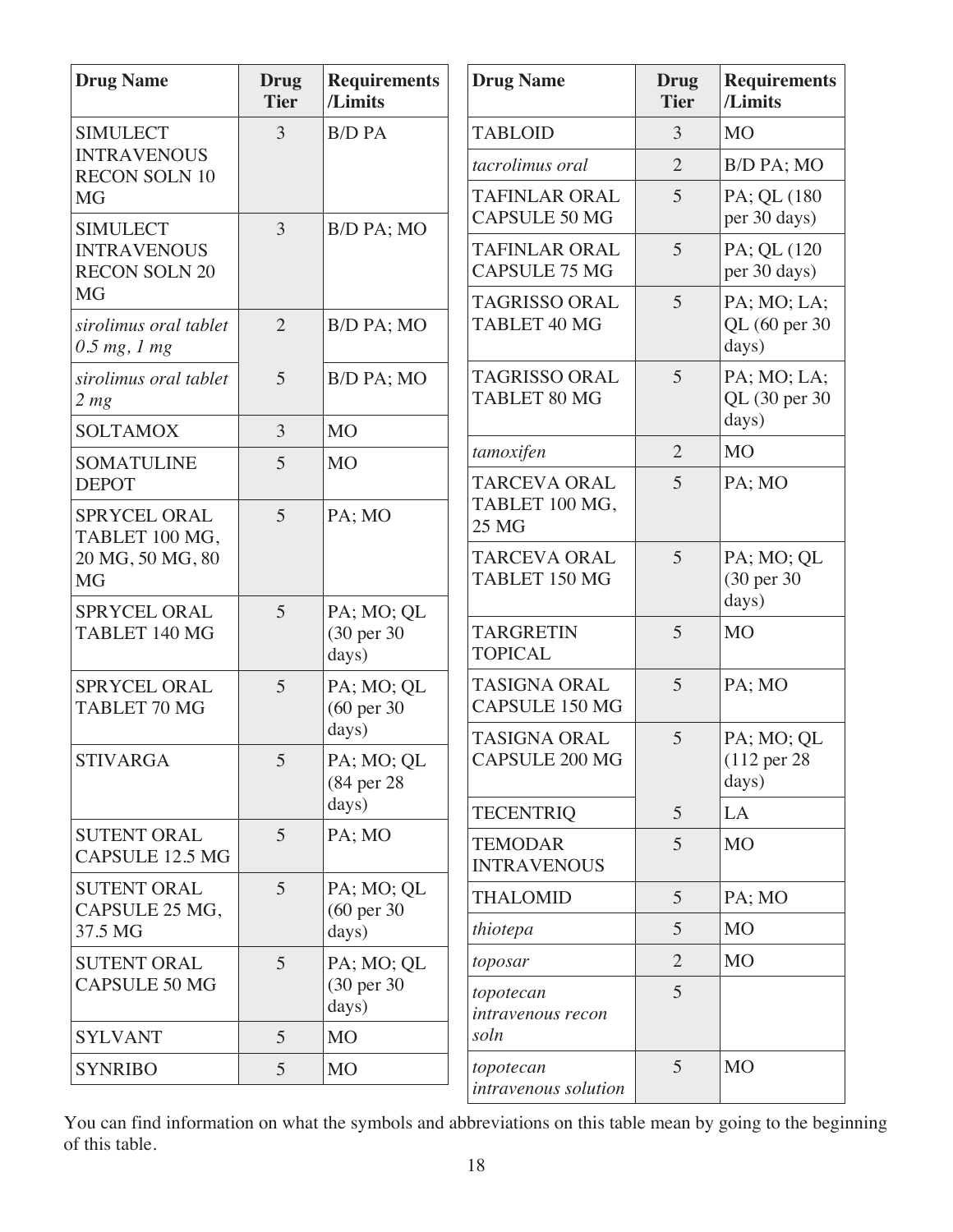| <b>Drug Name</b>                                  | <b>Drug</b><br><b>Tier</b> | <b>Requirements</b><br>/Limits | <b>Drug Name</b>                                          | <b>Drug</b><br><b>Tier</b> | <b>Requirements</b><br>/Limits                 |
|---------------------------------------------------|----------------------------|--------------------------------|-----------------------------------------------------------|----------------------------|------------------------------------------------|
| <b>TORISEL</b>                                    | 5                          | <b>MO</b>                      | <b>VOTRIENT</b>                                           | 5                          | PA; MO; QL                                     |
| <b>TREANDA</b><br><b>INTRAVENOUS</b>              | 5                          | M <sub>O</sub>                 |                                                           |                            | $(120 \text{ per } 30)$<br>days)               |
| <b>RECON SOLN</b>                                 |                            |                                | XALKORI ORAL                                              | 5                          | PA; MO                                         |
| <b>TRELSTAR</b>                                   | 5                          | M <sub>O</sub>                 | <b>CAPSULE 200 MG</b>                                     |                            |                                                |
| tretinoin<br>(chemotherapy)                       | 5                          | <b>MO</b>                      | XALKORI ORAL<br>CAPSULE 250 MG                            | 5                          | PA; MO; QL<br>(60 per 30)<br>days)             |
| <b>TRISENOX</b>                                   | 5                          | M <sub>O</sub>                 | <b>XTANDI</b>                                             | 5                          | PA; MO; QL                                     |
| <b>TYKERB</b>                                     | 5                          | PA; MO; LA;<br>QL (180 per 30  |                                                           |                            | $(120 \text{ per } 30)$<br>days)               |
|                                                   |                            | days)                          | <b>YERVOY</b>                                             | 5                          | M <sub>O</sub>                                 |
| <b>UNITUXIN</b>                                   | 5                          | M <sub>O</sub>                 | <b>YONDELIS</b>                                           | 5                          | <b>MO</b>                                      |
| <b>VALSTAR</b>                                    | 5                          | M <sub>O</sub>                 | <b>ZALTRAP</b>                                            | 5                          | M <sub>O</sub>                                 |
| <b>VANTAS</b>                                     | $\overline{4}$             | <b>MO</b>                      | <b>ZANOSAR</b>                                            | $\overline{4}$             | <b>MO</b>                                      |
| <b>VECTIBIX</b>                                   | 5                          | B/D PA; MO                     | <b>ZELBORAF</b>                                           | 5                          | PA; MO; QL                                     |
| <b>VELCADE</b>                                    | 5                          | <b>MO</b>                      |                                                           |                            | (240 per 30)                                   |
| <b>VENCLEXTA</b><br><b>ORAL TABLET 10</b>         | 3                          | PA; LA                         | <b>ZOLADEX</b>                                            | $\overline{4}$             | days)<br>M <sub>O</sub>                        |
| MG, 50 MG                                         |                            |                                | <b>ZOLINZA</b>                                            | 5                          | M <sub>O</sub>                                 |
| <b>VENCLEXTA</b><br><b>ORAL TABLET</b>            | 5                          | PA; LA                         | <b>ZORTRESS</b>                                           | 5                          | B/D PA; MO                                     |
| 100 MG                                            |                            |                                | <b>ZYDELIG</b>                                            | $\overline{5}$             | PA; MO; QL                                     |
| <b>VENCLEXTA</b><br><b>STARTING PACK</b>          | 5                          | PA; LA; QL<br>(42 per 180)     |                                                           |                            | (90 per 30)<br>days)                           |
|                                                   |                            | days)                          | <b>ZYKADIA</b>                                            | 5                          | PA; MO; QL                                     |
| vinblastine<br>intravenous solution               | $\overline{2}$             | B/D PA; MO                     |                                                           |                            | $(150 \text{ per } 30)$<br>days)               |
| vincasar pfs<br>intravenous solution<br>$1$ mg/ml | $\overline{2}$             | <b>B/D PA</b>                  | <b>ZYTIGA</b>                                             | 5                          | PA; MO; QL<br>$(120 \text{ per } 30)$<br>days) |
| vincasar pfs<br>intravenous solution              | $\overline{2}$             | B/D PA; MO                     | <b>AUTONOMIC / CNS DRUGS,</b><br><b>NEUROLOGY / PSYCH</b> |                            |                                                |
| $2$ mg/ $2$ ml                                    |                            |                                | <b>ANTICONVULSANTS</b>                                    |                            |                                                |
| vincristine                                       | $\overline{2}$             | B/D PA; MO                     | <b>APTIOM ORAL</b>                                        | $\overline{4}$             | M <sub>O</sub>                                 |
| vinorelbine                                       | $\overline{2}$             | M <sub>O</sub>                 | TABLET 200 MG,<br>400 MG, 800 MG                          |                            |                                                |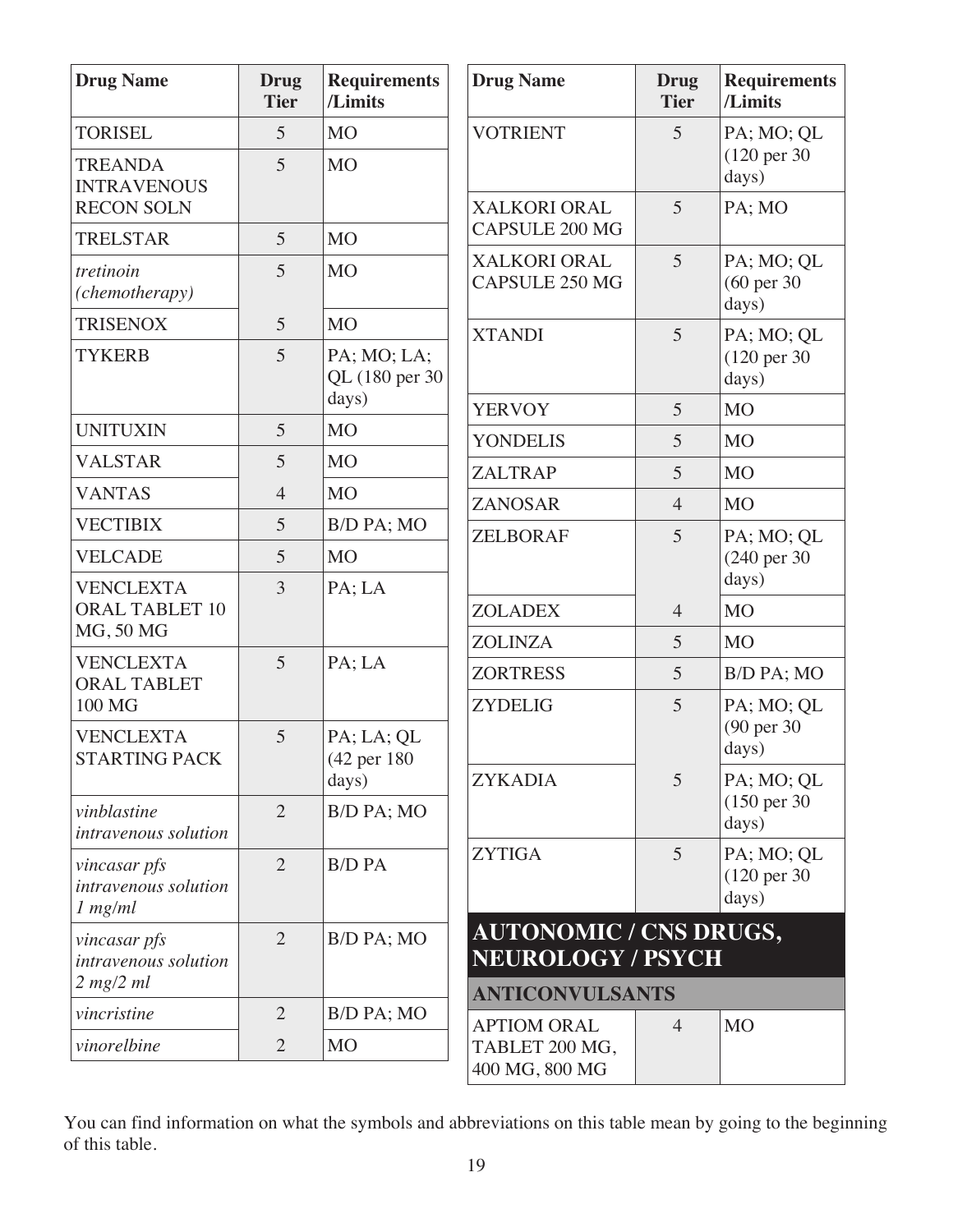| <b>Drug Name</b>                                              | <b>Drug</b><br><b>Tier</b> | <b>Requirements</b><br>/Limits | <b>Drug Name</b>                             | <b>Drug</b><br><b>Tier</b> | <b>Requirements</b><br>/Limits |
|---------------------------------------------------------------|----------------------------|--------------------------------|----------------------------------------------|----------------------------|--------------------------------|
| <b>APTIOM ORAL</b><br>TABLET 600 MG                           | 5                          | M <sub>O</sub>                 | divalproex oral<br>tablet extended           | $\overline{2}$             | <b>MO</b>                      |
| <b>BANZEL ORAL</b><br><b>SUSPENSION</b>                       | 3                          | <b>MO</b>                      | release 24 hr<br>divalproex oral             | $\mathbf{1}$               | <b>MO</b>                      |
| <b>BANZEL ORAL</b><br>TABLET 200 MG                           | 3                          | M <sub>O</sub>                 | tablet, delayed<br>release (dr/ec)           |                            |                                |
| <b>BANZEL ORAL</b>                                            | 5                          | <b>MO</b>                      | epitol                                       | $\overline{2}$             | <b>MO</b>                      |
| TABLET 400 MG                                                 |                            |                                | ethosuximide                                 | $\overline{2}$             | <b>MO</b>                      |
| <b>BRIVIACT</b><br><b>INTRAVENOUS</b>                         | $\overline{4}$             |                                | felbamate oral<br>suspension                 | 5                          | <b>MO</b>                      |
| <b>BRIVIACT ORAL</b>                                          | 5                          |                                | felbamate oral tablet<br>$400$ mg            | $\overline{4}$             | <b>MO</b>                      |
| carbamazepine oral<br>capsule, er<br>multiphase 12 hr         | $\overline{2}$             | M <sub>O</sub>                 | felbamate oral tablet<br>600 mg              | $\overline{2}$             | <b>MO</b>                      |
| carbamazepine oral                                            | $\overline{2}$             | M <sub>O</sub>                 | fosphenytoin                                 | $\overline{2}$             | <b>MO</b>                      |
| suspension 100 mg/5<br>ml                                     |                            |                                | <b>FYCOMPA ORAL</b><br><b>SUSPENSION</b>     | 5                          |                                |
| carbamazepine oral<br>tablet                                  | $\mathbf{1}$               | <b>MO</b>                      | <b>FYCOMPA ORAL</b><br><b>TABLET</b>         | 3                          | <b>MO</b>                      |
| carbamazepine oral<br>tablet extended<br>release 12 hr 100 mg | $\overline{2}$             |                                | gabapentin oral<br>capsule                   | $\mathbf{1}$               | <b>MO</b>                      |
| carbamazepine oral<br>tablet extended                         | $\overline{2}$             | M <sub>O</sub>                 | gabapentin oral<br>solution 250 mg/5 ml      | $\overline{2}$             | M <sub>O</sub>                 |
| release 12 hr 200<br>mg, 400 mg                               |                            |                                | gabapentin oral<br>solution 250 mg/5 ml      | $\overline{2}$             |                                |
| carbamazepine oral<br>tablet,chewable                         | $\mathbf{1}$               | M <sub>O</sub>                 | $(5 ml)$ , 300 mg/6 ml<br>(6 ml)             |                            |                                |
| <b>CELONTIN ORAL</b><br><b>CAPSULE 300 MG</b>                 | $\overline{3}$             | <b>MO</b>                      | gabapentin oral<br>tablet 600 mg, 800<br>mg  | $\mathbf{1}$               | <b>MO</b>                      |
| clonazepam                                                    | $\overline{2}$             | PA; MO                         | <b>GABITRIL ORAL</b>                         | 3                          | <b>MO</b>                      |
| diazepam rectal                                               | $\overline{2}$             | PA; MO                         | TABLET 12 MG, 16                             |                            |                                |
| <b>DILANTIN 30 MG</b>                                         | 3                          | <b>MO</b>                      | <b>MG</b>                                    |                            |                                |
| divalproex oral                                               | $\overline{2}$             | <b>MO</b>                      | <b>GRALISE</b>                               | 3                          | PA; MO                         |
| capsule, sprinkle                                             |                            |                                | <b>GRALISE 30-DAY</b><br><b>STARTER PACK</b> | $\overline{3}$             | PA; MO                         |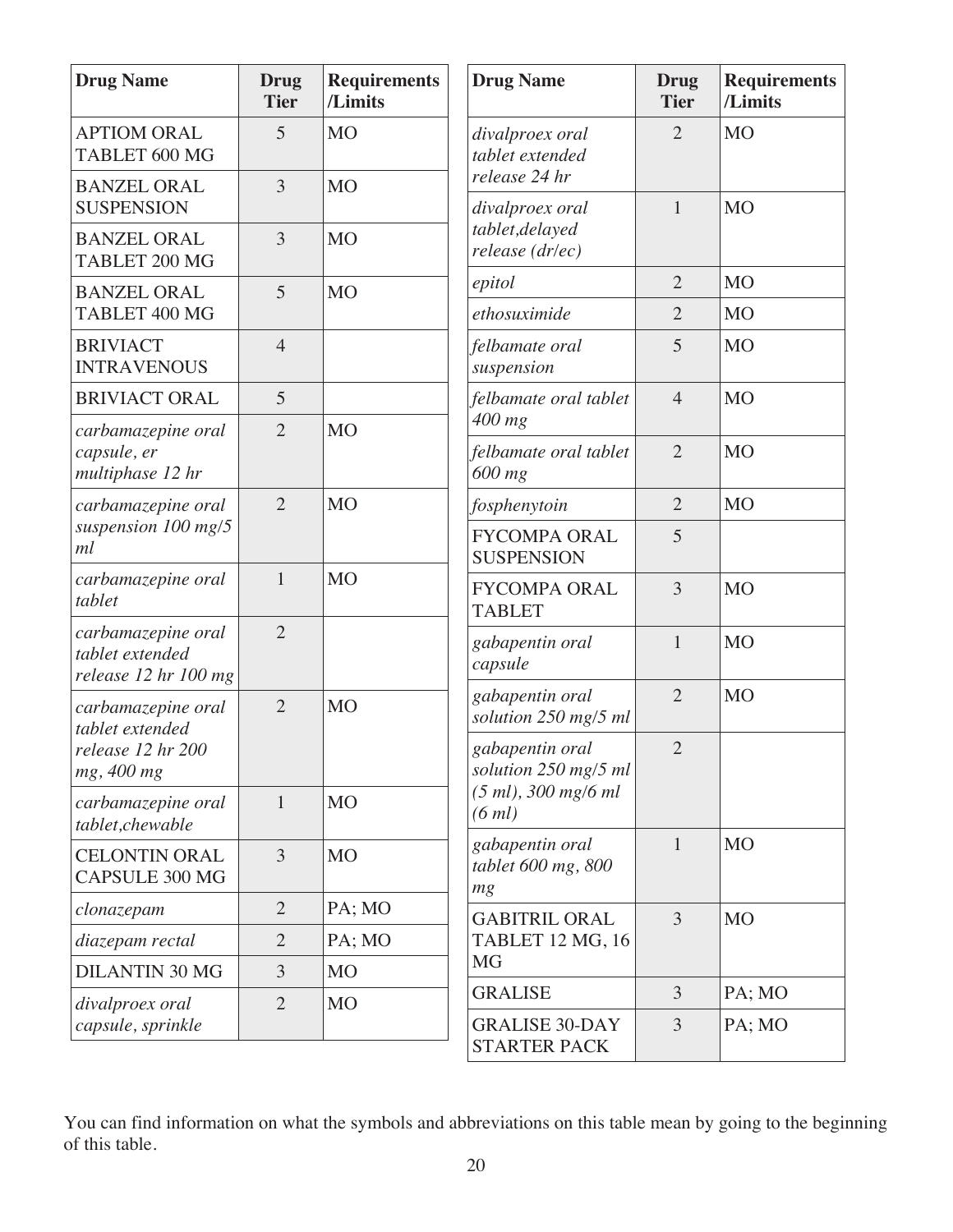| <b>Drug Name</b>                                               | <b>Drug</b><br><b>Tier</b> | <b>Requirements</b><br>/Limits | <b>Drug Name</b>                                       | <b>Drug</b><br><b>Tier</b> | <b>Requirements</b><br>/Limits |
|----------------------------------------------------------------|----------------------------|--------------------------------|--------------------------------------------------------|----------------------------|--------------------------------|
| lamotrigine oral<br>tablet                                     | 1                          | <b>MO</b>                      | levetiracetam oral<br>tablet                           | $\overline{2}$             | M <sub>O</sub>                 |
| lamotrigine oral<br>tablet disintegrating,<br>dose pk          | $\overline{2}$             | <b>MO</b>                      | levetiracetam oral<br>tablet extended<br>release 24 hr | $\overline{2}$             | <b>MO</b>                      |
| lamotrigine oral                                               | $\overline{4}$             | <b>MO</b>                      | <b>LYRICA</b>                                          | 3                          | PA; MO                         |
| tablet extended<br>release 24hr 100 mg,<br>200 mg, 25 mg, 50   |                            |                                | <b>ONFI ORAL</b><br><b>SUSPENSION</b>                  | 3                          | PA; MO                         |
| mg<br>lamotrigine oral<br>tablet extended                      | $\overline{2}$             | <b>MO</b>                      | <b>ONFI ORAL</b><br>TABLET 10 MG, 20<br><b>MG</b>      | 3                          | PA; MO                         |
| release 24hr 250 mg,                                           |                            |                                | oxcarbazepine                                          | $\overline{2}$             | M <sub>O</sub>                 |
| 300 mg                                                         |                            |                                | <b>PEGANONE</b>                                        | 3                          | <b>MO</b>                      |
| lamotrigine oral<br>tablet, chewable                           | $\overline{2}$             | <b>MO</b>                      | phenobarbital                                          | $\overline{2}$             | M <sub>O</sub>                 |
| dispersible                                                    |                            |                                | phenobarbital<br>sodium injection                      | $\overline{2}$             | M <sub>O</sub>                 |
| lamotrigine oral<br>tablet, disintegrating                     | $\overline{4}$             | <b>MO</b>                      | solution 130 mg/ml                                     |                            |                                |
| lamotrigine oral<br>tablets, dose pack 25<br>mg(35)            | $\overline{2}$             |                                | phenobarbital<br>sodium injection<br>solution 65 mg/ml | $\overline{2}$             |                                |
| <b>LEVETIRACETAM</b><br>IN NACL (ISO-OS)<br><b>INTRAVENOUS</b> | $\overline{3}$             |                                | phenytoin oral<br>suspension 100 mg/4<br>ml            | $\overline{2}$             |                                |
| PIGGYBACK 1,000<br>MG/100 ML, 1,500<br><b>MG/100 ML</b>        |                            |                                | phenytoin oral<br>suspension 125 mg/5<br>ml            | $\overline{2}$             | <b>MO</b>                      |
| <b>LEVETIRACETAM</b><br>IN NACL (ISO-OS)                       | 3                          | <b>MO</b>                      | phenytoin oral<br>tablet,chewable                      | $\overline{2}$             | M <sub>O</sub>                 |
| <b>INTRAVENOUS</b><br>PIGGYBACK 500<br><b>MG/100 ML</b>        |                            |                                | phenytoin sodium<br>extended                           | $\overline{2}$             | M <sub>O</sub>                 |
| levetiracetam<br>intravenous                                   | $\overline{2}$             | <b>MO</b>                      | phenytoin sodium<br>intravenous solution               | $\overline{2}$             | M <sub>O</sub>                 |
| levetiracetam oral<br>solution 100 mg/ml                       | $\overline{2}$             | <b>MO</b>                      | phenytoin sodium<br>intravenous syringe                | $\overline{2}$             |                                |
| levetiracetam oral                                             | $\overline{2}$             |                                | <b>POTIGA</b>                                          | 3                          | MO                             |
| solution 500 mg/5 ml                                           |                            |                                | primidone                                              | $\overline{2}$             | <b>MO</b>                      |
| (5 ml)                                                         |                            |                                | roweepra                                               | $\overline{2}$             |                                |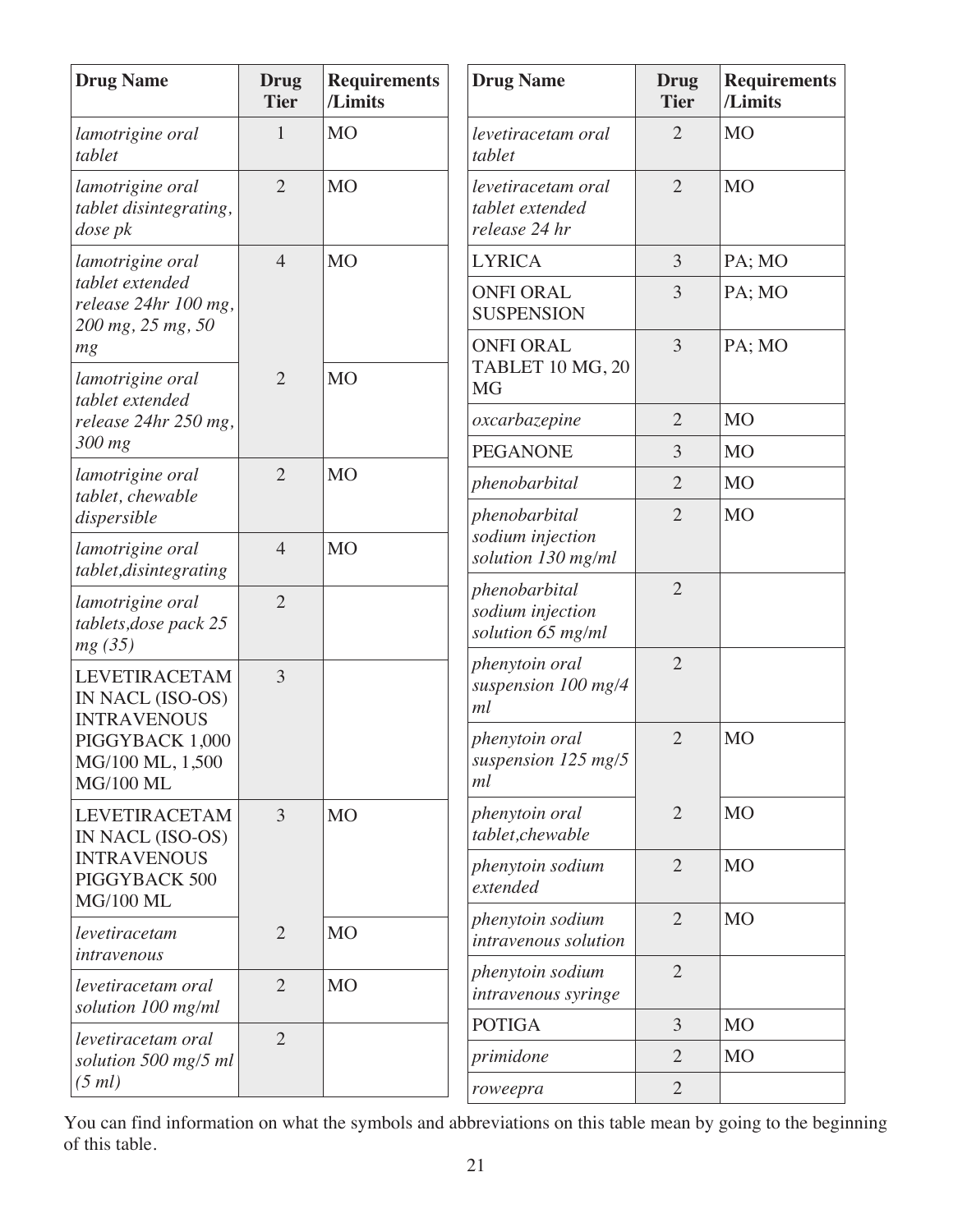| <b>Drug Name</b>                                                                                     | <b>Drug</b><br><b>Tier</b> | <b>Requirements</b><br>/Limits | <b>Drug Name</b>                                                                          | <b>Drug</b><br><b>Tier</b> | <b>Requirements</b><br>/Limits   |
|------------------------------------------------------------------------------------------------------|----------------------------|--------------------------------|-------------------------------------------------------------------------------------------|----------------------------|----------------------------------|
| <b>SABRIL</b>                                                                                        | 5                          | MO; LA                         | carbidopa-levodopa-                                                                       | $\overline{4}$             | <b>MO</b>                        |
| <b>SPRITAM</b>                                                                                       | $\overline{4}$             |                                | entacapone                                                                                |                            |                                  |
| tiagabine                                                                                            | $\overline{4}$             | <b>MO</b>                      | entacapone                                                                                | $\overline{2}$             | <b>MO</b>                        |
| topiramate oral<br>capsule, sprinkle                                                                 | $\overline{2}$             | PA; MO                         | <b>NEUPRO</b><br>pramipexole oral                                                         | 3<br>$\overline{2}$        | <b>MO</b><br><b>MO</b>           |
| topiramate oral<br>tablet                                                                            | $\mathbf{1}$               | PA; MO                         | tablet<br>pramipexole oral                                                                | $\overline{2}$             | <b>MO</b>                        |
| valproate sodium                                                                                     | $\overline{2}$             | <b>MO</b>                      | tablet extended<br>release $24$ hr $0.375$                                                |                            |                                  |
| valproic acid                                                                                        | $\overline{2}$             | M <sub>O</sub>                 | mg, 0.75 mg, 2.25                                                                         |                            |                                  |
| valproic acid (as<br>sodium salt) oral<br>solution 250 mg/5 ml                                       | $\overline{2}$             | M <sub>O</sub>                 | mg, 3 mg, 4.5 mg<br>pramipexole oral<br>tablet extended                                   | $\overline{4}$             | <b>MO</b>                        |
| valproic acid (as<br>sodium salt) oral<br>solution 250 mg/5 ml<br>$(5 ml)$ , 500 mg/10 ml<br>(10 ml) | $\overline{2}$             |                                | release $24$ hr 1.5 mg<br>pramipexole oral<br>tablet extended<br>release 24 hr 3.75<br>mg | $\overline{2}$             |                                  |
| <b>VIMPAT</b><br><b>INTRAVENOUS</b>                                                                  | 3                          |                                | ropinirole oral tablet                                                                    | $\overline{2}$             | <b>MO</b>                        |
| <b>VIMPAT ORAL</b><br><b>SOLUTION</b>                                                                | 3                          | <b>MO</b>                      | ropinirole oral tablet<br>extended release 24<br>hr 12 mg                                 | $\overline{4}$             | <b>MO</b>                        |
| <b>VIMPAT ORAL</b><br><b>TABLET</b>                                                                  | $\overline{3}$             | <b>MO</b>                      | ropinirole oral tablet<br>extended release 24                                             | $\overline{2}$             | <b>MO</b>                        |
| zonisamide                                                                                           | $\overline{2}$             | PA; MO                         | hr 2 mg, 4 mg, 6 mg,<br>$8 \ mg$                                                          |                            |                                  |
| <b>ANTIPARKINSONISM AGENTS</b>                                                                       |                            |                                | selegiline hcl                                                                            | $\overline{2}$             | <b>MO</b>                        |
| <b>APOKYN</b>                                                                                        | 5                          | MO; LA                         | tolcapone                                                                                 | 5                          | <b>MO</b>                        |
| <b>AZILECT</b>                                                                                       | 3                          | M <sub>O</sub>                 | <b>MIGRAINE / CLUSTER HEADACHE</b>                                                        |                            |                                  |
| benztropine                                                                                          | $\overline{2}$             | <b>MO</b>                      | <b>THERAPY</b>                                                                            |                            |                                  |
| bromocriptine oral<br>capsule                                                                        | $\overline{4}$             | <b>MO</b>                      | almotriptan malate<br>oral tablet 12.5 mg                                                 | $\overline{2}$             | MO; QL (24<br>per 28 days)       |
| bromocriptine oral<br>tablet                                                                         | $\overline{2}$             | <b>MO</b>                      | almotriptan malate<br>oral tablet 6.25 mg                                                 | $\overline{2}$             | $MO$ ; QL $(18)$<br>per 28 days) |
| carbidopa                                                                                            | $\overline{2}$             | M <sub>O</sub>                 | dihydroergotamine                                                                         | $\overline{2}$             | <b>MO</b>                        |
| carbidopa-levodopa                                                                                   | $\sqrt{2}$                 | <b>MO</b>                      | injection                                                                                 |                            |                                  |
|                                                                                                      |                            |                                | dihydroergotamine<br>nasal                                                                | $\overline{2}$             | $MO$ ; QL $(8$ per<br>28 days)   |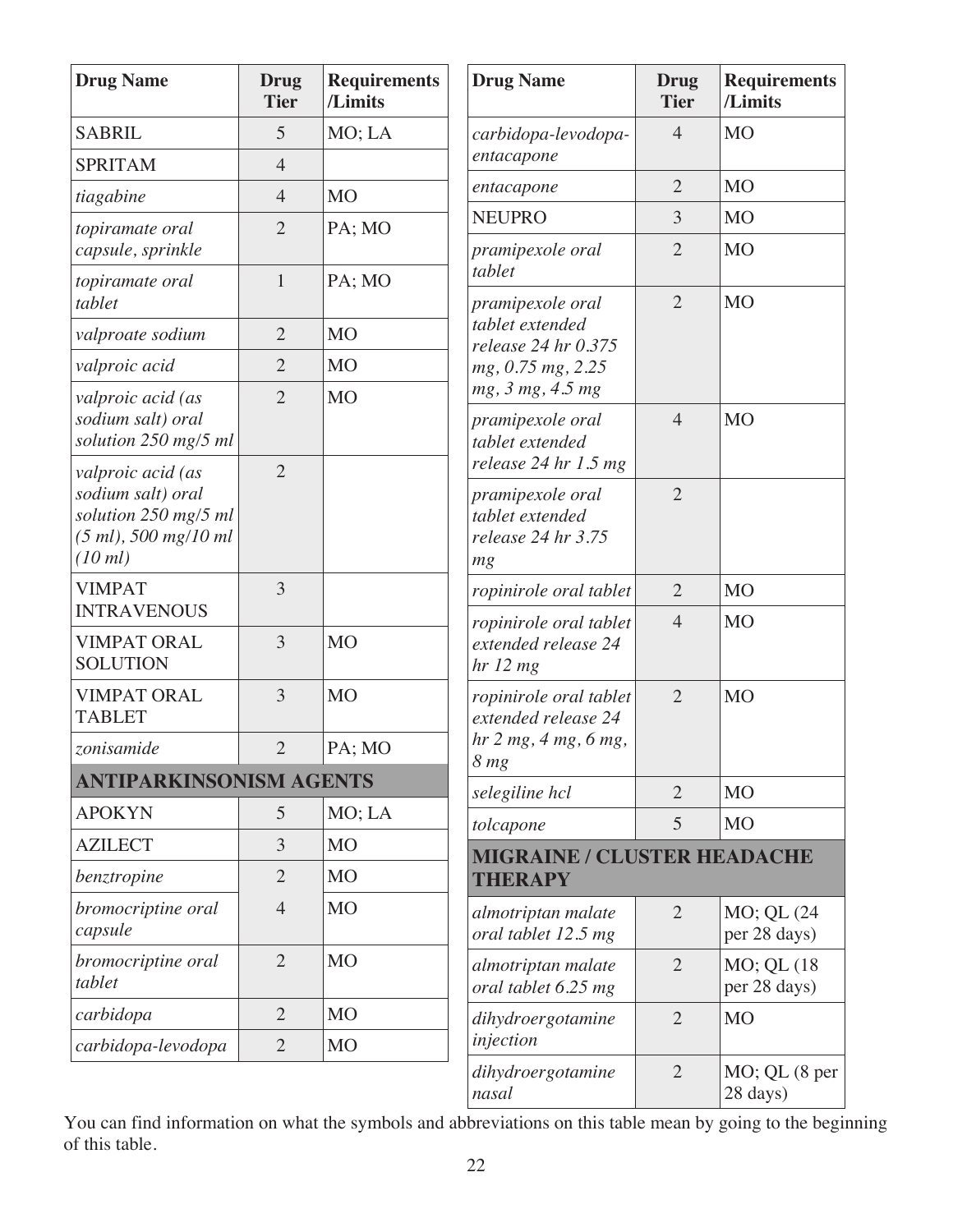| <b>Drug Name</b>                                          | <b>Drug</b><br><b>Tier</b> | <b>Requirements</b><br>/Limits | <b>Drug Name</b>                                          | <b>Drug</b><br><b>Tier</b> | <b>Requirements</b><br>/Limits     |
|-----------------------------------------------------------|----------------------------|--------------------------------|-----------------------------------------------------------|----------------------------|------------------------------------|
| frovatriptan                                              | $\overline{2}$             | QL (27 per 28<br>days)         | <b>COPAXONE</b><br><b>SUBCUTANEOUS</b>                    | 5                          | PA; MO; QL<br>(12 per 28)          |
| migergot                                                  | $\overline{2}$             | M <sub>O</sub>                 | <b>SYRINGE 40</b><br>MG/ML                                |                            | days)                              |
| naratriptan                                               | $\overline{2}$             | MO; QL (18)<br>per 28 days)    | donepezil oral tablet<br>10 mg, 5 mg                      | 1                          | M <sub>O</sub>                     |
| rizatriptan                                               | $\overline{2}$             | MO; QL (36<br>per 28 days)     | donepezil oral tablet<br>$23$ mg                          | $\overline{4}$             | M <sub>O</sub>                     |
| sumatriptan nasal<br>spray,non-aerosol<br>20 mg/actuation | $\overline{2}$             | MO; QL (18)<br>per 28 days)    | donepezil oral<br>tablet, disintegrating                  | $\mathbf{1}$               | M <sub>O</sub>                     |
| sumatriptan nasal                                         | $\overline{2}$             | MO; QL (36                     | galantamine                                               | $\overline{2}$             | <b>MO</b>                          |
| spray, non-aerosol 5                                      |                            | per 28 days)                   | <b>GILENYA</b>                                            | 5                          | PA; MO                             |
| mg/actuation<br>sumatriptan<br>succinate oral             | $\overline{2}$             | MO; QL (18)<br>per 28 days)    | glatopa                                                   | 5                          | PA; MO; QL<br>(30 per 30)<br>days) |
| sumatriptan                                               | $\overline{2}$             | MO; QL (8 per<br>28 days)      | <b>LEMTRADA</b>                                           | 5                          | PA; MO                             |
| succinate<br>subcutaneous<br>cartridge                    |                            |                                | memantine oral<br>solution                                | $\overline{2}$             | PA; MO                             |
| sumatriptan<br>succinate                                  | $\overline{2}$             | MO; QL (8 per<br>28 days)      | memantine oral<br>tablet                                  | $\overline{2}$             | PA; MO                             |
| subcutaneous pen<br>injector                              |                            |                                | <b>NAMENDA ORAL</b><br><b>SOLUTION</b>                    | $\overline{4}$             | PA; MO                             |
| sumatriptan                                               | $\overline{2}$             | $MO$ ; QL $(8$ per             | <b>NAMENDA XR</b>                                         | 3                          | PA; MO                             |
| succinate<br>subcutaneous                                 |                            | 28 days)                       | <b>NAMZARIC</b>                                           | 3                          | PA; MO                             |
| solution                                                  |                            |                                | <b>NUEDEXTA</b>                                           | 3                          | <b>MO</b>                          |
| sumatriptan                                               | $\overline{2}$             | QL (8 per 28                   | rivastigmine                                              | $\overline{2}$             | M <sub>O</sub>                     |
| succinate<br>subcutaneous                                 |                            | days)                          | rivastigmine tartrate                                     | $\overline{2}$             | MO                                 |
| syringe 6 mg/0.5 ml                                       |                            |                                | <b>TECFIDERA</b>                                          | 5                          | PA; MO                             |
| zolmitriptan                                              | $\overline{2}$             | MO; QL (18)                    | tetrabenazine                                             | $\overline{5}$             | PA; MO                             |
|                                                           |                            | per 28 days)                   | <b>TYSABRI</b>                                            | 5                          | PA; MO; LA                         |
| <b>MISCELLANEOUS NEUROLOGICAL</b><br><b>THERAPY</b>       |                            |                                | <b>MUSCLE RELAXANTS /</b><br><b>ANTISPASMODIC THERAPY</b> |                            |                                    |
| <b>AMPYRA</b>                                             | 5                          | PA; MO; LA                     | baclofen                                                  | $\overline{2}$             | <b>MO</b>                          |
| <b>AUBAGIO</b>                                            | 5                          | PA; MO                         | cyclobenzaprine oral<br>tablet                            | 2                          | PA; MO                             |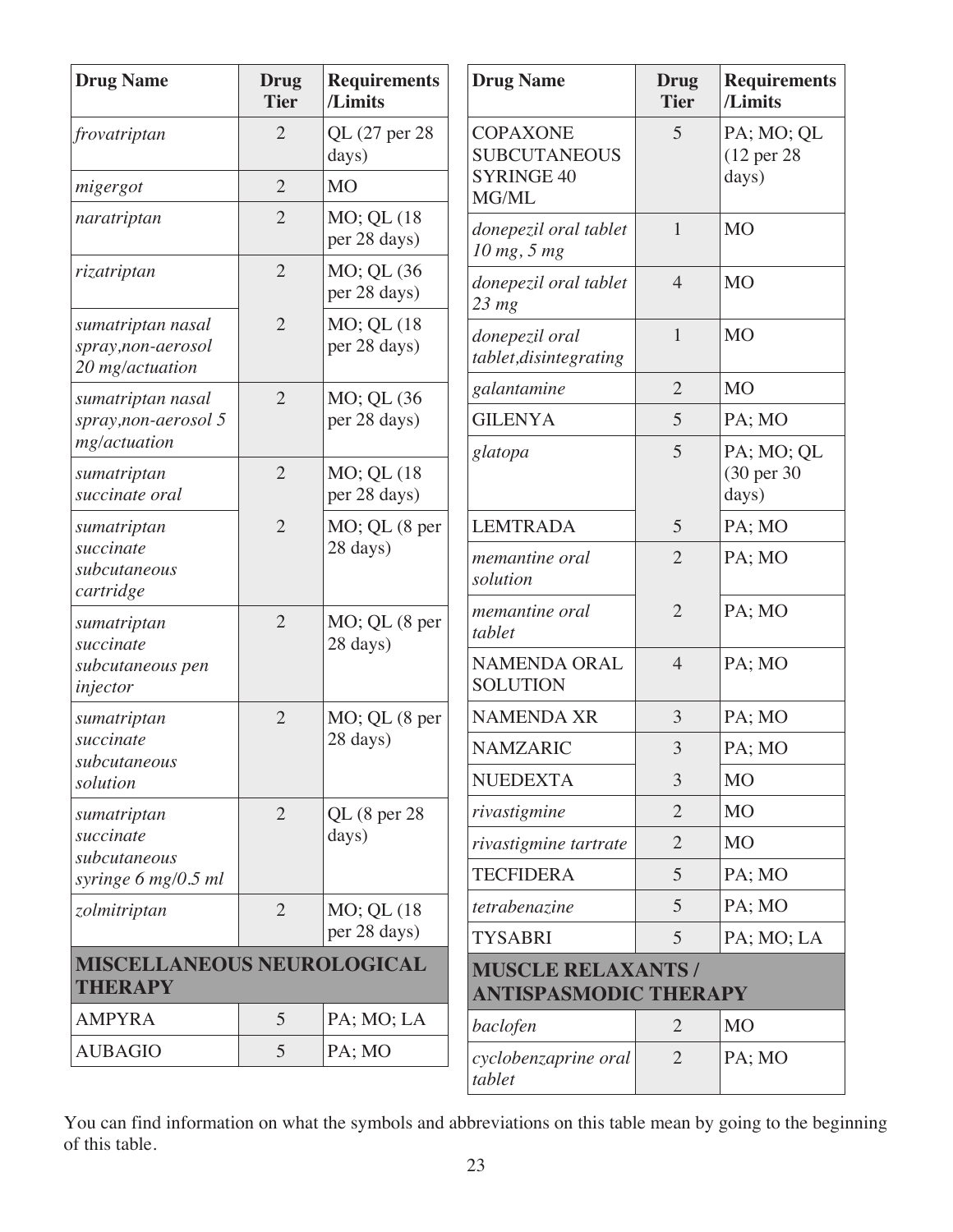| <b>Drug Name</b>                                                                 | <b>Drug</b><br><b>Tier</b> | <b>Requirements</b><br>/Limits | <b>Drug Name</b>                                                 | <b>Drug</b><br><b>Tier</b> | <b>Requirements</b><br>/Limits |
|----------------------------------------------------------------------------------|----------------------------|--------------------------------|------------------------------------------------------------------|----------------------------|--------------------------------|
| dantrolene                                                                       | $\overline{2}$             | <b>MO</b>                      | acetaminophen-                                                   | $\overline{2}$             | MO; QL (4500                   |
| enlon                                                                            | $\overline{2}$             |                                | codeine oral solution<br>120-12 mg/5 ml                          |                            | per 30 days)                   |
| <b>LIORESAL</b><br><b>INTRATHECAL</b><br>SOLUTION 2,000<br>MCG/ML, 500<br>MCG/ML | 3                          | B/D PA; MO                     | acetaminophen-<br>codeine oral tablet<br>300-15 mg, 300-30<br>mg | $\overline{2}$             | MO; QL (360<br>per 30 days)    |
| <b>LIORESAL</b><br><b>INTRATHECAL</b><br><b>SOLUTION 50</b>                      | 3                          | <b>B/D PA</b>                  | acetaminophen-<br>codeine oral tablet<br>300-60 mg               | $\overline{2}$             | MO; QL (180<br>per 30 days)    |
| MCG/ML                                                                           |                            |                                | buprenorphine hcl<br>injection solution                          | $\overline{2}$             | MO; QL (267<br>per 30 days)    |
| <b>MESTINON ORAL</b><br><b>SYRUP</b>                                             | 5                          | <b>MO</b>                      | buprenorphine hcl<br>injection syringe                           | $\overline{2}$             | QL (267 per 30<br>days)        |
| neostigmine<br>methylsulfate<br>intravenous solution<br>$0.5$ mg/ml              | $\overline{2}$             | <b>MO</b>                      | buprenorphine hcl<br>sublingual tablet 2<br>mg                   | $\overline{2}$             | MO; QL (300<br>per 30 days)    |
| neostigmine<br>methylsulfate<br>intravenous solution                             | $\overline{2}$             |                                | buprenorphine hcl<br>sublingual tablet 8<br>mg                   | $\overline{2}$             | MO; QL (75<br>per 30 days)     |
| $1$ mg/m $l$<br>pyridostigmine                                                   | $\overline{2}$             | M <sub>O</sub>                 | <b>BUTRANS</b>                                                   | 3                          | $MO$ ; QL $(4$ per<br>28 days) |
| <b>bromide</b><br>regonol                                                        | $\overline{2}$             |                                | codeine sulfate oral<br>tablet                                   | $\overline{2}$             | MO; QL (180<br>per 30 days)    |
| revonto                                                                          | $\overline{2}$             |                                | dihydrocode-                                                     | $\overline{2}$             | QL (300 per 30                 |
| tizanidine oral<br>capsule 2 mg, 4 mg                                            | $\overline{2}$             | <b>MO</b>                      | acetaminophen-caff<br>oral capsule                               |                            | days)                          |
| tizanidine oral<br>capsule 6 mg                                                  | $\overline{4}$             | M <sub>O</sub>                 | dihydrocodeine-<br>aspirin-caff                                  | $\overline{2}$             | QL (300 per 30<br>days)        |
| tizanidine oral tablet                                                           | $\overline{2}$             | M <sub>O</sub>                 | diskets                                                          | $\overline{2}$             | QL (30 per 30)<br>days)        |
| <b>NARCOTIC ANALGESICS</b>                                                       |                            |                                | $duramorph$ (pf)                                                 | $\overline{2}$             | MO; QL (4000                   |
| acetaminophen-<br>codeine oral solution                                          | $\overline{2}$             | QL (4500 per<br>30 days)       | injection solution $0.5$<br>mg/ml                                |                            | per 30 days)                   |
| 120 mg-12 mg /5 ml<br>$(5 ml)$ , 300 mg-30<br>mg/12.5 ml                         |                            |                                | $duramorph$ (pf)<br>injection solution 1<br>mg/ml                | $\overline{2}$             | QL (2000 per<br>30 days)       |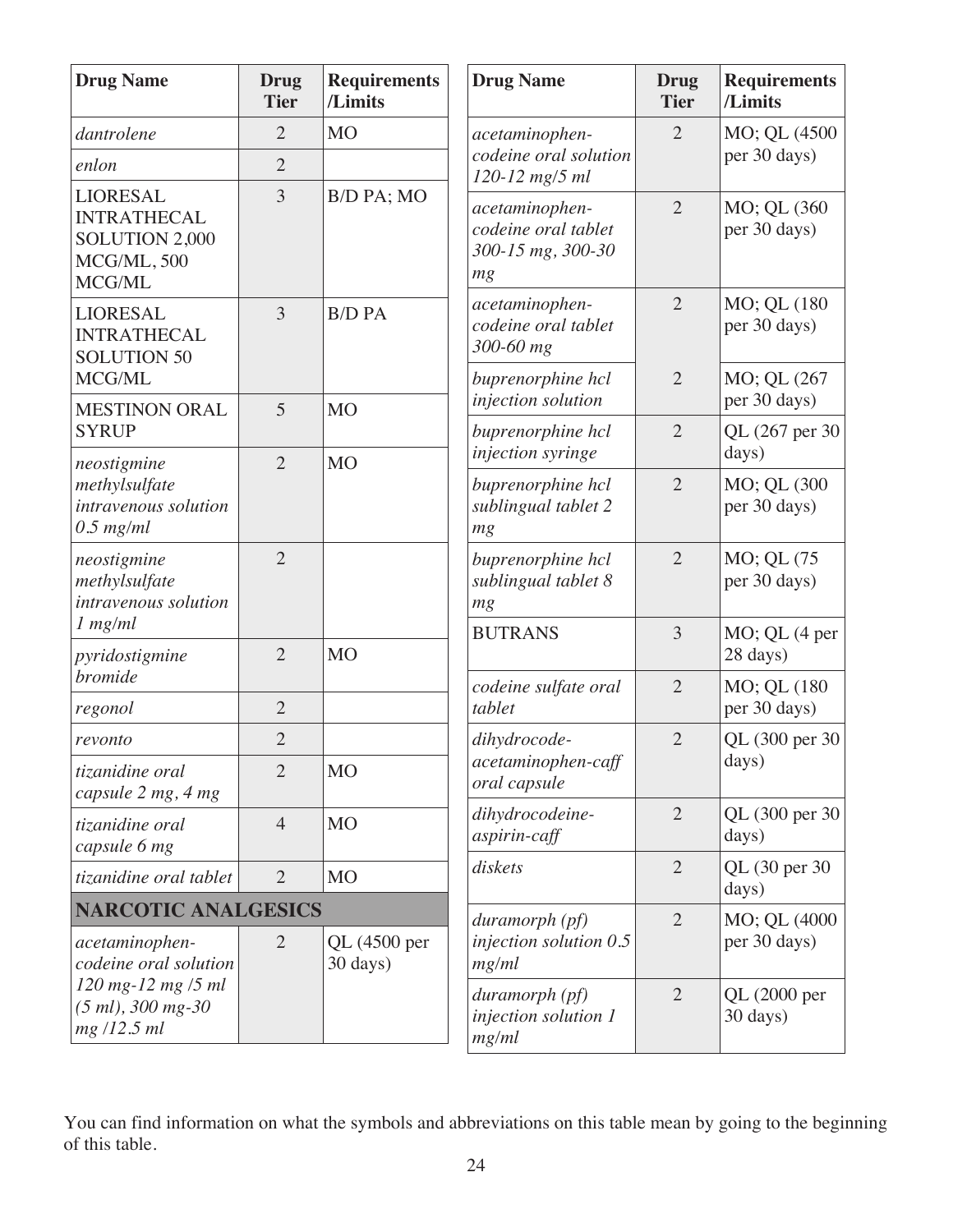| <b>Drug Name</b>                                                            | <b>Drug</b><br><b>Tier</b> | <b>Requirements</b><br>/Limits                 | <b>Drug Name</b>                                                                                                                         | <b>Drug</b><br><b>Tier</b> | <b>Requirements</b><br>/Limits      |
|-----------------------------------------------------------------------------|----------------------------|------------------------------------------------|------------------------------------------------------------------------------------------------------------------------------------------|----------------------------|-------------------------------------|
| endocet oral tablet<br>10-325 mg, 2.5-325<br>mg, 5-325 mg, 7.5-<br>$325$ mg | $\overline{2}$             | MO; QL (360<br>per 30 days)                    | hydrocodone-<br>acetaminophen oral<br>solution 10-325<br>mg/15 ml(15 ml), 5-                                                             | $\overline{2}$             | QL (5550 per<br>$30 \text{ days}$ ) |
| fentanyl citrate (pf)<br>injection                                          | $\overline{2}$             | M <sub>O</sub>                                 | $163$ mg/7.5ml(7.5ml)<br>hydrocodone-                                                                                                    | $\overline{2}$             | MO; QL (5550)                       |
| fentanyl citrate (pf)<br>intravenous syringe<br>100 mcg/2 ml (50            | $\overline{2}$             |                                                | acetaminophen oral<br>solution 7.5-325<br>$mg/15$ ml                                                                                     |                            | per 30 days)                        |
| mcg/ml)<br>fentanyl citrate<br>buccal lozenge on a<br>handle $1,200$ mcg    | 5                          | PA; MO; QL<br>(39 per 30<br>days)              | hydrocodone-<br>acetaminophen oral<br>tablet 10-300 mg,<br>10-325 mg, 2.5-325<br>mg, 5-300 mg, 5-325<br>mg, 7.5-300 mg, 7.5-<br>$325$ mg | $\overline{2}$             | MO; QL (360)<br>per 30 days)        |
| fentanyl citrate<br>buccal lozenge on a<br>handle $1,600$ mcg               | 5                          | PA; MO; QL<br>$(29$ per 30<br>days)            |                                                                                                                                          |                            |                                     |
| fentanyl citrate<br>buccal lozenge on a<br>handle 200 mcg                   | 5                          | PA; MO; QL<br>$(120 \text{ per } 30)$<br>days) | hydrocodone-<br>ibuprofen oral tablet<br>10-200 mg, 5-200<br>mg, 7.5-200 mg                                                              | $\overline{2}$             | MO; QL (50<br>per 30 days)          |
| fentanyl citrate<br>buccal lozenge on a<br>handle 400 mcg                   | 5                          | PA; MO; QL<br>$(116 \text{ per } 30)$<br>days) | hydromorphone (pf)<br>injection solution 1<br>$mg/ml$ , 2 mg/ml                                                                          | $\overline{2}$             |                                     |
| fentanyl citrate<br>buccal lozenge on a<br>handle 600 mcg                   | 5                          | PA; MO; QL<br>(77 per 30<br>days)              | hydromorphone (pf)<br>injection solution 10<br>(mg/ml) (5 ml), 10                                                                        | $\overline{2}$             | MO; QL (240<br>per 30 days)         |
| fentanyl citrate<br>buccal lozenge on a<br>handle 800 mcg                   | 5                          | PA; MO; QL<br>(58 per 30)<br>days)             | mg/ml<br>hydromorphone (pf)<br>injection solution 4                                                                                      | $\overline{2}$             | <b>MO</b>                           |
| fentanyl transdermal<br>patch 72 hour 100<br>mcglhr                         | $\overline{2}$             | $MO$ ; QL $(9$ per<br>30 days)                 | mg/ml<br>hydromorphone<br>injection solution                                                                                             | $\overline{2}$             | M <sub>O</sub>                      |
| fentanyl transdermal<br>patch 72 hour 12<br>$mcglhr$ , 25 $mcglhr$ ,        | $\overline{2}$             | MO; QL (10<br>per 30 days)                     | hydromorphone<br>injection syringe 1<br>mg/ml                                                                                            | $\overline{2}$             |                                     |
| 50 mcg/hr, 75<br>mcglhr                                                     |                            |                                                | hydromorphone<br>injection syringe 2<br>mg/ml                                                                                            | $\overline{2}$             | QL (1200 per<br>30 days)            |
|                                                                             |                            |                                                | hydromorphone<br>injection syringe 4<br>mg/ml                                                                                            | $\overline{2}$             | <b>MO</b>                           |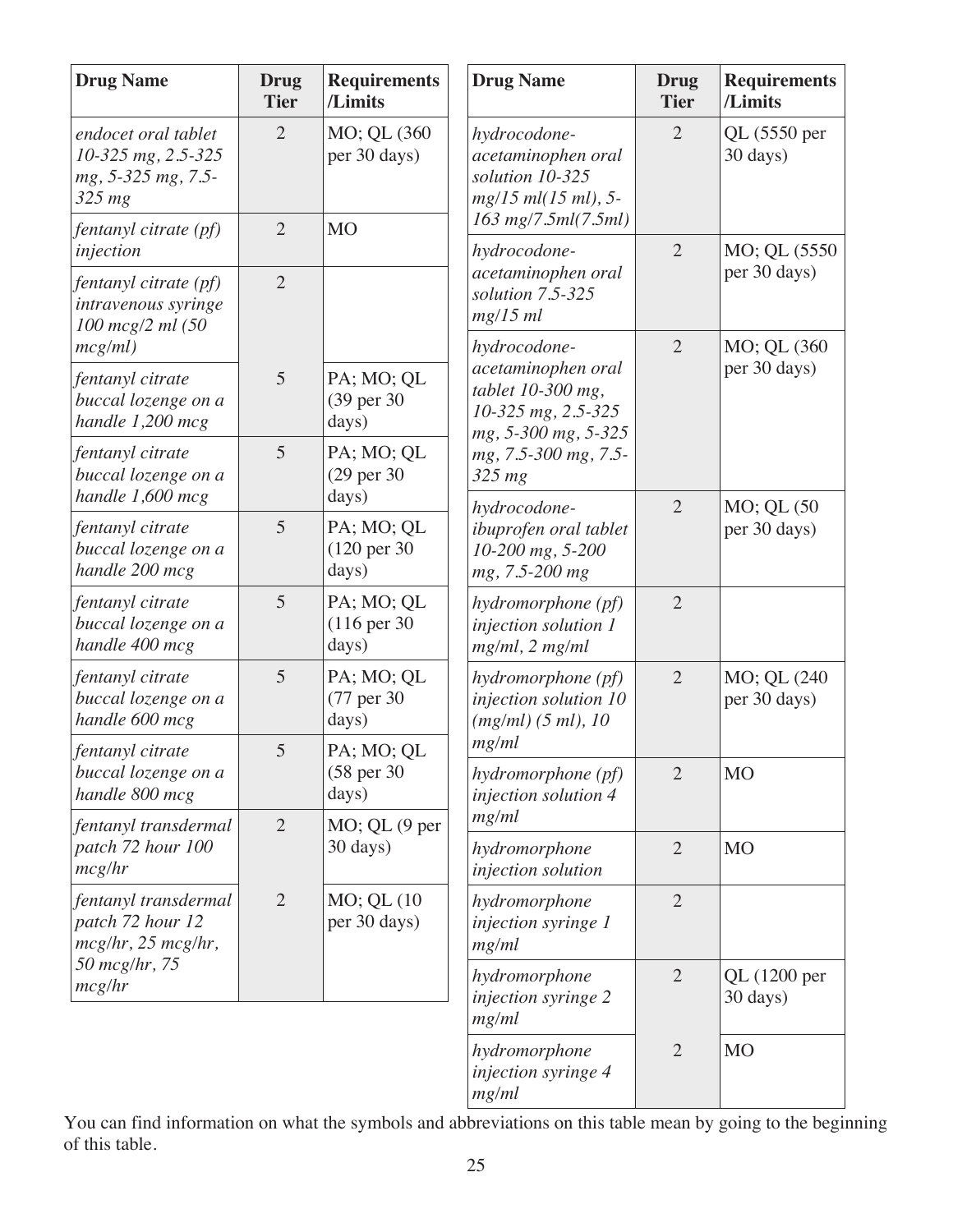| <b>Drug Name</b>                                                                 | Drug<br><b>Tier</b> | <b>Requirements</b><br>/Limits | <b>Drug Name</b>                                                                | Drug<br><b>Tier</b> | <b>Requirements</b><br>/Limits |
|----------------------------------------------------------------------------------|---------------------|--------------------------------|---------------------------------------------------------------------------------|---------------------|--------------------------------|
| hydromorphone oral<br>liquid                                                     | $\overline{2}$      | MO; QL (1500<br>per 30 days)   | methadone oral<br>solution 5 mg/5 ml                                            | $\overline{2}$      | MO; QL (1200<br>per 30 days)   |
| hydromorphone oral<br>tablet                                                     | $\overline{2}$      | MO; QL (180<br>per 30 days)    | methadone oral<br>tablet 10 mg                                                  | $\overline{2}$      | MO; QL (120<br>per 30 days)    |
| hydromorphone oral<br>tablet extended<br>release 24 hr 12 mg,<br>8 <sub>mg</sub> | $\overline{2}$      | MO; QL (60<br>per 30 days)     | methadone oral<br>tablet 5 mg                                                   | $\overline{2}$      | MO; QL (240<br>per 30 days)    |
|                                                                                  |                     |                                | methadone oral<br>tablet, soluble                                               | $\overline{2}$      | QL (30 per 30<br>days)         |
| hydromorphone oral<br>tablet extended<br>release 24 hr 16 mg                     | 5                   | MO; QL (60<br>per 30 days)     | methadose oral<br>concentrate                                                   | $\overline{2}$      | MO; QL (90<br>per 30 days)     |
| hydromorphone oral<br>tablet extended                                            | 5                   | MO; QL (47<br>per 30 days)     | methadose oral<br>tablet,soluble                                                | $\overline{2}$      | MO; QL (30<br>per 30 days)     |
| release 24 hr 32 mg                                                              |                     |                                | morphine $(pf)$                                                                 | $\overline{2}$      |                                |
| ibuprofen-oxycodone                                                              | $\overline{2}$      | MO; QL (28)<br>per 30 days)    | injection solution $0.5$<br>mg/ml                                               |                     |                                |
| levorphanol tartrate                                                             | $\overline{2}$      | MO; QL (120<br>per 30 days)    | morphine $(pf)$<br>injection solution 1<br>mg/ml                                | $\overline{2}$      | <b>MO</b>                      |
| lorcet (hydrocodone)                                                             | $\overline{2}$      | MO; QL (360<br>per 30 days)    | morphine $(pf)$<br>intravenous patient                                          | $\overline{2}$      | B/D PA; MO                     |
| lorcet hd                                                                        | $\overline{2}$      | MO; QL (360<br>per 30 days)    | control.analgesia<br>soln 150 mg/30 ml                                          |                     |                                |
| lorcet plus oral<br>tablet $7.5-325$ mg                                          | $\overline{2}$      | MO; QL (360<br>per 30 days)    | morphine $(pf)$<br>intravenous patient<br>control.analgesia<br>soln 30 mg/30 ml | $\overline{2}$      | <b>B/D PA</b>                  |
| lortab 10-325                                                                    | $\overline{2}$      | MO; QL (360<br>per 30 days)    |                                                                                 |                     |                                |
| $lortab$ 5-325                                                                   | $\overline{2}$      | MO; QL (360<br>per 30 days)    | morphine<br>concentrate oral<br>solution                                        | $\overline{2}$      | MO; QL (300<br>per 30 days)    |
| lortab 7.5-325                                                                   | $\overline{2}$      | MO; QL (360<br>per 30 days)    | morphine<br>intravenous<br>cartridge 10 mg/ml,<br>$15$ mg/ml, 2 mg/ml, 4        | $\overline{2}$      |                                |
| methadone injection                                                              | $\overline{2}$      | QL (160 per 30)<br>days)       |                                                                                 |                     |                                |
| methadone intensol                                                               | $\overline{2}$      | MO; QL (90<br>per 30 days)     | mg/ml<br>morphine                                                               | $\overline{2}$      | <b>MO</b>                      |
| methadone oral<br>concentrate                                                    | $\overline{2}$      | MO; QL (90<br>per 30 days)     | intravenous solution<br>$10$ mg/ml                                              |                     |                                |
| methadone oral<br>solution 10 mg/5 ml                                            | $\overline{2}$      | MO; QL (600<br>per 30 days)    |                                                                                 |                     |                                |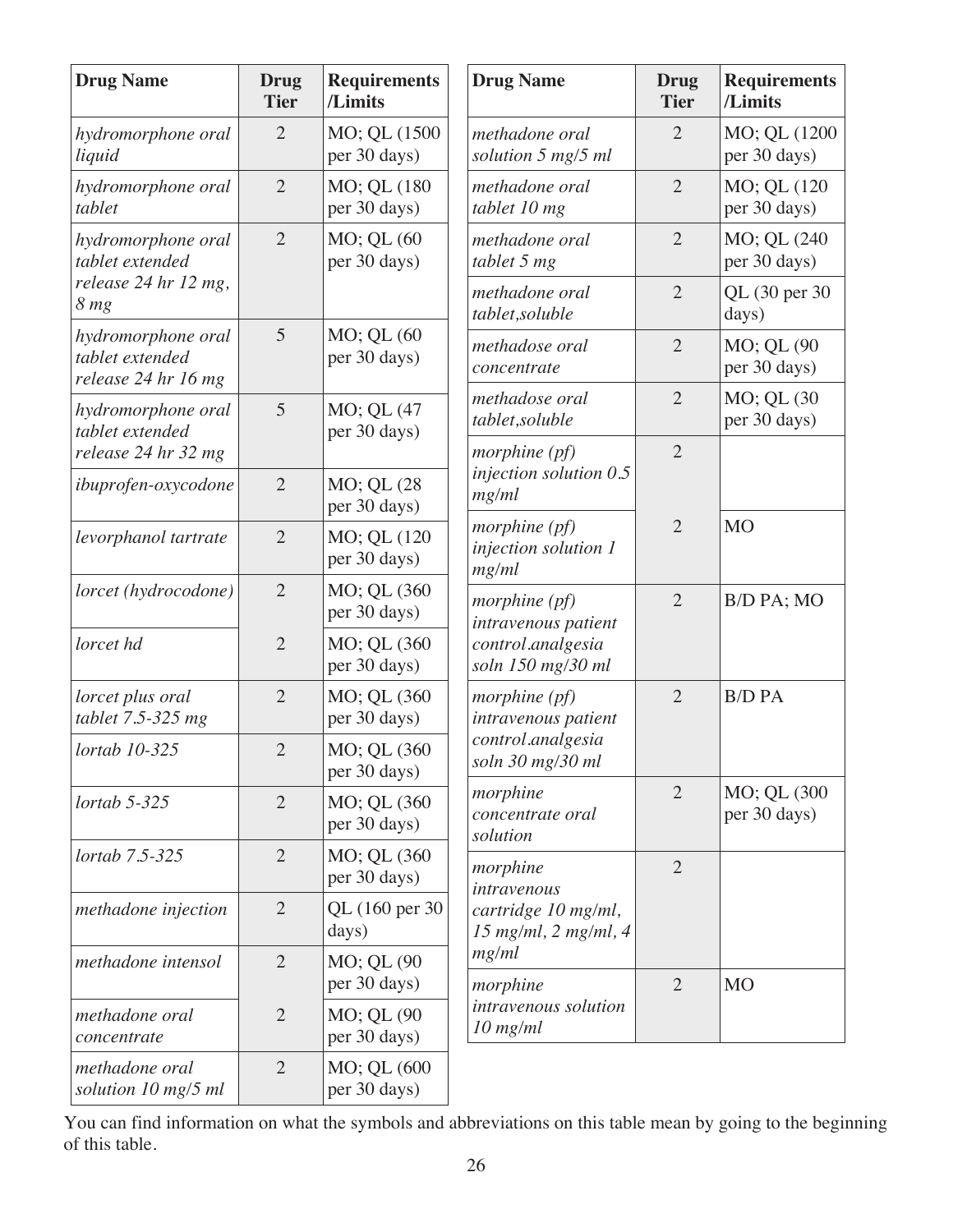| <b>Drug Name</b>                                                                                               | Drug<br><b>Tier</b> | <b>Requirements</b><br>/Limits | <b>Drug Name</b>                                                                             | Drug<br><b>Tier</b> | <b>Requirements</b><br>/Limits |
|----------------------------------------------------------------------------------------------------------------|---------------------|--------------------------------|----------------------------------------------------------------------------------------------|---------------------|--------------------------------|
| morphine<br>intravenous syringe<br>$2$ mg/ml                                                                   | $\overline{2}$      | QL (1000 per<br>30 days)       | morphine oral tablet<br>extended release 200<br>mg                                           | $\overline{2}$      | MO; QL (30<br>per 30 days)     |
| morphine<br>intravenous syringe<br>4 mg/ml                                                                     | $\overline{2}$      | QL (500 per 30)<br>days)       | morphine oral tablet<br>extended release 60<br>mg                                            | $\overline{2}$      | MO; QL (100<br>per 30 days)    |
| morphine oral<br>capsule, er<br>multiphase 24 hr<br>$120$ mg                                                   | $\overline{2}$      | MO; QL (50<br>per 30 days)     | oxycodone oral<br>capsule                                                                    | $\overline{2}$      | MO; QL (360<br>per 30 days)    |
|                                                                                                                |                     |                                | oxycodone oral<br>concentrate                                                                | $\overline{2}$      | MO; QL (180<br>per 30 days)    |
| morphine oral<br>capsule, er                                                                                   | $\overline{2}$      | MO; QL (60<br>per 30 days)     | oxycodone oral<br>solution                                                                   | $\overline{4}$      | MO; QL (1200<br>per 30 days)   |
| multiphase 24 hr 30<br>mg, 90 mg<br>morphine oral                                                              | $\overline{4}$      | MO; QL (60<br>per 30 days)     | oxycodone oral<br>tablet 10 mg, 15 mg,                                                       | $\overline{2}$      | MO; QL (180<br>per 30 days)    |
| capsule, er<br>multiphase 24 hr 45<br>mg, 60 mg, 75 mg                                                         |                     |                                | $20$ mg<br>oxycodone oral<br>tablet 30 mg                                                    | $\overline{2}$      | MO; QL (134<br>per 30 days)    |
| $\overline{2}$<br>morphine oral<br>capsule, extend.relea<br>se pellets 10 mg, 20<br>mg, 30 mg, 50 mg,<br>60 mg |                     | MO; QL (90<br>per 30 days)     | oxycodone oral<br>tablet 5 mg                                                                | $\overline{2}$      | MO; QL (360<br>per 30 days)    |
|                                                                                                                |                     |                                | oxycodone-<br>acetaminophen oral<br>solution                                                 | $\overline{2}$      | QL (800 per 30)<br>days)       |
| morphine oral<br>capsule, extend.relea<br>se pellets 100 mg                                                    | $\overline{2}$      | MO; QL (60<br>per 30 days)     | oxycodone-<br>acetaminophen oral<br>tablet 10-325 mg,<br>2.5-325 mg, 5-325<br>mg, 7.5-325 mg | $\overline{2}$      | MO; QL (360<br>per 30 days)    |
| morphine oral<br>capsule, extend.relea                                                                         | $\overline{2}$      | MO; QL (75<br>per 30 days)     |                                                                                              |                     |                                |
| se pellets 80 mg<br>morphine oral<br>solution                                                                  | $\overline{2}$      | MO; QL (900<br>per 30 days)    | oxycodone-aspirin                                                                            | $\overline{2}$      | MO; QL (360<br>per 30 days)    |
| morphine oral tablet                                                                                           | $\overline{2}$      | MO; QL (180<br>per 30 days)    | <b>OXYCONTIN</b><br>ORAL<br>TABLET, ORAL                                                     | $\overline{3}$      | MO; QL (90<br>per 30 days)     |
| morphine oral tablet<br>extended release 100<br>mg                                                             | $\overline{2}$      | MO; QL (60<br>per 30 days)     | ONLY, EXT.REL.12<br>HR 10 MG, 15 MG,<br>20 MG, 30 MG, 40<br><b>MG</b>                        |                     |                                |
| morphine oral tablet<br>extended release 15<br>mg, 30 mg                                                       | $\overline{2}$      | MO; QL (120<br>per 30 days)    |                                                                                              |                     |                                |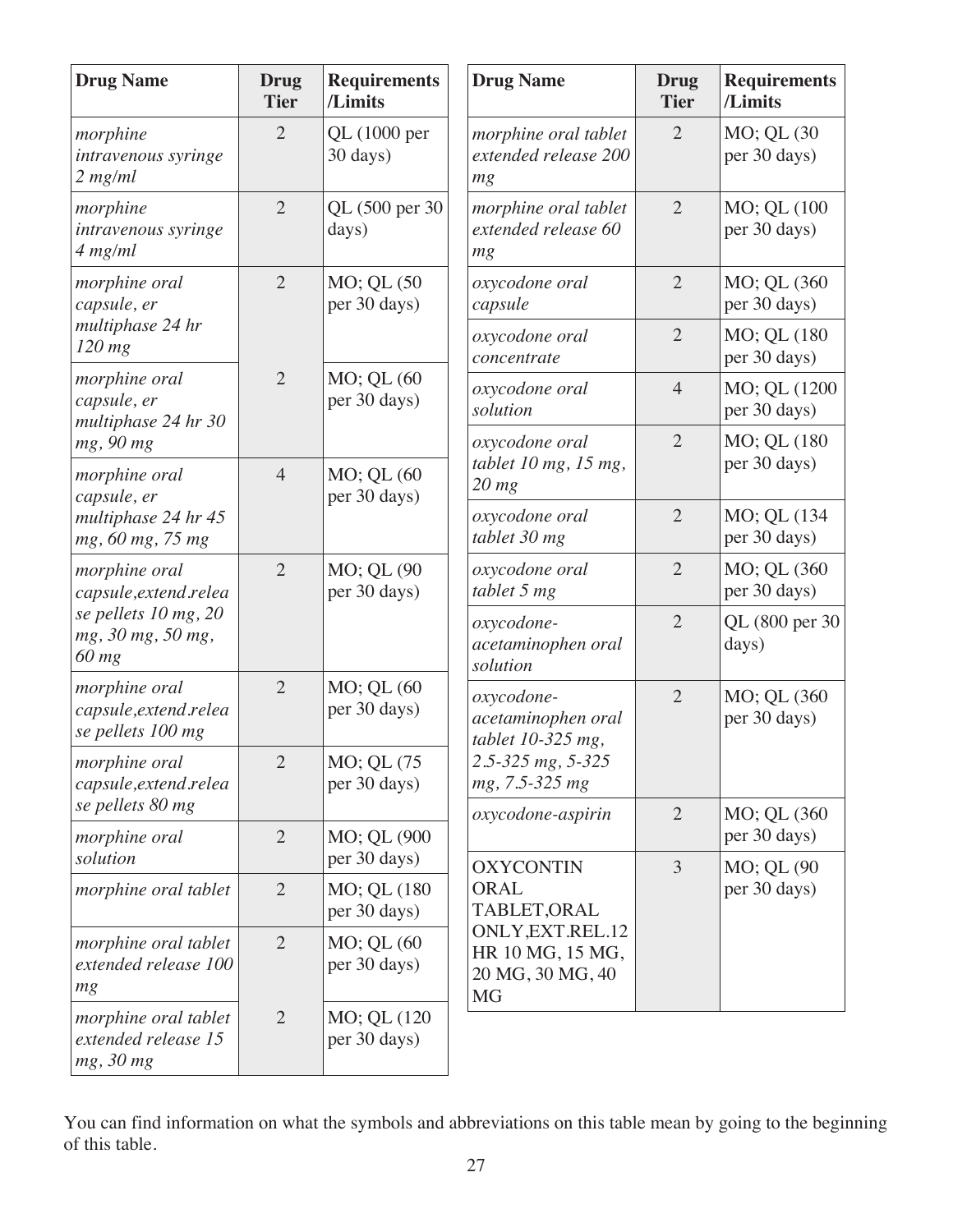| <b>Drug Name</b>                                           | <b>Drug</b><br><b>Tier</b> | <b>Requirements</b><br>/Limits | <b>Drug Name</b>                                         | <b>Drug</b><br><b>Tier</b> | <b>Requirements</b><br>/Limits                |  |  |
|------------------------------------------------------------|----------------------------|--------------------------------|----------------------------------------------------------|----------------------------|-----------------------------------------------|--|--|
| <b>OXYCONTIN</b><br><b>ORAL</b>                            | 3                          | MO; QL (67<br>per 30 days)     | zamicet                                                  | $\overline{2}$             | QL (5550 per<br>$30 \text{ days}$ )           |  |  |
| TABLET, ORAL<br>ONLY, EXT.REL.12                           |                            |                                | <b>NON-NARCOTIC ANALGESICS</b>                           |                            |                                               |  |  |
| <b>HR 60 MG</b>                                            |                            |                                | buprenorphine-                                           | $\overline{2}$             | MO; QL (360)                                  |  |  |
| <b>OXYCONTIN</b><br>ORAL                                   | 5                          | MO; QL (60<br>per 30 days)     | naloxone sublingual<br>tablet $2-0.5$ mg                 |                            | per 30 days)                                  |  |  |
| TABLET, ORAL<br>ONLY, EXT.REL.12<br><b>HR 80 MG</b>        |                            |                                | buprenorphine-<br>naloxone sublingual<br>tablet $8-2$ mg | $\overline{2}$             | MO; QL (90<br>per 30 days)                    |  |  |
| oxymorphone oral<br>tablet 10 mg                           | $\overline{4}$             | MO; QL (200<br>per 30 days)    | butorphanol tartrate<br>injection solution 1             | $\overline{2}$             | MO; QL (720<br>per 30 days)                   |  |  |
| oxymorphone oral<br>tablet 5 mg                            | $\overline{2}$             | MO; QL (180<br>per 30 days)    | mg/ml<br>butorphanol tartrate                            | $\overline{2}$             | MO; QL (360                                   |  |  |
| oxymorphone oral<br>tablet extended                        | $\overline{2}$             | MO; QL (90<br>per 30 days)     | injection solution 2<br>mg/ml                            |                            | per 30 days)                                  |  |  |
| release 12 hr 10 mg,<br>5 mg, 7.5 mg                       |                            |                                | butorphanol tartrate<br>nasal                            | $\overline{2}$             | $MO$ ; QL $(5$ per<br>28 days)                |  |  |
| oxymorphone oral                                           | $\overline{4}$             | MO; QL (90                     | celecoxib                                                | $\overline{2}$             | <b>MO</b>                                     |  |  |
| tablet extended<br>release 12 hr 15 mg,<br>$20$ mg         |                            | per 30 days)                   | $clonidine$ (pf)<br>epidural solution<br>5,000 mcg/10 ml | $\overline{2}$             |                                               |  |  |
| oxymorphone oral<br>tablet extended                        | $\overline{4}$             | MO; QL (67<br>per 30 days)     | diclofenac potassium                                     | $\overline{2}$             | M <sub>O</sub>                                |  |  |
| release 12 hr 30 mg                                        |                            |                                | diclofenac sodium<br>oral                                | $\overline{2}$             | <b>MO</b>                                     |  |  |
| oxymorphone oral<br>tablet extended<br>release 12 hr 40 mg | $\overline{2}$             | MO; QL (50<br>per 30 days)     | diclofenac sodium<br>topical drops                       | $\overline{2}$             | <b>MO</b>                                     |  |  |
| reprexain                                                  | $\overline{2}$             | MO; QL (50<br>per 30 days)     | diclofenac sodium<br>topical gel $1\%$                   | $\overline{2}$             |                                               |  |  |
| vicodin                                                    | $\overline{2}$             | MO; QL (360<br>per 30 days)    | diclofenac-<br>misoprostol                               | $\overline{2}$             | M <sub>O</sub>                                |  |  |
| vicodin es                                                 | $\overline{2}$             | MO; QL (360)                   | diflunisal                                               | $\overline{2}$             | M <sub>O</sub>                                |  |  |
|                                                            |                            | per 30 days)                   | etodolac                                                 | $\overline{2}$             | M <sub>O</sub>                                |  |  |
| vicodin hp                                                 | $\overline{4}$             | MO; QL (360<br>per 30 days)    | fenoprofen oral<br>tablet                                | $\overline{2}$             | M <sub>O</sub>                                |  |  |
| xylon 10                                                   | $\overline{2}$             | QL (50 per 30)<br>days)        | <b>FLECTOR</b>                                           | $\overline{4}$             | PA; MO; QL<br>$(60 \text{ per } 30)$<br>days) |  |  |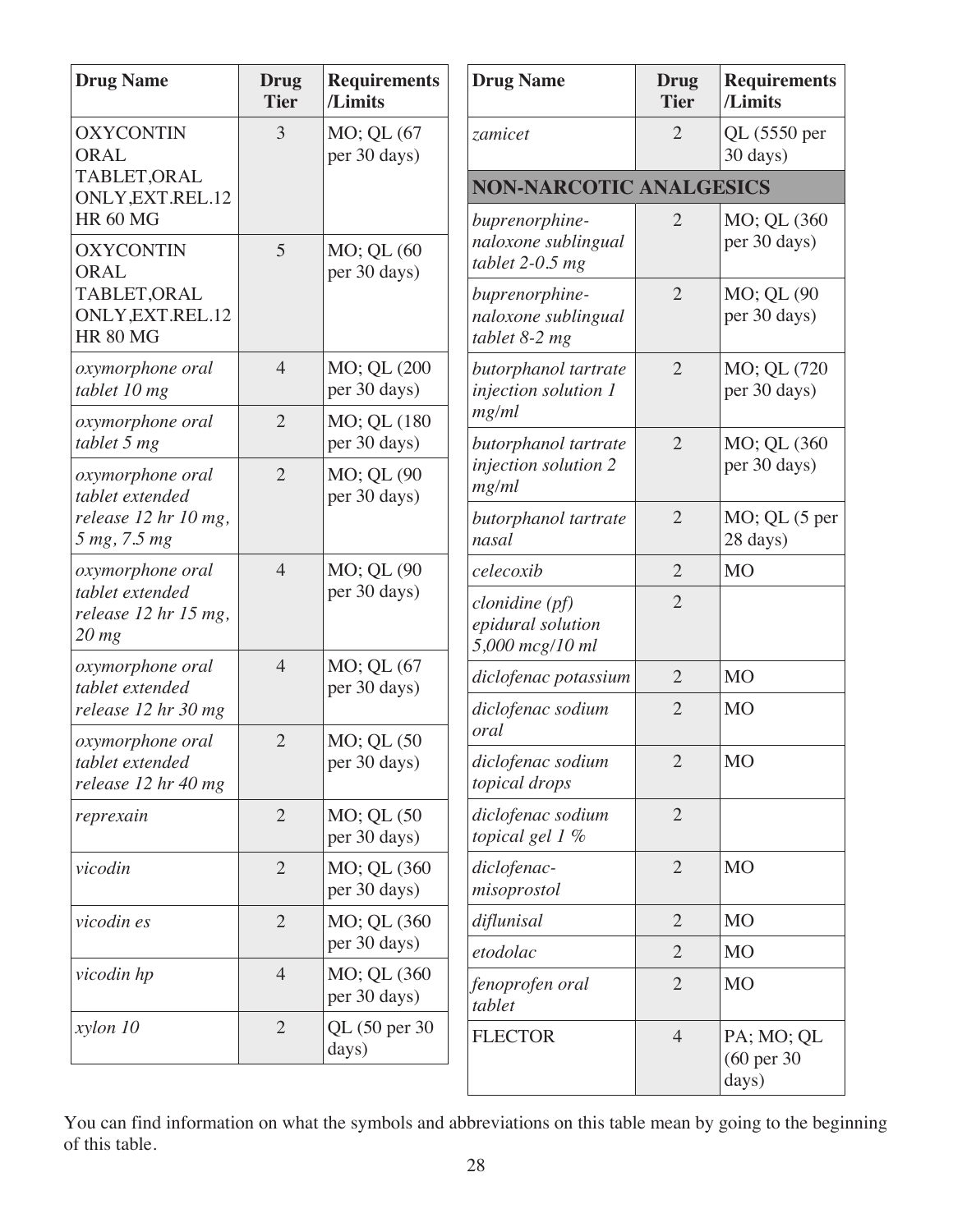| <b>Drug Name</b>                                    | <b>Drug</b><br><b>Tier</b> | <b>Requirements</b><br>/Limits | <b>Drug Name</b>                                         | <b>Drug</b><br><b>Tier</b> | <b>Requirements</b><br>/Limits |
|-----------------------------------------------------|----------------------------|--------------------------------|----------------------------------------------------------|----------------------------|--------------------------------|
| flurbiprofen                                        | $\overline{2}$             | <b>MO</b>                      | naproxen sodium                                          | $\overline{2}$             | <b>MO</b>                      |
| ibuprofen oral<br>suspension                        | $\overline{2}$             | MO;                            | oral tablet 275 mg,<br>550 mg                            |                            |                                |
| ibuprofen oral tablet<br>400 mg, 600 mg, 800<br>mg  | $\mathbf{1}$               | <b>MO</b>                      | naproxen sodium<br>oral tablet, er<br>multiphase 24 hr   | $\overline{2}$             | <b>MO</b>                      |
| ketoprofen oral<br>capsule                          | $\overline{2}$             | <b>MO</b>                      | <b>NARCAN</b>                                            | 3                          | $MO$ ; QL $(2$ per<br>28 days) |
| ketoprofen oral                                     | $\overline{2}$             | <b>MO</b>                      | oxaprozin                                                | $\overline{2}$             | M <sub>O</sub>                 |
| capsule, ext rel.                                   |                            |                                | piroxicam                                                | $\overline{2}$             | M <sub>O</sub>                 |
| pellets 24 hr 200 mg                                |                            |                                | salsalate                                                | $\mathbf{1}$               | M <sub>O</sub>                 |
| klofensaid ii                                       | $\overline{2}$             |                                | <b>SUBOXONE</b>                                          | 3                          | MO; QL (60                     |
| meclofenamate oral<br>capsule 100 mg                | $\overline{4}$             | <b>MO</b>                      | <b>SUBLINGUAL</b><br><b>FILM 12-3 MG</b>                 |                            | per 30 days)                   |
| meclofenamate oral<br>capsule 50 mg                 | $\overline{2}$             | <b>MO</b>                      | <b>SUBOXONE</b><br><b>SUBLINGUAL</b>                     | 3                          | MO; QL (360<br>per 30 days)    |
| mefenamic acid                                      | $\overline{2}$             | <b>MO</b>                      | <b>FILM 2-0.5 MG</b>                                     |                            |                                |
| meloxicam oral<br>suspension                        | $\overline{2}$             | <b>MO</b>                      | <b>SUBOXONE</b><br><b>SUBLINGUAL</b><br>FILM 4-1 MG, 8-2 | 3                          | MO; QL (90<br>per 30 days)     |
| meloxicam oral<br>tablet 15 mg                      | $\mathbf{1}$               | <b>MO</b>                      | <b>MG</b><br>sulindac oral                               | $\mathbf{1}$               | <b>MO</b>                      |
| meloxicam oral<br>tablet 7.5 mg                     | $\mathbf{1}$               | MO; QL (30<br>per 30 days)     | tolmetin                                                 | $\overline{2}$             | M <sub>O</sub>                 |
| nabumetone                                          | $\overline{2}$             | <b>MO</b>                      | tramadol oral tablet                                     | $\overline{2}$             | MO; QL (240)<br>per 30 days)   |
| nalbuphine injection<br>solution 10 mg/ml           | $\overline{2}$             | MO; QL (200<br>per 30 days)    | tramadol oral tablet<br>extended release 24              | $\overline{2}$             | MO; QL (30<br>per 30 days)     |
| nalbuphine injection<br>solution 20 mg/ml           | $\overline{2}$             | MO; QL (100<br>per 30 days)    | hr                                                       |                            |                                |
| naloxone                                            | $\overline{2}$             | <b>MO</b>                      | tramadol oral tablet,<br>er multiphase 24 hr             | $\overline{2}$             | MO; QL (30<br>per 30 days)     |
| naltrexone                                          | $\overline{2}$             | <b>MO</b>                      | tramadol-                                                | $\overline{2}$             | MO; QL (240                    |
| naproxen oral                                       | $\overline{2}$             | <b>MO</b>                      | acetaminophen                                            |                            | per 30 days)                   |
| suspension                                          |                            |                                | <b>VOLTAREN GEL</b><br>TOPICAL GEL 1 %                   | 3                          | <b>MO</b>                      |
| naproxen oral tablet                                | $\mathbf{1}$               | <b>MO</b>                      | PSYCHOTHERAPEUTIC DRUGS                                  |                            |                                |
| naproxen oral<br>tablet, delayed<br>release (dr/ec) | $\overline{2}$             | <b>MO</b>                      | <b>ABILIFY</b><br><b>MAINTENA</b>                        | 5                          | <b>MO</b>                      |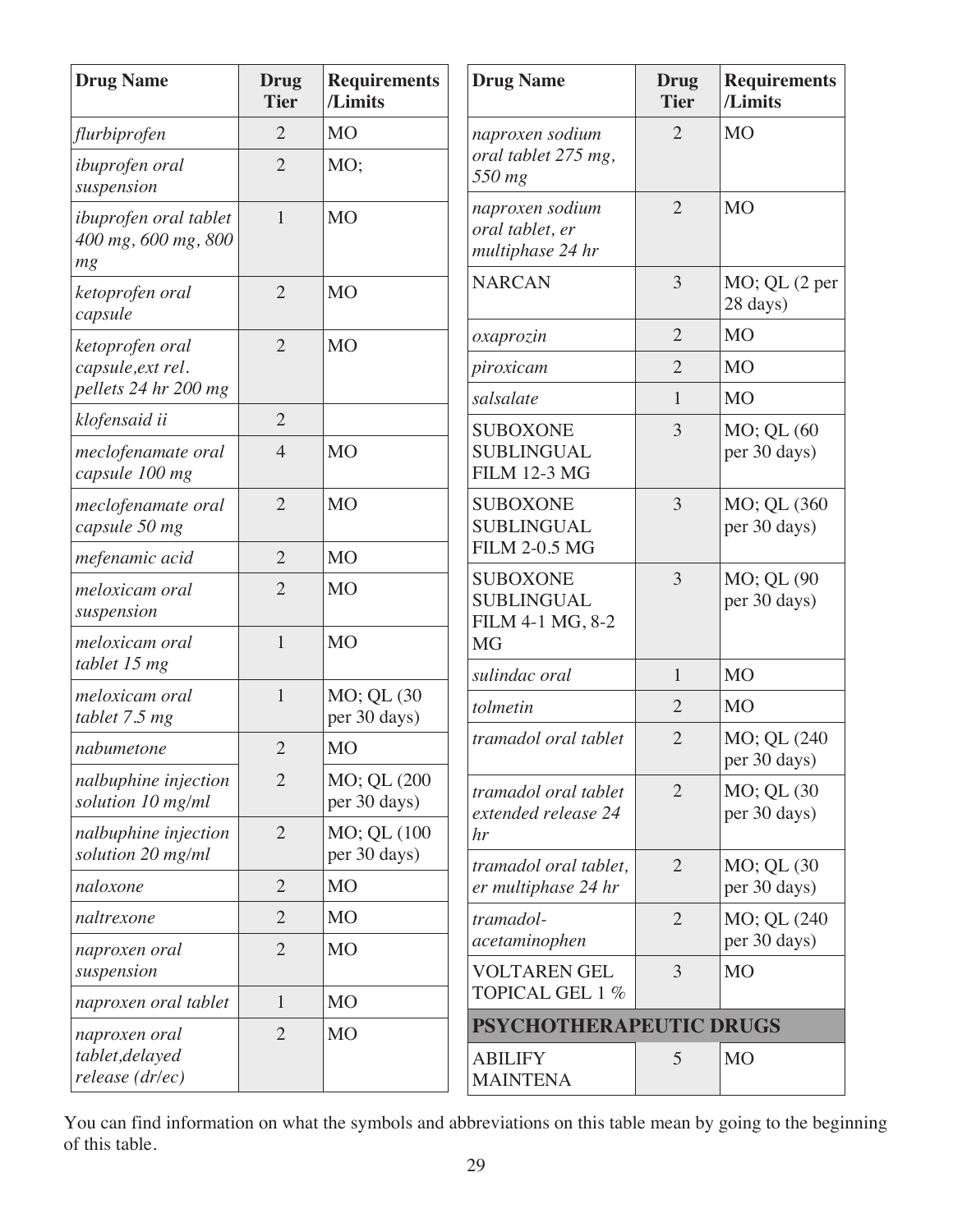| <b>Drug Name</b>                                        | <b>Drug</b><br><b>Tier</b> | <b>Requirements</b><br>/Limits              | <b>Drug Name</b>                                                      | <b>Drug</b><br><b>Tier</b> | <b>Requirements</b><br>/Limits |
|---------------------------------------------------------|----------------------------|---------------------------------------------|-----------------------------------------------------------------------|----------------------------|--------------------------------|
| <b>ADASUVE</b>                                          | 3                          | LA                                          | bupropion hcl oral                                                    | $\overline{2}$             | MO; QL (90                     |
| amitriptyline                                           | $\overline{2}$             | PA; MO                                      | tablet extended<br>release 24 hr 150 mg                               |                            | per 30 days)                   |
| amoxapine                                               | $\overline{2}$             | M <sub>O</sub>                              | bupropion hcl oral                                                    | $\overline{2}$             | MO; QL (60                     |
| aripiprazole oral<br>solution                           | 5                          | M <sub>O</sub>                              | tablet extended<br>release 24 hr 300 mg                               |                            | per 30 days)                   |
| aripiprazole oral                                       | $\overline{2}$             | MO; QL (90                                  | buspirone                                                             | $\overline{2}$             | M <sub>O</sub>                 |
| tablet 10 mg<br>aripiprazole oral                       | $\overline{2}$             | per 30 days)<br>MO; QL (60                  | chlorpromazine<br>injection                                           | $\overline{4}$             | M <sub>O</sub>                 |
| tablet 15 mg<br>aripiprazole oral<br>tablet 2 mg        | $\overline{2}$             | per 30 days)<br>MO; QL (450<br>per 30 days) | chlorpromazine oral<br>tablet 10 mg, 200<br>mg, 25 mg, 50 mg          | $\overline{2}$             | M <sub>O</sub>                 |
| aripiprazole oral<br>tablet 20 mg                       | 5                          | MO; QL (60<br>per 30 days)                  | chlorpromazine oral<br>tablet 100 mg                                  | $\overline{4}$             | <b>MO</b>                      |
| aripiprazole oral<br>tablet 30 mg                       | 5                          | MO; QL (30<br>per 30 days)                  | citalopram oral<br>solution                                           | $\overline{2}$             | M <sub>O</sub>                 |
| aripiprazole oral<br>tablet 5 mg                        | $\overline{2}$             | MO; QL (180<br>per 30 days)                 | citalopram oral<br>tablet 10 mg                                       | $\mathbf{1}$               | MO; QL (120<br>per 30 days)    |
| aripiprazole oral<br>tablet, disintegrating             | 5                          | MO; QL (90<br>per 30 days)                  | citalopram oral<br>tablet 20 mg                                       | $\mathbf{1}$               | MO; QL (60<br>per 30 days)     |
| $10$ mg<br>aripiprazole oral                            | 5                          | MO; QL (60                                  | citalopram oral<br>tablet 40 mg                                       | $\mathbf{1}$               | MO; QL (30<br>per 30 days)     |
| tablet, disintegrating<br>$15 \, mg$                    |                            | per 30 days)                                | clomipramine oral<br>capsule 25 mg, 50                                | $\overline{2}$             | PA; MO                         |
| <b>ARISTADA</b>                                         | 5                          | M <sub>O</sub>                              | mg                                                                    |                            |                                |
| armodafinil                                             | $\overline{2}$             | PA                                          | clomipramine oral                                                     | $\overline{4}$             | PA; MO                         |
| bupropion hcl oral<br>tablet                            | $\overline{2}$             | M <sub>O</sub>                              | capsule 75 mg<br>clonidine hcl oral                                   | $\overline{2}$             | M <sub>O</sub>                 |
| bupropion hcl oral<br>tablet extended                   | $\overline{2}$             | MO; QL (120<br>per 30 days)                 | tablet extended<br>release 12 hr                                      |                            |                                |
| release 100 mg                                          |                            |                                             | clorazepate                                                           | $\overline{2}$             | PA; MO                         |
| bupropion hcl oral<br>tablet extended                   | $\overline{2}$             | MO; QL (90<br>per 30 days)                  | dipotassium<br>clozapine oral tablet                                  | $\overline{2}$             | M <sub>O</sub>                 |
| release 150 mg                                          |                            |                                             |                                                                       | $\overline{2}$             |                                |
| bupropion hcl oral<br>tablet extended<br>release 200 mg | $\overline{2}$             | MO; QL (60<br>per 30 days)                  | clozapine oral<br>tablet, disintegrating<br>100 mg, 12.5 mg, 25<br>mg |                            |                                |
|                                                         |                            |                                             | desipramine oral                                                      | $\overline{2}$             | <b>MO</b>                      |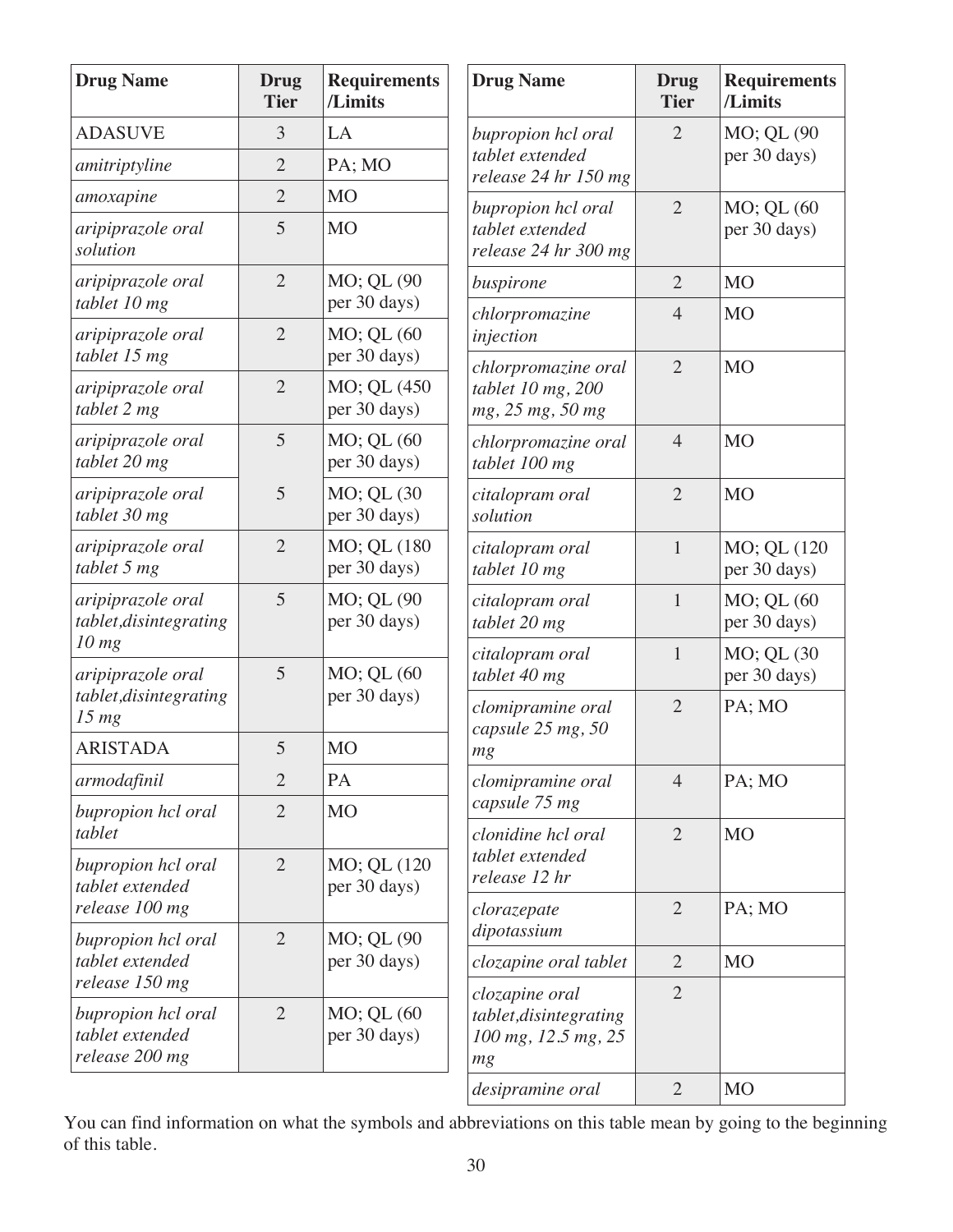| <b>Drug Name</b>                                                                | <b>Drug</b><br><b>Tier</b> | <b>Requirements</b><br>/Limits | <b>Drug Name</b>                                              | <b>Drug</b><br><b>Tier</b> | <b>Requirements</b><br>/Limits     |
|---------------------------------------------------------------------------------|----------------------------|--------------------------------|---------------------------------------------------------------|----------------------------|------------------------------------|
| dexedrine                                                                       | $\overline{2}$             | <b>MO</b>                      | duloxetine oral                                               | $\overline{2}$             | MO; QL (180                        |
| dexmethylphenidate<br>oral capsule, er                                          | $\overline{4}$             | <b>MO</b>                      | capsule, delayed<br>$release(dr ec)$ 20 mg                    |                            | per 30 days)                       |
| biphasic 50-50 10<br>mg, 20 mg, 5 mg                                            |                            |                                | duloxetine oral<br>capsule, delayed<br>$release(dr/ec)$ 30 mg | $\overline{2}$             | MO; QL (120<br>per 30 days)        |
| dexmethylphenidate<br>oral capsule, er<br>biphasic 50-50 15<br>mg, 30 mg, 40 mg | $\overline{2}$             | <b>MO</b>                      | duloxetine oral<br>capsule, delayed<br>$release(dr/ec)$ 40 mg | $\overline{2}$             | MO; QL (90<br>per 30 days)         |
| dexmethylphenidate<br>oral tablet                                               | $\overline{2}$             | <b>MO</b>                      | duloxetine oral<br>capsule, delayed                           | $\overline{2}$             | MO; QL (60<br>per 30 days)         |
| dextroamphetamine                                                               | $\overline{4}$             | <b>MO</b>                      | $release(dr/ec)$ 60 mg                                        |                            |                                    |
| oral capsule,<br>extended release 10                                            |                            |                                | <b>EMSAM</b>                                                  | 5                          | <b>MO</b>                          |
| mg, 15 mg                                                                       |                            |                                | ergoloid                                                      | $\overline{2}$             | <b>MO</b>                          |
| dextroamphetamine<br>oral capsule,                                              | $\overline{2}$             | <b>MO</b>                      | escitalopram oxalate<br>oral solution                         | $\overline{2}$             | <b>MO</b>                          |
| extended release 5<br>mg                                                        |                            |                                | escitalopram oxalate<br>oral tablet 10 mg                     | $\mathbf{1}$               | MO; QL (60<br>per 30 days)         |
| dextroamphetamine<br>oral solution                                              | $\overline{2}$             | <b>MO</b>                      | escitalopram oxalate<br>oral tablet 20 mg                     | $\mathbf{1}$               | MO; QL (30<br>per 30 days)         |
| dextroamphetamine<br>oral tablet                                                | $\overline{2}$             | <b>MO</b>                      | escitalopram oxalate<br>oral tablet 5 mg                      | $\mathbf{1}$               | MO; QL (120<br>per 30 days)        |
| dextroamphetamine-<br>amphetamine                                               | $\overline{2}$             | <b>MO</b>                      | eszopiclone                                                   | $\overline{2}$             | ST; MO; QL<br>(30 per 30)<br>days) |
| diazepam injection<br>solution                                                  | $\overline{2}$             | PA                             | <b>FANAPT ORAL</b><br><b>TABLET 1 MG</b>                      | $\overline{4}$             | MO; QL (720<br>per 30 days)        |
| diazepam injection<br>syringe                                                   | $\overline{2}$             | PA; MO                         | <b>FANAPT ORAL</b><br>TABLET 10 MG                            | 5                          | QL (90 per 30)                     |
| diazepam intensol                                                               | $\overline{2}$             | PA; MO                         |                                                               |                            | days)                              |
| diazepam oral<br>concentrate                                                    | $\overline{2}$             | PA; MO                         | <b>FANAPT ORAL</b><br><b>TABLET 12 MG</b>                     | 5                          | MO; QL (60<br>per 30 days)         |
| diazepam oral<br>solution 5 mg/5 ml                                             | $\overline{2}$             | PA; MO                         | <b>FANAPT ORAL</b><br><b>TABLET 2 MG</b>                      | $\overline{4}$             | MO; QL (360)<br>per 30 days)       |
| (1 mg/ml)                                                                       |                            |                                | <b>FANAPT ORAL</b>                                            | $\overline{4}$             | MO; QL (180                        |
| diazepam oral tablet                                                            | $\overline{2}$             | PA; MO                         | <b>TABLET 4 MG</b>                                            |                            | per 30 days)                       |
| doxepin oral                                                                    | $\overline{2}$             | PA; MO                         | <b>FANAPT ORAL</b><br><b>TABLET 6 MG</b>                      | 5                          | MO; QL (120<br>per 30 days)        |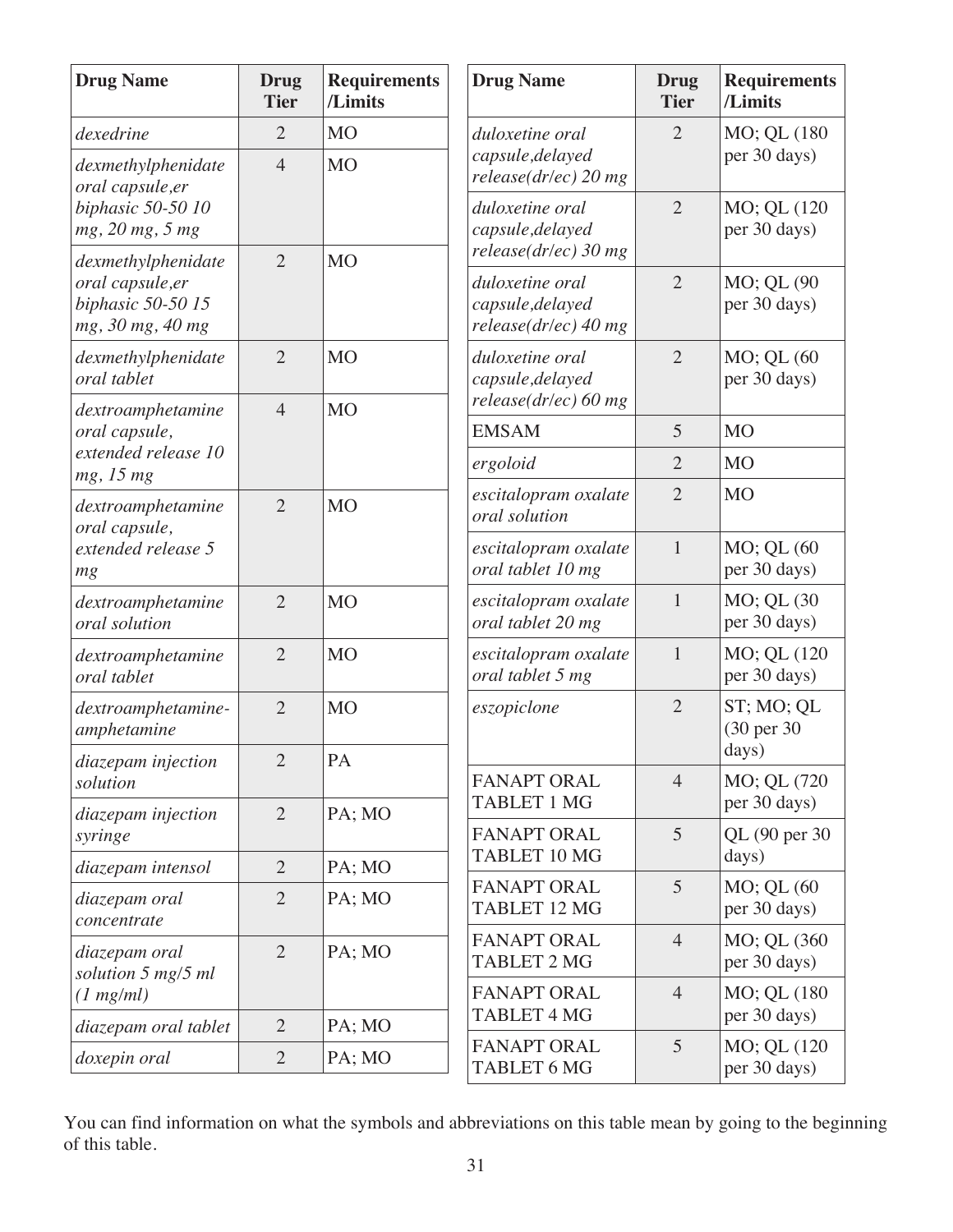| <b>Drug Name</b>                                               | <b>Drug</b><br><b>Tier</b> | <b>Requirements</b><br>/Limits   | <b>Drug Name</b>                                             | <b>Drug</b><br><b>Tier</b> | <b>Requirements</b><br>/Limits     |
|----------------------------------------------------------------|----------------------------|----------------------------------|--------------------------------------------------------------|----------------------------|------------------------------------|
| <b>FANAPT ORAL</b><br><b>TABLET 8 MG</b>                       | 5                          | MO; QL (90<br>per 30 days)       | fluoxetine oral<br>solution                                  | $\overline{2}$             | <b>MO</b>                          |
| <b>FANAPT ORAL</b><br><b>TABLETS, DOSE</b>                     | $\overline{4}$             | MO; QL (8 per<br>28 days)        | fluoxetine oral tablet<br>$10$ mg                            | $\overline{2}$             | MO; QL (240<br>per 30 days)        |
| <b>PACK</b><br><b>FAZACLO ORAL</b>                             | $\overline{4}$             |                                  | fluoxetine oral tablet<br>$20$ mg                            | $\overline{2}$             | M <sub>O</sub>                     |
| TABLET, DISINTE<br>GRATING 150 MG,<br>200 MG                   |                            |                                  | fluphenazine<br>decanoate                                    | $\overline{2}$             | M <sub>O</sub>                     |
| <b>FETZIMA ORAL</b>                                            | 3                          | MO; QL (28                       | fluphenazine hcl                                             | $\overline{2}$             | <b>MO</b>                          |
| CAPSULE, EXT<br><b>REL 24HR DOSE</b><br><b>PACK</b>            |                            | per 28 days)                     | fluvoxamine oral<br>capsule, extended<br>release 24hr 100 mg | $\overline{4}$             | MO; QL (90<br>per 30 days)         |
| <b>FETZIMA ORAL</b><br>CAPSULE, EXTEN<br><b>DED RELEASE 24</b> | $\overline{3}$             | MO; QL (30<br>per 30 days)       | fluvoxamine oral<br>capsule, extended<br>release 24hr 150 mg | $\overline{4}$             | MO; QL (60<br>per 30 days)         |
| <b>HR 120 MG</b><br><b>FETZIMA ORAL</b>                        | 3                          | MO; QL (180<br>per 30 days)      | fluvoxamine oral<br>tablet 100 mg                            | $\overline{2}$             | MO; QL (90<br>per 30 days)         |
| CAPSULE, EXTEN<br><b>DED RELEASE 24</b><br><b>HR 20 MG</b>     |                            |                                  | fluvoxamine oral<br>tablet 25 mg                             | $\overline{2}$             | MO; QL (360<br>per 30 days)        |
| <b>FETZIMA ORAL</b><br>CAPSULE, EXTEN                          | 3                          | MO; QL (90<br>per 30 days)       | fluvoxamine oral<br>tablet 50 mg                             | $\overline{2}$             | MO; QL (180<br>per 30 days)        |
| <b>DED RELEASE 24</b><br><b>HR 40 MG</b>                       |                            |                                  | <b>FORFIVO XL</b>                                            | $\overline{4}$             | MO; QL (30<br>per 30 days)         |
| FETZIMA ORAL<br>CAPSULE, EXTEN<br><b>DED RELEASE 24</b>        | 3                          | MO; QL (45<br>per 30 days)       | <b>GEODON</b><br><b>INTRAMUSCULA</b><br>R                    | $\overline{4}$             | <b>MO</b>                          |
| <b>HR 80 MG</b>                                                |                            |                                  | guanidine                                                    | $\overline{2}$             | <b>MO</b>                          |
| flumazenil                                                     | $\overline{2}$             | M <sub>O</sub>                   | haloperidol                                                  | $\mathbf{1}$               | M <sub>O</sub>                     |
| fluoxetine oral<br>capsule 10 mg                               | $\mathbf{1}$               | MO; QL (240)<br>per 30 days)     | haloperidol<br>decanoate                                     | $\overline{2}$             | <b>MO</b>                          |
| fluoxetine oral<br>capsule 20 mg                               | $\mathbf{1}$               | <b>MO</b>                        | haloperidol lactate                                          | $\overline{2}$             | M <sub>O</sub>                     |
| fluoxetine oral<br>capsule 40 mg                               | $\mathbf{1}$               | $MO$ ; QL $(60)$<br>per 30 days) | <b>HETLIOZ</b>                                               | 5                          | PA; MO; QL<br>(30 per 30)<br>days) |
| fluoxetine oral<br>capsule, delayed                            | $\overline{2}$             | $MO$ ; QL $(4$ per               | <i>imipramine</i> hcl                                        | $\overline{2}$             | PA; MO                             |
| release(dr/ec)                                                 |                            | 28 days)                         | imipramine pamoate                                           | $\overline{4}$             | PA; MO                             |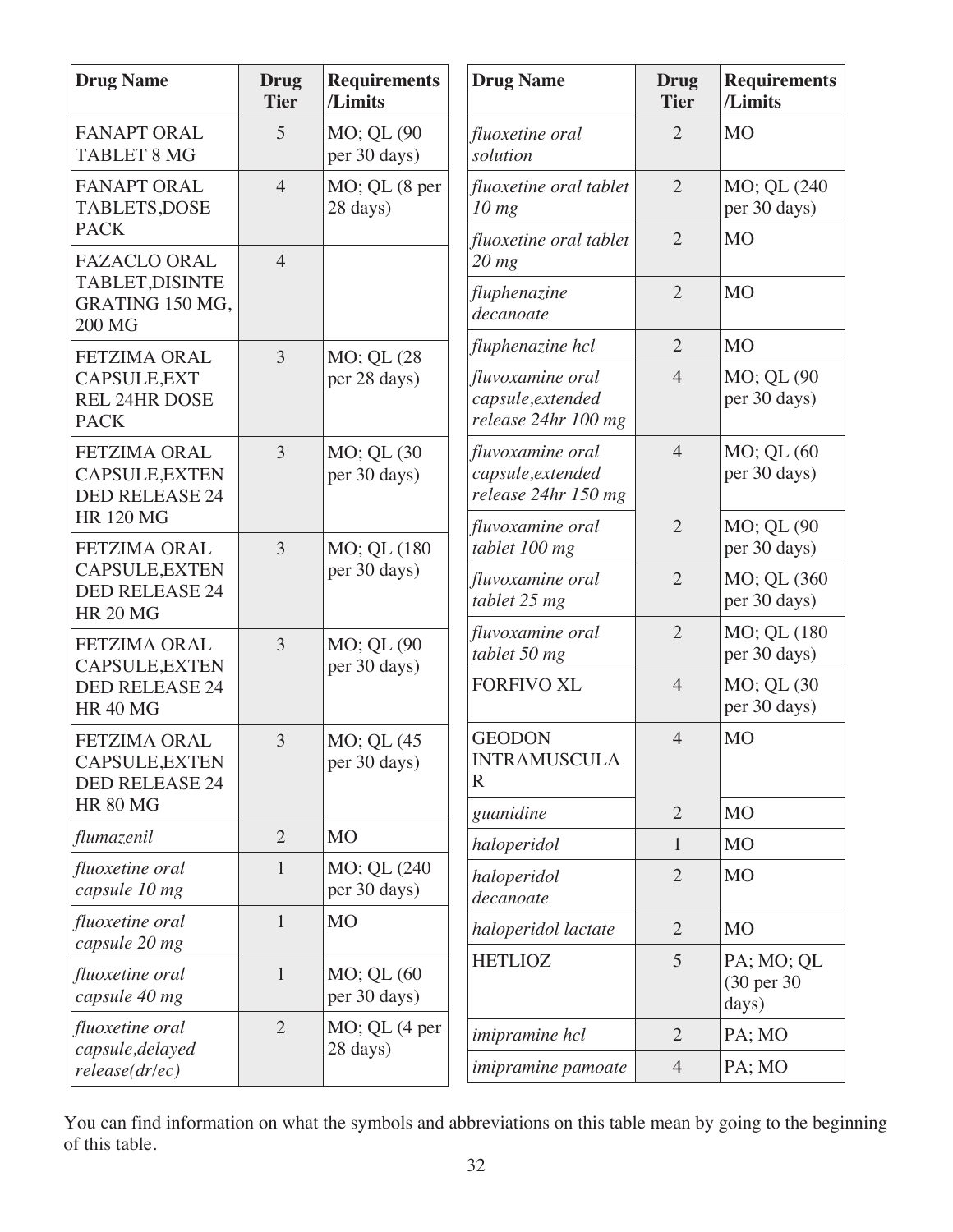| <b>Drug Name</b>                                                            | <b>Drug</b><br><b>Tier</b> | <b>Requirements</b><br>/Limits | <b>Drug Name</b>                                        | <b>Drug</b><br><b>Tier</b> | <b>Requirements</b><br>/Limits |
|-----------------------------------------------------------------------------|----------------------------|--------------------------------|---------------------------------------------------------|----------------------------|--------------------------------|
| <b>INVEGA</b>                                                               | 5                          | <b>MO</b>                      | methamphetamine                                         | $\overline{2}$             | PA; MO                         |
| <b>INVEGA</b><br><b>SUSTENNA</b><br><b>INTRAMUSCULA</b>                     | 5                          | <b>MO</b>                      | methylphenidate<br>oral capsule, er<br>biphasic 30-70   | $\overline{2}$             | <b>MO</b>                      |
| R SYRINGE 117<br>MG/0.75 ML, 156<br>MG/ML, 234<br>MG/1.5 ML, 78             |                            |                                | methylphenidate<br>oral capsule,er<br>biphasic 50-50    | $\overline{2}$             | <b>MO</b>                      |
| <b>MG/0.5 ML</b><br><b>INVEGA</b>                                           | $\overline{4}$             | <b>MO</b>                      | methylphenidate<br>oral solution 10<br>$mg/5$ ml        | $\overline{4}$             | <b>MO</b>                      |
| <b>SUSTENNA</b><br><b>INTRAMUSCULA</b><br><b>R SYRINGE 39</b><br>MG/0.25 ML |                            |                                | methylphenidate<br>oral solution 5 mg/5<br>ml           | $\overline{2}$             | M <sub>O</sub>                 |
| <b>INVEGA TRINZA</b>                                                        | 5                          | <b>MO</b>                      | methylphenidate                                         | $\overline{2}$             | M <sub>O</sub>                 |
| <b>LATUDA ORAL</b><br>TABLET 120 MG                                         | 5                          | MO; QL (30<br>per 30 days)     | oral tablet<br>methylphenidate                          | $\overline{4}$             | <b>MO</b>                      |
| <b>LATUDA ORAL</b><br>TABLET 20 MG                                          | 3                          | MO; QL (240<br>per 30 days)    | oral tablet extended<br>release                         |                            |                                |
| <b>LATUDA ORAL</b><br>TABLET 40 MG                                          | 3                          | MO; QL (120<br>per 30 days)    | methylphenidate<br>oral tablet extended<br>release 24hr | $\overline{2}$             | <b>MO</b>                      |
| <b>LATUDA ORAL</b><br>TABLET 60 MG, 80<br><b>MG</b>                         | $\overline{3}$             | MO; QL (60<br>per 30 days)     | methylphenidate<br>oral tablet, chewable                | $\overline{2}$             | <b>MO</b>                      |
| lithium carbonate                                                           | 1                          | <b>MO</b>                      | mirtazapine oral<br>tablet                              | $\mathbf{1}$               | <b>MO</b>                      |
| lithium citrate oral<br>solution 8 meq/5 ml                                 | $\overline{2}$             | M <sub>O</sub>                 | mirtazapine oral<br>tablet, disintegrating              | $\overline{2}$             | M <sub>O</sub>                 |
| lorazepam injection                                                         | $\overline{2}$             | PA; MO                         | modafinil                                               | $\overline{2}$             | PA; MO                         |
| solution                                                                    | $\overline{2}$             | PA                             | molindone                                               | $\overline{2}$             |                                |
| lorazepam injection<br>syringe                                              |                            |                                | nefazodone                                              | $\overline{2}$             | M <sub>O</sub>                 |
| lorazepam intensol                                                          | $\overline{2}$             | PA; MO                         | nortriptyline                                           | $\overline{2}$             | M <sub>O</sub>                 |
| lorazepam oral                                                              | $\overline{2}$             | PA; MO                         | <b>NUPLAZID</b>                                         | 5                          |                                |
| loxapine succinate                                                          | $\overline{2}$             | <b>MO</b>                      | olanzapine                                              | $\overline{2}$             | <b>MO</b>                      |
| maprotiline                                                                 | $\overline{2}$             | M <sub>O</sub>                 | intramuscular                                           |                            |                                |
| <b>MARPLAN</b>                                                              | 3                          | <b>MO</b>                      | olanzapine oral<br>tablet 10 mg                         | $\overline{2}$             | MO; QL (60<br>per 30 days)     |
| metadate er                                                                 | $\overline{2}$             | <b>MO</b>                      |                                                         |                            |                                |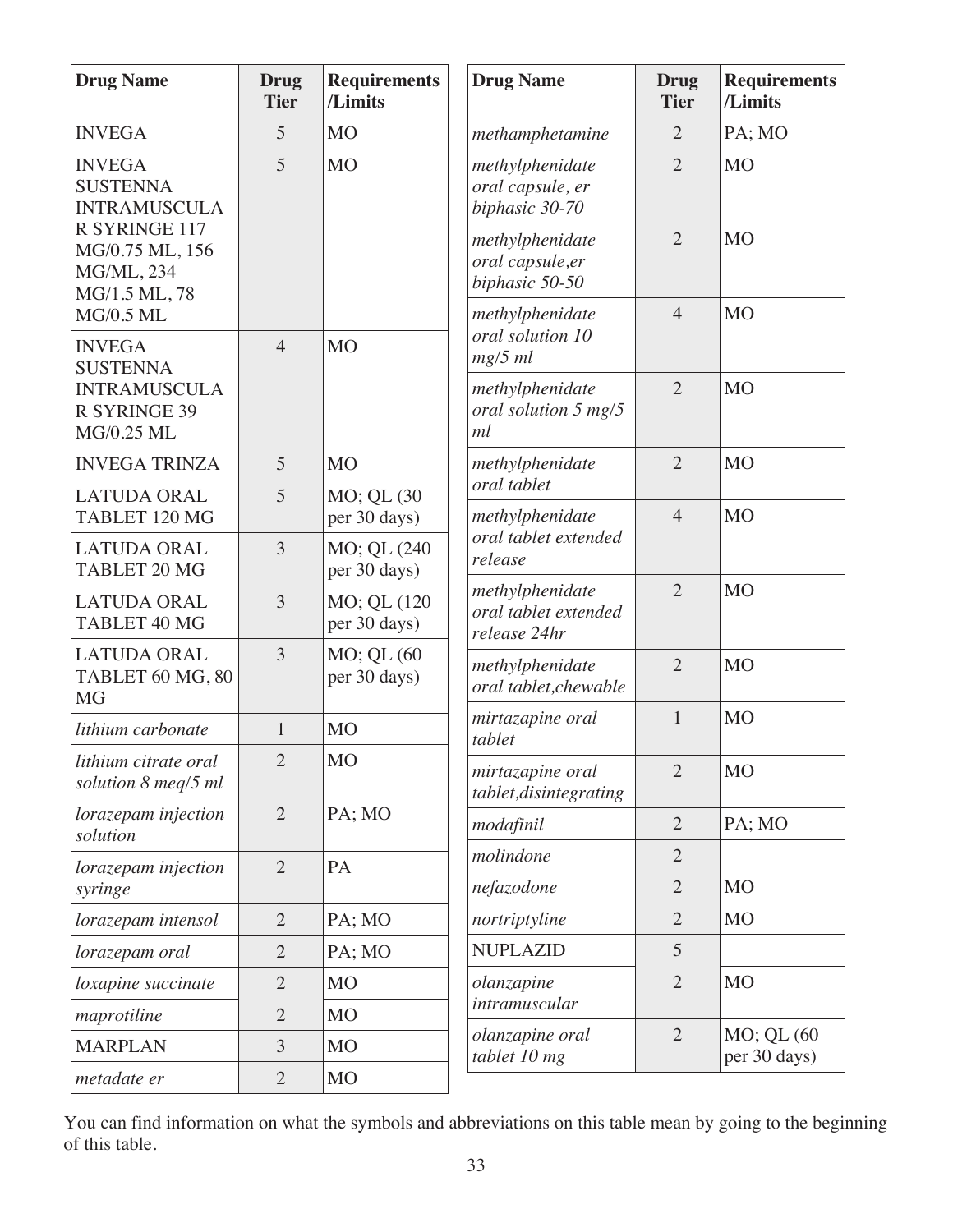| <b>Drug Name</b>                                             | <b>Drug</b><br><b>Tier</b> | <b>Requirements</b><br>/Limits   | <b>Drug Name</b>                                                                  | <b>Drug</b><br><b>Tier</b> | <b>Requirements</b><br>/Limits |
|--------------------------------------------------------------|----------------------------|----------------------------------|-----------------------------------------------------------------------------------|----------------------------|--------------------------------|
| olanzapine oral<br>tablet 15 mg, 20 mg                       | $\overline{2}$             | MO; QL (30<br>per 30 days)       | paroxetine hcl oral<br>tablet 10 mg                                               | 1                          | MO; QL (180<br>per 30 days)    |
| olanzapine oral<br>tablet 2.5 mg                             | $\overline{2}$             | MO; QL (240<br>per 30 days)      | paroxetine hcl oral<br>tablet 20 mg                                               | $\mathbf{1}$               | MO; QL (90<br>per 30 days)     |
| olanzapine oral<br>tablet 5 mg                               | $\overline{2}$             | MO; QL (120<br>per 30 days)      | paroxetine hcl oral<br>tablet 30 mg                                               | $\mathbf{1}$               | MO; QL (60<br>per 30 days)     |
| olanzapine oral<br>tablet 7.5 mg                             | $\overline{2}$             | MO; QL (81<br>per 30 days)       | paroxetine hcl oral<br>tablet 40 mg                                               | $\mathbf{1}$               | MO; QL (45<br>per 30 days)     |
| olanzapine oral<br>tablet, disintegrating<br>$10 \, mg$      | $\overline{2}$             | MO; QL (60<br>per 30 days)       | paroxetine hcl oral<br>tablet extended<br>release 24 hr 12.5                      | $\overline{2}$             | MO; QL (180<br>per 30 days)    |
| olanzapine oral<br>tablet, disintegrating<br>15 mg, 20 mg    | $\overline{2}$             | MO; QL (30<br>per 30 days)       | mg<br>paroxetine hcl oral<br>tablet extended                                      | $\overline{2}$             | MO; QL (90<br>per 30 days)     |
| olanzapine oral<br>tablet, disintegrating<br>5 <sub>mg</sub> | $\overline{2}$             | MO; QL (120<br>per 30 days)      | release 24 hr 25 mg<br>paroxetine hcl oral<br>tablet extended                     | $\overline{2}$             | MO; QL (60<br>per 30 days)     |
| olanzapine-<br>fluoxetine oral                               | $\overline{2}$             | <b>MO</b>                        | release 24 hr 37.5<br>mg                                                          |                            |                                |
| capsule 12-25 mg, 3-<br>$25 \, mg$                           |                            |                                  | PAXIL ORAL<br><b>SUSPENSION</b>                                                   | $\overline{4}$             | M <sub>O</sub>                 |
| olanzapine-                                                  | $\overline{4}$             | <b>MO</b>                        | perphenazine                                                                      | $\overline{2}$             | <b>MO</b>                      |
| fluoxetine oral<br>capsule 12-50 mg, 6-                      |                            |                                  | phenelzine                                                                        | $\overline{2}$             | <b>MO</b>                      |
| 25 mg, 6-50 mg                                               |                            |                                  | pimozide                                                                          | $\overline{2}$             | <b>MO</b>                      |
| охагерат                                                     | $\mathbf{2}$               | PA; MO                           | PRISTIQ ORAL                                                                      | 3                          | MO; QL (120                    |
| paliperidone oral<br>tablet extended<br>release 24hr 1.5 mg  | $\overline{2}$             | MO; QL (240<br>per 30 days)      | <b>TABLET</b><br><b>EXTENDED</b><br><b>RELEASE 24 HR</b><br>100 MG                |                            | per 30 days)                   |
| paliperidone oral<br>tablet extended<br>release 24hr 3 mg    | $\overline{2}$             | MO; QL (120<br>per 30 days)      | PRISTIQ ORAL<br><b>TABLET</b><br><b>EXTENDED</b>                                  | $\overline{3}$             | MO; QL (480<br>per 30 days)    |
| paliperidone oral<br>tablet extended<br>release 24hr 6 mg    | $\overline{2}$             | MO; QL (60<br>per 30 days)       | <b>RELEASE 24 HR</b><br>25 MG                                                     |                            |                                |
| paliperidone oral<br>tablet extended<br>release 24hr 9 mg    | 5                          | $MO$ ; QL $(41)$<br>per 30 days) | PRISTIQ ORAL<br><b>TABLET</b><br><b>EXTENDED</b><br><b>RELEASE 24 HR</b><br>50 MG | 3                          | MO; QL (240)<br>per 30 days)   |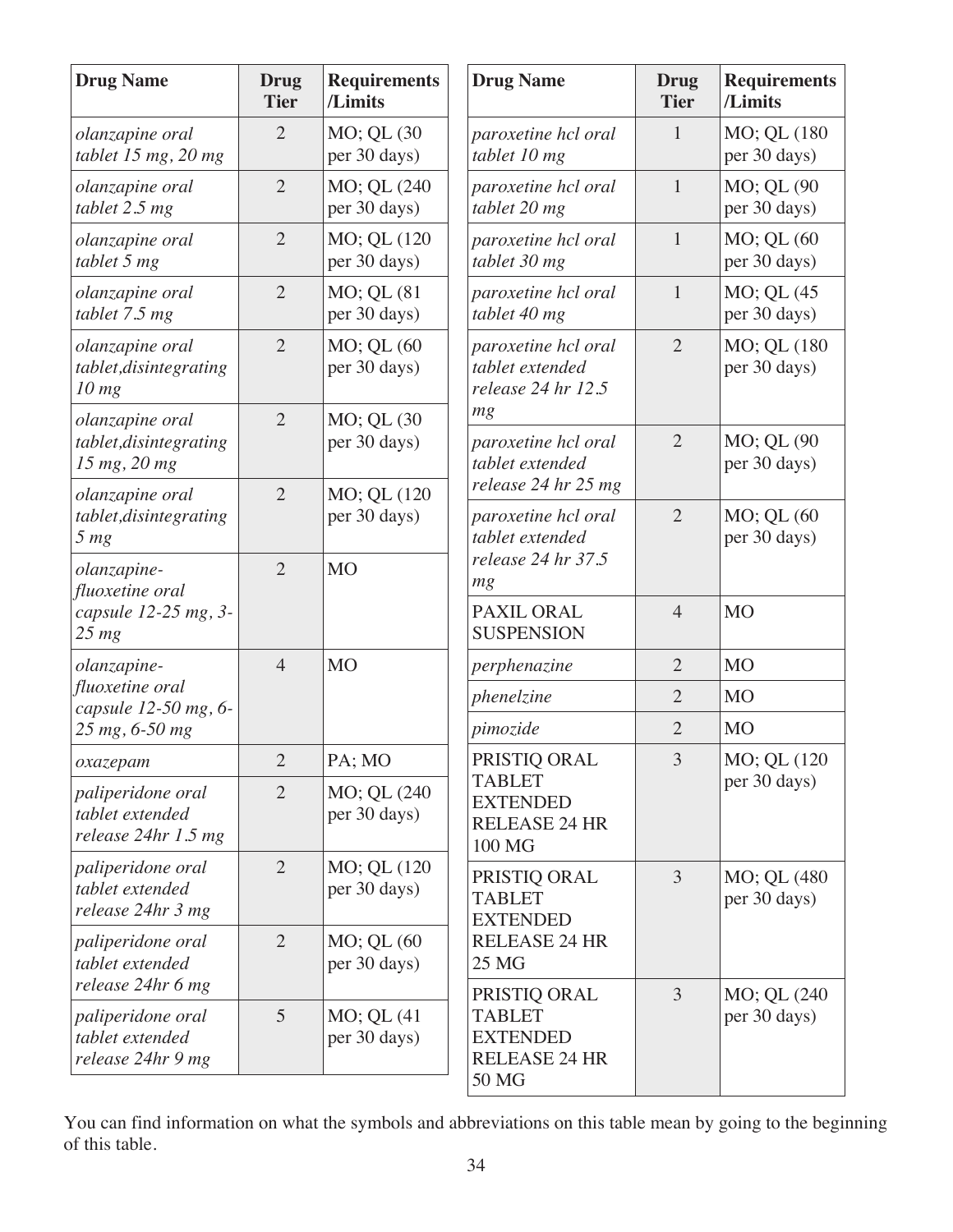| <b>Drug Name</b>                                                                 | <b>Drug</b><br><b>Tier</b> | <b>Requirements</b><br>/Limits | <b>Drug Name</b>                                                       | <b>Drug</b><br><b>Tier</b> | <b>Requirements</b><br>/Limits |
|----------------------------------------------------------------------------------|----------------------------|--------------------------------|------------------------------------------------------------------------|----------------------------|--------------------------------|
| procentra                                                                        | $\overline{2}$             | <b>MO</b>                      | risperidone oral<br>solution                                           | $\overline{2}$             | MO; QL (480<br>per 30 days)    |
| protriptyline                                                                    | $\overline{2}$             | <b>MO</b>                      |                                                                        |                            |                                |
| quetiapine oral<br>tablet 100 mg                                                 | $\overline{2}$             | MO; QL (240<br>per 30 days)    | risperidone oral<br>tablet $0.25$ mg                                   | $\mathbf{1}$               | MO; QL (1920<br>per 30 days)   |
| quetiapine oral<br>tablet 200 mg                                                 | $\overline{2}$             | MO; QL (120<br>per 30 days)    | risperidone oral<br>tablet $0.5$ mg                                    | $\mathbf{1}$               | MO; QL (960<br>per 30 days)    |
| quetiapine oral<br>tablet 25 mg                                                  | $\overline{2}$             | MO; QL (902<br>per 30 days)    | risperidone oral<br>tablet 1 mg                                        | $\mathbf{1}$               | MO; QL (480<br>per 30 days)    |
| quetiapine oral<br>tablet 300 mg                                                 | $\overline{2}$             | MO; QL (81<br>per 30 days)     | risperidone oral<br>tablet 2 mg                                        | $\mathbf{1}$               | MO; QL (240<br>per 30 days)    |
| quetiapine oral<br>tablet 400 mg                                                 | $\overline{2}$             | MO; QL (60<br>per 30 days)     | risperidone oral<br>tablet 3 mg                                        | $\mathbf{1}$               | MO; QL (161<br>per 30 days)    |
| quetiapine oral<br>tablet 50 mg                                                  | $\overline{2}$             | MO; QL (480<br>per 30 days)    | risperidone oral<br>tablet 4 mg                                        | 1                          | MO; QL (120<br>per 30 days)    |
| <b>REXULTI ORAL</b><br>TABLET 0.25 MG                                            | 5                          | MO; QL (480<br>per 30 days)    | risperidone oral<br>tablet, disintegrating<br>$0.25$ mg                | $\overline{2}$             | MO; QL (1920<br>per 30 days)   |
| <b>REXULTI ORAL</b><br>TABLET 0.5 MG                                             | 5                          | MO; QL (240<br>per 30 days)    | risperidone oral<br>tablet, disintegrating                             | $\overline{2}$             | MO; QL (960<br>per 30 days)    |
| <b>REXULTI ORAL</b><br><b>TABLET 1 MG</b>                                        | 5                          | MO; QL (120<br>per 30 days)    | $0.5$ mg                                                               | $\overline{2}$             |                                |
| <b>REXULTI ORAL</b><br><b>TABLET 2 MG</b>                                        | 5                          | MO; QL (60<br>per 30 days)     | risperidone oral<br>tablet, disintegrating<br>1 <sub>mg</sub>          |                            | MO; QL (480<br>per 30 days)    |
| REXULTI ORAL<br><b>TABLET 3 MG</b>                                               | 5                          | MO; QL (40<br>per 30 days)     | risperidone oral<br>tablet, disintegrating                             | $\overline{2}$             | MO; QL (240<br>per 30 days)    |
| <b>REXULTI ORAL</b><br><b>TABLET 4 MG</b>                                        | 5                          | MO; QL (30<br>per 30 days)     | 2 <sub>mg</sub><br>risperidone oral                                    | $\overline{4}$             | MO; QL (161)                   |
| <b>RISPERDAL</b><br><b>CONSTA</b>                                                | 3                          | <b>MO</b>                      | tablet, disintegrating<br>3 <sub>mg</sub>                              |                            | per 30 days)                   |
| <b>INTRAMUSCULA</b><br>R SYRINGE 12.5<br>MG/2 ML, 25 MG/2                        |                            |                                | risperidone oral<br>tablet, disintegrating<br>4 <sub>mg</sub>          | $\overline{4}$             | MO; QL (120)<br>per 30 days)   |
| ML<br><b>RISPERDAL</b>                                                           | 5                          | M <sub>O</sub>                 | <b>ROZEREM</b>                                                         | 3                          | MO; QL (30<br>per 30 days)     |
| <b>CONSTA</b><br><b>INTRAMUSCULA</b><br>R SYRINGE 37.5<br>MG/2 ML, 50 MG/2<br>ML |                            |                                | <b>SAPHRIS (BLACK)</b><br>CHERRY)<br><b>SUBLINGUAL</b><br>TABLET 10 MG | $\overline{3}$             | MO; QL (60<br>per 30 days)     |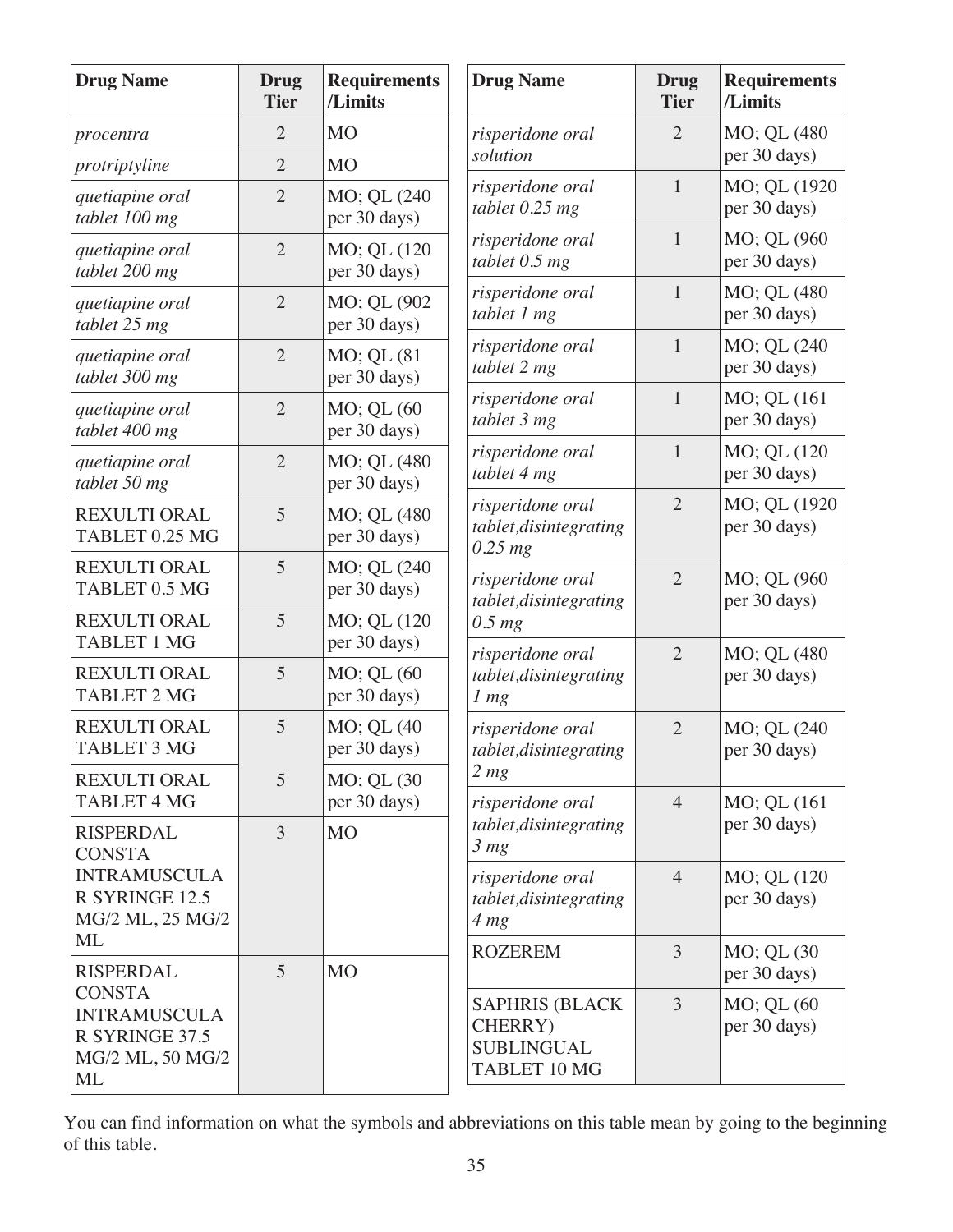| <b>Drug Name</b>                                                                    | <b>Drug</b><br><b>Tier</b> | <b>Requirements</b><br>/Limits | <b>Drug Name</b>                                              | <b>Drug</b><br><b>Tier</b> | <b>Requirements</b><br>/Limits |
|-------------------------------------------------------------------------------------|----------------------------|--------------------------------|---------------------------------------------------------------|----------------------------|--------------------------------|
| <b>SAPHRIS (BLACK</b>                                                               | 3                          | MO; QL (240                    | <b>STRATTERA</b>                                              | 3                          | <b>MO</b>                      |
| CHERRY)<br><b>SUBLINGUAL</b>                                                        |                            | per 30 days)                   | temazepam                                                     | $\overline{2}$             | PA; MO                         |
| TABLET 2.5 MG                                                                       |                            |                                | thioridazine                                                  | $\overline{2}$             | <b>MO</b>                      |
| <b>SAPHRIS (BLACK</b>                                                               | 3                          | MO; QL (120                    | thiothixene                                                   | $\mathbf{1}$               | M <sub>O</sub>                 |
| CHERRY)<br><b>SUBLINGUAL</b>                                                        |                            | per 30 days)                   | tranylcypromine                                               | $\overline{4}$             | <b>MO</b>                      |
| <b>TABLET 5 MG</b>                                                                  |                            |                                | trazodone                                                     | $\mathbf{1}$               | <b>MO</b>                      |
| <b>SEROQUEL XR</b>                                                                  | 3                          | MO; QL (161                    | trifluoperazine                                               | $\overline{2}$             | M <sub>O</sub>                 |
| <b>ORAL TABLET</b><br><b>EXTENDED</b>                                               |                            | per 30 days)                   | trimipramine                                                  | $\overline{2}$             | PA; MO                         |
| <b>RELEASE 24 HR</b><br>150 MG                                                      |                            |                                | <b>TRINTELLIX</b><br><b>ORAL TABLET 10</b><br><b>MG</b>       | 3                          | QL (60 per 30)<br>days)        |
| <b>SEROQUEL XR</b><br><b>ORAL TABLET</b><br><b>EXTENDED</b><br><b>RELEASE 24 HR</b> | $\overline{3}$             | MO; QL (120<br>per 30 days)    | <b>TRINTELLIX</b><br><b>ORAL TABLET 20</b><br><b>MG</b>       | $\overline{3}$             | QL (30 per 30)<br>days)        |
| <b>200 MG</b>                                                                       |                            |                                | <b>TRINTELLIX</b><br><b>ORAL TABLET 5</b>                     | $\overline{3}$             | QL (120 per 30<br>days)        |
| <b>SEROQUEL XR</b><br><b>ORAL TABLET</b>                                            | 3                          | MO; QL (81<br>per 30 days)     | <b>MG</b>                                                     |                            |                                |
| <b>EXTENDED</b><br><b>RELEASE 24 HR</b><br>300 MG                                   |                            |                                | venlafaxine oral<br>capsule, extended<br>release 24hr 150 mg  | $\overline{2}$             | MO; QL (60<br>per 30 days)     |
| <b>SEROQUEL XR</b><br><b>ORAL TABLET</b><br><b>EXTENDED</b><br><b>RELEASE 24 HR</b> | 3                          | MO; QL (60<br>per 30 days)     | venlafaxine oral<br>capsule, extended<br>release 24hr 37.5 mg | $\overline{2}$             | MO; QL (180<br>per 30 days)    |
| 400 MG                                                                              | 3                          |                                | venlafaxine oral<br>capsule, extended                         | $\overline{2}$             | MO; QL (90<br>per 30 days)     |
| <b>SEROQUEL XR</b><br><b>ORAL TABLET</b>                                            |                            | MO; QL (480<br>per 30 days)    | release 24hr 75 mg                                            |                            |                                |
| <b>EXTENDED</b><br><b>RELEASE 24 HR</b>                                             |                            |                                | venlafaxine oral<br>tablet 100 mg, 75 mg                      | $\overline{2}$             | MO; QL (90<br>per 30 days)     |
| 50 MG                                                                               |                            |                                | venlafaxine oral                                              | $\overline{2}$             | MO; QL (270                    |
| sertraline oral                                                                     | $\overline{2}$             | <b>MO</b>                      | tablet 25 mg                                                  |                            | per 30 days)                   |
| concentrate                                                                         |                            |                                | venlafaxine oral                                              | $\overline{2}$             | MO; QL (180                    |
| sertraline oral tablet<br>$100$ mg                                                  | $\mathbf{1}$               | MO; QL (60<br>per 30 days)     | tablet 37.5 mg                                                |                            | per 30 days)                   |
| sertraline oral tablet                                                              | $\mathbf{1}$               | MO; QL (240)                   | venlafaxine oral<br>tablet 50 mg                              | $\overline{2}$             | MO; QL (150)<br>per 30 days)   |
| $25 \, mg$                                                                          |                            | per 30 days)                   | venlafaxine oral                                              | $\overline{2}$             | <b>MO</b>                      |
| sertraline oral tablet<br>50 mg                                                     | $\mathbf{1}$               | MO; QL (120<br>per 30 days)    | tablet extended<br>release 24hr                               |                            |                                |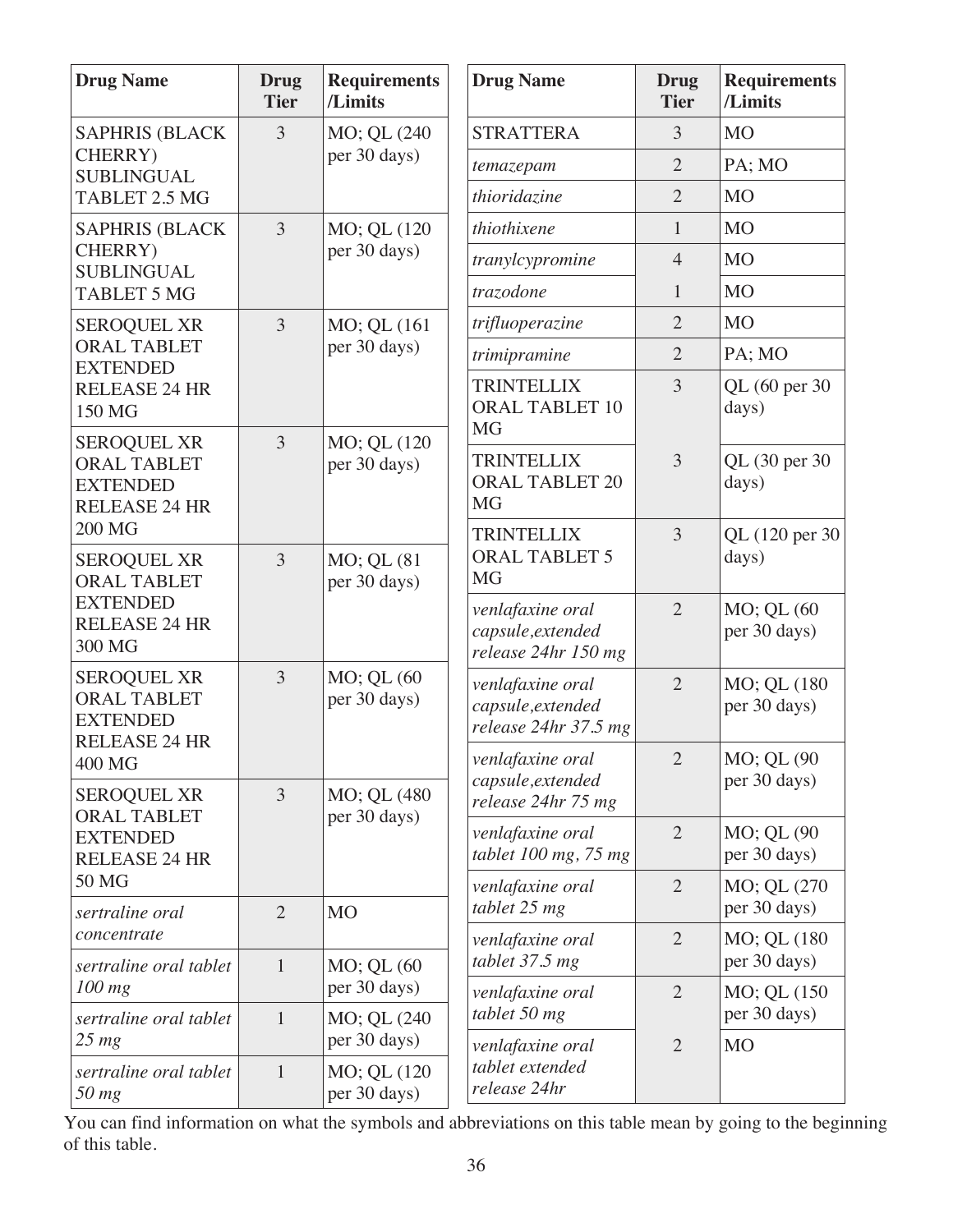| <b>Drug Name</b>                                    | <b>Drug</b><br><b>Tier</b> | <b>Requirements</b><br>/Limits                | <b>Drug Name</b>                                                                 | <b>Drug</b><br><b>Tier</b> | <b>Requirements</b><br>/Limits |
|-----------------------------------------------------|----------------------------|-----------------------------------------------|----------------------------------------------------------------------------------|----------------------------|--------------------------------|
| <b>VERSACLOZ</b>                                    | 5                          |                                               | ziprasidone hcl oral                                                             | $\overline{2}$             | MO; QL (120                    |
| <b>VIIBRYD ORAL</b><br>TABLET 10 MG                 | 3                          | MO; QL (120<br>per 30 days)                   | capsule 40 mg<br>ziprasidone hcl oral                                            | $\overline{2}$             | per 30 days)<br>MO; QL (80     |
| <b>VIIBRYD ORAL</b><br><b>TABLET 20 MG</b>          | 3                          | MO; QL (60<br>per 30 days)                    | capsule 60 mg<br>ziprasidone hcl oral                                            | $\overline{2}$             | per 30 days)<br>MO; QL (60     |
| <b>VIIBRYD ORAL</b><br>TABLET 40 MG                 | 3                          | MO; QL (30<br>per 30 days)                    | capsule 80 mg<br>zolpidem oral                                                   | $\overline{2}$             | per 30 days)<br>ST; MO; QL     |
| <b>VIIBRYD ORAL</b><br><b>TABLETS, DOSE</b>         | $\overline{3}$             | MO; QL (30<br>per 180 days)                   |                                                                                  |                            | (30 per 30)<br>days)           |
| PACK 10 MG (7)-<br>20 MG (23)                       |                            |                                               | <b>ZYPREXA</b><br><b>RELPREVV</b>                                                | $\overline{3}$             |                                |
| <b>VRAYLAR ORAL</b><br><b>CAPSULE 1.5 MG</b>        | 5                          | QL (120 per 30<br>days)                       | <b>INTRAMUSCULA</b><br><b>R SUSPENSION</b><br><b>FOR</b>                         |                            |                                |
| <b>VRAYLAR ORAL</b><br><b>CAPSULE 3 MG</b>          | 5                          | QL (60 per 30<br>days)                        | <b>RECONSTITUTIO</b><br>N 210 MG                                                 |                            |                                |
| <b>VRAYLAR ORAL</b><br><b>CAPSULE 4.5 MG</b>        | 5                          | QL (40 per 30<br>days)                        | <b>ZYPREXA</b><br><b>RELPREVV</b>                                                | 5                          | <b>MO</b>                      |
| <b>VRAYLAR ORAL</b><br><b>CAPSULE 6 MG</b>          | 5                          | QL (30 per 30<br>days)                        | <b>INTRAMUSCULA</b><br><b>R SUSPENSION</b><br><b>FOR</b>                         |                            |                                |
| <b>VRAYLAR ORAL</b><br>CAPSULE, DOSE<br><b>PACK</b> | $\overline{4}$             | QL (7 per 30<br>days)                         | <b>RECONSTITUTIO</b><br>N 300 MG                                                 |                            |                                |
| <b>XYREM</b>                                        | 5                          | PA; MO; LA                                    | <b>ZYPREXA</b><br><b>RELPREVV</b>                                                | 5                          |                                |
| zaleplon oral<br>capsule 10 mg                      | $\overline{2}$             | ST; MO; QL<br>$(60 \text{ per } 30)$<br>days) | <b>INTRAMUSCULA</b><br><b>R SUSPENSION</b><br><b>FOR</b><br><b>RECONSTITUTIO</b> |                            |                                |
| zaleplon oral                                       | $\overline{2}$             | ST; MO; QL                                    | N 405 MG                                                                         |                            |                                |
| capsule 5 mg                                        |                            | (30 per 30)<br>days)                          | <b>CARDIOVASCULAR,</b>                                                           |                            |                                |
| zenzedi oral tablet<br>10 mg, 5 mg                  | $\overline{2}$             | <b>MO</b>                                     | <b>HYPERTENSION / LIPIDS</b>                                                     |                            |                                |
| <b>ZENZEDI ORAL</b>                                 | $\overline{4}$             | <b>MO</b>                                     | <b>ANTIARRHYTHMIC AGENTS</b><br>adenosine                                        | $\overline{2}$             |                                |
| TABLET 15 MG,<br>2.5 MG, 20 MG, 30<br>MG, 7.5 MG    |                            |                                               | amiodarone<br>intravenous solution                                               | $\overline{2}$             | B/D PA; MO                     |
| ziprasidone hcl oral<br>capsule 20 mg               | $\overline{2}$             | MO; QL (240<br>per 30 days)                   | amiodarone<br>intravenous syringe                                                | $\overline{2}$             | <b>B/D PA</b>                  |
|                                                     |                            |                                               | amiodarone oral                                                                  | 2                          | <b>MO</b>                      |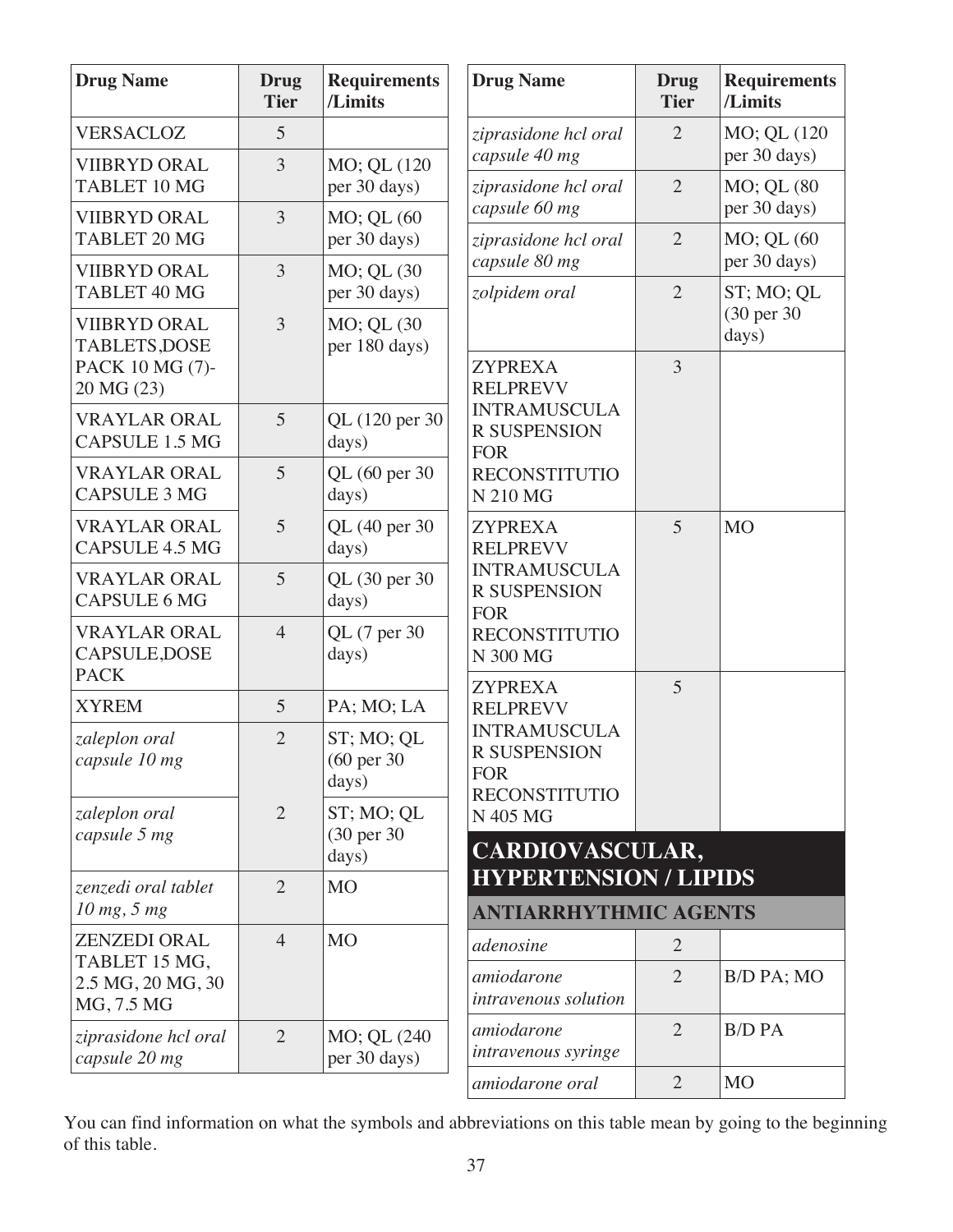| <b>Drug Name</b>                                              | <b>Drug</b><br><b>Tier</b> | <b>Requirements</b><br>/Limits | <b>Drug Name</b>                                                                     | Drug<br><b>Tier</b> | <b>Requirements</b><br>/Limits |
|---------------------------------------------------------------|----------------------------|--------------------------------|--------------------------------------------------------------------------------------|---------------------|--------------------------------|
| dofetilide                                                    | $\overline{2}$             |                                | sorine oral tablet                                                                   | $\overline{2}$      | <b>MO</b>                      |
| flecainide                                                    | $\overline{2}$             | <b>MO</b>                      | 120 mg, 160 mg, 80<br>mg                                                             |                     |                                |
| <i>ibutilide</i> fumarate                                     | $\overline{2}$             | <b>MO</b>                      | sorine oral tablet                                                                   | $\overline{2}$      |                                |
| lidocaine (pf) in<br>d7.5w                                    | $\overline{2}$             |                                | $240$ mg                                                                             |                     |                                |
| lidocaine (pf)                                                | $\overline{2}$             | M <sub>O</sub>                 | sotalol af                                                                           | $\overline{2}$      | M <sub>O</sub>                 |
| intravenous solution                                          |                            |                                | sotalol oral                                                                         | $\overline{2}$      | M <sub>O</sub>                 |
| lidocaine (pf)                                                | $\overline{2}$             |                                | <b>SOTYLIZE</b>                                                                      | 3                   | <b>MO</b>                      |
| intravenous syringe                                           |                            |                                | <b>ANTIHYPERTENSIVE THERAPY</b>                                                      |                     |                                |
| lidocaine in 5 %                                              | $\overline{2}$             |                                | acebutolol                                                                           | $\overline{2}$      | <b>MO</b>                      |
| $dextrose$ (pf)<br>intravenous                                |                            |                                | afeditab cr                                                                          | $\overline{2}$      | M <sub>O</sub>                 |
| parenteral solution 4                                         |                            |                                | amiloride                                                                            | $\overline{2}$      | M <sub>O</sub>                 |
| $mg/ml$ (0.4 %), 8<br>mg/ml (0.8 %)                           |                            |                                | amiloride-<br>hydrochlorothiazide                                                    | $\mathbf{1}$        | <b>MO</b>                      |
| mexiletine                                                    | $\overline{2}$             | <b>MO</b>                      | amlodipine                                                                           | $\mathbf{1}$        | M <sub>O</sub>                 |
| pacerone oral tablet<br>100 mg, 200 mg, 400<br>mg             | $\overline{2}$             | <b>MO</b>                      | amlodipine-<br>benazepril                                                            | $\overline{2}$      | <b>MO</b>                      |
| procainamide<br>injection solution                            | $\overline{2}$             | M <sub>O</sub>                 | amlodipine-<br>valsartan                                                             | $\overline{2}$      | <b>MO</b>                      |
| $100$ mg/ml                                                   |                            |                                | amlodipine-                                                                          | $\overline{4}$      | <b>MO</b>                      |
| procainamide<br>injection solution<br>$500$ mg/ml             | $\overline{2}$             |                                | valsartan-hcthiazid<br>oral tablet 10-160-<br>12.5 mg, 10-160-25<br>mg, 10-320-25 mg |                     |                                |
| propafenone oral<br>capsule, extended<br>release 12 hr 225 mg | $\overline{4}$             | <b>MO</b>                      | amlodipine-<br>valsartan-hcthiazid<br>oral tablet 5-160-                             | $\overline{2}$      | <b>MO</b>                      |
| propafenone oral<br>capsule, extended                         | $\overline{2}$             | <b>MO</b>                      | $12.5$ mg, $5 - 160 - 25$<br>mg                                                      |                     |                                |
| release 12 hr 325<br>mg, 425 mg                               |                            |                                | atenolol                                                                             | $\mathbf{1}$        | M <sub>O</sub>                 |
| propafenone oral<br>tablet                                    | $\overline{2}$             | <b>MO</b>                      | atenolol-<br>chlorthalidone                                                          | $\mathbf{1}$        | <b>MO</b>                      |
| quinidine gluconate                                           | $\overline{2}$             | M <sub>O</sub>                 | <b>AZOR</b>                                                                          | $\overline{4}$      | M <sub>O</sub>                 |
| quinidine sulfate                                             | $\overline{2}$             | <b>MO</b>                      | benazepril                                                                           | 1                   | M <sub>O</sub>                 |
| oral tablet                                                   |                            |                                | benazepril-<br>hydrochlorothiazide                                                   | $\overline{2}$      | M <sub>O</sub>                 |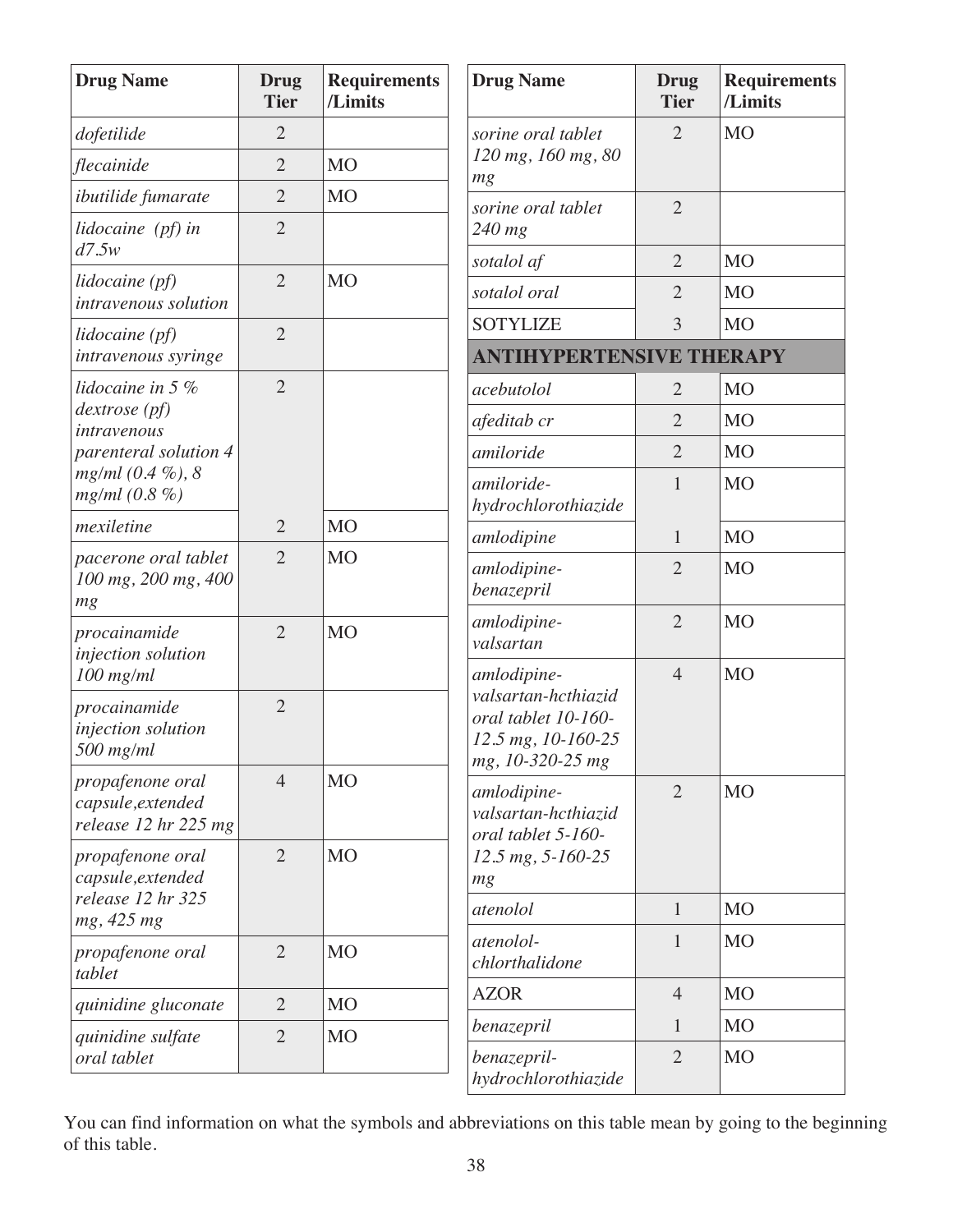| <b>Drug Name</b>                                                            | Drug<br><b>Tier</b> | <b>Requirements</b><br>/Limits      | <b>Drug Name</b>                                         | <b>Drug</b><br><b>Tier</b> | <b>Requirements</b><br>/Limits |
|-----------------------------------------------------------------------------|---------------------|-------------------------------------|----------------------------------------------------------|----------------------------|--------------------------------|
| <b>BENICAR</b>                                                              | $\overline{4}$      | M <sub>O</sub>                      | clonidine                                                | $\overline{4}$             | $MO$ ; QL $(4$ per             |
| betaxolol oral                                                              | $\overline{2}$      | <b>MO</b>                           | transdermal patch<br>weekly $0.3$ mg/24 hr               |                            | 28 days)                       |
| <b>BIDIL</b>                                                                | 3                   | <b>MO</b>                           | clorpres oral tablet                                     | $\overline{2}$             | <b>MO</b>                      |
| bisoprolol fumarate                                                         | $\overline{2}$      | <b>MO</b>                           | $0.1 - 15$ mg, $0.2 - 15$                                |                            |                                |
| bisoprolol-<br>hydrochlorothiazide                                          | $\mathbf{1}$        | M <sub>O</sub>                      | mg<br><b>COREG CR</b>                                    | 3                          | <b>MO</b>                      |
| bumetanide injection                                                        | $\overline{2}$      | <b>MO</b>                           | <b>DEMSER</b>                                            | 5                          | <b>MO</b>                      |
| bumetanide oral                                                             | $\mathbf{1}$        | <b>MO</b>                           | diltiazem hcl                                            | $\overline{2}$             |                                |
| <b>BYSTOLIC</b>                                                             | 3                   | <b>MO</b>                           | intravenous                                              |                            |                                |
| candesartan                                                                 | $\overline{2}$      | <b>MO</b>                           | diltiazem hcl oral<br>capsule, extended                  | $\overline{2}$             | <b>MO</b>                      |
| candesartan-<br>hydrochlorothiazid                                          | $\overline{2}$      | <b>MO</b>                           | release                                                  |                            |                                |
| captopril oral tablet<br>100 mg, 12.5 mg, 50                                | $\overline{4}$      | <b>MO</b>                           | diltiazem hcl oral<br>capsule, ext release<br>degradable | $\overline{2}$             | <b>MO</b>                      |
| mg<br>captopril oral tablet<br>$25 \, mg$                                   | $\overline{2}$      | <b>MO</b>                           | diltiazem hcl oral<br>capsule, extended<br>release 12 hr | $\overline{2}$             | <b>MO</b>                      |
| captopril-<br>hydrochlorothiazide                                           | $\overline{2}$      | <b>MO</b>                           | diltiazem hcl oral<br>capsule, extended                  | $\overline{2}$             | <b>MO</b>                      |
| cartia xt                                                                   | $\overline{2}$      | <b>MO</b>                           | release 24hr                                             |                            |                                |
| carvedilol                                                                  | $\mathbf{1}$        | <b>MO</b>                           | diltiazem hcl oral<br>tablet                             | $\mathbf{1}$               | <b>MO</b>                      |
| chlorothiazide                                                              | 1                   | <b>MO</b>                           | diltiazem hcl oral                                       | $\overline{2}$             | <b>MO</b>                      |
| chlorothiazide<br>sodium                                                    | $\overline{2}$      | <b>MO</b>                           | tablet extended<br>release 24 hr                         |                            |                                |
| chlorthalidone oral                                                         | $\mathbf{1}$        | <b>MO</b>                           | $dilt$ -xr                                               | $\overline{2}$             | <b>MO</b>                      |
| tablet $25$ mg, $50$ mg<br>$clonidine$ (pf)                                 | $\overline{2}$      |                                     | doxazosin oral tablet<br>$1$ mg, $2$ mg, $4$ mg          | $\mathbf{1}$               | MO; QL (30<br>per 30 days)     |
| epidural solution<br>$1,000$ mcg/10 ml<br>$(100 \, mcg/ml)$                 |                     |                                     | doxazosin oral tablet<br>8 <sub>mg</sub>                 | $\mathbf{1}$               | MO; QL (60<br>per 30 days)     |
| clonidine hcl oral                                                          | $\mathbf{1}$        | M <sub>O</sub>                      | <b>EDARBI</b>                                            | $\overline{4}$             | M <sub>O</sub>                 |
| tablet                                                                      |                     |                                     | <b>EDARBYCLOR</b>                                        | $\overline{4}$             | <b>MO</b>                      |
| clonidine                                                                   | $\overline{2}$      | $MO$ ; QL $(4$ per                  | enalapril maleate                                        | $\mathbf{1}$               | <b>MO</b>                      |
| 28 days)<br>transdermal patch<br>weekly $0.1$ mg/24 hr,<br>$0.2 \ mg/24$ hr |                     | enalaprilat<br>intravenous solution | $\overline{2}$                                           |                            |                                |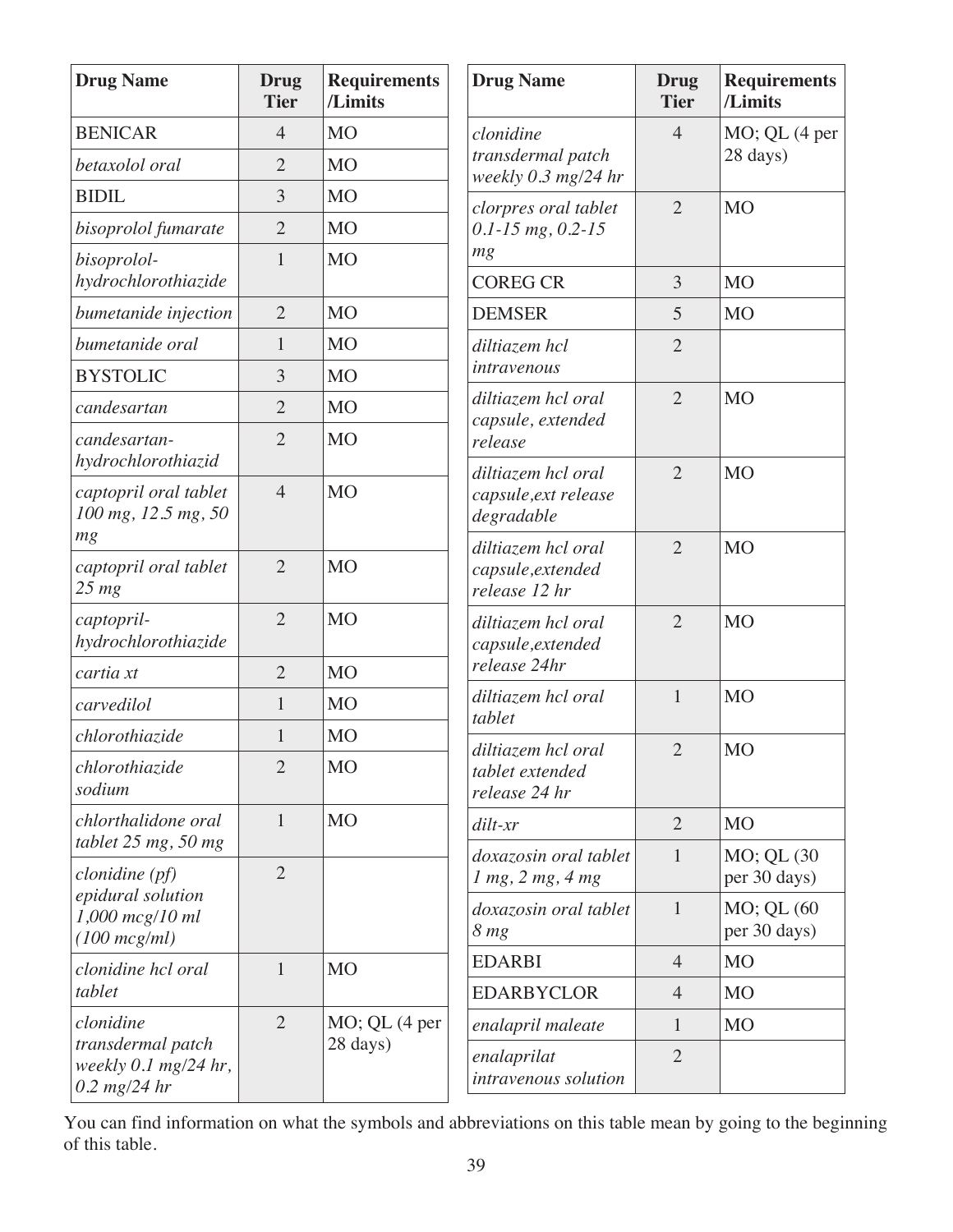| <b>Drug Name</b>                      | <b>Drug</b><br><b>Tier</b> | <b>Requirements</b><br>/Limits | <b>Drug Name</b>                            | <b>Drug</b><br><b>Tier</b>       | <b>Requirements</b><br>/Limits |
|---------------------------------------|----------------------------|--------------------------------|---------------------------------------------|----------------------------------|--------------------------------|
| enalapril-                            | 1                          | <b>MO</b>                      | lisinopril                                  | 1                                | <b>MO</b>                      |
| hydrochlorothiazide<br>eplerenone     | $\overline{2}$             | <b>MO</b>                      | lisinopril-<br>hydrochlorothiazide          | $\mathbf{1}$                     | <b>MO</b>                      |
| epoprostenol                          | $\overline{2}$             | B/D PA; MO                     | losartan                                    | $\mathbf{1}$                     | <b>MO</b>                      |
| (glycine)                             |                            | <b>MO</b>                      | losartan-                                   | $\mathbf{1}$                     | <b>MO</b>                      |
| eprosartan                            | $\overline{2}$             |                                | hydrochlorothiazide                         |                                  |                                |
| esmolol intravenous<br>solution       | $\overline{2}$             |                                | mannitol $10\%$<br>mannitol 20 %            | $\overline{2}$<br>$\overline{2}$ |                                |
| ethacrynate sodium                    | 5                          |                                | mannitol $25%$                              | $\overline{2}$                   | <b>MO</b>                      |
| ethacrynic acid                       | $\overline{2}$             |                                | intravenous solution                        |                                  |                                |
| felodipine                            | $\overline{2}$             | <b>MO</b>                      | mannitol $5\%$                              | $\overline{2}$                   |                                |
| fosinopril                            | $\mathbf{1}$               | <b>MO</b>                      | matzim la                                   | $\overline{2}$                   | <b>MO</b>                      |
| fosinopril-                           | $\overline{2}$             | <b>MO</b>                      | methyclothiazide                            | $\overline{2}$                   | <b>MO</b>                      |
| hydrochlorothiazide                   |                            |                                | methyldopa                                  | $\overline{2}$                   | M <sub>O</sub>                 |
| furosemide injection                  | $\overline{2}$             | <b>MO</b>                      | metolazone                                  | $\overline{2}$                   | <b>MO</b>                      |
| furosemide oral<br>solution 10 mg/ml, | $\overline{2}$             | <b>MO</b>                      | metoprolol succinate                        | $\overline{2}$                   | M <sub>O</sub>                 |
| 40 mg/5 ml (8<br>mg/ml)               |                            |                                | metoprolol ta-<br>hydrochlorothiaz          | $\overline{2}$                   | <b>MO</b>                      |
| furosemide oral<br>tablet             | $\mathbf{1}$               | <b>MO</b>                      | metoprolol tartrate<br>intravenous solution | $\overline{2}$                   | <b>MO</b>                      |
| hydralazine                           | $\overline{2}$             | <b>MO</b>                      | metoprolol tartrate                         | $\overline{2}$                   |                                |
| hydrochlorothiazide                   | $\mathbf{1}$               | <b>MO</b>                      | intravenous syringe                         |                                  |                                |
| indapamide                            | $\mathbf{1}$               | <b>MO</b>                      | metoprolol tartrate<br>oral tablet 100 mg,  | 1                                | <b>MO</b>                      |
| irbesartan                            | $\mathbf{1}$               | M <sub>O</sub>                 | 25 mg, 50 mg                                |                                  |                                |
| irbesartan-<br>hydrochlorothiazide    | $\overline{2}$             | <b>MO</b>                      | metoprolol tartrate<br>oral tablet 37.5 mg, | $\mathbf{1}$                     |                                |
| isradipine                            | $\overline{2}$             | M <sub>O</sub>                 | $75 \, mg$                                  |                                  |                                |
| labetalol                             | $\overline{2}$             | M <sub>O</sub>                 | minoxidil oral                              | $\overline{2}$                   | <b>MO</b>                      |
| intravenous solution                  |                            |                                | moexipril                                   | $\mathbf{1}$                     | M <sub>O</sub>                 |
| labetalol<br>intravenous syringe      | $\overline{2}$             |                                | moexipril-<br>hydrochlorothiazide           | $\overline{2}$                   | M <sub>O</sub>                 |
| 20 mg/4 ml (5<br>mg/ml)               |                            |                                | nadolol oral tablet<br>20 mg, 40 mg         | $\overline{2}$                   | M <sub>O</sub>                 |
| labetalol oral                        | $\overline{2}$             | MO                             |                                             |                                  |                                |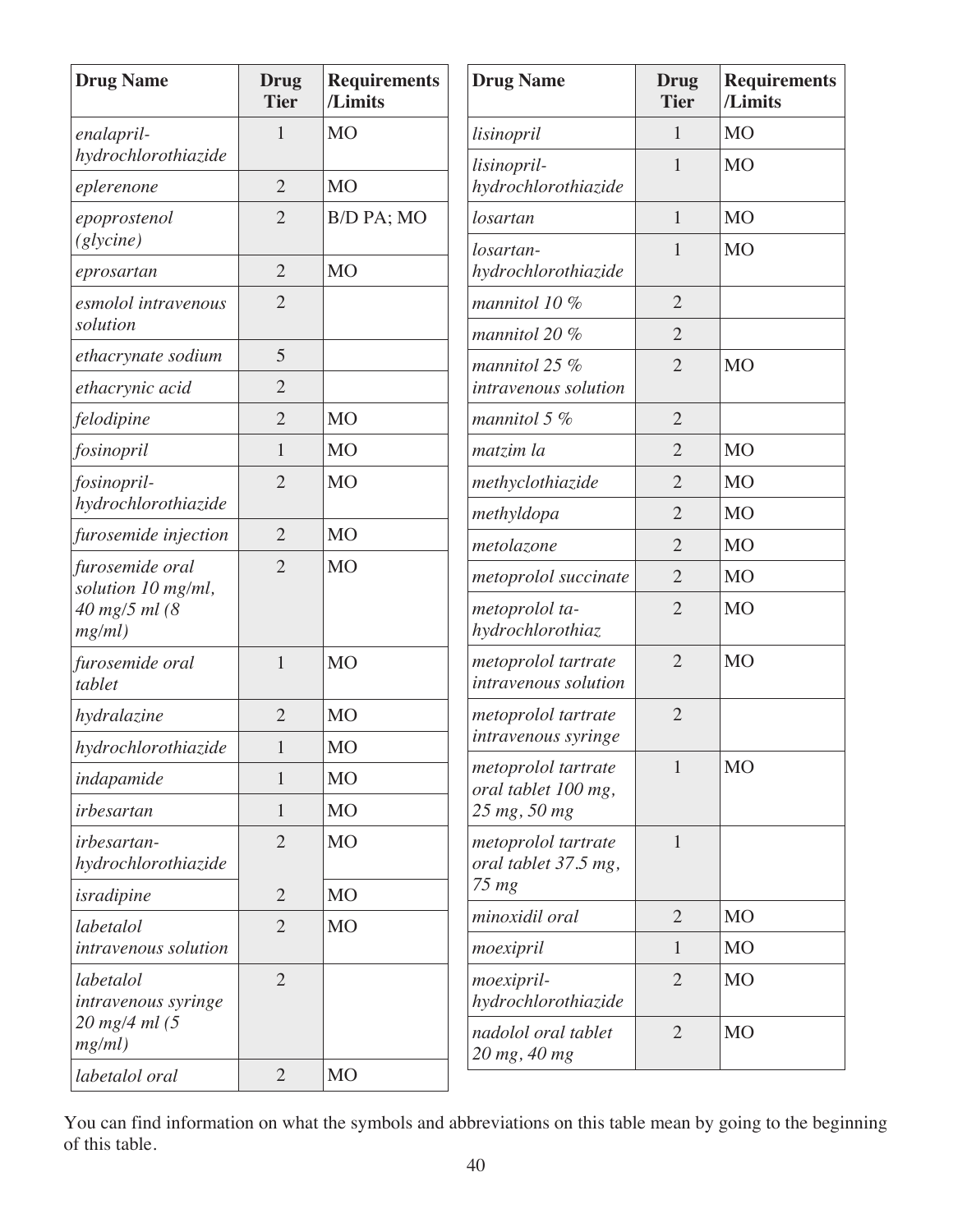| <b>Drug Name</b>                                       | <b>Drug</b><br><b>Tier</b> | <b>Requirements</b><br>/Limits | <b>Drug Name</b>                                         | <b>Drug</b><br><b>Tier</b> | <b>Requirements</b><br>/Limits |
|--------------------------------------------------------|----------------------------|--------------------------------|----------------------------------------------------------|----------------------------|--------------------------------|
| nadolol oral tablet<br>80 mg                           | $\overline{4}$             | M <sub>O</sub>                 | propranolol oral<br>solution                             | $\overline{2}$             | <b>MO</b>                      |
| nadolol-<br>bendroflumethiazide                        | $\overline{2}$             | M <sub>O</sub>                 | propranolol oral<br>tablet                               | $\mathbf{1}$               | <b>MO</b>                      |
| nicardipine<br>intravenous solution                    | $\overline{2}$             | M <sub>O</sub>                 | propranolol-<br>hydrochlorothiazid                       | $\overline{2}$             | M <sub>O</sub>                 |
| nicardipine oral                                       | $\overline{2}$             | M <sub>O</sub>                 | quinapril                                                | 1                          | <b>MO</b>                      |
| nifedical xl                                           | $\overline{2}$             | M <sub>O</sub>                 | quinapril-                                               | $\overline{2}$             | <b>MO</b>                      |
| nifedipine oral tablet<br>extended release             | $\overline{2}$             | M <sub>O</sub>                 | hydrochlorothiazide<br>ramipril                          | 1                          | <b>MO</b>                      |
| nifedipine oral tablet                                 | $\overline{2}$             | M <sub>O</sub>                 | <b>REMODULIN</b>                                         | 5                          | PA; MO; LA                     |
| extended release                                       |                            |                                | spironolactone                                           | $\mathbf{1}$               | <b>MO</b>                      |
| 24hr<br>nimodipine                                     | $\overline{2}$             | <b>MO</b>                      | spironolacton-<br>hydrochlorothiaz                       | $\mathbf{1}$               | <b>MO</b>                      |
| nisoldipine oral                                       | $\overline{2}$             | M <sub>O</sub>                 | taztia xt                                                | $\overline{2}$             | <b>MO</b>                      |
| tablet extended<br>release 24 hr 17 mg,                |                            |                                | <b>TEKTURNA</b>                                          | 3                          | <b>MO</b>                      |
| 25.5 mg, 30 mg, 34<br>mg, 40 mg, 8.5 mg                |                            |                                | <b>TEKTURNA HCT</b>                                      | 3                          | <b>MO</b>                      |
| nisoldipine oral                                       | $\overline{4}$             | M <sub>O</sub>                 | telmisartan                                              | $\overline{2}$             | <b>MO</b>                      |
| tablet extended<br>release 24 hr 20 mg                 |                            |                                | telmisartan-<br>amlodipine                               | $\overline{2}$             | <b>MO</b>                      |
| osmitrol 15 %                                          | $\overline{2}$             |                                | telmisartan-                                             | $\overline{2}$             | <b>MO</b>                      |
| osmitrol 20 %                                          | $\overline{2}$             |                                | hydrochlorothiazid                                       |                            |                                |
| perindopril<br>erbumine                                | $\mathbf{1}$               | <b>MO</b>                      | terazosin oral<br>capsule 1 mg, 2 mg,<br>5 <sub>mg</sub> |                            | MO; QL (30<br>per 30 days)     |
| phenoxybenzamine                                       | 5                          | M <sub>O</sub>                 | terazosin oral                                           | $\mathbf{1}$               | MO; QL (60                     |
| phentolamine<br>injection recon soln                   | $\overline{2}$             |                                | capsule 10 mg                                            |                            | per 30 days)                   |
| pindolol                                               | $\overline{2}$             | M <sub>O</sub>                 | timolol maleate oral                                     | $\overline{2}$             | <b>MO</b>                      |
| prazosin oral                                          | $\overline{2}$             | M <sub>O</sub>                 | torsemide oral                                           | $\mathbf{1}$               | M <sub>O</sub>                 |
| propranolol                                            | $\overline{2}$             |                                | trandolapril                                             | $\mathbf{1}$               | M <sub>O</sub>                 |
| intravenous                                            |                            |                                | trandolapril-<br>verapamil                               | $\overline{2}$             | M <sub>O</sub>                 |
| propranolol oral<br>capsule, extended<br>release 24 hr | $\overline{2}$             | M <sub>O</sub>                 | triamterene-<br>hydrochlorothiazid                       | $\mathbf{1}$               | <b>MO</b>                      |
|                                                        |                            |                                | <b>UPTRAVI</b>                                           | 5                          | PA; MO; LA                     |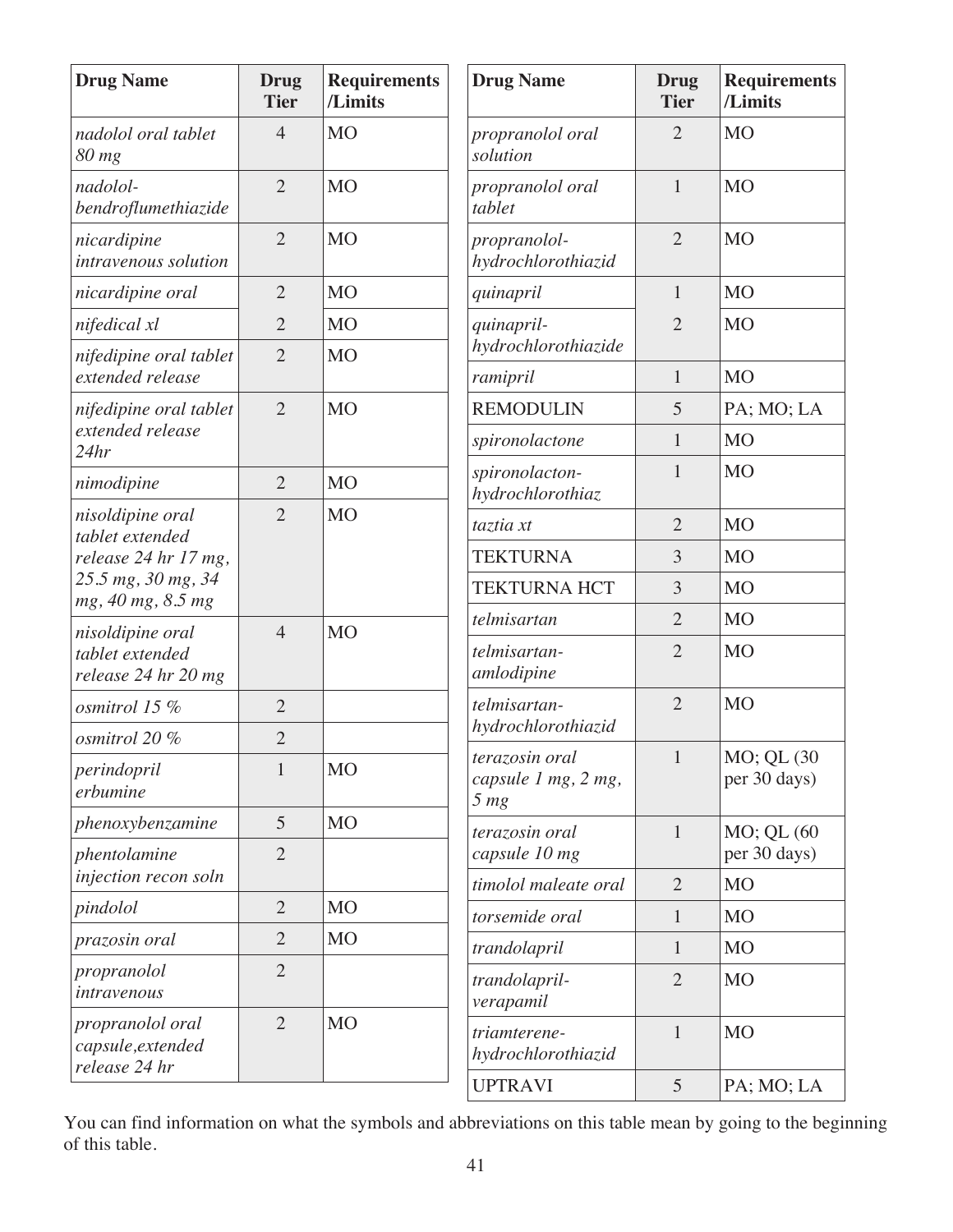| <b>Drug Name</b>                           | Drug<br><b>Tier</b> | <b>Requirements</b><br>/Limits | <b>Drug Name</b>                                                                                                                    | <b>Drug</b><br><b>Tier</b> | <b>Requirements</b><br>/Limits |
|--------------------------------------------|---------------------|--------------------------------|-------------------------------------------------------------------------------------------------------------------------------------|----------------------------|--------------------------------|
| valsartan                                  | $\overline{2}$      | M <sub>O</sub>                 | <b>EFFIENT</b>                                                                                                                      | 3                          | <b>MO</b>                      |
| valsartan-<br>hydrochlorothiazide          | $\overline{2}$      | <b>MO</b>                      | <b>ELIQUIS</b>                                                                                                                      | 3                          | <b>MO</b>                      |
| veletri                                    | $\overline{2}$      |                                | enoxaparin                                                                                                                          | $\overline{2}$             | <b>MO</b>                      |
|                                            |                     | B/D PA; MO                     | eptifibatide                                                                                                                        | 5                          | <b>B/D PA</b>                  |
| verapamil<br>intravenous solution          | $\overline{2}$      | <b>MO</b>                      | fondaparinux<br>subcutaneous                                                                                                        | 5                          | <b>MO</b>                      |
| verapamil<br>intravenous syringe           | $\overline{2}$      |                                | syringe 10 mg/0.8<br>ml, 5 mg/0.4 ml, 7.5                                                                                           |                            |                                |
| verapamil oral                             | $\mathbf{1}$        | M <sub>O</sub>                 | mg/0.6 ml                                                                                                                           |                            |                                |
| <b>CARDIAC GLYCOSIDES</b>                  |                     |                                | fondaparinux<br>subcutaneous                                                                                                        | $\overline{2}$             | <b>MO</b>                      |
| digitek                                    | $\overline{2}$      | <b>MO</b>                      | syringe $2.5 \ mg/0.5$                                                                                                              |                            |                                |
| digox                                      | $\overline{2}$      | M <sub>O</sub>                 | ml                                                                                                                                  |                            |                                |
| digoxin oral solution<br>$50$ mcg/ml       | $\overline{2}$      | M <sub>O</sub>                 | heparin (porcine) in<br>5 % dex intravenous<br>parenteral solution<br>12,500 unit/250 ml,<br>20,000 unit/500 ml<br>$(40 \tunit/ml)$ | $\overline{2}$             |                                |
| digoxin oral tablet                        | $\overline{2}$      | <b>MO</b>                      |                                                                                                                                     |                            |                                |
| <b>LANOXIN ORAL</b><br><b>TABLET 187.5</b> | 3                   | <b>MO</b>                      |                                                                                                                                     |                            |                                |
| MCG, 62.5 MCG                              |                     |                                | heparin (porcine) in<br>5 % dex intravenous                                                                                         | $\overline{2}$             | <b>MO</b>                      |
| <b>COAGULATION THERAPY</b>                 |                     |                                | parenteral solution                                                                                                                 |                            |                                |
| <b>AGGRENOX</b>                            | $\overline{4}$      | M <sub>O</sub>                 | 25,000 unit/250                                                                                                                     |                            |                                |
| <b>AMICAR</b>                              | 3                   | <b>MO</b>                      | $ml(100 unit/ml)$ ,<br>25,000 unit/500 ml                                                                                           |                            |                                |
| aminocaproic acid<br>intravenous           | $\overline{2}$      | M <sub>O</sub>                 | $(50 \t{unit/ml})$<br>heparin (porcine) in                                                                                          | $\overline{2}$             |                                |
| aspirin-dipyridamole                       | $\overline{2}$      | M <sub>O</sub>                 | nacl (pf) intravenous                                                                                                               |                            |                                |
| <b>BRILINTA</b>                            | 3                   | M <sub>O</sub>                 | parenteral solution<br>1,000 unit/500 ml,                                                                                           |                            |                                |
| <b>CEPROTIN (BLUE</b><br>BAR)              | 3                   | <b>MO</b>                      | 2,000 unit/1,000 ml                                                                                                                 |                            |                                |
| <b>CEPROTIN</b><br>(GREEN BAR)             | 3                   | M <sub>O</sub>                 | heparin (porcine)<br>injection cartridge                                                                                            | $\overline{2}$             | MO                             |
| cilostazol                                 | $\overline{2}$      | <b>MO</b>                      | heparin (porcine)<br>injection solution                                                                                             | $\overline{2}$             | <b>MO</b>                      |
| clopidogrel                                | $\mathbf{1}$        | M <sub>O</sub>                 |                                                                                                                                     |                            |                                |
| dipyridamole<br>intravenous                | $\overline{2}$      | PA                             |                                                                                                                                     |                            |                                |
| dipyridamole oral                          | $\overline{2}$      | MO                             |                                                                                                                                     |                            |                                |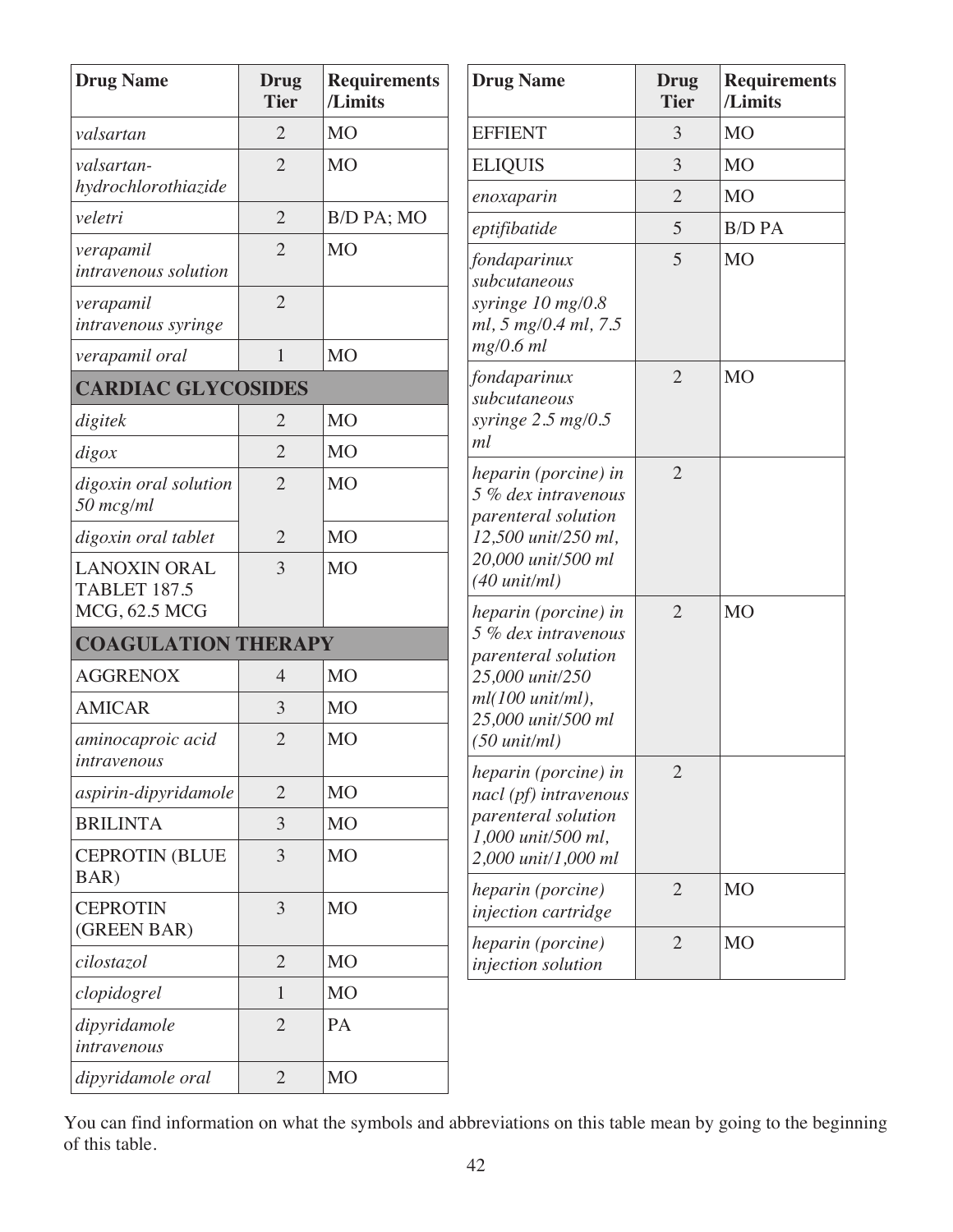| <b>Drug Name</b>                                                                                                                     | <b>Drug</b><br><b>Tier</b> | <b>Requirements</b><br>/Limits | <b>Drug Name</b>                                                                                                      | Drug<br><b>Tier</b> | <b>Requirements</b><br>/Limits |
|--------------------------------------------------------------------------------------------------------------------------------------|----------------------------|--------------------------------|-----------------------------------------------------------------------------------------------------------------------|---------------------|--------------------------------|
| <b>HEPARIN(PORCIN</b><br>E) IN 0.45% NACL<br><b>INTRAVENOUS</b><br><b>PARENTERAL</b><br><b>SOLUTION 12,500</b><br><b>UNIT/250 ML</b> | 3                          |                                | amlodipine-<br>atorvastatin oral<br>tablet 10-10 mg, 10-<br>20 mg, 10-40 mg,<br>10-80 mg, 2.5-20<br>mg, 5-10 mg, 5-20 | $\overline{4}$      | MO; QL (30<br>per 30 days)     |
| heparin(porcine) in<br>$0.45\%$ nacl<br>intravenous<br>parenteral solution                                                           | $\overline{2}$             |                                | mg, 5-40 mg, 5-80<br>mg<br>amlodipine-<br>atorvastatin oral                                                           | $\overline{2}$      | MO; QL (30<br>per 30 days)     |
| 25,000 unit/250 ml                                                                                                                   |                            |                                | tablet $2.5 - 10$ mg,<br>$2.5 - 40$ mg                                                                                |                     |                                |
| heparin(porcine) in<br>$0.45\%$ nacl<br>intravenous                                                                                  | $\overline{2}$             | <b>MO</b>                      | atorvastatin                                                                                                          | $\mathbf{1}$        | MO; QL (30<br>per 30 days)     |
| parenteral solution<br>25,000 unit/500 ml                                                                                            |                            |                                | cholestyramine (with<br>sugar)                                                                                        | $\overline{2}$      | <b>MO</b>                      |
| heparin, porcine (pf)<br>injection                                                                                                   | $\overline{2}$             | <b>MO</b>                      | cholestyramine light                                                                                                  | $\overline{2}$      | <b>MO</b>                      |
| jantoven                                                                                                                             | 1                          | <b>MO</b>                      | colestipol                                                                                                            | $\overline{2}$      | M <sub>O</sub>                 |
| <b>NPLATE</b>                                                                                                                        | 5                          | <b>MO</b>                      | <b>CRESTOR</b>                                                                                                        | $\overline{4}$      | M <sub>O</sub>                 |
| pentoxifylline                                                                                                                       | $\overline{2}$             | <b>MO</b>                      | fenofibrate<br>micronized                                                                                             | $\overline{2}$      | M <sub>O</sub>                 |
| <b>PRADAXA</b>                                                                                                                       | 3                          | <b>MO</b>                      | fenofibrate                                                                                                           | $\overline{2}$      | <b>MO</b>                      |
| <b>PROMACTA</b>                                                                                                                      | 5                          | PA; MO; LA                     | nanocrystallized                                                                                                      |                     |                                |
| protamine                                                                                                                            | $\overline{2}$             |                                | fenofibrate oral                                                                                                      | $\overline{2}$      |                                |
| tranexamic acid<br>intravenous                                                                                                       | $\overline{2}$             | <b>MO</b>                      | tablet 120 mg, 40 mg<br>fenofibrate oral                                                                              | $\overline{2}$      | <b>MO</b>                      |
| warfarin                                                                                                                             | $\mathbf{1}$               | <b>MO</b>                      | tablet $160$ mg, 54 mg                                                                                                |                     |                                |
| <b>XARELTO</b>                                                                                                                       | 3                          | <b>MO</b>                      | fenofibric acid                                                                                                       | $\overline{2}$      | M <sub>O</sub>                 |
| <b>ZONTIVITY</b>                                                                                                                     | 3                          | <b>MO</b>                      | fenofibric acid<br>(choline)                                                                                          | $\overline{2}$      | <b>MO</b>                      |
| <b>LIPID/CHOLESTEROL LOWERING</b><br><b>AGENTS</b>                                                                                   |                            |                                | fluvastatin oral<br>capsule 20 mg                                                                                     | $\overline{2}$      | MO; QL (30<br>per 30 days)     |
|                                                                                                                                      |                            |                                | fluvastatin oral<br>capsule 40 mg                                                                                     | $\overline{2}$      | MO; QL (60<br>per 30 days)     |
|                                                                                                                                      |                            |                                | fluvastatin oral<br>tablet extended<br>release 24 hr                                                                  | $\overline{2}$      | MO; QL (30)<br>per 30 days)    |

*gemfibrozil oral* 1 MO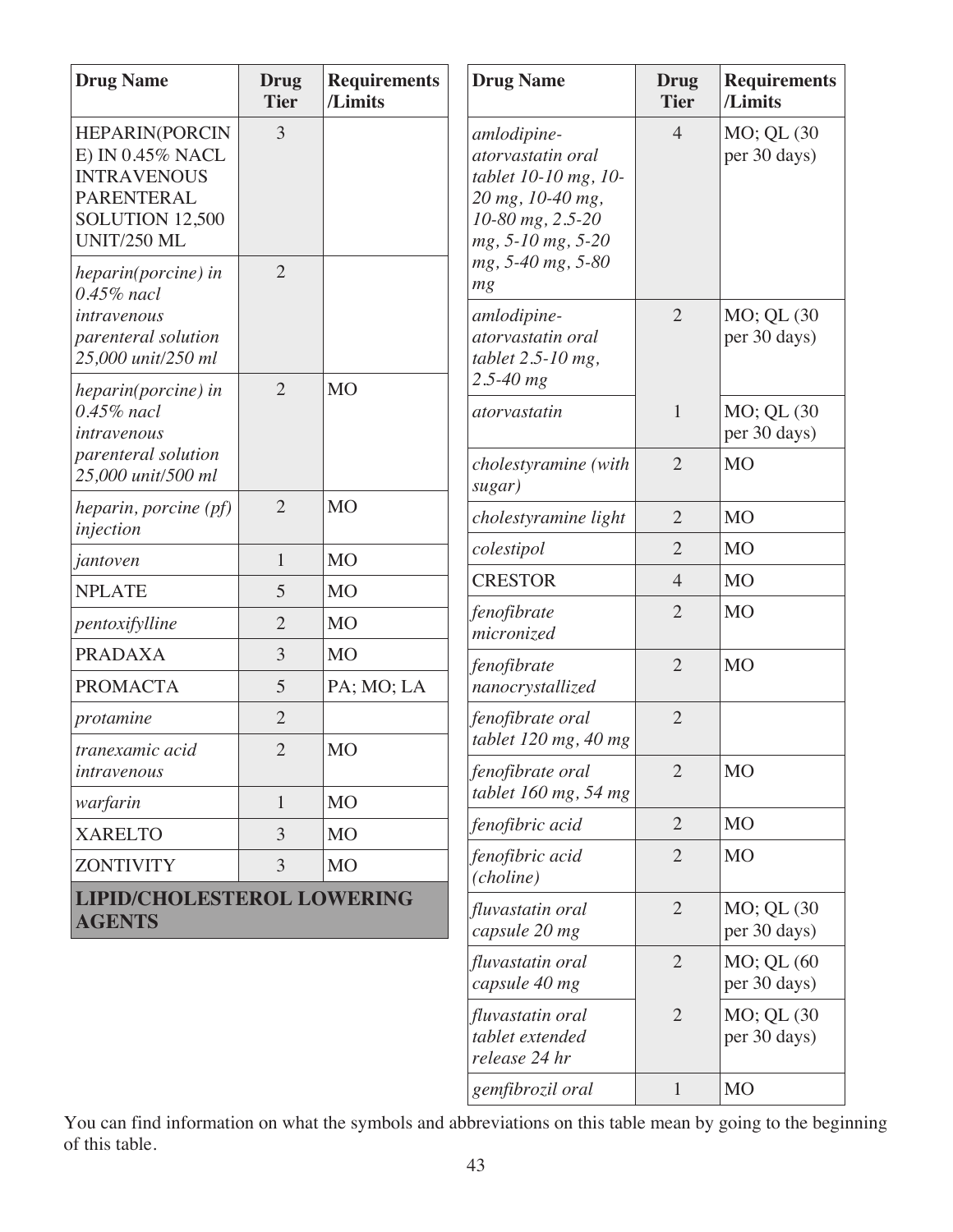| <b>Drug Name</b>                                                                                | <b>Drug</b><br><b>Tier</b> | <b>Requirements</b><br>/Limits                       | <b>Drug Name</b>                                                                                                                                      | <b>Drug</b><br><b>Tier</b> | <b>Requirements</b><br>/Limits |
|-------------------------------------------------------------------------------------------------|----------------------------|------------------------------------------------------|-------------------------------------------------------------------------------------------------------------------------------------------------------|----------------------------|--------------------------------|
| <b>JUXTAPID</b>                                                                                 | 5                          | PA; MO; LA                                           | <b>WELCHOL</b>                                                                                                                                        | 3                          | <b>MO</b>                      |
| lovastatin oral tablet                                                                          | $\mathbf{1}$               | MO; QL (30                                           | <b>ZETIA</b>                                                                                                                                          | 3                          | <b>MO</b>                      |
| $10$ mg<br>lovastatin oral tablet                                                               | $\mathbf{1}$               | per 30 days)<br>MO; QL (60                           | <b>MISCELLANEOUS</b><br><b>CARDIOVASCULAR AGENTS</b>                                                                                                  |                            |                                |
| 20 mg, 40 mg                                                                                    | $\overline{2}$             | per 30 days)<br><b>MO</b>                            | cardioplegic soln                                                                                                                                     | $\overline{2}$             |                                |
| niacin oral tablet<br>extended release 24                                                       |                            |                                                      | <b>CORLANOR</b>                                                                                                                                       | 3                          | PA; MO                         |
| hr                                                                                              |                            |                                                      | dobutamine                                                                                                                                            | $\overline{2}$             | <b>B/D PA</b>                  |
| PRALUENT PEN<br><b>SUBCUTANEOUS</b><br>PEN INJECTOR<br>150 MG/ML                                | 5                          | PA; MO; QL<br>(2 <sub>per</sub> 28 <sub>days</sub> ) | dobutamine in d5w<br>intravenous<br>parenteral solution<br>1,000 mg/250 ml                                                                            | $\overline{2}$             | B/D PA; MO                     |
| PRALUENT PEN<br><b>SUBCUTANEOUS</b><br>PEN INJECTOR 75<br>MG/ML                                 | 5                          | PA; MO; QL<br>(4 <sub>per</sub> 28 <sub>days</sub> ) | $(4,000 \, mcg/ml)$<br>dobutamine in d5w<br>intravenous<br>parenteral solution                                                                        | $\overline{2}$             | <b>B/D PA</b>                  |
| <b>PRALUENT</b><br><b>SYRINGE</b><br><b>SUBCUTANEOUS</b><br><b>SYRINGE 150</b>                  | 5                          | PA; MO; QL<br>(2 <sub>per</sub> 28 <sub>days</sub> ) | 250 mg/250 ml (1<br>mg/ml), 500 mg/250<br>ml(2,000 mcg/ml)<br>dopamine in $5\%$                                                                       | $\overline{2}$             | <b>B/D PA</b>                  |
| MG/ML<br><b>PRALUENT</b><br><b>SYRINGE</b><br><b>SUBCUTANEOUS</b><br><b>SYRINGE 75</b><br>MG/ML | 5                          | PA; MO; QL<br>(4 <sub>per</sub> 28 <sub>days</sub> ) | dextrose intravenous<br>solution $200$ mg/ $250$<br>ml(800 mcg/ml),<br>400 mg/250 ml<br>$(1,600 \, mcg/ml)$ , 400<br>mg/500 ml (800<br>$mcg/ml$ , 800 |                            |                                |
| pravastatin                                                                                     | $\mathbf{1}$               | MO; QL (30<br>per 30 days)                           | mg/500 ml (1,600<br>mcg/ml)                                                                                                                           |                            |                                |
| prevalite                                                                                       | $\overline{2}$             | <b>MO</b>                                            | dopamine in 5 %                                                                                                                                       | $\overline{2}$             | B/D PA; MO                     |
| <b>REPATHA</b><br><b>SURECLICK</b>                                                              | 5                          | PA; MO; QL<br>(3 <sub>per</sub> 30 <sub>days</sub> ) | dextrose intravenous<br>solution 800 mg/250<br>ml(3,200 mcg/ml)                                                                                       |                            |                                |
| <b>REPATHA</b><br><b>SYRINGE</b>                                                                | 5                          | PA; MO; QL<br>(3 <sub>per</sub> 30 <sub>days</sub> ) | dopamine<br>intravenous solution                                                                                                                      | $\overline{2}$             | <b>B/D PA</b>                  |
| rosuvastatin                                                                                    | $\overline{2}$             | QL (30 per 30)<br>days)                              | 200 mg/5 ml (40<br>$mg/ml$ , 800 mg/10                                                                                                                |                            |                                |
| simvastatin                                                                                     | $\mathbf{1}$               | MO; QL (30<br>per 30 days)                           | ml (80 mg/ml), 800<br>$mg/5$ ml (160 mg/ml)                                                                                                           |                            |                                |
| <b>VASCEPA</b>                                                                                  | $\mathfrak{Z}$             | M <sub>O</sub>                                       |                                                                                                                                                       |                            |                                |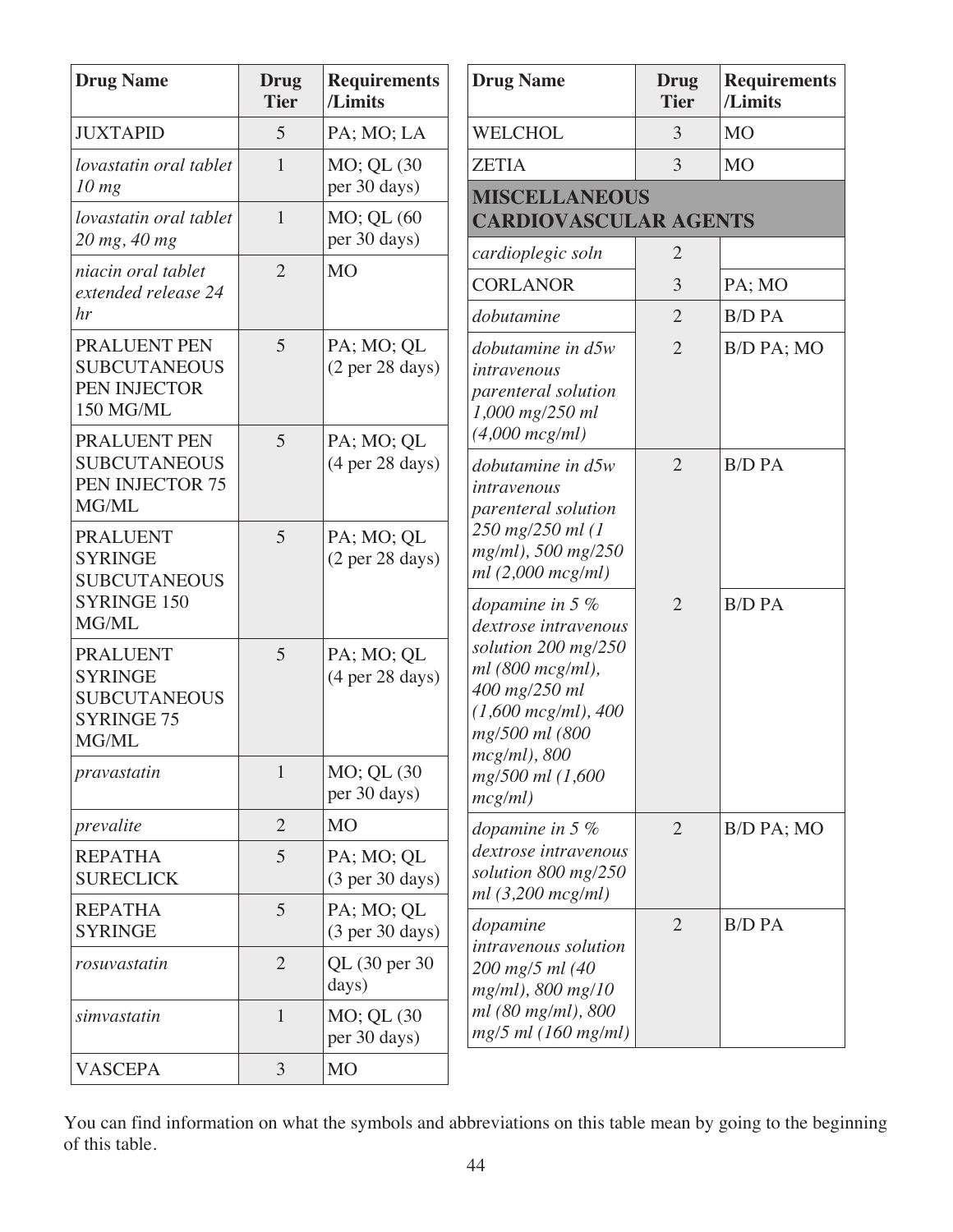| <b>Drug Name</b>                                                              | <b>Drug</b><br><b>Tier</b> | <b>Requirements</b><br>/Limits          | <b>Drug Name</b>                                                                       | <b>Drug</b><br><b>Tier</b> | <b>Requirements</b><br>/Limits |
|-------------------------------------------------------------------------------|----------------------------|-----------------------------------------|----------------------------------------------------------------------------------------|----------------------------|--------------------------------|
| dopamine<br>intravenous solution<br>400 mg/10 ml (40<br>$mg/ml$ , 400 mg/5 ml | $\overline{2}$             | B/D PA; MO                              | nitroglycerin in 5 $%$<br>dextrose intravenous<br>solution 25 mg/250<br>ml(100~mcg/ml) | $\overline{2}$             | B/D PA; MO                     |
| (80 mg/ml)<br><b>ENTRESTO</b>                                                 | $\overline{3}$             | PA; MO; QL                              | nitroglycerin<br>intravenous                                                           | $\overline{2}$             | <b>B/D PA</b>                  |
|                                                                               |                            | (60 per 30<br>days)                     | nitroglycerin oral                                                                     | $\overline{2}$             | <b>MO</b>                      |
| milrinone                                                                     | $\overline{2}$             | B/D PA; MO                              | nitroglycerin<br>transdermal patch                                                     | $\overline{2}$             | <b>MO</b>                      |
| milrinone in 5 $%$                                                            | $\overline{2}$             | <b>B/D PA</b>                           | 24 hour                                                                                |                            |                                |
| dextrose intravenous<br>piggyback 20<br>mg/100 ml (200                        |                            |                                         | nitroglycerin<br>translingual                                                          | $\overline{2}$             | <b>MO</b>                      |
| mcg/ml)                                                                       |                            |                                         | <b>NITROSTAT</b>                                                                       | 3                          | <b>MO</b>                      |
| milrinone in 5 $%$<br>dextrose intravenous<br>piggyback 40                    | $\overline{2}$             | B/D PA; MO                              | DERMATOLOGICALS/TOPICAL<br><b>THERAPY</b>                                              |                            |                                |
| mg/200 ml (200                                                                |                            |                                         | <b>ANTIPSORIATIC / ANTISEBORRHEIC</b>                                                  |                            |                                |
| mcg/ml)<br>norepinephrine                                                     | $\overline{2}$             |                                         | acitretin oral<br>capsule 10 mg                                                        | $\overline{2}$             | <b>MO</b>                      |
| bitartrate                                                                    |                            |                                         | acitretin oral                                                                         | 5                          | <b>MO</b>                      |
| <b>RANEXA</b>                                                                 | 3                          | <b>MO</b>                               | capsule 17.5 mg, 25                                                                    |                            |                                |
| <b>VECAMYL</b>                                                                | 5                          |                                         | mg                                                                                     |                            |                                |
| <b>NITRATES</b>                                                               |                            |                                         | calcipotriene scalp                                                                    | $\overline{2}$             | <b>MO</b>                      |
| isosorbide dinitrate<br>oral                                                  | $\overline{2}$             | M <sub>O</sub>                          | calcipotriene topical<br>cream                                                         | $\overline{4}$             | <b>MO</b>                      |
| isosorbide<br>mononitrate                                                     | $\mathbf{1}$               | <b>MO</b>                               | calcipotriene topical<br>ointment                                                      | $\overline{2}$             | <b>MO</b>                      |
| nitro-bid                                                                     | $\overline{2}$             | <b>MO</b>                               | calcipotriene-<br>betamethasone                                                        | $\overline{2}$             | <b>MO</b>                      |
| nitroglycerin in $5%$<br>dextrose intravenous                                 | $\overline{2}$             | <b>B/D PA</b>                           | calcitrene                                                                             | $\overline{2}$             | <b>MO</b>                      |
| solution $100 \text{ mg}/250$                                                 |                            |                                         | calcitriol topical                                                                     | $\overline{4}$             | <b>MO</b>                      |
| ml(400 mcg/ml),                                                               |                            |                                         | <b>COSENTYX</b>                                                                        | 5                          | PA; MO                         |
| 200 mg/500 ml (400<br>$mcg/ml$ , 50 mg/250<br>ml (200 mcg/ml), 50             |                            | <b>COSENTYX (2)</b><br><b>SYRINGES)</b> | 5                                                                                      | PA; MO                     |                                |
| mg/500 ml (100                                                                |                            |                                         | <b>COSENTYX PEN</b>                                                                    | 5                          | PA; MO                         |
| mcg/ml)                                                                       |                            |                                         | <b>COSENTYX PEN</b><br>$(2$ PENS)                                                      | 5                          | PA; MO                         |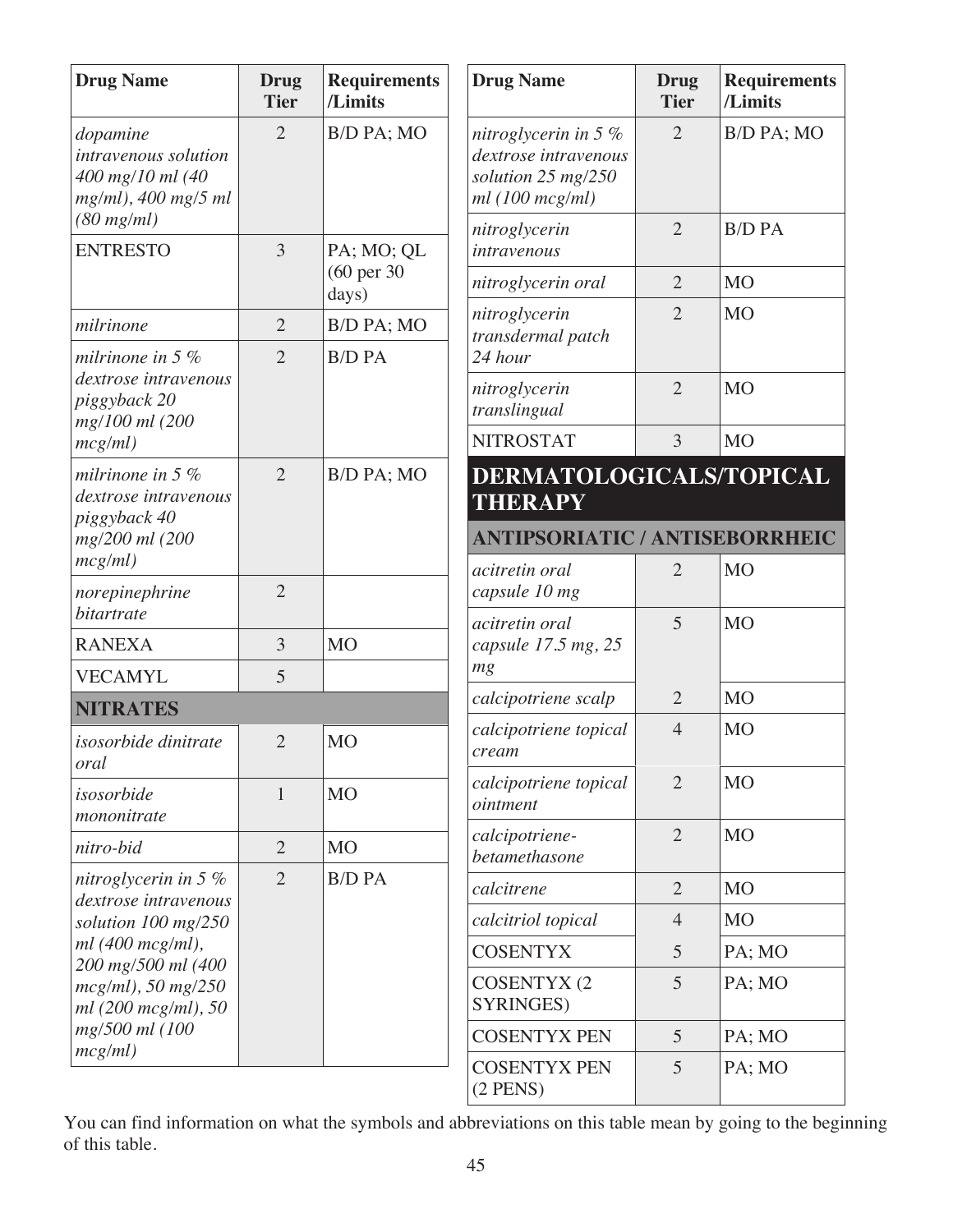| <b>Drug Name</b>                               | <b>Drug</b><br><b>Tier</b> | <b>Requirements</b><br>/Limits | <b>Drug Name</b>                         | <b>Drug</b><br><b>Tier</b> | <b>Requirements</b><br>/Limits |
|------------------------------------------------|----------------------------|--------------------------------|------------------------------------------|----------------------------|--------------------------------|
| selenium sulfide                               | $\overline{2}$             | <b>MO</b>                      | <b>TOLAK</b>                             | $\overline{4}$             | <b>MO</b>                      |
| topical lotion                                 |                            |                                | <b>UVADEX</b>                            | $\overline{4}$             |                                |
| <b>STELARA</b><br><b>SUBCUTANEOUS</b>          | 5                          | PA; MO                         | <b>VALCHLOR</b>                          | 5                          | <b>MO</b>                      |
| <b>SYRINGE</b>                                 |                            |                                | <b>ZYCLARA</b>                           | 5                          | ST; MO                         |
| <b>BURN THERAPY</b>                            |                            |                                | <b>TOPICAL CREAM</b><br>IN METERED-      |                            |                                |
| silver sulfadiazine                            | $\overline{2}$             | M <sub>O</sub>                 | DOSE PUMP 2.5 %                          |                            |                                |
| ssd                                            | $\overline{2}$             | M <sub>O</sub>                 | <b>ZYCLARA</b>                           | 5                          | <b>MO</b>                      |
| thermazene                                     | $\overline{2}$             | M <sub>O</sub>                 | <b>TOPICAL CREAM</b><br>IN METERED-      |                            |                                |
| <b>MISCELLANEOUS</b><br><b>DERMATOLOGICALS</b> |                            |                                | DOSE PUMP 3.75<br>$\%$                   |                            |                                |
| 8-MOP                                          | 3                          | M <sub>O</sub>                 | <b>ZYCLARA</b>                           | 5                          | ST; MO                         |
| ammonium lactate                               | $\overline{2}$             | MO;                            | <b>TOPICAL CREAM</b><br><b>IN PACKET</b> |                            |                                |
| <b>CARAC</b>                                   | 5                          | M <sub>O</sub>                 | <b>THERAPY FOR ACNE</b>                  |                            |                                |
| <b>CONDYLOX</b><br><b>TOPICAL GEL</b>          | 3                          | <b>MO</b>                      | adapalene topical<br>cream               | $\overline{2}$             | PA; MO                         |
| diclofenac sodium<br>topical gel 3 %           | 5                          | PA; MO                         | adapalene topical<br>gel 0.1 %           | $\overline{2}$             | PA; MO                         |
| doxepin topical                                | $\overline{2}$             |                                | adapalene topical                        | $\overline{4}$             | PA; MO                         |
| <b>FLUOROURACIL</b>                            | 5                          | ST; MO                         | gel 0.3 %                                |                            |                                |
| <b>TOPICAL CREAM</b><br>$0.5 \%$               |                            |                                | adapalene topical<br>gel with pump       | $\overline{2}$             | PA; MO                         |
| fluorouracil topical<br>cream 5 %              | $\overline{2}$             | M <sub>O</sub>                 | avita topical cream                      | $\overline{2}$             | PA; MO                         |
| fluorouracil topical<br>solution               | $\overline{2}$             | MO                             | claravis oral capsule<br>10 mg, 30 mg    | $\overline{2}$             | <b>MO</b>                      |
| imiquimod                                      | $\overline{2}$             | M <sub>O</sub>                 | claravis oral capsule                    | $\overline{4}$             | M <sub>O</sub>                 |
| methoxsalen rapid                              | 5                          | M <sub>O</sub>                 | 20 mg, 40 mg                             |                            |                                |
| <b>PANRETIN</b>                                | 5                          | M <sub>O</sub>                 | clindacin etz topical<br>swab            | $\overline{2}$             | <b>MO</b>                      |
| <b>PICATO</b>                                  | 5                          | M <sub>O</sub>                 | clindacin p                              | $\overline{2}$             | <b>MO</b>                      |
| podofilox                                      | $\overline{2}$             | MO                             | clindamycin                              | $\overline{4}$             | <b>MO</b>                      |
| prudoxin                                       | $\overline{2}$             | M <sub>O</sub>                 | phosphate topical                        |                            |                                |
| <b>REGRANEX</b>                                | 5                          | M <sub>O</sub>                 | foam                                     |                            |                                |
| tacrolimus topical                             | $\overline{2}$             | PA; MO                         |                                          |                            |                                |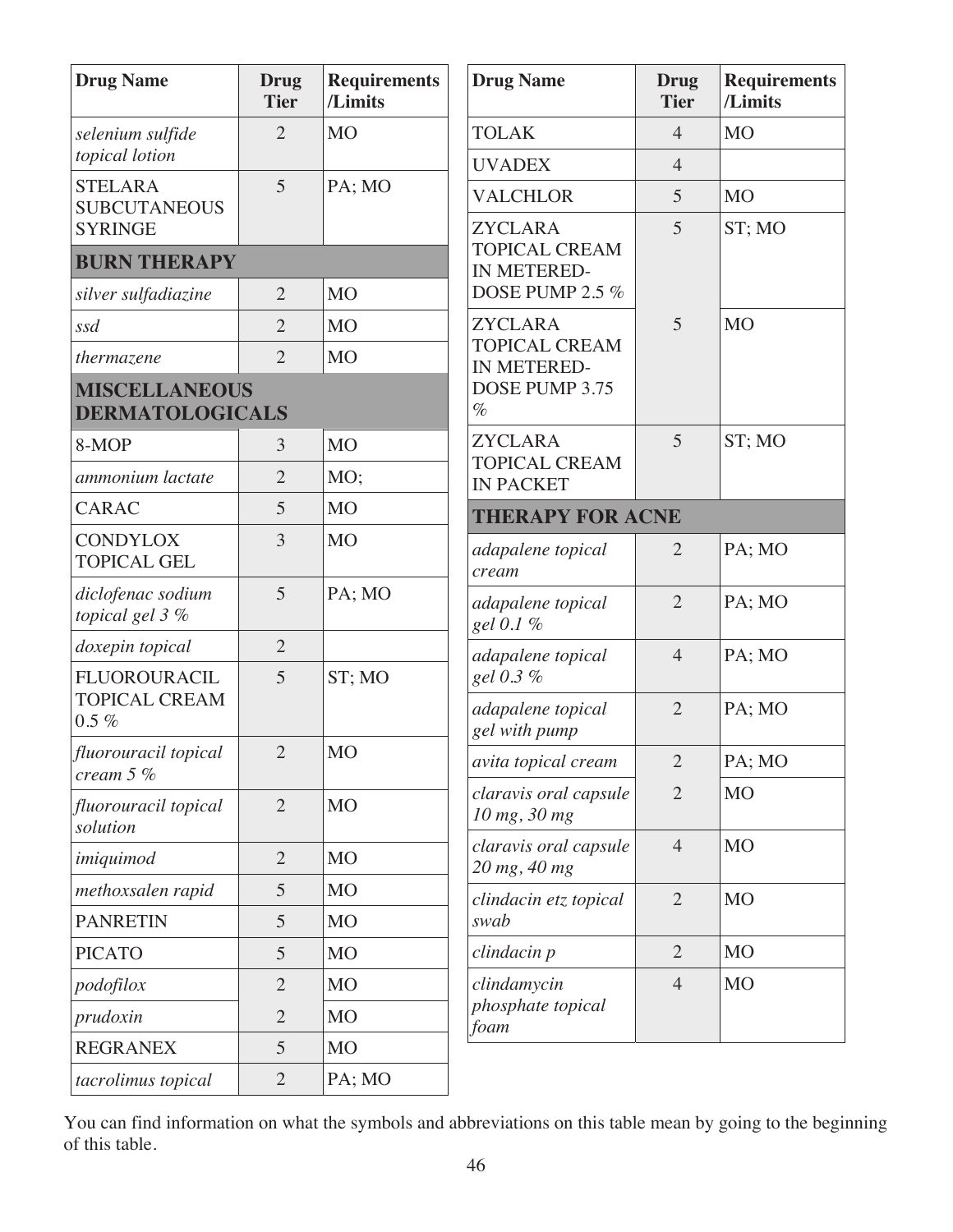| <b>Drug Name</b>                                | <b>Drug</b><br><b>Tier</b> | <b>Requirements</b><br>/Limits | <b>Drug Name</b>                                                       | <b>Drug</b><br><b>Tier</b> | <b>Requirements</b><br>/Limits |
|-------------------------------------------------|----------------------------|--------------------------------|------------------------------------------------------------------------|----------------------------|--------------------------------|
| clindamycin<br>phosphate topical                | $\overline{2}$             | M <sub>O</sub>                 | rosadan topical<br>cream                                               | $\overline{2}$             | M <sub>O</sub>                 |
| gel                                             |                            |                                | rosadan topical gel                                                    | $\overline{2}$             | M <sub>O</sub>                 |
| clindamycin<br>phosphate topical                | $\overline{2}$             | <b>MO</b>                      | <b>TAZORAC</b>                                                         | 3                          | PA; MO                         |
| <i>lotion</i>                                   |                            |                                | tretinoin                                                              | $\overline{2}$             | PA; MO                         |
| clindamycin<br>phosphate topical                | $\overline{2}$             | <b>MO</b>                      | microspheres topical<br>gel                                            |                            |                                |
| solution                                        |                            |                                | tretinoin                                                              | $\overline{4}$             | PA; MO                         |
| clindamycin                                     | $\overline{2}$             | <b>MO</b>                      | microspheres topical<br>gel with pump                                  |                            |                                |
| phosphate topical<br>swab                       |                            |                                | tretinoin topical                                                      | $\overline{2}$             | PA; MO                         |
| clindamycin-benzoyl<br>peroxide topical gel     | $\overline{2}$             | <b>MO</b>                      | zenatane oral<br>capsule 10 mg                                         | $\overline{4}$             | <b>MO</b>                      |
| 1.2 %(1 % base) -5<br>$\%$                      |                            |                                | zenatane oral<br>capsule 20 mg, 30                                     | $\overline{2}$             | <b>MO</b>                      |
| clindamycin-benzoyl                             | $\overline{4}$             | M <sub>O</sub>                 | mg, 40 mg                                                              |                            |                                |
| peroxide topical gel<br>$1-5\%$                 |                            |                                | <b>TOPICAL ANESTHETICS</b>                                             |                            |                                |
| clindamycin-benzoyl                             | $\overline{2}$             |                                | bupivacaine                                                            | $\overline{2}$             | <b>MO</b>                      |
| peroxide topical gel<br>with pump               |                            |                                | bupivacaine (pf)<br>injection solution                                 | $\overline{2}$             | M <sub>O</sub>                 |
| clindamycin-<br>tretinoin                       | $\overline{2}$             | PA                             | $0.25 \% (2.5 mg/ml),$<br>$0.5 \% (5 mg/ml)$                           |                            |                                |
| ery pads                                        | $\overline{2}$             | M <sub>O</sub>                 | bupivacaine (pf)                                                       | $\overline{2}$             |                                |
| erygel                                          | $\mathbf{2}$               |                                | injection solution<br>$0.75 \% (7.5 mg/ml)$                            |                            |                                |
| erythromycin with<br>ethanol                    | $\overline{2}$             | M <sub>O</sub>                 | bupivacaine-<br>epinephrine (pf)                                       | $\overline{2}$             |                                |
| erythromycin-<br>benzoyl peroxide               | $\overline{2}$             | M <sub>O</sub>                 | bupivacaine-<br>epinephrine                                            | $\overline{2}$             |                                |
| metronidazole<br>topical                        | $\overline{2}$             | M <sub>O</sub>                 | injection solution<br>$0.25 \% - 1:200,000$                            |                            |                                |
| myorisan oral<br>capsule 10 mg, 20<br>mg, 40 mg | $\overline{2}$             | M <sub>O</sub>                 | bupivacaine-<br>epinephrine<br>injection solution 0.5<br>$%-1:200,000$ | $\overline{2}$             | M <sub>O</sub>                 |
| myorisan oral<br>capsule 30 mg                  | $\overline{2}$             |                                | carbocaine (pf)<br>injection solution 15                               | $\overline{2}$             |                                |
| neuac                                           | $\overline{2}$             | M <sub>O</sub>                 | $mg/ml (1.5\%)$                                                        |                            |                                |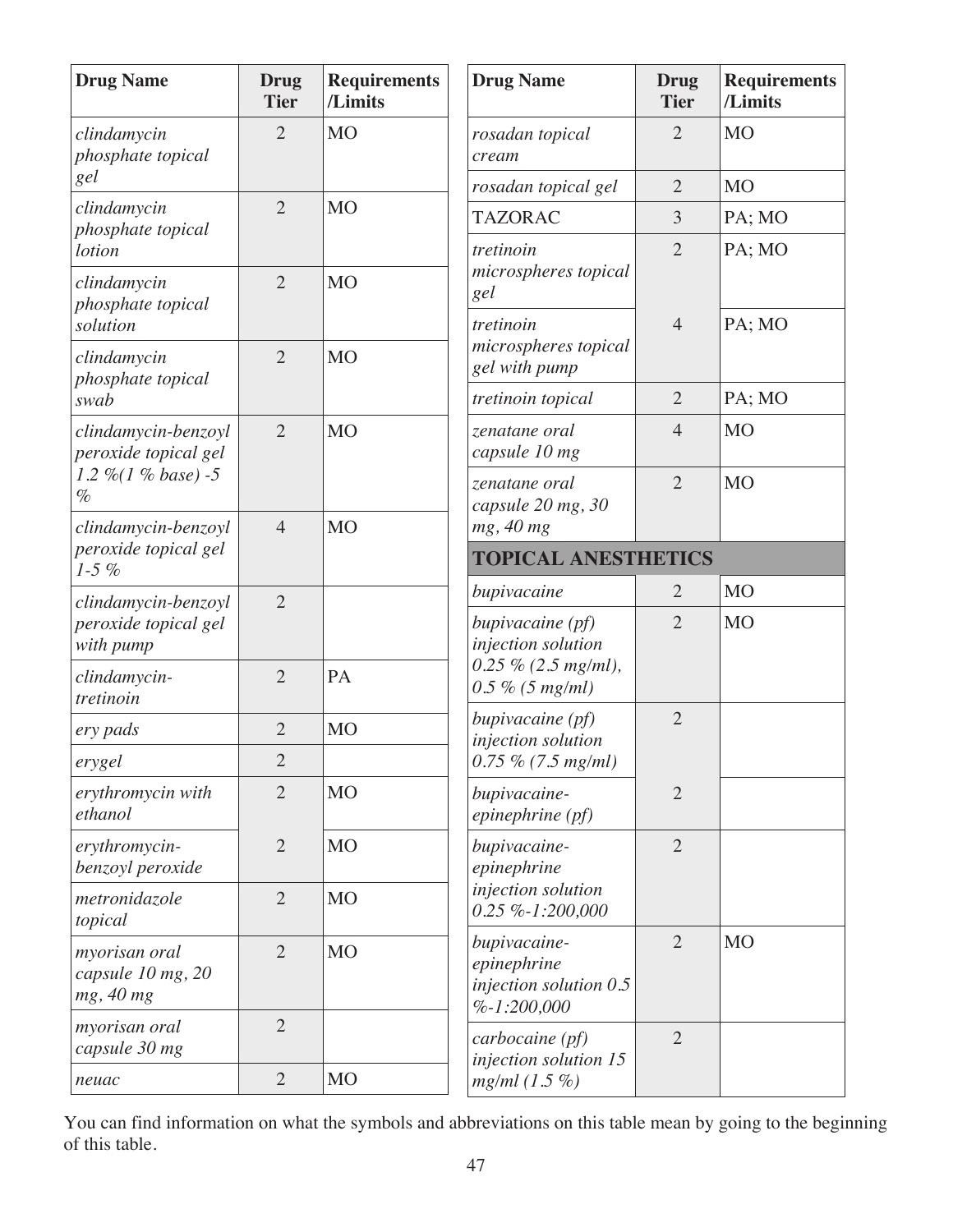| <b>Drug Name</b>                                             | <b>Drug</b><br><b>Tier</b> | <b>Requirements</b><br>/Limits | <b>Drug Name</b>                                           | Drug<br><b>Tier</b> | <b>Requirements</b><br>/Limits |
|--------------------------------------------------------------|----------------------------|--------------------------------|------------------------------------------------------------|---------------------|--------------------------------|
| glydo                                                        | $\overline{2}$             |                                | $marcaine$ (pf)                                            | $\overline{2}$      |                                |
| lidocaine (pf)<br>injection solution 10                      | $\overline{2}$             | M <sub>O</sub>                 | injection solution<br>$0.75\%$ (7.5 mg/ml)                 |                     |                                |
| $mg/ml (1\%), 20$                                            |                            |                                | relador pak                                                | $\overline{2}$      |                                |
| $mg/ml$ (2 %), 40<br>$mg/ml$ (4 %), 5                        |                            |                                | relador pak plus                                           | $\overline{2}$      |                                |
| $mg/ml (0.5\%)$                                              |                            |                                | sensorcaine                                                | $\overline{2}$      | <b>MO</b>                      |
| lidocaine (pf)<br>injection solution 15                      | $\overline{2}$             |                                | injection solution $0.5$<br>% (5 mg/ml)                    |                     |                                |
| $mg/ml$ (1.5 %)<br>lidocaine hcl                             | $\overline{2}$             | M <sub>O</sub>                 | sensorcaine-mpf<br>injection solution $0.5$<br>% (5 mg/ml) | $\overline{2}$      |                                |
| injection solution<br>lidocaine hcl                          | $\overline{2}$             | <b>MO</b>                      | <b>TOPICAL ANTIBACTERIALS</b>                              |                     |                                |
| laryngotracheal                                              |                            |                                | <b>ALTABAX</b>                                             | 3                   | <b>MO</b>                      |
| lidocaine hcl mucous                                         | $\overline{2}$             | <b>MO</b>                      | gentamicin topical                                         | $\overline{2}$      | M <sub>O</sub>                 |
| membrane                                                     |                            |                                | mupirocin                                                  | $\overline{2}$      | <b>MO</b>                      |
| lidocaine hcl<br>urethral                                    | $\overline{2}$             | M <sub>O</sub>                 | mupirocin calcium                                          | $\overline{2}$      | M <sub>O</sub>                 |
| lidocaine topical<br>adhesive                                | $\overline{2}$             | PA; MO                         | sulfacetamide<br>sodium (acne)                             | $\overline{2}$      | M <sub>O</sub>                 |
| patch, medicated                                             |                            |                                | <b>SULFAMYLON</b>                                          | $\overline{3}$      | <b>MO</b>                      |
| lidocaine topical<br>ointment                                | $\overline{4}$             | MO; QL (36<br>per 30 days)     | <b>TOPICAL CREAM</b><br><b>TOPICAL ANTIFUNGALS</b>         |                     |                                |
| lidocaine viscous                                            | $\overline{2}$             | <b>MO</b>                      | ciclodan                                                   | $\overline{2}$      | M <sub>O</sub>                 |
| lidocaine-                                                   | $\overline{2}$             |                                | ciclopirox                                                 | $\overline{2}$      | <b>MO</b>                      |
| epinephrine (pf)                                             |                            |                                | clotrimazole topical                                       | $\overline{2}$      | MO;                            |
| lidocaine-<br>epinephrine<br>injection solution $0.5$        | $\overline{2}$             |                                | clotrimazole-<br>betamethasone                             | $\overline{2}$      | M <sub>O</sub>                 |
| $%-1:200,000$                                                |                            |                                | econazole topical                                          | $\overline{4}$      | M <sub>O</sub>                 |
| lidocaine-                                                   | $\overline{2}$             | M <sub>O</sub>                 | ketoconazole topical                                       | $\overline{2}$      | M <sub>O</sub>                 |
| epinephrine<br>injection solution 1<br>$\% -1:100,000,2\% -$ |                            |                                | naftifine topical<br>cream $2\%$                           | $\overline{2}$      | M <sub>O</sub>                 |
| 1:100,000                                                    | $\overline{2}$             | <b>MO</b>                      | <b>NAFTIN TOPICAL</b><br><b>GEL</b>                        | 3                   | M <sub>O</sub>                 |
| lidocaine-prilocaine<br>topical cream                        |                            |                                | nyamyc                                                     | $\overline{2}$      | M <sub>O</sub>                 |
|                                                              |                            |                                | nystatin topical                                           | $\overline{2}$      | <b>MO</b>                      |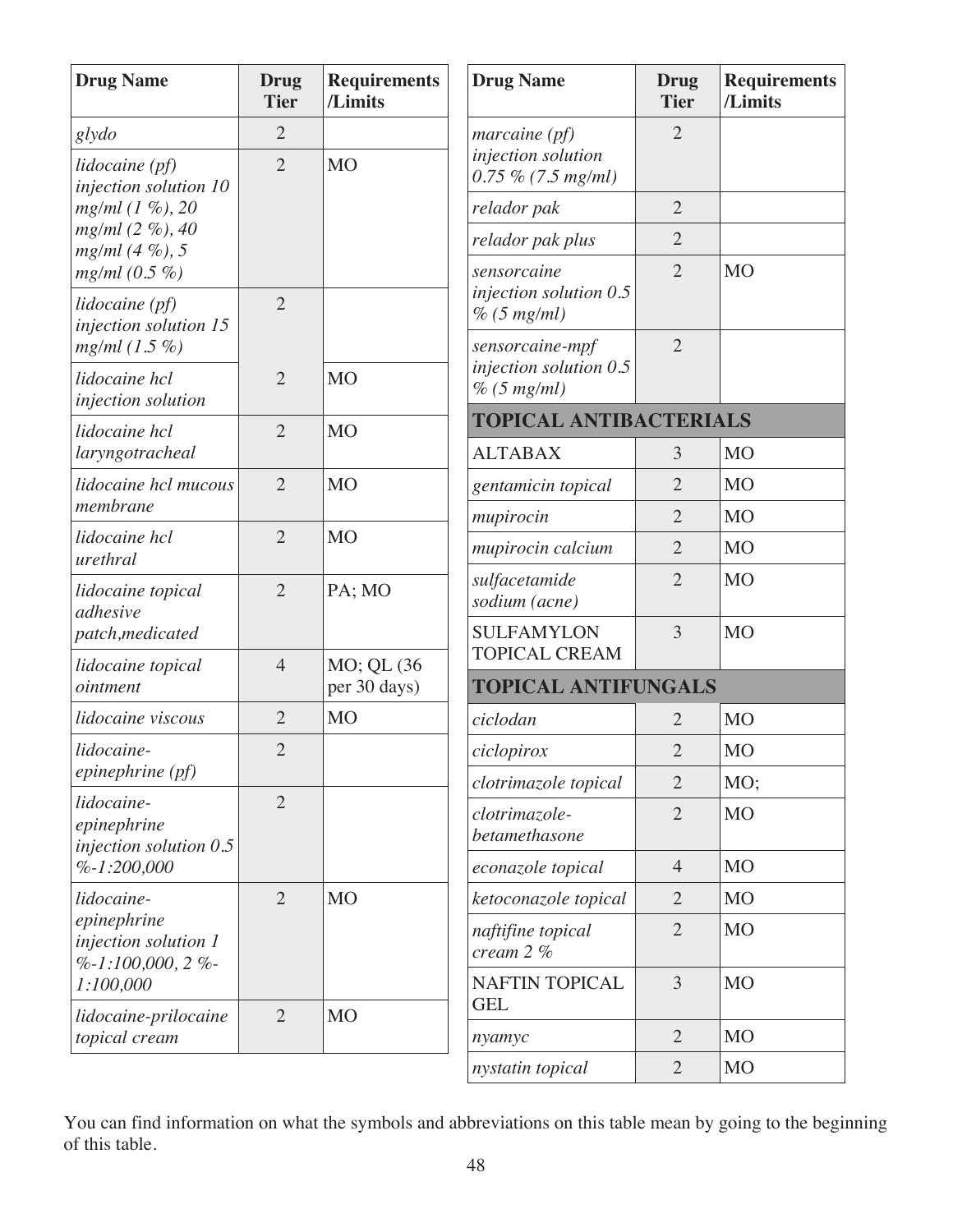| <b>Drug Name</b>                                   | Drug<br><b>Tier</b> | <b>Requirements</b><br>/Limits | <b>Drug Name</b>                        | <b>Drug</b><br><b>Tier</b> | <b>Requirements</b><br>/Limits |
|----------------------------------------------------|---------------------|--------------------------------|-----------------------------------------|----------------------------|--------------------------------|
| nystatin-<br>triamcinolone                         | $\overline{2}$      | M <sub>O</sub>                 | clobetasol topical<br>cream             | $\overline{2}$             | <b>MO</b>                      |
| nystop                                             | $\overline{2}$      | M <sub>O</sub>                 | clobetasol topical                      | $\overline{4}$             | M <sub>O</sub>                 |
| oxiconazole                                        | $\overline{2}$      |                                | foam                                    |                            |                                |
| <b>TOPICAL ANTIVIRALS</b>                          |                     |                                | clobetasol topical<br>gel               | $\overline{2}$             | <b>MO</b>                      |
| acyclovir topical                                  | 4                   | M <sub>O</sub>                 | clobetasol topical                      | $\overline{4}$             | <b>MO</b>                      |
| <b>DENAVIR</b>                                     | 3                   | <b>MO</b>                      | <i>lotion</i>                           |                            |                                |
| <b>XERESE</b>                                      | $\overline{4}$      | M <sub>O</sub>                 | clobetasol topical                      | $\overline{4}$             | <b>MO</b>                      |
| <b>ZOVIRAX</b>                                     | 5                   | <b>MO</b>                      | ointment                                |                            |                                |
| <b>TOPICAL CREAM</b>                               |                     |                                | clobetasol topical<br>shampoo           | $\overline{4}$             | <b>MO</b>                      |
| <b>TOPICAL CORTICOSTEROIDS</b><br>ala-cort topical | $\overline{2}$      | M <sub>O</sub>                 | clobetasol topical<br>spray,non-aerosol | $\overline{2}$             | <b>MO</b>                      |
| cream                                              |                     |                                | clobetasol-emollient                    | $\overline{2}$             | M <sub>O</sub>                 |
| alclometasone                                      | $\overline{2}$      | M <sub>O</sub>                 | clodan                                  | $\overline{4}$             | <b>MO</b>                      |
| amcinonide                                         | $\overline{4}$      | M <sub>O</sub>                 | cormax scalp                            | $\overline{2}$             |                                |
| apexicon e                                         | $\overline{2}$      | M <sub>O</sub>                 | desonide topical                        | $\overline{4}$             | <b>MO</b>                      |
| betamethasone<br>dipropionate                      | $\overline{2}$      | <b>MO</b>                      | cream                                   |                            |                                |
| betamethasone<br>valerate topical                  | $\overline{2}$      | <b>MO</b>                      | desonide topical<br><i>lotion</i>       | $\overline{4}$             | <b>MO</b>                      |
| cream                                              |                     |                                | desonide topical                        | $\overline{2}$             | <b>MO</b>                      |
| betamethasone                                      | $\overline{4}$      | M <sub>O</sub>                 | ointment                                |                            |                                |
| valerate topical<br>foam                           |                     |                                | desoximetasone<br>topical cream 0.05    | $\overline{4}$             | <b>MO</b>                      |
| betamethasone                                      | $\overline{2}$      | M <sub>O</sub>                 | $\%$                                    |                            |                                |
| valerate topical<br><i>lotion</i>                  |                     |                                | desoximetasone<br>topical cream 0.25    | $\overline{2}$             | M <sub>O</sub>                 |
| betamethasone                                      | $\overline{2}$      | M <sub>O</sub>                 | $\%$                                    |                            |                                |
| valerate topical<br>ointment                       |                     |                                | desoximetasone<br>topical gel           | $\overline{2}$             | M <sub>O</sub>                 |
| betamethasone,<br>augmented                        | $\overline{2}$      | M <sub>O</sub>                 | desoximetasone<br>topical ointment      | $\overline{4}$             | <b>MO</b>                      |
| <b>CAPEX</b>                                       | 3                   | M <sub>O</sub>                 | diflorasone                             | $\overline{4}$             | <b>MO</b>                      |
| clobetasol scalp                                   | $\overline{2}$      | M <sub>O</sub>                 | fluocinolone                            | $\overline{2}$             | <b>MO</b>                      |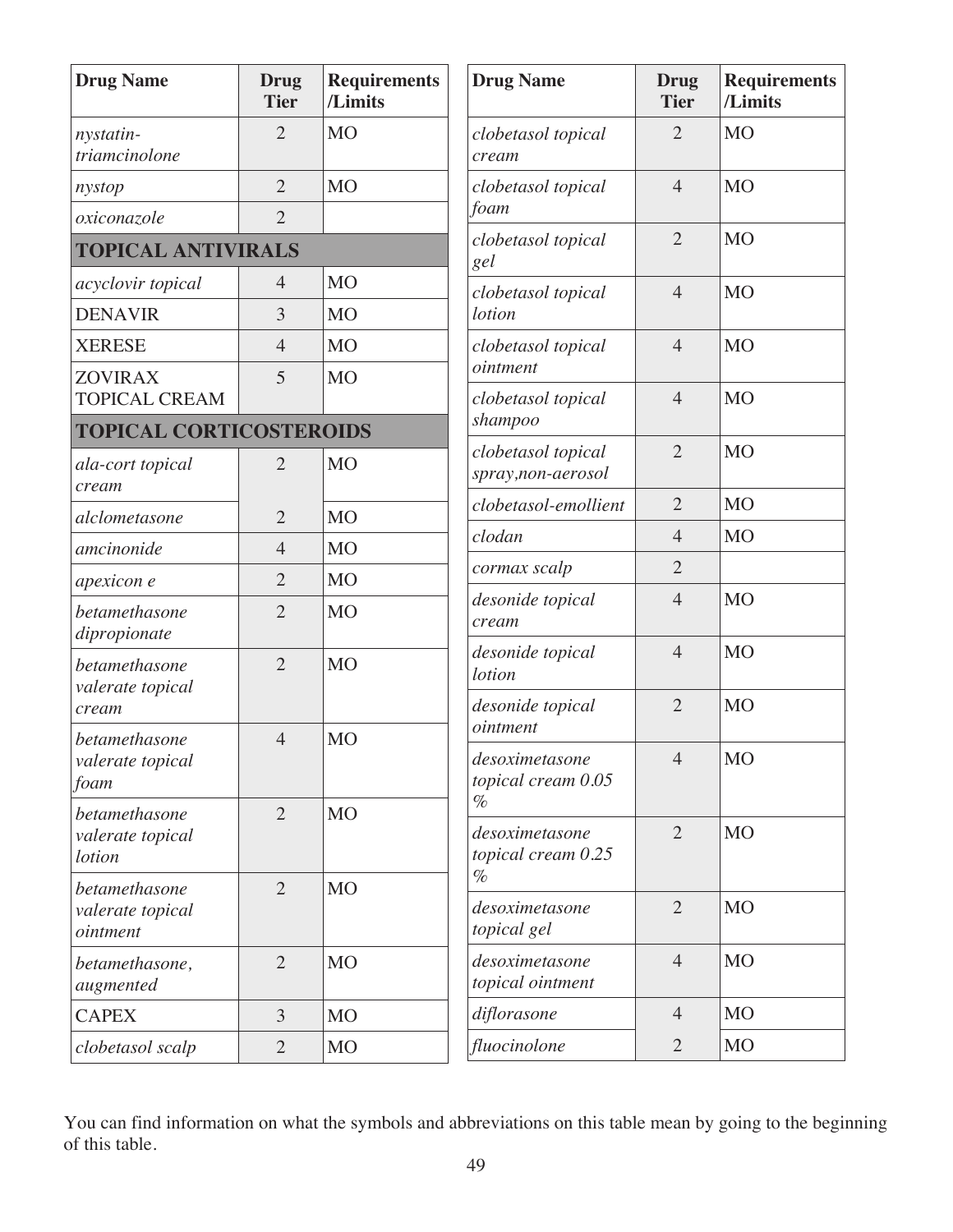| <b>Drug Name</b>                       | Drug<br><b>Tier</b> | <b>Requirements</b><br>/Limits | <b>Drug Name</b>                                               | Drug<br><b>Tier</b> | <b>Requirements</b><br>/Limits |
|----------------------------------------|---------------------|--------------------------------|----------------------------------------------------------------|---------------------|--------------------------------|
| fluocinolone and<br>shower cap         | $\overline{2}$      | <b>MO</b>                      | triamcinolone<br>acetonide topical                             | $\overline{2}$      | M <sub>O</sub>                 |
| fluocinonide                           | $\overline{2}$      | <b>MO</b>                      | aerosol                                                        |                     |                                |
| fluocinonide-e                         | $\overline{2}$      | <b>MO</b>                      | triamcinolone<br>acetonide topical                             | $\overline{2}$      | <b>MO</b>                      |
| flurandrenolide                        | $\overline{2}$      |                                | cream                                                          |                     |                                |
| fluticasone topical<br>cream           | $\overline{2}$      | <b>MO</b>                      | triamcinolone<br>acetonide topical                             | $\overline{2}$      | <b>MO</b>                      |
| fluticasone topical<br><i>lotion</i>   | $\overline{4}$      | <b>MO</b>                      | <i>lotion</i><br>triamcinolone                                 | $\overline{2}$      | <b>MO</b>                      |
| fluticasone topical<br>ointment        | $\overline{2}$      | <b>MO</b>                      | acetonide topical<br>ointment $0.025\%$ ,<br>$0.1~\%,\,0.5~\%$ |                     |                                |
| halobetasol<br>propionate              | $\overline{2}$      | <b>MO</b>                      | trianex                                                        | $\overline{2}$      | M <sub>O</sub>                 |
| hydrocortisone<br>butyrate             | $\overline{2}$      | <b>MO</b>                      | triderm topical<br>cream                                       | $\overline{2}$      | M <sub>O</sub>                 |
| hydrocortisone<br>butyr-emollient      | $\overline{4}$      | <b>MO</b>                      | <b>TOPICAL ENZYMES</b><br><b>SANTYL</b>                        | 3                   | <b>MO</b>                      |
| hydrocortisone<br>topical cream 1 %    | $\overline{2}$      | MO;                            | <b>TOPICAL SCABICIDES /</b><br><b>PEDICULICIDES</b>            |                     |                                |
| hydrocortisone<br>topical cream 2.5 %  | $\overline{2}$      | <b>MO</b>                      | <b>EURAX</b>                                                   | $\overline{4}$      | <b>MO</b>                      |
| hydrocortisone<br>topical lotion 2.5 % | $\overline{2}$      | <b>MO</b>                      | lindane topical<br>shampoo                                     | $\overline{2}$      | <b>MO</b>                      |
| hydrocortisone                         | $\overline{2}$      | MO;                            | malathion                                                      | $\overline{2}$      | M <sub>O</sub>                 |
| topical ointment $1\%$                 |                     |                                | permethrin topical<br>cream                                    | $\overline{2}$      | <b>MO</b>                      |
| hydrocortisone<br>topical ointment 2.5 | $\overline{2}$      | <b>MO</b>                      | <b>SKLICE</b>                                                  | 3                   | M <sub>O</sub>                 |
| $\%$<br>hydrocortisone<br>valerate     | $\overline{2}$      | <b>MO</b>                      | <b>DIAGNOSTICS/</b><br><b>MISCELLANEOUS AGENTS</b>             |                     |                                |
| hydrocortisone-min                     | $\overline{2}$      | <b>MO</b>                      | <b>ANTIDOTES</b>                                               |                     |                                |
| oil-wht pet                            |                     |                                | acetylcysteine                                                 | $\overline{2}$      | M <sub>O</sub>                 |
| <b>LOCOID TOPICAL</b><br><b>LOTION</b> | 3                   | <b>MO</b>                      | intravenous<br><b>IRRIGATING SOLUTIONS</b>                     |                     |                                |
| mometasone topical                     | $\overline{2}$      | <b>MO</b>                      | lactated ringers                                               | $\overline{2}$      | M <sub>O</sub>                 |
| prednicarbate                          | $\overline{2}$      | <b>MO</b>                      | irrigation                                                     |                     |                                |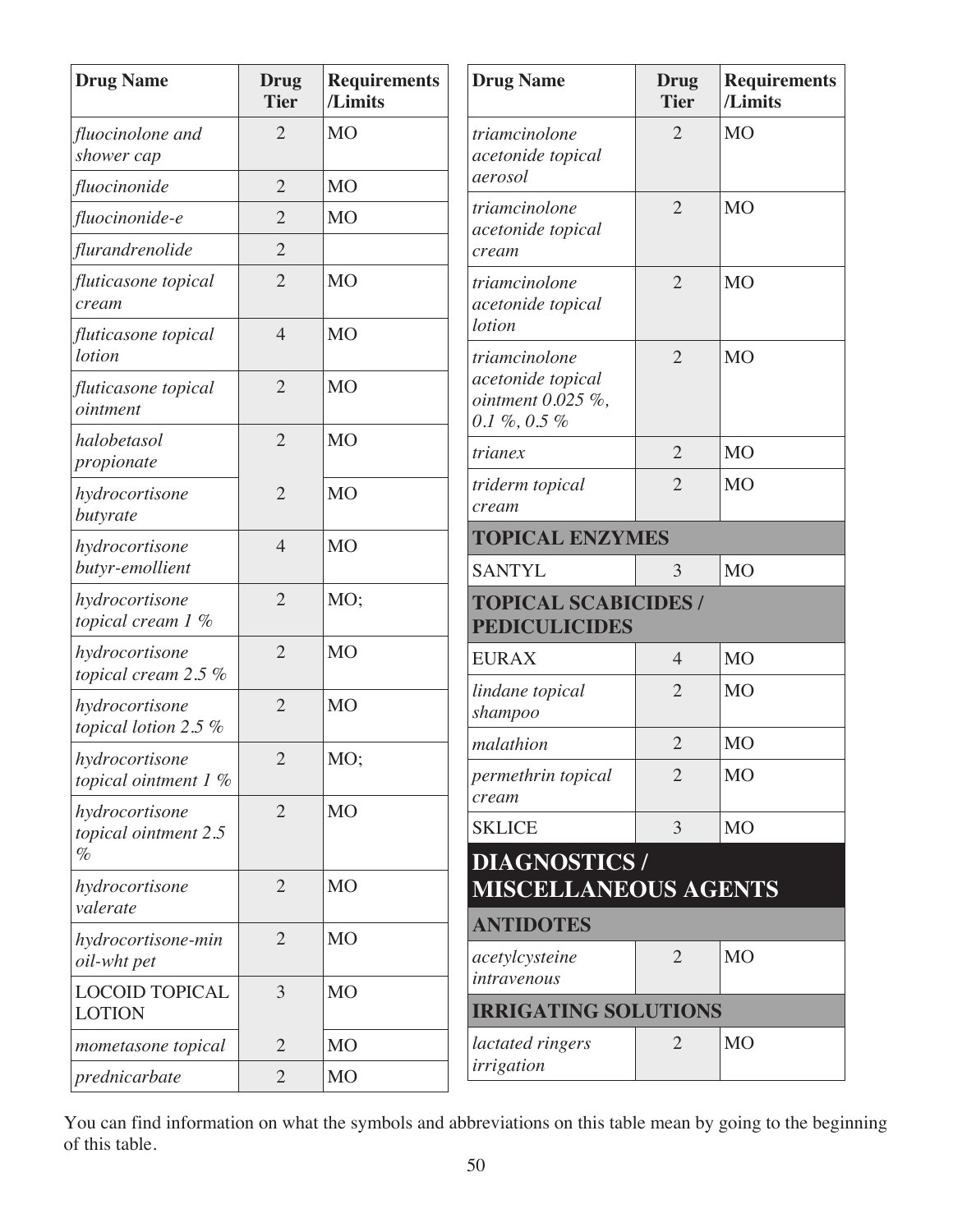| <b>Drug Name</b>                      | <b>Drug</b><br><b>Tier</b> | <b>Requirements</b><br>/Limits | <b>Drug Name</b>                         | <b>Drug</b><br><b>Tier</b> | <b>Requirements</b><br>/Limits |
|---------------------------------------|----------------------------|--------------------------------|------------------------------------------|----------------------------|--------------------------------|
| neomycin-polymyxin<br>b gu            | $\overline{2}$             | M <sub>O</sub>                 | dextrose 10 % in<br>water $(d10w)$       | $\overline{2}$             | <b>MO</b>                      |
| ringers irrigation                    | $\overline{2}$             | M <sub>O</sub>                 | dextrose 20 % in                         | $\overline{2}$             |                                |
| <b>MISCELLANEOUS AGENTS</b>           |                            |                                | water $(d20w)$                           |                            |                                |
| acamprosate                           | $\overline{2}$             | M <sub>O</sub>                 | dextrose 25 % in<br>water $(d25w)$       | $\overline{2}$             |                                |
| acetic acid irrigation                | $\overline{2}$             | <b>MO</b>                      | dextrose 30 % in                         | $\overline{2}$             |                                |
| <b>ADAGEN</b>                         | 5                          | M <sub>O</sub>                 | water $(d30w)$                           |                            |                                |
| alendronate oral<br>tablet 40 mg      | $\mathbf{1}$               | MO; QL (30<br>per 30 days)     | dextrose 40 % in<br>water $(d40w)$       | $\overline{2}$             |                                |
| anagrelide                            | $\overline{2}$             | M <sub>O</sub>                 | dextrose 5 % in                          | $\overline{2}$             | <b>MO</b>                      |
| <b>ARALAST NP</b>                     | 5                          | MO; LA                         | water $(d5w)$                            |                            |                                |
| <b>BUPHENYL ORAL</b><br><b>TABLET</b> | 5                          | <b>MO</b>                      | dextrose 5 %-<br>lactated ringers        | $\overline{2}$             | <b>MO</b>                      |
| bupivacaine-<br>dextrose-water(pf)    | $\overline{2}$             |                                | dextrose $5\% - 0.2\%$<br>sod chloride   | $\overline{2}$             |                                |
| caffeine citrated<br>intravenous      | $\overline{2}$             |                                | dextrose $5\% - 0.3\%$<br>sod.chloride   | $\overline{2}$             |                                |
| caffeine citrated oral                | $\overline{2}$             | M <sub>O</sub>                 | dextrose 50 % in<br>water $(d50w)$       | $\overline{2}$             | M <sub>O</sub>                 |
| <b>CARBAGLU</b>                       | 5                          | MO; LA                         | intravenous                              |                            |                                |
| cevimeline                            | $\overline{2}$             | <b>MO</b>                      | parenteral solution                      |                            |                                |
| <b>CHEMET</b>                         | 3                          | M <sub>O</sub>                 | dextrose 50 % in<br>water $(d50w)$       | $\overline{2}$             |                                |
| <b>CLINIMIX</b>                       | 3                          | <b>B/D PA</b>                  | intravenous syringe                      |                            |                                |
| 4.25%/D5W<br><b>SULFIT FREE</b>       |                            |                                | dextrose 70 % in<br>water $(d70w)$       | $\overline{2}$             | <b>MO</b>                      |
| $d10\% - 0.45\%$<br>sodium chloride   | $\overline{2}$             |                                | dextrose with sodium<br>chloride         | $\overline{2}$             |                                |
| $d2.5\% -0.45\%$<br>sodium chloride   | $\overline{2}$             |                                | disulfiram                               | $\overline{2}$             | M <sub>O</sub>                 |
| $d5\%$ and 0.9%                       | $\overline{2}$             | M <sub>O</sub>                 | etidronate disodium                      | $\overline{2}$             | M <sub>O</sub>                 |
| sodium chloride                       |                            |                                | <b>EXJADE</b>                            | 5                          | MO; LA                         |
| $d5\% -0.45\%$ sodium<br>chloride     | $\overline{2}$             | M <sub>O</sub>                 | <b>FERRIPROX ORAL</b><br><b>SOLUTION</b> | 5                          |                                |
| deferoxamine                          | $\overline{2}$             | B/D PA; MO                     | <b>FERRIPROX ORAL</b>                    | 5                          | M <sub>O</sub>                 |
| dextrose 10 % and<br>$0.2$ % nacl     | $\overline{2}$             |                                | <b>TABLET</b><br><b>INCRELEX</b>         | 5                          | MO; LA                         |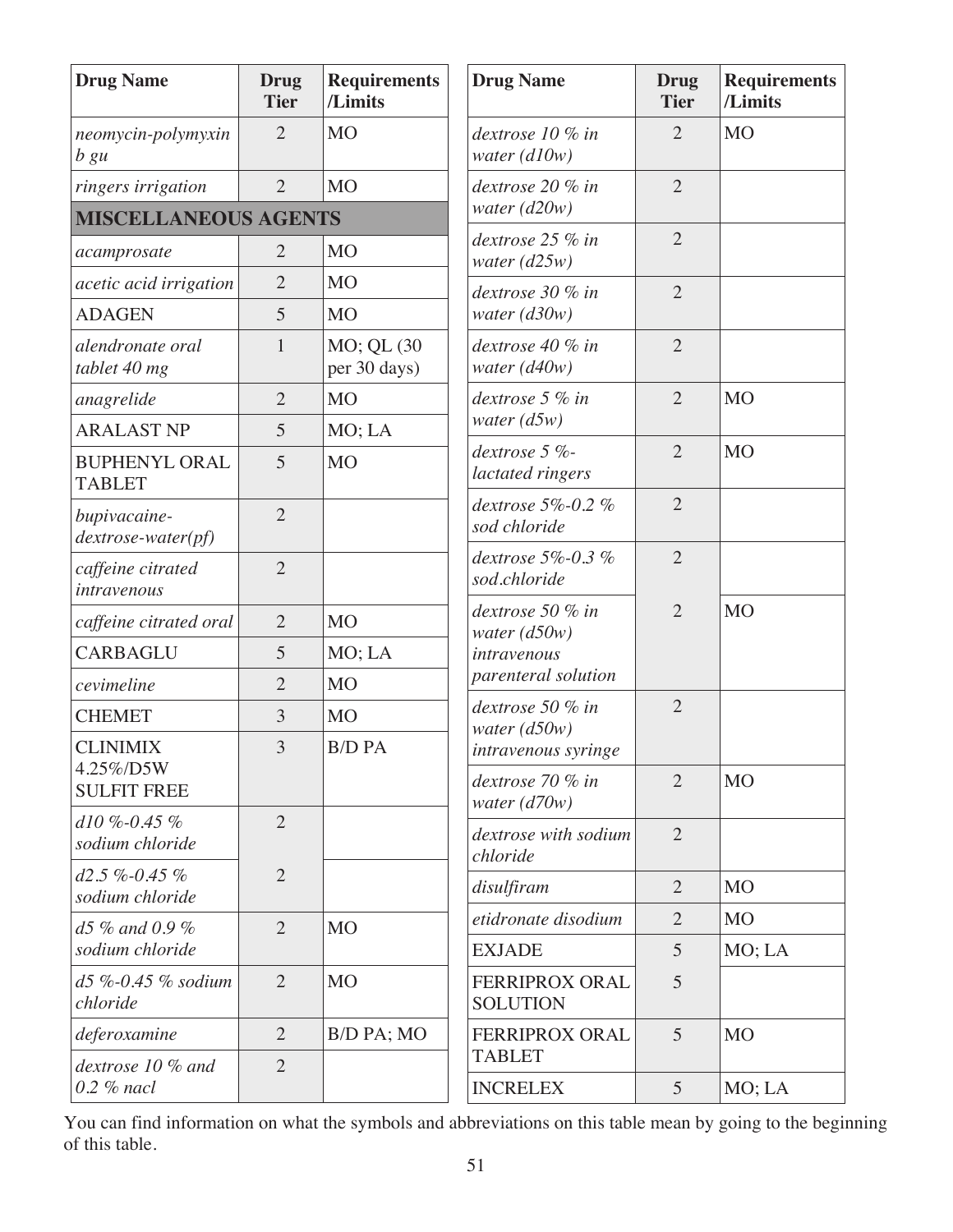| <b>Drug Name</b>                  | <b>Drug</b><br><b>Tier</b> | <b>Requirements</b><br>/Limits | <b>Drug Name</b>                                            | <b>Drug</b><br><b>Tier</b> | <b>Requirements</b><br>/Limits |
|-----------------------------------|----------------------------|--------------------------------|-------------------------------------------------------------|----------------------------|--------------------------------|
| <b>JADENU</b>                     | 5                          | M <sub>O</sub>                 | sodium polystyrene                                          | $\overline{2}$             | M <sub>O</sub>                 |
| kionex                            | $\overline{2}$             | <b>MO</b>                      | (sorb free)                                                 |                            |                                |
| levocarnitine (with<br>sugar)     | $\overline{2}$             | <b>MO</b>                      | sodium polystyrene<br>sulfonate oral<br>powder              | $\overline{2}$             | <b>MO</b>                      |
| levocarnitine<br>intravenous      | $\overline{2}$             | <b>MO</b>                      | sodium polystyrene<br>sulfonate oral                        | $\overline{2}$             |                                |
| levocarnitine oral<br>tablet      | $\overline{2}$             | <b>MO</b>                      | suspension                                                  | $\overline{2}$             |                                |
| lmd 10 % in 0.9 %<br>sodium chlor | $\overline{2}$             |                                | sodium polystyrene<br>sulfonate rectal<br>enema 30 gram/120 |                            |                                |
| lmd 10 % in 5 %                   | $\overline{2}$             |                                | ml                                                          |                            |                                |
| dextrose                          |                            |                                | <b>SOLIRIS</b>                                              | 5                          | B/D PA; MO                     |
| midodrine                         | $\overline{2}$             | <b>MO</b>                      | sps oral                                                    | $\overline{2}$             | <b>MO</b>                      |
| <b>NORTHERA</b>                   | 5                          | PA; MO                         | sps rectal                                                  | $\overline{2}$             |                                |
| <b>ORFADIN ORAL</b>               | 5                          | LA                             | <b>SYPRINE</b>                                              | 5                          | <b>MO</b>                      |
| CAPSULE 10 MG,<br>2 MG, 5 MG      |                            |                                | <b>THIOLA</b>                                               | 5                          | M <sub>O</sub>                 |
| <b>ORFADIN ORAL</b>               | 5                          | LA                             | <b>VELTASSA</b>                                             | 3                          | M <sub>O</sub>                 |
| <b>SUSPENSION</b>                 |                            |                                | water for irrigation,                                       | $\overline{2}$             | <b>MO</b>                      |
| pilocarpine hcl oral              | $\overline{2}$             | <b>MO</b>                      | sterile                                                     |                            |                                |
| PROLASTIN-C                       | 5                          | LA                             | <b>XIAFLEX</b>                                              | 5                          | M <sub>O</sub>                 |
| <b>RAVICTI</b>                    | 5                          | <b>MO</b>                      | zoledronic acid-<br>mannitol-water                          | $\overline{2}$             | PA                             |
| <b>RENVELA</b>                    | 5                          | <b>MO</b>                      | intravenous                                                 |                            |                                |
| riluzole                          | $\overline{2}$             | <b>MO</b>                      | piggyback 5 mg/100<br>ml                                    |                            |                                |
| risedronate oral<br>tablet 30 mg  | $\overline{2}$             | MO; QL (30)<br>per 30 days)    | zoledronic acid-<br>mannitol-water                          | $\overline{2}$             | PA; MO                         |
| sodium benzoate-sod<br>phenylacet | $\overline{2}$             |                                | intravenous solution                                        |                            |                                |
| sodium chloride 0.9               | $\overline{2}$             | <b>MO</b>                      | <b>SMOKING DETERRENTS</b>                                   |                            |                                |
| % intravenous                     |                            |                                | buproban                                                    | $\overline{2}$             |                                |
| sodium chloride<br>irrigation     | $\overline{2}$             | M <sub>O</sub>                 | bupropion hcl<br>(smoking deter)                            | $\overline{2}$             | M <sub>O</sub>                 |
| sodium                            | 5                          | <b>MO</b>                      | <b>CHANTIX</b>                                              | 3                          | <b>MO</b>                      |
| phenylbutyrate                    |                            |                                | <b>CHANTIX</b><br><b>CONTINUING</b><br><b>MONTH BOX</b>     | 3                          | M <sub>O</sub>                 |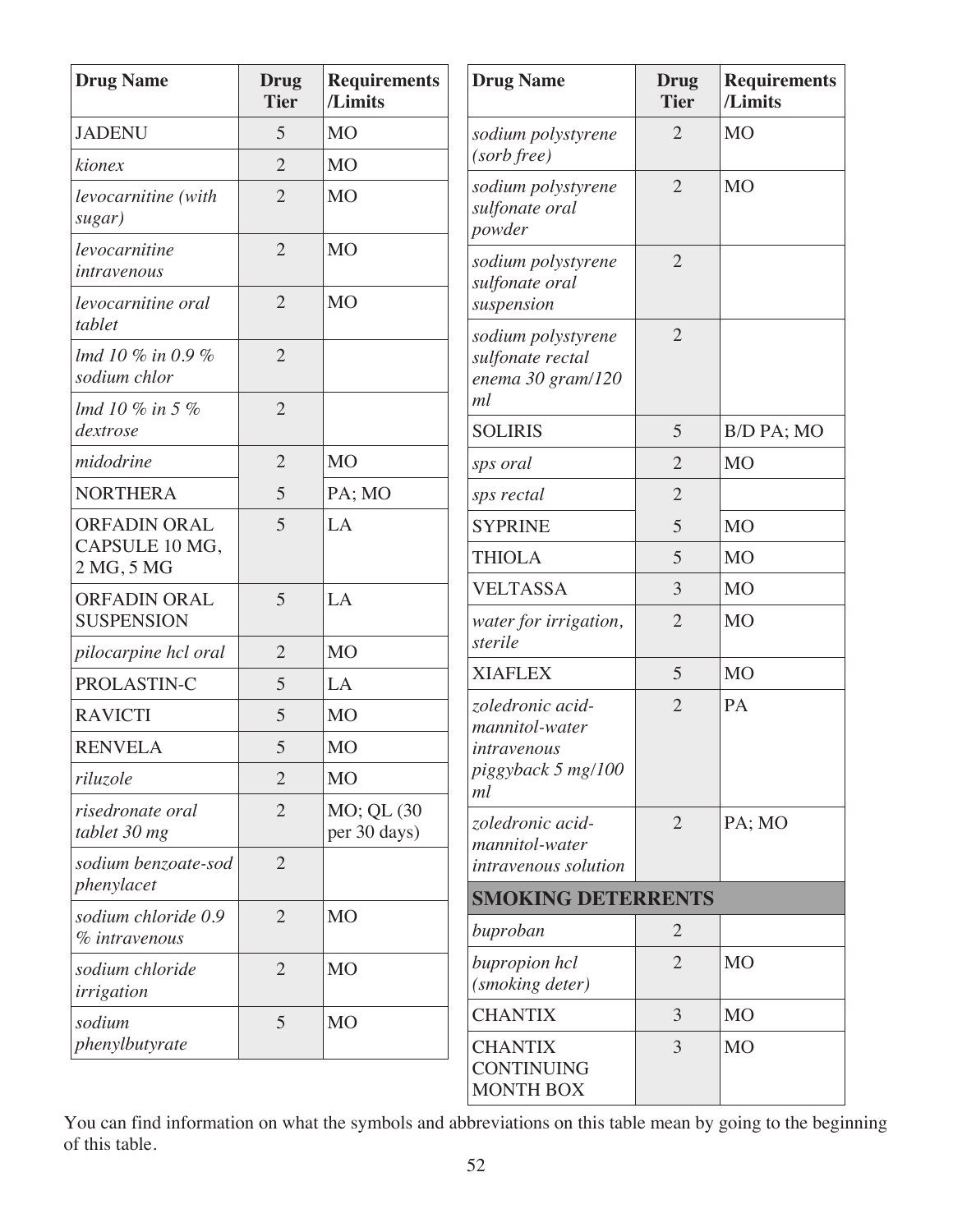| <b>Drug Name</b>                                      | Drug<br><b>Tier</b> | <b>Requirements</b><br>/Limits   |  |  |  |  |  |
|-------------------------------------------------------|---------------------|----------------------------------|--|--|--|--|--|
| <b>CHANTIX</b><br><b>STARTING</b><br><b>MONTH BOX</b> | 3                   | <b>MO</b>                        |  |  |  |  |  |
| <b>NICOTROL</b>                                       | 4                   | M <sub>O</sub>                   |  |  |  |  |  |
| <b>NICOTROL NS</b>                                    | $\overline{4}$      | M <sub>O</sub>                   |  |  |  |  |  |
| <b>EAR, NOSE / THROAT</b><br><b>MEDICATIONS</b>       |                     |                                  |  |  |  |  |  |
| <b>MISCELLANEOUS AGENTS</b>                           |                     |                                  |  |  |  |  |  |
| azelastine nasal                                      | 2                   | MO; QL (60<br>per 30 days)       |  |  |  |  |  |
| <b>BACTROBAN</b><br><b>NASAL</b>                      | 3                   | M <sub>O</sub>                   |  |  |  |  |  |
| chlorhexidine<br>gluconate mucous<br>membrane         | $\overline{2}$      | M <sub>O</sub>                   |  |  |  |  |  |
| denta 5000 plus                                       | $\overline{2}$      | M <sub>O</sub>                   |  |  |  |  |  |
| dentagel                                              | $\overline{2}$      | M <sub>O</sub>                   |  |  |  |  |  |
| <i>fluoridex daily</i><br>defense                     | $\overline{2}$      | MO                               |  |  |  |  |  |
| ipratropium bromide<br>nasal                          | $\overline{2}$      | $MO$ ; QL $(30)$<br>per 30 days) |  |  |  |  |  |
| olopatadine nasal                                     | $\overline{2}$      | MO; QL (30.5)<br>per 30 days)    |  |  |  |  |  |
| oralone                                               | $\overline{2}$      | <b>MO</b>                        |  |  |  |  |  |
| paroex oral rinse                                     | $\overline{2}$      | M <sub>O</sub>                   |  |  |  |  |  |
| perio med                                             | $\overline{2}$      | MO;                              |  |  |  |  |  |
| periogard                                             | $\overline{2}$      | M <sub>O</sub>                   |  |  |  |  |  |
| PREVIDENT 5000<br><b>BOOSTER PLUS</b>                 | $\overline{4}$      | M <sub>O</sub>                   |  |  |  |  |  |
| sf                                                    | $\overline{2}$      | <b>MO</b>                        |  |  |  |  |  |
| sf 5000 plus                                          | $\overline{2}$      | M <sub>O</sub>                   |  |  |  |  |  |
| triamcinolone<br>acetonide dental                     | $\overline{2}$      | M <sub>O</sub>                   |  |  |  |  |  |

| <b>Drug Name</b>                  | <b>Drug</b><br><b>Tier</b> | <b>Requirements</b><br>/Limits |
|-----------------------------------|----------------------------|--------------------------------|
| acetasol hc                       | $\overline{2}$             | M <sub>O</sub>                 |
| acetic acid otic                  | $\overline{2}$             | M <sub>O</sub>                 |
| acetic acid-<br>aluminum acetate  | $\overline{2}$             | M <sub>O</sub>                 |
| ciprofloxacin hcl<br>otic         | $\overline{2}$             | <b>MO</b>                      |
| fluocinolone<br>acetonide oil     | $\overline{2}$             | M <sub>O</sub>                 |
| hydrocortisone-<br>acetic acid    | $\overline{2}$             | M <sub>O</sub>                 |
| <i>ofloxacin otic</i>             | $\overline{2}$             | M <sub>O</sub>                 |
| <b>OTIC STEROID / ANTIBIOTIC</b>  |                            |                                |
| <b>CIPRODEX</b>                   | 3                          | <b>MO</b>                      |
| neomycin-<br>polymyxin-hc otic    | $\overline{2}$             | M <sub>O</sub>                 |
| <b>ENDOCRINE/DIABETES</b>         |                            |                                |
| <b>ADRENAL HORMONES</b>           |                            |                                |
| a-hydrocort                       | $\overline{2}$             | <b>MO</b>                      |
| betamethasone<br>acet, sod phos   | $\overline{2}$             | <b>MO</b>                      |
| cortisone                         | $\overline{2}$             | M <sub>O</sub>                 |
| deltasone oral tablet<br>$20$ mg  | 2                          | B/D PA; MO                     |
| dexamethasone<br>intensol         | $\overline{2}$             | M <sub>O</sub>                 |
| dexamethasone oral<br>elixir      | $\overline{2}$             | M <sub>O</sub>                 |
| dexamethasone oral<br>solution    | $\overline{2}$             | M <sub>O</sub>                 |
| dexamethasone oral<br>tablet      | 1                          | M <sub>O</sub>                 |
| dexamethasone<br>sodium phos (pf) | 2                          | M <sub>O</sub>                 |

## 60B**MISCELLANEOUS OTIC PREPARATIONS**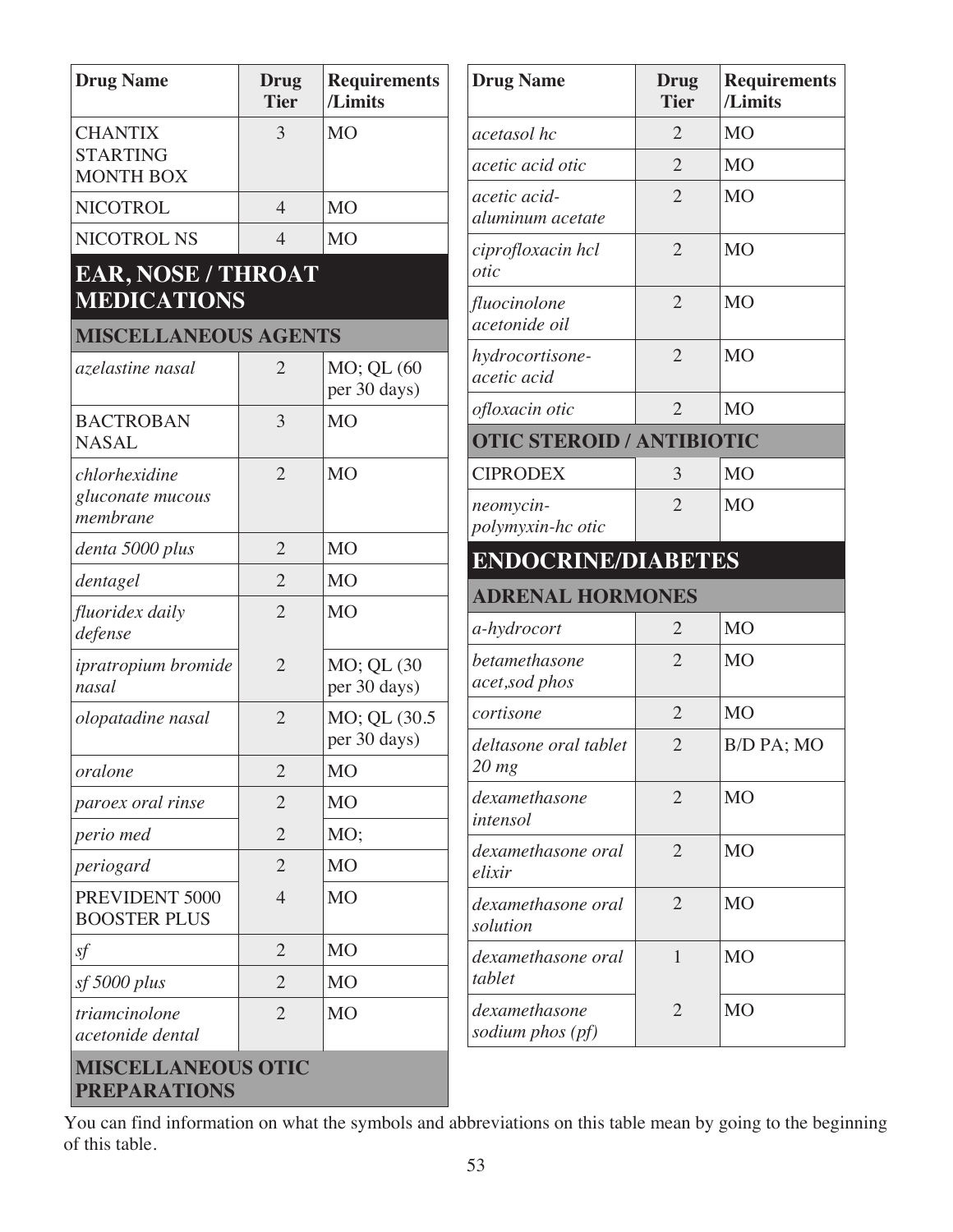| <b>Drug Name</b>                                                                | <b>Drug</b><br><b>Tier</b> | <b>Requirements</b><br>/Limits | <b>Drug Name</b>                                            | <b>Drug</b><br><b>Tier</b> | <b>Requirements</b><br>/Limits                       |
|---------------------------------------------------------------------------------|----------------------------|--------------------------------|-------------------------------------------------------------|----------------------------|------------------------------------------------------|
| dexamethasone<br>sodium phosphate                                               | $\overline{2}$             | M <sub>O</sub>                 | prednisone oral<br>solution                                 | $\overline{2}$             | <b>MO</b>                                            |
| injection<br>fludrocortisone                                                    | $\overline{2}$             | M <sub>O</sub>                 | prednisone oral<br>tablet                                   | $\mathbf{1}$               | B/D PA; MO                                           |
| hydrocortisone oral                                                             | $\overline{2}$             | M <sub>O</sub>                 | prednisone oral                                             | $\mathbf{1}$               | <b>MO</b>                                            |
| methylprednisolone                                                              | $\overline{2}$             | <b>MO</b>                      | tablets, dose pack                                          |                            |                                                      |
| acetate                                                                         |                            |                                | triamcinolone                                               | $\overline{2}$             | <b>MO</b>                                            |
| methylprednisolone<br>oral tablet                                               | $\mathbf{1}$               | B/D PA; MO                     | acetonide injection<br>suspension 10 mg/ml                  |                            |                                                      |
| methylprednisolone<br>oral tablets, dose<br>pack                                | $\mathbf{1}$               | M <sub>O</sub>                 | triamcinolone<br>acetonide injection<br>suspension 40 mg/ml | $\overline{2}$             |                                                      |
| methylprednisolone                                                              | $\overline{2}$             | <b>MO</b>                      | veripred 20                                                 | $\overline{2}$             | <b>MO</b>                                            |
| sodium succ                                                                     |                            |                                | <b>ANTITHYROID AGENTS</b>                                   |                            |                                                      |
| injection recon soln<br>125 mg, 40 mg                                           |                            |                                | methimazole oral<br>tablet 10 mg, 5 mg                      | $\overline{2}$             | <b>MO</b>                                            |
| methylprednisolone<br>sodium succ                                               | $\overline{2}$             | <b>MO</b>                      | propylthiouracil                                            | $\overline{2}$             | <b>MO</b>                                            |
| intravenous                                                                     |                            |                                | <b>DIABETES THERAPY</b>                                     |                            |                                                      |
| millipred dp                                                                    | $\overline{2}$             | M <sub>O</sub>                 | acarbose oral tablet                                        | $\overline{2}$             | MO; QL (90                                           |
| millipred oral tablet                                                           | 4                          | B/D PA; MO                     | 100 mg                                                      |                            | per 30 days)                                         |
| prednisolone oral<br>solution 15 mg/5 ml                                        | $\overline{2}$             | <b>MO</b>                      | acarbose oral tablet<br>$25 \, mg$                          | $\overline{2}$             | MO; QL (360<br>per 30 days)                          |
| prednisolone sodium<br>phosphate oral                                           | $\overline{2}$             | M <sub>O</sub>                 | acarbose oral tablet<br>$50$ mg                             | $\overline{2}$             | MO; QL (180<br>per 30 days)                          |
| solution 15 mg/5 ml                                                             |                            |                                | <b>ALCOHOL PADS</b>                                         | 3                          | MO;                                                  |
| $(3 mg/ml)$ , 25 mg/5<br>ml(5 mg/ml), 5 mg                                      |                            |                                | <b>APIDRA</b>                                               | $\overline{4}$             | ST; MO                                               |
| base/5 ml $(6.7 \text{ mg}/5)$<br>ml)                                           |                            |                                | <b>APIDRA</b><br><b>SOLOSTAR</b>                            | $\overline{4}$             | ST; MO                                               |
| prednisolone sodium<br>phosphate oral                                           | $\overline{4}$             | B/D PA; MO                     | <b>BYDUREON</b>                                             | 3                          | PA; MO; QL<br>(4 <sub>per</sub> 28 <sub>days</sub> ) |
| tablet, disintegrating<br>10 mg                                                 |                            |                                | <b>BYETTA</b><br><b>SUBCUTANEOUS</b>                        | 3                          | PA; MO; QL<br>$(2.4 \text{ per } 30)$                |
| prednisolone sodium<br>phosphate oral<br>tablet, disintegrating<br>15 mg, 30 mg | $\overline{2}$             | B/D PA; MO                     | PEN INJECTOR 10<br>MCG/DOSE(250<br>MCG/ML) 2.4 ML           |                            | days)                                                |
| prednisone intensol                                                             | $\overline{2}$             | B/D PA; MO                     |                                                             |                            |                                                      |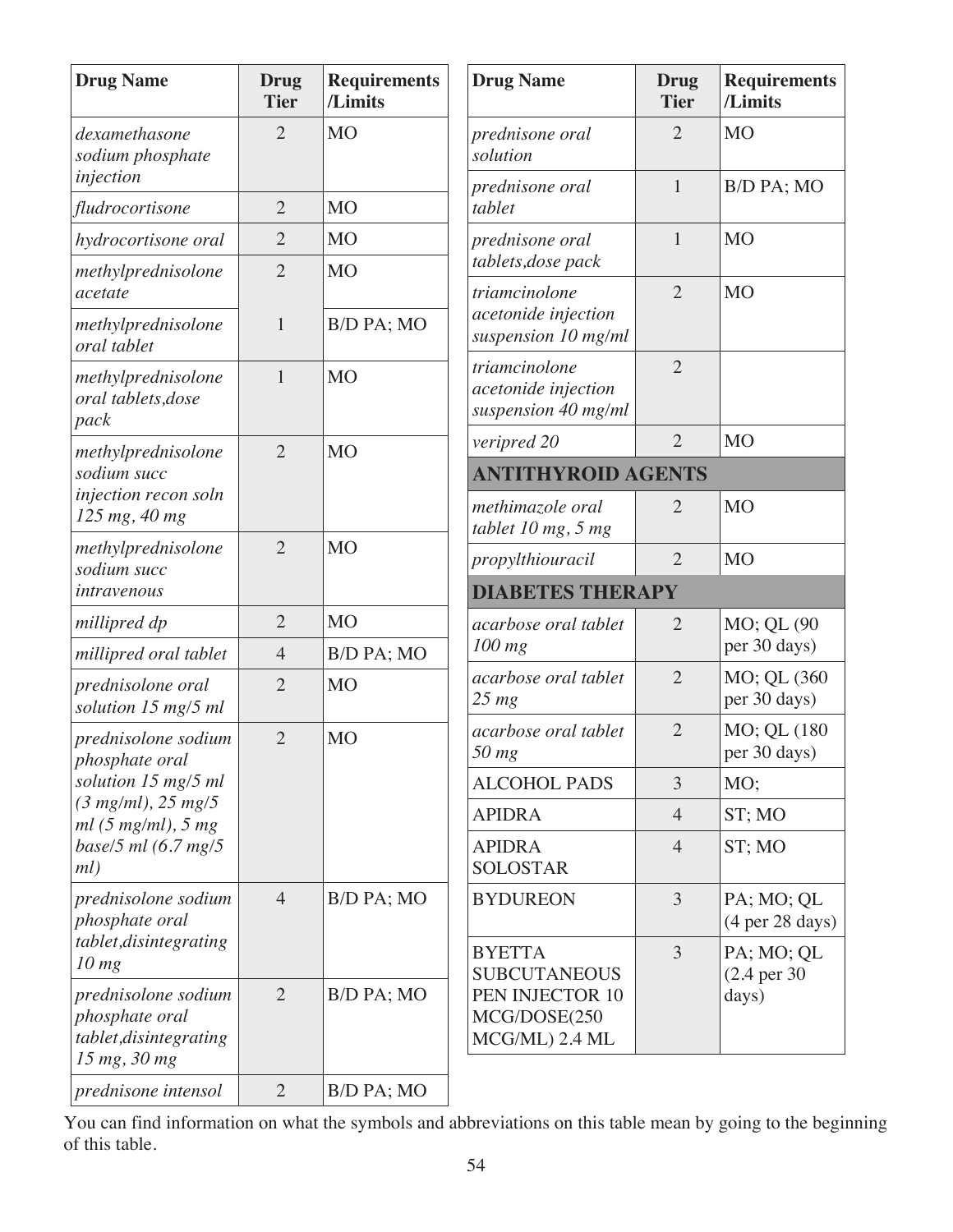| <b>Drug Name</b>                                           | <b>Drug</b><br><b>Tier</b> | <b>Requirements</b><br>/Limits        | <b>Drug Name</b>                                                  | <b>Drug</b><br><b>Tier</b> | <b>Requirements</b><br>/Limits |
|------------------------------------------------------------|----------------------------|---------------------------------------|-------------------------------------------------------------------|----------------------------|--------------------------------|
| <b>BYETTA</b><br><b>SUBCUTANEOUS</b>                       | 3                          | PA; MO; QL<br>$(1.2 \text{ per } 30)$ | <b>GLUCAGEN</b><br><b>HYPOKIT</b>                                 | 3                          | <b>MO</b>                      |
| PEN INJECTOR 5<br>MCG/DOSE (250<br>MCG/ML) 1.2 ML          |                            | days)                                 | <b>GLUCAGON</b><br><b>EMERGENCY KIT</b><br>(HUMAN)                | $\overline{3}$             | <b>MO</b>                      |
| <b>CYCLOSET</b>                                            | $\overline{4}$             | MO; QL (180<br>per 30 days)           | <b>HUMALOG</b>                                                    | $\overline{3}$             | M <sub>O</sub>                 |
| <b>FARXIGA ORAL</b><br><b>TABLET 10 MG</b>                 | $\overline{3}$             | MO; QL (30<br>per 30 days)            | <b>HUMALOG</b><br><b>KWIKPEN</b>                                  | 3                          | <b>MO</b>                      |
| <b>FARXIGA ORAL</b><br><b>TABLET 5 MG</b>                  | $\overline{3}$             | MO; QL (60<br>per 30 days)            | <b>HUMALOG MIX</b><br>$50 - 50$                                   | $\overline{3}$             | <b>MO</b>                      |
| <b>GAUZE PADS 2 X</b><br>$\overline{2}$                    | 3                          | MO;                                   | <b>HUMALOG MIX</b><br>50-50 KWIKPEN                               | 3                          | <b>MO</b>                      |
| glimepiride oral<br>tablet 1 mg                            | $\mathbf{1}$               | MO; QL (240<br>per 30 days)           | <b>HUMALOG MIX</b><br>$75 - 25$                                   | 3                          | <b>MO</b>                      |
| glimepiride oral<br>tablet 2 mg                            | $\mathbf{1}$               | MO; QL (120<br>per 30 days)           | <b>HUMALOG MIX</b><br>75-25 KWIKPEN                               | $\overline{3}$             | M <sub>O</sub>                 |
| glimepiride oral                                           | $\mathbf{1}$               | MO; QL (60                            | HUMULIN 70/30                                                     | $\overline{3}$             | MO;                            |
| tablet 4 mg                                                |                            | per 30 days)                          | HUMULIN 70/30<br><b>KWIKPEN</b>                                   | $\overline{3}$             | MO;                            |
| glipizide oral tablet<br>10 mg                             | $\mathbf{1}$               | MO; QL (120<br>per 30 days)           | <b>HUMULIN N</b>                                                  | 3                          | MO;                            |
| glipizide oral tablet<br>5 <sub>mg</sub>                   | $\mathbf{1}$               | MO; QL (240<br>per 30 days)           | <b>HUMULIN N</b><br><b>KWIKPEN</b>                                | 3                          | MO;                            |
| glipizide oral tablet                                      | $\mathbf{1}$               | MO; QL (60                            | <b>HUMULIN R</b>                                                  | $\overline{3}$             | MO;                            |
| extended release<br>24hr 10 mg                             |                            | per 30 days)                          | <b>HUMULIN R U-500</b><br>(CONC) KWIKPEN                          | 3                          |                                |
| glipizide oral tablet<br>extended release<br>24hr 2.5 mg   | $\mathbf{1}$               | MO; QL (240)<br>per 30 days)          | <b>HUMULIN R U-500</b><br>(CONCENTRATED                           | 3                          | M <sub>O</sub>                 |
| glipizide oral tablet<br>extended release<br>$24hr$ 5 mg   | $\mathbf{1}$               | MO; QL (120)<br>per 30 days)          | <b>INSULIN PEN</b><br><b>NEEDLE</b>                               | 3                          | MO;                            |
| glipizide-metformin<br>oral tablet 2.5-250<br>mg           | $\overline{2}$             | MO; QL (240)<br>per 30 days)          | <b>INSULIN</b><br>SYRINGE (DISP)<br>U-100 0.3 ML, 1<br>ML, 1/2 ML | $\overline{3}$             | MO;                            |
| glipizide-metformin<br>oral tablet 2.5-500<br>mg, 5-500 mg | $\overline{2}$             | MO; QL (120)<br>per 30 days)          |                                                                   |                            |                                |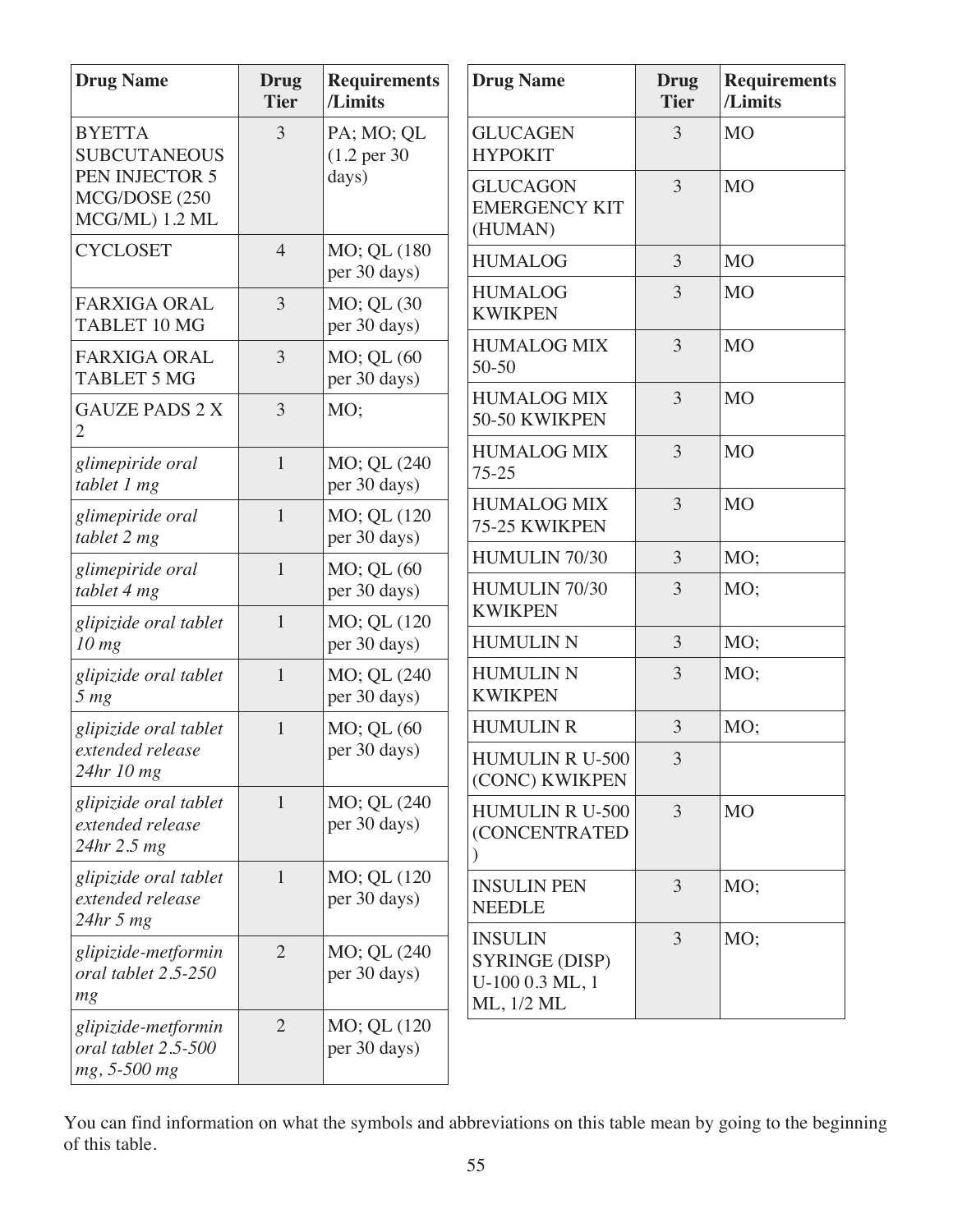| <b>Drug Name</b>                                             | <b>Drug</b><br><b>Tier</b> | <b>Requirements</b><br>/Limits           | <b>Drug Name</b>                               | <b>Drug</b><br><b>Tier</b> | <b>Requirements</b><br>/Limits     |
|--------------------------------------------------------------|----------------------------|------------------------------------------|------------------------------------------------|----------------------------|------------------------------------|
| <b>INVOKAMET</b><br><b>ORAL TABLET</b><br>150-1,000 MG, 150- | 3                          | MO; QL (60<br>per 30 days)               | <b>KAZANO</b>                                  | $\overline{4}$             | ST; MO; QL<br>(60 per 30)<br>days) |
| 500 MG, 50-1,000<br><b>MG</b>                                |                            |                                          | <b>KOMBIGLYZE XR</b><br>ORAL TABLET,           | 3                          | MO; QL (60<br>per 30 days)         |
| <b>INVOKAMET</b><br><b>ORAL TABLET 50-</b><br>500 MG         | $\overline{3}$             | MO; QL (120<br>per 30 days)              | ER MULTIPHASE<br>24 HR 2.5-1,000<br><b>MG</b>  |                            |                                    |
| <b>INVOKANA ORAL</b><br>TABLET 100 MG                        | $\overline{3}$             | MO; QL (90<br>per 30 days)               | KOMBIGLYZE XR<br>ORAL TABLET,                  | $\overline{3}$             | MO; QL (30<br>per 30 days)         |
| <b>INVOKANA ORAL</b><br>TABLET 300 MG                        | 3                          | MO; QL (30<br>per 30 days)               | ER MULTIPHASE<br>24 HR 5-1,000 MG,<br>5-500 MG |                            |                                    |
| <b>JANUMET</b>                                               | 3                          | MO; QL (60<br>per 30 days)               | <b>LANTUS</b>                                  | $\overline{3}$             | <b>MO</b>                          |
| <b>JANUMET XR</b><br>ORAL TABLET,                            | $\overline{3}$             | MO; QL (30<br>per 30 days)               | <b>LANTUS</b><br><b>SOLOSTAR</b>               | 3                          | <b>MO</b>                          |
| ER MULTIPHASE                                                |                            |                                          | <b>LEVEMIR</b>                                 | $\overline{3}$             | <b>MO</b>                          |
| 24 HR 100-1,000<br>MG, 50-500 MG                             |                            |                                          | <b>LEVEMIR</b><br><b>FLEXTOUCH</b>             | 3                          | <b>MO</b>                          |
| <b>JANUMET XR</b><br>ORAL TABLET,<br>ER MULTIPHASE           | $\overline{3}$             | MO; QL (60<br>per 30 days)               | metformin oral<br>tablet $1,000$ mg            | $\mathbf{1}$               | MO; QL (75<br>per 30 days)         |
| 24 HR 50-1,000 MG                                            | 3                          |                                          | metformin oral<br>tablet 500 mg                | $\mathbf{1}$               | MO; QL (150<br>per 30 days)        |
| <b>JANUVIA</b>                                               |                            | MO; QL (30<br>per 30 days)               | metformin oral<br>tablet 850 mg                | $\mathbf{1}$               | MO; QL (90<br>per 30 days)         |
| <b>JARDIANCE</b>                                             | 3                          | MO; QL (30<br>per 30 days)               | metformin oral                                 | $\overline{4}$             | MO; QL (120                        |
| <b>JENTADUETO</b>                                            | $\overline{4}$             | ST; MO; QL<br>$(60 \text{ per } 30)$     | tablet extended<br>release 24 hr 500 mg        |                            | per 30 days)                       |
|                                                              |                            | days)                                    | metformin oral<br>tablet extended              | $\mathbf{1}$               | MO; QL (75)<br>per 30 days)        |
| <b>JENTADUETO XR</b><br>ORAL TABLET, IR                      | $\overline{4}$             | $ST$ ; QL $(60$ per<br>30 days)          | release 24 hr 750 mg                           |                            |                                    |
| - ER, BIPHASIC<br>24HR 2.5-1,000 MG                          |                            |                                          | metformin oral<br>tablet extended              | $\overline{4}$             | MO; QL (75)<br>per 30 days)        |
| <b>JENTADUETO XR</b><br>ORAL TABLET, IR                      | $\overline{4}$             | $ST$ ; QL $(30 \text{ per})$<br>30 days) | release 24hr 1,000<br>mg                       |                            |                                    |
| - ER, BIPHASIC<br>24HR 5-1,000 MG                            |                            |                                          | metformin oral<br>tablet extended              | $\overline{4}$             | MO; QL (150)<br>per 30 days)       |
|                                                              |                            |                                          | release (osm) 24 hr<br>500 mg                  |                            |                                    |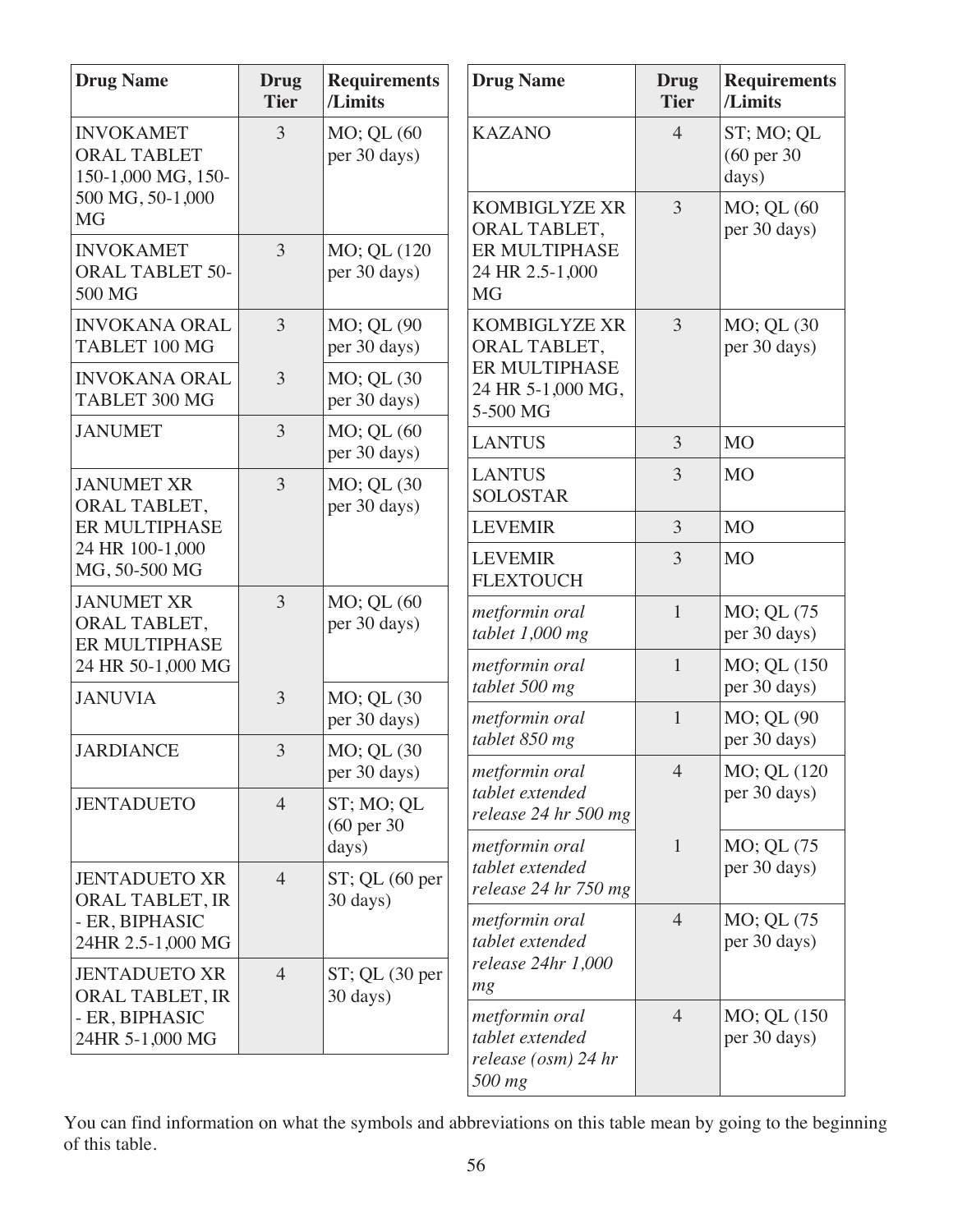| <b>Drug Name</b>                            | <b>Drug</b><br><b>Tier</b> | <b>Requirements</b><br>/Limits    | <b>Drug Name</b>                          | <b>Drug</b><br><b>Tier</b> | <b>Requirements</b><br>/Limits                       |
|---------------------------------------------|----------------------------|-----------------------------------|-------------------------------------------|----------------------------|------------------------------------------------------|
| metformin oral<br>tablet,er                 | $\overline{4}$             | MO; QL (60<br>per 30 days)        | pioglitazone-<br>glimepiride              | $\overline{4}$             | MO; QL (30<br>per 30 days)                           |
| gast.retention 24 hr<br>1,000 mg            |                            |                                   | pioglitazone-<br>metformin                | $\overline{2}$             | MO; QL (90<br>per 30 days)                           |
| metformin oral<br>tablet,er                 | $\overline{4}$             | MO; QL (120<br>per 30 days)       | <b>PROGLYCEM</b>                          | 3                          | <b>MO</b>                                            |
| gast.retention 24 hr<br>500 mg              |                            |                                   | repaglinide oral<br>tablet $0.5$ mg       | $\overline{2}$             | MO; QL (960<br>per 30 days)                          |
| miglitol oral tablet<br>100 mg              | $\overline{2}$             | QL (90 per 30<br>days)            | repaglinide oral<br>tablet 1 mg           | $\overline{2}$             | MO; QL (480<br>per 30 days)                          |
| miglitol oral tablet<br>$25 \, mg$          | $\overline{2}$             | QL (360 per 30<br>days)           | repaglinide oral<br>tablet 2 mg           | $\overline{2}$             | MO; QL (240<br>per 30 days)                          |
| miglitol oral tablet<br>$50$ mg             | $\overline{2}$             | QL (180 per 30<br>days)           | repaglinide-<br>metformin                 | $\overline{2}$             | MO; QL (150<br>per 30 days)                          |
| nateglinide oral<br>tablet 120 mg           | $\overline{2}$             | MO; QL (90<br>per 30 days)        | <b>RIOMET</b>                             | 3                          | MO; QL (765<br>per 30 days)                          |
| nateglinide oral<br>tablet 60 mg            | $\overline{2}$             | MO; QL (180<br>per 30 days)       | <b>SYMLINPEN 120</b>                      | 5                          | PA; MO; QL<br>$(18.9 \text{ per } 30)$               |
| NEEDLES,<br><b>INSULIN</b><br>DISP., SAFETY | 3                          | MO;                               | <b>SYMLINPEN 60</b>                       | 5                          | days)<br>PA; MO; QL<br>$(10.5 \text{ per } 30)$      |
| <b>NESINA</b>                               | $\overline{4}$             | ST; MO; QL<br>(30 per 30<br>days) | <b>SYNJARDY ORAL</b><br>TABLET 12.5-1,000 | $\overline{3}$             | days)<br>MO; QL (60<br>per 30 days)                  |
| <b>NOVOLOG</b>                              | $\overline{4}$             | ST; MO                            | MG, 12.5-500 MG,<br>5-1,000 MG            |                            |                                                      |
| <b>NOVOLOG</b><br><b>FLEXPEN</b>            | $\overline{4}$             | ST; MO                            | <b>SYNJARDY ORAL</b><br>TABLET 5-500 MG   | 3                          | MO; QL (120<br>per 30 days)                          |
| NOVOLOG MIX<br>70-30                        | $\overline{4}$             | ST; MO                            | <b>TANZEUM</b>                            | $\overline{4}$             | PA; MO; QL<br>(4 <sub>per</sub> 28 <sub>days</sub> ) |
| <b>NOVOLOG MIX</b><br>70-30 FLEXPEN         | $\overline{4}$             | ST; MO                            | tolazamide oral<br>tablet 250 mg          | $\overline{2}$             | MO; QL (120<br>per 30 days)                          |
| <b>NOVOLOG</b><br><b>PENFILL</b>            | $\overline{4}$             | ST; MO                            | tolazamide oral<br>tablet 500 mg          | $\overline{2}$             | MO; QL (60<br>per 30 days)                           |
| <b>ONGLYZA</b>                              | 3                          | MO; QL (30<br>per 30 days)        | tolbutamide                               | $\overline{2}$             | MO; QL (180<br>per 30 days)                          |
| pioglitazone                                | $\overline{2}$             | MO; QL (30)<br>per 30 days)       | <b>TOUJEO</b><br><b>SOLOSTAR</b>          | 3                          | <b>MO</b>                                            |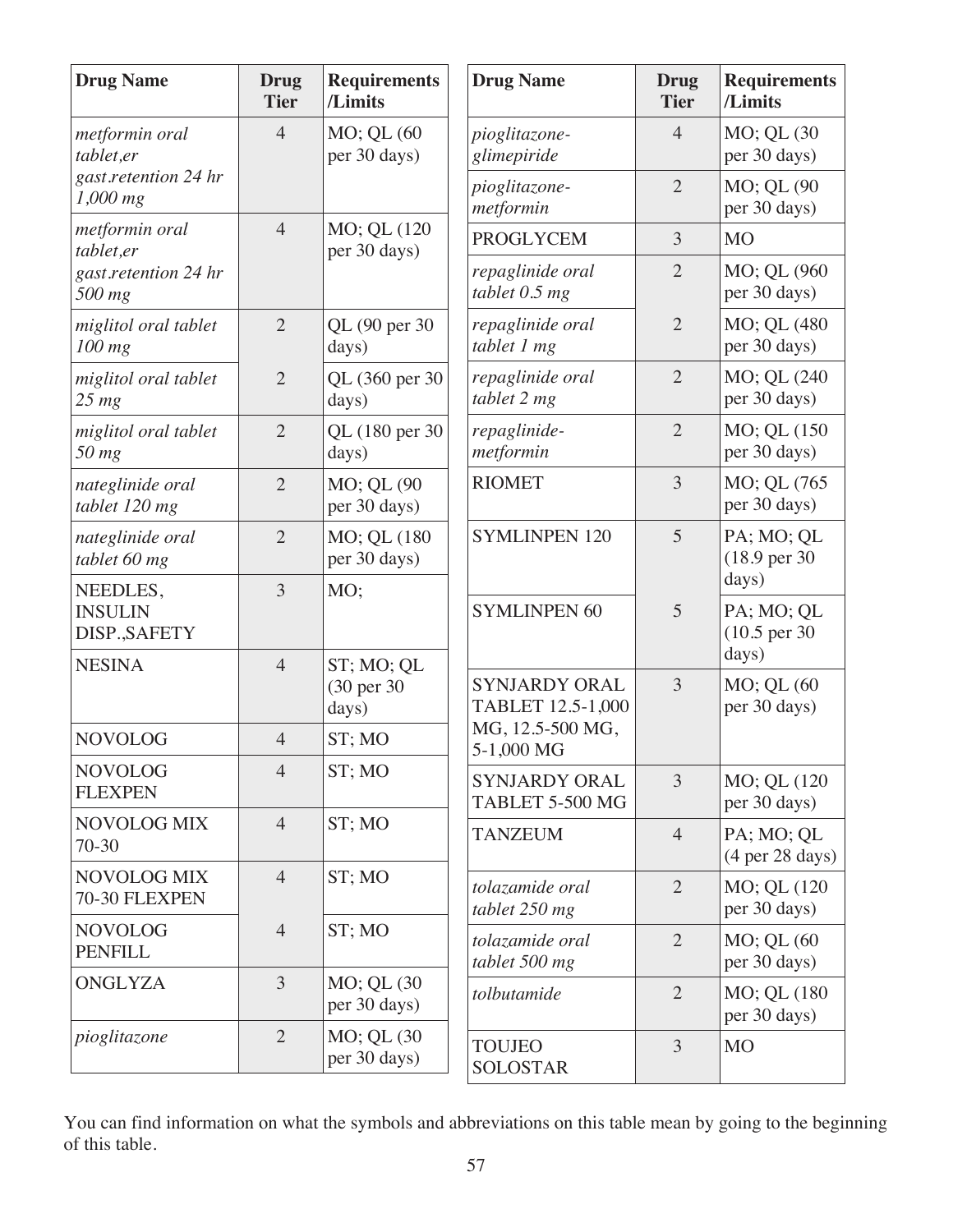| <b>Drug Name</b>                                      | <b>Drug</b><br><b>Tier</b>     | <b>Requirements</b><br>/Limits                       | <b>Drug Name</b>                                  | <b>Drug</b><br><b>Tier</b> | <b>Requirements</b><br>/Limits |
|-------------------------------------------------------|--------------------------------|------------------------------------------------------|---------------------------------------------------|----------------------------|--------------------------------|
| <b>TRADJENTA</b>                                      | $\overline{4}$                 | ST; MO; QL                                           | calcitonin (salmon)                               | $\overline{2}$             | M <sub>O</sub>                 |
|                                                       |                                | (30 per 30)<br>days)                                 | calcitriol<br>intravenous solution                | $\overline{2}$             | <b>MO</b>                      |
| <b>TRULICITY</b>                                      | $\overline{4}$                 | PA; MO; QL<br>(2 <sub>per</sub> 28 <sub>days</sub> ) | $1 \, mcg/ml$<br>calcitriol oral                  | $\overline{2}$             | M <sub>O</sub>                 |
| VICTOZA 2-PAK                                         | 3                              | PA; MO; QL                                           | <b>CERDELGA</b>                                   | 5                          | M <sub>O</sub>                 |
|                                                       |                                | $(9 \text{ per } 30 \text{ days})$                   | <b>CEREZYME</b>                                   | 5                          | <b>MO</b>                      |
| <b>VICTOZA 3-PAK</b>                                  | 3                              | PA; MO; QL<br>$(9 \text{ per } 30 \text{ days})$     | <b>INTRAVENOUS</b><br><b>RECON SOLN 400</b>       |                            |                                |
| <b>XIGDUO XR</b>                                      | 3<br>MO; QL (30<br><b>UNIT</b> |                                                      |                                                   |                            |                                |
| ORAL TABLET, IR<br>- ER, BIPHASIC<br>24HR 10-1,000 MG |                                | per 30 days)                                         | danazol oral capsule<br>100 mg, 50 mg             | $\overline{2}$             | M <sub>O</sub>                 |
| <b>XIGDUO XR</b><br>ORAL TABLET, IR                   | 3                              | MO; QL (60<br>per 30 days)                           | danazol oral capsule<br>$200$ mg                  | $\overline{4}$             | M <sub>O</sub>                 |
| - ER, BIPHASIC<br>24HR 10-500 MG,                     |                                |                                                      | desmopressin<br>injection                         | $\overline{2}$             | MO                             |
| 5-1,000 MG, 5-500<br><b>MG</b>                        |                                |                                                      | desmopressin nasal                                | $\overline{2}$             | M <sub>O</sub>                 |
| <b>MISCELLANEOUS HORMONES</b>                         |                                |                                                      | desmopressin oral                                 | $\overline{2}$             | M <sub>O</sub>                 |
| <b>ALDURAZYME</b>                                     | 5                              | M <sub>O</sub>                                       | doxercalciferol<br>intravenous                    | $\overline{2}$             |                                |
| ANADROL-50                                            | 5                              | PA; MO                                               | doxercalciferol oral                              | $\overline{4}$             | <b>MO</b>                      |
| <b>ANDROGEL</b><br>TRANSDERMAL                        | 3                              | PA; MO                                               | capsule 0.5 mcg                                   |                            |                                |
| <b>GEL IN</b><br>METERED-DOSE<br><b>PUMP 20.25</b>    |                                |                                                      | doxercalciferol oral<br>capsule 1 mcg, 2.5<br>mcg | $\overline{2}$             | M <sub>O</sub>                 |
| <b>MG/1.25 GRAM</b>                                   |                                |                                                      | <b>ELAPRASE</b>                                   | 5                          | M <sub>O</sub>                 |
| $(1.62\% )$                                           |                                |                                                      | <b>FABRAZYME</b>                                  | 5                          | M <sub>O</sub>                 |
| <b>ANDROGEL</b><br>TRANSDERMAL                        | 3                              | PA; MO                                               | <b>FORTESTA</b>                                   | $\overline{4}$             | PA; MO                         |
| <b>GEL IN PACKET</b>                                  |                                |                                                      | fortical                                          | $\overline{2}$             | M <sub>O</sub>                 |
| 1.62 % (20.25<br>MG/1.25 GRAM),                       |                                |                                                      | <b>KANUMA</b>                                     | 5                          | M <sub>O</sub>                 |
| 1.62 $% (40.5)$                                       |                                |                                                      | <b>KORLYM</b>                                     | 5                          | M <sub>O</sub>                 |
| MG/2.5 GRAM)                                          |                                |                                                      | <b>KUVAN</b>                                      | 5                          | M <sub>O</sub>                 |
| androxy                                               | $\overline{2}$                 | M <sub>O</sub>                                       | <b>LUMIZYME</b>                                   | 5                          | M <sub>O</sub>                 |
| <b>AXIRON</b>                                         | $\overline{4}$                 | PA; MO                                               | methyltestosterone                                | 5                          | M <sub>O</sub>                 |
| cabergoline                                           | $\overline{2}$                 | <b>MO</b>                                            | oral capsule                                      |                            |                                |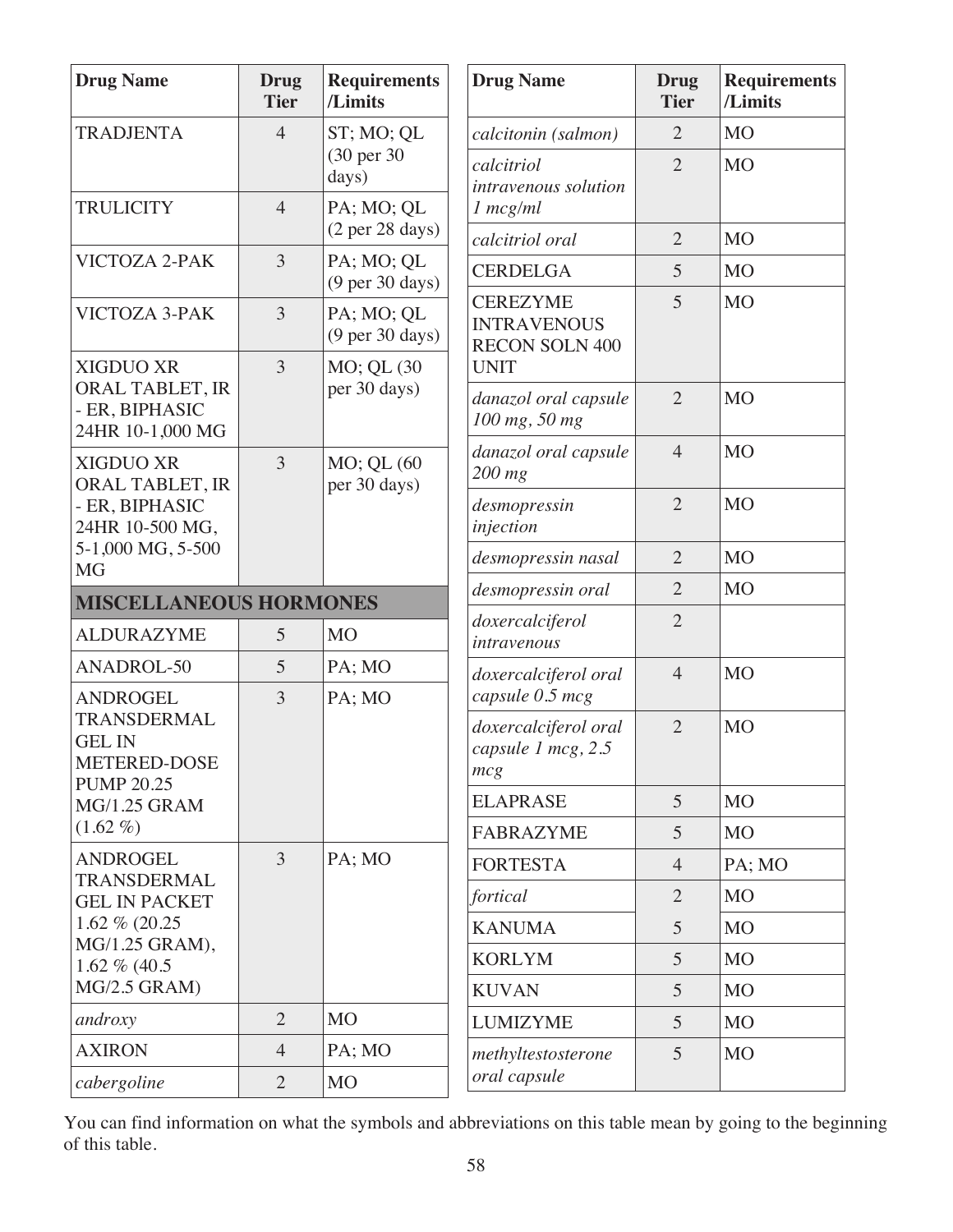| <b>Drug Name</b>                                                                        | Drug<br><b>Tier</b>      | <b>Requirements</b><br>/Limits |
|-----------------------------------------------------------------------------------------|--------------------------|--------------------------------|
| <b>MIACALCIN</b><br><b>INJECTION</b>                                                    | $\overline{\mathcal{L}}$ | <b>MO</b>                      |
| <b>MYALEPT</b>                                                                          | 5                        | PA; MO; LA                     |
| <b>MYOZYME</b>                                                                          | 5                        | <b>MO</b>                      |
| <b>NAGLAZYME</b>                                                                        | 5                        | MO; LA                         |
| <b>NATPARA</b>                                                                          | 5                        | PA; MO; LA                     |
| oxandrolone oral<br>tablet 10 mg                                                        | 5                        | PA; MO                         |
| oxandrolone oral<br>tablet 2.5 mg                                                       | $\overline{2}$           | PA; MO                         |
| pamidronate                                                                             | $\overline{2}$           | M <sub>O</sub>                 |
| paricalcitol oral<br>capsule 1 mcg, 4<br>mcg                                            | $\overline{2}$           | <b>MO</b>                      |
| paricalcitol oral<br>capsule 2 mcg                                                      | $\overline{4}$           | <b>MO</b>                      |
| <b>SAMSCA</b>                                                                           | 5                        | PA; MO                         |
| <b>SENSIPAR ORAL</b><br><b>TABLET 30 MG</b>                                             | 3                        | <b>MO</b>                      |
| <b>SENSIPAR ORAL</b><br>TABLET 60 MG, 90<br><b>MG</b>                                   | 5                        | <b>MO</b>                      |
| <b>SOMAVERT</b>                                                                         | 5                        | <b>MO</b>                      |
| <b>STIMATE</b>                                                                          | 3                        | <b>MO</b>                      |
| <b>STRENSIQ</b>                                                                         | 5                        | MO; LA                         |
| <b>SYNAREL</b>                                                                          | 5                        | M <sub>O</sub>                 |
| <b>TESTIM</b>                                                                           | 4                        | PA; MO                         |
| testosterone<br>cypionate                                                               | $\overline{2}$           | <b>MO</b>                      |
| testosterone<br>enanthate                                                               | $\overline{2}$           | M <sub>O</sub>                 |
| testosterone<br>transdermal gel in<br>metered-dose pump<br>1.25 gram/ actuation<br>(1%) | $\overline{2}$           | PA; MO                         |

| <b>Drug Name</b>                                                                                                                 | Drug<br><b>Tier</b> | <b>Requirements</b><br>/Limits |
|----------------------------------------------------------------------------------------------------------------------------------|---------------------|--------------------------------|
| testosterone<br>transdermal gel in<br>packet                                                                                     | $\overline{2}$      | PA; MO                         |
| <b>VIMIZIM</b>                                                                                                                   | 5                   | MO; LA                         |
| <b>ZAVESCA</b>                                                                                                                   | 5                   | MO; LA                         |
| <b>ZEMPLAR</b><br><b>INTRAVENOUS</b>                                                                                             | 3                   | <b>MO</b>                      |
| zoledronic acid<br><i>intravenous recon</i><br>soln                                                                              | $\overline{2}$      |                                |
| zoledronic acid<br><i>intravenous solution</i>                                                                                   | $\overline{2}$      | <b>MO</b>                      |
| <b>THYROID HORMONES</b>                                                                                                          |                     |                                |
| levothyroxine<br><i>intravenous recon</i><br>soln 200 mcg, 500<br>mcg                                                            | 2                   | <b>MO</b>                      |
| levothyroxine oral                                                                                                               | 1                   | M <sub>O</sub>                 |
| levoxyl oral tablet<br>100 mcg, 112 mcg,<br>125 mcg, 137 mcg,<br>150 mcg, 175 mcg,<br>200 mcg, 25 mcg, 50<br>mcg, 75 mcg, 88 mcg | 1                   | MO                             |
| liothyronine                                                                                                                     | $\overline{c}$      | <b>MO</b>                      |
| unithroid                                                                                                                        | 1                   | <b>MO</b>                      |
| <b>GASTROENTEROLOGY</b>                                                                                                          |                     |                                |
| <b>ANTIDIARRHEALS/</b><br>ANTISPASMODICS                                                                                         |                     |                                |
| atropine injection<br>syringe 0.05 mg/ml,<br>$0.1$ mg/ml                                                                         | $\overline{2}$      |                                |
| dicyclomine<br>intramuscular                                                                                                     | 2                   |                                |
| dicyclomine oral<br>capsule                                                                                                      | $\overline{2}$      | <b>MO</b>                      |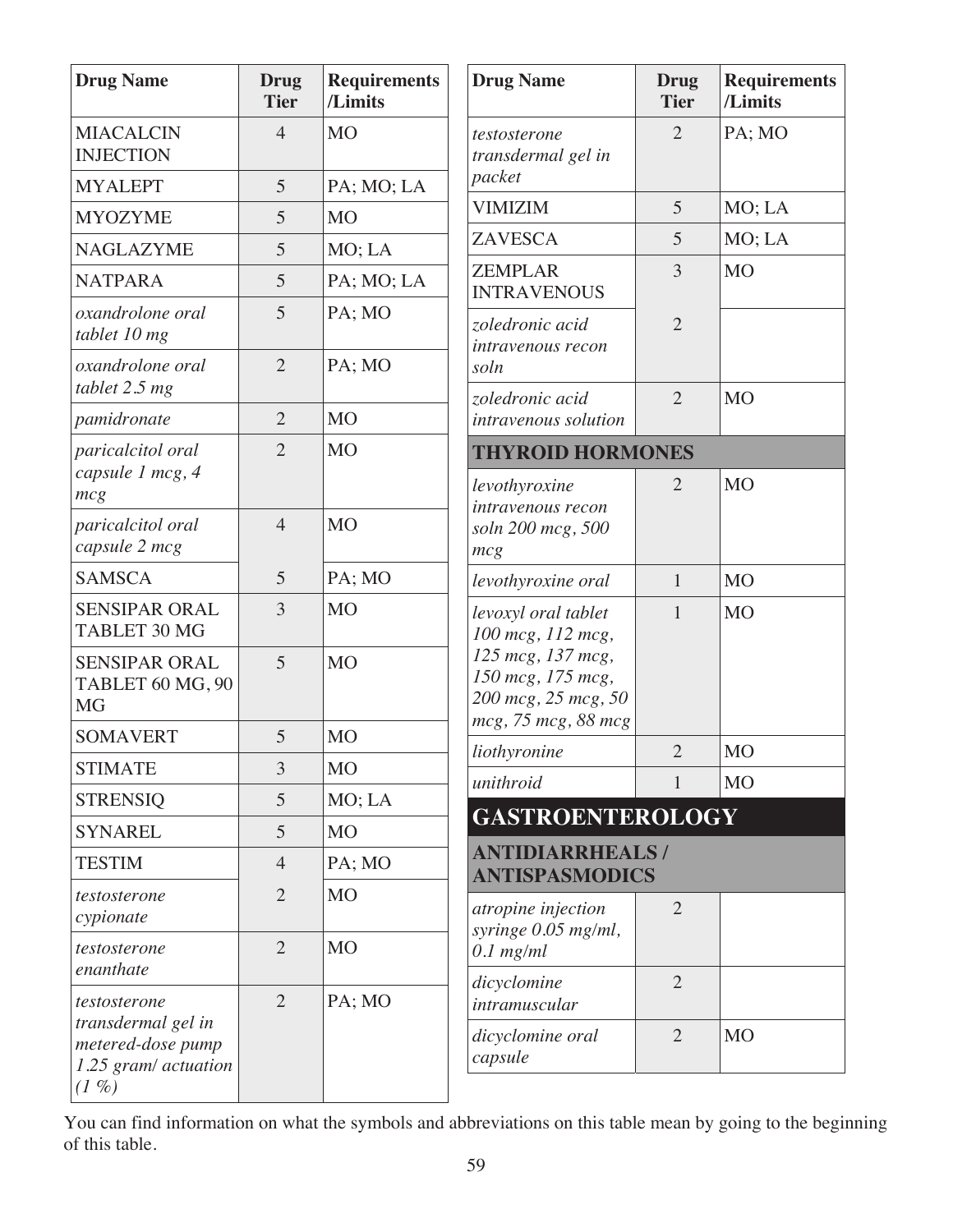| <b>Drug Name</b>                             | <b>Drug</b><br><b>Tier</b> | <b>Requirements</b><br>/Limits                 | <b>Drug Name</b>                                 | <b>Drug</b><br><b>Tier</b> | <b>Requirements</b><br>/Limits |
|----------------------------------------------|----------------------------|------------------------------------------------|--------------------------------------------------|----------------------------|--------------------------------|
| dicyclomine oral                             | $\overline{2}$             | <b>MO</b>                                      | colocort                                         | $\overline{2}$             | <b>MO</b>                      |
| solution                                     |                            |                                                | compro                                           | $\overline{2}$             | <b>MO</b>                      |
| dicyclomine oral<br>tablet                   | $\overline{2}$             | M <sub>O</sub>                                 | constulose                                       | $\overline{2}$             | <b>MO</b>                      |
| diphenoxylate-                               | $\overline{2}$             | <b>MO</b>                                      | <b>CORTIFOAM</b>                                 | 3                          | <b>MO</b>                      |
| atropine                                     |                            |                                                | <b>CREON ORAL</b><br>CAPSULE, DELAY              | $\overline{3}$             | <b>MO</b>                      |
| glycopyrrolate<br>injection                  | $\overline{2}$             | <b>MO</b>                                      | <b>ED</b><br>RELEASE(DR/EC)                      |                            |                                |
| glycopyrrolate oral                          | $\overline{2}$             | M <sub>O</sub>                                 | 12,000-38,000 -                                  |                            |                                |
| loperamide oral<br>capsule                   | $\overline{2}$             | MO;                                            | 60,000 UNIT,<br>24,000-76,000 -<br>120,000 UNIT, |                            |                                |
| opium tincture                               | $\overline{2}$             | M <sub>O</sub>                                 | 3,000-9,500-15,000                               |                            |                                |
| paregoric                                    | $\overline{2}$             | <b>MO</b>                                      | UNIT, 6,000-19,000<br>-30,000 UNIT               |                            |                                |
| <b>MISCELLANEOUS</b>                         |                            |                                                | <b>CREON ORAL</b>                                | 5                          | <b>MO</b>                      |
| <b>GASTROINTESTINAL AGENTS</b>               |                            | CAPSULE, DELAY                                 |                                                  |                            |                                |
| <b>AKYNZEO</b>                               | 3                          | B/D PA; MO                                     | <b>ED</b><br>RELEASE(DR/EC)<br>36,000-114,000-   |                            |                                |
| alosetron                                    | 5                          | M <sub>O</sub>                                 |                                                  |                            |                                |
| <b>ALOXI</b>                                 | 5                          | <b>MO</b>                                      | 180,000 UNIT                                     |                            |                                |
| <b>AMITIZA</b>                               | 3                          | M <sub>O</sub>                                 | cromolyn oral                                    | $\overline{2}$             | <b>MO</b>                      |
| <b>APRISO</b>                                | $\overline{4}$             | <b>MO</b>                                      | <b>CYSTADANE</b>                                 | 5                          | <b>MO</b>                      |
| <b>ASACOL HD</b>                             | 3                          | <b>MO</b>                                      | <b>DELZICOL ORAL</b>                             | $\overline{3}$             |                                |
| balsalazide                                  | $\overline{2}$             | <b>MO</b>                                      | <b>CAPSULE (WITH</b><br><b>DEL REL</b>           |                            |                                |
| budesonide oral                              | 5                          | <b>MO</b>                                      | TABLETS)                                         |                            |                                |
| <b>CHENODAL</b>                              | 5                          | PA; MO; LA                                     | <b>DELZICOL ORAL</b>                             | 3                          | <b>MO</b>                      |
| <b>CHOLBAM ORAL</b><br><b>CAPSULE 250 MG</b> | 5                          | PA; MO                                         | CAPSULE, DELAY<br><b>ED</b><br>RELEASE(DR/EC)    |                            |                                |
| <b>CHOLBAM ORAL</b><br><b>CAPSULE 50 MG</b>  | 5                          | PA; MO; QL<br>$(120 \text{ per } 30)$<br>days) | dimenhydrinate<br>injection solution             | 2                          | <b>MO</b>                      |
| <b>CIMZIA</b>                                | 5                          | PA; MO                                         | <b>DIPENTUM</b>                                  | $\overline{5}$             | <b>MO</b>                      |
| <b>CIMZIA POWDER</b><br><b>FOR RECONST</b>   | 5                          | PA; MO                                         | dronabinol oral<br>capsule 10 mg                 | 5                          | B/D PA; MO                     |
| <b>CIMZIA STARTER</b><br><b>KIT</b>          | 5                          | PA; MO                                         | dronabinol oral<br>capsule 2.5 mg, 5 mg          | $\overline{4}$             | B/D PA; MO                     |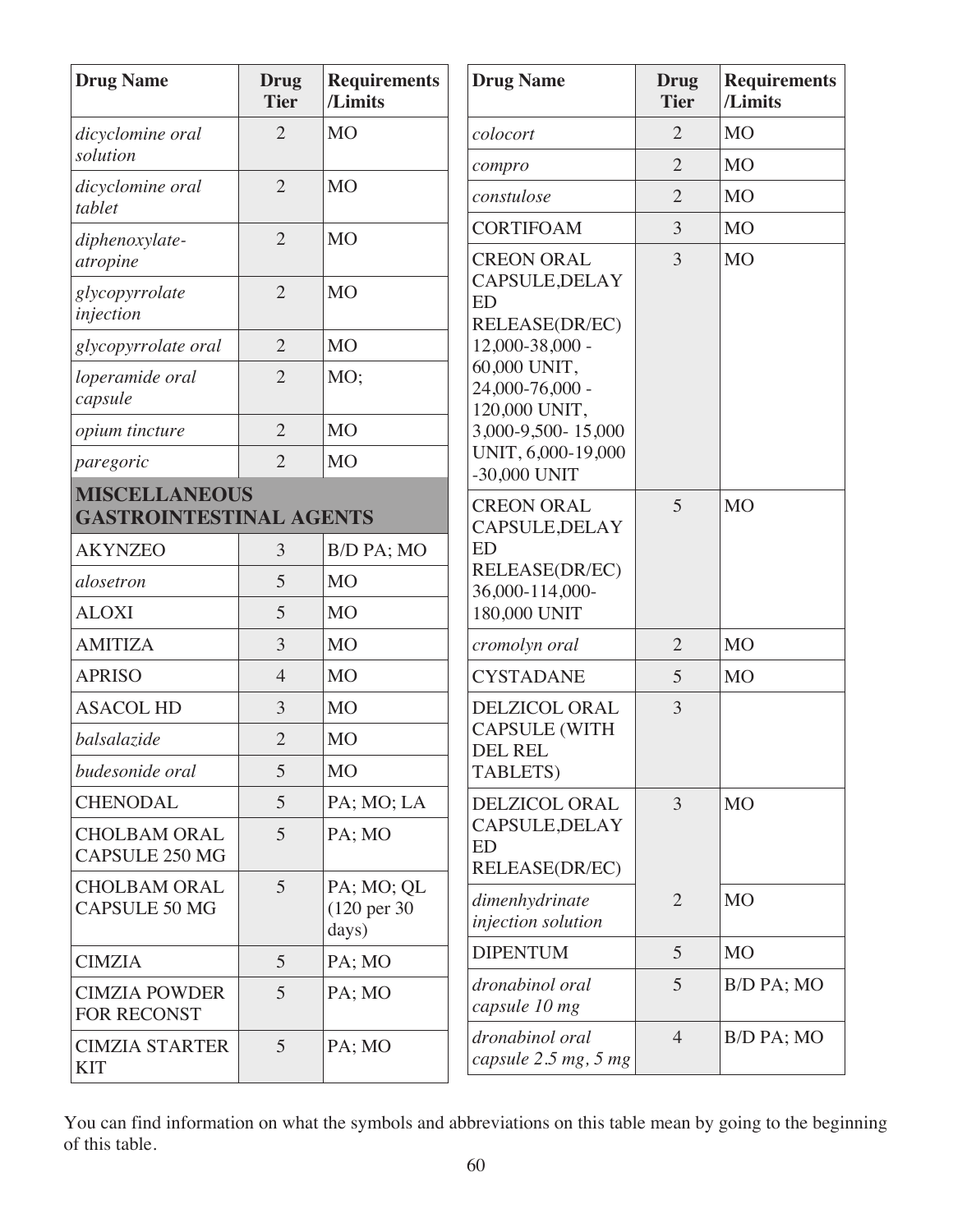| <b>Drug Name</b>                                                   | Drug<br><b>Tier</b> | <b>Requirements</b><br>/Limits | <b>Drug Name</b>                               | <b>Drug</b><br><b>Tier</b> | <b>Requirements</b><br>/Limits |
|--------------------------------------------------------------------|---------------------|--------------------------------|------------------------------------------------|----------------------------|--------------------------------|
| droperidol injection<br>solution                                   | $\overline{2}$      | <b>MO</b>                      | meclizine oral tablet<br>12.5 mg, 25 mg        | 2                          | MO;                            |
| <b>EMEND</b>                                                       | $\overline{3}$      | <b>MO</b>                      | mesalamine rectal                              | $\overline{2}$             | M <sub>O</sub>                 |
| <b>INTRAVENOUS</b>                                                 |                     |                                | mesalamine with                                | $\overline{2}$             | M <sub>O</sub>                 |
| <b>EMEND ORAL</b><br><b>CAPSULE</b>                                | $\overline{3}$      | B/D PA; MO                     | cleansing wipe                                 |                            |                                |
| <b>EMEND ORAL</b>                                                  | 3                   | B/D PA; MO                     | metoclopramide hcl<br>injection solution       | $\overline{2}$             | M <sub>O</sub>                 |
| CAPSULE, DOSE<br><b>PACK</b>                                       |                     |                                | metoclopramide hcl<br>injection syringe        | $\overline{2}$             |                                |
| <b>EMEND ORAL</b><br><b>SUSPENSION FOR</b><br><b>RECONSTITUTIO</b> | 5                   | <b>B/D PA</b>                  | metoclopramide hcl<br>oral solution            | $\overline{2}$             | M <sub>O</sub>                 |
| N                                                                  |                     |                                | metoclopramide hcl                             | $\mathbf{1}$               | M <sub>O</sub>                 |
| <b>ENTYVIO</b>                                                     | 5                   | PA; MO                         | oral tablet                                    | $\overline{2}$             |                                |
| enulose                                                            | $\overline{2}$      | <b>MO</b>                      | metoclopramide hcl<br>oral                     |                            |                                |
| <b>GATTEX 30-VIAL</b>                                              | 5                   | <b>MO</b>                      | tablet, disintegrating                         |                            |                                |
| <b>GATTEX ONE-</b><br><b>VIAL</b>                                  | 5                   | <b>MO</b>                      | 10 <sub>mg</sub><br>metoclopramide hcl<br>oral | $\overline{2}$             | M <sub>O</sub>                 |
| gavilyte-c                                                         | $\overline{2}$      | <b>MO</b>                      |                                                |                            |                                |
| gavilyte-g                                                         | $\overline{2}$      | <b>MO</b>                      | tablet, disintegrating<br>5 <sub>mg</sub>      |                            |                                |
| gavilyte-h and<br>bisacodyl                                        | $\overline{2}$      | <b>MO</b>                      | <b>MOVANTIK</b>                                | 3                          | M <sub>O</sub>                 |
| gavilyte-n                                                         | $\overline{2}$      | <b>MO</b>                      | <b>MOVIPREP</b>                                | $\overline{4}$             | M <sub>O</sub>                 |
|                                                                    | $\overline{2}$      | <b>MO</b>                      | ondansetron                                    | $\overline{2}$             | B/D PA; MO                     |
| generlac<br><i>granisetron</i> ( <i>pf</i> )                       | $\overline{2}$      | M <sub>O</sub>                 | ondansetron hcl (pf)<br>injection solution     | $\overline{2}$             | <b>MO</b>                      |
| granisetron hcl<br>intravenous                                     | $\overline{2}$      | <b>MO</b>                      | ondansetron hcl (pf)<br>injection syringe      | $\overline{2}$             |                                |
| granisetron hcl oral                                               | $\overline{2}$      | B/D PA; MO                     | ondansetron hcl                                | $\overline{2}$             | M <sub>O</sub>                 |
| hydrocortisone<br>rectal cream                                     | $\overline{2}$      |                                | intravenous<br>ondansetron hcl oral            | $\overline{2}$             | B/D PA; MO                     |
| hydrocortisone                                                     | $\overline{2}$      | M <sub>O</sub>                 | solution                                       |                            |                                |
| rectal enema                                                       |                     |                                | ondansetron hcl oral                           | $\overline{2}$             | <b>B/D PA</b>                  |
| lactulose                                                          | $\overline{2}$      | M <sub>O</sub>                 | tablet 24 mg                                   |                            |                                |
| <b>LIALDA</b>                                                      | 3                   | M <sub>O</sub>                 | ondansetron hcl oral<br>tablet 4 mg, 8 mg      | $\overline{2}$             | B/D PA; MO                     |
| <b>LINZESS</b>                                                     | 3                   | <b>MO</b>                      |                                                |                            |                                |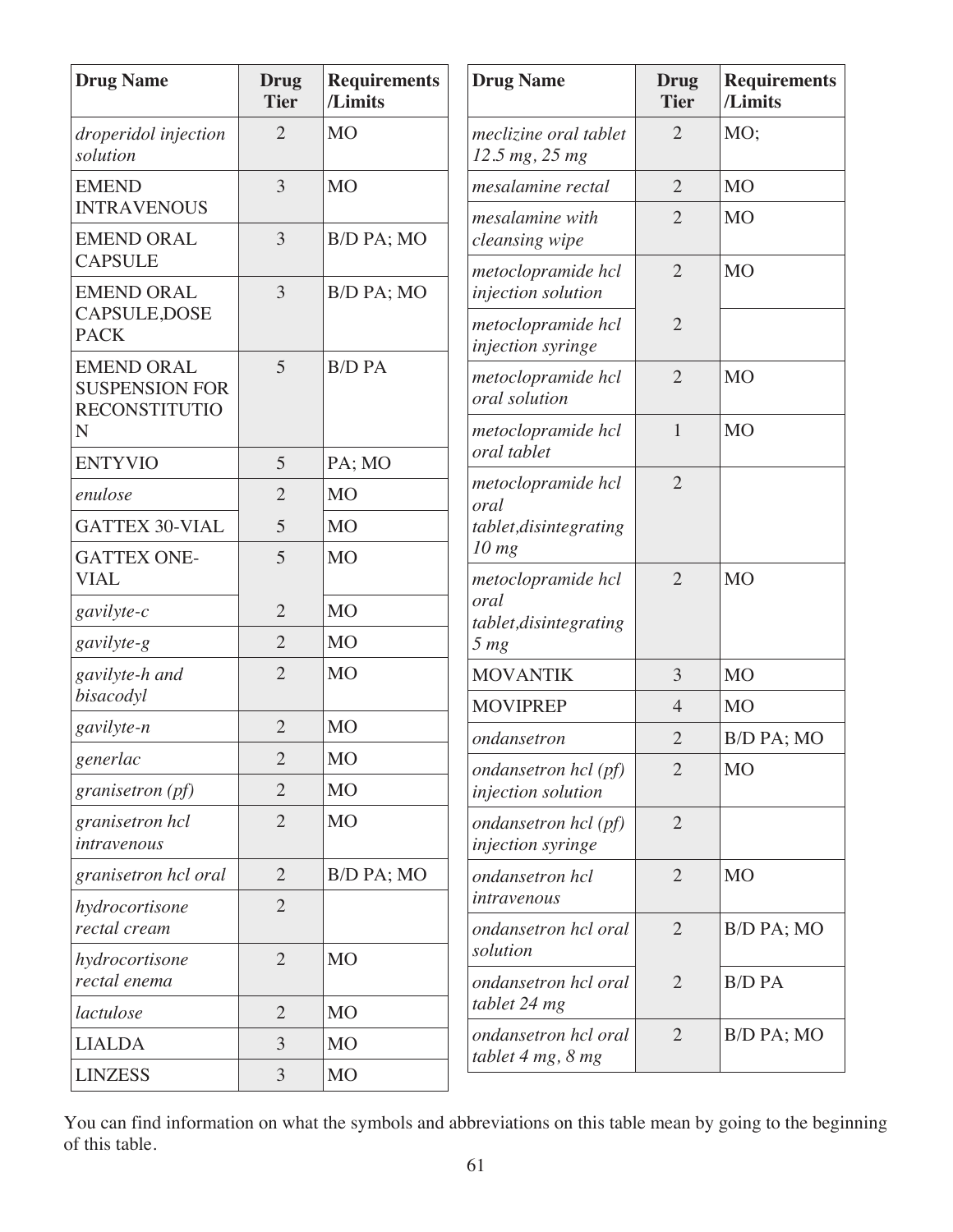| <b>Drug Name</b>                                                                                     | Drug<br><b>Tier</b> | <b>Requirements</b><br>/Limits  | <b>Drug Name</b>                                                                                                                                                                                                                                                         | <b>Drug</b><br><b>Tier</b> | <b>Requirements</b><br>/Limits |
|------------------------------------------------------------------------------------------------------|---------------------|---------------------------------|--------------------------------------------------------------------------------------------------------------------------------------------------------------------------------------------------------------------------------------------------------------------------|----------------------------|--------------------------------|
| $\overline{2}$<br><b>MO</b><br>peg 3350-<br>electrolytes oral<br>recon soln 236-<br>22.74-6.74 -5.86 |                     |                                 | sulfasalazine                                                                                                                                                                                                                                                            | $\overline{2}$             | M <sub>O</sub>                 |
|                                                                                                      |                     | <b>SUPREP BOWEL</b><br>PREP KIT | 3                                                                                                                                                                                                                                                                        | <b>MO</b>                  |                                |
| gram                                                                                                 |                     |                                 | <b>TRANSDERM-</b><br><b>SCOP</b>                                                                                                                                                                                                                                         | $\overline{4}$             | <b>MO</b>                      |
| peg 3350-<br>electrolytes oral<br>recon soln 240-                                                    | $\overline{2}$      |                                 | trilyte with flavor<br>packets                                                                                                                                                                                                                                           | $\overline{2}$             | M <sub>O</sub>                 |
| 22.72-6.72 -5.84<br>gram                                                                             |                     |                                 | <b>UCERIS ORAL</b>                                                                                                                                                                                                                                                       | 5                          | M <sub>O</sub>                 |
| peg-electrolyte soln                                                                                 | $\overline{2}$      |                                 | ursodiol                                                                                                                                                                                                                                                                 | $\overline{2}$             | M <sub>O</sub>                 |
| <b>PENTASA</b>                                                                                       | $\overline{3}$      | <b>MO</b>                       | <b>VARUBI</b>                                                                                                                                                                                                                                                            | $\overline{4}$             | B/D PA; MO                     |
| polyethylene glycol                                                                                  | $\overline{2}$      | MO;                             | <b>VIOKACE</b>                                                                                                                                                                                                                                                           | 3                          | <b>MO</b>                      |
| 3350 oral                                                                                            |                     |                                 | <b>ZENPEP ORAL</b>                                                                                                                                                                                                                                                       | 3                          | M <sub>O</sub>                 |
| <b>PREPOPIK</b>                                                                                      | 3                   | MO                              | CAPSULE, DELAY<br><b>ED</b><br>RELEASE(DR/EC)<br>$10,000 - 34,000 -$<br>55,000 UNIT,<br>15,000-51,000 -<br>82,000 UNIT,<br>20,000-68,000 -<br>109,000 UNIT,<br>25,000-85,000-<br>136,000 UNIT,<br>3,000-10,000-<br>16,000 UNIT, 5,000-<br>17,000 - 27,000<br><b>UNIT</b> |                            |                                |
| prochlorperazine                                                                                     | $\overline{2}$      | <b>MO</b>                       |                                                                                                                                                                                                                                                                          |                            |                                |
| prochlorperazine<br>edisylate injection<br>solution 10 mg/2 ml<br>$(5 \, mg/ml)$                     | $\overline{2}$      | <b>MO</b>                       |                                                                                                                                                                                                                                                                          |                            |                                |
| prochlorperazine<br>maleate oral                                                                     | $\mathbf{1}$        | <b>MO</b>                       |                                                                                                                                                                                                                                                                          |                            |                                |
| procto-med hc                                                                                        | $\overline{2}$      |                                 |                                                                                                                                                                                                                                                                          |                            |                                |
| procto-pak                                                                                           | $\mathbf{2}$        | <b>MO</b>                       |                                                                                                                                                                                                                                                                          |                            |                                |
| proctosol hc                                                                                         | $\overline{2}$      | M <sub>O</sub>                  |                                                                                                                                                                                                                                                                          |                            |                                |
| proctozone-hc                                                                                        | $\overline{2}$      | M <sub>O</sub>                  | <b>ZENPEP ORAL</b><br>CAPSULE, DELAY<br><b>ED</b><br>RELEASE(DR/EC)<br>40,000-136,000-<br>218,000 UNIT                                                                                                                                                                   | 5                          | <b>MO</b>                      |
| <b>RECTIV</b>                                                                                        | $\mathfrak{Z}$      | M <sub>O</sub>                  |                                                                                                                                                                                                                                                                          |                            |                                |
| <b>RELISTOR</b><br><b>SUBCUTANEOUS</b><br><b>SOLUTION</b>                                            | $\overline{5}$      | <b>MO</b>                       |                                                                                                                                                                                                                                                                          |                            |                                |
| <b>RELISTOR</b><br><b>SUBCUTANEOUS</b><br><b>SYRINGE</b>                                             | $\overline{5}$      | <b>MO</b>                       | <b>ULCER THERAPY</b><br>amoxicil-                                                                                                                                                                                                                                        | $\overline{2}$             | MO; QL (112                    |
| <b>REMICADE</b>                                                                                      | $5\overline{)}$     | PA; MO                          | clarithromy-                                                                                                                                                                                                                                                             |                            | per 30 days)                   |
| <b>SANCUSO</b>                                                                                       | 5                   | <b>MO</b>                       | lansopraz                                                                                                                                                                                                                                                                |                            |                                |
| <b>SUCRAID</b>                                                                                       | $5\overline{)}$     | M <sub>O</sub>                  | cimetidine hcl oral                                                                                                                                                                                                                                                      | $\overline{2}$             | M <sub>O</sub>                 |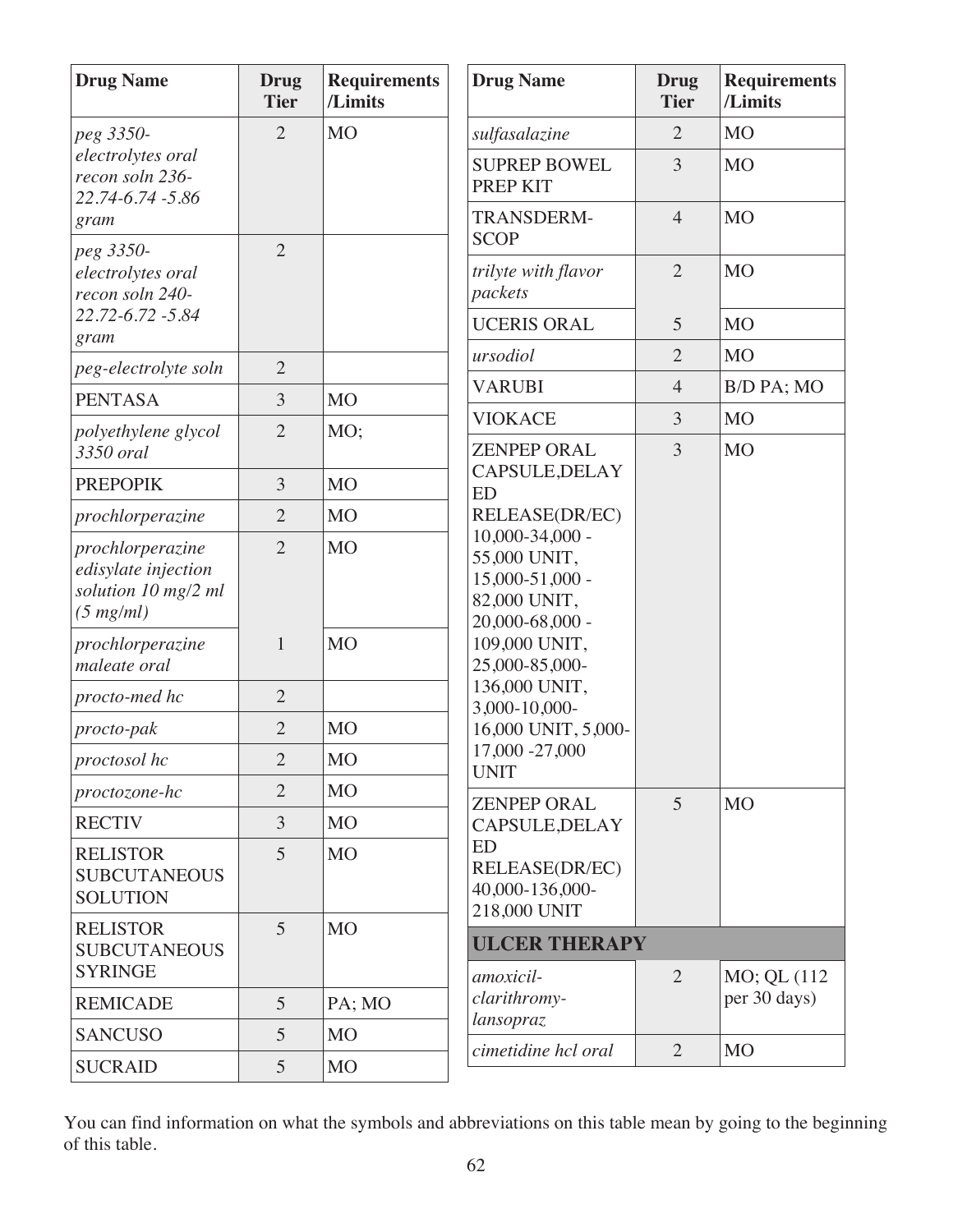| <b>Drug Name</b>                                                                          | <b>Drug</b><br><b>Tier</b> | <b>Requirements</b><br>/Limits   | <b>Drug Name</b>                                                                         | Drug<br><b>Tier</b> | <b>Requirements</b><br>/Limits |
|-------------------------------------------------------------------------------------------|----------------------------|----------------------------------|------------------------------------------------------------------------------------------|---------------------|--------------------------------|
| cimetidine oral<br>tablet 200 mg                                                          | $\overline{2}$             | MO;                              | lansoprazole oral<br>capsule, delayed<br>$release(dr/ec)$ 30 mg                          | $\overline{2}$      | <b>MO</b>                      |
| cimetidine oral<br>tablet 300 mg, 400                                                     | $\overline{2}$             | <b>MO</b>                        | misoprostol                                                                              | $\overline{2}$      | <b>MO</b>                      |
| mg, 800 mg                                                                                |                            |                                  | <b>NEXIUM PACKET</b>                                                                     | $\overline{3}$      | MO; QL (30                     |
| <b>DEXILANT ORAL</b><br>CAPSULE, BIPHAS<br><b>E DELAYED</b><br><b>RELEAS 30 MG</b>        | $\overline{4}$             | MO; QL (30<br>per 30 days)       | <b>ORAL GRANULES</b><br>DR FOR SUSP IN<br>PACKET 10 MG,<br>2.5 MG, 20 MG, 5<br><b>MG</b> |                     | per 30 days)                   |
| <b>DEXILANT ORAL</b><br><b>CAPSULE, BIPHAS</b><br><b>E DELAYED</b><br><b>RELEAS 60 MG</b> | $\overline{4}$             | <b>MO</b>                        | <b>NEXIUM PACKET</b><br><b>ORAL GRANULES</b><br>DR FOR SUSP IN                           | $\overline{3}$      | M <sub>O</sub>                 |
| esomeprazole<br>magnesium oral<br>capsule, delayed                                        | $\overline{2}$             | MO; QL (30<br>per 30 days)       | PACKET 40 MG<br>nizatidine oral<br>capsule                                               | $\overline{2}$      | <b>MO</b>                      |
| $release(dr/ec)$ 20 mg                                                                    |                            |                                  | nizatidine oral                                                                          | $\overline{4}$      | M <sub>O</sub>                 |
| esomeprazole<br>magnesium oral<br>capsule, delayed<br>$release(dr/ec)$ 40 mg              | $\overline{2}$             | M <sub>O</sub>                   | solution<br>omeprazole oral<br>capsule, delayed<br>release(dr/ec) 10                     | $\mathbf{1}$        | MO; QL (30<br>per 30 days)     |
| esomeprazole<br>sodium                                                                    | $\overline{2}$             |                                  | mg, 20 mg                                                                                |                     |                                |
| famotidine (pf)                                                                           | $\overline{2}$             | <b>MO</b>                        | omeprazole oral<br>capsule, delayed                                                      | $\mathbf{1}$        | <b>MO</b>                      |
| famotidine (pf)-nacl<br>$(iso-os)$                                                        | $\overline{2}$             |                                  | $release(dr/ec)$ 40 mg<br>omeprazole-sodium                                              | $\overline{4}$      | $MO$ ; ; QL (30)               |
| famotidine<br>intravenous                                                                 | $\overline{2}$             | <b>MO</b>                        | bicarbonate oral<br>capsule 20-1.1 mg-<br>gram                                           |                     | per 30 days)                   |
| famotidine oral<br>suspension                                                             | $\overline{2}$             | <b>MO</b>                        | omeprazole-sodium<br>bicarbonate oral<br>capsule 40-1.1 mg-<br>gram                      | $\overline{2}$      | M <sub>O</sub>                 |
| famotidine oral<br>tablet 20 mg                                                           | $\mathbf{1}$               | MO;                              |                                                                                          |                     |                                |
| famotidine oral<br>tablet 40 mg                                                           | $\mathbf{1}$               | <b>MO</b>                        | omeprazole-sodium<br>bicarbonate oral                                                    | 2                   | QL (30 per 30<br>days)         |
| lansoprazole oral<br>capsule, delayed<br>$release(dr/ec)$ 15 mg                           | $\overline{2}$             | $MO$ ; ; QL (30)<br>per 30 days) | packet 20-1,680 mg<br>omeprazole-sodium<br>bicarbonate oral<br>packet 40-1,680 mg        | $\overline{2}$      |                                |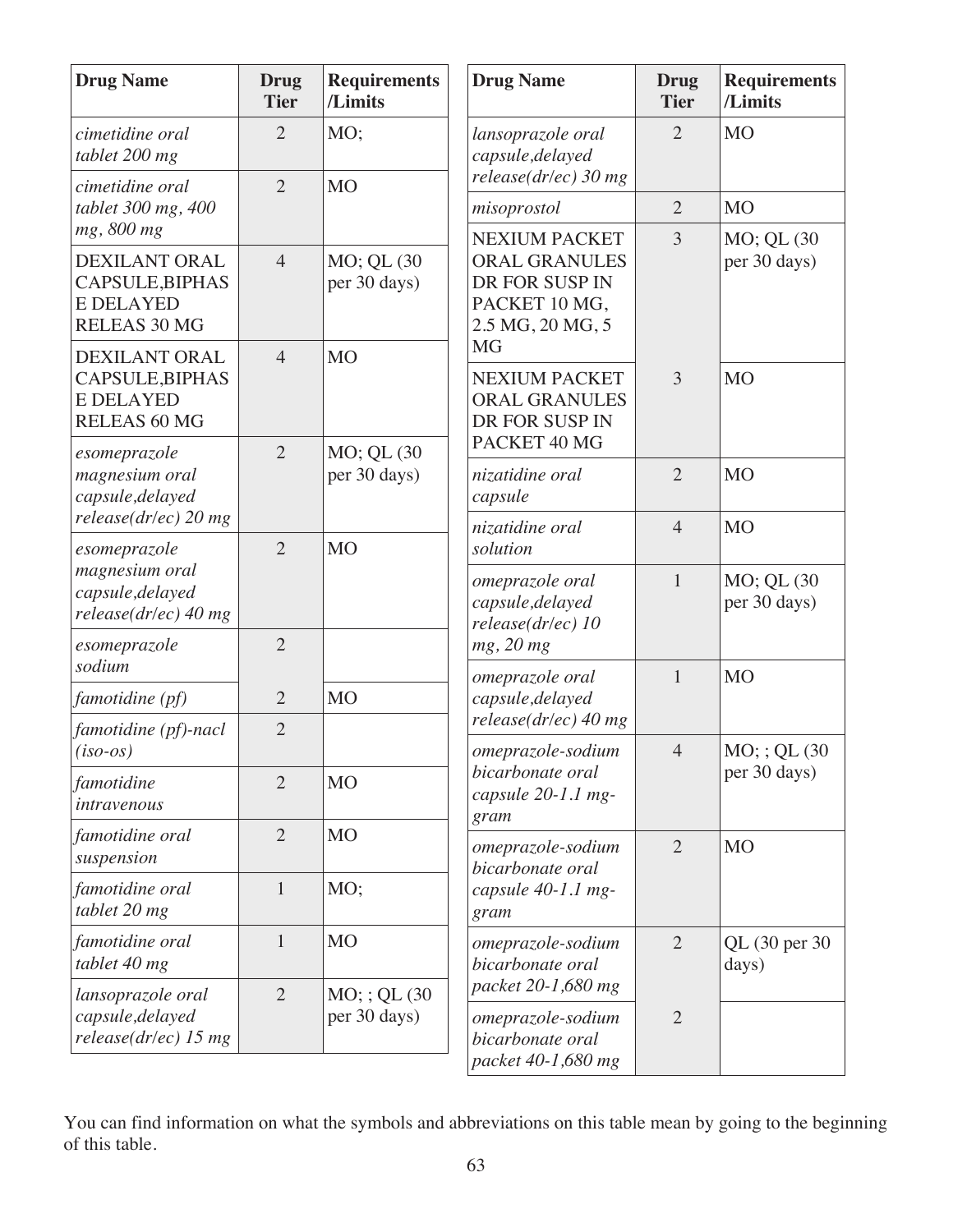| <b>Drug Name</b>                                                                              | <b>Drug</b><br><b>Tier</b> | <b>Requirements</b><br>/Limits | <b>Drug Name</b>                                                                              | <b>Drug</b><br><b>Tier</b> | <b>Requirements</b><br>/Limits                       |
|-----------------------------------------------------------------------------------------------|----------------------------|--------------------------------|-----------------------------------------------------------------------------------------------|----------------------------|------------------------------------------------------|
| pantoprazole<br>intravenous                                                                   | $\overline{2}$             | <b>MO</b>                      | <b>ARANESP (IN</b><br>POLYSORBATE)                                                            | $\overline{4}$             | PA; MO                                               |
| pantoprazole oral<br>tablet, delayed<br>release (dr/ec) 20<br>mg                              | $\mathbf{1}$               | MO; QL (30<br>per 30 days)     | <b>INJECTION</b><br><b>SOLUTION 25</b><br>MCG/ML, 40<br>MCG/ML                                |                            |                                                      |
| pantoprazole oral<br>tablet, delayed<br>release (dr/ec) 40<br>mg                              | $\mathbf{1}$               | <b>MO</b>                      | <b>ARANESP (IN</b><br>POLYSORBATE)<br><b>INJECTION</b><br><b>SYRINGE 10</b><br>MCG/0.4 ML, 25 | $\overline{4}$             | PA; MO                                               |
| <b>PYLERA</b>                                                                                 | 3                          | M <sub>O</sub>                 | MCG/0.42 ML, 40                                                                               |                            |                                                      |
| rabeprazole                                                                                   | $\overline{2}$             | M <sub>O</sub>                 | MCG/0.4 ML                                                                                    |                            |                                                      |
| ranitidine hcl<br>injection solution 25<br>mg/ml                                              | $\overline{2}$             | M <sub>O</sub>                 | <b>ARANESP (IN</b><br>POLYSORBATE)<br><b>INJECTION</b><br><b>SYRINGE 100</b>                  | 5                          | PA; MO                                               |
| ranitidine hcl oral<br>capsule 150 mg                                                         | $\overline{2}$             | M <sub>O</sub>                 | MCG/0.5 ML, 150<br>MCG/0.3 ML, 200<br>MCG/0.4 ML, 300<br>MCG/0.6 ML, 500                      |                            |                                                      |
| ranitidine hcl oral<br>capsule 300 mg                                                         | $\mathbf{1}$               | <b>MO</b>                      |                                                                                               |                            |                                                      |
| ranitidine hcl oral                                                                           | $\overline{2}$             | <b>MO</b>                      | MCG/ML, 60<br>MCG/0.3 ML                                                                      |                            |                                                      |
| syrup                                                                                         |                            |                                | <b>ARCALYST</b>                                                                               | 5                          | PA; MO                                               |
| ranitidine hcl oral<br>tablet 150 mg                                                          | $\mathbf{1}$               | MO;                            | <b>AVONEX (WITH</b><br><b>ALBUMIN</b> )                                                       | 5                          | PA; MO; QL<br>(4 <sub>per</sub> 28 <sub>days</sub> ) |
| ranitidine hcl oral<br>tablet 300 mg                                                          | $\mathbf{1}$               | <b>MO</b>                      | <b>AVONEX</b><br><b>INTRAMUSCULA</b>                                                          | 5                          | PA; MO; QL<br>(4 <sub>per</sub> 28 <sub>days</sub> ) |
| sucralfate oral tablet                                                                        | 2                          | <b>MO</b>                      | R PEN INJECTOR                                                                                |                            |                                                      |
| <b>IMMUNOLOGY, VACCINES /</b>                                                                 |                            |                                | <b>KIT</b>                                                                                    |                            |                                                      |
| <b>BIOTECHNOLOGY</b>                                                                          |                            |                                | <b>AVONEX</b><br><b>INTRAMUSCULA</b>                                                          | 5                          | PA; MO; QL                                           |
| <b>BIOTECHNOLOGY DRUGS</b>                                                                    |                            |                                | <b>R SYRINGE KIT</b>                                                                          |                            | (4 <sub>per</sub> 28 <sub>days</sub> )               |
| <b>ACTIMMUNE</b>                                                                              | 5                          | <b>MO</b>                      | <b>BETASERON</b>                                                                              | 5                          | PA; MO; QL                                           |
| <b>ARANESP (IN</b><br>POLYSORBATE)                                                            | 5                          | PA; MO                         | <b>SUBCUTANEOUS</b><br><b>KIT</b>                                                             |                            | (15 <sub>per</sub> 28)<br>days)                      |
| <b>INJECTION</b><br><b>SOLUTION 100</b><br>MCG/ML, 200<br>MCG/ML, 300<br>MCG/ML, 60<br>MCG/ML |                            |                                |                                                                                               |                            |                                                      |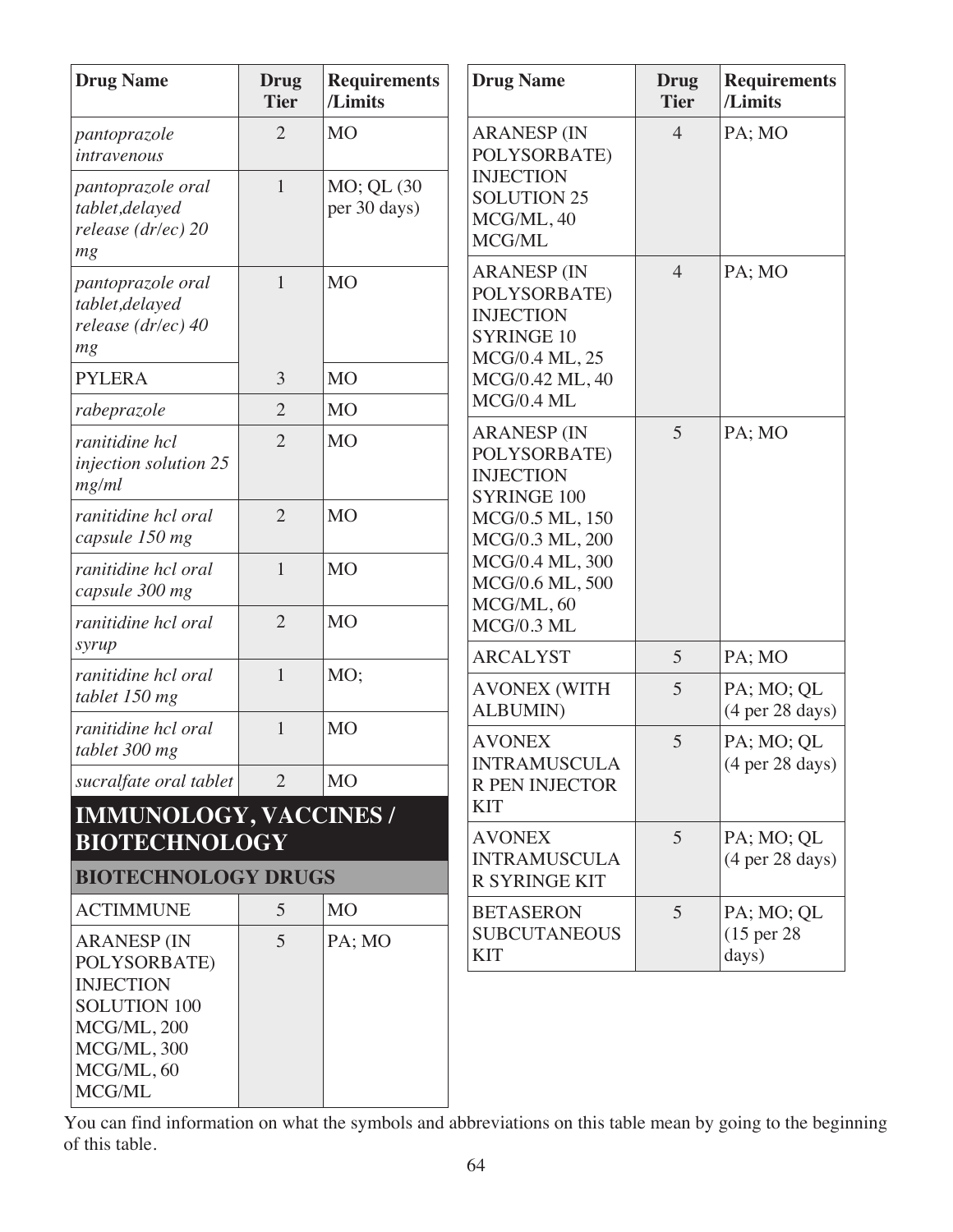| <b>Drug Name</b>                                                                         | <b>Drug</b><br><b>Tier</b> | <b>Requirements</b><br>/Limits     | <b>Drug Name</b>                                                                         | <b>Drug</b><br><b>Tier</b> | <b>Requirements</b><br>/Limits                       |
|------------------------------------------------------------------------------------------|----------------------------|------------------------------------|------------------------------------------------------------------------------------------|----------------------------|------------------------------------------------------|
| <b>EPOGEN</b><br><b>INJECTION</b>                                                        | $\overline{4}$             | PA; MO                             | <b>NORDITROPIN</b><br><b>FLEXPRO</b>                                                     | 5                          | PA; MO                                               |
| SOLUTION 10,000<br><b>UNIT/ML, 2,000</b>                                                 |                            |                                    | <b>OMNITROPE</b>                                                                         | 5                          | PA; MO                                               |
| <b>UNIT/ML, 20,000</b><br><b>UNIT/2 ML, 3,000</b>                                        |                            |                                    | <b>PEGASYS</b><br><b>PROCLICK</b>                                                        | 5                          | MO; QL (2 per<br>28 days)                            |
| <b>UNIT/ML, 4,000</b><br><b>UNIT/ML</b><br><b>EPOGEN</b>                                 | 5                          | PA; MO                             | <b>PEGASYS</b><br><b>SUBCUTANEOUS</b><br><b>SOLUTION</b>                                 | $\overline{5}$             | MO; QL (4 per<br>28 days)                            |
| <b>INJECTION</b><br>SOLUTION 20,000<br><b>UNIT/ML</b>                                    |                            |                                    | <b>PEGASYS</b><br><b>SUBCUTANEOUS</b><br><b>SYRINGE</b>                                  | 5                          | MO; QL (2 per<br>28 days)                            |
| <b>EXTAVIA</b><br><b>SUBCUTANEOUS</b><br><b>KIT</b>                                      | $5\overline{)}$            | PA; MO; QL<br>(15 per 28)<br>days) | <b>PEGINTRON</b>                                                                         | 5                          | $MO$ ; QL $(4$ per<br>28 days)                       |
| <b>EXTAVIA</b><br><b>SUBCUTANEOUS</b>                                                    | $\overline{5}$             | PA; QL (15<br>per 28 days)         | <b>PEGINTRON</b><br><b>REDIPEN</b>                                                       | 5                          | $MO$ ; QL $(4$ per<br>28 days)                       |
| <b>RECON SOLN</b>                                                                        |                            | <b>PLEGRIDY</b>                    |                                                                                          | 5                          | PA; MO; QL                                           |
| <b>GRANIX</b>                                                                            | 5                          | PA; MO                             | <b>SUBCUTANEOUS</b><br>PEN INJECTOR                                                      |                            | (1 <sub>per</sub> 28 <sub>days</sub> )               |
| <b>ILARIS (PF)</b>                                                                       | 5                          | PA; MO; LA                         | 125 MCG/0.5 ML                                                                           |                            |                                                      |
| <b>INTRON A</b><br><b>INJECTION</b><br><b>RECON SOLN 10</b><br>MILLION UNIT (1<br>$ML$ ) | 3                          | <b>MO</b>                          | <b>PLEGRIDY</b><br><b>SUBCUTANEOUS</b><br>PEN INJECTOR 63<br>MCG/0.5 ML-94<br>MCG/0.5 ML | $\overline{5}$             | PA; MO; QL<br>(1 <sub>per</sub> 180)<br>days)        |
| <b>INTRON A</b><br><b>INJECTION</b><br><b>RECON SOLN 18</b><br>MILLION UNIT (1           | 5                          | <b>MO</b>                          | <b>PLEGRIDY</b><br><b>SUBCUTANEOUS</b><br><b>SYRINGE 125</b><br>$MCG/0.5$ ML             | 5                          | PA; MO; QL<br>(1 <sub>per</sub> 28 <sub>days</sub> ) |
| ML), 50 MILLION<br>UNIT (1 ML)                                                           |                            |                                    | <b>PLEGRIDY</b><br><b>SUBCUTANEOUS</b>                                                   | 5                          | PA; MO; QL<br>(1 <sub>per</sub> 180)                 |
| <b>INTRON A</b><br><b>INJECTION</b><br><b>SOLUTION</b>                                   | 3                          | M <sub>O</sub>                     | <b>SYRINGE 63</b><br>MCG/0.5 ML-94<br>$MCG/0.5$ ML                                       |                            | days)                                                |
| <b>LEUKINE</b><br><b>INJECTION</b><br><b>RECON SOLN</b>                                  | $\overline{5}$             | M <sub>O</sub>                     |                                                                                          |                            |                                                      |
| <b>MOZOBIL</b>                                                                           | $\overline{5}$             | <b>MO</b>                          |                                                                                          |                            |                                                      |
| <b>NEULASTA</b>                                                                          | 5                          | PA; MO                             |                                                                                          |                            |                                                      |
| <b>NEUPOGEN</b>                                                                          | 5 <sup>5</sup>             | PA; MO                             |                                                                                          |                            |                                                      |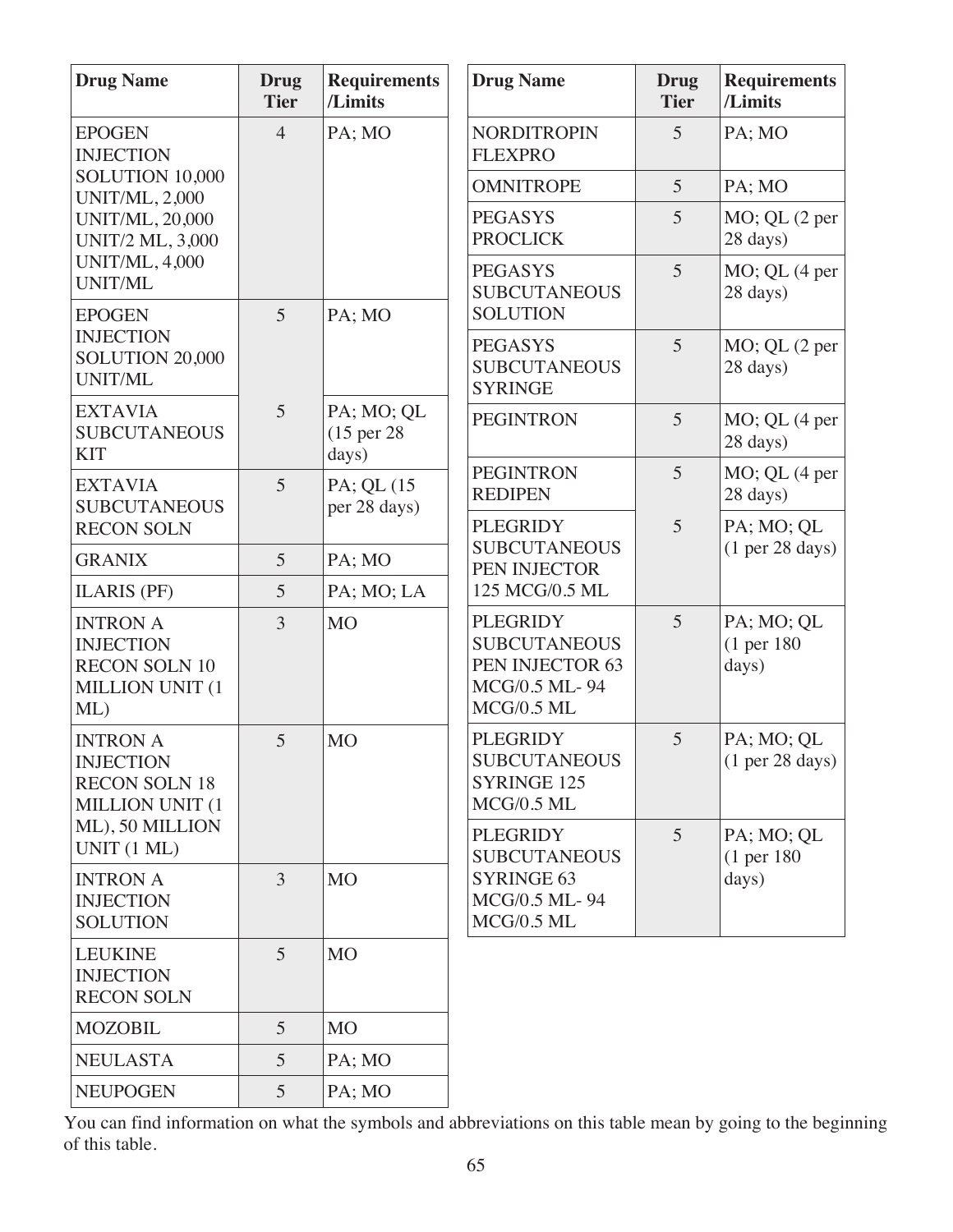| <b>Drug Name</b>                                                                                | <b>Drug</b><br><b>Tier</b> | <b>Requirements</b><br>/Limits                  | <b>Drug Name</b>                                                                     | <b>Drug</b><br><b>Tier</b> | <b>Requirements</b><br>/Limits |
|-------------------------------------------------------------------------------------------------|----------------------------|-------------------------------------------------|--------------------------------------------------------------------------------------|----------------------------|--------------------------------|
| <b>PROCRIT</b>                                                                                  | 3                          | PA; MO                                          | <b>BEXSERO</b> (PF)                                                                  | 3                          | <b>MO</b>                      |
| <b>INJECTION</b><br>SOLUTION 10,000                                                             |                            |                                                 | <b>BOOSTRIX TDAP</b>                                                                 | 3                          | M <sub>O</sub>                 |
| <b>UNIT/ML, 2,000</b>                                                                           |                            |                                                 | <b>BOTOX</b>                                                                         | 3                          | PA; MO                         |
| <b>UNIT/ML, 20,000</b><br><b>UNIT/2 ML, 3,000</b><br><b>UNIT/ML, 4,000</b>                      |                            |                                                 | <b>CERVARIX</b><br><b>VACCINE (PF)</b>                                               | 3                          | <b>MO</b>                      |
| <b>UNIT/ML</b><br><b>PROCRIT</b>                                                                | 5                          | PA; MO                                          | DAPTACEL (DTAP<br>PEDIATRIC) (PF)                                                    | $\overline{3}$             | <b>MO</b>                      |
| <b>INJECTION</b>                                                                                |                            |                                                 | <b>ENGERIX-B (PF)</b>                                                                | 3                          | B/D PA; MO                     |
| SOLUTION 20,000<br><b>UNIT/ML, 40,000</b><br><b>UNIT/ML</b>                                     |                            |                                                 | <b>ENGERIX-B</b><br>PEDIATRIC (PF)                                                   | 3                          | B/D PA; MO                     |
| <b>PROLEUKIN</b>                                                                                | 5                          | <b>MO</b>                                       | fomepizole                                                                           | $\overline{2}$             | <b>MO</b>                      |
| <b>REBIF (WITH</b>                                                                              | 5                          | PA; MO; QL                                      | <b>GAMASTAN S/D</b>                                                                  | 3                          | <b>MO</b>                      |
| <b>ALBUMIN)</b>                                                                                 |                            | (6 <sub>per</sub> 28 <sub>days</sub> )          | <b>GARDASIL (PF)</b>                                                                 | 3                          | M <sub>O</sub>                 |
| <b>REBIF REBIDOSE</b>                                                                           | 5                          | PA; MO; QL                                      | <b>GARDASIL 9 (PF)</b>                                                               | 3                          | <b>MO</b>                      |
| <b>SUBCUTANEOUS</b><br>PEN INJECTOR 22                                                          |                            | (6 <sub>per</sub> 28 <sub>days</sub> )          | <b>GRASTEK</b>                                                                       | $\overline{3}$             | PA; MO                         |
| MCG/0.5 ML, 44<br><b>MCG/0.5 ML</b>                                                             |                            |                                                 | <b>HAVRIX (PF)</b><br><b>INTRAMUSCULA</b><br><b>R SUSPENSION</b>                     | 3                          | <b>MO</b>                      |
| <b>REBIF REBIDOSE</b><br><b>SUBCUTANEOUS</b><br>PEN INJECTOR<br>8.8MCG/0.2ML-22<br>MCG/0.5ML(6) | 5                          | PA; MO; QL<br>(4.2 per 180)<br>days)            | <b>HAVRIX (PF)</b><br><b>INTRAMUSCULA</b><br>R SYRINGE 1,440<br><b>ELISA UNIT/ML</b> | 3                          | <b>MO</b>                      |
| <b>REBIF TITRATION</b><br><b>PACK</b>                                                           | 5                          | PA; MO; QL<br>$(4.2 \text{ per } 180)$<br>days) | <b>HAVRIX (PF)</b><br><b>INTRAMUSCULA</b><br><b>R SYRINGE 720</b>                    | 3                          |                                |
| <b>SYLATRON</b>                                                                                 | $\overline{5}$             | M <sub>O</sub>                                  | <b>ELISA UNIT/0.5</b><br>ML                                                          |                            |                                |
| <b>ZARXIO</b>                                                                                   | 5                          | PA: MO                                          | <b>HIBERIX (PF)</b>                                                                  | $\overline{3}$             |                                |
| <b>VACCINES / MISCELLANEOUS</b>                                                                 |                            |                                                 | <b>HIZENTRA</b>                                                                      | 5                          | <b>B/D PA; MO</b>              |
| <b>IMMUNOLOGICALS</b>                                                                           |                            |                                                 | <b>HYPERHEP B S/D</b>                                                                | $\overline{3}$             |                                |
| <b>ACTHIB (PF)</b>                                                                              | $\overline{3}$             | M <sub>O</sub>                                  | <b>INTRAMUSCULA</b><br><b>R SOLUTION 220</b>                                         |                            |                                |
| <b>ADACEL(TDAP</b><br>ADOLESN/ADULT<br>(PF)                                                     | 3                          | <b>MO</b>                                       | <b>UNIT/ML</b><br><b>HYPERHEP B S/D</b>                                              | 3                          | <b>MO</b>                      |
| <b>BCG VACCINE,</b><br>LIVE (PF)                                                                | $\overline{3}$             | M <sub>O</sub>                                  | <b>INTRAMUSCULA</b><br><b>R SOLUTION 220</b><br>UNIT/ML $(5 ML)$                     |                            |                                |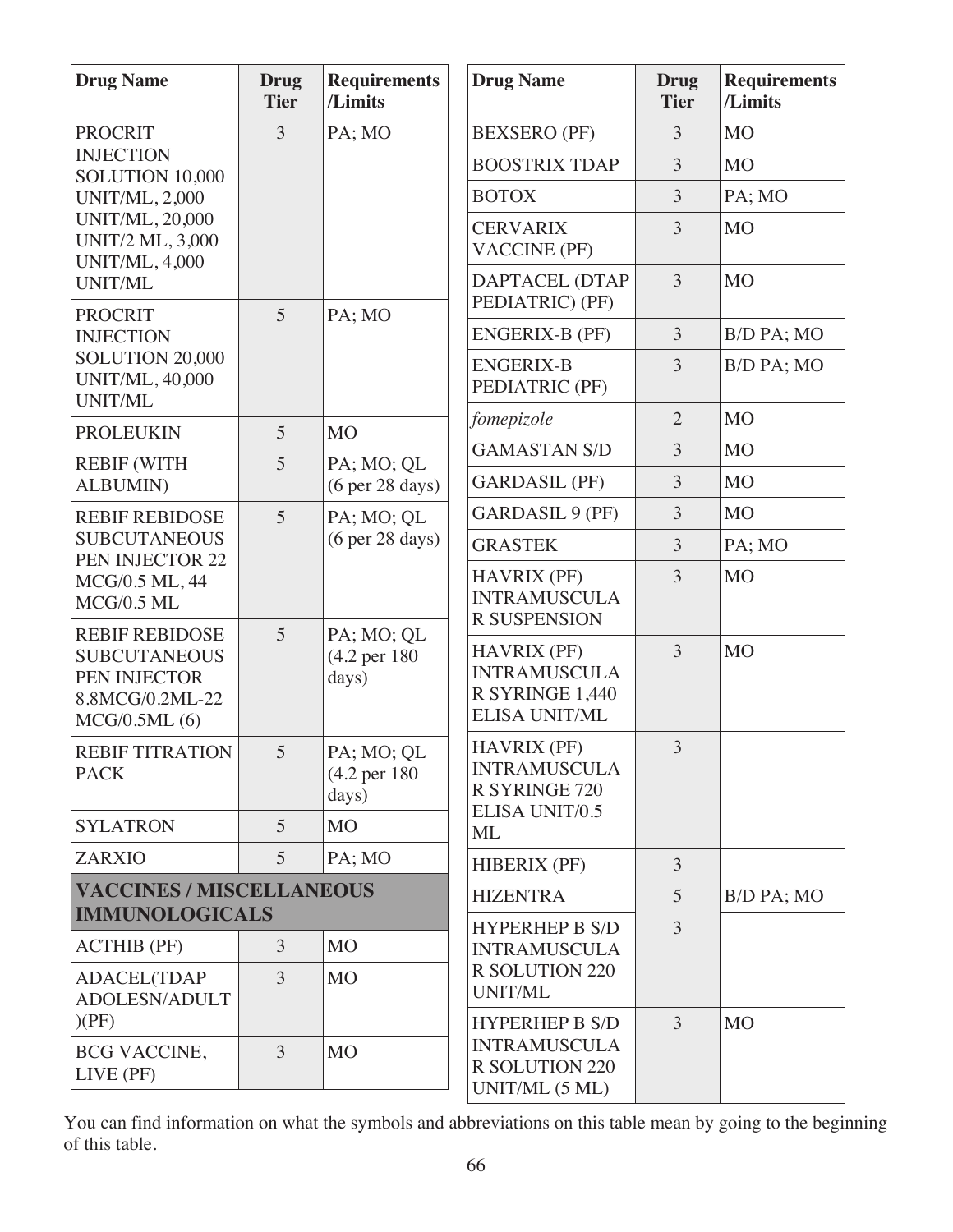| <b>Drug Name</b>                                                 | <b>Drug</b><br><b>Tier</b> | <b>Requirements</b><br>/Limits | <b>Drug Name</b>                                        | <b>Drug</b><br><b>Tier</b> | <b>Requirements</b><br>/Limits |
|------------------------------------------------------------------|----------------------------|--------------------------------|---------------------------------------------------------|----------------------------|--------------------------------|
| <b>HYPERHEP B S/D</b><br><b>INTRAMUSCULA</b>                     | 3                          |                                | <b>MENVEO A-C-Y-</b><br>$W-135-DIP$ (PF)                | 3                          | <b>MO</b>                      |
| <b>R SYRINGE</b>                                                 |                            |                                | $M-M-R II$ (PF)                                         | $\overline{3}$             | MO                             |
| <b>HYPERHEP B S-D</b><br><b>NEONATAL</b>                         | 3                          |                                | PEDIARIX (PF)                                           | $\overline{3}$             | M <sub>O</sub>                 |
| <b>HYPERRHO S/D</b>                                              | $\overline{3}$             | <b>MO</b>                      | PEDVAX HIB (PF)                                         | 3                          | M <sub>O</sub>                 |
| <b>INTRAMUSCULA</b>                                              |                            |                                | PENTACEL (PF)                                           | 3                          | MO                             |
| R SYRINGE 1,500<br><b>UNIT (300 MCG)</b>                         |                            |                                | <b>PRIVIGEN</b>                                         | 5                          | PA; MO                         |
| <b>HYPERRHO S/D</b>                                              | 3                          |                                | PROQUAD (PF)                                            | 3                          | M <sub>O</sub>                 |
| <b>INTRAMUSCULA</b>                                              |                            |                                | <b>QUADRACEL (PF)</b>                                   | 3                          |                                |
| R SYRINGE 250<br>UNIT (50 MCG)                                   |                            |                                | <b>RABAVERT (PF)</b>                                    | 3                          | M <sub>O</sub>                 |
| <b>HYQVIA</b>                                                    | 5                          | B/D PA; MO                     | <b>RAGWITEK</b>                                         | 3                          | M <sub>O</sub>                 |
| <b>IMOGAM RABIES-</b><br>HT (PF)                                 | 3                          |                                | <b>RECOMBIVAX HB</b><br>(PF)<br><b>INTRAMUSCULA</b>     | 3                          | B/D PA; MO                     |
| <b>IMOVAX RABIES</b><br><b>VACCINE (PF)</b>                      | $\overline{3}$             | M <sub>O</sub>                 | <b>R SUSPENSION</b><br><b>RECOMBIVAX HB</b>             | 3                          |                                |
| <b>INFANRIX (DTAP)</b><br>(PF)                                   | 3                          | M <sub>O</sub>                 | (PF)<br><b>INTRAMUSCULA</b>                             |                            | B/D PA; MO                     |
| <b>IPOL INJECTION</b><br><b>SUSPENSION</b>                       | 3                          | <b>MO</b>                      | <b>R SYRINGE 10</b><br>MCG/ML                           |                            |                                |
| <b>IXIARO (PF)</b>                                               | 3                          | MO                             | <b>RECOMBIVAX HB</b><br>(PF)                            | $\overline{3}$             | <b>B/D PA</b>                  |
| <b>KINRIX (PF)</b><br><b>INTRAMUSCULA</b><br><b>R SUSPENSION</b> | 3                          |                                | <b>INTRAMUSCULA</b><br><b>R SYRINGE 5</b><br>MCG/0.5 ML |                            |                                |
| <b>KINRIX (PF)</b>                                               | 3                          | <b>MO</b>                      | <b>ROTARIX</b>                                          | $\overline{3}$             |                                |
| <b>INTRAMUSCULA</b><br><b>R SYRINGE</b>                          |                            |                                | <b>ROTATEQ</b><br><b>VACCINE</b>                        | 3                          | M <sub>O</sub>                 |
| <b>MENACTRA (PF)</b><br><b>INTRAMUSCULA</b>                      | $\overline{3}$             | <b>MO</b>                      | TENIVAC (PF)                                            | $\overline{3}$             | M <sub>O</sub>                 |
| <b>R SOLUTION</b>                                                |                            |                                | <b>TETANUS, DIPHTH</b>                                  | 3                          | M <sub>O</sub>                 |
| <b>MENHIBRIX (PF)</b>                                            | $\overline{3}$             |                                | <b>ERIA TOX</b><br>PED(PF)                              |                            |                                |
| <b>MENOMUNE -</b><br>$A/C/Y/W-135$                               | 3                          |                                | <b>TETANUS-</b><br><b>DIPHTHERIA</b>                    | $\overline{3}$             | M <sub>O</sub>                 |
| <b>MENOMUNE -</b><br>$A/C/Y/W-135$ (PF)                          | $\overline{3}$             | M <sub>O</sub>                 | <b>TOXOIDS-TD</b><br><b>TICE BCG</b>                    | 3                          | <b>MO</b>                      |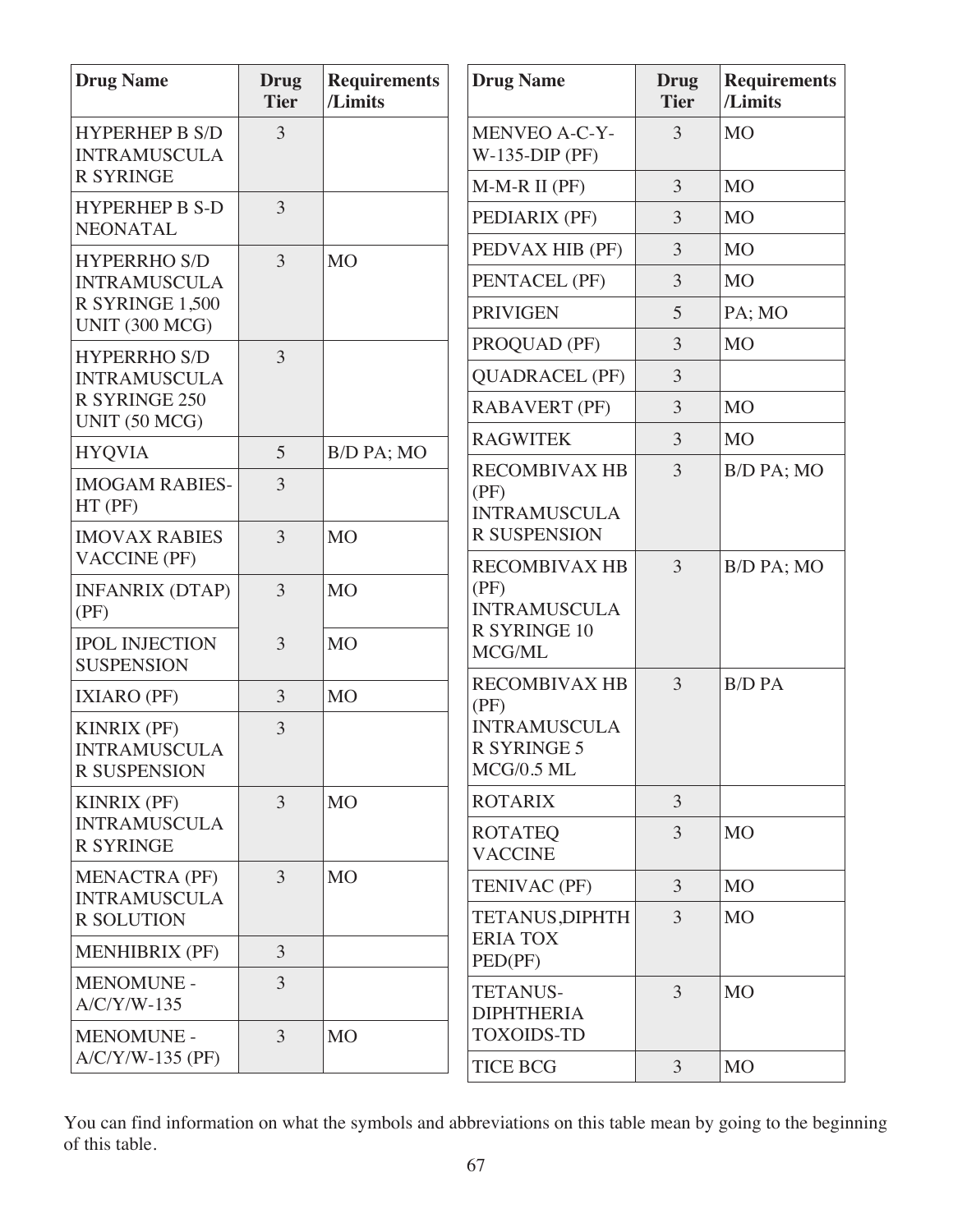| <b>Drug Name</b>                                                                 | Drug<br><b>Tier</b> | <b>Requirements</b><br>/Limits | Drug                           |
|----------------------------------------------------------------------------------|---------------------|--------------------------------|--------------------------------|
| <b>TRUMENBA</b>                                                                  | 3                   |                                | alend                          |
| <b>TWINRIX (PF)</b>                                                              | 3                   | <b>MO</b>                      | tablet                         |
| <b>TYPHIM VI</b><br><b>INTRAMUSCULA</b>                                          | 3                   |                                | alend<br>tablet<br><b>FORT</b> |
| <b>R SOLUTION</b><br><b>TYPHIM VI</b><br><b>INTRAMUSCULA</b><br><b>R SYRINGE</b> | 3                   | M <sub>O</sub>                 | <b>FOSA</b>                    |
| VAQTA (PF)<br><b>INTRAMUSCULA</b><br><b>R SUSPENSION</b>                         | 3                   | M <sub>O</sub>                 | D<br>iband<br>intray           |
| VAQTA (PF)<br><b>INTRAMUSCULA</b><br><b>R SYRINGE</b>                            | 3                   |                                | iband<br><b>PROI</b>           |
| <b>VARIVAX (PF)</b>                                                              | 3                   | <b>MO</b>                      | raloxi                         |
| <b>VARIZIG</b><br><b>INTRAMUSCULA</b><br><b>R SOLUTION</b>                       | 5                   | M <sub>O</sub>                 | risedr<br>tablet               |
| YF-VAX (PF)                                                                      | 3                   | M <sub>O</sub>                 | risedi<br>tablet               |
| ZOSTAVAX (PF)                                                                    | 3                   | M <sub>O</sub>                 | (12 p                          |
| MUSCULOSKELETAL /<br><b>RHEUMATOLOGY</b><br><b>GOUT THERAPY</b>                  |                     |                                | pack)<br>risedr<br>tablet      |
| allopurinol                                                                      | $\mathbf{1}$        | <b>MO</b>                      | risedr<br>tablet               |
| aloprim                                                                          | $\overline{2}$      |                                | releas                         |
| colchicine-<br>probenecid                                                        | $\overline{2}$      | <b>MO</b>                      | <b>OTH</b><br><b>ACTI</b>      |
| <b>COLCRYS</b>                                                                   | $\overline{4}$      | ST; MO                         | <b>BENI</b>                    |
| <b>KRYSTEXXA</b>                                                                 | 5                   | M <sub>O</sub>                 | <b>CUPF</b>                    |
| <b>MITIGARE</b>                                                                  | 3                   | M <sub>O</sub>                 | <b>DEPE</b>                    |
| probenecid                                                                       | $\overline{2}$      | <b>MO</b>                      | <b>TITR</b>                    |
| <b>ULORIC</b>                                                                    | 3                   | ST; MO                         | <b>ENBI</b>                    |
| <b>OSTEOPOROSIS THERAPY</b>                                                      |                     |                                | <b>ENBI</b>                    |
| alendronate oral<br>solution                                                     | $\overline{2}$      | MO; QL (1286)<br>per 30 days)  | <b>SURF</b>                    |

| <b>Drug Name</b>                                                         | Drug<br><b>Tier</b> | <b>Requirements</b><br>/Limits                       |
|--------------------------------------------------------------------------|---------------------|------------------------------------------------------|
| alendronate oral<br>tablet 10 mg, 5 mg                                   | 1                   | MO; QL (30<br>per 30 days)                           |
| alendronate oral<br>tablet 35 mg, 70 mg                                  | $\mathbf{1}$        | $MO$ ; QL $(4$ per<br>28 days)                       |
| <b>FORTEO</b>                                                            | 5                   | PA; MO; QL<br>$(2.4 \text{ per } 28)$<br>days)       |
| <b>FOSAMAX PLUS</b><br>D                                                 | $\overline{4}$      | ST; MO; QL<br>(4 <sub>per</sub> 28 <sub>days</sub> ) |
| ibandronate<br>intravenous                                               | $\overline{2}$      | PA; MO                                               |
| <i>ibandronate oral</i>                                                  | $\overline{2}$      | MO; QL (1 per<br>30 days)                            |
| <b>PROLIA</b>                                                            | 3                   | PA; MO                                               |
| raloxifene                                                               | $\overline{2}$      | M <sub>O</sub>                                       |
| risedronate oral<br>tablet 150 mg                                        | $\overline{2}$      | MO; QL (1 per<br>30 days)                            |
| risedronate oral<br>tablet 35 mg, 35 mg<br>(12~pack), 35~mg (4)<br>pack) | $\overline{2}$      | $MO$ ; QL $(4$ per<br>28 days)                       |
| risedronate oral<br>tablet 5 mg                                          | $\overline{2}$      | MO; QL (30)<br>per 30 days)                          |
| risedronate oral<br>tablet, delayed<br>release (dr/ec)                   | $\overline{2}$      | $MO$ ; QL $(4$ per<br>28 days)                       |
| <b>OTHER RHEUMATOLOGICALS</b>                                            |                     |                                                      |
| <b>ACTEMRA</b>                                                           | 5                   | PA; MO                                               |
| <b>BENLYSTA</b>                                                          | 5                   | M <sub>O</sub>                                       |
| <b>CUPRIMINE</b>                                                         | 5                   | M <sub>O</sub>                                       |
| <b>DEPEN</b><br><b>TITRATABS</b>                                         | 5                   | M <sub>O</sub>                                       |
| <b>ENBREL</b>                                                            | 5                   | PA; MO; QL<br>(8 per 28 days)                        |
| <b>ENBREL</b><br><b>SURECLICK</b>                                        | 5                   | PA; MO; QL<br>(8 <sub>per</sub> 28 <sub>days</sub> ) |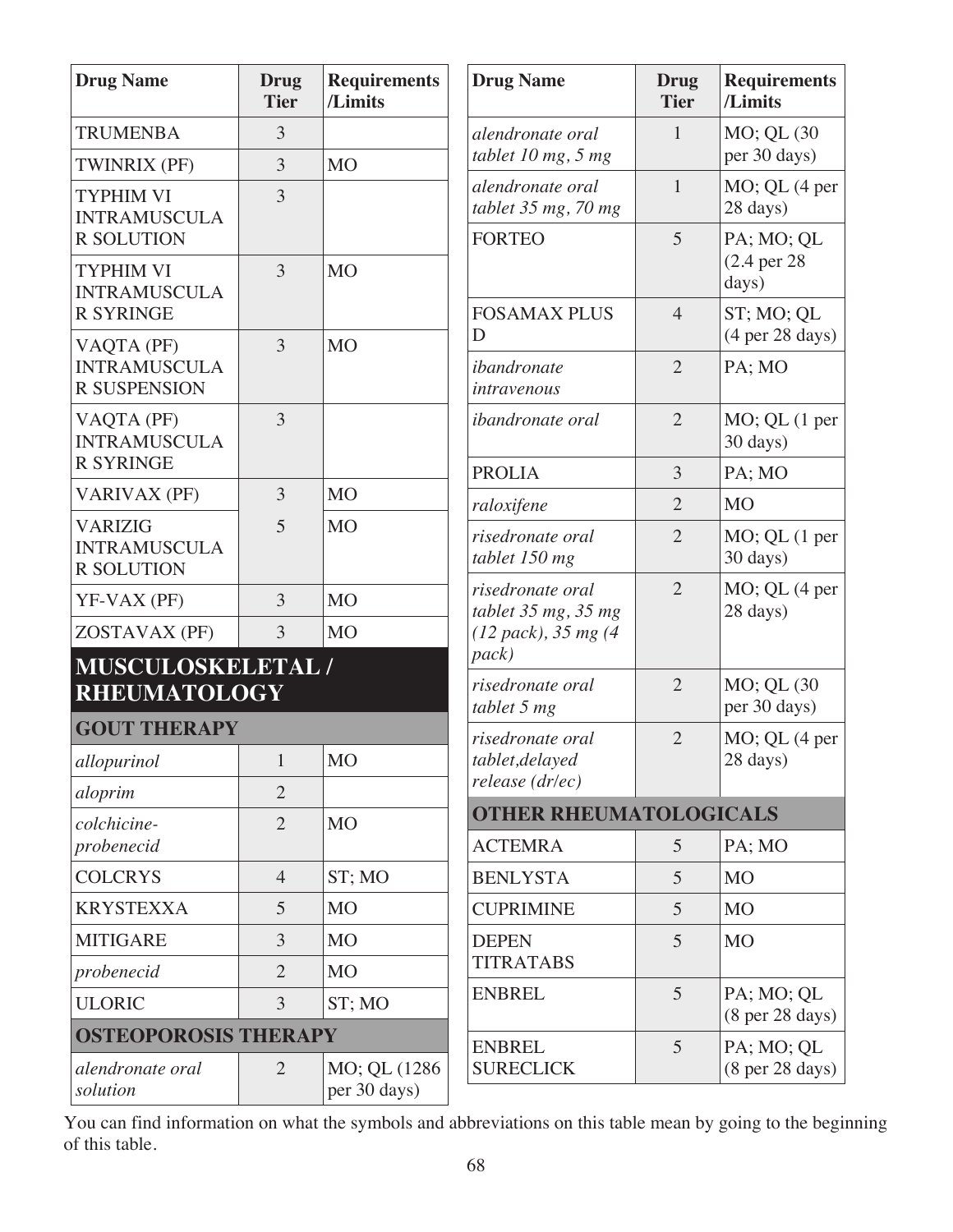| <b>Drug Name</b>                                                                                                              | <b>Drug</b><br><b>Tier</b> | <b>Requirements</b><br>/Limits                       | <b>Drug Name</b>                                                                                    | <b>Drug</b><br><b>Tier</b> | <b>Requirements</b><br>/Limits |  |
|-------------------------------------------------------------------------------------------------------------------------------|----------------------------|------------------------------------------------------|-----------------------------------------------------------------------------------------------------|----------------------------|--------------------------------|--|
| <b>HUMIRA</b><br><b>PEDIATRIC</b><br><b>CROHN'S START</b><br><b>SUBCUTANEOUS</b><br><b>SYRINGE KIT 40</b><br><b>MG/0.8 ML</b> | 5                          | PA; MO; QL<br>(3 per 180)<br>days)                   | <b>OTEZLA</b><br><b>STARTER ORAL</b><br>TABLETS, DOSE<br>PACK 10 MG (4)-<br>20 MG (4)-30 MG<br>(47) | $\overline{5}$             | PA; MO                         |  |
| <b>HUMIRA</b>                                                                                                                 | 5                          | PA; MO; QL                                           | <b>RIDAURA</b>                                                                                      | 5                          | <b>MO</b>                      |  |
| <b>PEDIATRIC</b><br><b>CROHN'S START</b><br><b>SUBCUTANEOUS</b>                                                               |                            | (6 per 180)<br>days)                                 | <b>SAVELLA ORAL</b><br><b>TABLET</b>                                                                | $\overline{3}$             | MO; QL (60<br>per 30 days)     |  |
| <b>SYRINGE KIT 40</b><br>MG/0.8 ML (6<br>PACK)                                                                                |                            |                                                      | <b>SAVELLA ORAL</b><br>TABLETS, DOSE<br><b>PACK</b>                                                 | $\overline{3}$             | MO; QL (55<br>per 30 days)     |  |
| <b>HUMIRA PEN</b>                                                                                                             | 5                          | PA; MO; QL                                           | <b>SIMPONI</b>                                                                                      | 5                          | PA; MO                         |  |
|                                                                                                                               |                            | (4 <sub>per</sub> 28 <sub>days</sub> )               | <b>SIMPONI ARIA</b>                                                                                 | 5                          | PA; MO                         |  |
| <b>HUMIRA PEN</b><br><b>CROHN'S-UC-HS</b>                                                                                     | 5                          | PA; MO; QL<br>(6 per 180)                            | <b>XELJANZ</b>                                                                                      | 5                          | PA; MO                         |  |
| <b>START</b>                                                                                                                  |                            | days)                                                | <b>XELJANZ XR</b>                                                                                   | 5                          | PA                             |  |
| <b>HUMIRA PEN</b>                                                                                                             | 5                          | PA; MO; QL                                           | <b>OBSTETRICS / GYNECOLOGY</b>                                                                      |                            |                                |  |
| PSORIASIS-<br><b>UVEITIS</b>                                                                                                  |                            | (4 per 180)<br>days)                                 | <b>ESTROGENS / PROGESTINS</b>                                                                       |                            |                                |  |
| <b>HUMIRA</b>                                                                                                                 | 5                          | PA; MO; QL                                           | camila                                                                                              | $\overline{2}$             | M <sub>O</sub>                 |  |
| <b>SUBCUTANEOUS</b><br><b>SYRINGE KIT 10</b><br>MG/0.2 ML, 20<br>MG/0.4 ML                                                    |                            | (2 <sup>pe</sup> r 28 <sup> days</sup> )             | <b>CRINONE</b><br><b>VAGINAL GEL 4</b><br>$\%$                                                      | $\overline{4}$             | M <sub>O</sub>                 |  |
| <b>HUMIRA</b><br><b>SUBCUTANEOUS</b><br><b>SYRINGE KIT 40</b>                                                                 | 5                          | PA; MO; QL<br>(4 <sub>per</sub> 28 <sub>days</sub> ) | <b>CRINONE</b><br><b>VAGINAL GEL 8</b><br>$\%$                                                      | $\overline{4}$             | PA; MO                         |  |
| <b>MG/0.8 ML</b>                                                                                                              |                            |                                                      | deblitane                                                                                           | $\overline{2}$             | M <sub>O</sub>                 |  |
| leflunomide                                                                                                                   | $\overline{2}$             | MO; QL (30<br>per 30 days)                           | <b>DEPO-PROVERA</b><br><b>INTRAMUSCULA</b><br><b>R SOLUTION</b>                                     | $\overline{3}$             | <b>MO</b>                      |  |
| <b>ORENCIA</b>                                                                                                                | $5\overline{)}$            | PA; MO                                               | DEPO-SUBQ                                                                                           | $\overline{4}$             | <b>MO</b>                      |  |
| <b>ORENCIA (WITH</b><br><b>MALTOSE</b> )                                                                                      | $\overline{5}$             | PA; MO                                               | PROVERA 104                                                                                         |                            |                                |  |
|                                                                                                                               | 5                          | PA                                                   | <b>DUAVEE</b>                                                                                       | $\overline{3}$             | M <sub>O</sub>                 |  |
| <b>ORENCIA</b><br><b>CLICKJECT</b>                                                                                            |                            |                                                      | errin                                                                                               | $\overline{2}$             | M <sub>O</sub>                 |  |
| <b>OTEZLA</b>                                                                                                                 | $\overline{5}$             | PA; MO                                               | <b>ESTRACE</b><br><b>VAGINAL</b>                                                                    | $\overline{3}$             | <b>MO</b>                      |  |
|                                                                                                                               |                            |                                                      | estradiol oral                                                                                      | 2                          | PA; MO                         |  |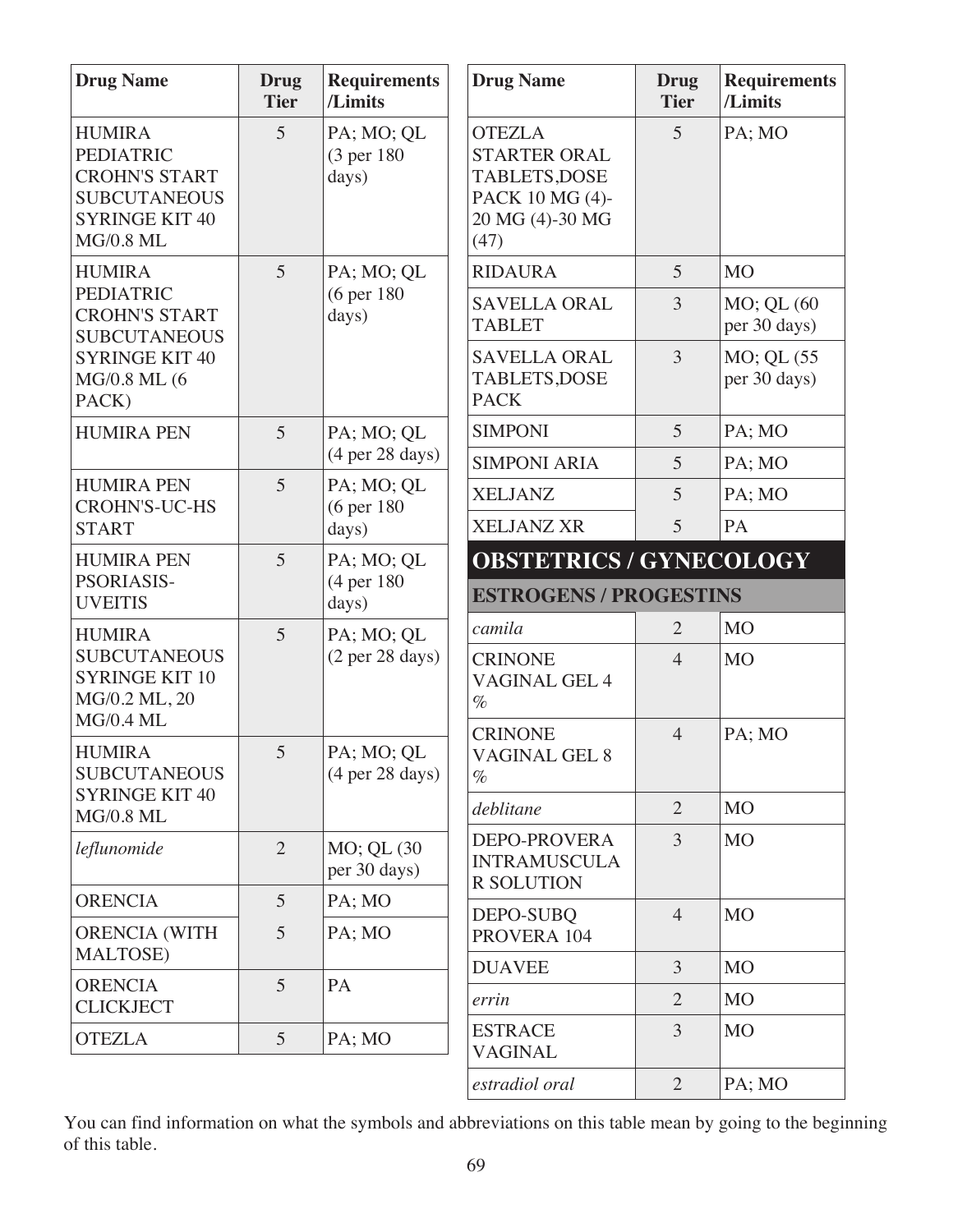| <b>Drug Name</b>                                                                            | Drug<br><b>Tier</b> | <b>Requirements</b><br>/Limits                       |
|---------------------------------------------------------------------------------------------|---------------------|------------------------------------------------------|
| estradiol<br>transdermal patch<br>semiweekly                                                | 2                   | PA; MO; QL<br>(8 <sub>per</sub> 28 <sub>days</sub> ) |
| estradiol<br>transdermal patch<br>weekly                                                    | $\overline{2}$      | PA; MO; QL<br>(4 <sub>per</sub> 28 <sub>days</sub> ) |
| estradiol valerate<br>intramuscular oil 20<br>$mg/ml$ , 40 mg/ml                            | $\overline{2}$      | <b>MO</b>                                            |
| estradiol-<br>norethindrone acet                                                            | 2                   | PA; MO                                               |
| <b>ESTRING</b>                                                                              | 3                   | M <sub>O</sub>                                       |
| heather                                                                                     | $\overline{2}$      | M <sub>O</sub>                                       |
| hydroxyprogesterone<br>caproate                                                             | 5                   |                                                      |
| jencycla                                                                                    | $\overline{2}$      | M <sub>O</sub>                                       |
| jolivette                                                                                   | $\overline{2}$      | M <sub>O</sub>                                       |
| lyza                                                                                        | $\overline{2}$      | M <sub>O</sub>                                       |
| <b>MAKENA</b><br><b>INTRAMUSCULA</b><br>R OIL 250 MG/ML                                     | 5                   | <b>MO</b>                                            |
| <b>MAKENA</b><br><b>INTRAMUSCULA</b><br>R OIL 250 MG/ML<br>$(1 \text{ ML})$                 | 5                   |                                                      |
| medroxyprogesteron<br>$\ell$                                                                | $\overline{2}$      | <b>MO</b>                                            |
| <b>MENEST</b>                                                                               | 3                   | PA; MO                                               |
| nora-be                                                                                     | 2                   | M <sub>O</sub>                                       |
| norethindrone<br>(contraceptive)                                                            | $\overline{2}$      | M <sub>O</sub>                                       |
| norethindrone<br>acetate                                                                    | $\overline{2}$      | M <sub>O</sub>                                       |
| norethindrone ac-eth<br>estradiol oral tablet<br>0.5-2.5 $mg$ - $mcg$ , 1-5<br>$mg$ - $mcg$ | $\overline{2}$      | PA; MO                                               |

| <b>Drug Name</b>                                       | Drug<br><b>Tier</b> | <b>Requirements</b><br>/Limits |
|--------------------------------------------------------|---------------------|--------------------------------|
| norlyroc                                               | 2                   |                                |
| PREMARIN ORAL                                          | 3                   | <b>MO</b>                      |
| progesterone                                           | $\overline{2}$      | <b>MO</b>                      |
| progesterone in oil                                    | $\overline{2}$      | M <sub>O</sub>                 |
| progesterone<br>micronized                             | 2                   | <b>MO</b>                      |
| sharobel                                               | $\overline{2}$      | <b>MO</b>                      |
| <b>MISCELLANEOUS OB/GYN</b>                            |                     |                                |
| <b>CLEOCIN</b><br><b>VAGINAL</b><br><b>SUPPOSITORY</b> | 3                   | <b>MO</b>                      |
| clindamycin<br>phosphate vaginal                       | $\overline{2}$      | <b>MO</b>                      |
| metronidazole<br>vaginal                               | $\overline{2}$      | <b>MO</b>                      |
| miconazole-3<br>vaginal suppository                    | $\overline{2}$      | <b>MO</b>                      |
| <b>MIRENA</b>                                          | 3                   | <b>MO</b>                      |
| <b>NEXPLANON</b>                                       | 3                   | <b>MO</b>                      |
| terconazole                                            | $\overline{2}$      | M <sub>O</sub>                 |
| tranexamic acid oral                                   | $\overline{4}$      | <b>MO</b>                      |
| vandazole                                              | $\overline{2}$      | <b>MO</b>                      |
| xulane                                                 | $\overline{2}$      | <b>MO</b>                      |
| <b>ORAL CONTRACEPTIVES / RELATED</b><br><b>AGENTS</b>  |                     |                                |
| altavera (28)                                          | $\overline{2}$      | M <sub>O</sub>                 |
| alyacen 1/35 (28)                                      | $\overline{2}$      | M <sub>O</sub>                 |
| alyacen 7/7/7 (28)                                     | $\overline{2}$      | <b>MO</b>                      |
| amethia                                                | $\overline{2}$      | M <sub>O</sub>                 |
| amethia lo                                             | $\overline{2}$      | M <sub>O</sub>                 |
| amethyst                                               | $\overline{2}$      | M <sub>O</sub>                 |
| apri                                                   | $\overline{2}$      | M <sub>O</sub>                 |
| aranelle (28)                                          | $\overline{2}$      | M <sub>O</sub>                 |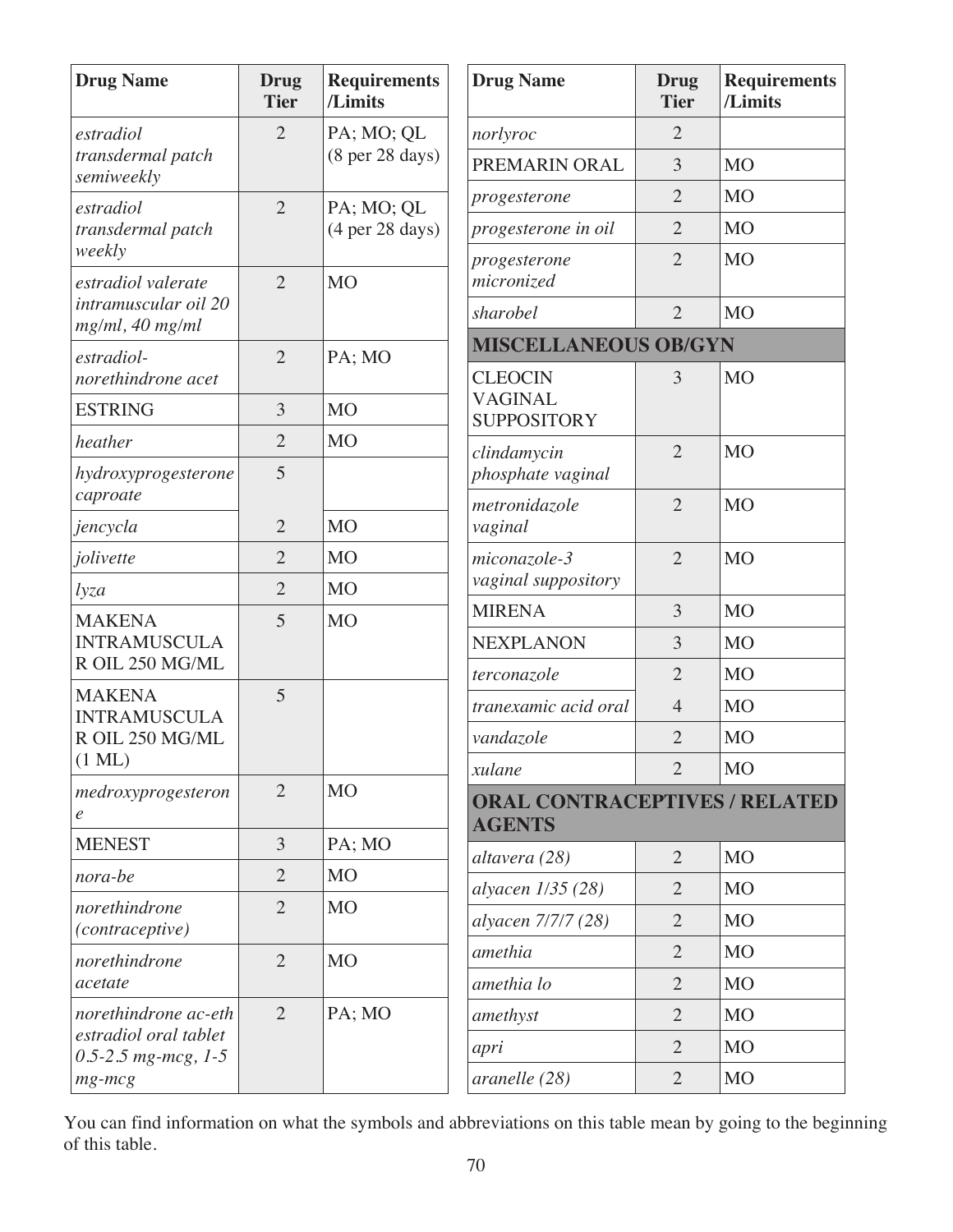| <b>Drug Name</b>                  | <b>Drug</b><br><b>Tier</b> | <b>Requirements</b><br>/Limits | <b>Drug Name</b>                                                 | <b>Drug</b><br><b>Tier</b> | <b>Requirements</b><br>/Limits |
|-----------------------------------|----------------------------|--------------------------------|------------------------------------------------------------------|----------------------------|--------------------------------|
| ashlyna                           | $\overline{2}$             | M <sub>O</sub>                 | enpresse                                                         | $\overline{2}$             | <b>MO</b>                      |
| aubra                             | $\overline{2}$             | <b>MO</b>                      | enskyce                                                          | $\overline{2}$             | <b>MO</b>                      |
| aviane                            | $\overline{2}$             | <b>MO</b>                      | estarylla                                                        | $\overline{2}$             | <b>MO</b>                      |
| azurette (28)                     | $\overline{2}$             | <b>MO</b>                      | falmina (28)                                                     | $\overline{2}$             | <b>MO</b>                      |
| balziva (28)                      | $\overline{2}$             | <b>MO</b>                      | gianvi (28)                                                      | $\overline{2}$             | <b>MO</b>                      |
| bekyree (28)                      | $\overline{2}$             | <b>MO</b>                      | gildagia                                                         | $\overline{2}$             | M <sub>O</sub>                 |
| blisovi 24 fe                     | $\sqrt{2}$                 | M <sub>O</sub>                 | gildess 1.5/30 (21)                                              | $\overline{2}$             | <b>MO</b>                      |
| blisovi fe 1.5/30 (28)            | $\overline{2}$             | <b>MO</b>                      | gildess 1/20 (21)                                                | $\overline{2}$             | <b>MO</b>                      |
| blisovi fe 1/20 (28)              | $\overline{2}$             | <b>MO</b>                      | gildess 24 fe                                                    | $\overline{2}$             | <b>MO</b>                      |
| briellyn                          | $\overline{2}$             | M <sub>O</sub>                 | gildess fe 1.5/30 (28)                                           | $\mathbf{2}$               | <b>MO</b>                      |
| camrese                           | $\overline{2}$             | <b>MO</b>                      | gildess fe 1/20 (28)                                             | $\overline{2}$             | <b>MO</b>                      |
| camrese lo                        | $\overline{2}$             | <b>MO</b>                      | introvale                                                        | $\overline{2}$             | <b>MO</b>                      |
| caziant(28)                       | $\overline{2}$             | M <sub>O</sub>                 | jolessa                                                          | $\overline{2}$             | M <sub>O</sub>                 |
| chateal                           | $\overline{2}$             | M <sub>O</sub>                 | juleber                                                          | $\overline{2}$             | M <sub>O</sub>                 |
| cryselle (28)                     | $\overline{2}$             | M <sub>O</sub>                 | junel 1.5/30 (21)                                                | $\overline{2}$             | <b>MO</b>                      |
| cyclafem 1/35 (28)                | $\overline{2}$             | <b>MO</b>                      | junel 1/20 (21)                                                  | $\overline{2}$             | <b>MO</b>                      |
| cyclafem 7/7/7 (28)               | $\overline{2}$             | M <sub>O</sub>                 | junel fe 1.5/30 (28)                                             | $\overline{2}$             | <b>MO</b>                      |
| cyred                             | $\overline{2}$             | M <sub>O</sub>                 | junel fe 1/20 (28)                                               | $\overline{2}$             | <b>MO</b>                      |
| dasetta 1/35 (28)                 | $\overline{2}$             | <b>MO</b>                      | junel fe 24                                                      | $\overline{2}$             | <b>MO</b>                      |
| dasetta 7/7/7 (28)                | $\overline{2}$             | M <sub>O</sub>                 | kaitlib fe                                                       | $\overline{2}$             |                                |
| day see                           | $\mathbf{2}$               | <b>MO</b>                      | kariva (28)                                                      | $\mathbf{2}$               | <b>MO</b>                      |
| delyla (28)                       | $\overline{2}$             |                                | kelnor 1/35 (28)                                                 | $\overline{2}$             | <b>MO</b>                      |
| $desog-$                          | $\overline{2}$             | <b>MO</b>                      | kimidess (28)                                                    | $\overline{2}$             | <b>MO</b>                      |
| e.estradiol/e.estradio            |                            |                                | kurvelo                                                          | $\overline{2}$             | M <sub>O</sub>                 |
| desogestrel-ethinyl<br>estradiol  | $\overline{2}$             | <b>MO</b>                      | l norgest/e.estradiol-<br>e.estrad oral<br>tablets, dose pack, 3 | $\overline{2}$             | <b>MO</b>                      |
| drospirenone-ethinyl<br>estradiol | $\overline{2}$             | <b>MO</b>                      | month $0.10$ mg- $20$<br>mcg (84)/10 mcg (7)                     |                            |                                |
| elinest                           | $\overline{2}$             | <b>MO</b>                      | l norgest/e.estradiol-                                           | $\overline{2}$             |                                |
| <b>ELLA</b>                       | 3                          | <b>MO</b>                      | e.estrad oral<br>tablets, dose pack, 3                           |                            |                                |
| emoquette                         | $\overline{2}$             | <b>MO</b>                      | month $0.15$ mg-30<br>mcg (84)/10 mcg (7)                        |                            |                                |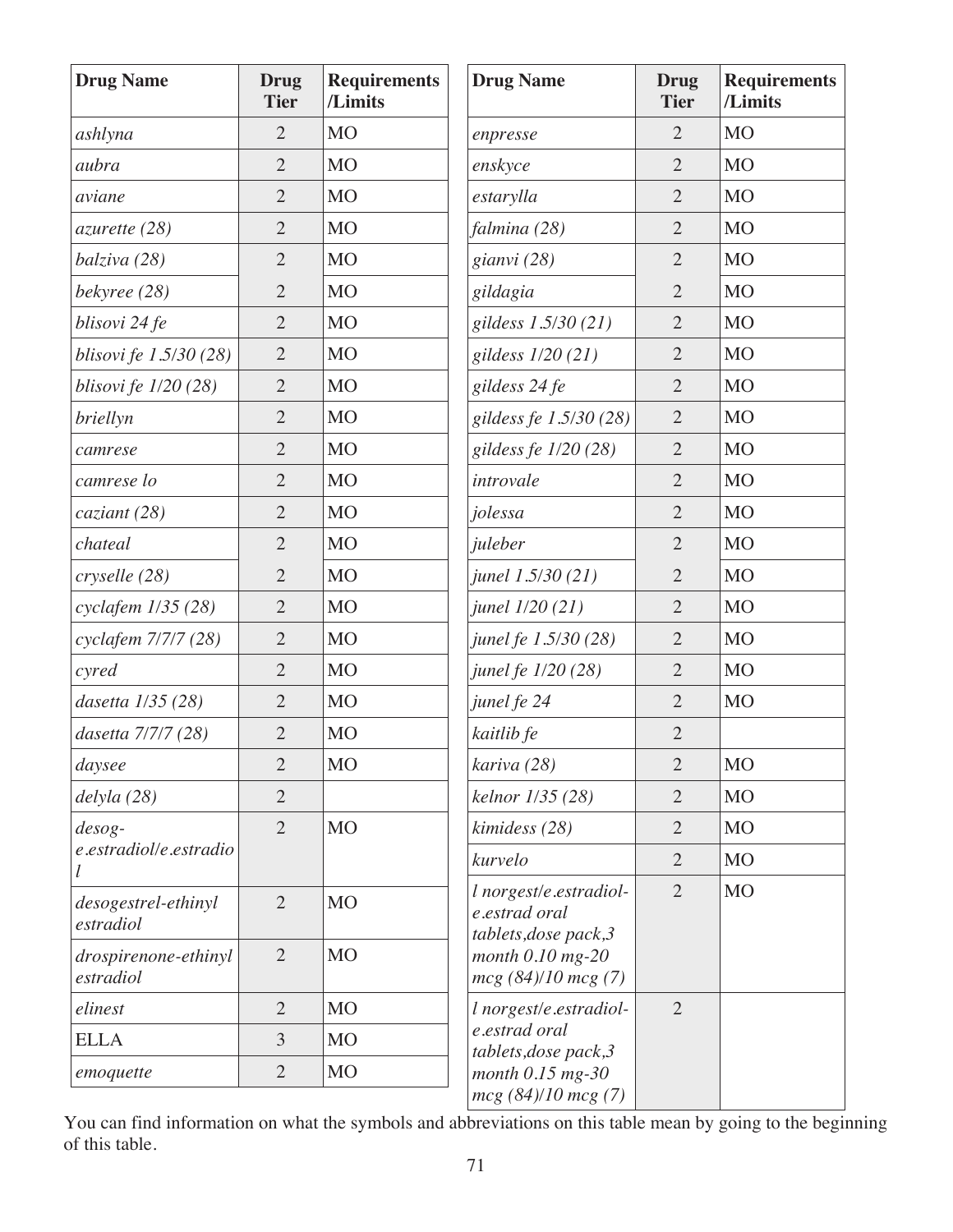| <b>Drug Name</b>                                                | <b>Drug</b><br><b>Tier</b> | <b>Requirements</b><br>/Limits | <b>Drug Name</b>                                               | <b>Drug</b><br><b>Tier</b> | <b>Requirements</b><br>/Limits |
|-----------------------------------------------------------------|----------------------------|--------------------------------|----------------------------------------------------------------|----------------------------|--------------------------------|
| larin 1.5/30 (21)                                               | $\overline{2}$             | <b>MO</b>                      | microgestin fe 1/20                                            | $\overline{2}$             | <b>MO</b>                      |
| larin 1/20 (21)                                                 | $\overline{2}$             | <b>MO</b>                      | (28)                                                           |                            |                                |
| larin 24 fe                                                     | $\overline{2}$             | <b>MO</b>                      | mono-linyah                                                    | $\overline{2}$             | M <sub>O</sub>                 |
| larin fe 1.5/30 (28)                                            | $\overline{2}$             | <b>MO</b>                      | mononessa (28)                                                 | $\overline{2}$             | M <sub>O</sub>                 |
| larin fe 1/20 (28)                                              | $\overline{2}$             | <b>MO</b>                      | myzilra                                                        | $\overline{2}$             | <b>MO</b>                      |
| layolis fe                                                      | $\overline{2}$             | M <sub>O</sub>                 | necon 0.5/35 (28)                                              | $\overline{2}$             | M <sub>O</sub>                 |
| leena 28                                                        | $\overline{2}$             | <b>MO</b>                      | necon 1/35 (28)                                                | $\overline{2}$             | <b>MO</b>                      |
| lessina                                                         | $\overline{2}$             | <b>MO</b>                      | necon 1/50 (28)                                                | $\overline{2}$             | M <sub>O</sub>                 |
| levenest(28)                                                    | $\overline{2}$             | <b>MO</b>                      | necon 10/11 (28)                                               | $\overline{2}$             | M <sub>O</sub>                 |
| levonorgestrel-                                                 | $\overline{2}$             | <b>MO</b>                      | necon 7/7/7 (28)                                               | $\overline{2}$             | <b>MO</b>                      |
| ethinyl estrad oral                                             |                            |                                | nikki (28)                                                     | $\overline{2}$             | M <sub>O</sub>                 |
| tablet $0.1$ -20 mg-<br>mcg, 0.15-0.03 mg                       |                            |                                | noreth-ethinyl<br>estradiol-iron                               | $\overline{2}$             | <b>MO</b>                      |
| levonorgestrel-<br>ethinyl estrad oral<br>tablet 90-20 mcg      | $\overline{2}$             |                                | norethindrone ac-eth<br>estradiol oral tablet<br>$1-20$ mg-mcg | $\overline{2}$             | <b>MO</b>                      |
| levonorgestrel-<br>ethinyl estrad oral<br>tablets, dose pack, 3 | $\overline{2}$             | <b>MO</b>                      | norethindrone-<br>e.estradiol-iron                             | $\overline{2}$             | <b>MO</b>                      |
| month<br>levonorg-eth estrad                                    | $\overline{2}$             |                                | norgestimate-ethinyl<br>estradiol                              | $\overline{2}$             | <b>MO</b>                      |
| triphasic                                                       |                            |                                | nortrel 0.5/35 (28)                                            | $\overline{2}$             | M <sub>O</sub>                 |
| levora-28                                                       | $\overline{2}$             | <b>MO</b>                      | nortrel 1/35 (21)                                              | $\overline{2}$             | <b>MO</b>                      |
| lomedia 24 fe                                                   | $\overline{2}$             | <b>MO</b>                      | nortrel 1/35 (28)                                              | $\overline{2}$             | <b>MO</b>                      |
| loryna (28)                                                     | $\overline{2}$             | <b>MO</b>                      | nortrel 7/7/7 (28)                                             | $\overline{2}$             | <b>MO</b>                      |
| low-ogestrel (28)                                               | $\overline{2}$             | <b>MO</b>                      | ocella                                                         | $\overline{2}$             | M <sub>O</sub>                 |
| lutera $(28)$                                                   | $\overline{2}$             | <b>MO</b>                      | ogestrel (28)                                                  | $\overline{2}$             | M <sub>O</sub>                 |
| marlissa                                                        | $\overline{2}$             | <b>MO</b>                      | orsythia                                                       | $\overline{2}$             | M <sub>O</sub>                 |
| $microgestin$ 1.5/30                                            | $\overline{2}$             | <b>MO</b>                      | philith                                                        | $\overline{2}$             | M <sub>O</sub>                 |
| (21)                                                            |                            |                                | pimtrea (28)                                                   | $\overline{2}$             | M <sub>O</sub>                 |
| microgestin 1/20<br>(21)                                        | $\overline{2}$             | <b>MO</b>                      | pirmella                                                       | $\overline{2}$             | M <sub>O</sub>                 |
| microgestin fe $1.5/30$                                         | $\overline{2}$             | <b>MO</b>                      | portia                                                         | $\overline{2}$             | M <sub>O</sub>                 |
| (28)                                                            |                            |                                | previfem                                                       | $\overline{2}$             | M <sub>O</sub>                 |
|                                                                 |                            |                                | quasense                                                       | $\overline{2}$             | <b>MO</b>                      |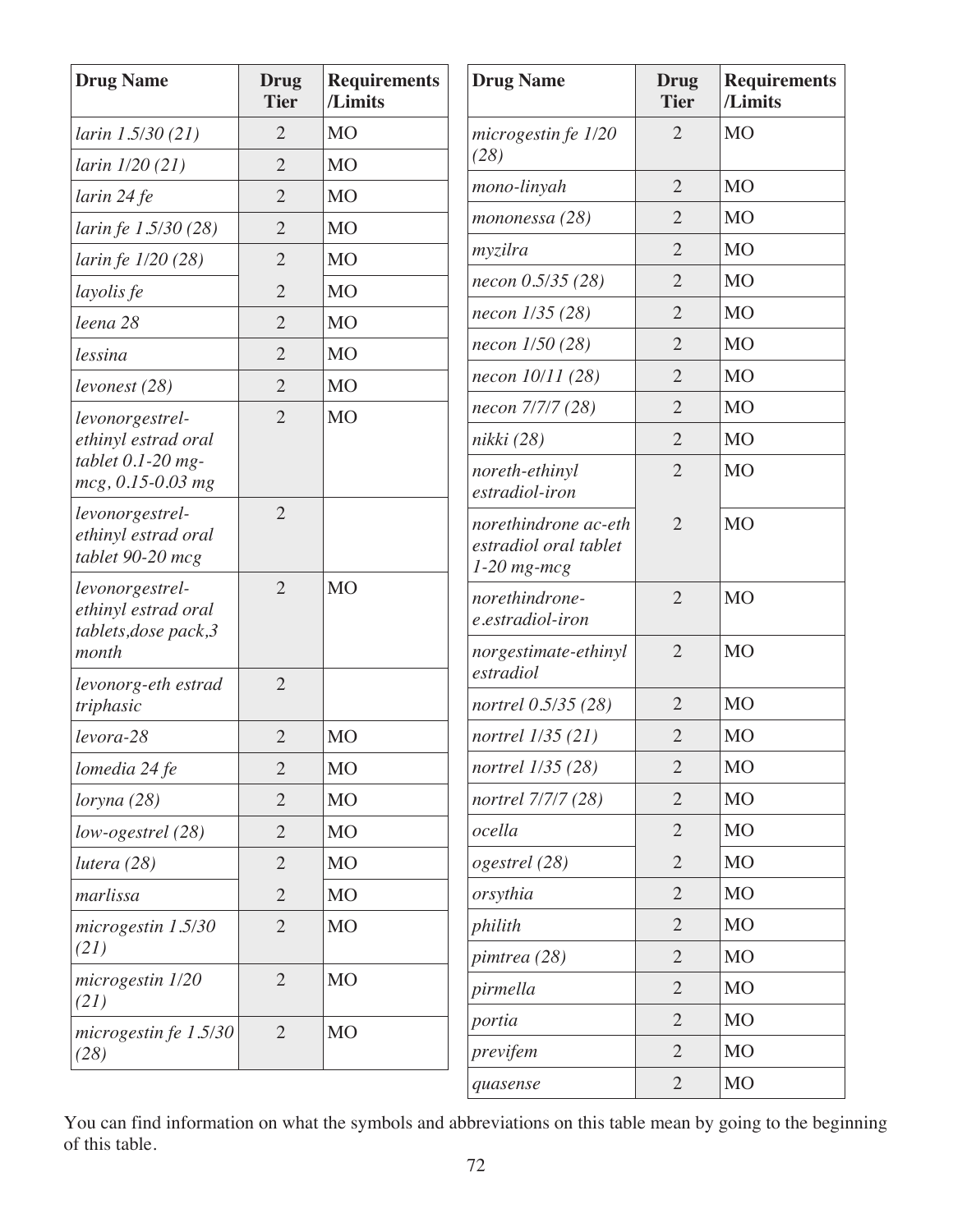| <b>Drug Name</b>                  | Drug<br><b>Tier</b> | <b>Requirements</b><br>/Limits |
|-----------------------------------|---------------------|--------------------------------|
| reclipsen (28)                    | $\overline{2}$      | M <sub>O</sub>                 |
| setlakin                          | $\overline{2}$      | <b>MO</b>                      |
| sprintec $(28)$                   | $\overline{2}$      | M <sub>O</sub>                 |
| sronyx                            | $\overline{2}$      | M <sub>O</sub>                 |
| syeda                             | $\overline{2}$      | M <sub>O</sub>                 |
| tarina fe $1/20$ (28)             | $\overline{2}$      | M <sub>O</sub>                 |
| tilia fe                          | $\overline{2}$      | <b>MO</b>                      |
| tri-estarylla                     | $\overline{2}$      | M <sub>O</sub>                 |
| tri-legest fe                     | $\overline{2}$      | <b>MO</b>                      |
| tri-linyah                        | $\overline{2}$      | M <sub>O</sub>                 |
| tri-lo-estarylla                  | $\overline{2}$      | M <sub>O</sub>                 |
| tri-lo-marzia                     | $\overline{2}$      | M <sub>O</sub>                 |
| tri-lo-sprintec                   | $\overline{2}$      | M <sub>O</sub>                 |
| trinessa $(28)$                   | $\overline{2}$      | M <sub>O</sub>                 |
| trinessa lo                       | $\overline{2}$      | M <sub>O</sub>                 |
| tri-previfem (28)                 | $\overline{2}$      | M <sub>O</sub>                 |
| tri-sprintec (28)                 | $\overline{2}$      | M <sub>O</sub>                 |
| trivora (28)                      | $\overline{2}$      | M <sub>O</sub>                 |
| velivet triphasic<br>regimen (28) | $\overline{2}$      | M <sub>O</sub>                 |
| vestura (28)                      | $\overline{2}$      | <b>MO</b>                      |
| vienva                            | $\overline{2}$      | M <sub>O</sub>                 |
| viorele (28)                      | $\overline{2}$      | M <sub>O</sub>                 |
| vyfemla (28)                      | $\overline{2}$      | M <sub>O</sub>                 |
| wera $(28)$                       | $\overline{2}$      | M <sub>O</sub>                 |
| wymzya fe                         | $\overline{2}$      | M <sub>O</sub>                 |
| zarah                             | $\overline{2}$      | M <sub>O</sub>                 |
| zenchent $(28)$                   | $\overline{2}$      | M <sub>O</sub>                 |
| zenchent fe                       | $\overline{2}$      | M <sub>O</sub>                 |
| zovia 1/35e (28)                  | $\overline{2}$      | M <sub>O</sub>                 |
| zovia 1/50e (28)                  | $\overline{2}$      | <b>MO</b>                      |

| <b>Drug Name</b>                         | Drug<br><b>Tier</b> | <b>Requirements</b><br>/Limits |
|------------------------------------------|---------------------|--------------------------------|
| <b>OXYTOCICS</b>                         |                     |                                |
| methergine                               | $\overline{2}$      |                                |
| methylergonovine                         | $\overline{2}$      | M <sub>O</sub>                 |
| oxytocin injection                       | $\overline{2}$      | <b>MO</b>                      |
| solution                                 |                     |                                |
| <b>OPHTHALMOLOGY</b>                     |                     |                                |
| <b>ANTIBIOTICS</b>                       |                     |                                |
| bacitracin<br>ophthalmic                 | $\overline{2}$      | <b>MO</b>                      |
| bacitracin-<br>polymyxin b<br>ophthalmic | $\overline{2}$      | <b>MO</b>                      |
| <b>BESIVANCE</b>                         | 3                   | M <sub>O</sub>                 |
| ciprofloxacin hcl<br>ophthalmic          | $\overline{2}$      | <b>MO</b>                      |
| erythromycin<br>ophthalmic               | 1                   | M <sub>O</sub>                 |
| gatifloxacin                             | $\overline{2}$      | M <sub>O</sub>                 |
| gentak ophthalmic<br>ointment            | $\mathbf{1}$        | <b>MO</b>                      |
| gentamicin<br>ophthalmic                 | $\mathbf{1}$        | <b>MO</b>                      |
| levofloxacin<br>ophthalmic               | $\overline{2}$      | <b>MO</b>                      |
| <b>NATACYN</b>                           | 3                   | <b>MO</b>                      |
| neomycin-<br>bacitracin-<br>polymyxin    | $\overline{2}$      | <b>MO</b>                      |
| neomycin-<br>polymyxin-<br>gramicidin    | $\overline{2}$      | <b>MO</b>                      |
| neo-polycin                              | $\overline{2}$      | M <sub>O</sub>                 |
| ofloxacin ophthalmic                     | $\overline{2}$      | M <sub>O</sub>                 |
| polycin                                  | $\overline{2}$      |                                |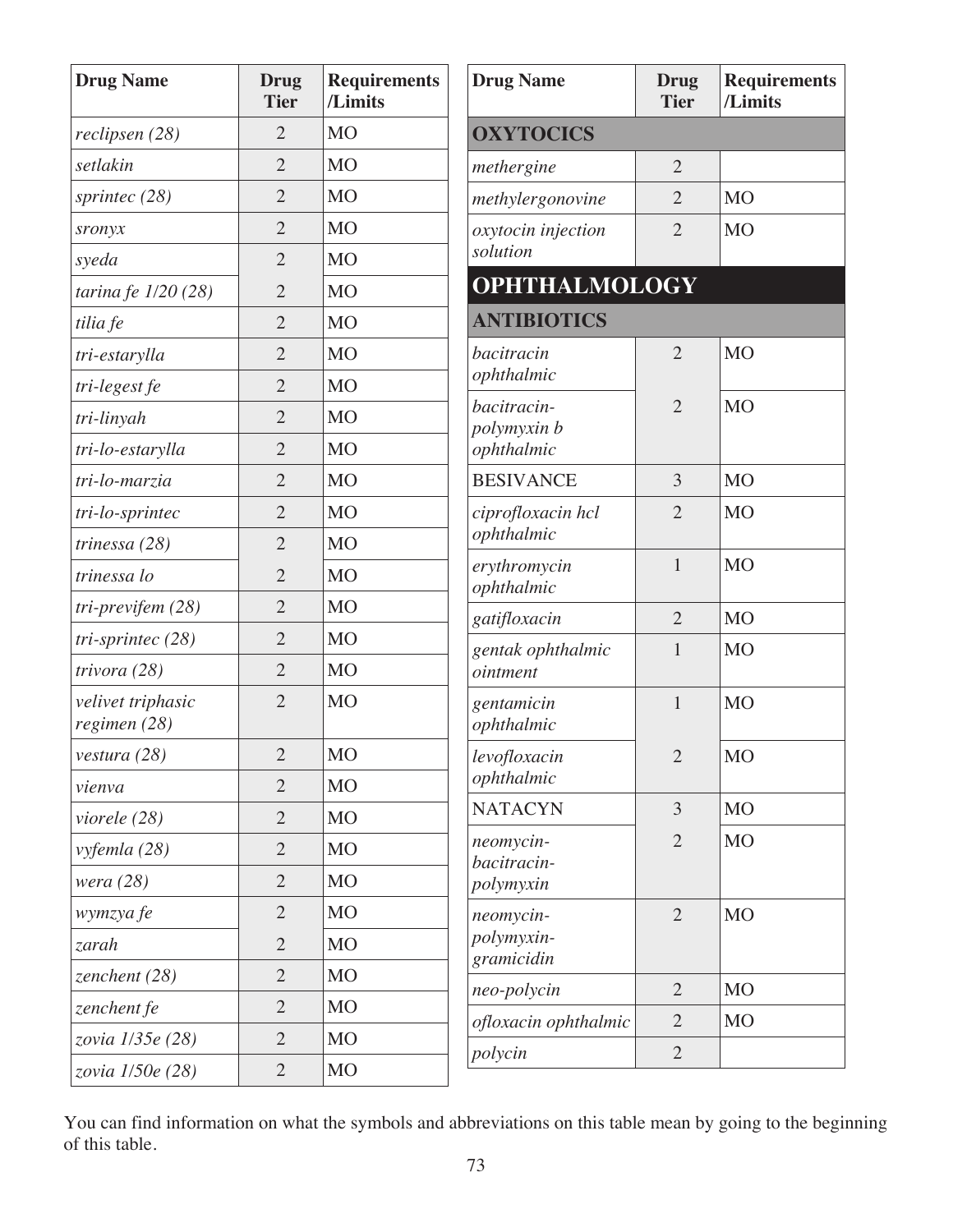| <b>Drug Name</b>                                  | <b>Drug</b><br><b>Tier</b> | <b>Requirements</b><br>/Limits | <b>Drug Name</b>                | <b>Drug</b><br><b>Tier</b> | <b>Requirements</b><br>/Limits |  |
|---------------------------------------------------|----------------------------|--------------------------------|---------------------------------|----------------------------|--------------------------------|--|
| polymyxin b sulf-<br>trimethoprim                 | 1                          | <b>MO</b>                      | <i>azelastine</i><br>ophthalmic | $\overline{2}$             | <b>MO</b>                      |  |
| tobramycin                                        | $\mathbf{1}$               | M <sub>O</sub>                 | balanced salt                   | $\overline{2}$             |                                |  |
| <b>TOBREX</b>                                     | 3                          | <b>MO</b>                      | <b>BEPREVE</b>                  | $\overline{4}$             | M <sub>O</sub>                 |  |
| <b>OPHTHALMIC</b><br><b>OINTMENT</b>              |                            |                                | bss                             | $\overline{2}$             | <b>MO</b>                      |  |
| <b>ANTIVIRALS</b>                                 |                            |                                | cromolyn<br>ophthalmic          | $\overline{2}$             | <b>MO</b>                      |  |
| trifluridine                                      | $\overline{2}$             | M <sub>O</sub>                 | <b>CYSTARAN</b>                 | 5                          | <b>MO</b>                      |  |
| <b>ZIRGAN</b>                                     | $\overline{4}$             | <b>MO</b>                      | epinastine                      | $\overline{2}$             | <b>MO</b>                      |  |
| <b>BETA-BLOCKERS</b>                              |                            |                                | <b>EYLEA</b>                    | 5                          | <b>MO</b>                      |  |
| betaxolol ophthalmic                              | $\overline{2}$             | <b>MO</b>                      | <b>JETREA</b> (PF)              | 5                          | M <sub>O</sub>                 |  |
| carteolol                                         | $\mathbf{1}$               | <b>MO</b>                      | <b>LASTACAFT</b>                | $\overline{4}$             | <b>MO</b>                      |  |
| levobunolol                                       | 1                          | <b>MO</b>                      | <b>LUCENTIS</b>                 | 5                          | <b>MO</b>                      |  |
| ophthalmic drops<br>$0.5 \%$                      |                            |                                | olopatadine<br>ophthalmic       | $\overline{2}$             | <b>MO</b>                      |  |
| metipranolol                                      | $\overline{2}$             |                                | <b>PATADAY</b>                  | 3                          | <b>MO</b>                      |  |
| timolol maleate<br>ophthalmic drops               | $\mathbf{1}$               | <b>MO</b>                      | <b>PAZEO</b>                    | 3                          | <b>MO</b>                      |  |
| timolol maleate<br>ophthalmic gel                 | $\overline{2}$             | <b>MO</b>                      | <b>RESTASIS</b>                 | 3                          | MO; QL (60<br>per 30 days)     |  |
| forming solution                                  |                            |                                | <b>NON-STEROIDAL ANTI-</b>      |                            |                                |  |
| <b>CHOLINESTERASE INHIBITOR</b><br><b>MIOTICS</b> |                            |                                | <b>INFLAMMATORY AGENTS</b>      |                            |                                |  |
| <b>PHOSPHOLINE</b>                                | 3                          | M <sub>O</sub>                 | bromfenac                       | $\overline{2}$             | <b>MO</b>                      |  |
| <b>IODIDE</b>                                     |                            |                                | diclofenac sodium<br>ophthalmic | $\overline{2}$             | <b>MO</b>                      |  |
| <b>CYCLOPLEGIC MYDRIATICS</b>                     |                            |                                | flurbiprofen sodium             | $\overline{2}$             | <b>MO</b>                      |  |
| atropine ophthalmic<br>drops                      | $\overline{2}$             | <b>MO</b>                      | <b>ILEVRO</b>                   | 3                          | M <sub>O</sub>                 |  |
| <b>DIRECT ACTING MIOTICS</b>                      |                            |                                | ketorolac<br>ophthalmic         | $\overline{2}$             | <b>MO</b>                      |  |
| pilocarpine hcl                                   | $\overline{2}$             | M <sub>O</sub>                 | <b>NEVANAC</b>                  | 3                          | <b>MO</b>                      |  |
| ophthalmic drops 1<br>$\%$ , 2 $\%$ , 4 $\%$      |                            |                                | <b>PROLENSA</b>                 | 3                          | <b>MO</b>                      |  |
| <b>MISCELLANEOUS</b>                              |                            |                                | <b>ORAL DRUGS FOR GLAUCOMA</b>  |                            |                                |  |
| <b>OPHTHALMOLOGICS</b>                            |                            |                                | acetazolamide                   | $\overline{2}$             | <b>MO</b>                      |  |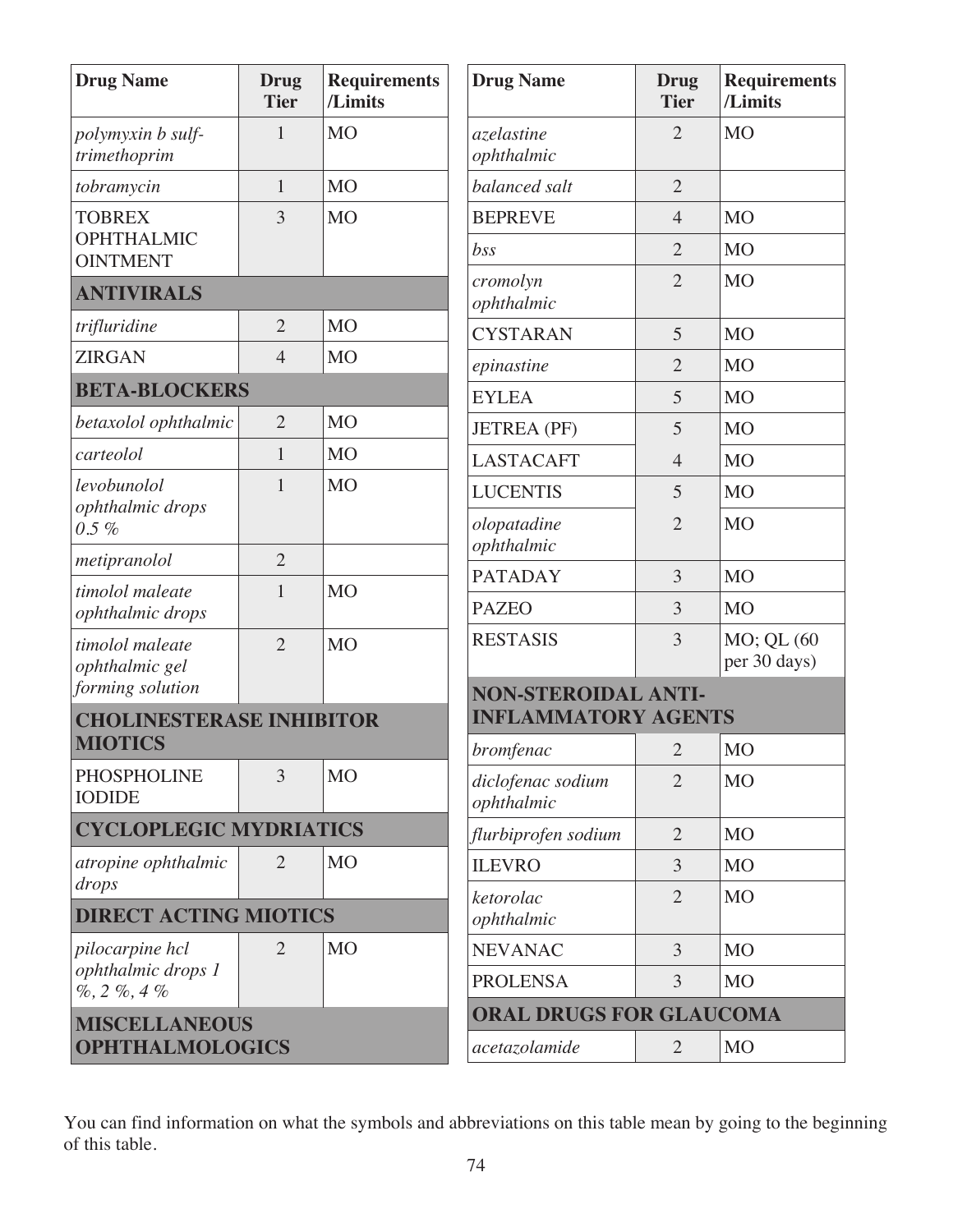| <b>Drug Name</b>                             | <b>Drug</b><br><b>Tier</b> | <b>Requirements</b><br>/Limits | <b>Drug Name</b>                                             | <b>Drug</b><br><b>Tier</b> | Requirement<br>/Limits |
|----------------------------------------------|----------------------------|--------------------------------|--------------------------------------------------------------|----------------------------|------------------------|
| acetazolamide                                | $\overline{2}$             | M <sub>O</sub>                 | <b>ALREX</b>                                                 | $\overline{4}$             | M <sub>O</sub>         |
| sodium<br>methazolamide oral<br>tablet 25 mg | $\overline{2}$             | <b>MO</b>                      | dexamethasone<br>sodium phosphate<br>ophthalmic              | $\overline{2}$             | M <sub>O</sub>         |
| methazolamide oral                           | $\overline{4}$             | <b>MO</b>                      | fluorometholone                                              | $\overline{2}$             | M <sub>O</sub>         |
| tablet 50 mg                                 |                            |                                | FML S.O.P.                                                   | 3                          | <b>MO</b>              |
| <b>OTHER GLAUCOMA DRUGS</b>                  |                            |                                | <b>LOTEMAX</b>                                               | 3                          | M <sub>O</sub>         |
| bimatoprost                                  | $\overline{2}$             | M <sub>O</sub>                 | <b>OZURDEX</b>                                               | 5                          | M <sub>O</sub>         |
| <b>COMBIGAN</b>                              | 3                          | <b>MO</b>                      | prednisolone acetate                                         | $\overline{2}$             | M <sub>O</sub>         |
| dorzolamide                                  | $\overline{2}$             | <b>MO</b>                      | prednisolone sodium                                          | $\overline{2}$             | <b>MO</b>              |
| dorzolamide-timolol                          | $\overline{2}$             | <b>MO</b>                      | phosphate                                                    |                            |                        |
| latanoprost                                  | $\overline{2}$             | <b>MO</b>                      | ophthalmic                                                   |                            |                        |
| <b>LUMIGAN</b><br><b>OPHTHALMIC</b>          | 3                          | <b>MO</b>                      | <b>STEROID-SULFONAMIDE</b><br><b>COMBINATIONS</b>            |                            |                        |
| <b>DROPS 0.01 %</b>                          |                            |                                | <b>BLEPHAMIDE</b>                                            | $\overline{4}$             | M <sub>O</sub>         |
| miostat                                      | $\overline{2}$             |                                | <b>BLEPHAMIDE</b><br>S.O.P.                                  | $\overline{4}$             | <b>MO</b>              |
| <b>SIMBRINZA</b>                             | $\overline{4}$             | <b>MO</b>                      |                                                              | $\overline{2}$             | M <sub>O</sub>         |
| <b>TRAVATAN Z</b>                            | 3                          | M <sub>O</sub>                 | sulfacetamide-<br>prednisolone                               |                            |                        |
| travoprost<br>(benzalkonium)                 | $\overline{2}$             | <b>MO</b>                      | <b>SULFONAMIDES</b>                                          |                            |                        |
| ZIOPTAN (PF)                                 | $\overline{4}$             | ST; MO                         | sulfacetamide<br>sodium ophthalmic                           | $\overline{2}$             | M <sub>O</sub>         |
| <b>STEROID-ANTIBIOTIC</b>                    |                            |                                | <b>SYMPATHOMIMETICS</b>                                      |                            |                        |
| <b>COMBINATIONS</b>                          |                            |                                |                                                              |                            |                        |
| neomycin-<br>bacitracin-poly-hc              | $\overline{2}$             | M <sub>O</sub>                 | <b>ALPHAGAN P</b><br><b>OPHTHALMIC</b><br><b>DROPS 0.1 %</b> | 3                          | M <sub>O</sub>         |
| neomycin-polymyxin<br>b-dexameth             | $\mathbf{1}$               | M <sub>O</sub>                 | apraclonidine                                                | $\overline{2}$             | M <sub>O</sub>         |
| neomycin-                                    | $\overline{2}$             | M <sub>O</sub>                 | brimonidine                                                  | $\overline{2}$             | M <sub>O</sub>         |
| polymyxin-hc<br>ophthalmic                   |                            |                                | <b>IOPIDINE</b><br><b>OPHTHALMIC</b>                         | $\overline{4}$             | M <sub>O</sub>         |
| neo-polycin hc                               | $\overline{2}$             |                                | <b>DROPPERETTE</b>                                           |                            |                        |
| tobramycin-<br>dexamethasone                 | $\overline{2}$             | <b>MO</b>                      | VASOCONSTRICTOR<br>DECONGESTANTS                             |                            |                        |
| <b>ZYLET</b>                                 | $\overline{3}$             | M <sub>O</sub>                 | naphazoline                                                  | $\overline{2}$             | M <sub>O</sub>         |
| <b>STEROIDS</b>                              |                            |                                | <b>RESPIRATORY AND ALLERGY</b>                               |                            |                        |

| <b>Drug Name</b>                                             | <b>Drug</b><br><b>Tier</b>                     | <b>Requirements</b><br>/Limits |  |  |  |  |  |  |
|--------------------------------------------------------------|------------------------------------------------|--------------------------------|--|--|--|--|--|--|
| <b>ALREX</b>                                                 | $\overline{4}$                                 | M <sub>O</sub>                 |  |  |  |  |  |  |
| dexamethasone<br>sodium phosphate<br>ophthalmic              | $\overline{2}$                                 | <b>MO</b>                      |  |  |  |  |  |  |
| fluorometholone                                              | $\overline{2}$                                 | <b>MO</b>                      |  |  |  |  |  |  |
| FML S.O.P.                                                   | 3                                              | <b>MO</b>                      |  |  |  |  |  |  |
| <b>LOTEMAX</b>                                               | 3                                              | <b>MO</b>                      |  |  |  |  |  |  |
| <b>OZURDEX</b>                                               | 5                                              | M <sub>O</sub>                 |  |  |  |  |  |  |
| prednisolone acetate                                         | $\overline{2}$                                 | M <sub>O</sub>                 |  |  |  |  |  |  |
| prednisolone sodium<br>phosphate<br>ophthalmic               | $\overline{2}$                                 | M <sub>O</sub>                 |  |  |  |  |  |  |
| <b>STEROID-SULFONAMIDE</b><br><b>COMBINATIONS</b>            |                                                |                                |  |  |  |  |  |  |
| <b>BLEPHAMIDE</b>                                            | 4                                              | M <sub>O</sub>                 |  |  |  |  |  |  |
| <b>BLEPHAMIDE</b><br>S.O.P.                                  | $\overline{4}$                                 | M <sub>O</sub>                 |  |  |  |  |  |  |
| sulfacetamide-<br>prednisolone                               | $\overline{2}$                                 | <b>MO</b>                      |  |  |  |  |  |  |
| <b>SULFONAMIDES</b>                                          |                                                |                                |  |  |  |  |  |  |
| sulfacetamide<br>sodium ophthalmic                           | $\overline{2}$                                 | M <sub>O</sub>                 |  |  |  |  |  |  |
| <b>SYMPATHOMIMETICS</b>                                      |                                                |                                |  |  |  |  |  |  |
| <b>ALPHAGAN P</b><br><b>OPHTHALMIC</b><br><b>DROPS 0.1 %</b> | 3                                              | <b>MO</b>                      |  |  |  |  |  |  |
| apraclonidine                                                | 2                                              | M <sub>O</sub>                 |  |  |  |  |  |  |
| brimonidine                                                  | $\overline{2}$                                 | M <sub>O</sub>                 |  |  |  |  |  |  |
| <b>IOPIDINE</b><br>OPHTHALMIC<br><b>DROPPERETTE</b>          | $\overline{4}$                                 | M <sub>O</sub>                 |  |  |  |  |  |  |
|                                                              | <b>VASOCONSTRICTOR</b><br><b>DECONGESTANTS</b> |                                |  |  |  |  |  |  |
| naphazoline                                                  | $\overline{2}$                                 | M <sub>O</sub>                 |  |  |  |  |  |  |
| <b>RESPIRATORY AND ALLERGY</b>                               |                                                |                                |  |  |  |  |  |  |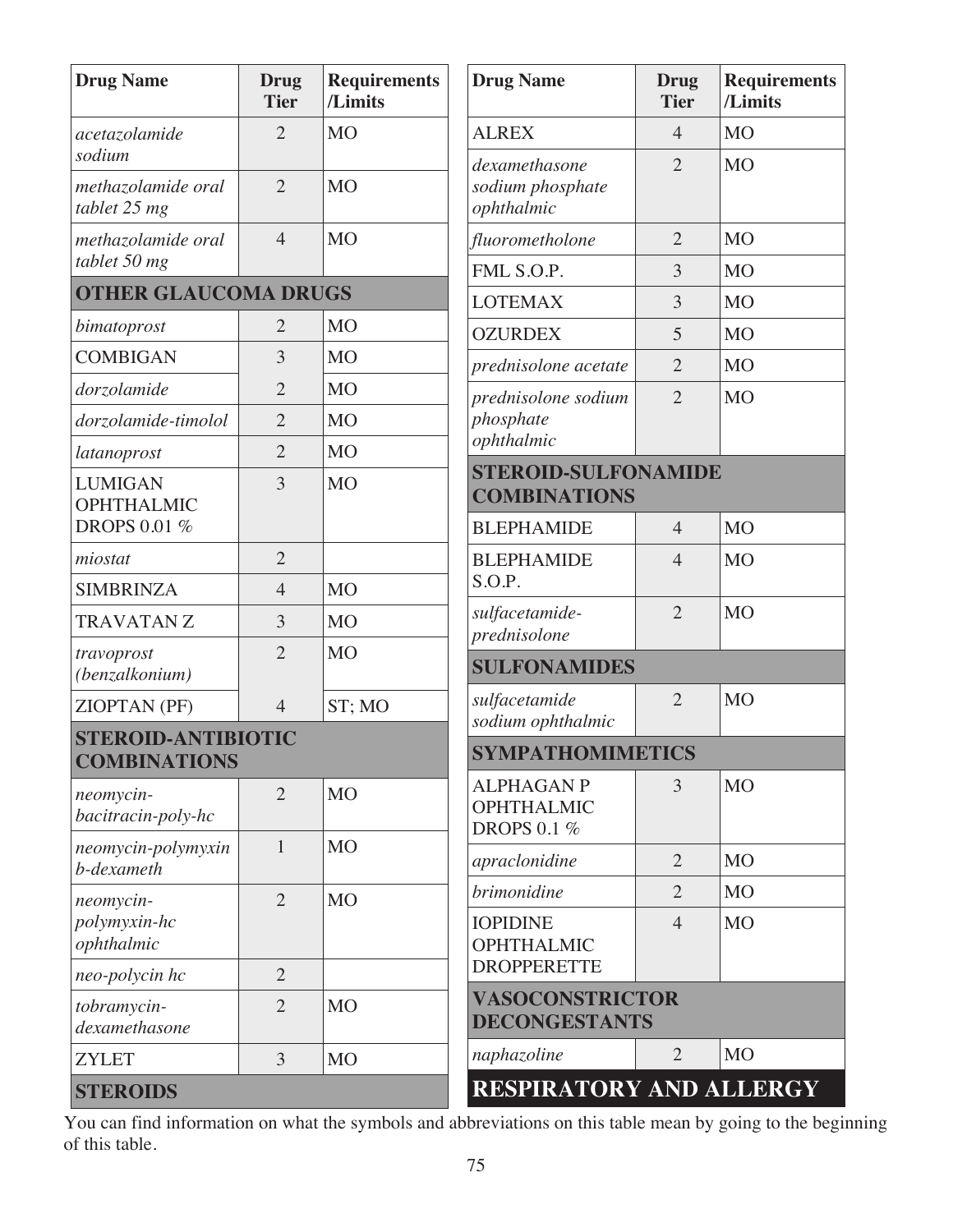| <b>Drug Name</b>                                       | <b>Drug</b><br><b>Tier</b> | <b>Requirements</b><br>/Limits   | <b>Drug Name</b>                                             | <b>Drug</b><br><b>Tier</b> | <b>Requirements</b><br>/Limits |
|--------------------------------------------------------|----------------------------|----------------------------------|--------------------------------------------------------------|----------------------------|--------------------------------|
| <b>ANTIHISTAMINE /</b><br><b>ANTIALLERGENIC AGENTS</b> |                            |                                  | albuterol sulfate<br>inhalation solution<br>for nebulization | $\overline{2}$             | B/D PA; MO                     |
| adrenalin injection                                    | $\overline{2}$             |                                  | albuterol sulfate oral                                       | $\overline{2}$             | <b>MO</b>                      |
| cetirizine oral<br>solution 1 mg/ml                    | $\overline{2}$             | MO;                              | syrup                                                        |                            |                                |
| desloratadine                                          | $\overline{2}$             | MO; QL (30<br>per 30 days)       | albuterol sulfate oral<br>tablet 2 mg                        | $\overline{2}$             | <b>MO</b>                      |
| diphenhydramine hcl<br>injection solution 50           | $\overline{2}$             | <b>MO</b>                        | albuterol sulfate oral<br>tablet 4 mg                        | $\overline{4}$             | <b>MO</b>                      |
| mg/ml                                                  |                            |                                  | albuterol sulfate oral                                       | $\overline{2}$             | <b>MO</b>                      |
| diphenhydramine hcl<br>injection syringe               | $\overline{2}$             | <b>MO</b>                        | tablet extended<br>release 12 hr                             |                            |                                |
| diphenhydramine hcl<br>oral elixir                     | $\overline{2}$             | PA;                              | aminophylline<br>intravenous                                 | $\overline{2}$             |                                |
| <b>EPIPEN 2-PAK</b>                                    | 3                          | MO; QL (4 per<br>30 days)        | <b>ANORO ELLIPTA</b>                                         | 3                          | MO; QL (60<br>per 30 days)     |
| <b>EPIPEN JR 2-PAK</b>                                 | 3                          | MO; QL (4 per<br>30 days)        | <b>ARCAPTA</b><br><b>NEOHALER</b>                            | 3                          | MO; QL (30<br>per 30 days)     |
| hydroxyzine hcl oral<br>tablet                         | $\overline{2}$             | PA; MO                           | <b>ARNUITY</b><br><b>ELLIPTA</b>                             | 3                          | MO; QL (30<br>per 30 days)     |
| levocetirizine oral<br>solution                        | $\overline{2}$             | <b>MO</b>                        | <b>ASMANEX HFA</b>                                           | 3                          | MO; QL (13<br>per 30 days)     |
| levocetirizine oral<br>tablet                          | $\overline{2}$             | MO; QL (30<br>per 30 days)       | <b>ASMANEX</b><br><b>TWISTHALER</b><br><b>INHALATION</b>     | 3                          | MO; QL (30<br>per 30 days)     |
| promethazine<br>injection solution                     | $\overline{2}$             | M <sub>O</sub>                   | <b>AEROSOL POWDR</b><br><b>BREATH</b>                        |                            |                                |
| promethazine oral                                      | $\overline{2}$             | PA; MO                           | <b>ACTIVATED 110</b><br>MCG (30 DOSES),                      |                            |                                |
| <b>PULMONARY AGENTS</b>                                |                            |                                  | 220 MCG (30                                                  |                            |                                |
| acetylcysteine                                         | $\overline{2}$             | B/D PA; MO                       | DOSES)                                                       |                            |                                |
| <b>ADEMPAS</b>                                         | 5                          | PA; MO; LA                       | <b>ASMANEX</b><br><b>TWISTHALER</b>                          | 3                          | QL (28 per 30)<br>days)        |
| <b>ADVAIR DISKUS</b>                                   | 3                          | MO; QL (60<br>per 30 days)       | <b>INHALATION</b><br><b>AEROSOL POWDR</b>                    |                            |                                |
| <b>ADVAIR HFA</b>                                      | 3                          | $MO$ ; QL $(12)$<br>per 30 days) | <b>BREATH</b><br><b>ACTIVATED 110</b><br>MCG (7 DOSES),      |                            |                                |
| <b>AEROSPAN</b>                                        | 3                          | QL (17.8 per<br>30 days)         | 220 MCG (14<br>DOSES)                                        |                            |                                |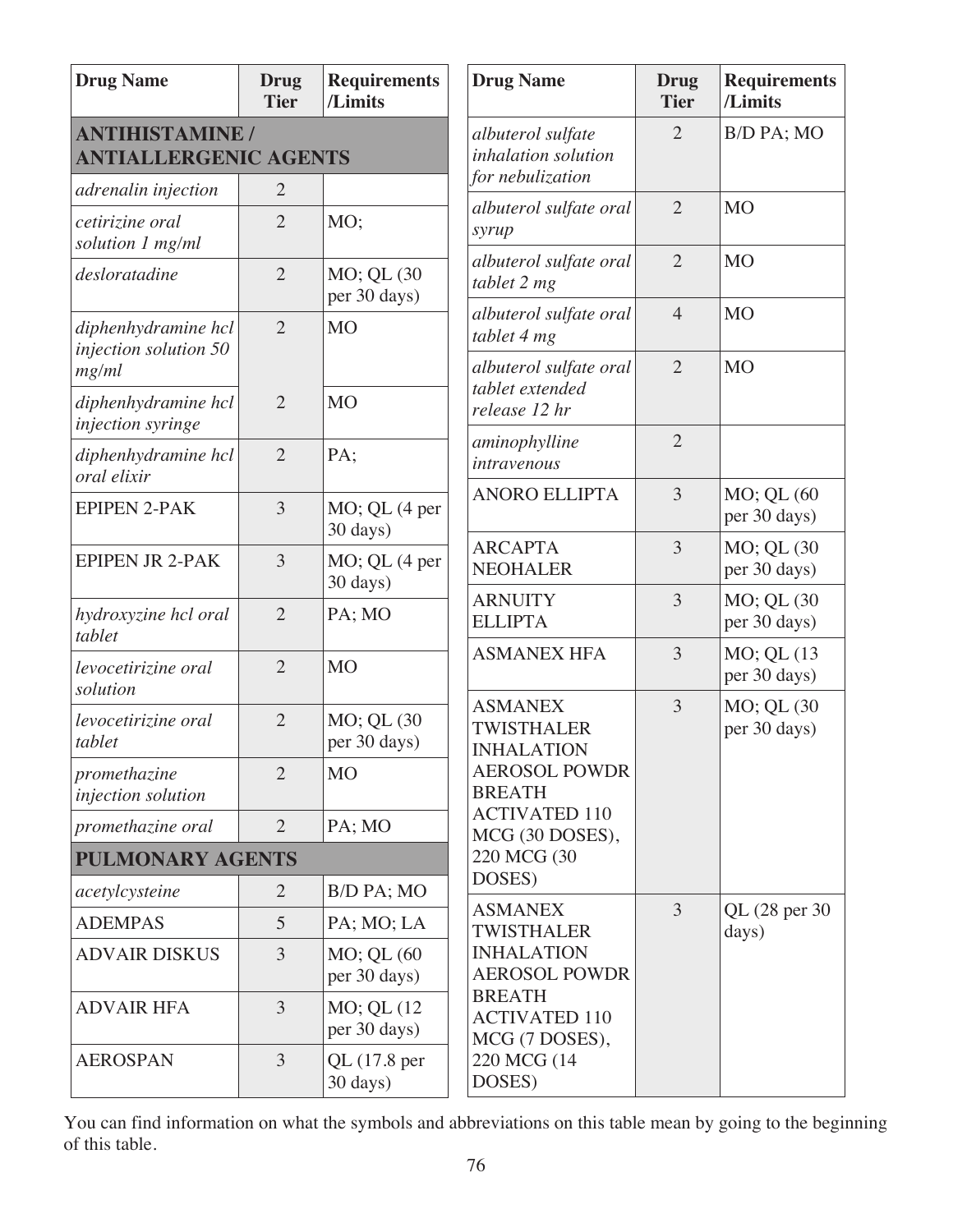| <b>Drug Name</b>                                                                                                                             | <b>Drug</b><br><b>Tier</b> | <b>Requirements</b><br>/Limits                   | <b>Drug Name</b>                                                                                                                 | <b>Drug</b><br><b>Tier</b> | <b>Requirements</b><br>/Limits     |
|----------------------------------------------------------------------------------------------------------------------------------------------|----------------------------|--------------------------------------------------|----------------------------------------------------------------------------------------------------------------------------------|----------------------------|------------------------------------|
| <b>ASMANEX</b><br><b>TWISTHALER</b><br><b>INHALATION</b><br><b>AEROSOL POWDR</b><br><b>BREATH</b><br><b>ACTIVATED 220</b><br>MCG (120 DOSES) | 3                          | MO; QL (240<br>per 30 days)                      | <b>FLOVENT DISKUS</b><br><b>INHALATION</b><br><b>BLISTER WITH</b><br><b>DEVICE 100</b><br>MCG/ACTUATION<br>, 50<br>MCG/ACTUATION | 3                          | MO; QL (60<br>per 30 days)         |
| <b>ASMANEX</b><br><b>TWISTHALER</b><br><b>INHALATION</b><br><b>AEROSOL POWDR</b><br><b>BREATH</b>                                            | 3                          | MO; QL (60<br>per 30 days)                       | <b>FLOVENT DISKUS</b><br><b>INHALATION</b><br><b>BLISTER WITH</b><br>DEVICE 250<br>MCG/ACTUATION                                 | $\overline{3}$             | MO; QL (240<br>per 30 days)        |
| <b>ACTIVATED 220</b><br>MCG (60 DOSES)                                                                                                       |                            |                                                  | <b>FLOVENT HFA</b><br><b>INHALATION HFA</b>                                                                                      | $\overline{3}$             | MO; QL (12<br>per 30 days)         |
| <b>ATROVENT HFA</b>                                                                                                                          | 3                          | MO; QL (25.8)<br>per 30 days)                    | <b>AEROSOL</b><br><b>INHALER 110</b>                                                                                             |                            |                                    |
| <b>BREO ELLIPTA</b>                                                                                                                          | 3                          | MO; QL (60<br>per 30 days)                       | MCG/ACTUATION<br><b>FLOVENT HFA</b><br><b>INHALATION HFA</b><br><b>AEROSOL</b><br><b>INHALER 220</b>                             | $\overline{3}$             | MO; QL (24                         |
| budesonide<br>inhalation                                                                                                                     | $\overline{2}$             | B/D PA; MO                                       |                                                                                                                                  |                            | per 30 days)                       |
| budesonide nasal                                                                                                                             | $\overline{2}$             | $MO$ ; ; QL<br>$(17.2 \text{ per } 30)$<br>days) | MCG/ACTUATION<br><b>FLOVENT HFA</b>                                                                                              | 3                          | MO; QL (10.6)                      |
| <b>CINRYZE</b>                                                                                                                               | 5                          | PA; MO                                           | <b>INHALATION HFA</b><br><b>AEROSOL</b>                                                                                          |                            | per 30 days)                       |
| <b>COMBIVENT</b><br><b>RESPIMAT</b>                                                                                                          | 3                          | $MO$ ; QL $(8$ per<br>30 days)                   | <b>INHALER 44</b><br>MCG/ACTUATION                                                                                               |                            |                                    |
| cromolyn inhalation                                                                                                                          | $\overline{2}$             | B/D PA; MO                                       | flunisolide nasal<br>spray,non-aerosol                                                                                           | $2^{\circ}$                | MO; QL (50<br>per 30 days)         |
| <b>DALIRESP</b>                                                                                                                              | $\overline{4}$             | PA; MO                                           | 25 mcg (0.025 %)                                                                                                                 |                            |                                    |
| <b>DULERA</b>                                                                                                                                | 3                          | MO; QL (13)<br>per 30 days)                      | fluticasone nasal                                                                                                                | $\overline{2}$             | $MO$ ; ; QL (16)<br>per 30 days)   |
| <b>DYMISTA</b>                                                                                                                               | 3                          | MO; QL (23)<br>per 30 days)                      | ipratropium bromide<br>inhalation                                                                                                | $\overline{2}$             | B/D PA; MO                         |
| <b>ELIXOPHYLLIN</b><br><b>ORAL ELIXIR 80</b><br><b>MG/15 ML</b>                                                                              | $\overline{4}$             | M <sub>O</sub>                                   | ipratropium-<br>albuterol                                                                                                        | $\overline{2}$             | B/D PA; MO                         |
| <b>ESBRIET</b>                                                                                                                               | 5                          | PA; QL (270)<br>per 30 days)                     | <b>KALYDECO ORAL</b><br><b>GRANULES IN</b><br><b>PACKET</b>                                                                      | 5                          | PA; MO; QL<br>(56 per 28)<br>days) |
| <b>FIRAZYR</b>                                                                                                                               | 5                          | PA; MO                                           |                                                                                                                                  |                            |                                    |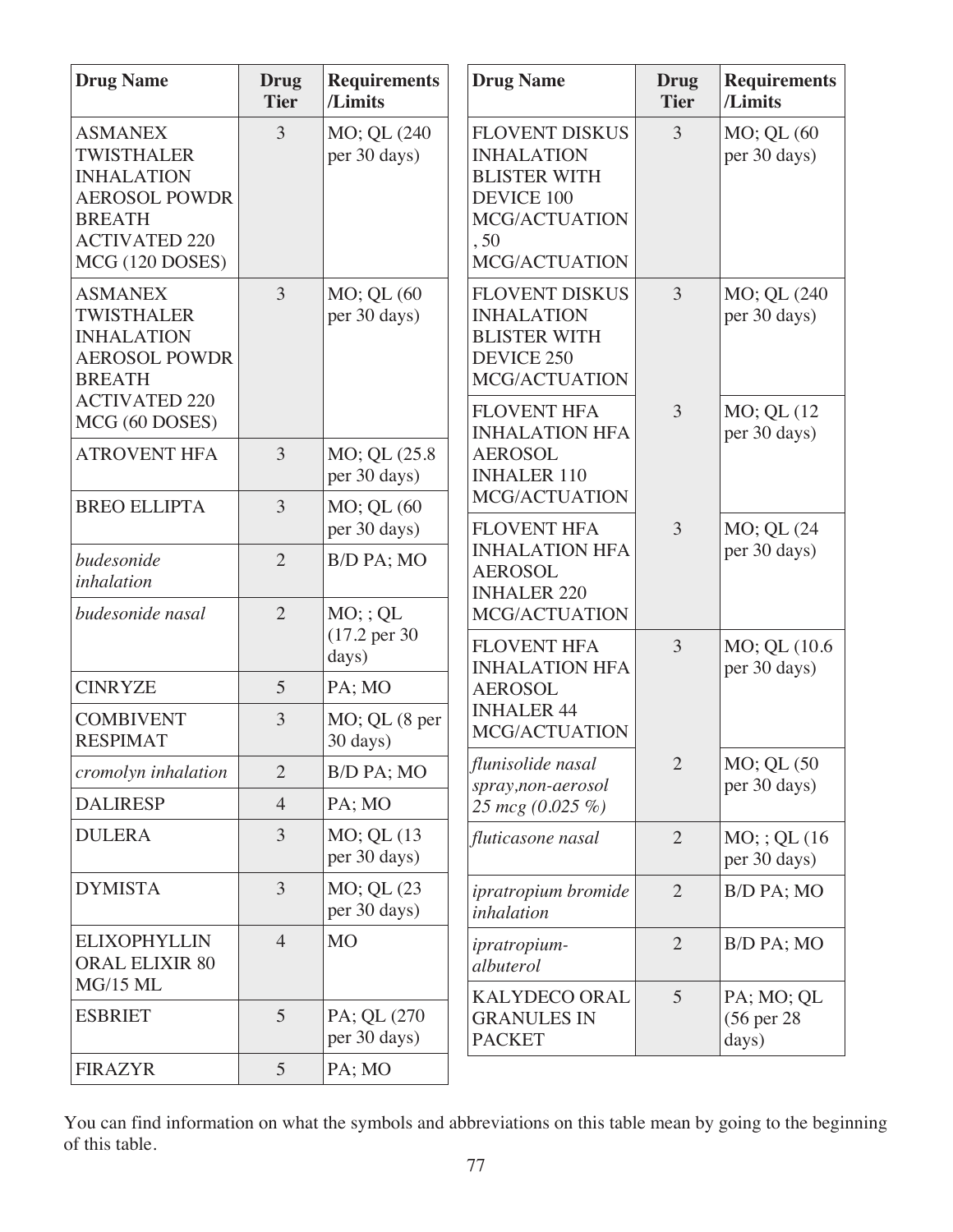| <b>Drug Name</b>                                                                                                                            | <b>Drug</b><br><b>Tier</b> | <b>Requirements</b><br>/Limits            | <b>Drug Name</b>                                                                                                                           | <b>Drug</b><br><b>Tier</b> | <b>Requirements</b><br>/Limits |
|---------------------------------------------------------------------------------------------------------------------------------------------|----------------------------|-------------------------------------------|--------------------------------------------------------------------------------------------------------------------------------------------|----------------------------|--------------------------------|
| <b>KALYDECO ORAL</b><br><b>TABLET</b>                                                                                                       | 5                          | PA; MO; QL<br>(60 per 30)<br>days)        | <b>PULMICORT</b><br><b>FLEXHALER</b><br><b>INHALATION</b><br><b>AEROSOL POWDR</b><br><b>BREATH</b><br><b>ACTIVATED 90</b><br>MCG/ACTUATION | $\overline{3}$             | MO; QL (1 per<br>30 days)      |
| <b>LETAIRIS</b>                                                                                                                             | 5                          | PA; MO; LA                                |                                                                                                                                            |                            |                                |
| levalbuterol hcl<br>inhalation solution                                                                                                     | $\overline{2}$             | B/D PA; MO                                |                                                                                                                                            |                            |                                |
| for nebulization 0.31<br>$mg/3$ ml, 0.63 mg/3                                                                                               |                            |                                           | <b>PULMOZYME</b>                                                                                                                           | 5                          | B/D PA; MO                     |
| ml, 1.25 mg/3 ml<br>levalbuterol hcl                                                                                                        | $\overline{4}$             | B/D PA; MO                                | <b>QVAR</b>                                                                                                                                | 3                          | MO; QL (17.4<br>per 30 days)   |
| inhalation solution<br>for nebulization 1.25                                                                                                |                            |                                           | <b>SEREVENT</b><br><b>DISKUS</b>                                                                                                           | $\overline{3}$             | MO; QL (60<br>per 30 days)     |
| $mg/0.5$ ml<br>metaproterenol                                                                                                               | $\overline{2}$             | <b>MO</b>                                 | sildenafil<br>intravenous                                                                                                                  | 5                          | PA                             |
| mometasone nasal                                                                                                                            | $\overline{2}$             | QL (34 per 30<br>days)                    | sildenafil oral                                                                                                                            | $\overline{2}$             | PA; MO; QL<br>(90 per 30       |
| montelukast                                                                                                                                 | $\overline{2}$             | <b>MO</b>                                 |                                                                                                                                            |                            | days)                          |
| <b>NUCALA</b>                                                                                                                               | 5                          | PA; MO; LA;<br>QL $(1$ per 28<br>days)    | <b>SPIRIVA</b><br><b>RESPIMAT</b>                                                                                                          | 3                          | MO; QL (4 per<br>30 days)      |
|                                                                                                                                             |                            |                                           | <b>SPIRIVA WITH</b><br><b>HANDIHALER</b>                                                                                                   | $\overline{3}$             | MO; QL (90<br>per 90 days)     |
| <b>OFEV</b>                                                                                                                                 | 5                          | PA; MO; QL<br>(60 per 30<br>days)         | <b>STRIVERDI</b><br><b>RESPIMAT</b>                                                                                                        | $\overline{3}$             | $MO$ ; QL $(4$ per<br>30 days) |
| <b>OPSUMIT</b>                                                                                                                              | 5                          | PA; MO; LA                                | <b>SYMBICORT</b>                                                                                                                           | $\overline{3}$             | MO; QL (10.2)<br>per 30 days)  |
| <b>ORKAMBI</b>                                                                                                                              | 5                          | PA; MO; QL<br>$(112 \text{ per } 28)$     | terbutaline oral                                                                                                                           | $\overline{2}$             | M <sub>O</sub>                 |
|                                                                                                                                             |                            | days)                                     | terbutaline                                                                                                                                | $\overline{2}$             | <b>MO</b>                      |
| <b>PERFOROMIST</b>                                                                                                                          | $\overline{3}$             | B/D PA; MO                                | subcutaneous                                                                                                                               |                            |                                |
| PROAIR HFA                                                                                                                                  | $\mathfrak{Z}$             | MO; QL (17<br>per 30 days)                | THEO-24                                                                                                                                    | $\overline{4}$             | <b>MO</b>                      |
| <b>PROAIR</b><br><b>RESPICLICK</b>                                                                                                          | $\overline{3}$             | $MO$ ; QL $(2$ per<br>$30 \text{ days}$ ) | theophylline in<br>dextrose 5 %<br>intravenous                                                                                             | $\overline{2}$             |                                |
| <b>PULMICORT</b><br><b>FLEXHALER</b><br><b>INHALATION</b><br><b>AEROSOL POWDR</b><br><b>BREATH</b><br><b>ACTIVATED 180</b><br>MCG/ACTUATION | $\overline{3}$             | $MO$ ; QL $(2$ per<br>30 days)            | parenteral solution<br>200 mg/100 ml, 200<br>mg/50 ml, 400<br>mg/250 ml, 400<br>mg/500 ml, 800<br>$mg/250$ ml                              |                            |                                |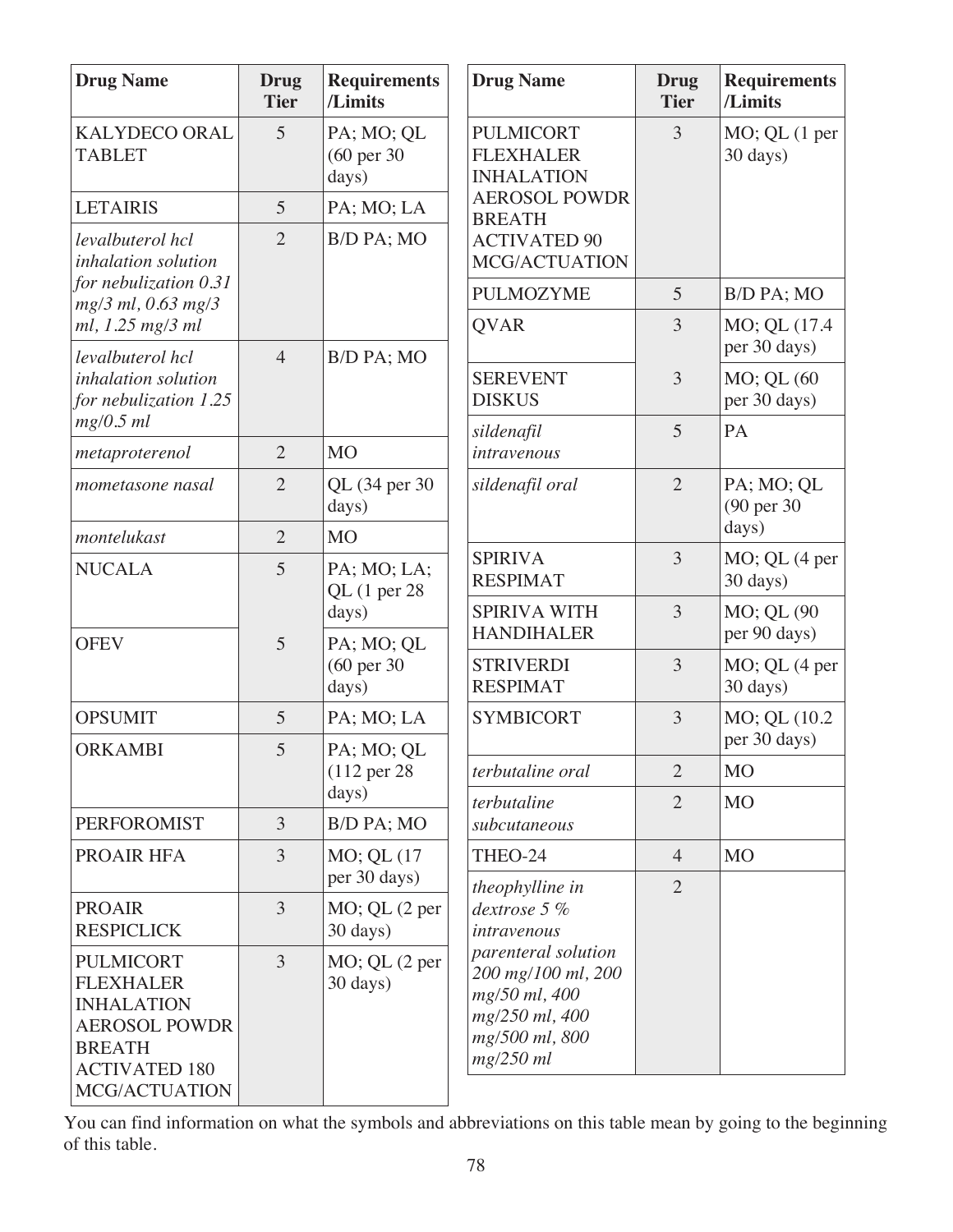| <b>Drug Name</b>                                          | <b>Drug</b><br><b>Tier</b> | <b>Requirements</b><br>/Limits | <b>Drug Name</b>                                           | <b>Drug</b><br><b>Tier</b> | <b>Requirements</b><br>/Limits |
|-----------------------------------------------------------|----------------------------|--------------------------------|------------------------------------------------------------|----------------------------|--------------------------------|
| theophylline oral<br>elixir                               | $\overline{2}$             |                                | oxybutynin chloride<br>oral                                | $\overline{2}$             | M <sub>O</sub>                 |
| theophylline oral                                         | $\overline{2}$             |                                | tolterodine                                                | $\overline{2}$             | M <sub>O</sub>                 |
| solution                                                  |                            |                                | <b>TOVIAZ</b>                                              | 3                          | <b>MO</b>                      |
| theophylline oral<br>tablet extended                      | $\overline{2}$             | <b>MO</b>                      | trospium                                                   | $\overline{2}$             | <b>MO</b>                      |
| release                                                   |                            |                                | <b>VESICARE</b>                                            | 3                          | M <sub>O</sub>                 |
| theophylline oral<br>tablet extended                      | $\overline{2}$             | <b>MO</b>                      | <b>BENIGN PROSTATIC</b><br><b>HYPERPLASIA(BPH) THERAPY</b> |                            |                                |
| release 12 hr<br><b>TRACLEER</b>                          | 5                          |                                | alfuzosin                                                  | $\overline{2}$             | M <sub>O</sub>                 |
|                                                           |                            | PA; MO; LA                     | <b>AVODART</b>                                             | $\overline{4}$             | M <sub>O</sub>                 |
| <b>TUDORZA</b><br><b>PRESSAIR</b>                         | 3                          | MO; QL (1 per<br>30 days)      | dutasteride                                                | $\overline{2}$             | M <sub>O</sub>                 |
| <b>TYVASO</b>                                             | 5                          | B/D PA; MO                     | dutasteride-<br>tamsulosin                                 | $\overline{2}$             | <b>MO</b>                      |
| <b>TYVASO</b><br><b>INSTITUTIONAL</b><br><b>START KIT</b> | 5                          | <b>B/D PA</b>                  | finasteride oral<br>tablet 5 mg                            | $\overline{2}$             | <b>MO</b>                      |
| <b>TYVASO REFILL</b>                                      | 5                          | B/D PA; MO                     | <b>RAPAFLO</b>                                             | 3                          | ST; MO                         |
| <b>KIT</b>                                                |                            |                                | tamsulosin                                                 | $\mathbf{1}$               | M <sub>O</sub>                 |
| <b>TYVASO</b>                                             | 5                          | B/D PA; MO                     | <b>CHOLINERGIC STIMULANTS</b>                              |                            |                                |
| <b>STARTER KIT</b><br><b>XOLAIR</b>                       | 5                          |                                | bethanechol chloride                                       | $\overline{2}$             | M <sub>O</sub>                 |
|                                                           |                            | PA; MO; LA;<br>QL (6 per 28    | <b>MISCELLANEOUS UROLOGICALS</b>                           |                            |                                |
|                                                           |                            | days)                          | alprostadil                                                | 2                          | M <sub>O</sub>                 |
| $zafirlukast$                                             | $\overline{2}$             | <b>MO</b>                      | <b>CIALIS ORAL</b>                                         | $\overline{3}$             | PA; MO; QL                     |
| <b>ZYFLO</b>                                              | $\overline{5}$             | <b>MO</b>                      | TABLET 2.5 MG, 5<br><b>MG</b>                              |                            | (30 per 30)<br>days)           |
| <b>ZYFLO CR</b>                                           | 5                          | <b>MO</b>                      | <b>CYSTAGON</b>                                            | 3                          | MO; LA                         |
| <b>UROLOGICALS</b>                                        |                            |                                | <b>ELMIRON</b>                                             | 3                          | M <sub>O</sub>                 |
| <b>ANTICHOLINERGICS/</b>                                  |                            |                                | glycine irrigation                                         | $\overline{2}$             |                                |
| <b>ANTISPASMODICS</b>                                     |                            |                                | glycine urologic                                           | $\overline{2}$             |                                |
| darifenacin                                               | $\overline{2}$             |                                | K-PHOS NO <sub>2</sub>                                     | 3                          | M <sub>O</sub>                 |
| <b>ENABLEX</b>                                            | $\overline{4}$             | M <sub>O</sub>                 | <b>K-PHOS</b>                                              | 3                          | M <sub>O</sub>                 |
| flavoxate                                                 | $\overline{2}$             | M <sub>O</sub>                 | ORIGINAL                                                   |                            |                                |
| <b>MYRBETRIQ</b>                                          | $\mathfrak{Z}$             | <b>MO</b>                      | potassium citrate                                          | $\overline{2}$             | <b>MO</b>                      |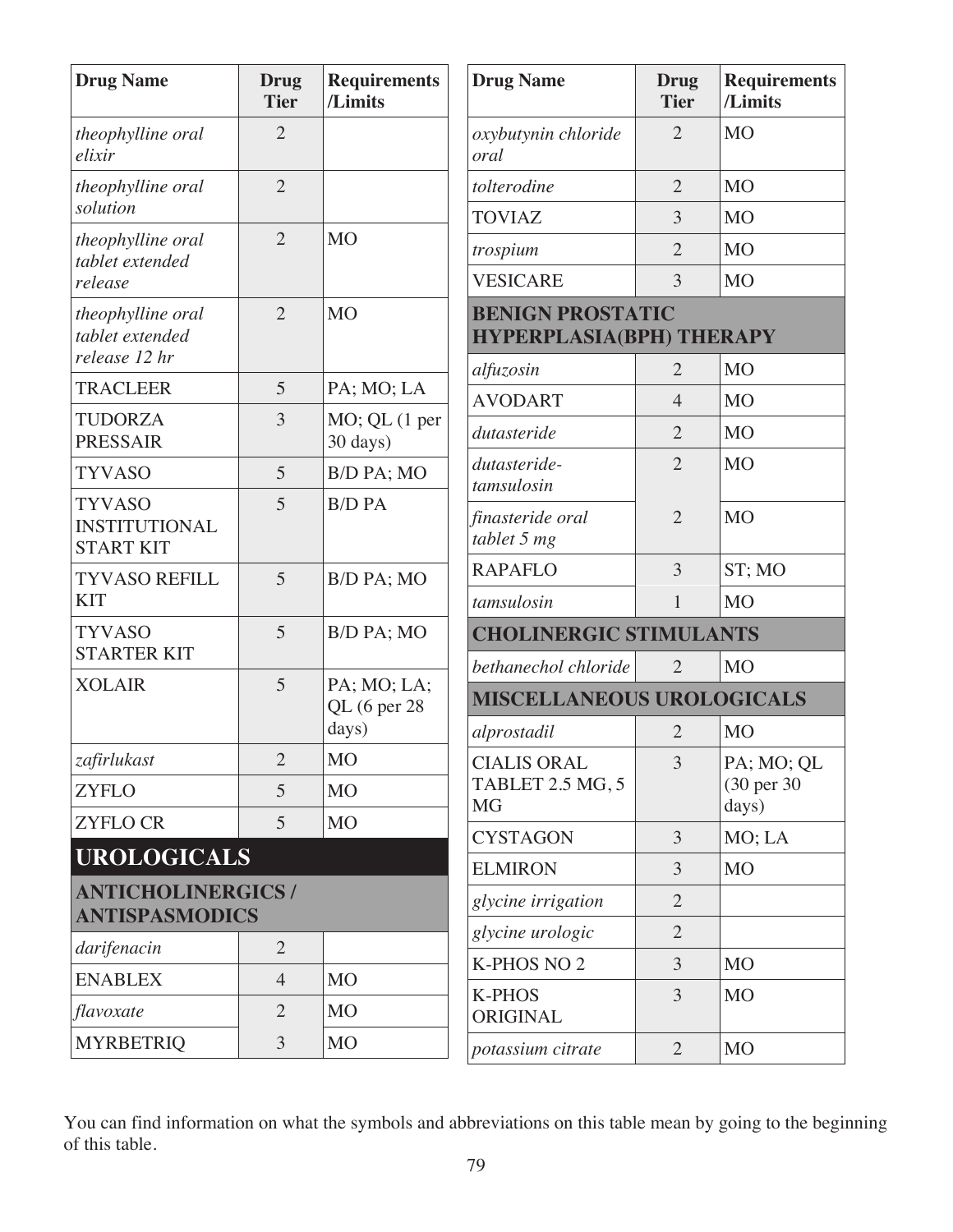| <b>Drug Name</b>                            | <b>Drug</b><br><b>Tier</b> | <b>Requirements</b><br>/Limits | <b>Drug Name</b>                                                 | <b>Drug</b><br><b>Tier</b> | <b>Requirements</b><br>/Limits |
|---------------------------------------------|----------------------------|--------------------------------|------------------------------------------------------------------|----------------------------|--------------------------------|
| <b>RENACIDIN</b>                            | 3                          |                                | eliphos                                                          | $\overline{2}$             | <b>MO</b>                      |
| <b>IRRIGATION</b><br>SOLUTION 6.602-        |                            |                                | k-effervescent                                                   | $\mathbf{1}$               | M <sub>O</sub>                 |
| 3.268 GRAM/100                              |                            |                                | klor-con                                                         | $\mathbf{1}$               | <b>MO</b>                      |
| <b>ML</b>                                   |                            |                                | klor-con 10                                                      | $\mathbf{1}$               | <b>MO</b>                      |
| VITAMINS, HEMATINICS /                      |                            |                                | klor-con 8                                                       | $\mathbf{1}$               | M <sub>O</sub>                 |
| <b>ELECTROLYTES</b>                         |                            |                                | $klor$ -con $m10$                                                | $\mathbf{1}$               | <b>MO</b>                      |
| <b>BLOOD DERIVATIVES</b>                    |                            |                                | klor-con m15                                                     | $\mathbf{1}$               | <b>MO</b>                      |
| albumin, human 25<br>$\%$                   | $\overline{2}$             |                                | klor-con m20                                                     | 1                          | <b>MO</b>                      |
| albumin, human $5\%$                        | $\overline{2}$             |                                | klor-con sprinkle                                                | $\overline{2}$             | <b>MO</b>                      |
| albuminar 25 %                              | $\overline{2}$             | <b>MO</b>                      | klor-con/ef                                                      | $\mathbf{1}$               | <b>MO</b>                      |
| albuminar $5\%$                             | $\overline{2}$             |                                | <b>K-TAB ORAL</b>                                                | $\overline{4}$             | <b>MO</b>                      |
|                                             |                            |                                | <b>TABLET</b><br><b>EXTENDED</b>                                 |                            |                                |
| alburx (human) 25<br>$\%$                   | $\overline{2}$             | <b>MO</b>                      | <b>RELEASE 20 MEQ</b>                                            |                            |                                |
| alburx (human) $5%$                         | $\overline{2}$             |                                | k-tab oral tablet<br>extended release 8<br>meq                   | $\overline{2}$             |                                |
| albutein 25 %                               | $\overline{2}$             |                                |                                                                  |                            |                                |
| albutein 5 %                                | $\overline{2}$             |                                | lactated ringers                                                 | $\overline{2}$             | <b>MO</b>                      |
| buminate 25 %                               | $\overline{2}$             |                                | intravenous                                                      |                            |                                |
| buminate 5 %                                | $\overline{2}$             |                                | magnesium chloride                                               | $\overline{2}$             | <b>MO</b>                      |
| plasbumin 25 %                              | $\overline{2}$             | <b>MO</b>                      | injection                                                        |                            |                                |
| plasbumin 5 %                               | $\overline{2}$             |                                | <b>MAGNESIUM</b><br><b>SULFATE IN D5W</b>                        | 3                          |                                |
| <b>ELECTROLYTES</b>                         |                            |                                | <b>INTRAVENOUS</b>                                               |                            |                                |
| calcium acetate oral<br>capsule             | $\overline{2}$             | MO                             | PIGGYBACK 1<br>GRAM/100 ML                                       |                            |                                |
| calcium acetate oral<br>tablet 667 mg       | $\overline{2}$             | M <sub>O</sub>                 | magnesium sulfate in<br>water intravenous<br>parenteral solution | $\overline{2}$             |                                |
| calcium chloride<br>intravenous             | $\overline{2}$             |                                | magnesium sulfate in<br>water intravenous                        | $\overline{2}$             |                                |
| calcium gluconate<br>intravenous            | $\overline{2}$             | <b>MO</b>                      | piggyback 2 gram/50<br>ml $(4\%), 4\, gram/50$                   |                            |                                |
| dextrose-kcl-nacl                           | $\overline{2}$             | M <sub>O</sub>                 | ml(8%)                                                           |                            |                                |
| effer-k oral tablet,<br>effervescent 25 meq | $\mathbf{1}$               | M <sub>O</sub>                 |                                                                  |                            |                                |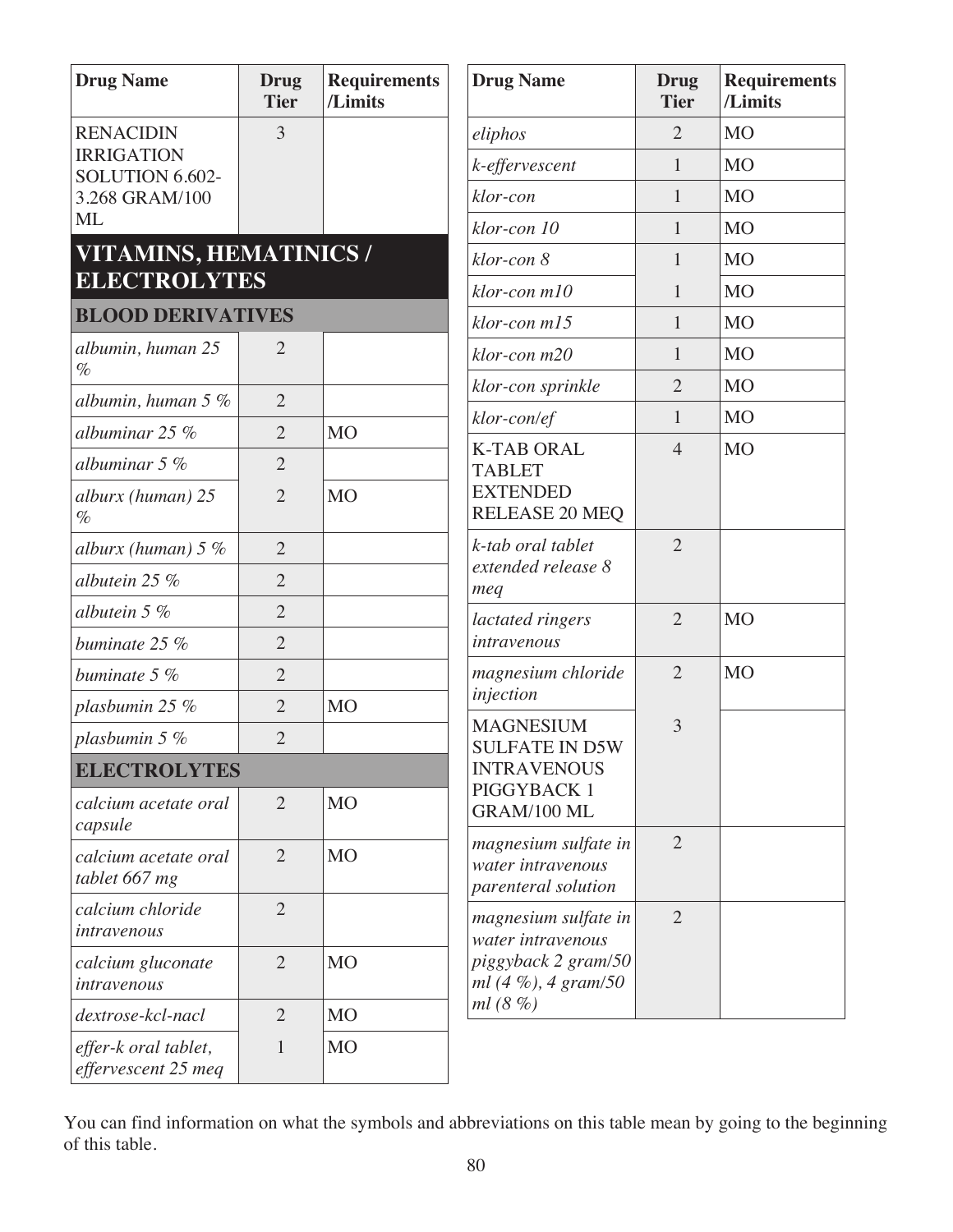| <b>Drug Name</b>                                                                | <b>Drug</b><br><b>Tier</b> | <b>Requirements</b><br>/Limits | <b>Drug Name</b>                                                                | <b>Drug</b><br><b>Tier</b>                 | <b>Requirements</b><br>/Limits |                |
|---------------------------------------------------------------------------------|----------------------------|--------------------------------|---------------------------------------------------------------------------------|--------------------------------------------|--------------------------------|----------------|
| magnesium sulfate in<br>water intravenous<br>piggyback 4<br>gram/100 ml $(4\%)$ | $\overline{2}$             | <b>MO</b>                      | potassium chloride<br>in lr-d5 intravenous<br>parenteral solution<br>$20$ meq/l | $\overline{2}$                             | <b>MO</b>                      |                |
| magnesium sulfate<br>injection solution                                         | $\overline{2}$             | M <sub>O</sub>                 | potassium chloride<br>in lr-d5 intravenous                                      | $\overline{2}$                             |                                |                |
| magnesium sulfate<br>injection syringe                                          | $\overline{2}$             |                                | parenteral solution<br>$40$ meq/l                                               |                                            |                                |                |
| NORMOSOL-R                                                                      | 3                          |                                | potassium chloride<br>intravenous                                               | $\overline{2}$                             |                                |                |
| NORMOSOL-R IN<br>5 % DEXTROSE                                                   | 3                          |                                | piggyback 10<br>meg/100 ml, 20                                                  |                                            |                                |                |
| potassium acetate<br>intravenous solution<br>$2 \text{ meq/ml}$                 | $\overline{2}$             |                                | meg/100 ml, 20<br>meq/50 ml, 30<br>meg/100 ml, 40<br>$meq/100$ ml               |                                            |                                |                |
| potassium bicarb<br>and chloride                                                | $\mathbf{1}$               | M <sub>O</sub>                 | potassium chloride<br>intravenous                                               | $\overline{2}$                             | <b>MO</b>                      |                |
| potassium bicarb-<br>citric acid                                                | $\mathbf{1}$               | <b>MO</b>                      | piggyback 10<br>$meq/50$ ml                                                     |                                            |                                |                |
| potassium chlorid-<br>d5-0.45%nacl                                              | $\overline{2}$             |                                |                                                                                 | potassium chloride<br>intravenous solution | $\overline{2}$                 | M <sub>O</sub> |
| intravenous<br>parenteral solution<br>10 meg/l, 30 meg/l,<br>$40$ meq/l         |                            |                                | potassium chloride<br>oral capsule,<br>extended release                         | $\mathbf{1}$                               | <b>MO</b>                      |                |
| potassium chlorid-<br>$d5-0.45\%$ nacl                                          | $\overline{2}$             | M <sub>O</sub>                 | potassium chloride<br>oral liquid                                               | $\overline{2}$                             | <b>MO</b>                      |                |
| intravenous<br>parenteral solution                                              |                            |                                | potassium chloride<br>oral packet                                               | $\mathbf{1}$                               | M <sub>O</sub>                 |                |
| $20$ meq/l<br>potassium chloride<br>in 0.9% nacl                                | $\overline{2}$             |                                | potassium chloride<br>oral tablet extended<br>release                           | $\mathbf{1}$                               | M <sub>O</sub>                 |                |
| intravenous<br>parenteral solution<br>$20$ meg/l, $40$ meg/l                    |                            |                                | potassium chloride<br>oral tablet,er<br>particles/crystals                      | $\mathbf{1}$                               | M <sub>O</sub>                 |                |
| potassium chloride<br>in $5%$ dex<br>intravenous                                | $\overline{2}$             |                                | potassium chloride-<br>$0.45$ % nacl                                            | $\overline{2}$                             |                                |                |
| parenteral solution<br>$20$ meq/l, $30$ meq/l,<br>$40$ meq/l                    |                            |                                |                                                                                 |                                            |                                |                |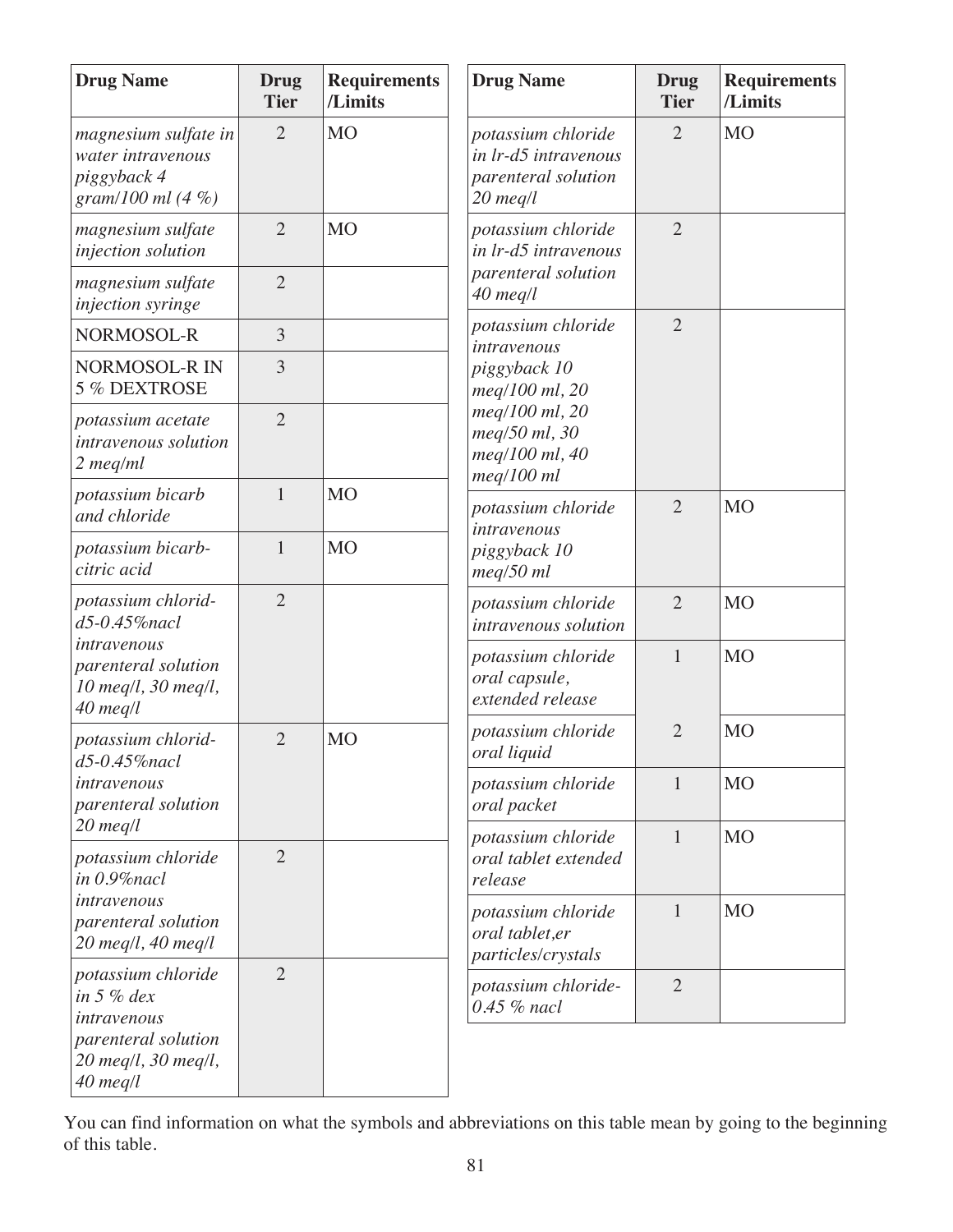| <b>Requirements</b><br>/Limits |
|--------------------------------|
|                                |
|                                |
|                                |
|                                |
|                                |
|                                |
|                                |
|                                |
| <b>MISCELLANEOUS NUTRITION</b> |
| <b>B/D PA</b>                  |
| <b>B/D PA</b>                  |
| <b>B/D PA</b>                  |
| <b>B/D PA</b>                  |
| <b>B/D PA</b>                  |
| <b>B/D PA</b>                  |
| <b>B/D PA</b>                  |
| <b>B/D PA</b>                  |
| <b>B/D PA</b>                  |
|                                |
| <b>B/D PA</b>                  |
|                                |
| <b>B/D PA</b>                  |
|                                |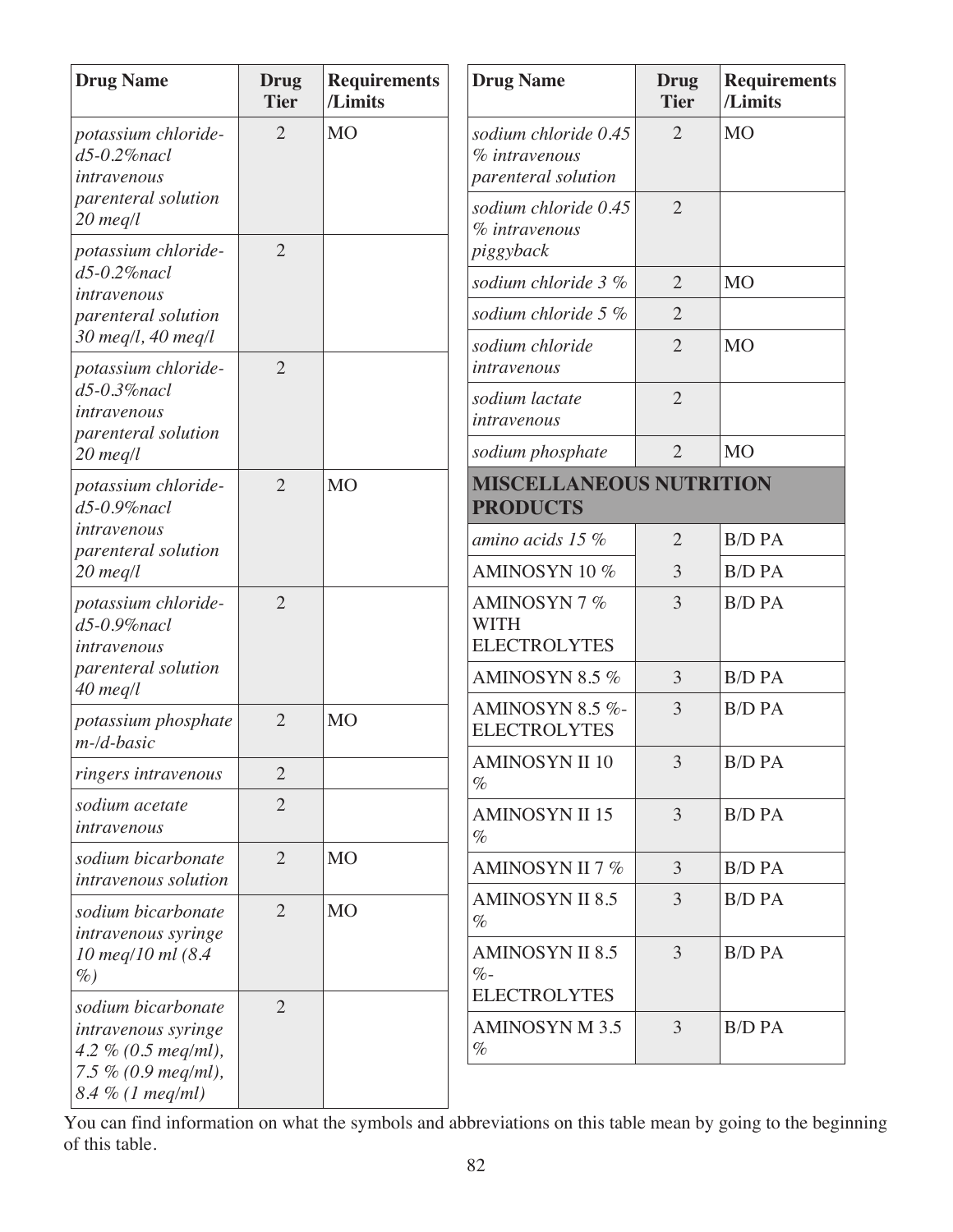| <b>Drug Name</b>                                  | <b>Drug</b><br><b>Tier</b> | <b>Requirements</b><br>/Limits | <b>Drug Name</b>                              | Drug<br><b>Tier</b> | <b>Requirements</b><br>/Limits |
|---------------------------------------------------|----------------------------|--------------------------------|-----------------------------------------------|---------------------|--------------------------------|
| AMINOSYN-HBC<br>7%                                | 3                          | <b>B/D PA</b>                  | <b>IONOSOL-B IN</b><br>D5W                    | 3                   |                                |
| <b>AMINOSYN-PF10</b><br>$\%$                      | $\overline{3}$             | <b>B/D PA</b>                  | <b>IONOSOL-MB IN</b><br>D5W                   | $\overline{3}$      |                                |
| <b>AMINOSYN-PF7</b>                               | 3                          | <b>B/D PA</b>                  | <b>ISOLYTE S PH 7.4</b>                       | $\overline{3}$      |                                |
| % (SULFITE-<br>FREE)                              |                            |                                | ISOLYTE-P IN 5 %<br><b>DEXTROSE</b>           | 3                   |                                |
| <b>AMINOSYN-RF 5.2</b><br>$\%$                    | 3                          | <b>B/D PA</b>                  | <b>ISOLYTE-S</b>                              | $\overline{3}$      |                                |
| <b>CLINIMIX</b><br>5%/D15W                        | $\overline{3}$             | <b>B/D PA</b>                  | <b>NEPHRAMINE 5.4</b><br>$\%$                 | 3                   | <b>B/D PA</b>                  |
| <b>SULFITE FREE</b>                               |                            |                                | NORMOSOL-R PH<br>7.4                          | $\overline{3}$      |                                |
| <b>CLINIMIX</b><br>5%/D25W<br><b>SULFITE-FREE</b> | 3                          | <b>B/D PA</b>                  | PLASMA-LYTE<br>148                            | 3                   |                                |
| <b>CLINIMIX</b>                                   | 3                          | <b>B/D PA</b>                  | PLASMA-LYTE A                                 | $\overline{3}$      |                                |
| 2.75%/D5W<br><b>SULFIT FREE</b>                   |                            |                                | PLASMA-LYTE-56<br>IN 5 % DEXTROSE             | 3                   |                                |
| <b>CLINIMIX</b><br>4.25%/D10W SULF                | 3                          | <b>B/D PA</b>                  | plasmanate                                    | $\overline{2}$      |                                |
| <b>FREE</b>                                       |                            |                                | premasol 10 %                                 | $\overline{2}$      | B/D PA; MO                     |
| <b>CLINIMIX 4.25%-</b>                            | 3                          | <b>B/D PA</b>                  | PREMASOL 6 %                                  | 3                   | <b>B/D PA</b>                  |
| <b>D20W SULF-FREE</b>                             |                            |                                | travasol 10 %                                 | $\overline{4}$      | B/D PA; MO                     |
| CLINIMIX 4.25%-<br><b>D25W SULF-FREE</b>          | 3                          | <b>B/D PA</b>                  | <b>TROPHAMINE 10</b><br>$\%$                  | 3                   | B/D PA; MO                     |
| CLINIMIX 5%-                                      | 3                          | <b>B/D PA</b>                  | TROPHAMINE 6%                                 | 3                   | <b>B/D PA</b>                  |
| D20W(SULFITE-<br>FREE)                            |                            |                                | <b>VITAMINS / HEMATINICS</b>                  |                     |                                |
| cysteine (l-cysteine)<br>intravenous solution     | $\overline{2}$             | <b>B/D PA</b>                  | fluoritab oral<br>tablet, chewable 0.5        | $\overline{2}$      | M <sub>O</sub>                 |
| $electrolyte-48$ in $d5w$                         | $\overline{2}$             |                                | $mg$ fluoride (1.1 mg)                        |                     |                                |
| freamine iii 10 %                                 | $\overline{2}$             | <b>B/D PA</b>                  | ludent fluoride oral<br>tablet, chewable 0.25 | $\overline{2}$      | M <sub>O</sub>                 |
| HEPATAMINE 8%                                     | 3                          | <b>B/D PA</b>                  | $mg$ fluorid (0.55                            |                     |                                |
| hetastarch 6 % in<br>$0.9 %$ nacl                 | $\overline{2}$             |                                | mg), 0.5 mg fluoride<br>$(1.1 \, mg)$         |                     |                                |
| intralipid<br>intravenous<br>emulsion 20 %        | $\overline{2}$             | B/D PA; MO                     | multi-vit with<br>fluoride-iron               | $\overline{2}$      | <b>MO</b>                      |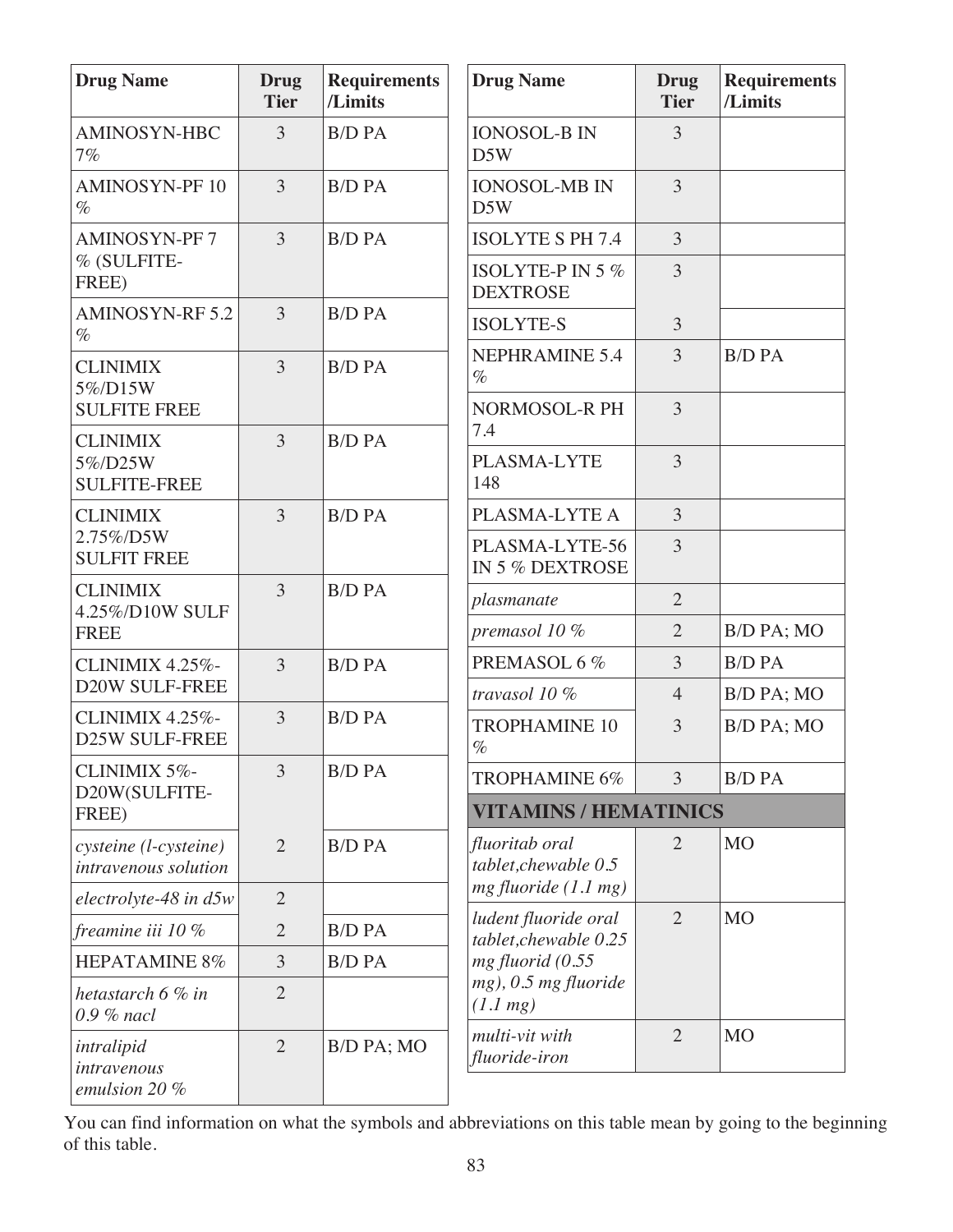| <b>Drug Name</b>                                                                                                | Drug<br><b>Tier</b> | <b>Requirements</b><br>/Limits |
|-----------------------------------------------------------------------------------------------------------------|---------------------|--------------------------------|
| multivitamin with<br>fluoride                                                                                   | $\overline{2}$      | M <sub>O</sub>                 |
| multi-vitamin with<br>fluoride oral drops                                                                       | $\overline{2}$      | <b>MO</b>                      |
| multi-vitamin with<br>fluoride oral<br>tablet, chewable 0.5<br>mg                                               | $\overline{2}$      | M <sub>O</sub>                 |
| multivitamins with<br>fluoride                                                                                  | $\overline{2}$      | <b>MO</b>                      |
| mvc-fluoride                                                                                                    | $\overline{2}$      | M <sub>O</sub>                 |
| prenatal vitamin<br>oral tablet                                                                                 | $\overline{4}$      | <b>MO</b>                      |
| sodium fluoride oral<br>drops                                                                                   | $\overline{2}$      | <b>MO</b>                      |
| sodium fluoride oral<br>tablet                                                                                  | $\overline{4}$      | M <sub>O</sub>                 |
| sodium fluoride oral<br>tablet, chewable 0.25<br>mg fluorid (0.55<br>mg), 0.5 mg fluoride<br>$(1.1 \text{ mg})$ | $\overline{2}$      | <b>MO</b>                      |
| tri-vit with fluoride<br>and iron                                                                               | $\overline{2}$      | <b>MO</b>                      |
| tri-vitamin with<br>fluoride                                                                                    | $\overline{2}$      | <b>MO</b>                      |
| vitamins a,c,d and<br>fluoride                                                                                  | $\overline{2}$      | <b>MO</b>                      |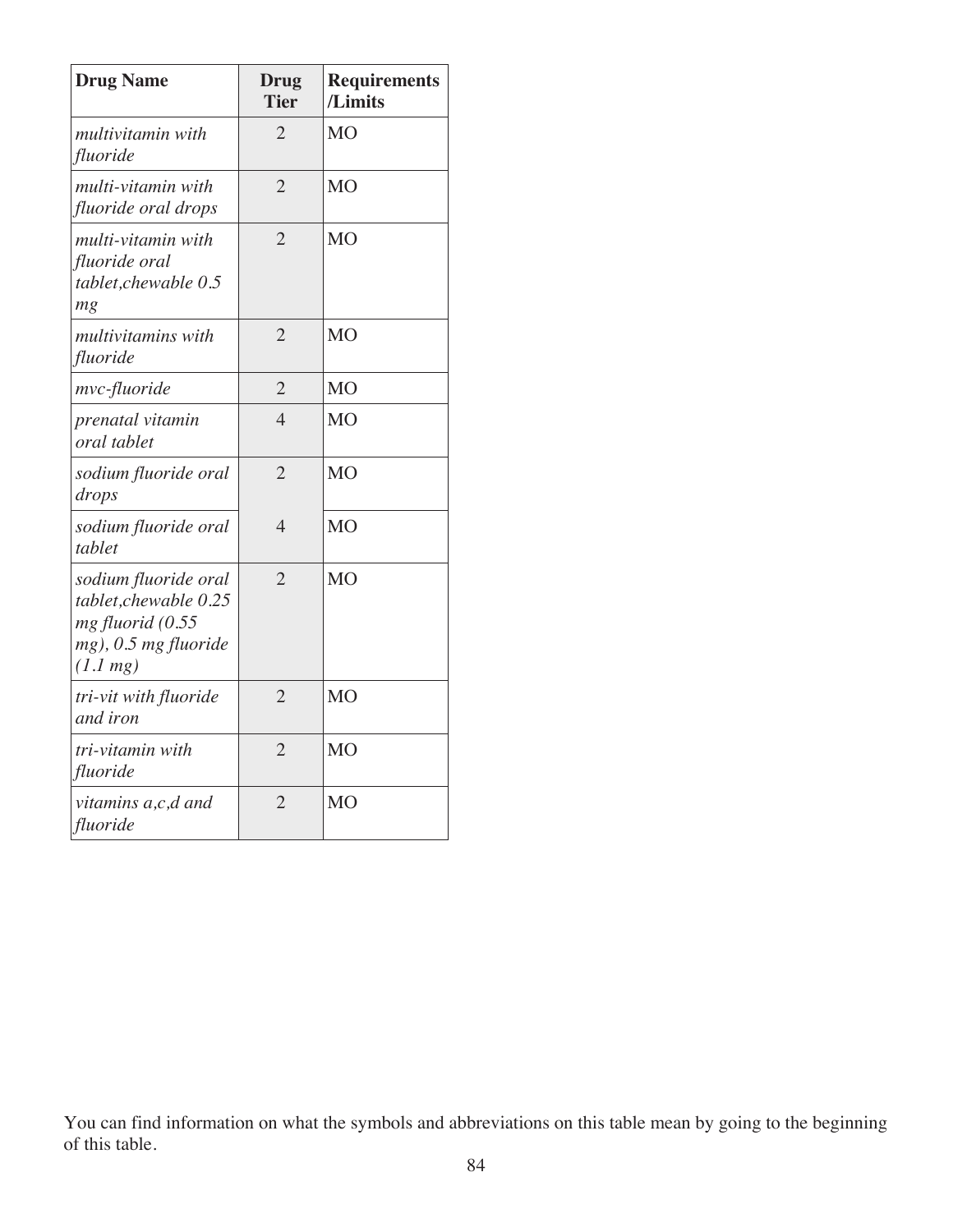## **Index**

## **8**

| $\mathbf{A}$                                  |  |
|-----------------------------------------------|--|
|                                               |  |
| abacavir-lamivudine-                          |  |
| zidovudine 2                                  |  |
|                                               |  |
| <b>ABILIFY MAINTENA29</b>                     |  |
| ABRAXANE12                                    |  |
|                                               |  |
|                                               |  |
| acebutolol 38                                 |  |
| acetaminophen-codeine24                       |  |
|                                               |  |
| acetazolamide74                               |  |
| acetazolamide sodium 75                       |  |
|                                               |  |
| acetic acid-aluminum acetate53                |  |
| acetylcysteine 50,76                          |  |
|                                               |  |
|                                               |  |
|                                               |  |
|                                               |  |
| acyclovir 2,49                                |  |
| acyclovir sodium 2                            |  |
|                                               |  |
|                                               |  |
| <b>ADACEL(TDAP</b>                            |  |
| ADOLESN/ADULT)(PF) 66                         |  |
| ADAGEN51                                      |  |
| adapalene46                                   |  |
| ADASUVE30                                     |  |
|                                               |  |
| ADEMPAS76                                     |  |
| adenosine37                                   |  |
|                                               |  |
|                                               |  |
| ADVAIR DISKUS 76                              |  |
| <b>ADVAIR HFA 76</b>                          |  |
| AEROSPAN76                                    |  |
| afeditab cr38                                 |  |
|                                               |  |
| AFINITOR DISPERZ12                            |  |
| AGGRENOX 42                                   |  |
| a-hydrocort 53                                |  |
|                                               |  |
|                                               |  |
| ALBENZA 7                                     |  |
| albumin, human 25 %80<br>albumin, human 5 %80 |  |

| albuminar 25 % 80             |  |
|-------------------------------|--|
| albuminar 5 % 80              |  |
| alburx (human) 25 % 80        |  |
| alburx (human) 5 % 80         |  |
|                               |  |
|                               |  |
| albuterol sulfate 76          |  |
| alclometasone 49              |  |
| ALCOHOL PADS54                |  |
| ALDURAZYME58                  |  |
| ALECENSA 12                   |  |
| alendronate 51,68             |  |
|                               |  |
| ALIMTA 12                     |  |
|                               |  |
| ALKERAN12                     |  |
|                               |  |
| almotriptan malate22          |  |
|                               |  |
|                               |  |
|                               |  |
| ALPHAGAN P75                  |  |
|                               |  |
| alprostadil 79                |  |
|                               |  |
| ALTABAX48                     |  |
|                               |  |
| alyacen 1/35 (28) 70          |  |
| alyacen 7/7/7 (28)70          |  |
| amantadine hcl2               |  |
| AMBISOME 2                    |  |
| amcinonide 49                 |  |
|                               |  |
|                               |  |
|                               |  |
|                               |  |
| amifostine crystalline 12     |  |
|                               |  |
| amiloride38                   |  |
| amiloride-hydrochlorothiazide |  |
|                               |  |
| amino acids 15 % 82           |  |
| aminocaproic acid42           |  |
| aminophylline76               |  |
| AMINOSYN 10 % 82              |  |
| AMINOSYN 7 % WITH             |  |
| ELECTROLYTES82                |  |
| AMINOSYN 8.5 % 82             |  |
|                               |  |

| AMINOSYN 8.5 %-                |
|--------------------------------|
| ELECTROLYTES82                 |
| AMINOSYN II 10 %82             |
| AMINOSYN II 15 %82             |
| AMINOSYN II 7 %82              |
| AMINOSYN II 8.5 %82            |
| AMINOSYN II 8.5 %-             |
| ELECTROLYTES82                 |
| AMINOSYN M 3.5 %82             |
| AMINOSYN-HBC 7%83              |
| AMINOSYN-PF 10 % 83            |
| AMINOSYN-PF7%                  |
| (SULFITE-FREE) 83              |
|                                |
| AMINOSYN-RF 5.2 % 83           |
| amiodarone 37                  |
|                                |
| amitriptyline 30               |
| amlodipine 38                  |
| amlodipine-atorvastatin 43     |
| amlodipine-benazepril 38       |
| amlodipine-valsartan 38        |
| amlodipine-valsartan-hcthiazid |
|                                |
| ammonium lactate 46            |
| amoxapine30                    |
| amoxicil-clarithromy-lansopraz |
|                                |
|                                |
|                                |
|                                |
| amoxicillin-pot clavulanate 9  |
| amphotericin b 2               |
|                                |
| ampicillin sodium 9            |
| ampicillin-sulbactam 9         |
| AMPYRA 23                      |
| ANADROL-50 58                  |
| anagrelide 51                  |
| anastrozole12                  |
| ANDROGEL 58                    |
|                                |
| ANORO ELLIPTA76                |
| apexicon e 49                  |
|                                |
| APIDRA SOLOSTAR54              |
| APOKYN 22                      |
| apraclonidine 75               |
|                                |
| APTIOM 19, 20                  |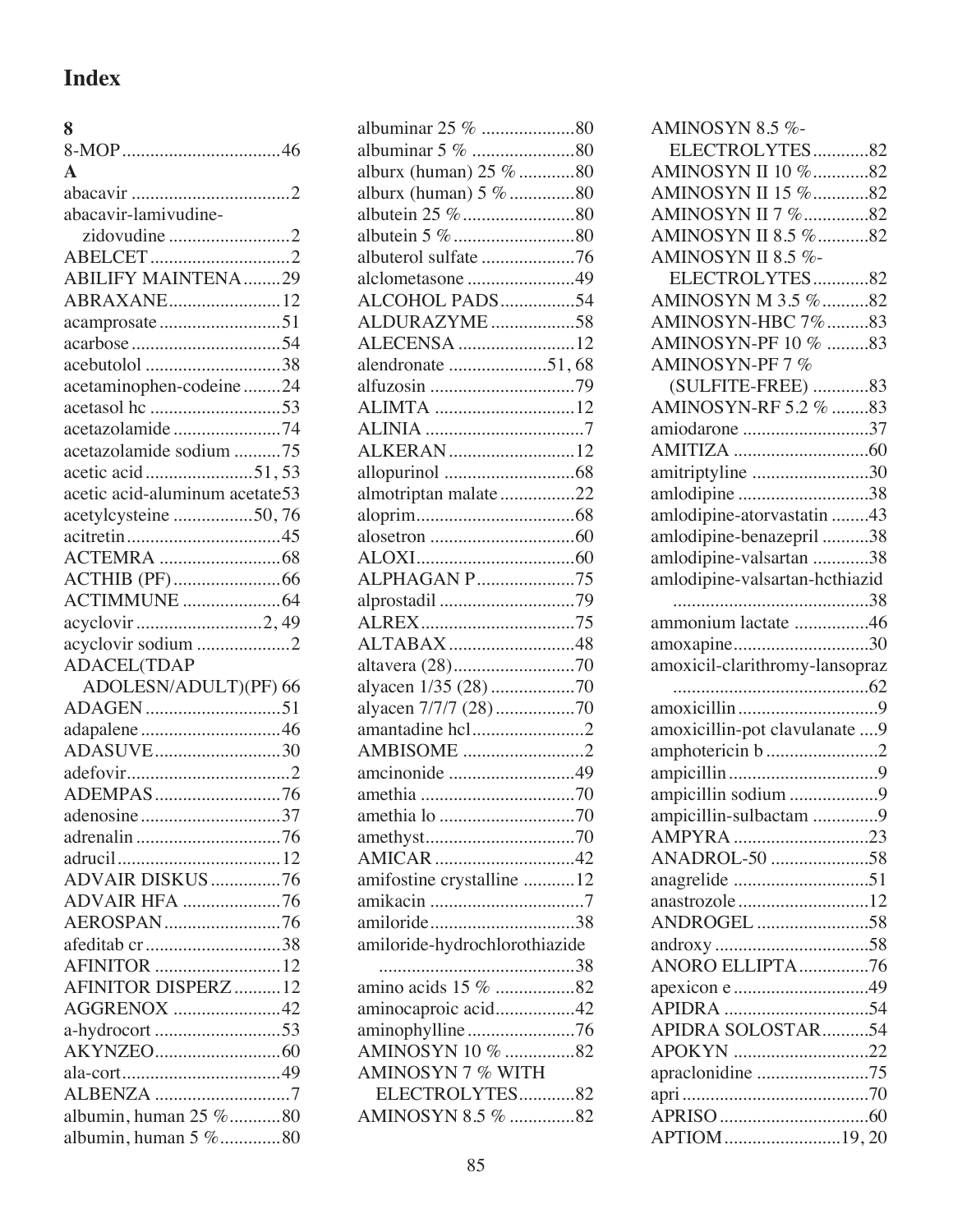| <b>ARALAST NP</b> 51         |
|------------------------------|
|                              |
| <b>ARANESP (IN</b>           |
| POLYSORBATE)64               |
|                              |
| <b>ARCAPTA NEOHALER76</b>    |
| aripiprazole30               |
| ARISTADA30                   |
| armodafinil 30               |
| <b>ARNUITY ELLIPTA76</b>     |
| ARRANON 12                   |
| ARZERRA 12                   |
|                              |
|                              |
| ASMANEX HFA 76               |
|                              |
| <b>ASMANEX TWISTHALER</b>    |
|                              |
| aspirin-dipyridamole 42      |
|                              |
| atenolol-chlorthalidone38    |
| atorvastatin 43              |
|                              |
| atovaquone-proguanil7        |
|                              |
| atropine59,74                |
| ATROVENT HFA 77              |
|                              |
|                              |
| AUBAGIO 23                   |
| <b>AUGMENTIN10</b>           |
|                              |
| AVASTIN 12                   |
|                              |
|                              |
| AVODART 79                   |
|                              |
| <b>AVONEX (WITH ALBUMIN)</b> |
|                              |
|                              |
| azacitidine13                |
| <b>AZACTAM IN DEXTROSE</b>   |
|                              |
| azathioprine 13              |
| azathioprine sodium  13      |
| azelastine 53,74             |
| AZILECT 22                   |
| azithromycin7                |
|                              |
| azurette (28)71              |

## **B**

| bacitracin-polymyxin b73              |
|---------------------------------------|
|                                       |
|                                       |
| <b>BACTROBAN NASAL 53</b>             |
| balanced salt 74                      |
|                                       |
|                                       |
| <b>BANZEL</b> 20                      |
| BARACLUDE 2                           |
|                                       |
| BCG VACCINE, LIVE (PF) 66             |
| bekyree (28)71                        |
| BELEODAQ 13                           |
| benazepril 38                         |
| benazepril-hydrochlorothiazide        |
|                                       |
| <b>BENDEKA</b> 13                     |
| BENICAR 39                            |
|                                       |
|                                       |
| benztropine 22                        |
| BEPREVE 74                            |
| <b>BESIVANCE73</b>                    |
| betamethasone acet, sod phos 53       |
| <b>betamethasone</b> dipropionate .49 |
|                                       |
| betamethasone valerate49              |
| betamethasone, augmented49            |
|                                       |
| betaxolol 39,74                       |
| bethanechol chloride79                |
| <b>BETHKIS</b> 7                      |
| bexarotene 13                         |
|                                       |
|                                       |
| bicalutamide 13                       |
| <b>BICILLIN C-R</b> 10                |
| <b>BICILLIN L-A</b> 10                |
|                                       |
|                                       |
| BILTRICIDE7                           |
|                                       |
| bimatoprost75                         |
| bisoprolol fumarate39                 |
| bisoprolol-hydrochlorothiazide        |
|                                       |
|                                       |
|                                       |
|                                       |
| bleomycin 13                          |
| <b>BLEPHAMIDE</b> 75                  |
| BLEPHAMIDE S.O.P75                    |
| BLINCYTO13                            |
| blisovi fe 1.5/30 (28) 71             |

| BOOSTRIX TDAP66<br>BOSULIF 13<br>BREO ELLIPTA 77<br><b>BRILINTA</b> 42<br>BRIVIACT 20<br>bromfenac 74<br>bromocriptine 22<br>bumetanide 39<br>BUPHENYL51<br>bupivacaine47<br>bupivacaine (pf)47<br>bupivacaine-dextrose-water(pf)<br>bupivacaine-epinephrine47<br>bupivacaine-epinephrine (pf)47<br>buprenorphine hcl24<br>buprenorphine-naloxone28<br>bupropion hcl30<br>bupropion hcl (smoking deter)<br>buspirone 30<br><b>BUSULFEX</b> 13<br>butorphanol tartrate 28<br>BUTRANS 24<br>BYDUREON 54<br>BYETTA 54,55<br>BYSTOLIC39<br>$\mathbf C$<br>CABOMETYX13<br>caffeine citrated 51<br>calcipotriene 45<br>calcipotriene-betamethasone 45<br>calcitonin (salmon) 58<br>calcitriol45,58<br>calcium acetate 80<br>calcium gluconate80<br>CAMPATH13 | blisovi fe 1/20 (28) 71 |
|--------------------------------------------------------------------------------------------------------------------------------------------------------------------------------------------------------------------------------------------------------------------------------------------------------------------------------------------------------------------------------------------------------------------------------------------------------------------------------------------------------------------------------------------------------------------------------------------------------------------------------------------------------------------------------------------------------------------------------------------------------|-------------------------|
|                                                                                                                                                                                                                                                                                                                                                                                                                                                                                                                                                                                                                                                                                                                                                        |                         |
|                                                                                                                                                                                                                                                                                                                                                                                                                                                                                                                                                                                                                                                                                                                                                        |                         |
|                                                                                                                                                                                                                                                                                                                                                                                                                                                                                                                                                                                                                                                                                                                                                        |                         |
|                                                                                                                                                                                                                                                                                                                                                                                                                                                                                                                                                                                                                                                                                                                                                        |                         |
|                                                                                                                                                                                                                                                                                                                                                                                                                                                                                                                                                                                                                                                                                                                                                        |                         |
|                                                                                                                                                                                                                                                                                                                                                                                                                                                                                                                                                                                                                                                                                                                                                        |                         |
|                                                                                                                                                                                                                                                                                                                                                                                                                                                                                                                                                                                                                                                                                                                                                        |                         |
|                                                                                                                                                                                                                                                                                                                                                                                                                                                                                                                                                                                                                                                                                                                                                        |                         |
|                                                                                                                                                                                                                                                                                                                                                                                                                                                                                                                                                                                                                                                                                                                                                        |                         |
|                                                                                                                                                                                                                                                                                                                                                                                                                                                                                                                                                                                                                                                                                                                                                        |                         |
|                                                                                                                                                                                                                                                                                                                                                                                                                                                                                                                                                                                                                                                                                                                                                        |                         |
|                                                                                                                                                                                                                                                                                                                                                                                                                                                                                                                                                                                                                                                                                                                                                        |                         |
|                                                                                                                                                                                                                                                                                                                                                                                                                                                                                                                                                                                                                                                                                                                                                        |                         |
|                                                                                                                                                                                                                                                                                                                                                                                                                                                                                                                                                                                                                                                                                                                                                        |                         |
|                                                                                                                                                                                                                                                                                                                                                                                                                                                                                                                                                                                                                                                                                                                                                        |                         |
|                                                                                                                                                                                                                                                                                                                                                                                                                                                                                                                                                                                                                                                                                                                                                        |                         |
|                                                                                                                                                                                                                                                                                                                                                                                                                                                                                                                                                                                                                                                                                                                                                        |                         |
|                                                                                                                                                                                                                                                                                                                                                                                                                                                                                                                                                                                                                                                                                                                                                        |                         |
|                                                                                                                                                                                                                                                                                                                                                                                                                                                                                                                                                                                                                                                                                                                                                        |                         |
|                                                                                                                                                                                                                                                                                                                                                                                                                                                                                                                                                                                                                                                                                                                                                        |                         |
|                                                                                                                                                                                                                                                                                                                                                                                                                                                                                                                                                                                                                                                                                                                                                        |                         |
|                                                                                                                                                                                                                                                                                                                                                                                                                                                                                                                                                                                                                                                                                                                                                        |                         |
|                                                                                                                                                                                                                                                                                                                                                                                                                                                                                                                                                                                                                                                                                                                                                        |                         |
|                                                                                                                                                                                                                                                                                                                                                                                                                                                                                                                                                                                                                                                                                                                                                        |                         |
|                                                                                                                                                                                                                                                                                                                                                                                                                                                                                                                                                                                                                                                                                                                                                        |                         |
|                                                                                                                                                                                                                                                                                                                                                                                                                                                                                                                                                                                                                                                                                                                                                        |                         |
|                                                                                                                                                                                                                                                                                                                                                                                                                                                                                                                                                                                                                                                                                                                                                        |                         |
|                                                                                                                                                                                                                                                                                                                                                                                                                                                                                                                                                                                                                                                                                                                                                        |                         |
|                                                                                                                                                                                                                                                                                                                                                                                                                                                                                                                                                                                                                                                                                                                                                        |                         |
|                                                                                                                                                                                                                                                                                                                                                                                                                                                                                                                                                                                                                                                                                                                                                        |                         |
|                                                                                                                                                                                                                                                                                                                                                                                                                                                                                                                                                                                                                                                                                                                                                        |                         |
|                                                                                                                                                                                                                                                                                                                                                                                                                                                                                                                                                                                                                                                                                                                                                        |                         |
|                                                                                                                                                                                                                                                                                                                                                                                                                                                                                                                                                                                                                                                                                                                                                        |                         |
|                                                                                                                                                                                                                                                                                                                                                                                                                                                                                                                                                                                                                                                                                                                                                        |                         |
|                                                                                                                                                                                                                                                                                                                                                                                                                                                                                                                                                                                                                                                                                                                                                        |                         |
|                                                                                                                                                                                                                                                                                                                                                                                                                                                                                                                                                                                                                                                                                                                                                        |                         |
|                                                                                                                                                                                                                                                                                                                                                                                                                                                                                                                                                                                                                                                                                                                                                        |                         |
|                                                                                                                                                                                                                                                                                                                                                                                                                                                                                                                                                                                                                                                                                                                                                        |                         |
|                                                                                                                                                                                                                                                                                                                                                                                                                                                                                                                                                                                                                                                                                                                                                        |                         |
|                                                                                                                                                                                                                                                                                                                                                                                                                                                                                                                                                                                                                                                                                                                                                        |                         |
|                                                                                                                                                                                                                                                                                                                                                                                                                                                                                                                                                                                                                                                                                                                                                        |                         |
|                                                                                                                                                                                                                                                                                                                                                                                                                                                                                                                                                                                                                                                                                                                                                        |                         |
|                                                                                                                                                                                                                                                                                                                                                                                                                                                                                                                                                                                                                                                                                                                                                        |                         |
|                                                                                                                                                                                                                                                                                                                                                                                                                                                                                                                                                                                                                                                                                                                                                        |                         |
|                                                                                                                                                                                                                                                                                                                                                                                                                                                                                                                                                                                                                                                                                                                                                        |                         |
|                                                                                                                                                                                                                                                                                                                                                                                                                                                                                                                                                                                                                                                                                                                                                        |                         |
|                                                                                                                                                                                                                                                                                                                                                                                                                                                                                                                                                                                                                                                                                                                                                        |                         |
|                                                                                                                                                                                                                                                                                                                                                                                                                                                                                                                                                                                                                                                                                                                                                        |                         |
|                                                                                                                                                                                                                                                                                                                                                                                                                                                                                                                                                                                                                                                                                                                                                        |                         |
|                                                                                                                                                                                                                                                                                                                                                                                                                                                                                                                                                                                                                                                                                                                                                        |                         |
|                                                                                                                                                                                                                                                                                                                                                                                                                                                                                                                                                                                                                                                                                                                                                        |                         |
|                                                                                                                                                                                                                                                                                                                                                                                                                                                                                                                                                                                                                                                                                                                                                        |                         |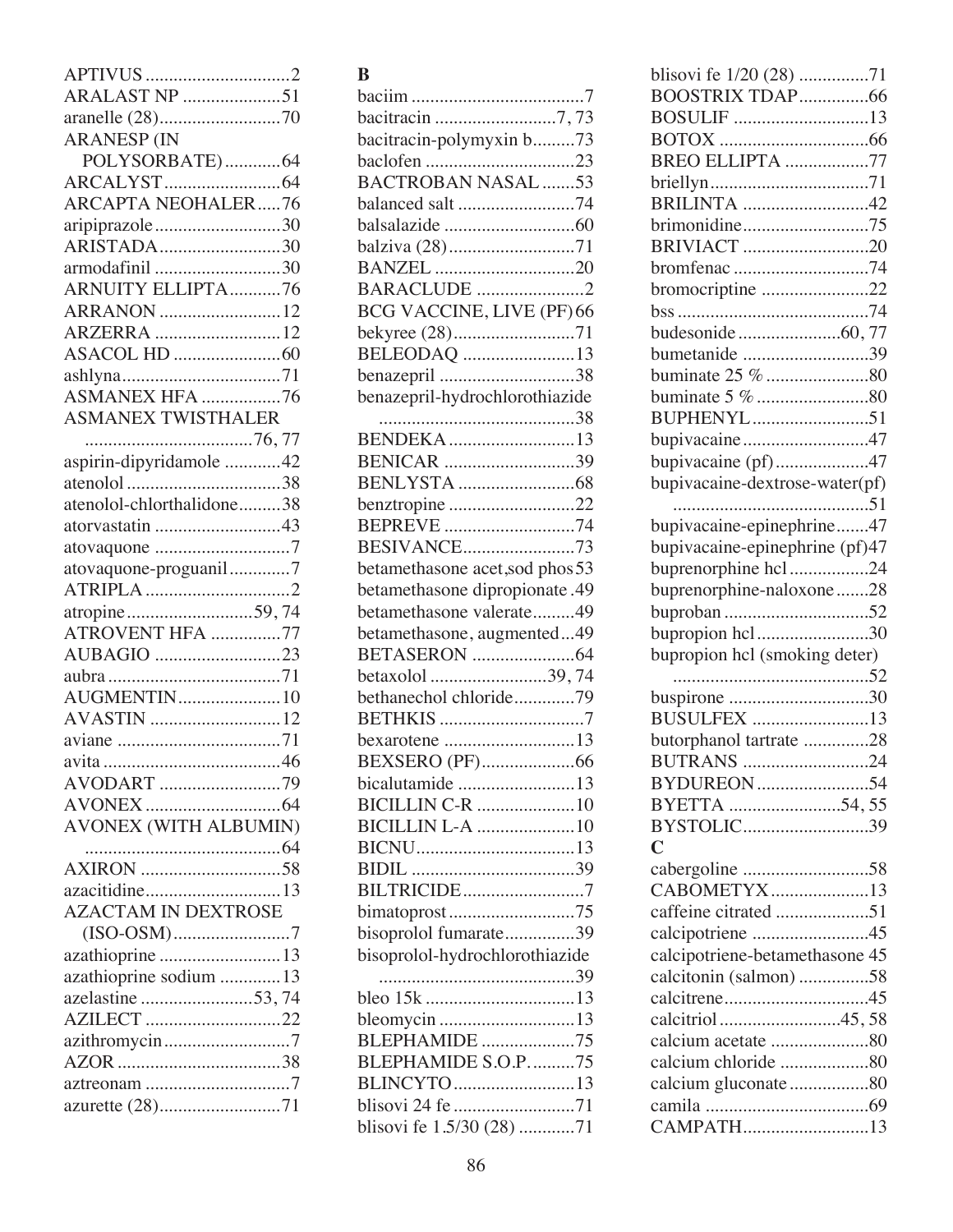| camrese lo71                      |
|-----------------------------------|
| CANCIDAS 2                        |
| candesartan 39                    |
| candesartan-hydrochlorothiazid    |
|                                   |
| CAPASTAT 7                        |
|                                   |
| CAPRELSA 13                       |
|                                   |
| captopril-hydrochlorothiazide     |
|                                   |
|                                   |
| CARBAGLU51                        |
| carbamazepine20                   |
|                                   |
| carbidopa-levodopa 22             |
| carbidopa-levodopa-               |
| entacapone 22                     |
| carbocaine (pf)47                 |
| carboplatin 13                    |
| cardioplegic soln 44              |
|                                   |
|                                   |
| carvedilol39                      |
| CAYSTON 7                         |
|                                   |
|                                   |
|                                   |
|                                   |
|                                   |
| cefazolin in dextrose (iso-os).5  |
|                                   |
|                                   |
| cefepime in dextrose, iso-osm.6   |
|                                   |
|                                   |
|                                   |
|                                   |
| cefoxitin in dextrose, iso-osm 6  |
|                                   |
|                                   |
|                                   |
|                                   |
|                                   |
| ceftriaxone in dextrose, iso-os.6 |
|                                   |
|                                   |
|                                   |
| <b>CELLCEPT INTRAVENOUS</b>       |
|                                   |

| CELONTIN 20<br><b>CEPROTIN (BLUE BAR) 42</b><br><b>CEPROTIN (GREEN BAR) 42</b><br>CERDELGA58<br>CEREZYME 58<br>CERVARIX VACCINE (PF) |
|--------------------------------------------------------------------------------------------------------------------------------------|
| cevimeline 51<br><b>CHANTIX CONTINUING</b><br><b>MONTH BOX 52</b>                                                                    |
| <b>CHANTIX STARTING</b><br><b>MONTH BOX53</b>                                                                                        |
|                                                                                                                                      |
| chloramphenicol sod succinate                                                                                                        |
| chlorhexidine gluconate 53<br>chloroquine phosphate7<br>chlorothiazide39<br>chlorothiazide sodium 39                                 |
| chlorpromazine30<br>chlorthalidone39                                                                                                 |
| cholestyramine (with sugar).43<br>cholestyramine light 43                                                                            |
| ciclopirox48                                                                                                                         |
| cilostazol42                                                                                                                         |
|                                                                                                                                      |
| <b>CIMZIA POWDER FOR</b><br><b>CIMZIA STARTER KIT 60</b>                                                                             |
| CINRYZE77<br>CIPRODEX 53                                                                                                             |
| ciprofloxacin (mixture)10<br>ciprofloxacin hcl  10, 53, 73<br>ciprofloxacin in 5 % dextrose                                          |
| ciprofloxacin lactate 10<br>cisplatin 13<br>citalopram30                                                                             |

| cladribine 13                    |
|----------------------------------|
|                                  |
| clarithromycin7                  |
|                                  |
| clindacin etz46                  |
| clindacin p 46                   |
| clindamycin hcl 7                |
| clindamycin in 5 % dextrose 7    |
| clindamycin palmitate hcl7       |
| clindamycin pediatric 7          |
| clindamycin phosphate 7, 8, 46,  |
| 47,70                            |
|                                  |
| clindamycin-benzoyl peroxide     |
|                                  |
| clindamycin-tretinoin 47         |
| CLINIMIX 5%/D15W                 |
| <b>SULFITE FREE 83</b>           |
| CLINIMIX 5%/D25W                 |
| <b>SULFITE-FREE</b> 83           |
| CLINIMIX 2.75%/D5W               |
| <b>SULFIT FREE83</b>             |
| CLINIMIX 4.25%/D10W              |
|                                  |
| CLINIMIX 4.25%/D5W               |
| <b>SULFIT FREE</b><br>$\dots 51$ |
| <b>CLINIMIX 4.25%-D20W</b>       |
|                                  |
| <b>CLINIMIX 4.25%-D25W</b>       |
|                                  |
| CLINIMIX 5%-                     |
| D20W(SULFITE-FREE)83             |
|                                  |
| clobetasol-emollient 49          |
|                                  |
| CLOLAR 13                        |
| clomipramine30                   |
|                                  |
| clonazepam 20                    |
|                                  |
| clonidine (pf) 28, 39            |
| clonidine hcl 30, 39             |
| clopidogrel42                    |
| clorazepate dipotassium30        |
|                                  |
| clotrimazole 2, 48               |
| clotrimazole-betamethasone.48    |
| clozapine30                      |
|                                  |
| codeine sulfate 24               |
| colchicine-probenecid68          |
|                                  |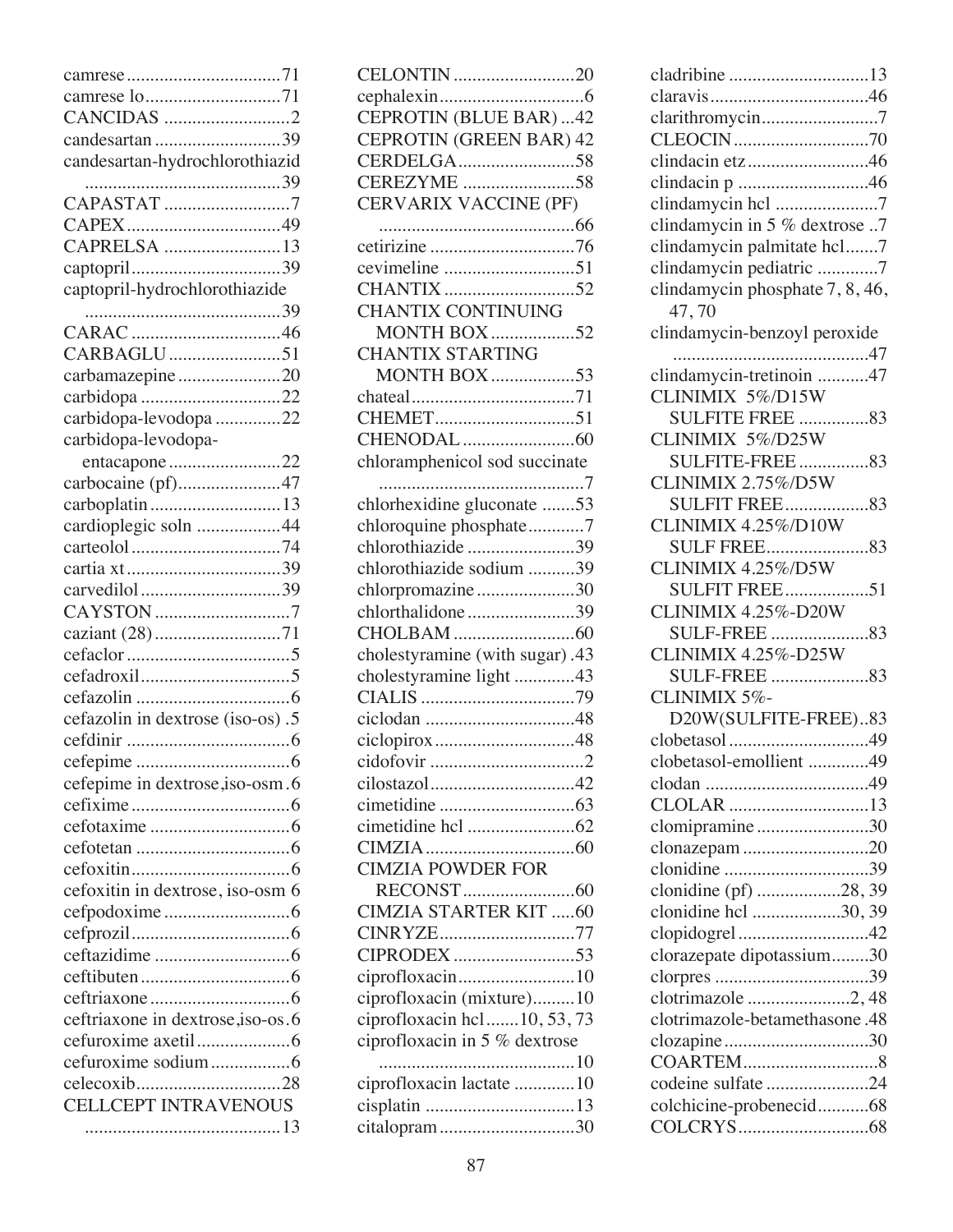| colistin (colistimethate na) 8          |
|-----------------------------------------|
|                                         |
| COMBIGAN 75                             |
| <b>COMBIVENT RESPIMAT .77</b>           |
| COMETRIQ 13                             |
| COMPLERA 2                              |
|                                         |
| CONDYLOX 46                             |
|                                         |
| COPAXONE 23                             |
| COREG CR 39                             |
| CORLANOR 44                             |
|                                         |
|                                         |
|                                         |
| COSENTYX45                              |
| <b>COSENTYX (2 SYRINGES)</b>            |
|                                         |
|                                         |
| <b>COSENTYX PEN (2 PENS) 45</b>         |
| COSMEGEN13                              |
| COTELLIC13                              |
|                                         |
| CRESEMBA 2                              |
|                                         |
|                                         |
| CRIXIVAN 3                              |
|                                         |
| cryselle (28)71                         |
|                                         |
| cyclafem 1/35 (28) 71                   |
|                                         |
| cyclafem 7/7/7 (28) 71                  |
| cyclobenzaprine23<br>cyclophosphamide13 |
| CYCLOPHOSPHAMIDE13                      |
| CYCLOSET 55                             |
| cyclosporine 13                         |
| cyclosporine modified13                 |
| CYRAMZA 13                              |
|                                         |
|                                         |
| CYSTAGON 79                             |
| CYSTARAN 74                             |
| cysteine (l-cysteine)83                 |
| cytarabine 13                           |
| cytarabine (pf) 13                      |
|                                         |

## **D**

| d10 %-0.45 % sodium chloride     |
|----------------------------------|
| $d2.5\% -0.45\%$ sodium          |
|                                  |
| d5 $%$ and 0.9 $%$ sodium        |
|                                  |
| d5 %-0.45 % sodium chloride      |
|                                  |
| dacarbazine13                    |
| DAKLINZA 3                       |
| DALIRESP77                       |
|                                  |
| dantrolene 24                    |
| DAPTACEL (DTAP                   |
| PEDIATRIC) (PF)66                |
|                                  |
|                                  |
| DARZALEX 13                      |
| dasetta 1/35 (28) 71             |
| dasetta 7/7/7 (28)71             |
| daunorubicin 13                  |
|                                  |
|                                  |
| decitabine13                     |
| deferoxamine51                   |
|                                  |
|                                  |
| demeclocycline11                 |
| DEMSER39                         |
| DENAVIR 49                       |
| denta 5000 plus53                |
|                                  |
| DEPEN TITRATABS 68               |
| DEPOCYT (PF) 13                  |
| DEPO-PROVERA69                   |
| DEPO-SUBQ PROVERA 104            |
| DESCOVY 3                        |
| desipramine 30                   |
| desloratadine76                  |
|                                  |
| desog-e.estradiol/e.estradiol.71 |
| desogestrel-ethinyl estradiol.71 |
|                                  |
| desoximetasone 49                |
| dexamethasone 53                 |
| dexamethasone intensol53         |

| dexamethasone sodium phos         |
|-----------------------------------|
|                                   |
| dexamethasone sodium              |
| phosphate54,75                    |
| dexedrine 31                      |
| dexmethylphenidate31              |
| dexrazoxane hcl 12                |
| dextroamphetamine 31              |
| dextroamphetamine-                |
| amphetamine31                     |
| dextrose 10 % and 0.2 % nacl      |
|                                   |
|                                   |
|                                   |
| dextrose 20 % in water (d20w)     |
|                                   |
| dextrose $25\%$ in water (d25w)   |
| dextrose 30 % in water (d30w)     |
|                                   |
| dextrose 40 $\%$ in water (d40w)  |
|                                   |
| dextrose 5 $\%$ in water (d5w).51 |
| dextrose 5 %-lactated ringers51   |
| dextrose 5%-0.2 % sod             |
| chloride 51                       |
| dextrose 5%-0.3 %                 |
| sod.chloride 51                   |
| dextrose 50 $%$ in water (d50w)   |
|                                   |
| dextrose 70 $\%$ in water (d70w)  |
| dextrose with sodium chloride     |
|                                   |
| dextrose-kcl-nacl 80              |
| diazepam20, 31                    |
| diazepam intensol 31              |
| diclofenac potassium 28           |
| diclofenac sodium28, 46, 74       |
| diclofenac-misoprostol 28         |
| dicloxacillin 10                  |
| dicyclomine 59,60                 |
| didanosine3                       |
| diflorasone 49                    |
| diflunisal 28                     |
|                                   |
|                                   |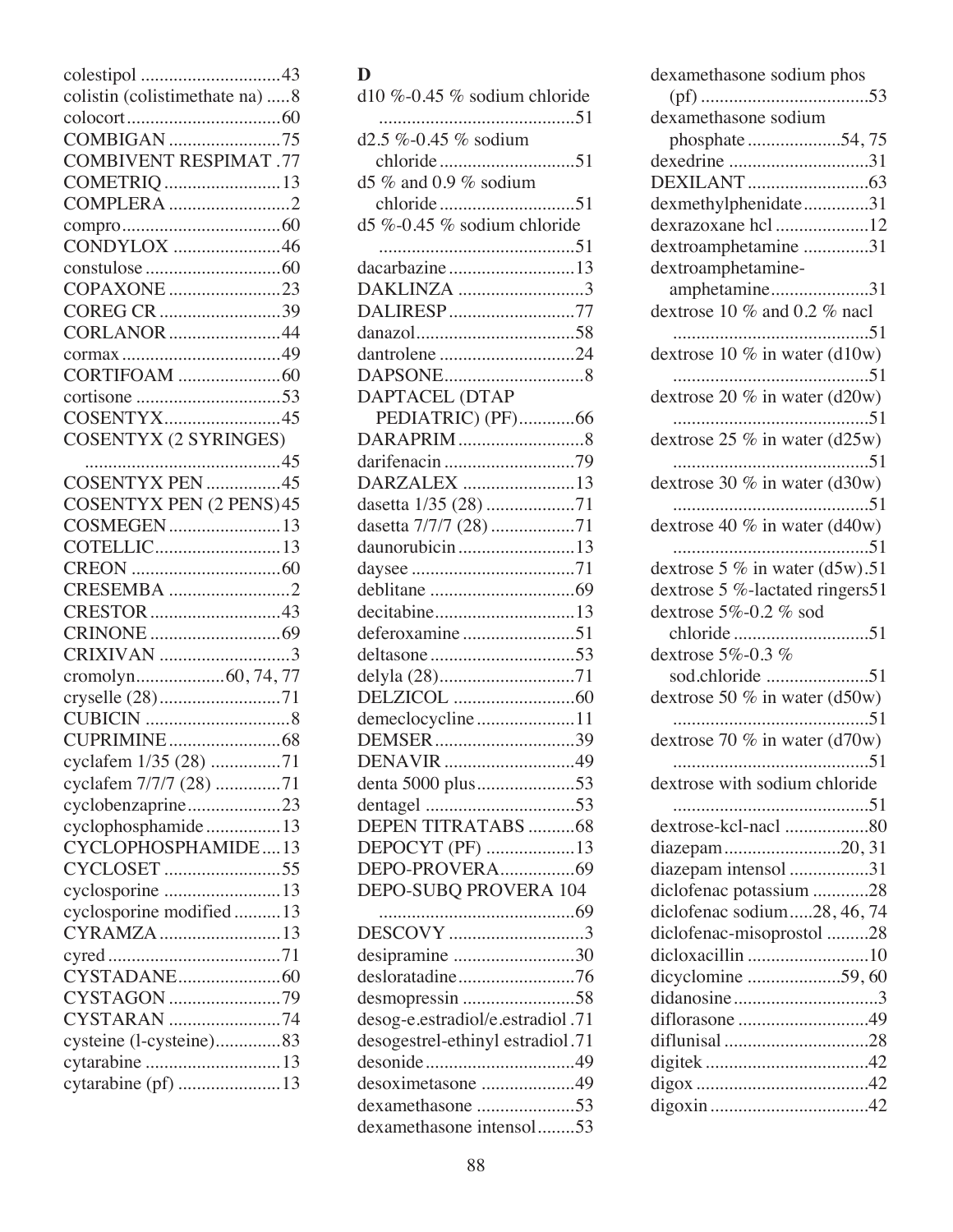| dihydrocode-acetaminophen-     |
|--------------------------------|
|                                |
| dihydrocodeine-aspirin-caff.24 |
| dihydroergotamine 22           |
| DILANTIN 30 MG 20              |
| diltiazem hcl 39               |
|                                |
| dimenhydrinate60               |
|                                |
| diphenhydramine hcl 76         |
| diphenoxylate-atropine60       |
| dipyridamole 42                |
|                                |
|                                |
| disulfiram 51                  |
| divalproex20                   |
| dobutamine44                   |
| dobutamine in d5w 44           |
| DOCEFREZ 13                    |
| docetaxel14                    |
| dofetilide38                   |
| donepezil 23                   |
| dopamine 44, 45                |
| dopamine in 5 % dextrose 44    |
| dorzolamide75                  |
| dorzolamide-timolol 75         |
| doxazosin39                    |
| doxepin 31,46                  |
| doxercalciferol58              |
| doxorubicin14                  |
| doxorubicin, peg-liposomal14   |
| doxy-100 11                    |
| doxycycline hyclate11          |
| doxycycline monohydrate 11     |
|                                |
|                                |
| drospirenone-ethinyl estradiol |
|                                |
| DROXIA 14                      |
|                                |
| DULERA77                       |
| duloxetine31                   |
|                                |
| duramorph (pf) 24              |
| dutasteride 79                 |
| dutasteride-tamsulosin79       |
| DYMISTA77                      |
| E                              |
|                                |
| E.E.S. GRANULES 7              |
|                                |
| EDARBI39                       |

| EDARBYCLOR39                              |  |
|-------------------------------------------|--|
| EDURANT3                                  |  |
|                                           |  |
|                                           |  |
| ELAPRASE58                                |  |
| electrolyte-48 in d5w83                   |  |
|                                           |  |
|                                           |  |
| ELIQUIS 42                                |  |
|                                           |  |
| ELIXOPHYLLIN77                            |  |
|                                           |  |
| ELMIRON79                                 |  |
| EMCYT14                                   |  |
|                                           |  |
|                                           |  |
| EMPLICITI 14                              |  |
| EMSAM 31                                  |  |
| EMTRIVA3                                  |  |
|                                           |  |
| ENABLEX 79                                |  |
| enalapril maleate39                       |  |
| enalaprilat 39                            |  |
| enalapril-hydrochlorothiazide             |  |
|                                           |  |
|                                           |  |
|                                           |  |
| <b>ENBREL SURECLICK 68</b>                |  |
|                                           |  |
| ENGERIX-B (PF) 66                         |  |
| <b>ENGERIX-B PEDIATRIC</b>                |  |
|                                           |  |
|                                           |  |
| enoxaparin 42                             |  |
|                                           |  |
|                                           |  |
| entacapone 22                             |  |
|                                           |  |
| ENTRESTO45                                |  |
|                                           |  |
|                                           |  |
| epinastine74                              |  |
| EPIPEN 2-PAK 76                           |  |
| EPIPEN JR 2-PAK 76                        |  |
| epirubicin14                              |  |
|                                           |  |
| EPIVIR HBV3                               |  |
| eplerenone 40                             |  |
|                                           |  |
| epoprostenol (glycine)40<br>eprosartan 40 |  |

| eptifibatide42                  |
|---------------------------------|
| EPZICOM3                        |
| ERBITUX14                       |
|                                 |
| ERIVEDGE 14                     |
|                                 |
| ERWINAZE 14                     |
|                                 |
|                                 |
|                                 |
| ERYTHROCIN 7                    |
| erythrocin (as stearate) 7      |
| erythromycin7,73                |
| erythromycin ethylsuccinate7    |
| erythromycin with ethanol47     |
| erythromycin-benzoyl peroxide   |
|                                 |
| ESBRIET77                       |
| escitalopram oxalate 31         |
|                                 |
| esomeprazole magnesium63        |
| esomeprazole sodium 63          |
|                                 |
|                                 |
|                                 |
| estradiol valerate70            |
| estradiol-norethindrone acet.70 |
|                                 |
|                                 |
| eszopiclone 31                  |
| ethacrynate sodium40            |
| ethacrynic acid40               |
|                                 |
| ethosuximide20                  |
| etidronate disodium 51          |
|                                 |
| ETOPOPHOS 14                    |
| etoposide14                     |
|                                 |
| EVOTAZ 3                        |
|                                 |
|                                 |
|                                 |
|                                 |
| F                               |
| FABRAZYME 58                    |
| falmina (28) 71                 |
| famciclovir3                    |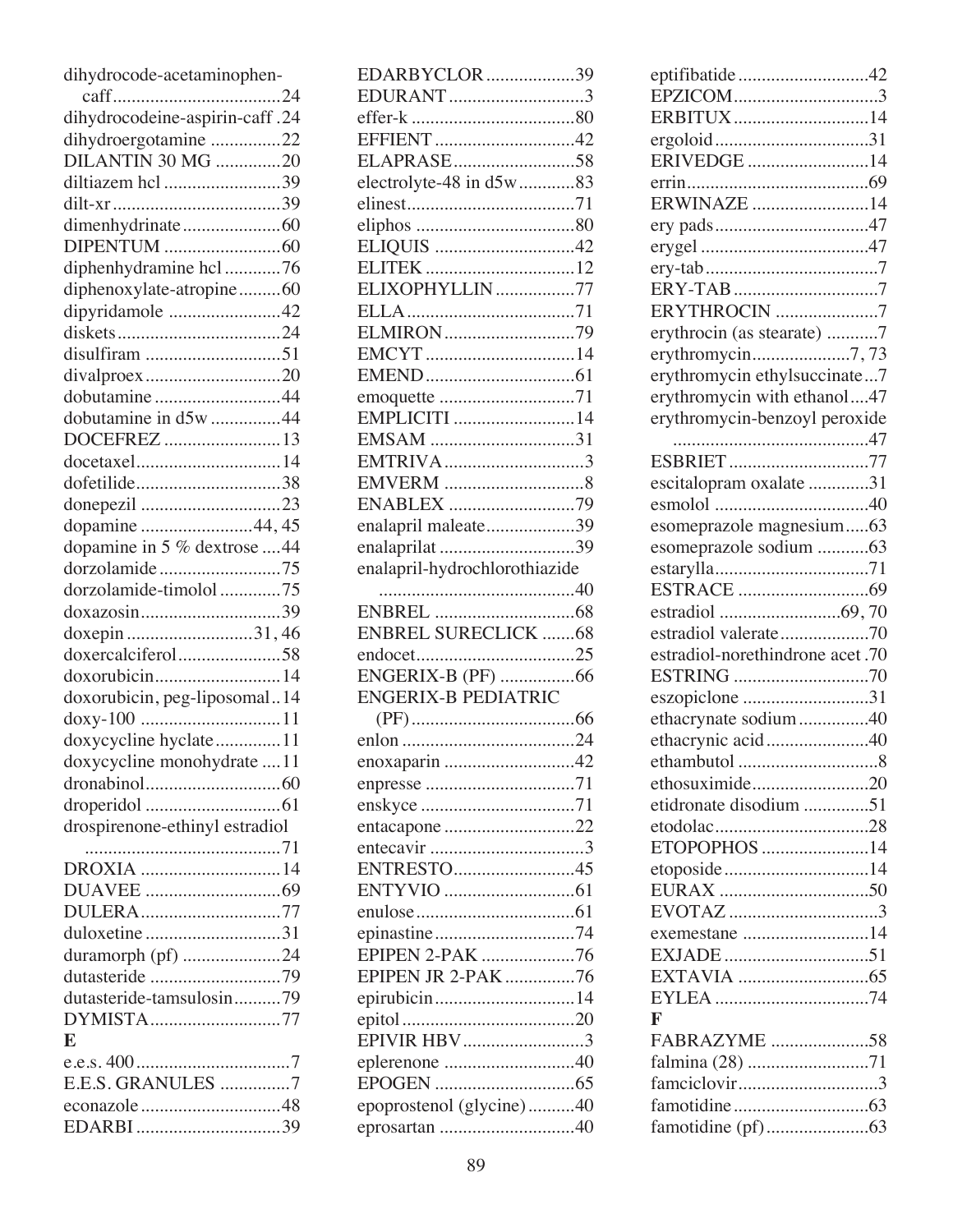| famotidine (pf)-nacl (iso-os)63  |
|----------------------------------|
| FANAPT 31,32                     |
| FARESTON 14                      |
| FARXIGA 55                       |
| FARYDAK 14                       |
| FASLODEX 14                      |
| FAZACLO 32                       |
| felbamate20                      |
|                                  |
| fenofibrate 43                   |
| fenofibrate micronized 43        |
| fenofibrate nanocrystallized.43  |
| fenofibric acid 43               |
| fenofibric acid (choline) 43     |
| fenoprofen 28                    |
|                                  |
| fentanyl citrate25               |
| fentanyl citrate (pf)25          |
| FERRIPROX 51                     |
| FETZIMA 32                       |
|                                  |
| FIRAZYR77                        |
| FIRMAGON KIT W                   |
| <b>DILUENT SYRINGE 14</b>        |
|                                  |
| flecainide38                     |
| FLECTOR 28                       |
| FLOVENT DISKUS 77                |
|                                  |
| FLOVENT HFA77                    |
| floxuridine 14                   |
|                                  |
| fluconazole in dextrose(iso-o) 2 |
| fluconazole in nacl (iso-osm).2  |
|                                  |
| fludarabine14                    |
| fludrocortisone 54               |
| flumazenil32                     |
| flunisolide77                    |
| fluocinolone49                   |
| fluocinolone acetonide oil 53    |
| fluocinolone and shower cap 50   |
|                                  |
|                                  |
| fluoridex daily defense 53       |
|                                  |
| fluorometholone 75               |
| fluorouracil  14, 46             |
| FLUOROURACIL 46                  |
| fluoxetine32                     |
| fluphenazine decanoate 32        |

| fluphenazine hcl 32               |
|-----------------------------------|
| flurandrenolide 50                |
| flurbiprofen29                    |
| flurbiprofen sodium74             |
| flutamide14                       |
|                                   |
| fluvastatin 43                    |
| fluvoxamine32                     |
| FML S.O.P. 75                     |
| FOLOTYN 14                        |
|                                   |
| fondaparinux42                    |
| FORFIVO XL 32                     |
|                                   |
|                                   |
|                                   |
| FOSAMAX PLUS D68                  |
|                                   |
|                                   |
| fosinopril-hydrochlorothiazide    |
|                                   |
| fosphenytoin 20                   |
| freamine iii 10 % 83              |
| frovatriptan 23                   |
| furosemide40                      |
| FUSILEV12                         |
|                                   |
| FUZEON 3<br>FYCOMPA20             |
| G                                 |
|                                   |
| gabapentin 20<br>GABITRIL 20      |
|                                   |
| galantamine 23<br>GAMASTAN S/D 66 |
|                                   |
| ganciclovir sodium 3              |
| GARDASIL (PF)66                   |
| GARDASIL 9 (PF)66                 |
| GATTEX 30-VIAL 61                 |
|                                   |
| GATTEX ONE-VIAL61                 |
| GAUZE PAD 55                      |
|                                   |
|                                   |
| gavilyte-h and bisacodyl61        |
|                                   |
| GAZYVA 14                         |
| gemcitabine 14, 15                |
| gemfibrozil 43                    |
|                                   |
|                                   |
|                                   |

| gentamicin 8, 48, 73              |
|-----------------------------------|
| gentamicin in nacl (iso-osm)8     |
| gentamicin sulfate (ped) (pf) 8   |
| gentamicin sulfate (pf)8          |
| GENVOYA 3                         |
| GEODON 32                         |
|                                   |
|                                   |
| gildess 1.5/30 (21) 71            |
| gildess 1/20 (21) 71              |
|                                   |
| gildess fe 1.5/30 (28) 71         |
| gildess fe 1/20 (28) 71           |
| GILENYA 23                        |
| GILOTRIF15                        |
|                                   |
| GLEEVEC15                         |
| GLEOSTINE 15                      |
| glimepiride55                     |
|                                   |
| glipizide-metformin55             |
| <b>GLUCAGEN HYPOKIT55</b>         |
| <b>GLUCAGON EMERGENCY</b>         |
| KIT (HUMAN)55                     |
|                                   |
|                                   |
|                                   |
|                                   |
|                                   |
| <b>GRALISE 30-DAY STARTER</b>     |
|                                   |
|                                   |
|                                   |
|                                   |
|                                   |
| griseofulvin microsize 2          |
| griseofulvin ultramicrosize2      |
| guanidine 32                      |
| $\bf H$                           |
| HALAVEN15                         |
| halobetasol propionate50          |
| haloperidol32                     |
| haloperidol decanoate32           |
| haloperidol lactate 32            |
| HARVONI3                          |
|                                   |
|                                   |
| heparin (porcine) 42              |
| heparin (porcine) in 5 $%$ dex 42 |
| heparin (porcine) in nacl (pf)42  |
|                                   |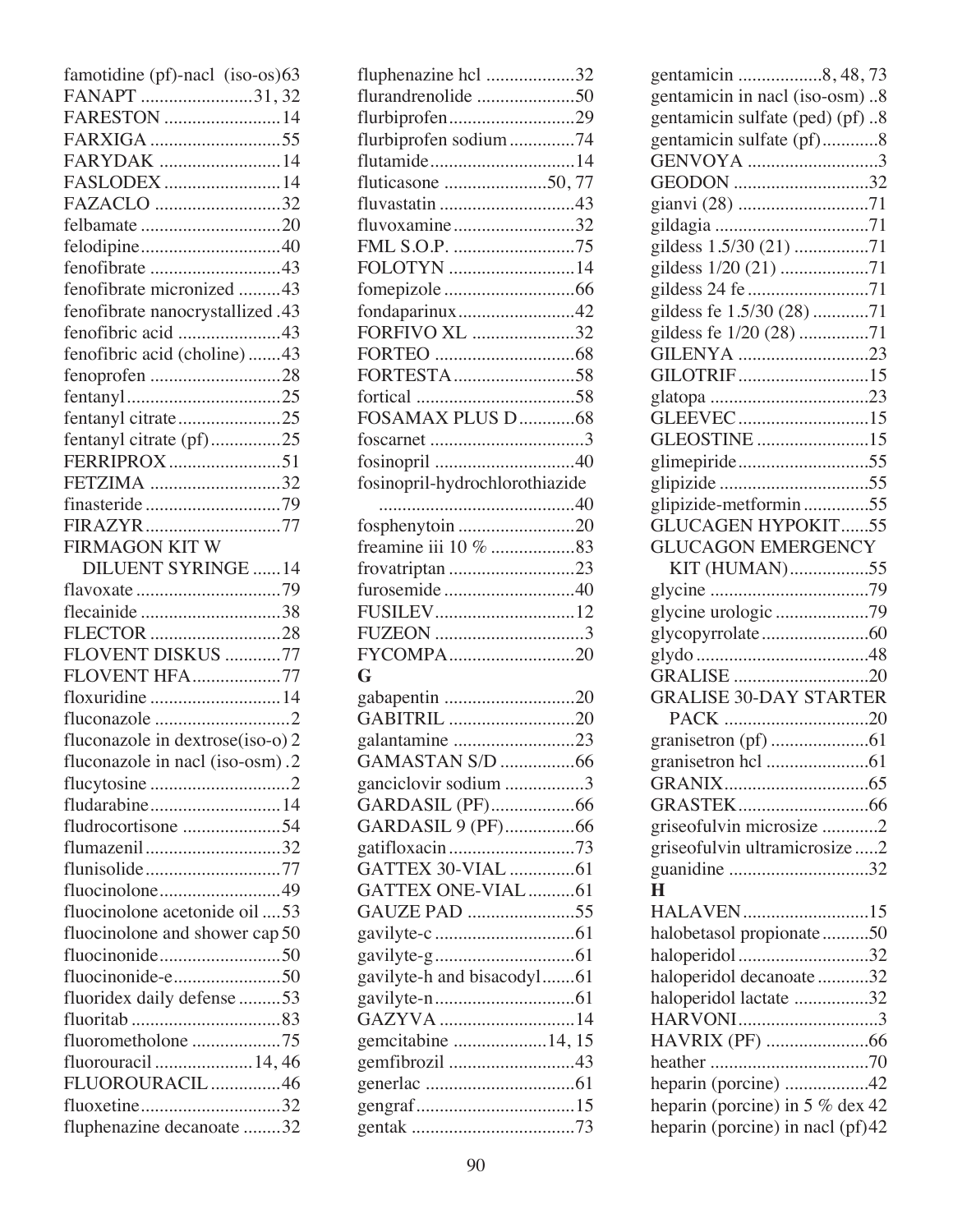| heparin(porcine) in 0.45% nacl                             |
|------------------------------------------------------------|
| HEPARIN(PORCINE) IN<br>0.45% NACL43                        |
| heparin, porcine (pf)43                                    |
| HEPATAMINE 8% 83                                           |
| <b>HERCEPTIN</b> 15                                        |
| hetastarch 6 % in 0.9 % nacl 83                            |
| HETLIOZ 32                                                 |
| HEXALEN 15                                                 |
|                                                            |
| <b>HUMALOG</b> 55                                          |
| <b>HUMALOG KWIKPEN55</b>                                   |
| <b>HUMALOG MIX 50-50 55</b>                                |
| HUMALOG MIX 50-50                                          |
| <b>KWIKPEN 55</b>                                          |
| <b>HUMALOG MIX 75-25 55</b>                                |
| HUMALOG MIX 75-25                                          |
| KWIKPEN 55                                                 |
|                                                            |
| HUMIRA PEDIATRIC                                           |
| CROHN'S START 69                                           |
|                                                            |
| HUMIRA PEN CROHN'S-                                        |
| <b>UC-HS START</b> 69                                      |
| HUMIRA PEN PSORIASIS-                                      |
|                                                            |
| HUMULIN 70/3055<br>HUMULIN 70/30 KWIKPEN                   |
|                                                            |
| <b>HUMULIN N 55</b>                                        |
| HUMULIN N KWIKPEN55                                        |
| <b>HUMULIN R</b> 55                                        |
| HUMULIN R U-500 (CONC)                                     |
| KWIKPEN 55                                                 |
| HUMULIN R U-500                                            |
| (CONCENTRATED)55                                           |
| hydralazine 40                                             |
| hydrochlorothiazide40                                      |
| hydrocodone-acetaminophen25                                |
| hydrocodone-ibuprofen 25                                   |
| hydrocortisone50, 54, 61                                   |
| hydrocortisone butyrate50                                  |
| hydrocortisone butyr-emollient                             |
|                                                            |
| hydrocortisone valerate 50<br>hydrocortisone-acetic acid53 |
| hydrocortisone-min oil-wht pet                             |
|                                                            |
|                                                            |

| hydromorphone 25, 26                        |
|---------------------------------------------|
| hydromorphone (pf) 25                       |
| hydroxychloroquine8                         |
| hydroxyprogesterone caproate                |
|                                             |
| hydroxyurea15                               |
|                                             |
| hydroxyzine hcl 76<br>HYPERHEP B S/D 66, 67 |
|                                             |
| <b>HYPERHEP B S-D</b>                       |
|                                             |
| HYPERRHO S/D 67                             |
|                                             |
| T                                           |
|                                             |
| <b>IBRANCE</b> 15                           |
| ibuprofen 29                                |
| ibuprofen-oxycodone26                       |
| ibutilide fumarate 38                       |
|                                             |
| idarubicin15                                |
| ifosfamide15                                |
|                                             |
|                                             |
| ILEVRO 74                                   |
|                                             |
| <b>IMBRUVICA</b> 15                         |
| imipenem-cilastatin 8                       |
| imipramine hcl32                            |
| imipramine pamoate 32                       |
| imiquimod 46                                |
| IMOGAM RABIES-HT (PF)                       |
| . 67                                        |
| <b>IMOVAX RABIES VACCINE</b>                |
|                                             |
| <b>INCRELEX</b> 51                          |
| indapamide 40                               |
| INFANRIX (DTAP) (PF)67                      |
| INLYTA 15                                   |
| <b>INSULIN PEN NEEDLE55</b>                 |
|                                             |
| <b>INSULIN SYRINGE (DISP)</b>               |
|                                             |
| INTELENCE 3                                 |
|                                             |
|                                             |
|                                             |
|                                             |
|                                             |
| INVEGA33                                    |
| <b>INVEGA SUSTENNA33</b>                    |
| INVEGA TRINZA 33                            |
| <b>INVIRASE</b> 3                           |

| INVOKANA56                                       |
|--------------------------------------------------|
| IONOSOL-B IN D5W 83                              |
| IONOSOL-MB IN D5W 83                             |
| IOPIDINE75                                       |
|                                                  |
| ipratropium bromide 53, 77                       |
| ipratropium-albuterol77                          |
| irbesartan 40                                    |
| irbesartan-hydrochlorothiazide                   |
|                                                  |
|                                                  |
| irinotecan 15, 16                                |
| ISENTRESS 3                                      |
| ISOLYTE S PH 7.4 83                              |
|                                                  |
| ISOLYTE-P IN 5 $%$                               |
|                                                  |
|                                                  |
|                                                  |
| isosorbide dinitrate 45                          |
| isosorbide mononitrate 45                        |
|                                                  |
|                                                  |
| itraconazole2                                    |
|                                                  |
| IXEMPRA 16                                       |
|                                                  |
| J.                                               |
|                                                  |
|                                                  |
|                                                  |
| JANUMET 56                                       |
| JANUMET XR 56                                    |
|                                                  |
|                                                  |
|                                                  |
|                                                  |
|                                                  |
| JENTADUETO 56                                    |
| JENTADUETO XR 56                                 |
| JETREA (PF)74                                    |
| JEVTANA 16                                       |
|                                                  |
|                                                  |
|                                                  |
| junel 1.5/30 (21) 71                             |
| junel 1/20 (21) 71                               |
|                                                  |
| junel fe 1.5/30 (28) 71<br>junel fe 1/20 (28) 71 |
| junel fe 24 71                                   |
| <b>JUXTAPID</b> 44                               |
| K<br>KADCYLA16                                   |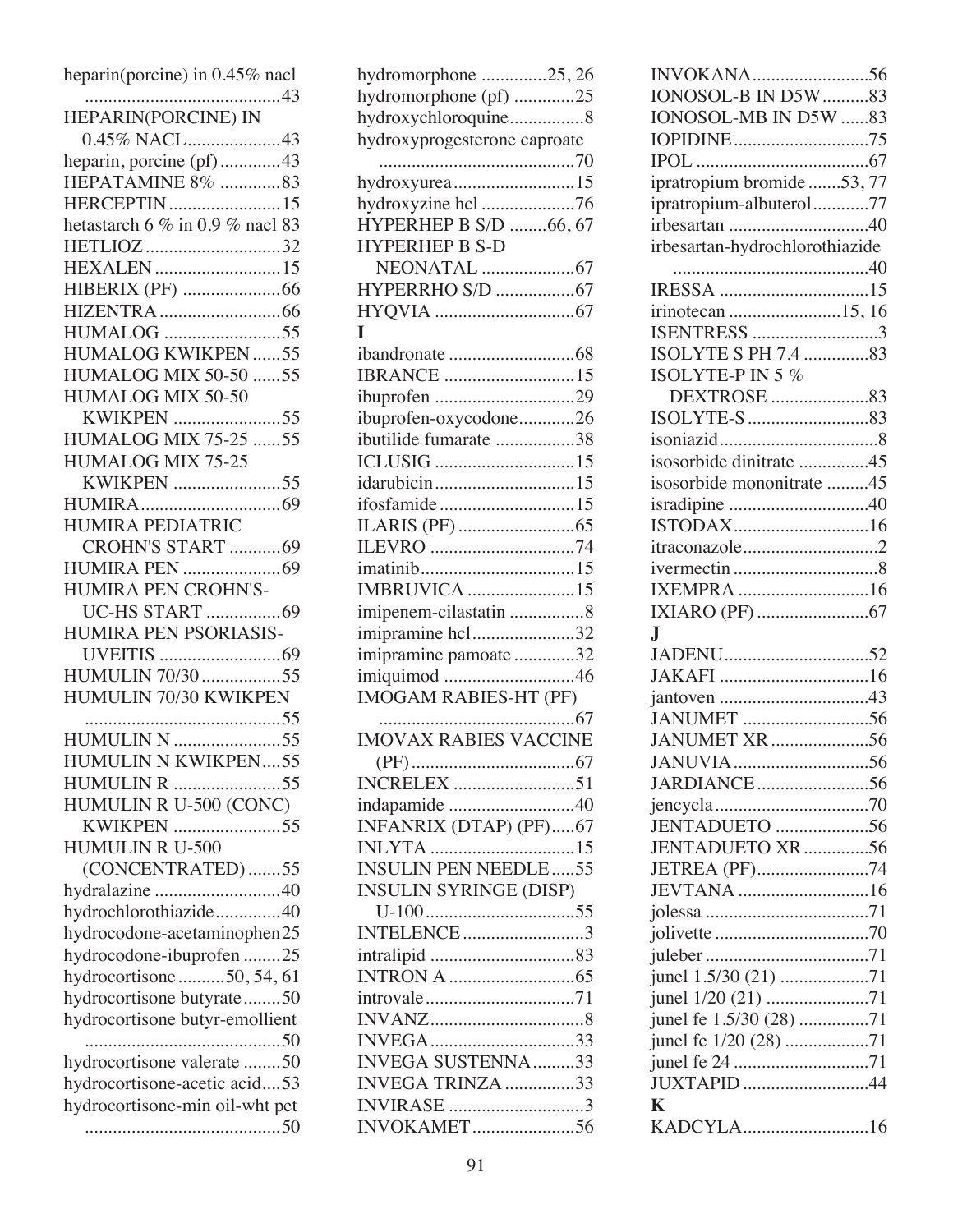| KALETRA 3                         |
|-----------------------------------|
| KALYDECO 77,78                    |
| KANUMA58                          |
| kariva (28) 71                    |
|                                   |
| k-effervescent80                  |
| kelnor 1/35 (28)71                |
| <b>KEPIVANCE</b> 12               |
| ketoconazole2,48                  |
| ketoprofen29                      |
|                                   |
| KEYTRUDA16                        |
| kimidess (28) 71                  |
|                                   |
|                                   |
| klofensaid ii 29                  |
|                                   |
|                                   |
|                                   |
|                                   |
| klor-con m10 80                   |
| klor-con m15 80                   |
| klor-con m20 80                   |
| klor-con sprinkle 80              |
| klor-con/ef 80                    |
| KOMBIGLYZE XR 56                  |
| KORLYM 58                         |
| K-PHOS NO 279                     |
| K-PHOS ORIGINAL 79                |
|                                   |
|                                   |
|                                   |
|                                   |
|                                   |
|                                   |
| L                                 |
| l norgest/e.estradiol-e.estrad.71 |
|                                   |
| lactated ringers 50, 80           |
|                                   |
|                                   |
| lamivudine3                       |
| lamivudine-zidovudine3            |
| lamotrigine 21                    |
| LANOXIN42                         |
|                                   |
|                                   |
| LANTUS SOLOSTAR 56                |
| larin 1.5/30 (21)72               |
| larin 1/20 (21)72                 |

| larin fe 1.5/30 (28)72           |
|----------------------------------|
| larin fe 1/20 (28)72             |
| LASTACAFT74                      |
| latanoprost 75                   |
| LATUDA33                         |
| layolis fe 72                    |
|                                  |
|                                  |
| LEMTRADA23                       |
|                                  |
| LENVIMA16                        |
|                                  |
| LETAIRIS 78                      |
|                                  |
| leucovorin calcium 12            |
| LEUKERAN 16                      |
|                                  |
|                                  |
| levalbuterol hcl 78              |
|                                  |
|                                  |
| <b>LEVEMIR FLEXTOUCH 56</b>      |
| levetiracetam 21                 |
| LEVETIRACETAM IN NACL            |
|                                  |
| levobunolol 74                   |
|                                  |
|                                  |
|                                  |
| levocarnitine (with sugar)52     |
| levocetirizine 76                |
| levofloxacin 11,73               |
| levofloxacin in d5w 10, 11       |
| levoleucovorin calcium 12        |
| levonest (28) 72                 |
| levonorgestrel-ethinyl estrad 72 |
|                                  |
| levonorg-eth estrad triphasic 72 |
|                                  |
| levorphanol tartrate26           |
| levothyroxine59                  |
|                                  |
|                                  |
|                                  |
|                                  |
| lidocaine (pf) in d7.5w 38       |
| lidocaine (pf) 38,48             |
| lidocaine hcl 48                 |
|                                  |
| lidocaine in 5 % dextrose (pf)   |
|                                  |
| lidocaine viscous 48             |
| lidocaine-epinephrine 48         |
| lidocaine-epinephrine (pf) 48    |
| lidocaine-prilocaine48           |

| linezolid-0.9% sodium chloride  |
|---------------------------------|
|                                 |
|                                 |
| LIORESAL24                      |
|                                 |
|                                 |
| lisinopril-hydrochlorothiazide  |
|                                 |
| lithium carbonate 33            |
|                                 |
| lithium citrate33               |
| lmd 10 $\%$ in 0.9 $\%$ sodium  |
|                                 |
| lmd 10 % in 5 % dextrose52      |
|                                 |
| lomedia 24 fe 72                |
| LONSURF16                       |
|                                 |
| lorazepam 33                    |
| lorazepam intensol33            |
| lorcet (hydrocodone) 26         |
|                                 |
|                                 |
| lortab 10-325 26                |
| lortab 5-325 26                 |
| lortab 7.5-325 26               |
|                                 |
|                                 |
| losartan-hydrochlorothiazide 40 |
| LOTEMAX75                       |
|                                 |
| low-ogestrel (28) 72            |
|                                 |
| loxapine succinate 33           |
| LUCENTIS 74                     |
| ludent fluoride 83              |
| LUMIGAN 75                      |
| LUMIZYME58                      |
| LUPRON DEPOT 16                 |
| LUPRON DEPOT (3                 |
| MONTH) 16                       |
| <b>LUPRON DEPOT (4</b>          |
| MONTH) 16                       |
| LUPRON DEPOT (6                 |
| MONTH) 16                       |
| LUPRON DEPOT-PED 16             |
| LUPRON DEPOT-PED (3             |
| MONTH) 16                       |
|                                 |
| LYNPARZA16                      |
|                                 |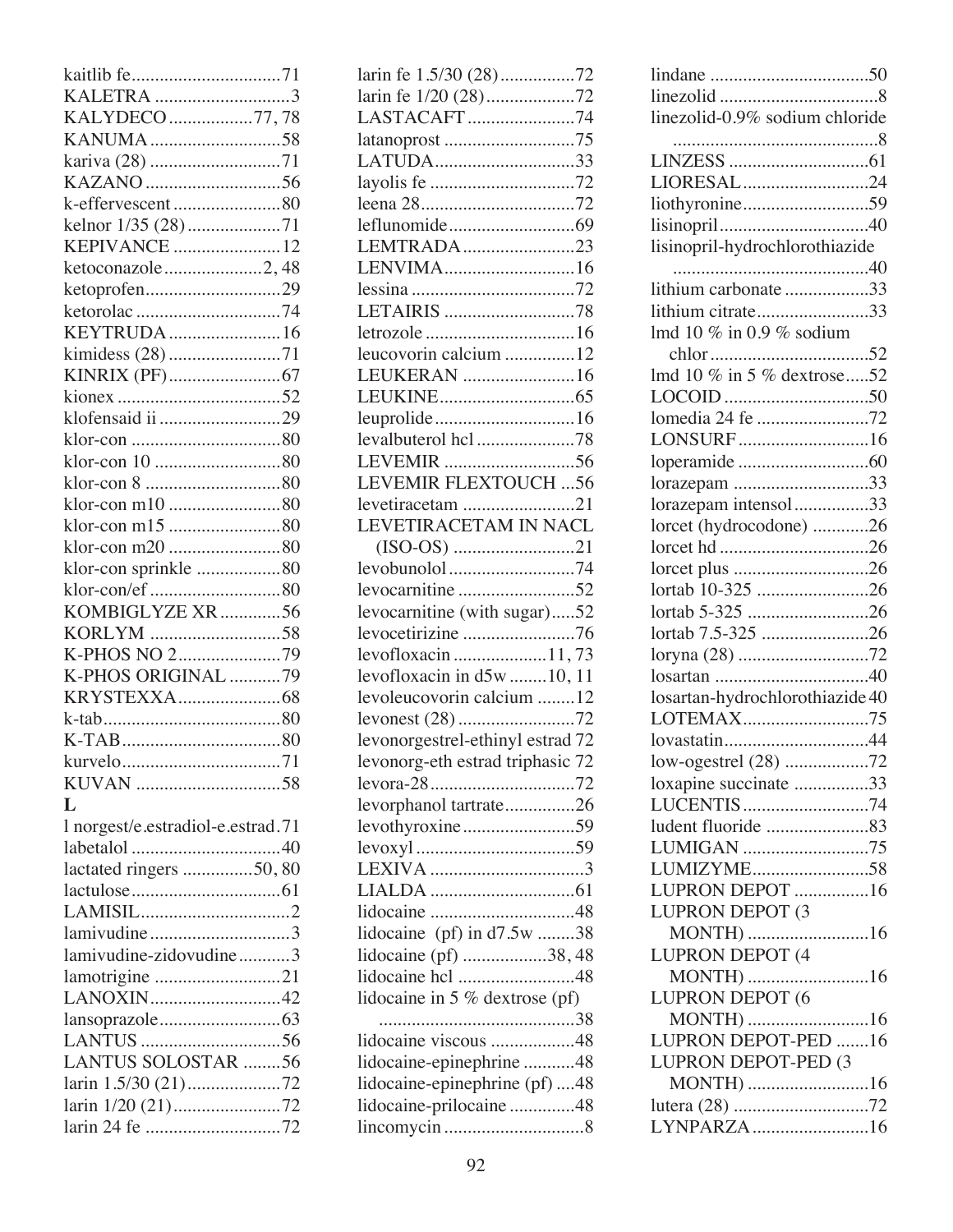| LYRICA 21                      |
|--------------------------------|
| LYSODREN16                     |
|                                |
| M                              |
| magnesium chloride 80          |
| magnesium sulfate81            |
| MAGNESIUM SULFATE IN           |
|                                |
| magnesium sulfate in water.80, |
| 81                             |
| MAKENA 70                      |
|                                |
| mannitol 10 % 40               |
| mannitol 20 % 40               |
| mannitol 25 % 40               |
| mannitol 5 % 40                |
| maprotiline 33                 |
| marcaine (pf) 48               |
|                                |
| MARPLAN 33                     |
| MATULANE 16                    |
|                                |
|                                |
|                                |
| meclofenamate 29               |
| medroxyprogesterone 70         |
| mefenamic acid 29              |
|                                |
|                                |
| <b>MEKINIST</b> 16             |
| meloxicam 29                   |
| melphalan hcl 16               |
|                                |
| MENACTRA (PF) 67               |
|                                |
| MENHIBRIX (PF) 67              |
| MENOMUNE - A/C/Y/W-135         |
|                                |
| MENOMUNE - A/C/Y/W-135         |
|                                |
| MENVEO A-C-Y-W-135-DIP         |
|                                |
| mercaptopurine16               |
|                                |
|                                |
| mesalamine with cleansing      |
|                                |
|                                |
| <b>MESNEX</b> 12               |
| <b>MESTINON</b> 24             |

| metadate er 33                   |  |
|----------------------------------|--|
| metaproterenol78                 |  |
| metformin56,57                   |  |
| methadone 26                     |  |
| methadone intensol26             |  |
| methadose 26                     |  |
| methamphetamine 33               |  |
| methazolamide75                  |  |
| methenamine hippurate 12         |  |
| methenamine mandelate 12         |  |
|                                  |  |
| methergine73<br>methimazole 54   |  |
| methotrexate sodium 16           |  |
|                                  |  |
| methotrexate sodium (pf) 16      |  |
| methoxsalen rapid46              |  |
| methyclothiazide 40              |  |
| methyldopa 40                    |  |
| methylergonovine73               |  |
| methylphenidate 33               |  |
| methylprednisolone 54            |  |
| methylprednisolone acetate 54    |  |
| methylprednisolone sodium        |  |
|                                  |  |
| methyltestosterone58             |  |
| metipranolol74                   |  |
| metoclopramide hcl 61            |  |
| metolazone40                     |  |
| metoprolol succinate40           |  |
| metoprolol ta-hydrochlorothiaz   |  |
|                                  |  |
| metoprolol tartrate 40           |  |
|                                  |  |
| metronidazole 8, 47, 70          |  |
| metronidazole in nacl (iso-os) 8 |  |
| mexiletine 38                    |  |
| <b>MIACALCIN</b> 59              |  |
|                                  |  |
| microgestin 1.5/30 (21) 72       |  |
| microgestin 1/20 (21) 72         |  |
| microgestin fe 1.5/30 (28) 72    |  |
|                                  |  |
| microgestin fe 1/20 (28) 72      |  |
|                                  |  |
| migergot23                       |  |
|                                  |  |
| millipred 54                     |  |
| millipred dp 54                  |  |
|                                  |  |
| milrinone in 5 % dextrose 45     |  |
|                                  |  |
| minocycline 11                   |  |

| mirtazapine 33                 |
|--------------------------------|
|                                |
|                                |
| mitomycin16, 17                |
| mitoxantrone17                 |
|                                |
| modafinil33                    |
|                                |
| moderiba dose pack 3           |
|                                |
|                                |
| moexipril-hydrochlorothiazide  |
|                                |
| molindone 33                   |
| mometasone 50,78               |
| mondoxyne nl 11                |
|                                |
| mononessa (28)72               |
| montelukast78                  |
|                                |
| morphine26, 27                 |
| morphine (pf)26                |
|                                |
| morphine concentrate 26        |
|                                |
|                                |
| moxifloxacin11                 |
|                                |
| multi-vit with fluoride-iron83 |
| multivitamin with fluoride84   |
| multi-vitamin with fluoride 84 |
| multi-vitamin with fluoride 84 |
| multivitamins with fluoride 84 |
|                                |
|                                |
| mupirocin calcium 48           |
| MUSTARGEN 17                   |
| mvc-fluoride 84                |
| MYALEPT 59                     |
| MYCAMINE2                      |
| mycophenolate mofetil 17       |
| mycophenolate sodium17         |
|                                |
| MYOZYME 59                     |
| MYRBETRIQ79                    |
|                                |
| N                              |
| nabumetone29                   |
|                                |
|                                |
| nadolol-bendroflumethiazide41  |
|                                |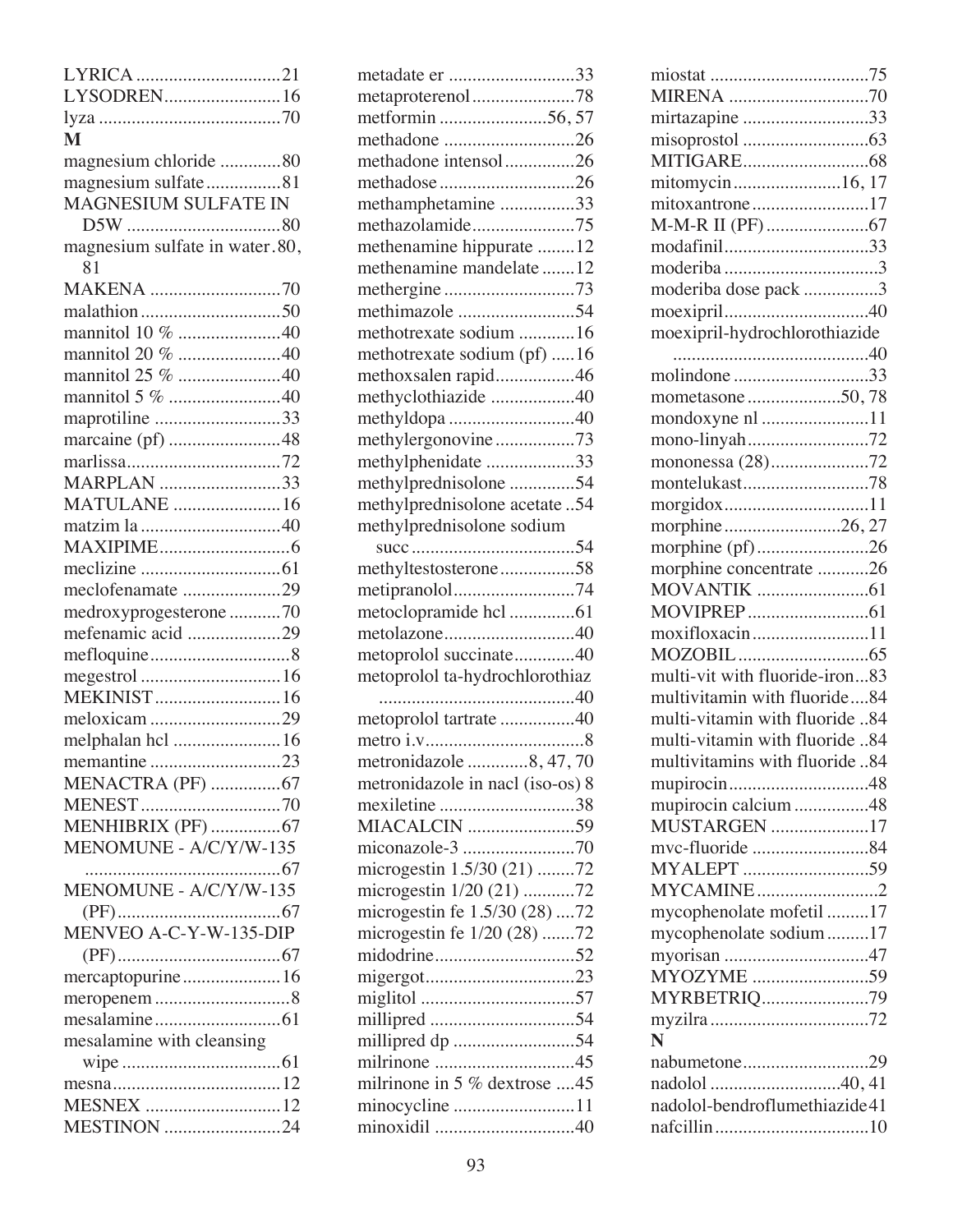| nafcillin in dextrose iso-osm 10                  |
|---------------------------------------------------|
|                                                   |
| NAFTIN 48                                         |
| NAGLAZYME59                                       |
| nalbuphine29                                      |
|                                                   |
| naltrexone29                                      |
| NAMENDA 23                                        |
| <b>NAMENDA XR</b> 23                              |
| NAMZARIC23                                        |
| naphazoline75                                     |
|                                                   |
| naproxen sodium 29                                |
| naratriptan23                                     |
| NARCAN 29                                         |
| NATACYN 73                                        |
| nateglinide57                                     |
| NATPARA59                                         |
|                                                   |
|                                                   |
|                                                   |
|                                                   |
| necon 10/11 (28)72                                |
|                                                   |
| NEEDLES, INSULIN                                  |
|                                                   |
| DISP., SAFETY 57                                  |
|                                                   |
| nefazodone 33                                     |
|                                                   |
| neomycin-bacitracin-poly-hc75                     |
| neomycin-bacitracin-                              |
| polymyxin 73                                      |
| neomycin-polymyxin b gu 51                        |
| neomycin-polymyxin b-                             |
| dexameth 75                                       |
| neomycin-polymyxin-                               |
|                                                   |
|                                                   |
| neomycin-polymyxin-hc 53,75                       |
|                                                   |
| neostigmine methylsulfate24                       |
| NEPHRAMINE 5.4 % 83                               |
| NESINA 57                                         |
|                                                   |
|                                                   |
|                                                   |
| NEUPRO 22                                         |
| NEVANAC 74                                        |
|                                                   |
| nevirapine 3, 4<br>NEXAVAR 17<br>NEXIUM PACKET 63 |

| <b>NEXPLANON70</b>                        |
|-------------------------------------------|
|                                           |
|                                           |
| nicardipine41                             |
|                                           |
| NICOTROL NS53                             |
| nifedical xl41                            |
| nifedipine41                              |
| nikki (28) 72                             |
| NILANDRON 17                              |
| nilutamide17                              |
| nimodipine41                              |
| NINLARO 17                                |
| nisoldipine 41                            |
|                                           |
| nitrofurantoin12                          |
|                                           |
| nitrofurantoin macrocrystal12             |
| nitrofurantoin monohyd/m-                 |
|                                           |
| nitroglycerin 45                          |
| nitroglycerin in 5 % dextrose45           |
| NITROSTAT45                               |
|                                           |
|                                           |
| <b>NORDITROPIN FLEXPRO 65</b>             |
| norepinephrine bitartrate 45              |
| noreth-ethinyl estradiol-iron.72          |
| norethindrone (contraceptive)             |
|                                           |
|                                           |
| norethindrone acetate 70                  |
| norethindrone ac-eth estradiol            |
|                                           |
| norethindrone-e.estradiol-iron            |
|                                           |
|                                           |
| norgestimate-ethinyl estradiol            |
|                                           |
|                                           |
| NORMOSOL-R81                              |
| NORMOSOL-R IN 5 %                         |
| DEXTROSE 81                               |
| NORMOSOL-R PH 7.4 83                      |
| NORTHERA 52                               |
| nortrel 0.5/35 (28)72                     |
|                                           |
| nortrel 1/35 (28)72                       |
|                                           |
| nortriptyline33                           |
|                                           |
| NOVOLOG 57                                |
| NOVOLOG FLEXPEN57<br>NOVOLOG MIX 70-30 57 |

| NOVOLOG MIX 70-30           |
|-----------------------------|
| FLEXPEN57                   |
| NOVOLOG PENFILL 57          |
| NOXAFIL2                    |
|                             |
|                             |
| NUEDEXTA 23                 |
| NULOJIX 17                  |
| NUPLAZID 33                 |
|                             |
|                             |
| nystatin-triamcinolone49    |
|                             |
| O                           |
|                             |
| octreotide acetate 17       |
|                             |
| ODOMZO17                    |
|                             |
| ofloxacin11, 53, 73         |
| ogestrel (28)72             |
| olanzapine33, 34            |
| olanzapine-fluoxetine 34    |
| olopatadine 53,74           |
|                             |
|                             |
| omeprazole-sodium           |
|                             |
|                             |
|                             |
|                             |
| ondansetron hcl (pf)61      |
|                             |
| ONGLYZA 57                  |
| OPDIVO 17                   |
|                             |
|                             |
|                             |
|                             |
|                             |
| <b>ORENCIA (WITH</b>        |
|                             |
| <b>ORENCIA CLICKJECT 69</b> |
| ORFADIN 52                  |
| ORKAMBI 78                  |
|                             |
| osmitrol 15 % 41            |
| osmitrol 20 % 41            |
|                             |
| OTEZLA STARTER69            |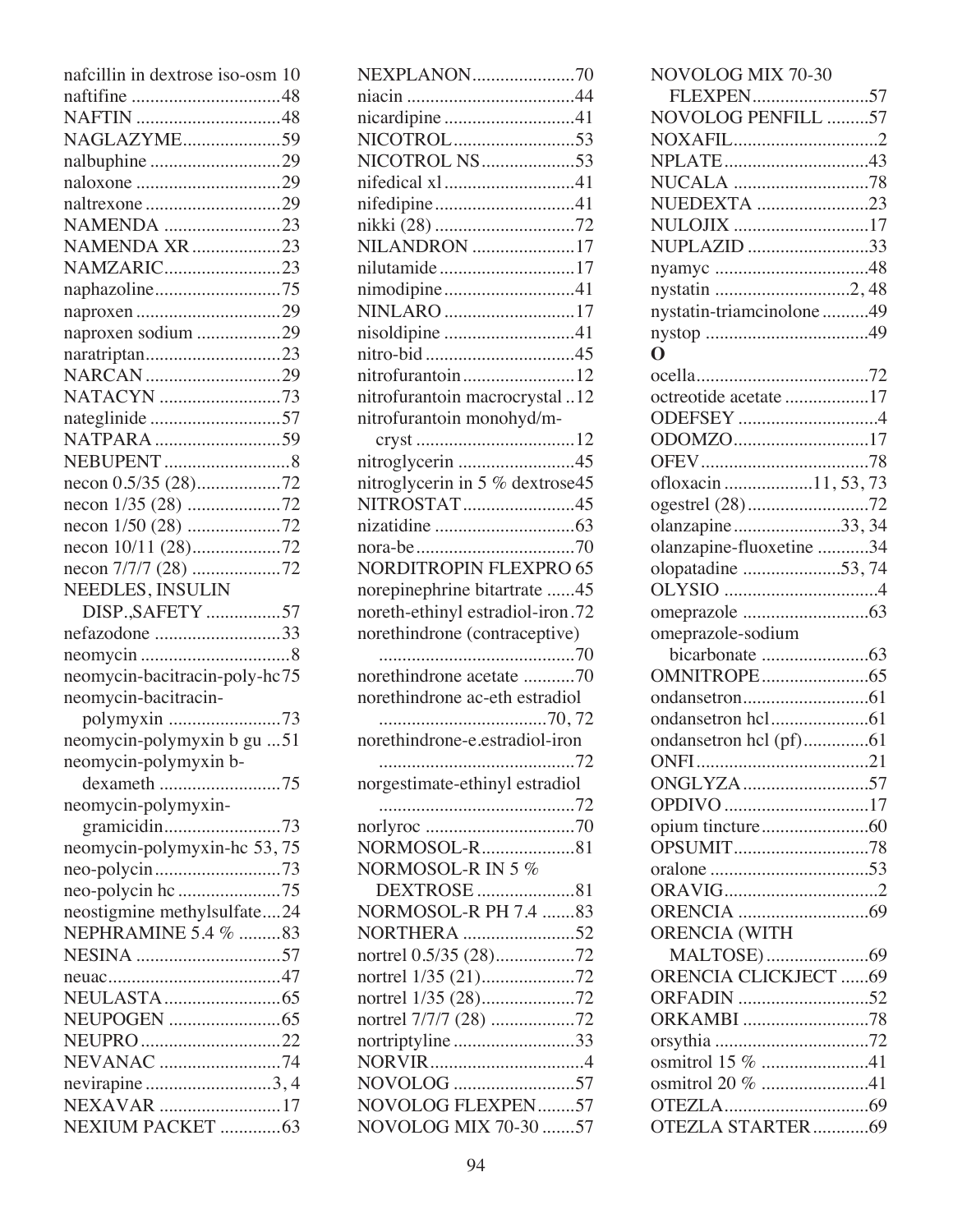| oxacillin in dextrose(iso-osm) |
|--------------------------------|
|                                |
| oxaliplatin17                  |
| oxandrolone59                  |
| oxaprozin29                    |
| oxazepam34                     |
| oxcarbazepine21                |
| oxiconazole49                  |
| oxybutynin chloride79          |
| oxycodone 27                   |
| oxycodone-acetaminophen27      |
| oxycodone-aspirin 27           |
| OXYCONTIN 27, 28               |
| oxymorphone28                  |
| oxytocin 73                    |
| OZURDEX75                      |
| $\mathbf{P}$                   |
| pacerone 38                    |
| paclitaxel 17                  |
| paliperidone 34                |
| pamidronate59                  |
| PANRETIN 46                    |
|                                |
|                                |
| paricalcitol59                 |
| paroex oral rinse 53           |
| paromomycin9                   |
| paroxetine hcl 34              |
|                                |
| PATADAY74                      |
|                                |
|                                |
|                                |
| PEDVAX HIB (PF)67              |
| peg 3350-electrolytes 62       |
| PEGANONE 21                    |
|                                |
| PEGASYS PROCLICK 65            |
| peg-electrolyte soln 62        |
|                                |
| PEGINTRON REDIPEN 65           |
| PENICILLIN G POT IN            |
| DEXTROSE  10                   |
| penicillin g potassium10       |
| penicillin g procaine 10       |
| penicillin g sodium 10         |
| penicillin v potassium10       |
| PENTACEL (PF) 67               |
|                                |
|                                |

| pentoxifylline43              |
|-------------------------------|
| PERFOROMIST 78                |
| perindopril erbumine 41       |
|                               |
|                               |
| PERJETA 17                    |
|                               |
| perphenazine34                |
| pfizerpen-g10                 |
| phenelzine34                  |
| phenobarbital21               |
| phenobarbital sodium 21       |
| phenoxybenzamine41            |
| phentolamine 41               |
|                               |
| phenytoin sodium 21           |
| phenytoin sodium extended21   |
|                               |
| PHOSPHOLINE IODIDE74          |
|                               |
| pilocarpine hcl 52,74         |
| pimozide 34                   |
| pimtrea (28) 72               |
|                               |
|                               |
| pioglitazone-glimepiride 57   |
| pioglitazone-metformin57      |
| piperacillin-tazobactam 10    |
|                               |
| piroxicam29                   |
| plasbumin 25 % 80             |
|                               |
| PLASMA-LYTE 148 83            |
| PLASMA-LYTE A 83              |
| PLASMA-LYTE-56 IN 5 %         |
| DEXTROSE 83                   |
| plasmanate83                  |
|                               |
| podofilox 46                  |
|                               |
| polyethylene glycol 3350 62   |
| polymyxin b sulfate 9         |
| polymyxin b sulf-trimethoprim |
|                               |
| POMALYST 17                   |
|                               |
| PORTRAZZA 17                  |
| potassium acetate81           |

| potassium bicarb and chloride    |
|----------------------------------|
|                                  |
| potassium bicarb-citric acid81   |
| potassium chlorid-d5-            |
|                                  |
|                                  |
| potassium chloride81             |
| potassium chloride in 0.9% nacl  |
|                                  |
| potassium chloride in 5 % dex    |
|                                  |
| potassium chloride in lr-d581    |
| potassium chloride-0.45 % nacl   |
|                                  |
| potassium chloride-d5-           |
| 0.2\/>\/>nacl \end{math}\$2      |
|                                  |
| potassium chloride-d5-           |
|                                  |
| potassium chloride-d5-           |
| 0.9% nacl 82                     |
| potassium citrate79              |
| potassium phosphate m-/d-        |
|                                  |
|                                  |
| PRADAXA43                        |
|                                  |
| PRALUENT PEN44                   |
| PRALUENT SYRINGE44               |
| pramipexole 22                   |
| pravastatin44                    |
|                                  |
| prednicarbate 50                 |
|                                  |
| prednisolone acetate 75          |
|                                  |
| prednisolone sodium phosphate    |
|                                  |
|                                  |
| prednisone intensol54            |
| PREMARIN 70                      |
|                                  |
|                                  |
| prenatal vitamin oral tablet  84 |
|                                  |
|                                  |
|                                  |
| PREVIDENT 5000 BOOSTER           |
|                                  |
|                                  |
| PREZCOBIX 4                      |
| PREZISTA 4                       |
|                                  |
| PRIMAQUINE9                      |
|                                  |
| primidone21                      |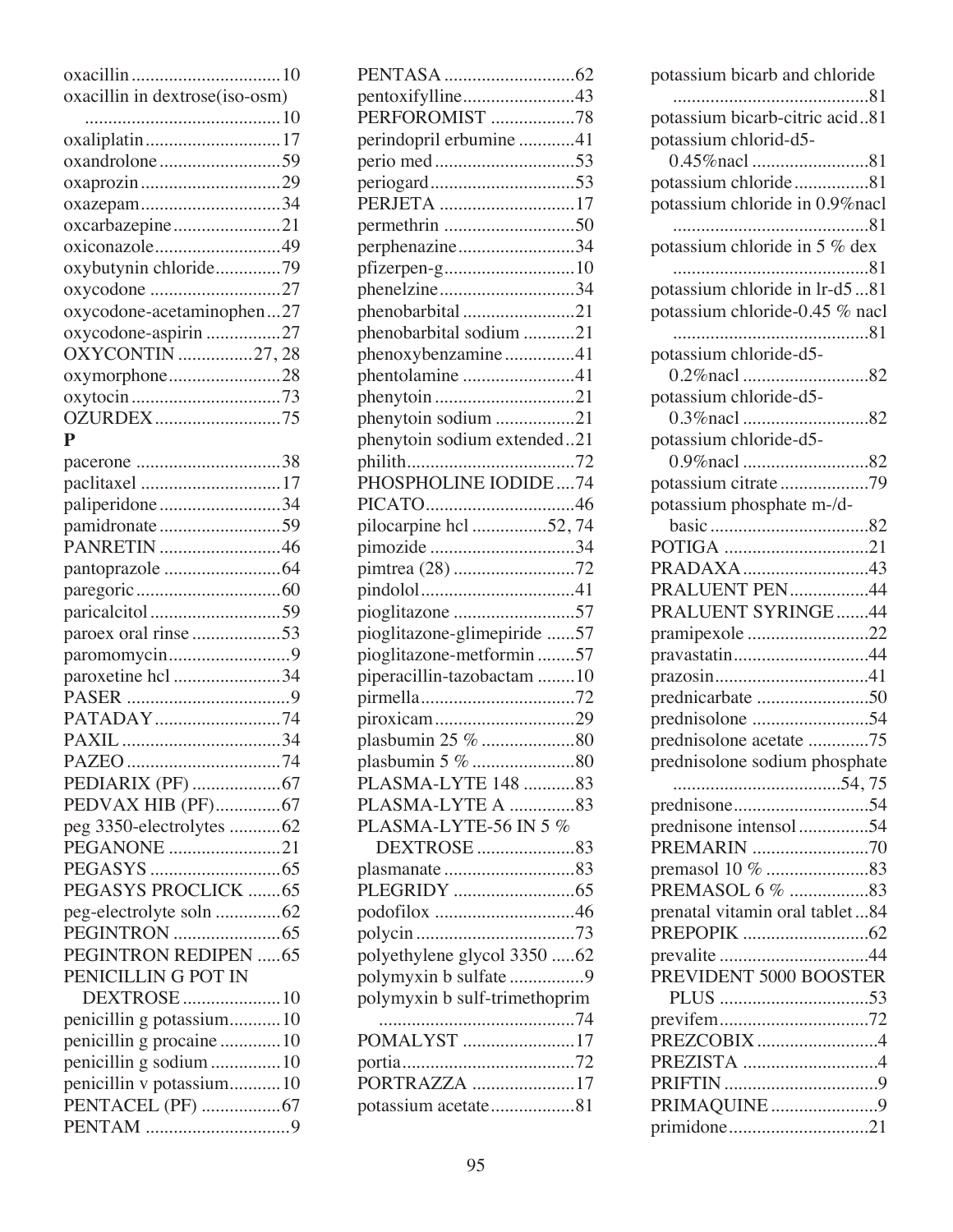| PRISTIQ 34                     |
|--------------------------------|
|                                |
| PROAIR HFA 78                  |
| PROAIR RESPICLICK 78           |
|                                |
| procainamide38                 |
| $procentra$ 35                 |
|                                |
| prochlorperazine edisylate62   |
| prochlorperazine maleate 62    |
|                                |
|                                |
|                                |
|                                |
|                                |
|                                |
| progesterone in oil70          |
| progesterone micronized 70     |
| PROGLYCEM 57                   |
| PROGRAF 17                     |
| PROLASTIN-C52                  |
| PROLENSA 74                    |
|                                |
|                                |
| PROMACTA43                     |
| promethazine 76                |
| propafenone38                  |
| propranolol 41                 |
| propranolol-hydrochlorothiazid |
|                                |
| propylthiouracil 54            |
| PROQUAD (PF) 67                |
|                                |
| protriptyline35                |
| prudoxin 46                    |
| PULMICORT FLEXHALER            |
|                                |
| PULMOZYME 78                   |
| PURIXAN 17                     |
|                                |
| pyrazinamide9                  |
| pyridostigmine bromide 24      |
| $\overline{Q}$                 |
| QUADRACEL (PF) 67              |
|                                |
| quetiapine 35                  |
|                                |
| quinapril-hydrochlorothiazide  |
|                                |
|                                |
| quinidine gluconate 38         |

| quinidine sulfate 38           |
|--------------------------------|
| quinine sulfate 9              |
|                                |
| $\mathbf R$                    |
| RABAVERT (PF) 67               |
|                                |
|                                |
|                                |
|                                |
| RANEXA 45                      |
|                                |
| RAPAFLO79                      |
| RAPAMUNE17                     |
|                                |
| REBETOL 4                      |
|                                |
| REBIF (WITH ALBUMIN).66        |
| REBIF REBIDOSE 66              |
| <b>REBIF TITRATION PACK.66</b> |
|                                |
| RECOMBIVAX HB (PF)  67         |
|                                |
|                                |
| REGRANEX 46                    |
| relador pak 48                 |
| relador pak plus 48            |
|                                |
| RELENZA DISKHALER 4            |
|                                |
|                                |
|                                |
| REMODULIN 41                   |
|                                |
| RENVELA 52                     |
| repaglinide57                  |
| repaglinide-metformin57        |
| REPATHA SURECLICK 44           |
| REPATHA SYRINGE 44             |
|                                |
| RESCRIPTOR4                    |
|                                |
| RETROVIR 4                     |
| REVLIMID 17                    |
|                                |
| REXULTI35                      |
| REYATAZ 4                      |
| RHEUMATREX 17                  |
|                                |
| ribasphere ribapak 4           |
|                                |
|                                |
|                                |

| rimantadine 4                     |
|-----------------------------------|
|                                   |
|                                   |
| risedronate 52,68                 |
| RISPERDAL CONSTA 35               |
| risperidone 35                    |
| RITUXAN 17                        |
| rivastigmine 23                   |
| rivastigmine tartrate23           |
| rizatriptan23                     |
| ropinirole 22                     |
| rosuvastatin 44                   |
|                                   |
| ROTATEQ VACCINE67                 |
|                                   |
| ROZEREM 35                        |
| S                                 |
|                                   |
|                                   |
|                                   |
|                                   |
| SANDIMMUNE17                      |
| <b>SANDOSTATIN LAR</b>            |
| DEPOT 17                          |
|                                   |
| <b>SAPHRIS (BLACK</b>             |
| CHERRY)35,36                      |
|                                   |
| selegiline hcl22                  |
| selenium sulfide46<br>SELZENTRY 4 |
|                                   |
| sensorcaine 48                    |
| sensorcaine-mpf48                 |
| <b>SEREVENT DISKUS 78</b>         |
| SEROQUEL XR36                     |
| sertraline 36                     |
|                                   |
| sf 53                             |
| sf 5000 plus53                    |
|                                   |
| SIGNIFOR17                        |
|                                   |
| silver sulfadiazine 46            |
| SIMBRINZA 75                      |
|                                   |
|                                   |
| SIMULECT 18                       |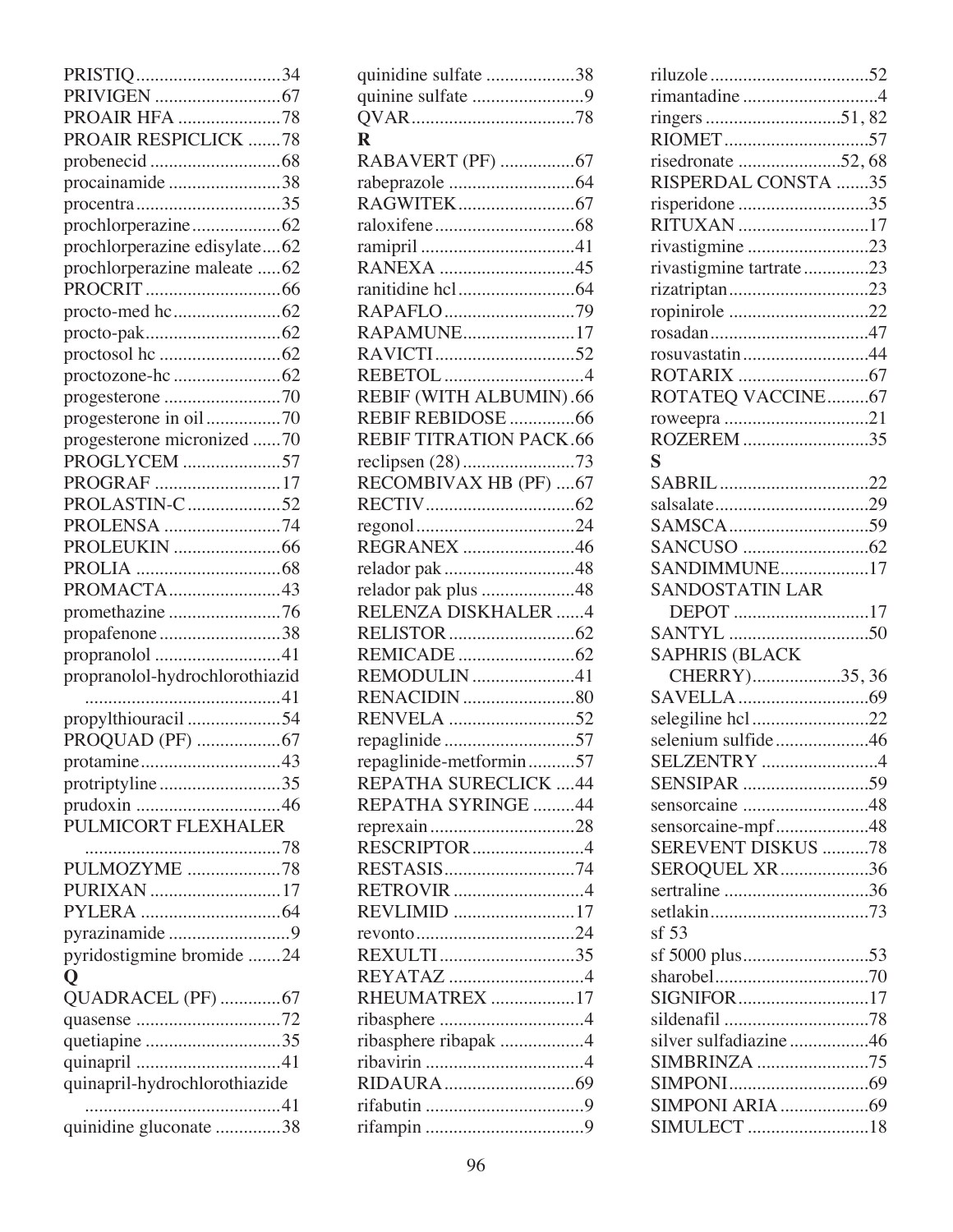| simvastatin44                  |
|--------------------------------|
|                                |
|                                |
|                                |
|                                |
| sodium acetate 82              |
| sodium benzoate-sod            |
| phenylacet52                   |
| sodium bicarbonate 82          |
| sodium chloride 52, 82         |
| sodium chloride 0.45 %82       |
| sodium chloride 0.9 %52        |
| sodium chloride 3 %82          |
| sodium chloride 5 %82          |
| sodium fluoride 84             |
| sodium lactate82               |
| sodium phenylbutyrate 52       |
| sodium phosphate82             |
| sodium polystyrene (sorb free) |
|                                |
| sodium polystyrene sulfonate   |
|                                |
|                                |
| SOLTAMOX18                     |
| <b>SOMATULINE DEPOT 18</b>     |
| SOMAVERT59                     |
|                                |
|                                |
| sotalol af 38                  |
| SOTYLIZE38                     |
| SOVALDI 4                      |
| SPIRIVA RESPIMAT 78            |
| <b>SPIRIVA WITH</b>            |
| HANDIHALER78                   |
| spironolactone 41              |
| spironolacton-hydrochlorothiaz |
|                                |
| SPORANOX 2                     |
|                                |
| SPRITAM 22                     |
| SPRYCEL 18                     |
|                                |
|                                |
|                                |
|                                |
| STELARA46                      |
| STIMATE 59                     |
| STIVARGA18                     |
| <b>STRATTERA</b> 36            |
| STRENSIQ59                     |
|                                |

| STREPTOMYCIN 9                 |
|--------------------------------|
| STRIBILD4                      |
| <b>STRIVERDI RESPIMAT 78</b>   |
| SUBOXONE 29                    |
|                                |
|                                |
| sulfacetamide sodium 75        |
| sulfacetamide sodium (acne) 48 |
| sulfacetamide-prednisolone75   |
| sulfadiazine11                 |
| sulfamethoxazole-trimethoprim  |
|                                |
| SULFAMYLON48                   |
|                                |
|                                |
|                                |
| sumatriptan 23                 |
| sumatriptan succinate 23       |
|                                |
| <b>SUPREP BOWEL PREP KIT</b>   |
|                                |
| SUSTIVA 4,5                    |
|                                |
|                                |
|                                |
|                                |
| SYLVANT 18                     |
| SYMBICORT78                    |
| <b>SYMLINPEN 120 57</b>        |
| SYMLINPEN 60 57                |
|                                |
|                                |
| SYNERCID 9                     |
|                                |
|                                |
| SYPRINE 52                     |
| T                              |
|                                |
| tacrolimus 18,46               |
| TAFINLAR 18                    |
| TAGRISSO 18                    |
|                                |
| tamoxifen18                    |
|                                |
| TANZEUM 57                     |
| TARCEVA 18                     |
| TARGRETIN 18                   |
| tarina fe 1/20 (28) 73         |
| TASIGNA 18                     |
| TAZORAC 47                     |

| TECENTRIQ 18                     |
|----------------------------------|
| TECFIDERA 23                     |
|                                  |
|                                  |
| TEKTURNA41                       |
| TEKTURNA HCT41                   |
| telmisartan 41                   |
| telmisartan-amlodipine 41        |
| telmisartan-hydrochlorothiazid   |
|                                  |
| $t$ emazepam 36                  |
| TEMODAR 18                       |
|                                  |
|                                  |
| terbinafine hcl2                 |
|                                  |
|                                  |
|                                  |
| testosterone 59                  |
| testosterone cypionate 59        |
| testosterone enanthate59         |
| TETANUS, DIPHTHERIA              |
|                                  |
| TETANUS-DIPHTHERIA               |
|                                  |
| tetrabenazine23                  |
| tetracycline 11                  |
| THALOMID18                       |
| THEO-24 78                       |
| theophylline 79                  |
| theophylline in dextrose $5\%78$ |
| thermazene46                     |
|                                  |
| thioridazine 36                  |
|                                  |
| thiothixene 36                   |
|                                  |
|                                  |
|                                  |
| timolol maleate 41,74            |
|                                  |
|                                  |
| tizanidine 24                    |
| TOBI PODHALER 9                  |
| tobramycin74                     |
| tobramycin in 0.225 % nacl9      |
| tobramycin sulfate 9             |
| tobramycin-dexamethasone75       |
| TOBREX 74                        |
|                                  |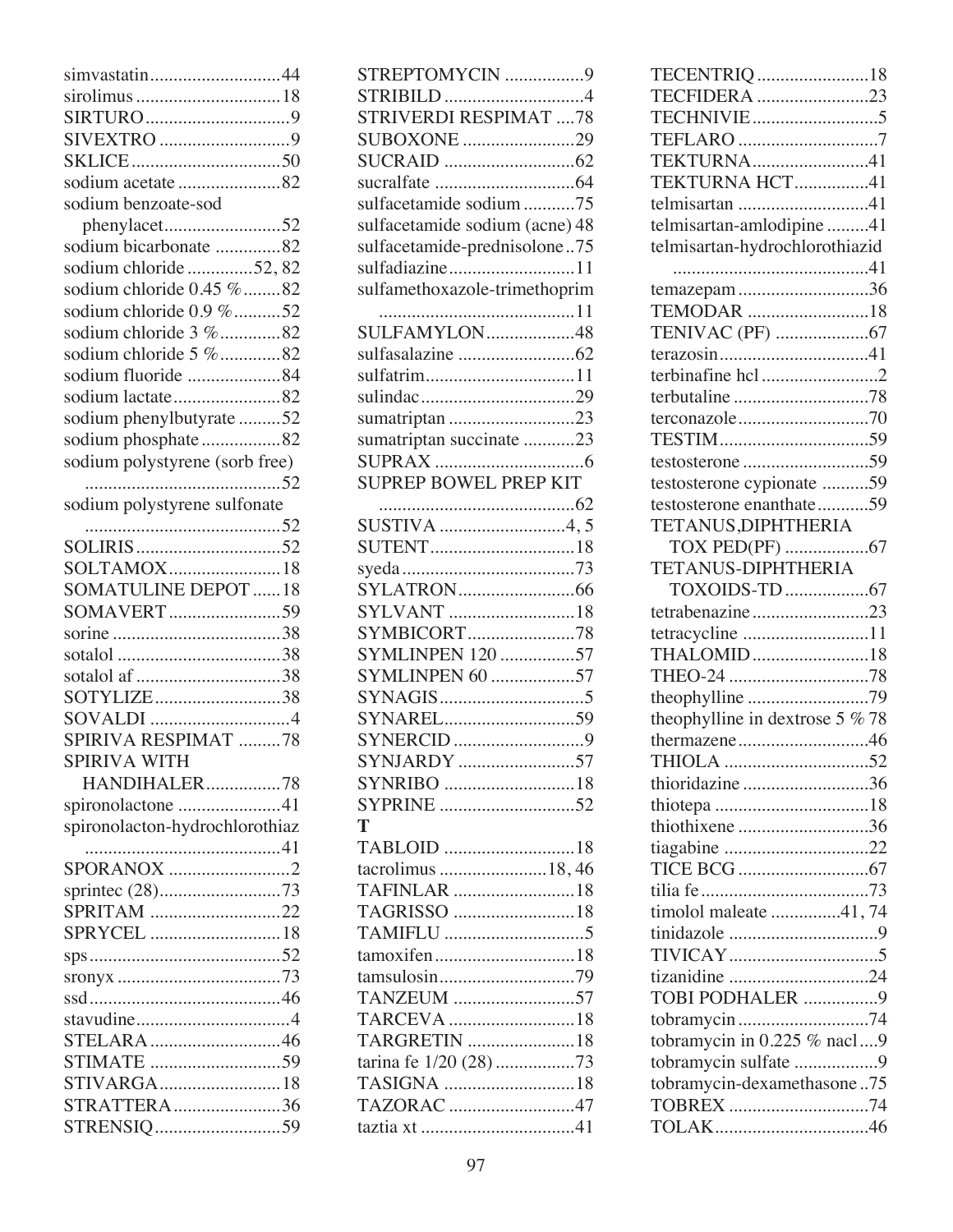| tolazamide 57                   |
|---------------------------------|
| tolbutamide57                   |
|                                 |
|                                 |
| tolterodine79                   |
|                                 |
|                                 |
|                                 |
| TORISEL 19                      |
| torsemide41                     |
| TOUJEO SOLOSTAR 57              |
| TOVIAZ 79                       |
| TRACLEER 79                     |
| TRADJENTA58                     |
|                                 |
| tramadol-acetaminophen 29       |
| trandolapril 41                 |
| trandolapril-verapamil41        |
| tranexamic acid 43,70           |
| TRANSDERM-SCOP62                |
| tranylcypromine 36              |
|                                 |
| <b>TRAVATAN Z 75</b>            |
| travoprost (benzalkonium) 75    |
| trazodone 36                    |
| TREANDA 19                      |
| TRECATOR9                       |
| TRELSTAR19                      |
|                                 |
| tretinoin (chemotherapy)19      |
| tretinoin microspheres 47       |
| triamcinolone acetonide 50, 53, |
| - 54                            |
| triamterene-hydrochlorothiazid  |
|                                 |
|                                 |
|                                 |
| tri-estarylla 73                |
| trifluoperazine 36              |
| trifluridine74                  |
| tri-legest fe73                 |
|                                 |
| tri-lo-estarylla 73             |
| tri-lo-marzia73                 |
| tri-lo-sprintec 73              |
| trilyte with flavor packets62   |
| trimethoprim12                  |
| trimipramine 36                 |
| trinessa (28) 73                |
|                                 |
|                                 |

| TRINTELLIX36                       |
|------------------------------------|
| tri-previfem (28) 73               |
| TRISENOX 19                        |
|                                    |
|                                    |
| tri-vit with fluoride and iron.84  |
| tri-vitamin with fluoride 84       |
|                                    |
| TROPHAMINE 10 % 83                 |
| TROPHAMINE 6% 83                   |
|                                    |
| TRULICITY 58                       |
|                                    |
|                                    |
| TUDORZA PRESSAIR 79                |
|                                    |
|                                    |
| TYKERB19                           |
|                                    |
| TYSABRI23                          |
|                                    |
| TYVASO INSTITUTIONAL               |
| <b>START KIT79</b>                 |
| TYVASO REFILL KIT79                |
| TYVASO STARTER KIT 79              |
|                                    |
|                                    |
| $\mathbf{U}$                       |
|                                    |
|                                    |
|                                    |
| UNITUXIN 19                        |
| UPTRAVI41                          |
|                                    |
| UVADEX 46                          |
| $\overline{\mathbf{V}}$            |
|                                    |
| VALCHLOR 46                        |
|                                    |
|                                    |
| valproate sodium 22                |
| valproic acid 22                   |
| valproic acid (as sodium salt)     |
|                                    |
|                                    |
| valsartan-hydrochlorothiazide      |
|                                    |
| VALSTAR19                          |
| vancomycin 12                      |
| VANCOMYCIN IN 0.9%<br>SODIUM CL 12 |

| VANTAS19                          |
|-----------------------------------|
|                                   |
|                                   |
|                                   |
|                                   |
| VASCEPA 44                        |
| <b>VECAMYL</b> 45                 |
| VECTIBIX 19                       |
| VELCADE 19                        |
|                                   |
| velivet triphasic regimen (28)    |
|                                   |
|                                   |
| <b>VENCLEXTA</b> 19               |
| <b>VENCLEXTA STARTING</b>         |
| PACK 19                           |
| venlafaxine 36                    |
| verapamil42                       |
| veripred 20 54                    |
| <b>VERSACLOZ37</b>                |
| VESICARE79                        |
|                                   |
| <b>VIBRAMYCIN</b> 11              |
|                                   |
|                                   |
|                                   |
| vicodin hp 28<br>VICTOZA 2-PAK 58 |
|                                   |
|                                   |
| VICTOZA 3-PAK 58                  |
| <b>VIDEX 2 GRAM PEDIATRIC</b>     |
|                                   |
| <b>VIDEX 4 GRAM PEDIATRIC</b>     |
| .                                 |
|                                   |
|                                   |
| VIIBRYD 37                        |
|                                   |
| VIMPAT22                          |
| vinblastine19                     |
| vincasar pfs 19                   |
| vincristine 19                    |
| vinorelbine19                     |
|                                   |
| viorele (28) 73                   |
|                                   |
|                                   |
|                                   |
| vitamins a,c,d and fluoride 84    |
| VOLTAREN GEL29                    |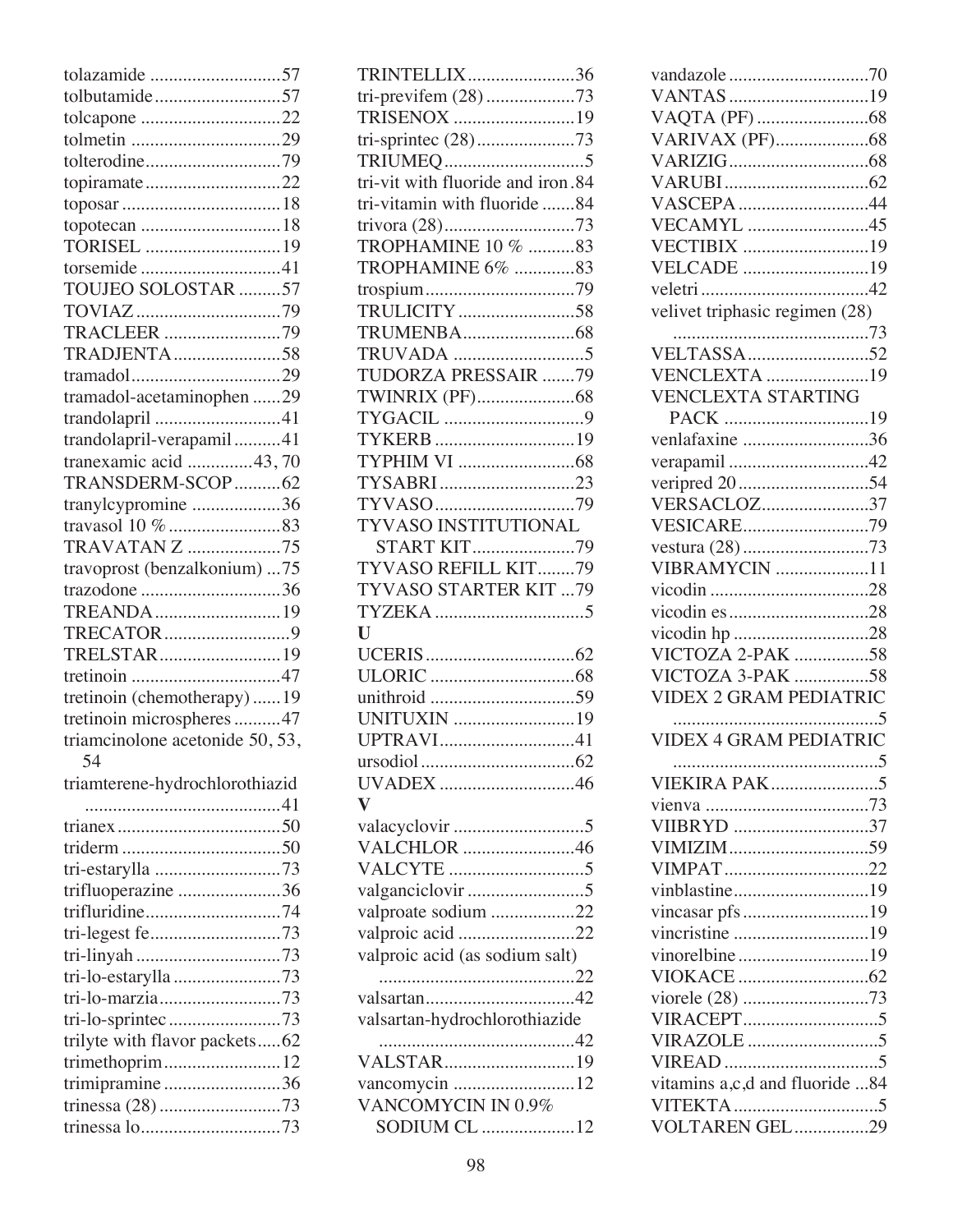| Y              |  |
|----------------|--|
| YERVOY 19      |  |
|                |  |
| YONDELIS 19    |  |
| Z              |  |
| zafirlukast 79 |  |
|                |  |
| ZALTRAP19      |  |
|                |  |
| ZANOSAR 19     |  |
|                |  |
|                |  |
| ZAVESCA59      |  |
| ZELBORAF 19    |  |
| ZEMPLAR 59     |  |
|                |  |
|                |  |
|                |  |
|                |  |
|                |  |
| ZENZEDI 37     |  |
|                |  |
|                |  |
|                |  |
|                |  |
| ZIOPTAN (PF)75 |  |
|                |  |

| ziprasidone hcl37              |  |
|--------------------------------|--|
|                                |  |
| ZOLADEX 19                     |  |
| zoledronic acid59              |  |
| zoledronic acid-mannitol-water |  |
|                                |  |
| ZOLINZA 19                     |  |
| zolmitriptan23                 |  |
| zolpidem 37                    |  |
| zonisamide22                   |  |
| ZONTIVITY43                    |  |
| ZORTRESS 19                    |  |
| ZOSTAVAX (PF) 68               |  |
|                                |  |
|                                |  |
| ZOVIRAX 49                     |  |
| ZYCLARA 46                     |  |
| ZYDELIG19                      |  |
|                                |  |
| ZYFLO CR 79                    |  |
| ZYKADIA 19                     |  |
|                                |  |
| ZYPREXA RELPREVV 37            |  |
|                                |  |
|                                |  |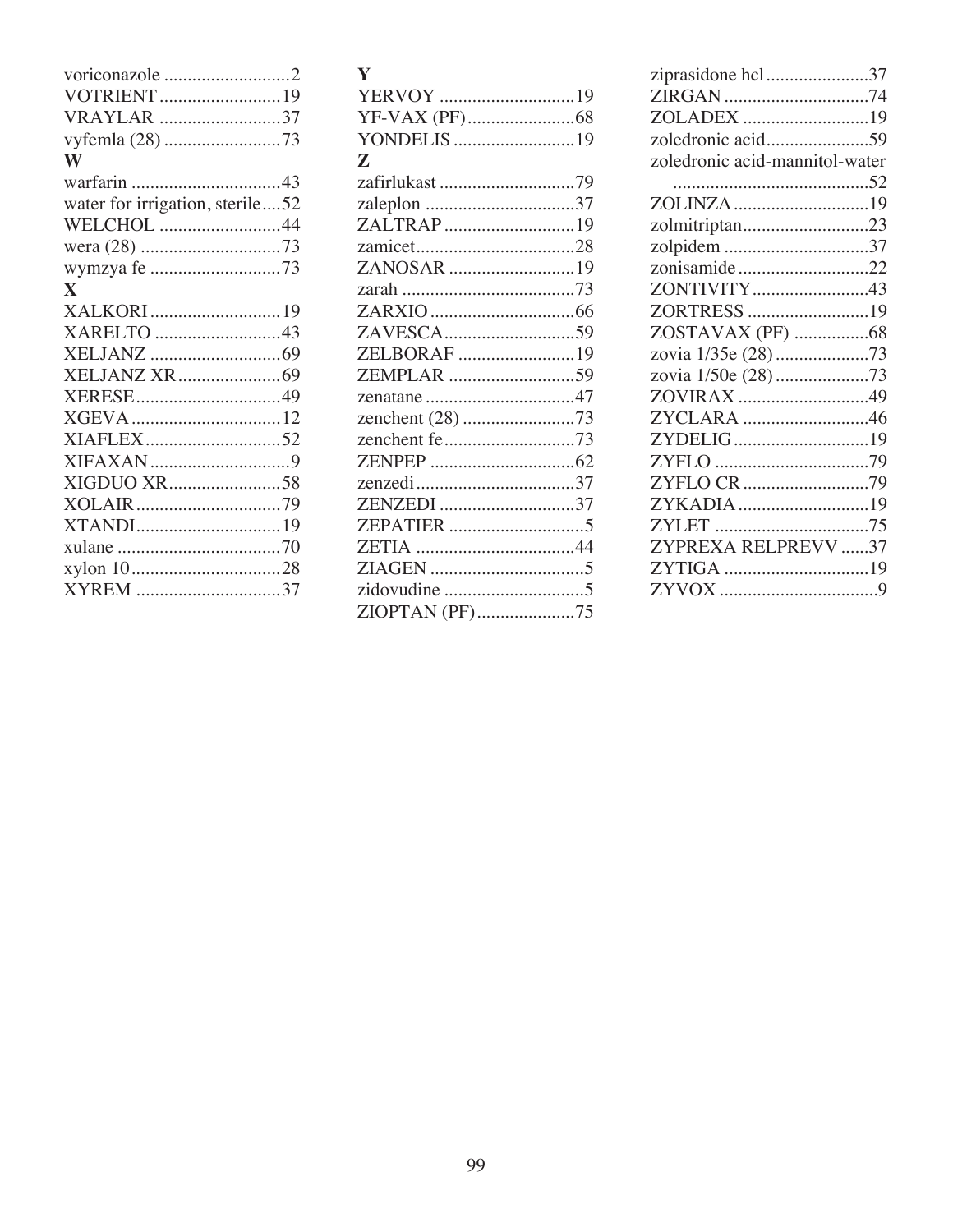# **Multi-Language Interpreter Services & Nondiscrimination Notice**



ATTENTION: If you speak <insert language>, language assistance services, free of charge, are available to you. Call 1-800-382-5729 (TTY: 711).

### **Spanish**

ATENCIÓN: Si habla español, tiene a su disposición servicios gratuitos de asistencia lingüística. Llame al 1-800-382-5729 (TTY: 711).

#### **Chinese**

注意:如果您使用繁體中文.您可以免費獲得語言援助服 務。請致電 1-800-382-5729 (TTY: 711)。

#### **German**

ACHTUNG: Wenn Sie Deutsch sprechen, stehen Ihnen kostenlos sprachliche Hilfsdienstleistungen zur Verfügung. Rufnummer: 1-800-382-5729 (TTY: 711).

#### **Arabic**

ملحوظة:إذاكنت تتحدثاذكر اللغة،فان *خ*دماتالمساعدةاللغوية تتوافر لك (بالمجان. اتصل برقم 1-08-283-9275 رقم هاتف الصم والبكم:117).

#### **Pennsylvania Dutch**

Wann du Deitsch schwetzscht, kannscht du mitaus Koschte ebber gricke, ass dihr helft mit die englisch Schprooch. Ruf selli Nummer uff: Call 1-800-382-5729 (TTY: 711).

#### **Russian**

ВНИМАНИЕ: Если вы говорите на русском языке, то вам доступны бесплатные услуги перевода. Звоните 1-800-382-5729 (телетайп: 711).

#### **French**

ATTENTION: Si vous parlez français, des services d'aide linguistique vous sont proposés gratuitement. Appelez le 1-800-382-5729 (ATS: 711).

#### **Vietnamese**

CHÚ Ý: Nếu bạn nói Tiếng Việt, có các dịch vụ hỗ trợ ngôn ngữ miễn phí dành cho bạn. Gọi số 1-800-382-5729 (TTY: 711).

#### **Oromo**

XIYYEEFFANNAA: Afaan dubbattu Oroomiffa, tajaajila gargaarsa afaanii, kanfaltiidhaan ala, ni argama. Bilbilaa 1-800-382-5729 (TTY: 711).

#### **Korean**

주의: 한국어를 사용하시는 경우, 언어 지원 서비스를 무료로 이용하실 수 있습니다. 1-800-382-5729 (TTY: 711)번으로 전화해 주십시오.

#### **Italian**

ATTENZIONE: In caso la lingua parlata sia l'italiano, sono disponibili servizi di assistenza linguistica gratuiti. Chiamare il numero 1-800-382-5729 (TTY: 711).

#### **Japanese**

注意事項:日本語を話される場合、無料の言語支援を ご利用いただけます。1-800-382-5729 (TTY: 711) ま で、お電話にてご連絡ください。

#### **Dutch**

AANDACHT: Als u nederlands spreekt, kunt u gratis gebruikmaken van de taalkundige diensten. Bel 1-800-382-5729 (TTY: 711).

#### **Ukrainian**

УВАГА! Якщо ви розмовляєте українською мовою, ви можете звернутися до безкоштовної служби мовної підтримки. Телефонуйте за номером 1-800-382-5729 (телетайп: 711).

#### **Romanian**

ATENTIE: Dacă vorbiti limba română, vă stau la dispoziție servicii de asistență lingvistică, gratuit. Sunați la 1-800-382-5729 (TTY: 711).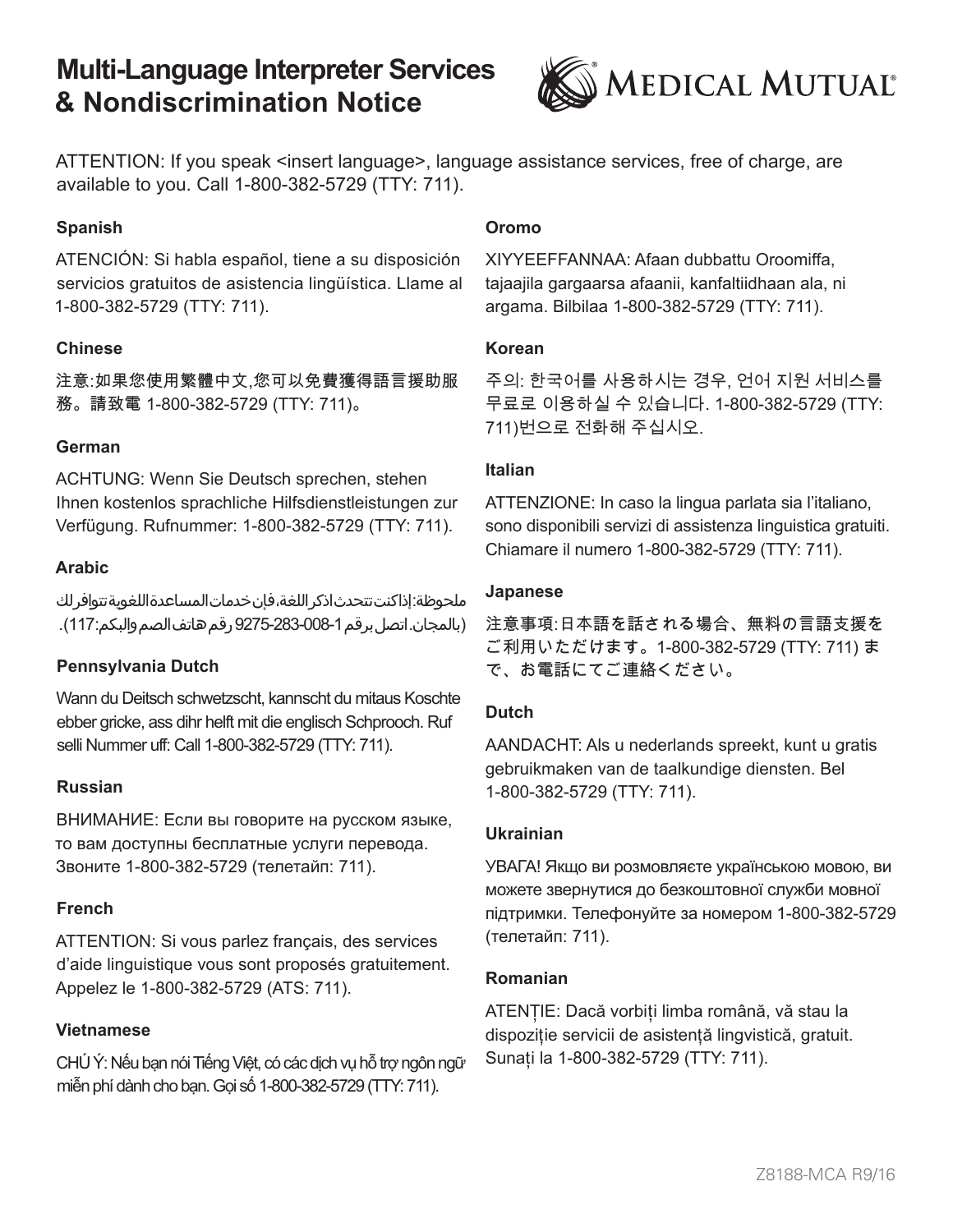# **Nondiscrimination Notice**

Medical Mutual of Ohio complies with applicable federal civil rights laws and does not discriminate on the basis of race, color, national origin, age, disability or sex in its operation of health programs and activities. Medical Mutual does not exclude people or treat them differently because of race, color, national origin, age, disability or sex in its operation of health programs and activities.

- $\blacksquare$  Medical Mutual provides free aids and services to people with disabilities to communicate effectively with us, such as qualified sign language interpreters, and written information in other formats (large print, audio, accessible electronic formats, etc.).
- **Medical Mutual provides free language services to people whose primary language is not English, such as** qualified interpreters and information written in other languages.

If you need these services or if you believe Medical Mutual failed to provide these services or discriminated in another way on the basis of race, color, national origin, age, disability or sex, you can contact:

## **Paul Mancino, Vice President, Assistant General Counsel & Deputy Compliance Officer**

 Medical Mutual of Ohio 2060 East Ninth Street Cleveland, OH 44115-1355

 **Phone:** (216) 687-2675  **Fax:** (216) 687-2623  **Email:** Paul.Mancino@MedMutual.com

You can file a grievance in person or by mail, fax or email. You can also file a civil rights complaint with the U.S. Department of Health and Human Services, Office for Civil Rights:

- **Electronically through the Office for Civil Rights Complaint Portal available at:** ocrportal.hhs.gov/ocr/portal/lobby.jsf
- By mail at:

 U.S. Department of Health and Human Services 200 Independence Avenue, SW Room 509F HHH Building Washington, DC 20201-0004

- $\blacksquare$  By phone at: (800) 368-1019 (TDD: (800) 537-7697)
- Complaint forms are available at: hhs.gov/ocr/office/file/index.html